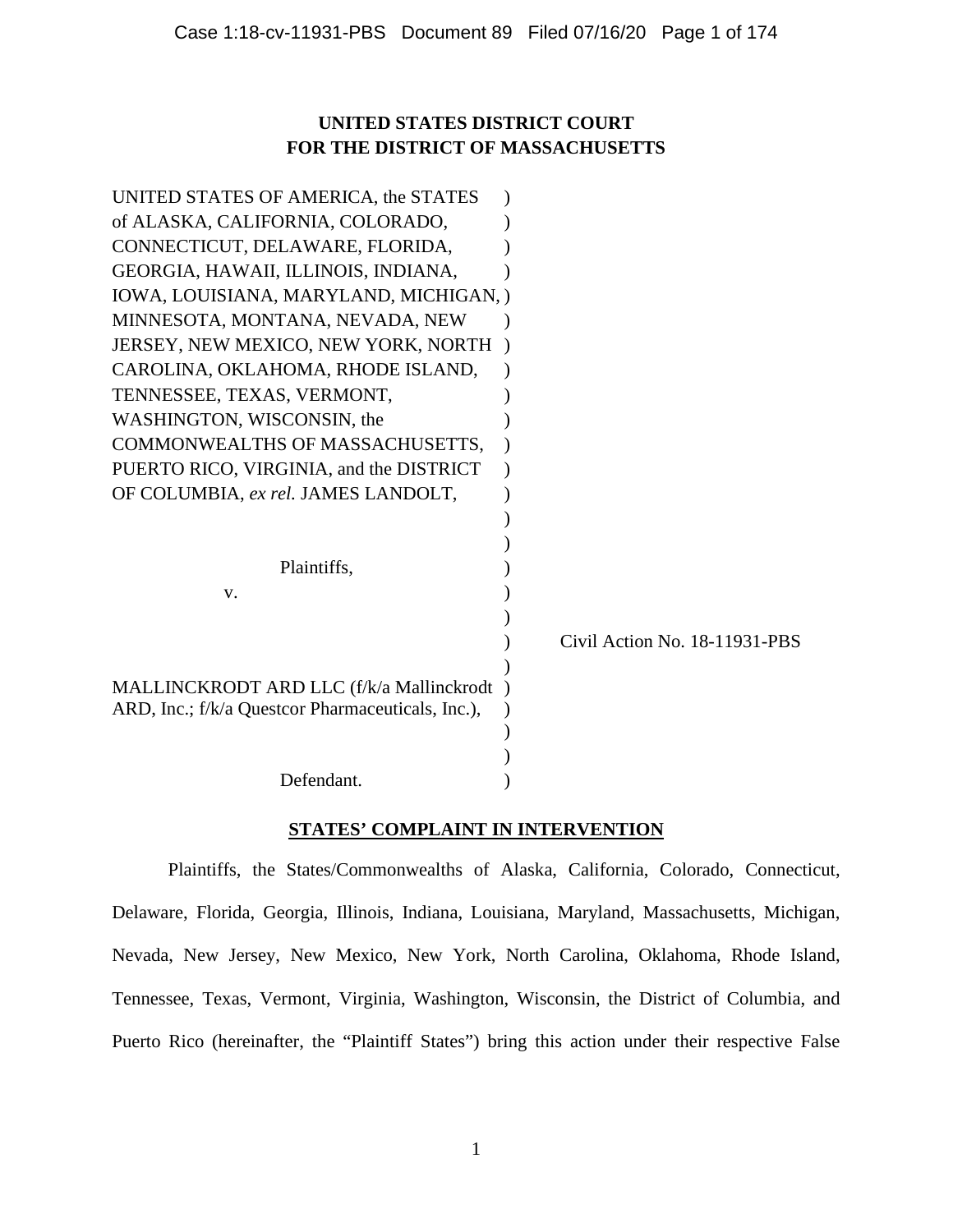Claims Acts and state laws against Defendant Mallinckrodt ARD LLC (f/k/a Mallinckrodt ARD, Inc.; f/k/a Questcor Pharmaceuticals, Inc.) (hereinafter "Mallinckrodt").

## **INTRODUCTION**

The Plaintiff States bring this civil enforcement action brought pursuant to their respective False Claims Acts and other state laws to recover civil remedies, treble damages, civil penalties, and other relief against Mallinckrodt, a global specialty pharmaceutical company. The Plaintiff States allege that Mallinckrodt failed to report and return hundreds of millions of dollars in overpayments it possessed due to underpaying its obligations under the Medicaid Drug Rebate Program ("MDRP") for Acthar Gel ("Acthar").

Under the MDRP, when the manufacturer increases the price of a drug faster than the rate of inflation, it must pay the Medicaid program a per unit rebate of the difference between the drug's current price and the price of the drug if its price had gone up at the general rate of inflation since 1990 (or when the drug first came to market, whichever is later). Acthar, which was first introduced to market in 1952 and is currently prescribed to treat numerous conditions including acute flares or relapses of multiple sclerosis, has increased in price far greater than the rate of inflation since 1990. Due to those increases, the rebate on Acthar *should* amount to nearly the entire cost of the drug. However, since 2013, Mallinckrodt has knowingly underpaid rebates owed from sales of Acthar under the MDRP—with the goal of retaining enormous profits—and as a result, illegally withheld hundreds of millions of dollars from the Medicaid program.

In 2012, Mallinckrodt, in an effort to increase profits realized through the sale of Acthar, misled the Centers for Medicare and Medicaid Services ("CMS") regarding the approval history of Acthar. Mallinckrodt's goal was to pay MDRP rebates as if Acthar was new to market in 2013 based on a new indication for Acthar approved by the Food and Drug Administration ("FDA") in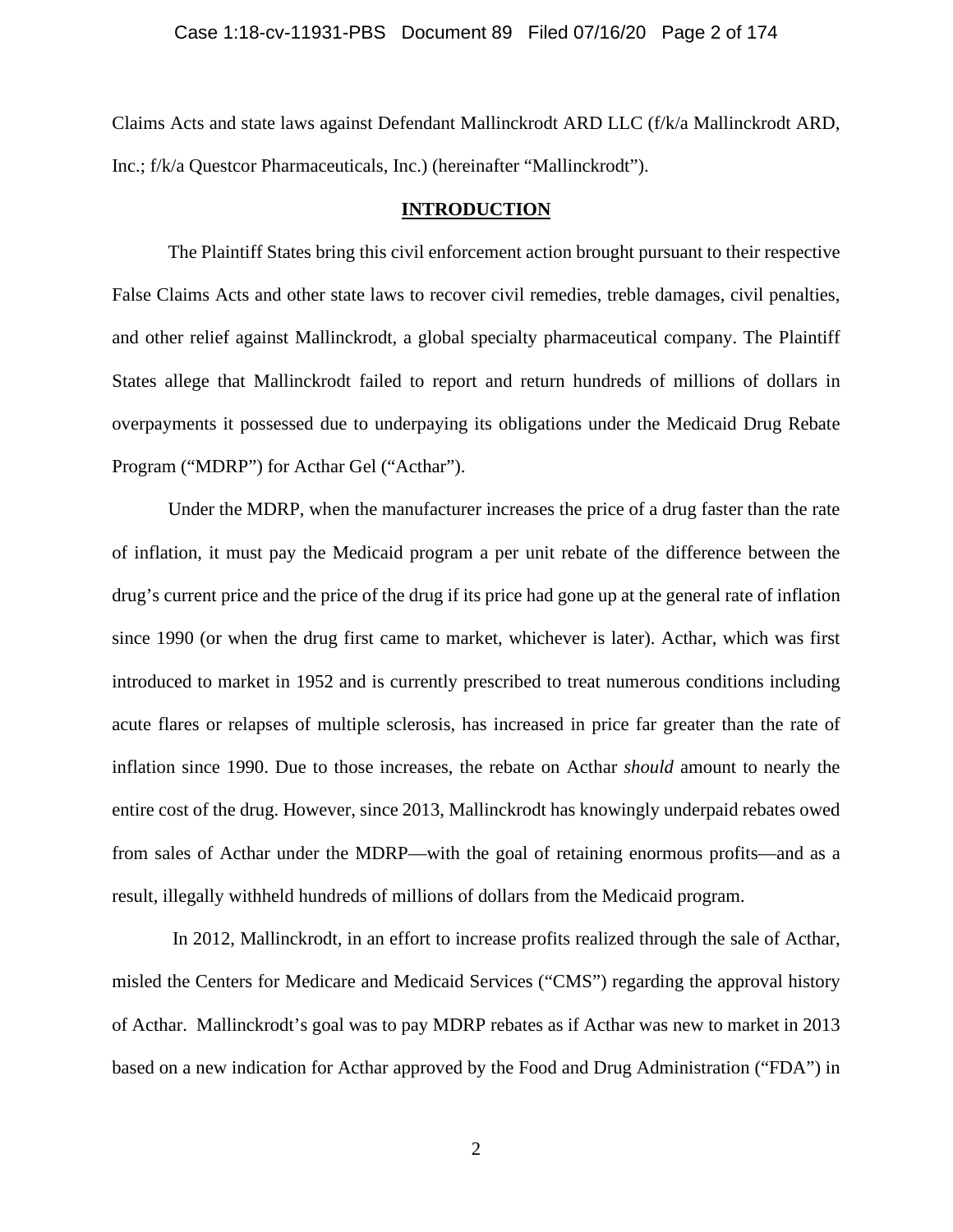### Case 1:18-cv-11931-PBS Document 89 Filed 07/16/20 Page 3 of 174

2010. In actuality, Acthar had not changed in any meaningful way from the product first marketed in 1952. Mallinckrodt's misrepresentation about Acthar's approval history was financially motivated and was done in an effort to avoid the burdensome rebate obligations incurred as a result of Acthar's steep price increases.

By 2016, CMS became aware of the true nature of the FDA's 2010 approval and directed the company to return the overpayments Mallinckrodt had retained since 2013 and to pay future Medicaid rebates for Acthar based on all of the price increases for the drug since 1990. Rather than follow the directive, Mallinckrodt attempted to negotiate with the Federal Government and when rebuffed, filed an action pursuant to the Administrative Procedures Act, 5 U.S.C. §§ 700 *et seq*., in the United States District Court for the District of Columbia, arguing that CMS was unlawfully demanding payment under an earlier approval date and increasing Mallinckrodt's obligations under the MDRP for sales of Acthar. The D.C. District Court granted summary judgment in favor of the government, finding that CMS lawfully determined that rebates should be paid according to Acthar's original approval date.<sup>1</sup>

Mallinckrodt knowingly failed to fulfill its obligations under the MDRP with regard to Acthar since 2013. Accordingly, the Plaintiff States seek to recover hundreds of millions of dollars in rebates that Mallinckrodt has illegally withheld from the Medicaid program, civil remedies, treble damages, civil penalties, and all of the recoveries provided for in each of their respective state statutes and common law.<sup>2</sup>

<sup>&</sup>lt;sup>1</sup> Mallinckrodt ARD LLC v. Verma et al., \_\_F.Supp.3d\_\_, 2020 WL 1312716 (D.D.C. March 13, 2020).

<sup>&</sup>lt;sup>2</sup> The Texas Supreme Court ruled that actions brought under the Texas Medicaid Fraud Prevention Act are not "damages" but are instead civil remedies. *See In re Xerox*, 555 S.W.3d 518, 526-535 (Tex. 2018) (discussing the relevant provision under the heading "The Remedies in section 36.052 Are Not Damages").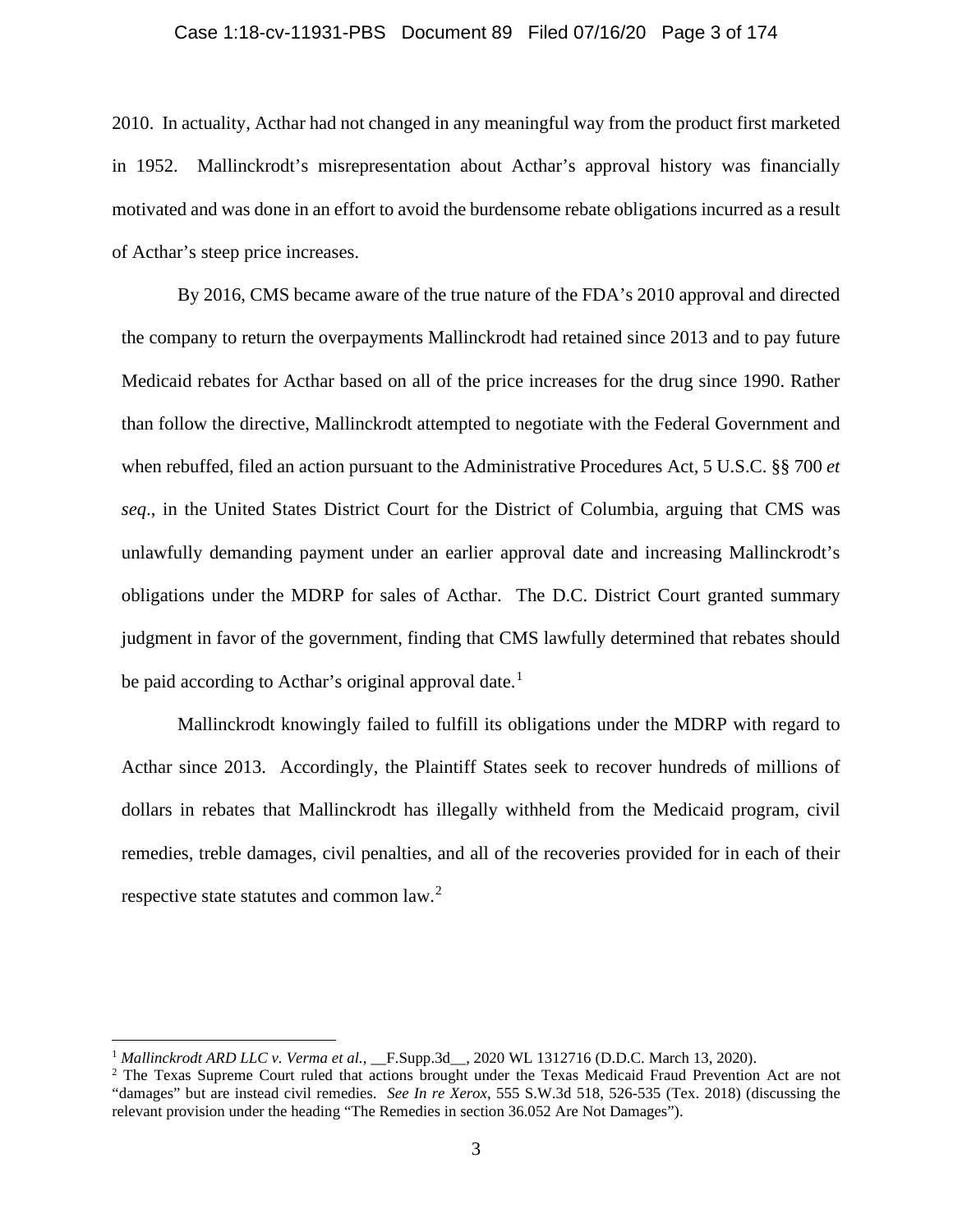### **JURISDICTION AND VENUE**

1. Pursuant to 28 U.S.C. § 1331, this District Court has original jurisdiction over the subject matter of this civil action since it arises under the laws of the United States, in particular the False Claims Act, 31 U.S.C. §§ 3729, *et seq.* ("FCA"). In addition, the FCA specifically confers jurisdiction upon the United States District Court. 31 U.S.C. § 3732(b).

2. Pursuant to 28 U.S.C. § 1367, this District Court has supplemental jurisdiction over the subject matter of the claims brought by the Plaintiff States on the grounds that those claims are so related to the claims within this Court's original jurisdiction that they form part of the same case or controversy under Article III of the United StatesConstitution.

3. This Court may exercise personal jurisdiction over Mallinckrodt pursuant to 31 U.S.C. § 3732(a), and because Mallinckrodt transacts business in this District.

4. Venue is proper in this District under 31 U.S.C. § 3732 and 28 U.S.C. §§ 1391(b)- (c) because Mallinckrodt transacts business in this District.

## **PARTIES**

5. The Plaintiff States bring this action on behalf of their respective Medicaid programs and on behalf of their respective State interests.

6. Relator James Landolt is an individual who resides in the State of Minnesota.

7. Defendant Mallinckrodt ARD LLC (f/k/a Mallinckrodt ARD, Inc.; f/k/a Questcor Pharmaceuticals, Inc.), a subsidiary of Mallinckrodt plc, an Irish public limited company, is a California limited liability company with its principal place of business at 1425 U.S. Route 2015, Bedminster, NJ 07921.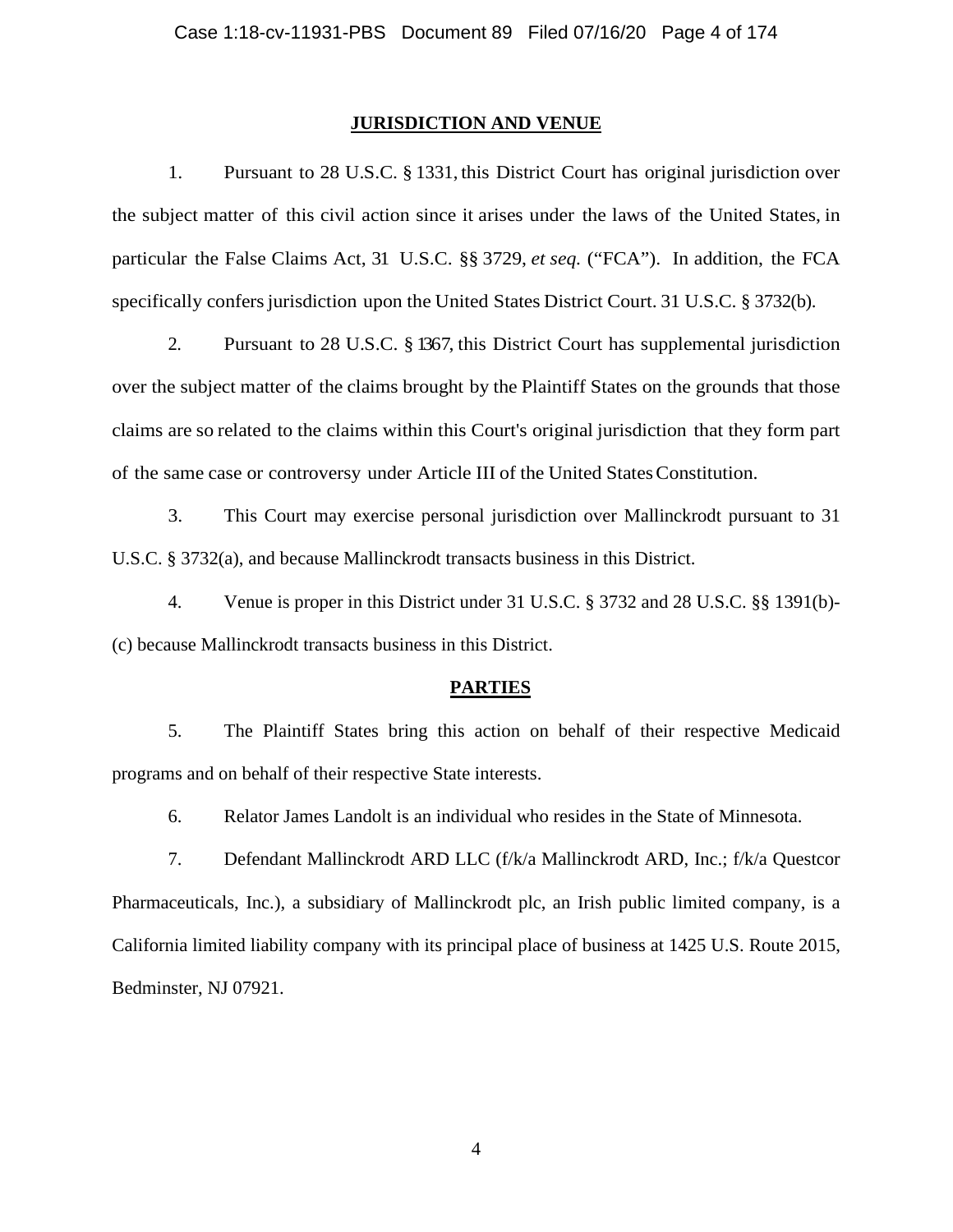# Case 1:18-cv-11931-PBS Document 89 Filed 07/16/20 Page 5 of 174

8. Mallinckrodt marketed Acthar throughout the United States at all relevant times for purposes of this complaint in intervention. Since 2013, Mallinckrodt knowingly underpaid rebates on Acthar to the Plaintiff States' Medicaid programs.

## **LEGAL FRAMEWORK**

## **THE MEDICAID PROGRAM**

9. The Medicaid Program is authorized by Title XIX of the Social Security Act and Title 42 of the Code of Federal Regulations. Medicaid is a joint federal-state program that provides health care benefits, including prescription drug coverage, for certain groups including the poor and disabled. The funding for Medicaid is shared between the federal and state governments. Each state's Medicaid program is required to implement a State Plan containing certain specified minimum criteria for coverage and payment of claims in order to qualify for federal funds for Medicaid expenditures. 42 U.S.C. § 1396a. The federal Medicaid statute sets forth the minimum requirements for state Medicaid programs to qualify for federal funding. 42 U.S.C. §1396a. The federal portion of each state's Medicaid payments, known as the Federal Medical Assistance Percentage, is based on a state's per capita income compared to the national average. 42 U.S.C. § 1396d(b).

### **THE MEDICAID DRUG REBATE PROGRAM**

10. The Medicaid Drug Rebate Program was enacted in an effort to protect Medicaid from increasing prescription drug prices. Specifically, Congress determined that Medicaid regularly paid more than other large drug purchasers for prescription drugs, particularly for "single source" or "branded" drugs (*e.g.*, Acthar). *See* H.R. Rep. No. 101-881, at 96 (1990), *reprinted in*  1990 U.S.C.C.A.N. 2017, 2108. The Medicaid Drug Rebate Statute ("Rebate Statute"), 42 U.S.C. § 1396r-8, states that in order for a drug manufacturer's drugs to be eligible for Medicaid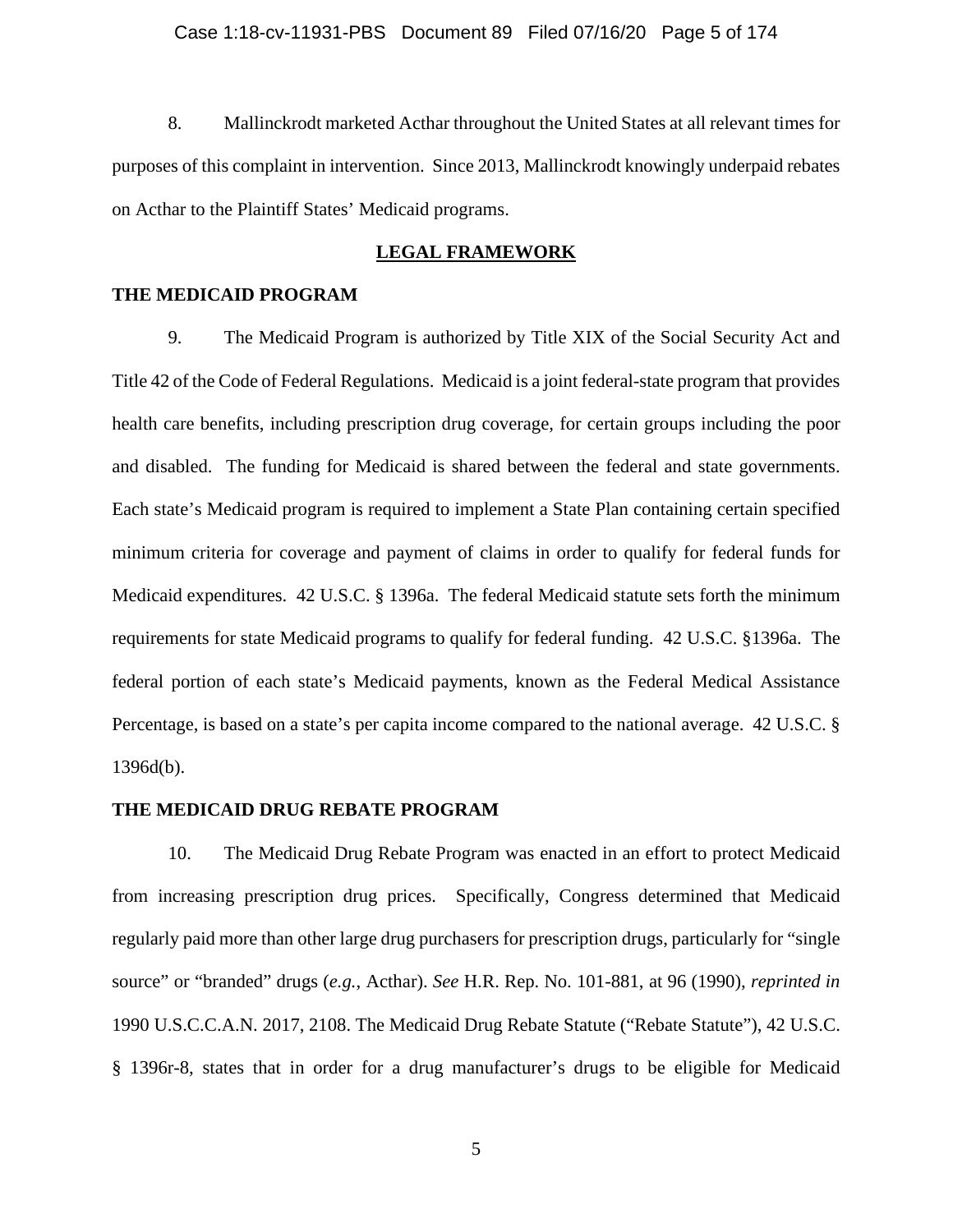## Case 1:18-cv-11931-PBS Document 89 Filed 07/16/20 Page 6 of 174

reimbursement, the manufacturer must enter into a Rebate Agreement. 42 U.S.C. § 1396r-8(a)(1). The terms of the Rebate Agreement are laid out in the Rebate Statute. Since 1991, the nationwide template Rebate Agreement, or "National Drug Rebate Agreement" ("NDRA") has been published in the Federal Register. *See* Medicaid Program, Drug Rebate Agreement, 56 Fed. Reg. 7049, 7050 (Feb. 21, 1991). The NDRA was last updated in 2018. *See* Medicaid Program, Announcement of Medicaid Drug Rebate Program National Rebate Agreement, 83 Fed. Reg. 12770, 12784 (Mar. 23, 2018). Acthar has been covered under a rebate agreement since at least 2002. [Exhibits 1-5.]

11. The Rebate Statute and NDRA both require manufacturers to pay each state Medicaid program a quarterly rebate per unit of each "dosage form and strength" of a "covered outpatient drug,"<sup>3</sup> purchased by Medicaid during that quarter. 42 U.S.C*.* § 1396r-8(c). Payment is due within 30 days of each state reporting to the manufacturer the quantity of each dosage form and strength and package size of each covered outpatient drug dispensed and payment that was made by the state Medicaid program that quarter. 42 U.S.C. §§ 1396r-8(b)(1), (2).

12. There are different rebate calculation formulas for different categories of "covered outpatient drugs." These drugs fall into three categories: "single source," "innovator multiple source," or "non-innovator multiple source" drugs.  $42 \text{ U.S.C.}$  §  $1396r-8(k)(7)$ .

13. "Single source" drugs, or brand name drugs without generic equivalents, are generally subject to the highest rebate obligations. A "single source" drug is a "covered outpatient drug" that is produced or distributed under a New Drug Application ("NDA") approved by the FDA. 42 U.S.C. § 1396r-8(k)(7)(A)(iv).<sup>4</sup>

<sup>&</sup>lt;sup>3</sup> The Rebate Statute defines "covered outpatient drug," in pertinent part, to mean "a drug . . . which is approved for safety and effectiveness as a prescription drug" under section 505 of the Food Drug and Cosmetic Act, 21 U.S.C. § 355(b). 42 U.S.C. § 1396r-8(k)(2).<br><sup>4</sup> The statute previously defined a "single source" drug as a "covered outpatient drug" "produced or distributed under

an *original* NDA approved by the FDA." 42 U.S.C. § 1396r-8(k)(7)(A)(iv) (2018) (emphasis added).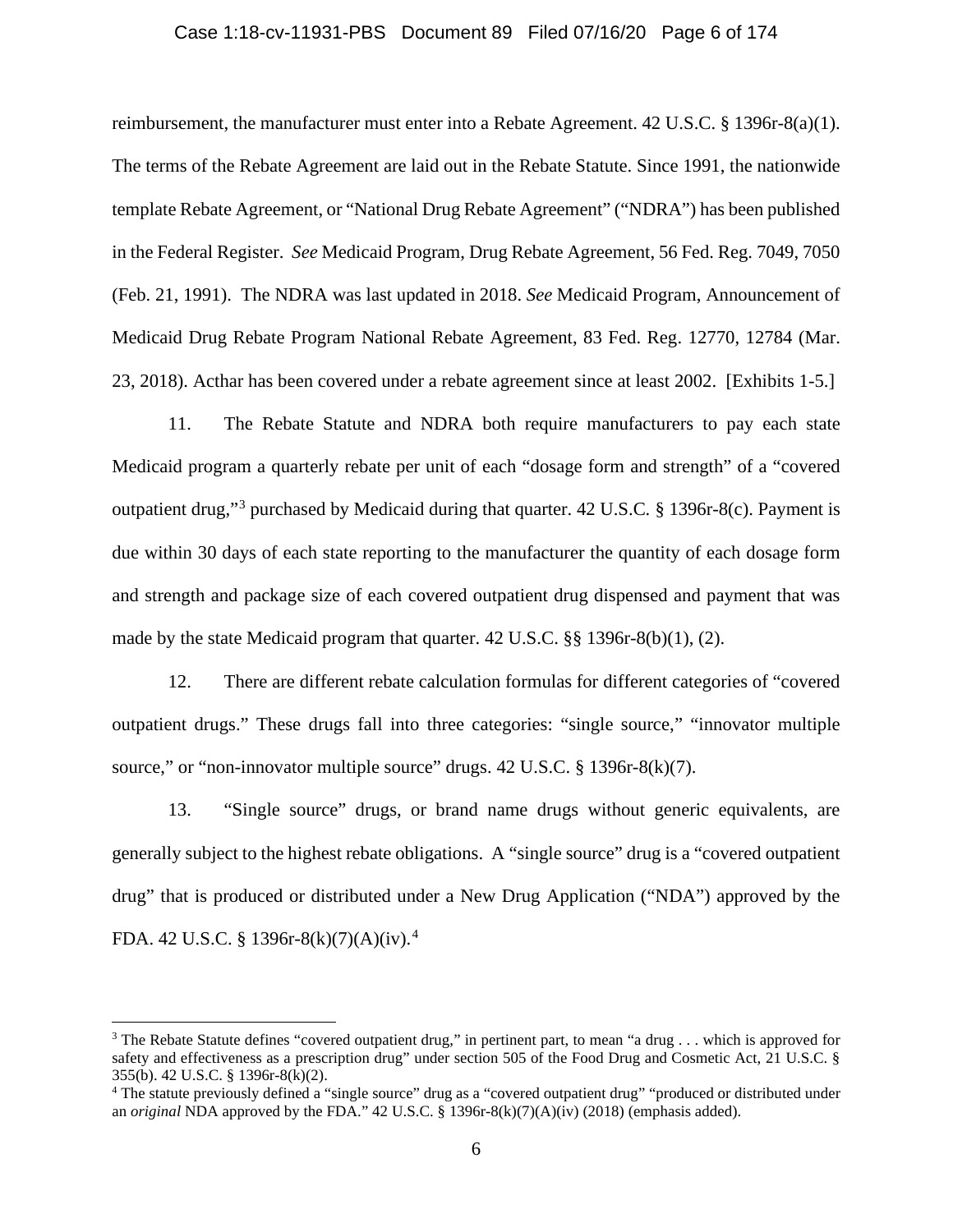# Case 1:18-cv-11931-PBS Document 89 Filed 07/16/20 Page 7 of 174

14. In an effort to protect the Medicaid program from drug prices that rise faster than the rate of inflation, like Acthar's, the Rebate Statute requires manufacturers to pay an "additional rebate." 42 U.S.C. § 1396r-8(c)(2). For drugs approved by the FDA and marketed on or before July 1, 1990, such as Acthar, the Rebate Statute requires manufacturers to calculate and pay this rebate by: 1) adjusting the drug's third quarter 1990 average manufacturer price ("AMP") for inflation since that time; 2) comparing the drug's inflation-adjusted 1990 AMP to the drug's actual current AMP; and 3) if the current AMP is higher than the inflation-adjusted 1990 AMP, paying the difference for each unit that a state Medicaid program purchased. 42 U.S.C. § 1396r- $8(c)(2)(A)$ .<sup>5</sup> The requirements for this additional rebate are as follows:

- (A) **The amount of the rebate** specified in this subsection for a rebate period, with respect to each dosage form and strength of a single source drug or an innovator multiple source drug, **shall be increased by an amount equal to the product of**—
	- (i) **the total number of units of such dosage form and strength** dispensed after December 31, 1990, for which payment was made under the State plan for the rebate period; **and**
	- (ii) **the amount (if any) by which**
		- (I) **the average manufacturer price for the dosage form and strength of the drug** for the period, **exceeds**
		- (II) **the average manufacturer price for such dosage form and strength for the calendar quarter beginning July 1, 1990**  (without regard to whether or not the drug has been sold or transferred to an entity, including a division or subsidiary of the manufacturer, after the first day of such quarter), **increased by** the percentage by which **the consumer price index** for all urban consumers (United States city average) for the month before the month in which the rebate period begins exceeds such index for September 1990.

*Id.* ("Additional rebate for single source and innovator multiple source drugs") (emphasis added).

<sup>5</sup> While there are other types of rebates, the instant action only deals with this "additional rebate."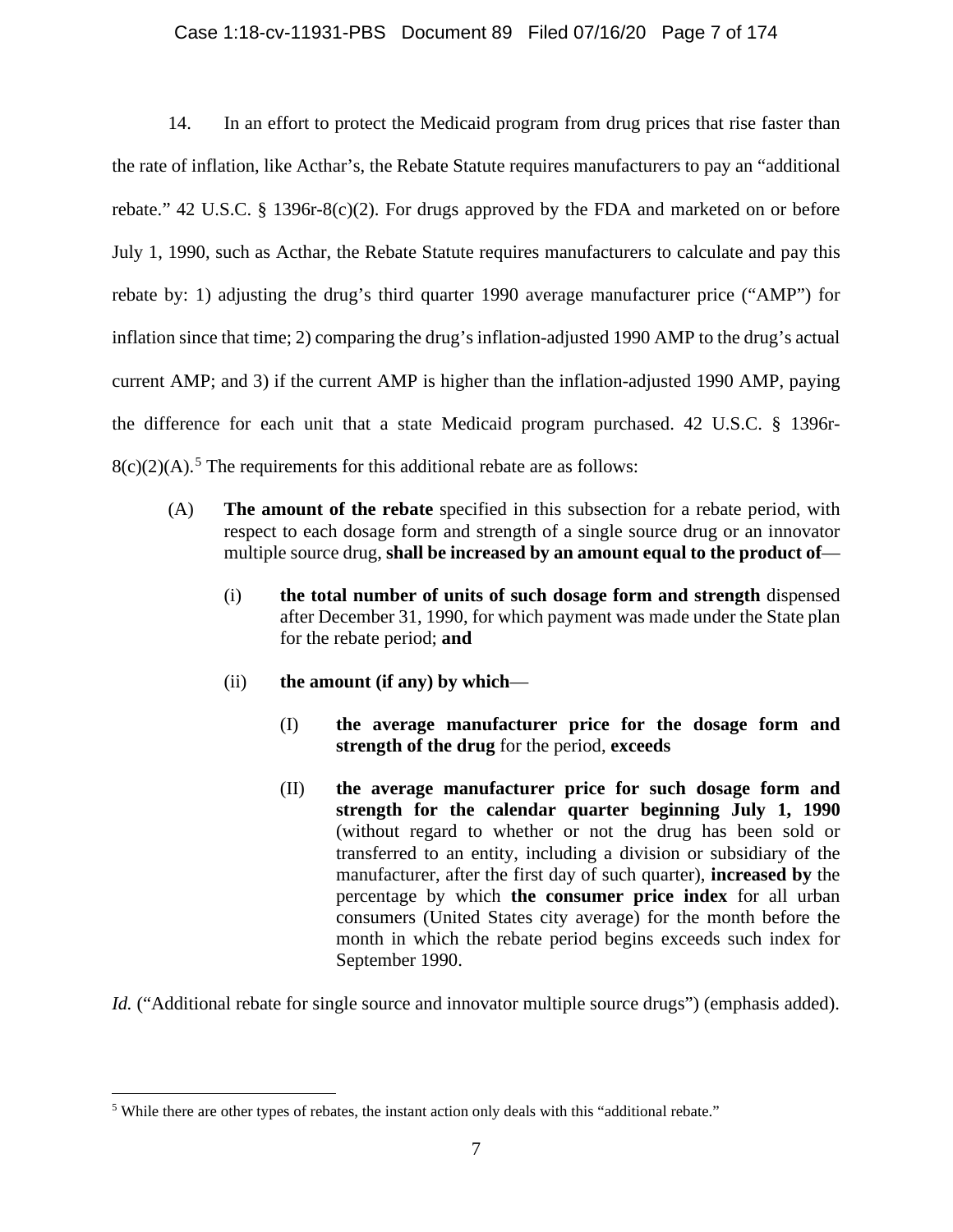## Case 1:18-cv-11931-PBS Document 89 Filed 07/16/20 Page 8 of 174

15. The same formula applies for covered outpatient drugs first marketed after July 1, 1990; however, the manufacturer uses the first full quarter after market introduction rather than the third quarter of 1990 as the basis for determining the additional rebate. 42 U.S.C. § 1396r-8(c)(2)(B). The Rebate Statute reads in pertinent part:

In the case of a covered outpatient drug approved by the Food and Drug Administration after October 1, 1990, clause (ii)(II) of **subparagraph (A) shall be applied by substituting "the first full calendar quarter after the day on which the drug was first marketed"** for "the calendar quarter beginning July 1, 1990" and "the month prior to the first month of the first full calendar quarter after the day on which the drug was first marketed" for "September 1990".

*Id.* ("Treatment of subsequently approved drugs") (emphasis added).

16. In general, the starting AMP for the inflation-based comparison is referred to as the "Base Date AMP." *See, e.g.*, NDRA, 83 Fed. Reg. at 12784, § I(c) ("'Base Date AMP' will have the meaning set forth in sections  $1927(c)(2)(A)(ii)(II)$  and  $1927(c)(2)(B)$  of the [Social Security] Act.").

17. In the event a single source drug's price increase outpaces the rate of inflation, like Acthar's, the "additional rebate" owed could be substantial, however, the total rebate owed "with respect to each dosage form and strength of a single source drug" is capped at "100 percent of the [AMP] of the drug." 42 U.S.C. § 1396r-8(c)(2)(D).

18. Manufacturers are required to make quarterly reports to CMS with certain pricing information, including AMP, for each drug through CMS's Drug Data Reporting ("DDR") system. *See* 42 U.S.C. § 1396r-8(b)(3). Manufacturers report a drug's Base Date AMP to CMS at the outset of that drug entering the MDRP. All submissions through the DDR are certified as accurate by the manufacturer.

19. Manufacturers are responsible for calculating and paying the proper rebates owed for each of their drugs. Notwithstanding that responsibility, CMS takes the information reported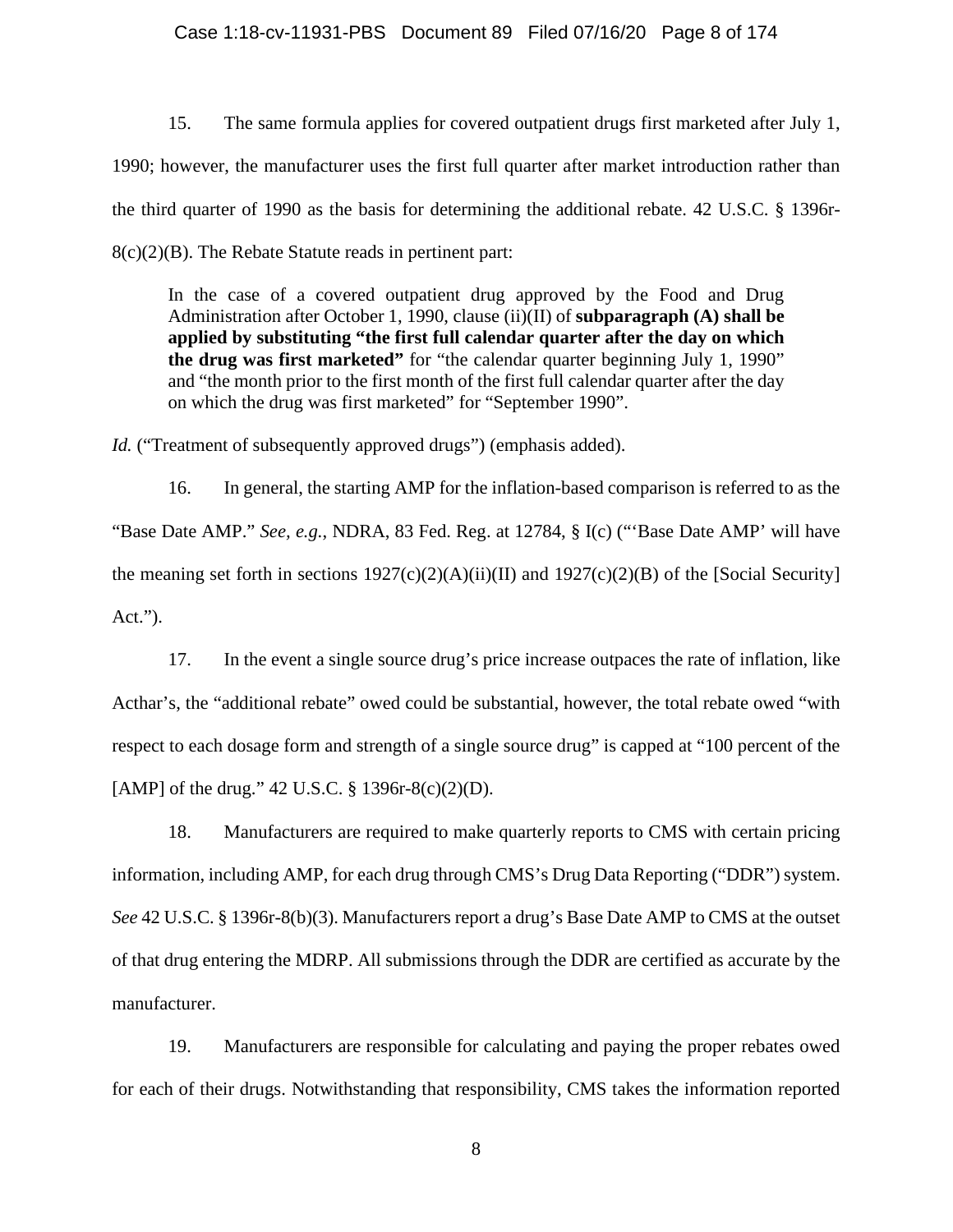## Case 1:18-cv-11931-PBS Document 89 Filed 07/16/20 Page 9 of 174

by the manufacturer through the DDR and applies the Rebate Statute formula to determine a "Unit Rebate Amount" ("URA") for each drug. *See* NDRA at § I(aa), 83 Fed. Reg. at 12784 ("[URA] means the computed amount to which the state drug utilization data is applied by states in invoicing the manufacturer for the rebate payment due."). While CMS calculates and provides URAs to the states, which invoice the manufacturers, manufacturers have an independent obligation to pay the proper rebate amounts. 42 U.S.C. § 1396r-8(b)(1)(A) ("[A] rebate . . . in an amount specified in [42 U.S.C. § 1396r-8(c)] . . . shall be paid by the manufacturer not later than 30 days after the receipt of" utilization information from the states); NDRA at § II(b), 83 Fed. Reg. at 12785 ("CMS's URA calculation does not relieve the manufacturer of its responsibility to calculate the URA.").

20. "To the extent that changes in product, pricing, or related data cause increases to previously submitted total rebate amounts, the manufacturer will be responsible for timely payment of those increases in the same 30-day time frame as the current rebate invoice." NDRA at § II(f), 83 Fed. Reg. at 12785.

## **THE FDA APPROVAL PROCESS**

21. When a company seeks to market and sell a new medical product in the United States, including pharmaceutical drugs, they submit an NDA to the FDA. NDAs are "stand-alone" applications submitted under section 505(b)(1) of the Federal Food, Drug, and Cosmetic Act. 21 U.S.C. § 355(b)(1); *see also* 21 C.F.R. § 314.3(b). The FDA assigns each NDA submitted for a pharmaceutical drug a six-digit NDA number that is unique to that submission.

22. Manufacturers are permitted to assign several different National Drug Code ("NDC") numbers to a drug approved under a single NDA. The NDC number usually consists of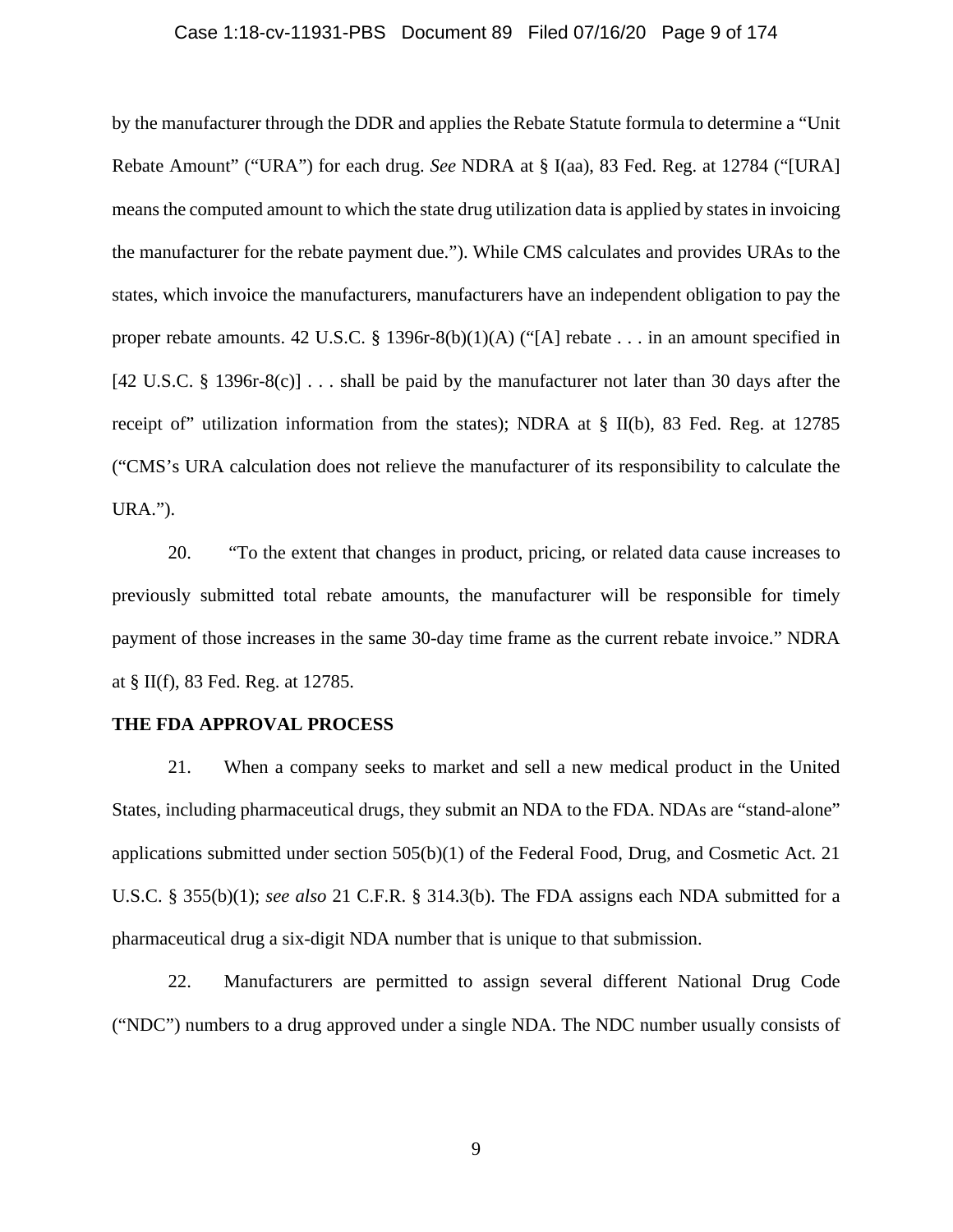## Case 1:18-cv-11931-PBS Document 89 Filed 07/16/20 Page 10 of 174

eleven-digits, containing the manufacturer's labeler code, the product code, and the package code. *See* 21 C.F.R. § 207.33. Therefore, multiple NDCs does not indicate the drug has changed.

23. Once approved, manufacturers can propose subsequent changes to the drug or its labeling through the Supplemental New Drug Application ("sNDA") process. *See* 21 C.F.R. §§ 314.70–71. Manufacturers can submit sNDAs to seek additional "indications"—an FDA-approved use that permits a manufacturer to market the drug as safe and effective for treating that condition—when the drug product itself remains the same. After an NDA is approved, any requests to add or modify indications should be submitted individually in a separate supplement to an approved original application. FDA Guidance for Industry Submitting Separate Marketing Applications and Clinical Data for Purposes of Assessing User Fees (Dec. 2004), *available at*  https://www.fda.gov/media/72397/download (last visited 7/01/2020). These supplements are known as "efficacy supplements." 21 C.F.R. § 314.3(b). Each supplement is sequentially numbered, but the original NDA remains the same. *See* Drugs@FDA Glossary of Terms, https://www.fda.gov/drugs/drug-approvals-and-databases/drugsfda-glossary-terms#S (last visited 07/01/2020).

24. Until mid-2009, when a sNDA for a new indication needed to be reviewed by an FDA division other than the division that reviewed and approved the initial NDA, the FDA created a "Type 6 NDA," with an associated tracking number. Type 6 NDAs were assigned when the drug itself had already been approved and marketed, but a new indication or claim was being sought. FDA NDA Classification Manual at 5, *available at* https://www.fda.gov/media/94381/download (last visited 07/01/2020). Because Type 6 NDAs had only an administrative function, the FDA closed Type 6 NDAs upon approval.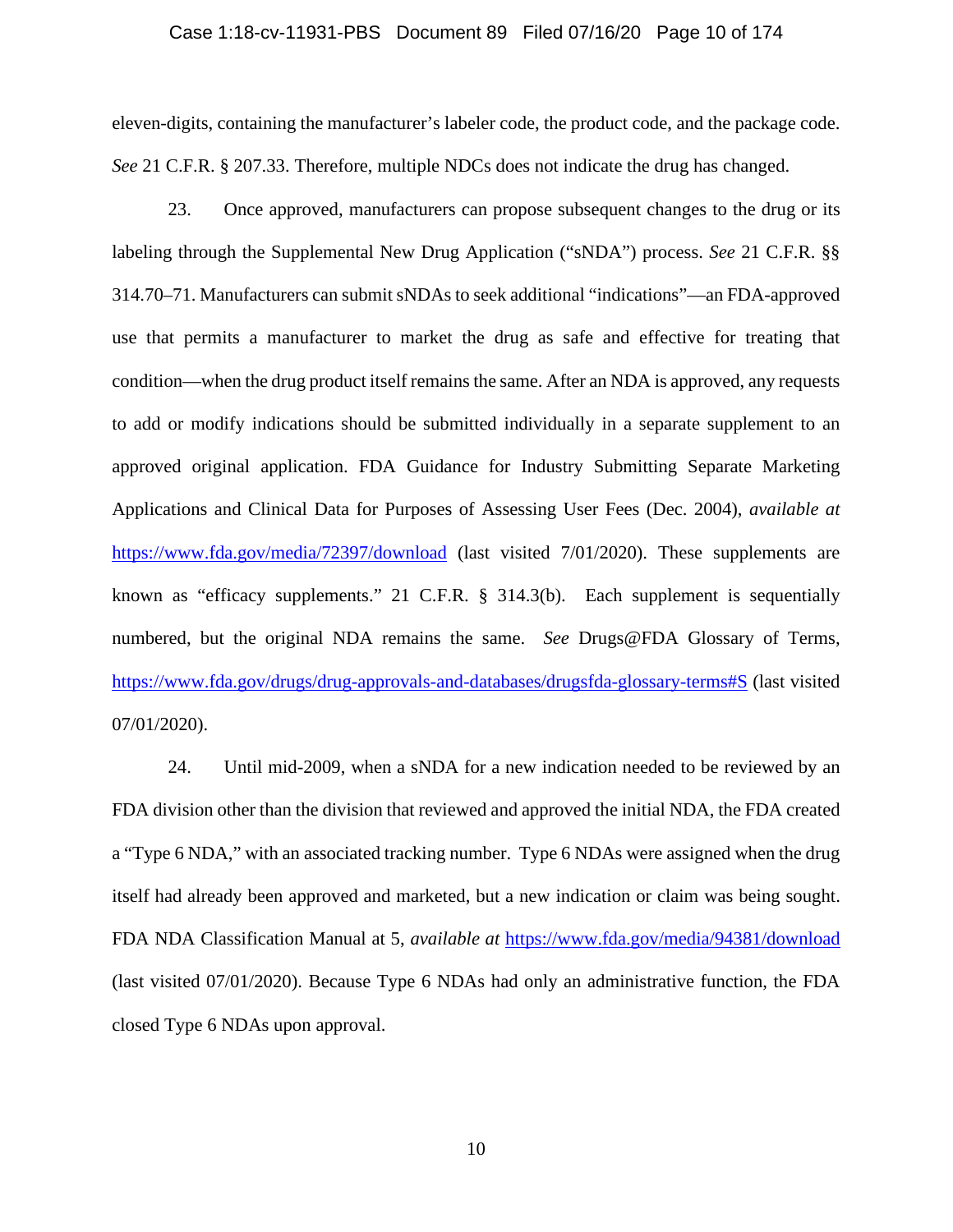## **STATEMENT OF FACTS**

25. The instant complaint is based upon the same factual allegations as the complaint filed by the United States in this matter. For this reason, the Plaintiff States hereby incorporate by reference and adopt paragraphs 32 through 93 of the Complaint of the United States, with the exception of paragraph 87, as if fully alleged and set forth herein.

# *Initial Approval of Acthar in 1952 and Approval of Efficacy Supplement for Infantile Spasms in 2010*

26. In 1952, Acthar was approved under NDA 008372. Since then, Acthar, under NDA 008372, has been supplemented often and now has nearly twenty indications.

27. In 2001, Questcor acquired Acthar. Questcor submitted an sNDA, identified as "sNDA 08-372/S-039," for NDA 008372 in 2006. This sNDA was for an additional indication for infantile spasms, a seizure disorder affecting young children.

28. On August 8, 2008, after receiving the sNDA and beginning the review process, the FDA sent Questcor an e-mail indicating that the FDA "created a separate NDA number for your infantile spasm submission **for administrative purposes**," and that "[t]he new number is NDA 22-432." [Exhibit 6.] (Emphasis added.)

29. The administrative nature of this "separate NDA" is further documented in an FDA internal memo dated August 8, 2008, which stated that the Type 6 NDA number was assigned so that the supplemental indication application could be reviewed by the proper FDA division. [Exhibit 7.] Despite providing a "new NDA" to the submission, the FDA's internal correspondence throughout the approval process further demonstrated it considered this application to be a supplement to the approval received in 1952. [Exhibits 8, 9, and 10.]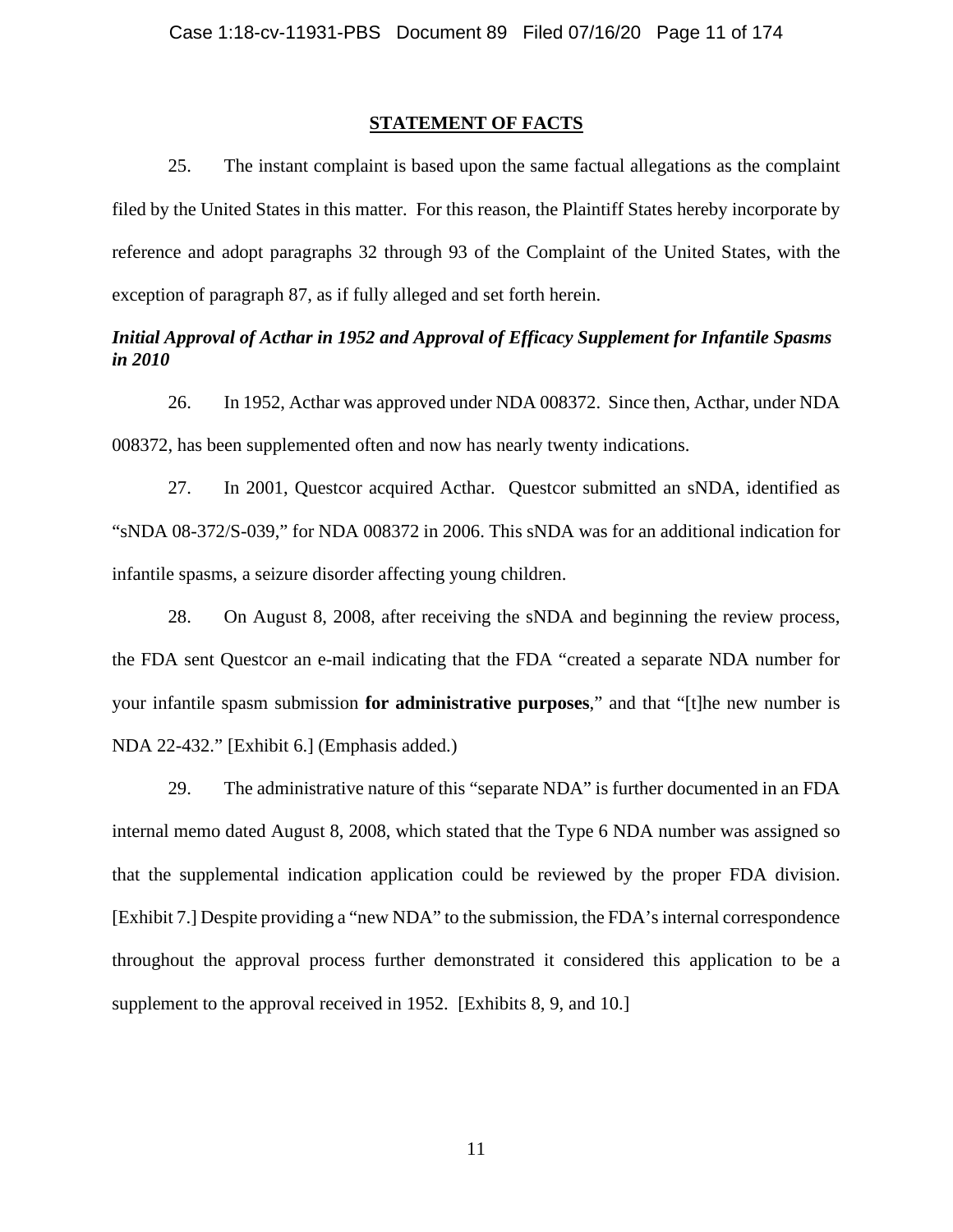30. Finally, in the FDA's 2010 letter approving the infantile spasms indication, the FDA emphasized the temporary, administrative nature of NDA number 022432, when the letter concluded by directing Questcor to no longer use that NDA:

All 15-day alert reports, periodic (including quarterly) adverse drug experience reports, field alerts, annual reports, supplements, and other submissions should be addressed to the original **NDA 008372** for this drug product, not to this NDA. In the future, do not make submissions to this NDA except for the final printed labeling requested above.

[Exhibit 11 at 5.] (Emphasis in original.)

31. In addition to filing a sNDA, which has obvious implications, Questcor's subsequent filings also establish that it knew that its 2006 application was supplemental to an existing drug. On November 2, 2010, Questcor filed a Form 10-Q with the Securities and Exchange Commission, in which it referred to the approval of its "**supplemental** New Drug Application, or **sNDA**, for Acthar for the treatment of IS." Questcor, SEC Form 10-Q at 15 (Nov. 2, 2010) (emphasis added), *available at*  https://www.sec.gov/Archives/edgar/data/891288/000119312510242905/d10q.htm (last visited 07/01/2020). Additionally, Questcor touted the approval of a **supplemental** NDA in its press

(Oct. 15, 2010) (emphasis added), *available at* https://www.prnewswire.com/news-releases/fdaapproves-hp-acthar-gel-for-the-treatment-of-infantile-spasms-105024204.html (last visited 07/01/2020).

release. *See* Press Release, *FDA Approves H.P. Acthar® Gel for the Treatment of Infantile Spasms* 

32. There are numerous additional examples of the FDA and Questcor's shared knowledge that a supplemental NDA was approved in 2010, and not a new NDA for a new drug product:

> In a March 5, 2011, application for a labeling supplement, Questcor characterized  $\mathcal{L}^{\text{max}}$ 22432 as a "tracking NDA." [Exhibit 12.]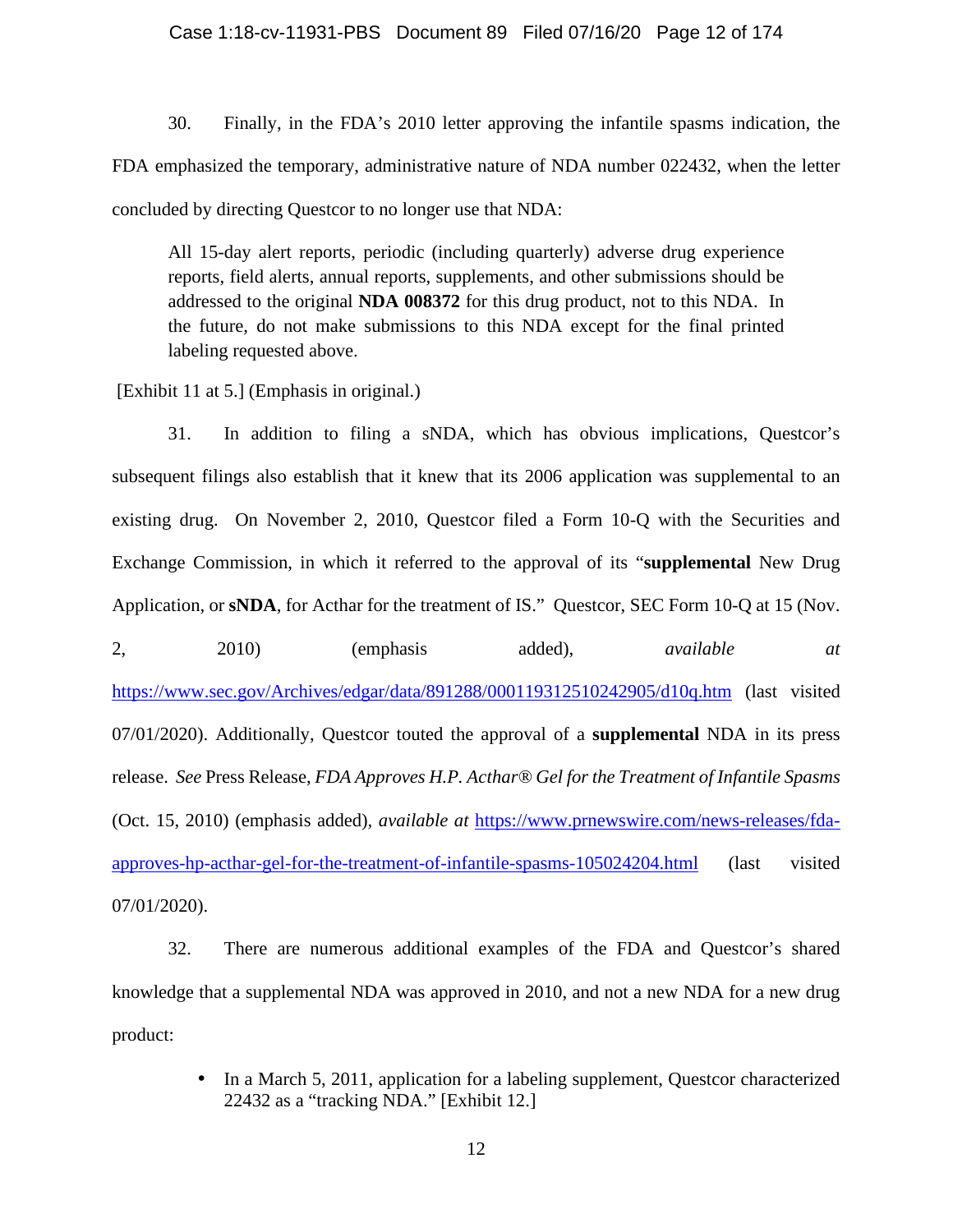- Similarly, on May 3, 2011, in a letter to the FDA regarding Acthar's label, Questcor  $\mathbf{r}$ wrote that "[t]he **efficacy supplement** for Treatment of Infantile Spasms was approved under **the tracking NDA number 22,432** on October 15, 2010." [Exhibit 13.] (Emphasis added.) In that letter, Questcor recognized that, "**since the tracking NDA number [22432] will no longer be used**, we are submitting this Changes Being Effected Labeling Supplement to the **parent NDA 08,372**." [Id.] (Emphasis added.)
- In approving an additional supplement, the FDA reiterated that "the indication for the treatment of infantile spasms [is] to be associated with the parent NDA number 008372, **since the tracking NDA number 022432 will no longer be used.**" [Exhibit 14.] (Emphasis added)

33. Mallinckrodt subsequently acquired Acthar in 2014 when it purchased Questcor Pharmaceuticals.

34. Mallinckrodt acknowledged as recently as February 2020 that the approval in 2010

was for a supplemental NDA for the infantile spasms indication. Mallinckrodt, SEC Form 10-K

at 29 (Feb. 26, 2020) (emphasis added), *available at* https://mallinckrodt.gcs-web.com/static-

files/1252745e-320c-4090-b92f-b3cc14b6bc3f (last visited 07/01/2020).

35. The FDA publishes a list of marketed drug products, referred to as the "Orange

Book." The only NDA listed for Acthar in the FDA Orange Book is the original NDA, 008372.

*See* FDA Orange Book listing for Acthar, *available at*  https://www.accessdata.fda.gov/scripts/cder/ob/results\_product.cfm?Appl\_Type=N&Appl\_No=0 08372#17292 (last visited 07/01/2020). Neither the online version nor the print version of the Orange Book lists any drug associated with NDA number 022432, because the FDA has not approved a drug for marketing under that tracking NDA number. Also telling, Acthar's approved label still lists its initial approval date as 1952.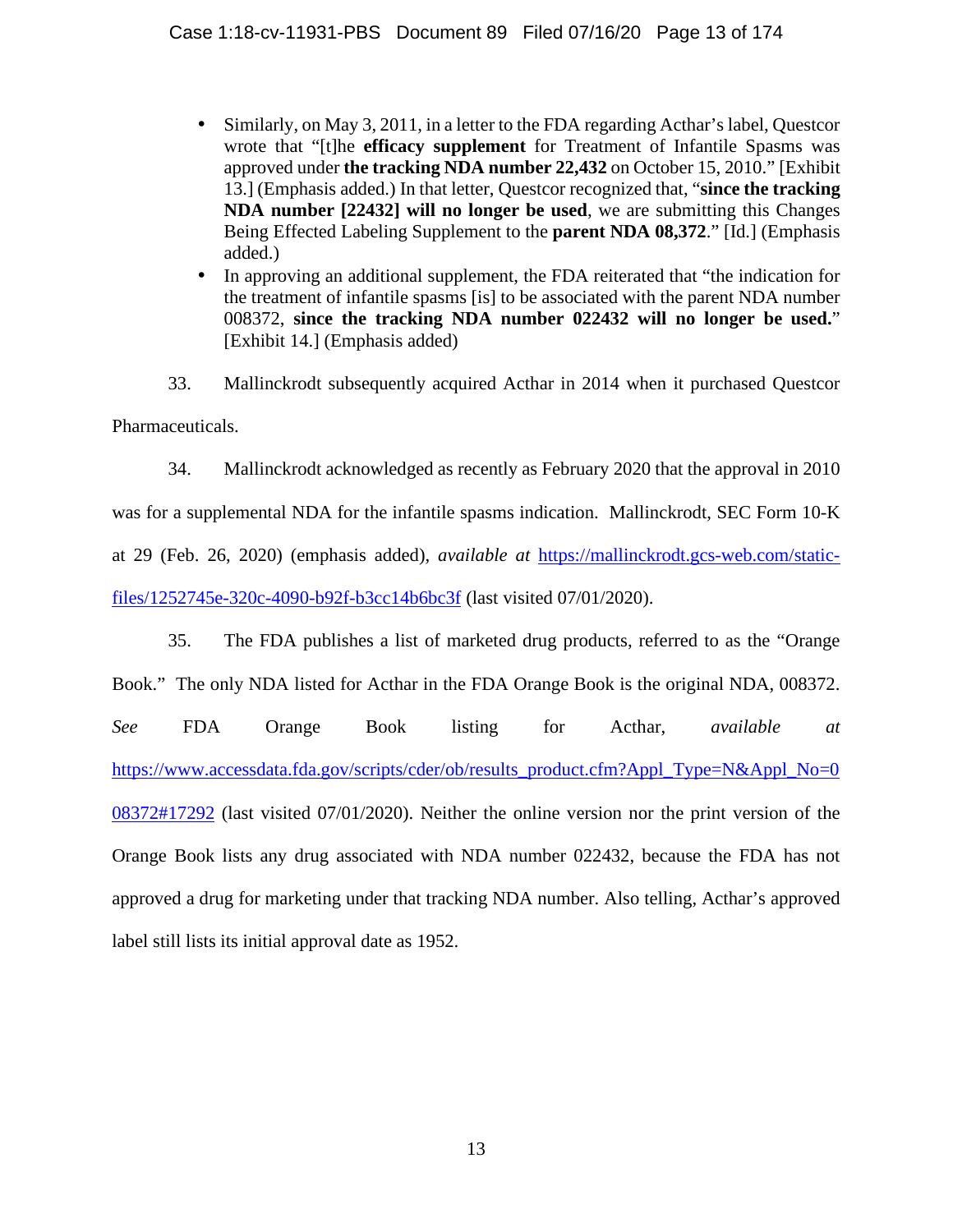## *Efforts to Avoid Rebate Payments Owed Due to Acthar's Price Increases*

36. Throughout the 2000s, Questcor raised the price of Acthar much faster than the rate of inflation.<sup>6</sup> The ascent of Acthar's price was so much steeper than the rate of inflation, that Questcor owed the maximum allowable rebate, or 100% of Acthar's AMP, in any given quarter. Questcor paid this amount, using the 1990 Base Date Amp, until 2013.

37. Despite making proper payments until 2013, Questcor looked to solve this selfcreated problem as early as 2011. Rather than lowering the price of Acthar, which also could have reduced the rebates owed, Questcor instead sought to lower its rebate obligations while maximizing profits. Questcor tried to convince CMS to arbitrarily reset Acthar's Base Date AMP during a March 2012 meeting, stating that CMS could agree to the new Baseline AMP based on the 2010 sNDA approval or accept Questcor's termination of MDRP participation, in which Medicaid would still be required to cover the drug, but would not receive a rebate. [Exhibit 15.]

38. In May 2012, Questcor wrote to CMS, reiterating its threat to leave the MDRP if CMS did not permit the company to set a new Base Date AMP for Acthar. To support its argument, Questcor stated that Acthar had been approved in 2010 under a new NDA. Questcor wrote that the FDA "approved Acthar under NDA 22-432 for treatment of infantile spasms on October 15, 2010" and, separately, that "[o]n October 15, 2010, Acthar was approved to treat infantile spasms under NDA 22-432." Rather than properly characterizing the 2010 approval as an efficacy supplement, or follow the FDA's directive that it was to not use NDA 22-432 any further, Questcor instead disclosed in a footnote in its letter that "Acthar's original NDA is number 08-372, and the FDA has informed Questcor that the agency intends to revise its record so that the approval for infantile

<sup>6</sup> Questcor's May 2012 letter describes an Acthar price increase from \$1,650 to \$23,269 per vial in August 2007. [Exhibit 16 at 4.]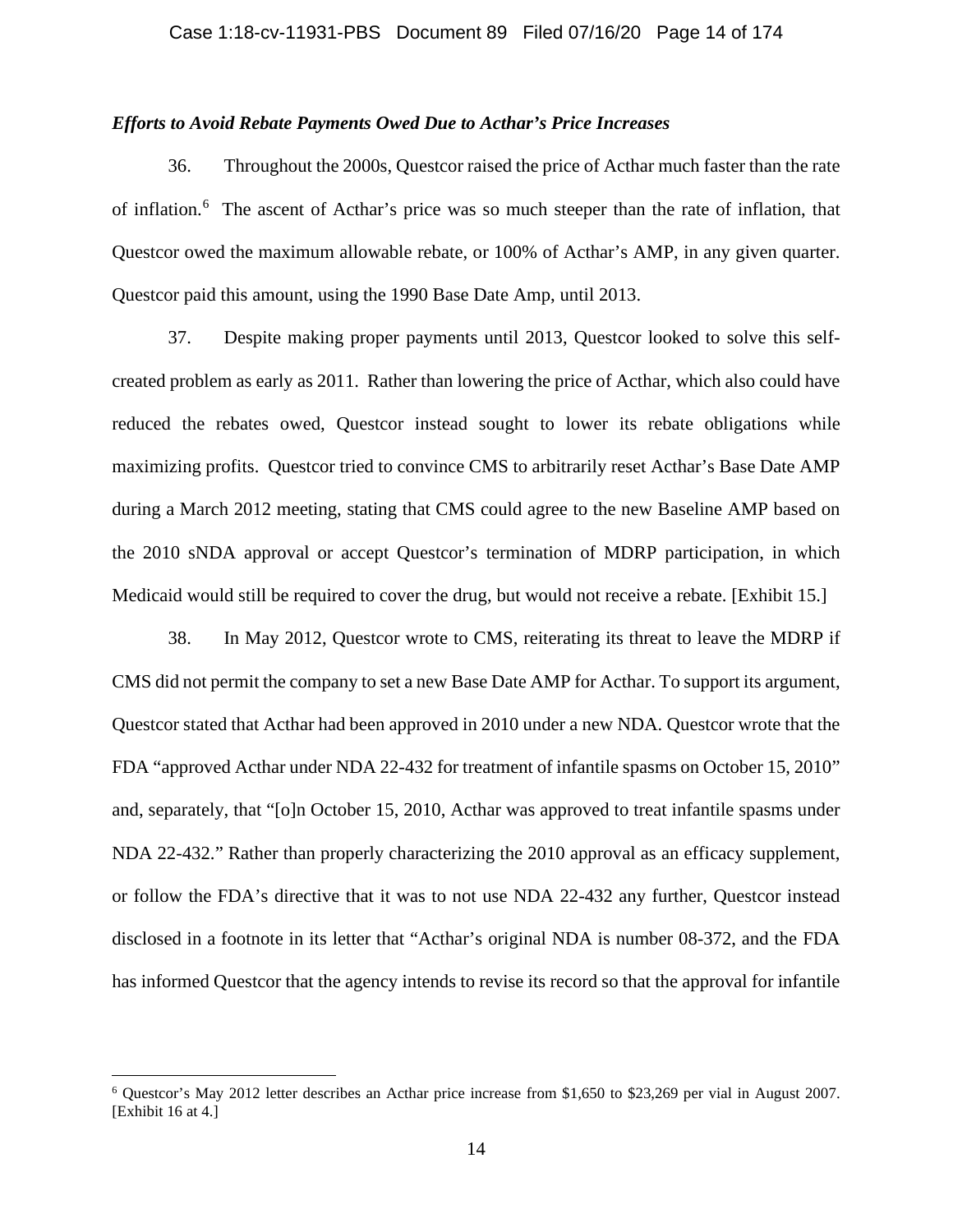## Case 1:18-cv-11931-PBS Document 89 Filed 07/16/20 Page 15 of 174

spasms is reflected as part of the product's original NDA, No. 08-372. That has not yet occurred." [Exhibit 16 at 3.]

39. Questcor knew that it did not have a valid basis for its request to CMS to reset the Base Date AMP. In a May 2012 e-mail to Questcor's Board of Directors, Questcor's CEO wrote: "Keep your fingers crossed. Our probability is still low here, but non-zero." [Exhibit 17 at 1.]

40. Questcor failed to disclose key facts that it knew about the 2010 approval in its March 2012 meeting and May 2012 letter. Questcor failed to disclose that the 2010 approval was precipitated by its filing of an sNDA. Questcor failed to disclose that the 2010 approval of the infantile spasms indication was an efficacy supplement. Similarly, Questcor never disclosed to CMS that it knew that NDA number 22-432 was a tracking number assigned for administrative purposes. It also never disclosed that the FDA already had directed Questcor not to make future submissions to this "tracking" NDA number (but instead to use the 1952 "parent NDA") and that Questcor already had taken steps with the FDA to merge the infantile spasms approval into the label for the 1952 "parent NDA."

41. Not only did Questcor fail to make the appropriate disclosures about tracking NDA number 22-432, it attempted to make the 2010 supplement appear to be more than just a label revision to add a new indication. Questcor discussed the FDA's review of Acthar's safety and efficacy for infantile spasms, noting that the FDA required a new indication-specific "Risk Evaluation and Mitigation Strategy" and concluded that product was safe and effective after reviewing the data. Questcor represented that the 2010 approval "represent[s] a significant revision in the product's labeling and in the conditions under which it will be marketed and distributed." [Exhibit 16 at 4.]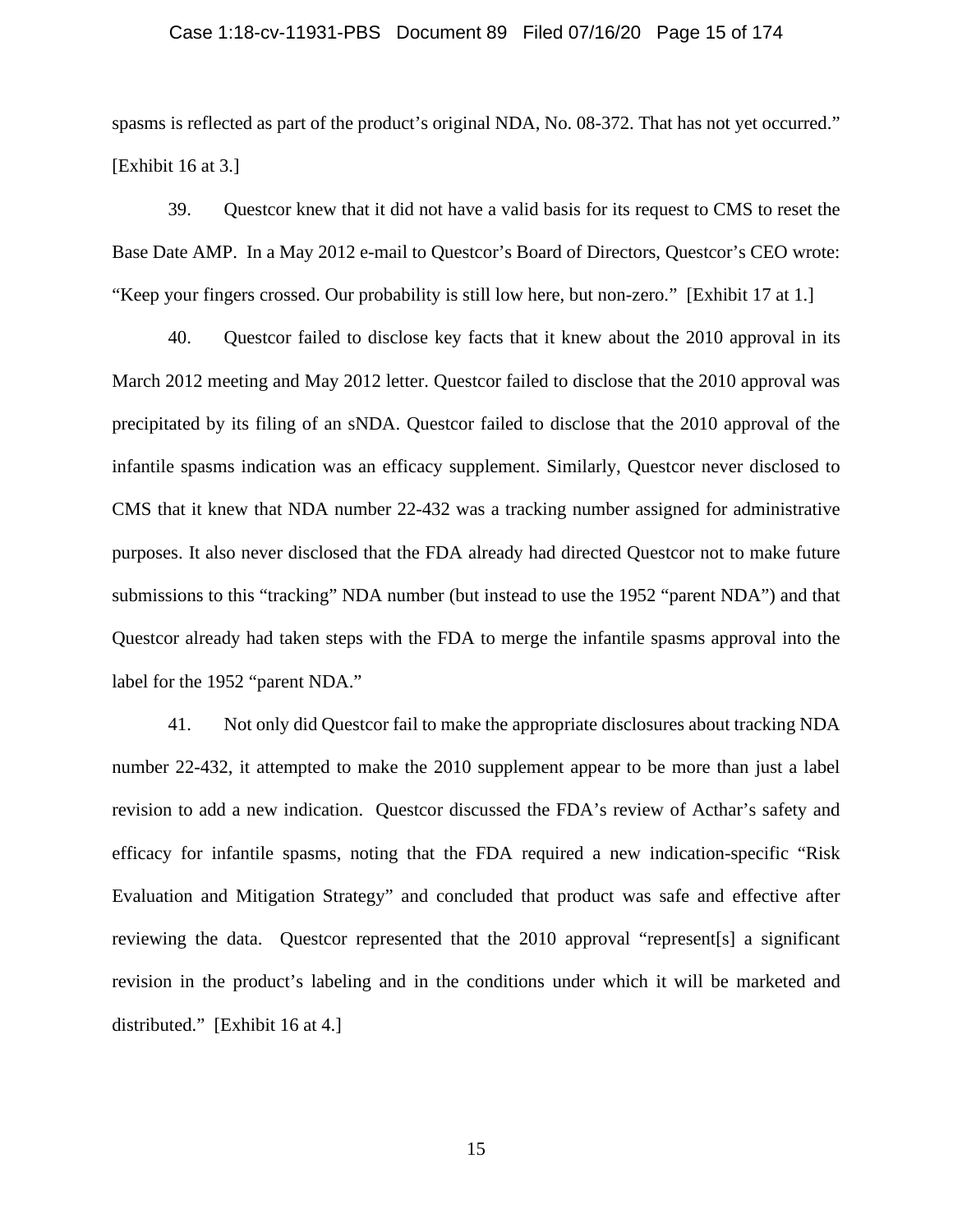## Case 1:18-cv-11931-PBS Document 89 Filed 07/16/20 Page 16 of 174

42. On August 6, 2012, CMS issued a letter stating that Acthar is eligible for a new Base Date AMP "given that the recently approved Acthar Gel was approved under a different [NDA] from the original product." [Exhibit 18 at 1.] CMS reasoned, "the base date AMP is calculated based on the new drug application which is approved by the FDA." It further cautioned that CMS "does not have the current capability to allow a manufacturer to replace the original reported base date AMP with a new base date AMP midway through the life of a product." In a September 19, 2012, follow-up letter correcting a typographical error, CMS again cited Quesctor's misrepresentation that "because Acthar was approved under a new NDA, Questcor may set a new [Base Date AMP]." [Exhibit 19 at 1.] Both the August and September letters stated that the decision was based on Questcor's representation that the 2010 efficacy supplement approval was actually for a new product. Both letters were equally clear that CMS' decision was limited and based on the facts and information presented to CMS.

43. Instead of clarifying CMS's clear misunderstanding of the 2010 approval, Questcor accepted its windfall, and in January 2013, reported a new NDC for Acthar to CMS's DDR system, and additionally reported a new Base Date AMP. Despite the fact that Acthar has remained unchanged since it was first approved in 1952, starting in 2013, Questcor paid rebates for Acthar as if the drug were just being introduced to market. Internal emails between Questcor executives in 2012 estimated that the change in Base Date AMP would result in over \$60,000,000 in added revenues *per year* resulting from their payment of artificially reduced rebates. The CEO further noted, "[s]ince there are no offsetting costs except bonuses, most of this falls to the op income line." [Exhibit 20.]

44. Even prior to its March 2012 meeting with CMS, Questcor appreciated how vastly its financial position would improve if it could reduce its rebate obligations. It analyzed the impact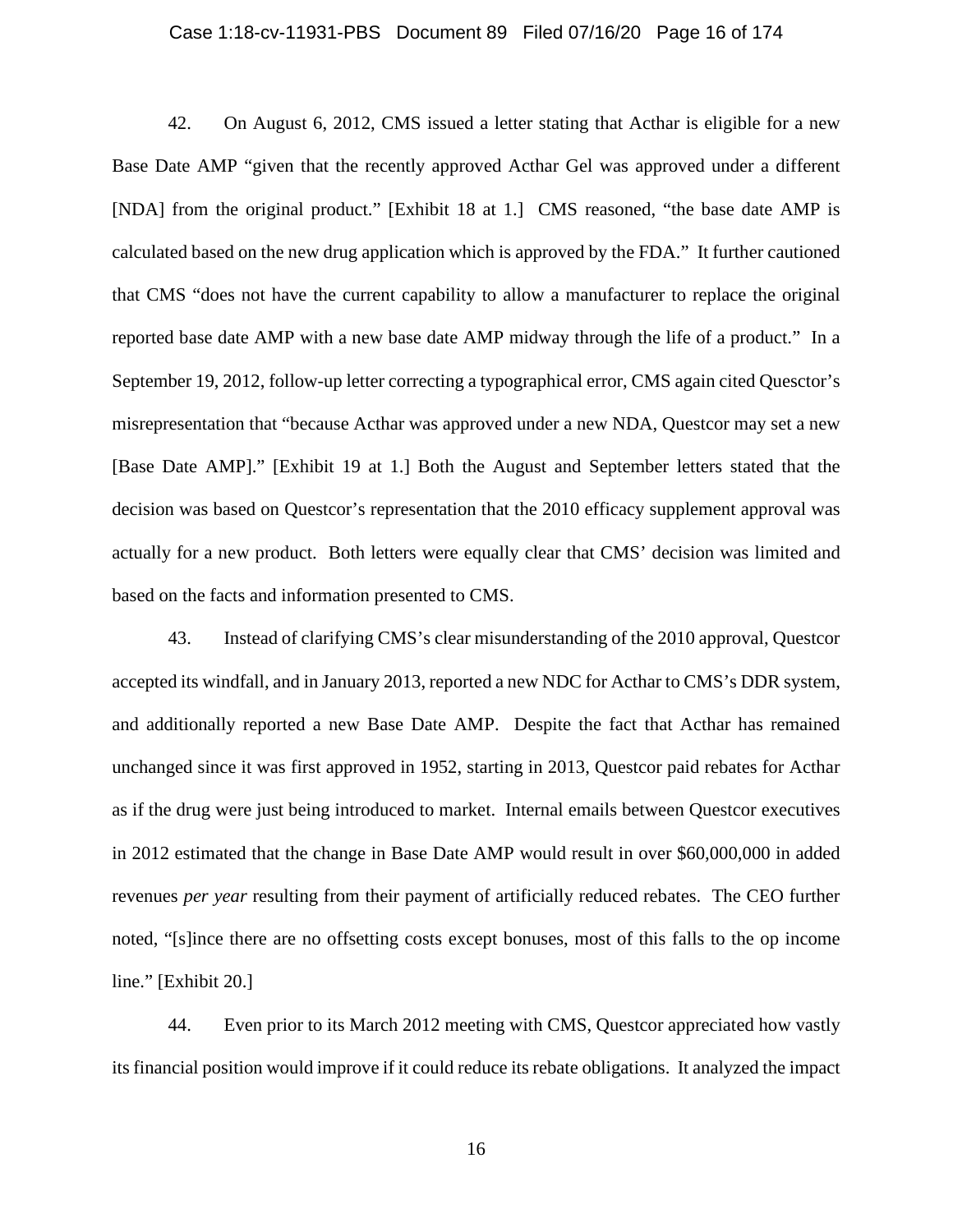## Case 1:18-cv-11931-PBS Document 89 Filed 07/16/20 Page 17 of 174

of the rebate on the company's profitability, and asserted in its March 2012 meeting that its 2011 Medicaid rebate liability was estimated to be \$47 million (amounting to "approximately 17% of total company sales") and asserted in its May 2012 letter that the "rebate liability for the product exceeds the Medicaid payments for the drug," resulting in "negative revenue" for Questcor. [Exhibit 16.] As noted in an email from Questcor's CEO to its board, for years, Questcor had been trying to "improve [its] Medicaid rebate situation," beginning in 2009 with "penetrat[ing] the legislative process" through lobbying to change the Rebate Statute, and later hiring law firms to consider "many ways" that it may reduce its Medicaid rebates. [Exhibit 17 at 1.]

45. In 2016, CMS realized the true nature of the 2010 approval, and sent a letter to Mallinckrodt on April 13, 2016, informing Mallinckrodt that despite a new NDC, Acthar was the same drug, and was marketed under the same NDA as the drug with the prior NDC. CMS went on to quote the October 15, 2010 FDA approval letter, which clearly directed that NDA 022432 no longer be used, in favor of NDA 008372. CMS then instructed Mallinckrodt to make the "necessary correction." [Exhibit 21 at 1.]

46. Days after CMS sent the April 13, 2016 letter, internal emails show that Mallinckrodt estimated that complying with CMS's directive would result in a 223% increase in Acthar rebates for the first quarter of 2016. [Exhibit 22.] There are also internal emails from Mallinckrodt's Regulatory Affairs department that demonstrate knowledge that NDA 022432 was temporary and would be merged into the existing NDA. [Exhibit 23.] Specifically, a senior director in the Regulatory Affairs department advised that "*[NDA] 008372 is the approved Acthar application that is pertinent*. We are working with FDA to roll the information from *NDA 022432*, which *was supposed to be a temporary NDA tracking number* for the Infantile Spasms approval, into NDA 008372." [Exhibit 23.] (Emphasis added.) A project manager in Mallinckrodt's Finance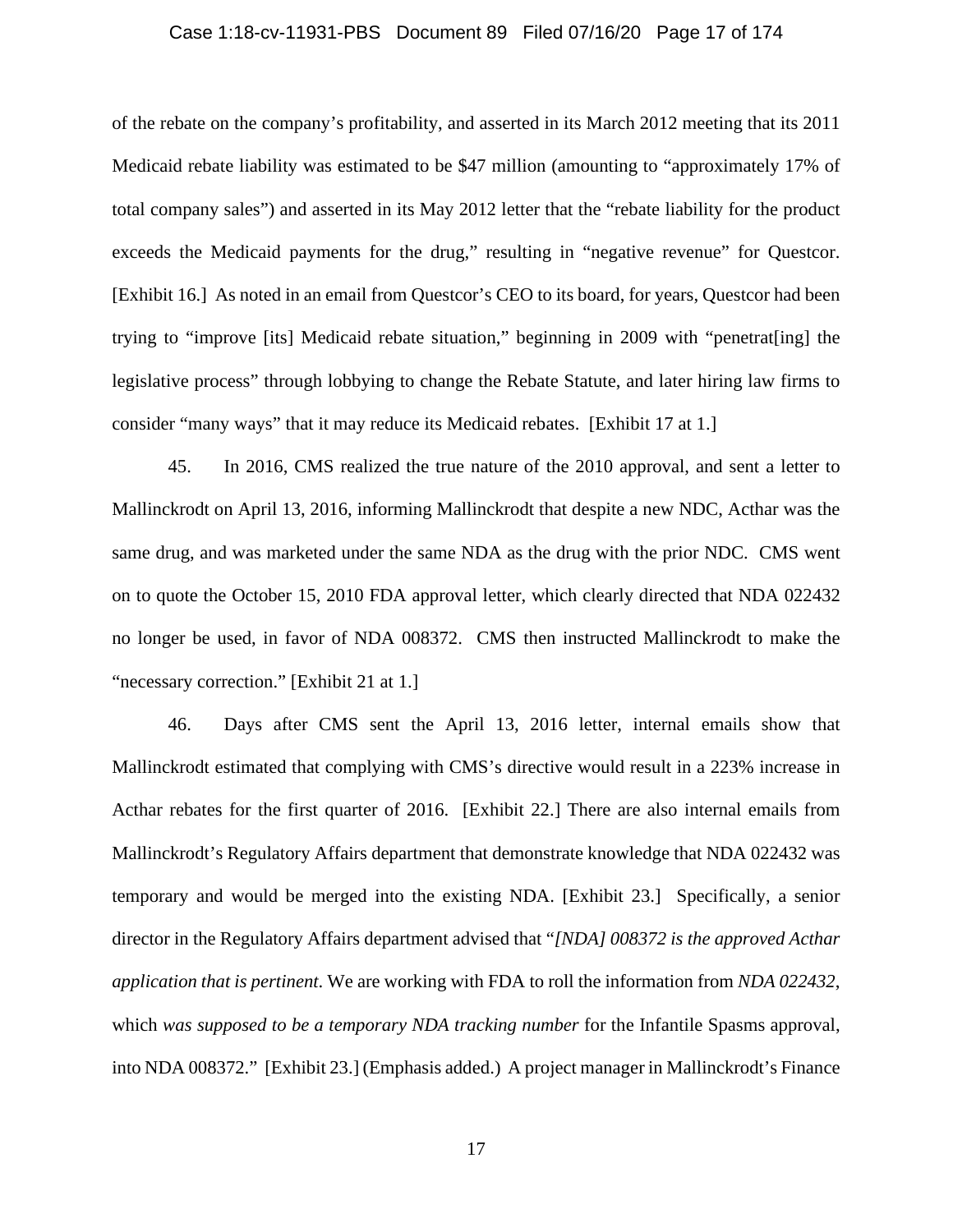### Case 1:18-cv-11931-PBS Document 89 Filed 07/16/20 Page 18 of 174

Group then asked if NDA 008372 would be "the final NDC and the FDA approval date will be 04/29/1952," to which the Regulatory Affairs senior director responded, "Correct." [Exhibit 23.]

47. Despite Mallinckrodt's own Regulatory Affairs department agreeing with CMS's interpretation, Mallinckrodt continued to shirk its responsibility under the MDRP. On May 10, 2016, Mallinckrodt responded to CMS by attaching Questcor's May 2012 letter to CMS and CMS's August 2012 response. In the accompanying cover e-mail, Mallinckrodt wrote: "Attached please find correspondence between Questcor/Mallinckrodt and CMS regarding the approved NDC changes and new base AMP for Acthar. Please advise if we are required to make any changes to the DDR." [Exhibit 24 at 4.]

48. On June 2, 2016, CMS replied to Mallinckrodt's May 10, 2016, e-mail. CMS made clear that despite the 2012 correspondence with Questcor and despite the new NDC, Acthar had been on the market unchanged since 1952. CMS wrote, in pertinent part:

We are aware of the correspondence between Questcor and CMS that you provided. However, as stated in [CMS-issued guidance Manufacturer Release 90] the baseline data of a purchased product should be the same as the baseline data of a product marketed previously under the same NDA. **Therefore, we are requesting that you complete and return the attached template so that the baseline information for the NDC matches the baseline information of the NDC that was originally used for marketing the product under the same NDA.**

[Exhibit 24 at 3-4.] (Emphasis added.)

49. Approximately two weeks after receipt of that email from CMS, a detailed spreadsheet was circulated from Mallinckrodt's Government Reporting department to high-level executives estimating that Mallinckrodt would owe over \$258,000,000 in retroactive rebates under the MDRP were it to comply the CMS's directive to reset Acthar's Base Date AMP. [Exhibit 25.]

50. Rather than concede and take corrective action to address their underpayments to the Medicaid program, Mallinckrodt continued to defy its Regulatory Affairs department's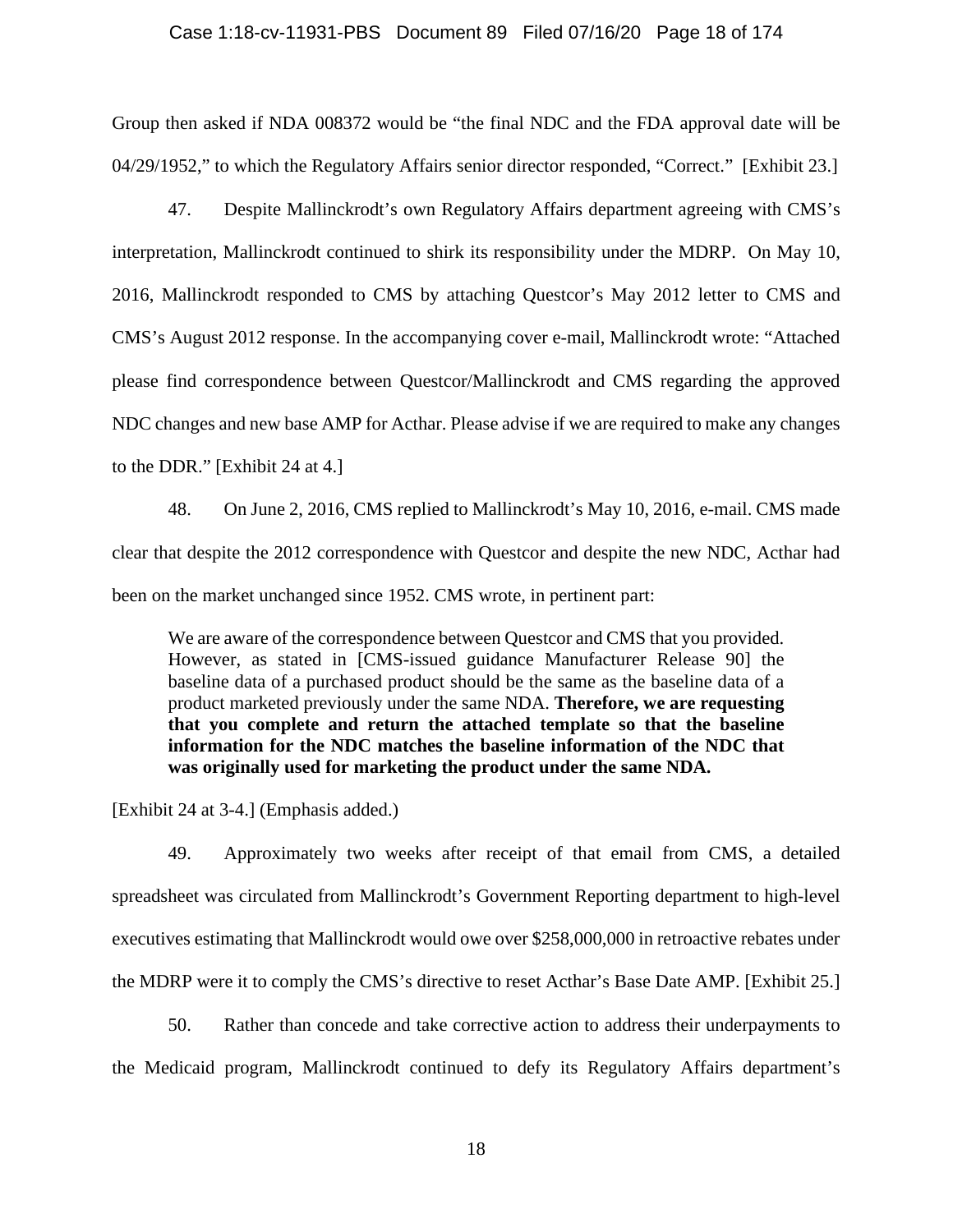# Case 1:18-cv-11931-PBS Document 89 Filed 07/16/20 Page 19 of 174

position, and attempted to convince CMS not to reset its Base Date AMP. In a July 6, 2016, email from Mallinckrodt to CMS, Mallinckrodt repeated its misrepresentation as to the circumstances surrounding the infantile spasms indication approval in 2010. Mallinckrodt continued to represent Acthar with the infantile spasms indication as a new drug product. It characterized the 2010 approval of NDA 022432 as approving "the product that was discussed in the CMS letter of August 6, 2012," suggesting that this "product" was different from the Acthar originally approved in 1952.

[Exhibit 24 at 3.]

51. On March 20, 2017, CMS sent Mallinckrodt another email reiterating that the provision of the 2010 administrative tracking NDA was not sufficient to support its use of a 2013

Base Date AMP. CMS's email read:

Thank you for your emails on July 6, 2016 and July 29, 2016. We understand and agree that the new indication for Acthar was approved under NDA 022432. We also note that the SPL information submitted to FDA by the manufacturer currently reflects NDA 022432. However FDA has confirmed that **NDA 022432**, a type-6 NDA, was **created for administrative purposes** because an FDA division other than the division responsible for NDA 008372 was reviewing the application for the new indication. FDA has informed us that type-6 NDAs are administratively closed upon approval. **Therefore, it is our understanding that the marketing of the drug has always been under the auspices of NDA 008372, regardless of the administratively assigned NDA 022432, which was only for the purpose of FDA approval of the new indication, but not for the approval and marketing of the drug itself.** 

The baseline information for a drug that was approved prior to the effective date of section 1927 of the Social Security Act is established using the data of the drug as of 9/30/1990. **It is our understanding that NDA 008372 for Acthar was approved on April 29, 1952, therefore, the baseline data for the drug that is marketed under that NDA would be based on data from 9/30/1990 as the approval of NDA 022432 in 2010 was not for approval of a new drug.** 

[Id. at 2-3.] (Emphasis added.)

52. On April 14, 2017, Mallinckrodt responded to the email by contending that the

agency's decision to allow it to use a new Base Date AMP was and is correct because the approval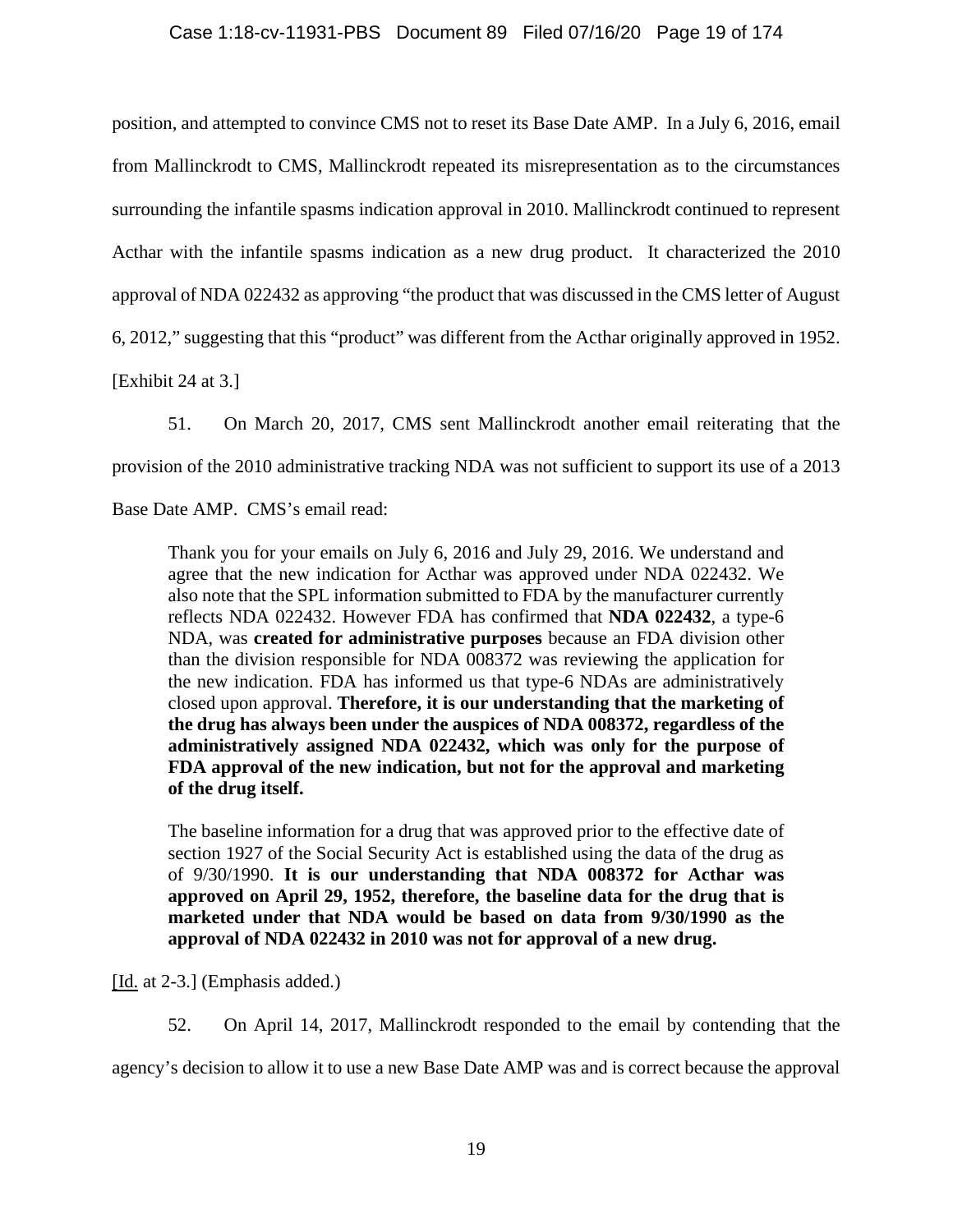of "NDA 022432" was significant in that the infantile spasms indication was added and several indications were removed. As Mallinckrodt did in concluding its July 6, 2016 email, it intimated that it would continue to review CMS's position and may follow-up. [Exhibit 26.] Mirroring the events following the July 2016 email, Mallinckrodt never followed-up with CMS and continued to underpay rebates.

53. On November 6, 2018, with Mallinckrodt continuing to underpay rebates in defiance of CMS's warnings and directives, CMS sent yet another letter to Mallinckrodt, which read in part:

On April 13, 2016 and March 20, 2017 CMS informed Mallinckrodt LLC that it was reporting incorrect base Average Manufacturer Price (base AMP) information and an incorrect FDA application number in the Drug Data Reporting for Medicaid (DDR) system. This is a notice that Mallinckrodt LLC has not taken action to date to correct this information and must do so within 30 days of receiving this notice and notify CMS of its action, otherwise CMS will identify the following national drug code (NDC) as "out of compliance" in the DDR system as of December 17, 2018.

CMS further informed Mallinckrodt that it was responsible for repaying the state Medicaid programs the amounts previously underpaid on Acthar rebates. In response, Mallinckrodt repeated its prior arguments and asked for additional time. [Exhibit 26 at 3.]

54. On January 18, 2019, the Department of Justice, having received the instant *qui tam* action, served Mallinckrodt a Civil Investigative Demand for documents concerning Acthar's Base Date AMP.

55. On March 7, 2019, CMS and Mallinckrodt had an in-person meeting, after Mallinckrodt requested a postponement of an earlier-scheduled meeting. A few days later, on March 11, 2019, Mallinckrodt's attorney sent CMS a letter advising that it would like an additional meeting and requesting a delay in enforcement.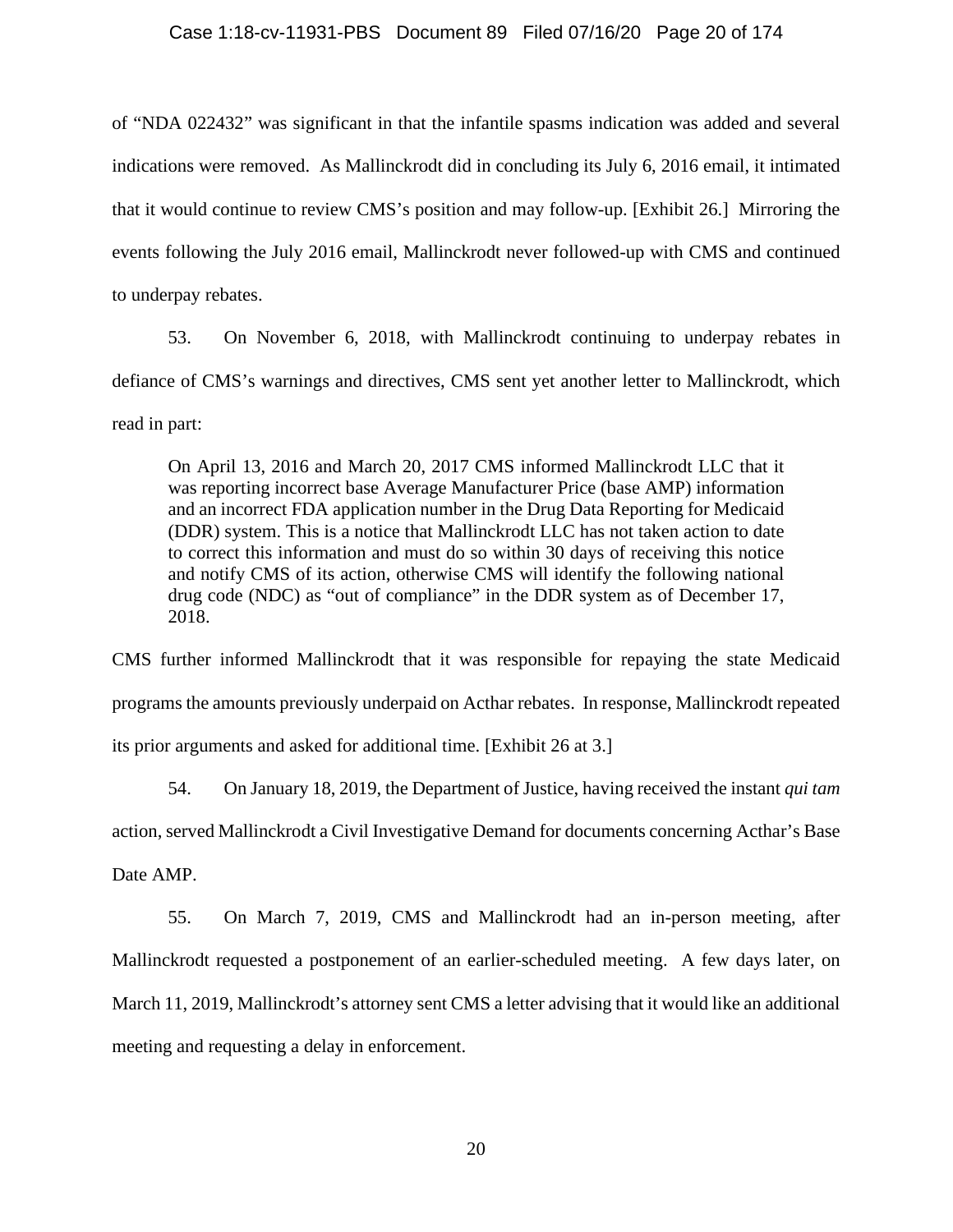56. The following day, CMS responded:

**As we have said in our prior communications of April 13, 2016, June 2, 2016, and March 20, 2017, and as we reiterated at the March 7th meeting, the base date AMP of H.P. Acthar Gel should reflect the base date AMP for the drug that was first produced or distributed under new drug application (NDA) 008372.** Because H.P. Acthar gel is currently, and always has been, produced or distributed under NDA 008372, the base date AMP Mallinckrodt is reporting to the Drug Data Reporting for Medicaid (DDR) system does not reflect the appropriate base date AMP, and **Mallinckrodt has been underpaying Medicaid rebates for H.P. Acthar Gel.**

[Exhibit 27 at 2.] (emphasis added)

57. Rather than taking any corrective action or actually following up with CMS,

Mallinckrodt contacted the general counsel for the Department of Health and Human Services and requested a meeting. On March 27, 2019, HHS general counsel rebuffed that request, and advised that the April 13, 2016 letter from CMS constituted a final decision.

58. Seemingly out of options, on April 12, 2019, Mallinckrodt offered to change

Acthar's Base Date AMP back to 1990 on a prospective basis in exchange for CMS acknowledging

that "Mallinckrodt's use of Acthar's post-2012 base date AMP was appropriate." CMS declined

this proposal.

59. On May 10, 2019, the agency sent Mallinckrodt a letter giving the company 14 days

to correct Acthar's Base Date AMP to the 1990 price:

**As we noted in our latest March 12, 2019 letter to Mallinckrodt, the current base date AMP that you are reporting to the Drug Data Reporting (DDR) for Medicaid system does not reflect the appropriate base date AMP for H.P.**  Acthar Gel. In that letter, we provided you with a template that we asked you to return to us so we can make the change in DDR so Mallinckrodt can report the appropriate base date AMP and ensure the appropriate rebate payments. To date, the company has not returned the template.

. . .

As we have discussed, the April 13, 2016 letter sent to the [sic] Mallinckrodt regarding this issue constituted the agency's final decision on this issue, and any further discussions regarding this issue would not be productive. **Accordingly, we are not entertaining the proposal included in your April 12, 2019**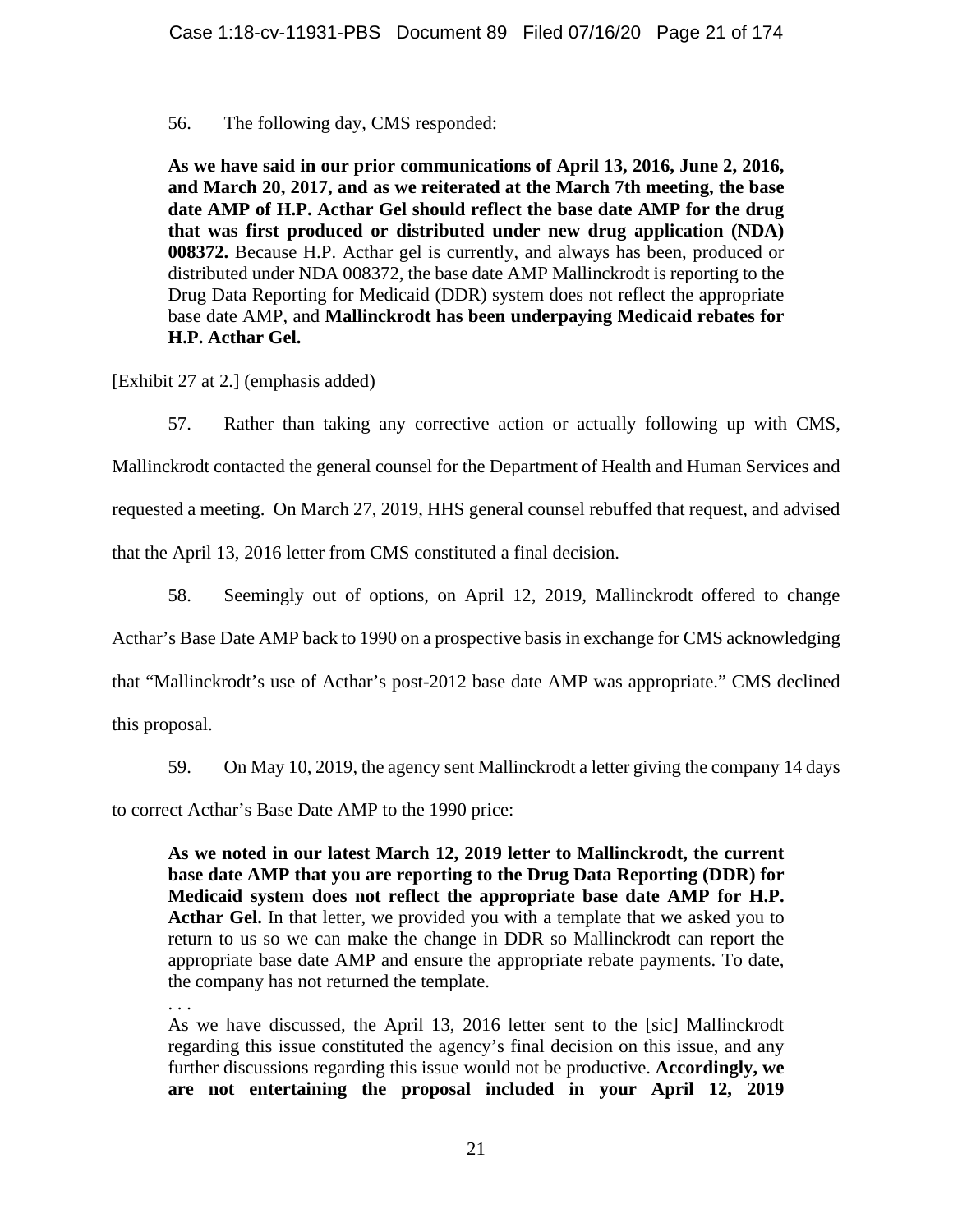# **correspondence and reiterate that you must take action within 14 days to submit the corrected information.**

[Exhibit 28 at 2.] (Emphasis added.)

60. On May 20, 2019, instead of correcting Acthar's Base Date AMP or taking any measures to repay rebates owed, Mallinckrodt filed a lawsuit in the United States District Court for the District of Columbia seeking to enjoin CMS from taking any action to enforce its determination that Acthar has a 1990 Base Date AMP. In filing that lawsuit, Mallinckrodt did not disclose that its conduct was already the subject of a Department of Justice investigation or that its lawsuit was unsupported by its own regulatory department who agreed with CMS.

61. On March 2, 2020, the United States intervened in this matter and its complaint-inintervention was filed the next day.

62. On March 13, 2020, the United States District Court for the District of Columbia granted CMS's Motion for Summary Judgment and directed the Clerk to enter judgment on behalf of the Government. Notably, the court found that CMS lawfully determined that the Rebate Statute requires that Acthar's Base Date AMP be calculated based on the date the drug was approved by the FDA under NDA 008372 in 1952, so that Mallinckrodt should have paid rebates based on its 1990 Base Date AMP. *Mallinckrodt ARD LLC v. Verma*, --- F.Supp.3d ----, 2020 WL 1312716 (D.D.C. March 13, 2020).

63. Based on its review of the administrative record, the court noted that when CMS authorized a new Base Date AMP in 2012, it was clearly laboring under the erroneous assumption that the new NDA 022432 accompanied approval of a new drug product and that CMS put Questcor "on notice" that CMS was relying on that assumption. *Id.* at \*19. Since Mallinckrodt knew that NDA 022432 was not associated with approval of a new drug product, the court reasoned, "it would have behooved the companies [Mallinckrodt and Questcor] to clarify the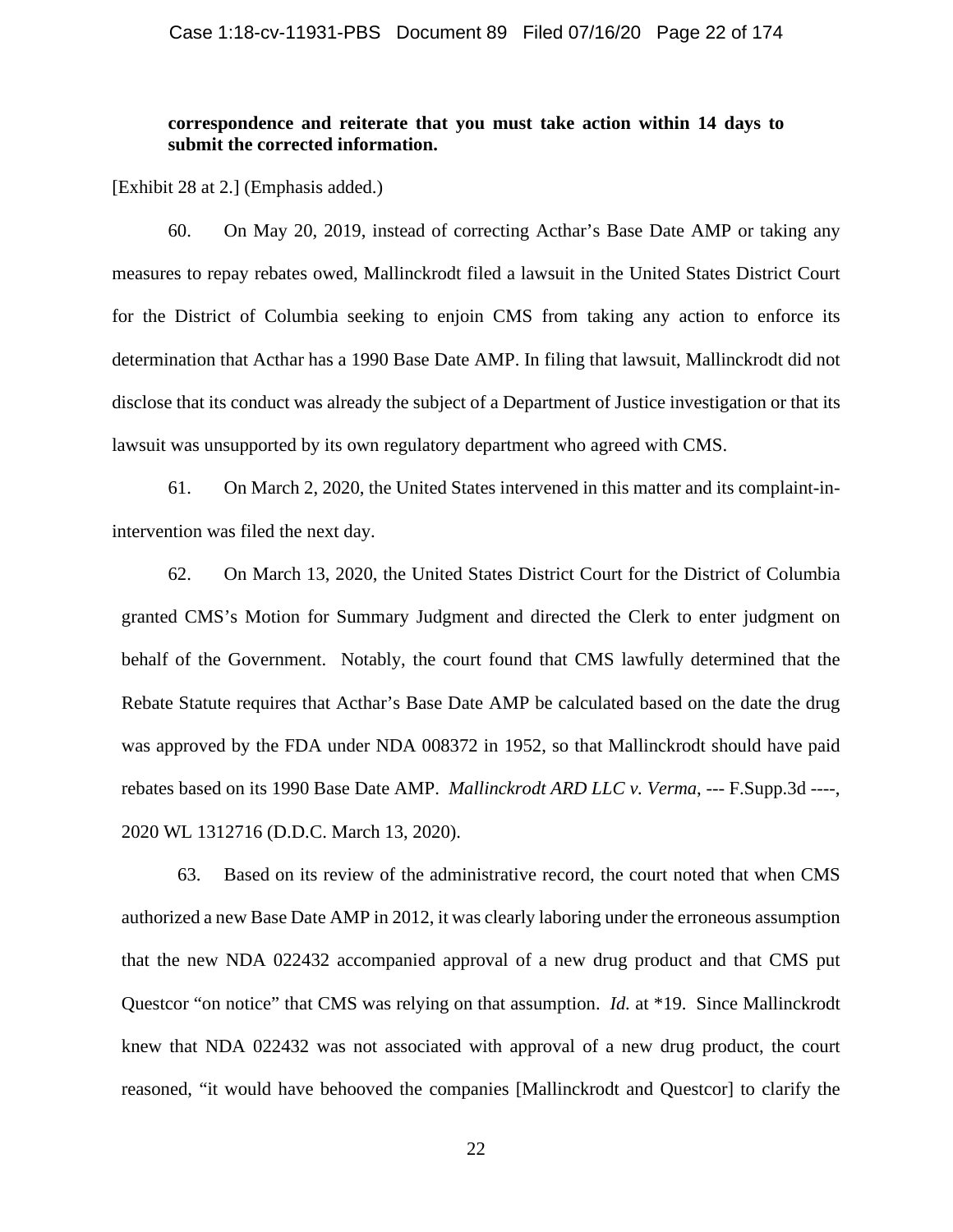agency's understanding." *Id.* at \*18. And, "[p]laced on notice of that erroneous assumption via CMS's 2012 approval letter, Questcor (and later Mallinckrodt) gambled" by resetting Acthar's AMP "without first clarifying this point, particularly in light of the statute's clear language" about the relevant Base Date AMP. *Id.* at \*19.

64. On June 1, 2020, Mallinckrodt filed its notice of appeal of the District Court for the District of Columbia's ruling.

65. On June 2, 2020, Mallinckrodt sought an injunction pending appeal to prevent CMS from locking it out of the DDR if it did not update its Base Date AMP.

66. On June 15, 2020, the United States Court of Appeals for the D.C. Circuit denied Mallinckrodt's request for an injunction.

## **THE ACTIONABLE CONDUCT OF MALLINCKRODT**

67. Since January 1, 2013, Mallinckrodt has underpaid the "additional rebates" owed under the MDRP for Acthar, which it calculated using a 2013 Base Date AMP rather than the 1990 Base Date AMP it should have used. Mallinckrodt's conduct has deprived the Plaintiff States of hundreds of millions of dollars, causing significant financial harm to the governments of each state and the federal government.

68. Due to the steep price increases on Acthar since 1990, the Rebate Statute required Mallinckrodt to pay Medicaid rebates based upon a URA equaling 100 percent of Acthar's AMP every quarter. However, because Mallinckrodt misled CMS and paid rebates as if Acthar was a new drug first marketed in 2013, they paid rebates on a much lower URA.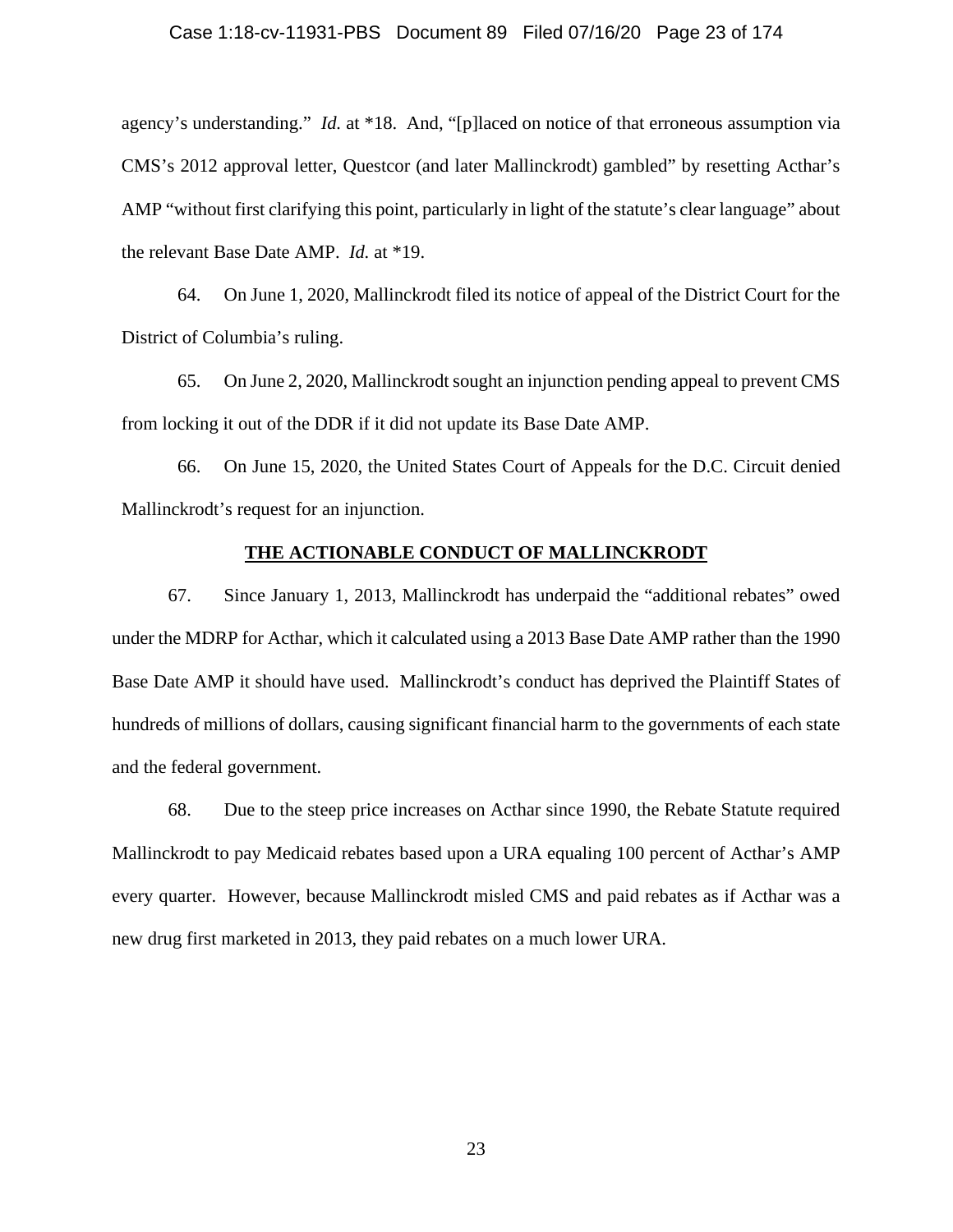### Case 1:18-cv-11931-PBS Document 89 Filed 07/16/20 Page 24 of 174

69. For each calendar quarter invoiced and paid through the fourth quarter of  $2019$ ,<sup>7</sup> Mallinckrodt underpaid its Acthar MDRP rebates by between \$3,800 and \$4,400 *per unit*. 8

70. Consequently, Mallinckrodt significantly underpaid its rebate obligation for each and every unit of Acthar reimbursed by Medicaid. Due to the extremely high price of Acthar, and because Medicaid has reimbursed a large volume of Acthar, Mallinckrodt has deprived the States' Medicaid programs collectively of hundreds of millions of dollars in rebates.

71. Mallinckrodt's payment of artificially low rebates for Acthar has caused the Plaintiff States to incur greater costs to operate their Medicaid programs and has harmed the state governments.

72. The Medicaid programs of Alaska, California, Colorado, Connecticut, Delaware, Florida, Georgia, Illinois, Indiana, Louisiana, Maryland, Massachusetts, Michigan, Nevada, New Jersey, New Mexico, New York, North Carolina, Oklahoma, Rhode Island, Tennessee, Texas, Vermont, Virginia, Washington, Wisconsin, the District of Columbia, and Puerto Rico each paid reimbursements for Acthar Gel in calendar quarters between January 2013 to March 2020, such that Mallinckrodt owed and underpaid a rebate to the Medicaid program of each Plaintiff State during that seven-year period.

 $<sup>7</sup>$  Data for the first quarter of 2020 was unavailable at the time of drafting this complaint.</sup>

<sup>&</sup>lt;sup>8</sup> This range has been included instead of the exact per unit dollar amounts of quarterly underpayments. While the difference between the correct URA and the paid URA would not be confidential, the difference is premised on underlying information that is confidential. Accordingly, the States have opted to use this range in abundance of caution. Should the Court feel the exact amounts are necessary to meet the requirements of Rule 9(b), the information can be provided for *in camera* inspection.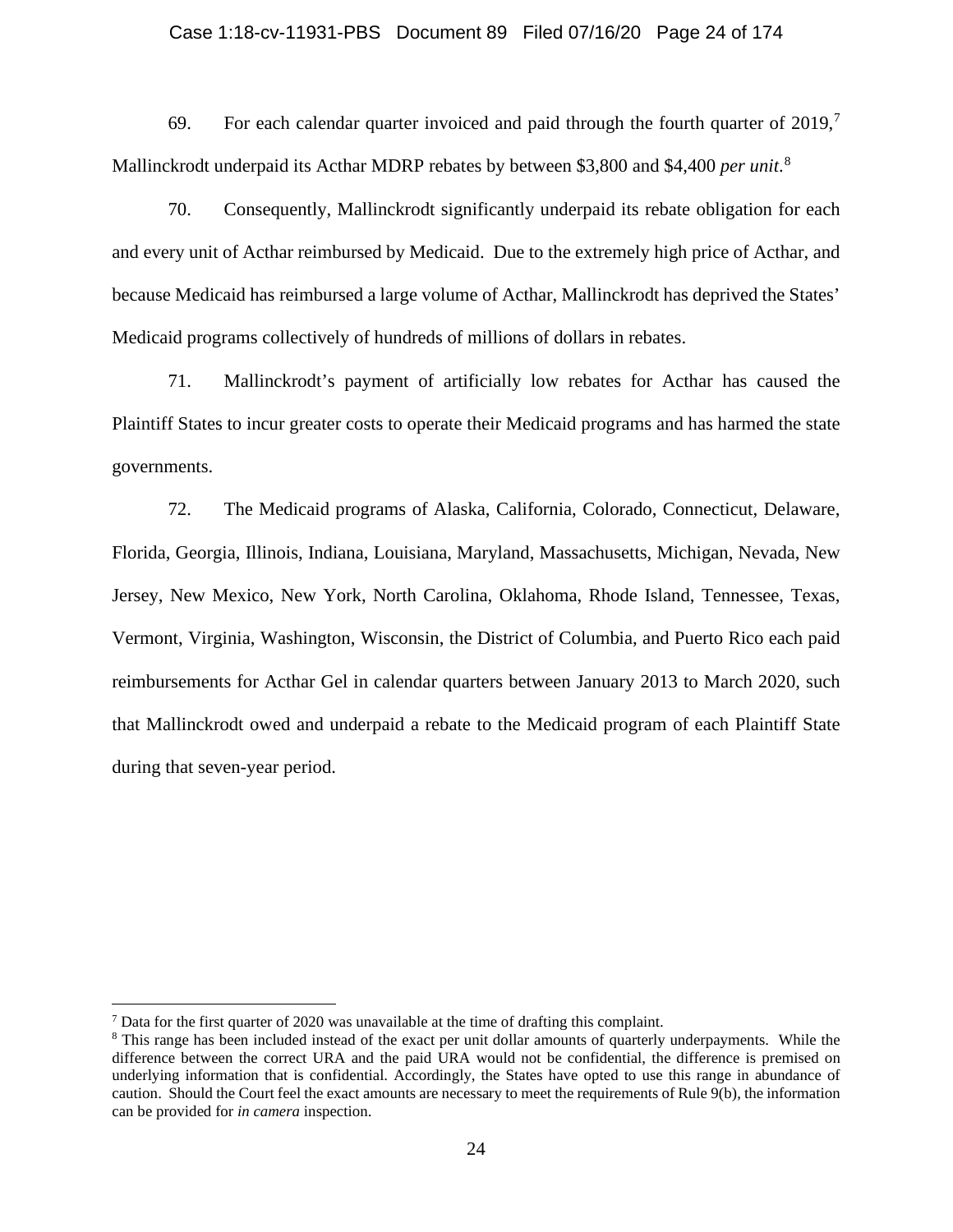# **CAUSES OF ACTION**

# **CLAIMS OF THE STATE OF ALASKA**

# **Count I – Reverse False Claims (Alaska Medical Assistance False Claim and Reporting Act, AS 09.58.010,** *et seq.***)**

73. The State of Alaska re-alleges and incorporates by reference all paragraphs of this

complaint set out above as if fully set forth herein.

74. The Alaska Medical Assistance False Claim and Reporting Act, AS 09.58.010

provides, in pertinent part, that:

(a) a medical assistance provider or medical assistance recipient may not

(1) knowingly submit, authorize, or cause to be submitted to an officer or employee of the state a false or fraudulent claim for payment or approval under the medical assistance program;

(2) knowingly make, use, or cause to be made or used, directly or indirectly, a false record or statement to get a false or fraudulent claim for payment paid or approved by the state under the medical assistance program;

(4) knowingly make, use, or cause to be made or used, a false record or statement to conceal, avoid, increase, or decrease an obligation to pay or transmit money or property to the medical assistance program;

(5) knowingly enter into an agreement, contract, or understanding with an officer or employee of the state for approval or payment of a claim under the medical assistance program knowing that the information in the agreement, contract, or understanding is false or fraudulent.

(c) In addition to any criminal penalties under AS 47.05, a medical assistance provider or medical assistance recipient who violates (a) or (b) of this section shall be liable to the state in a civil action for

(1) a civil penalty of not less than \$5,500 and not more than \$11,000;

(2) three times the amount of actual damages sustained by the state;

(3) full reasonable attorney fees and costs in a case involving a fraudulent claim, agreement, contract, or understanding.

75. Under AS 09.58.100(4) the term "knowingly" means that a person, with or without

specific intent to defraud, (A) has actual knowledge of the information; (B) acts in deliberate

ignorance of the truth or falsity of the information; or (C) acts in reckless disregard of the truth or

falsity of the information.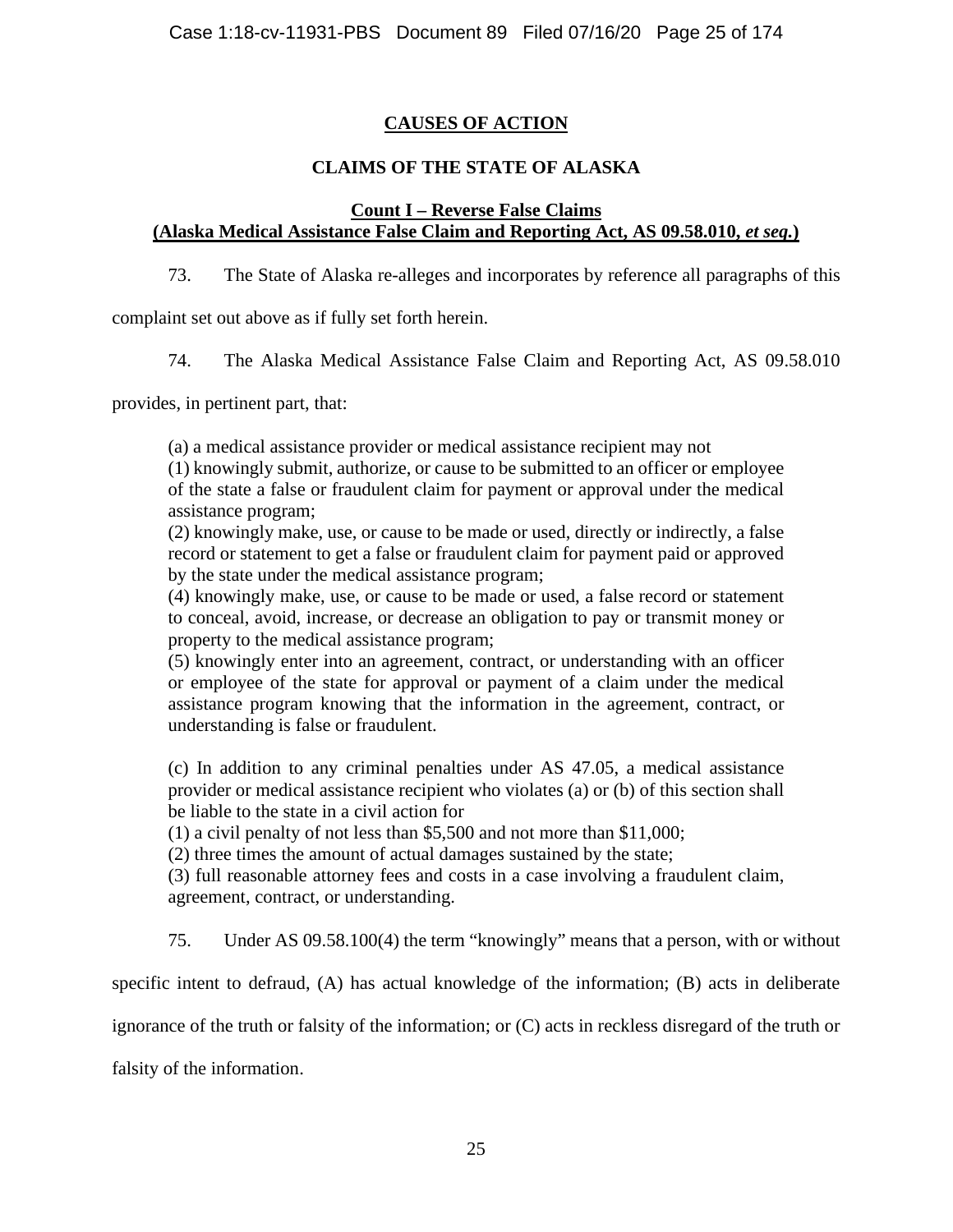#### Case 1:18-cv-11931-PBS Document 89 Filed 07/16/20 Page 26 of 174

76. Under AS 47.05.290(10) "medical assistance provider" or "provider" means a person or organization that provides, attempts to provide, or claims to have provided services or products to a medical assistance recipient that may qualify for reimbursement under AS 47.07 or AS 47.08 or a person or organization that participates in or has applied to participate in a medical assistance program as a supplier of a service or product.

77. Under AS 09.58.100(8) (8) "obligation" means an established duty, whether or not fixed, arising from (A) an express or implied contractual grantor or grantee or licensor or licensee relationship; (B) a fee-based or similar relationship; (C) a statute or regulation; or (D) the retention of any overpayment.

78. For each unit of Acthar the Alaska Medicaid program purchases, Mallinckrodt has an obligation under the Rebate Statute, 42 U.S.C. § 1396r-8, to pay quarterly rebates using Acthar's 1990 price as its Base Date AMP. From the first quarter of 2013 through the first quarter of 2020, Mallinckrodt has improperly avoided and decreased this obligation by paying a much lower rebate amount, using Acthar's 2013 price as its Base Date AMP instead. In this manner, Mallinckrodt has avoided and decreased its Alaska Medicaid rebate obligation by millions of dollars.

79. Since no later than April 2016, Mallinckrodt has known that it paid these lower rebates in defiance of requests for corrective action by CMS. Mallinckrodt understood that CMS's requested corrective action meant using the 1990 Base Date AMP going forward and repaying amounts previously underpaid. Mallinckrodt also contemporaneously calculated the amount of rebates it had already avoided (from 2013 through April 2016) and the percentage of rebates it would avoid going forward, if it refused to take the corrective action CMS requested and then directed it to take. To date, even though Mallinckrodt has corrected its Base Date AMP, it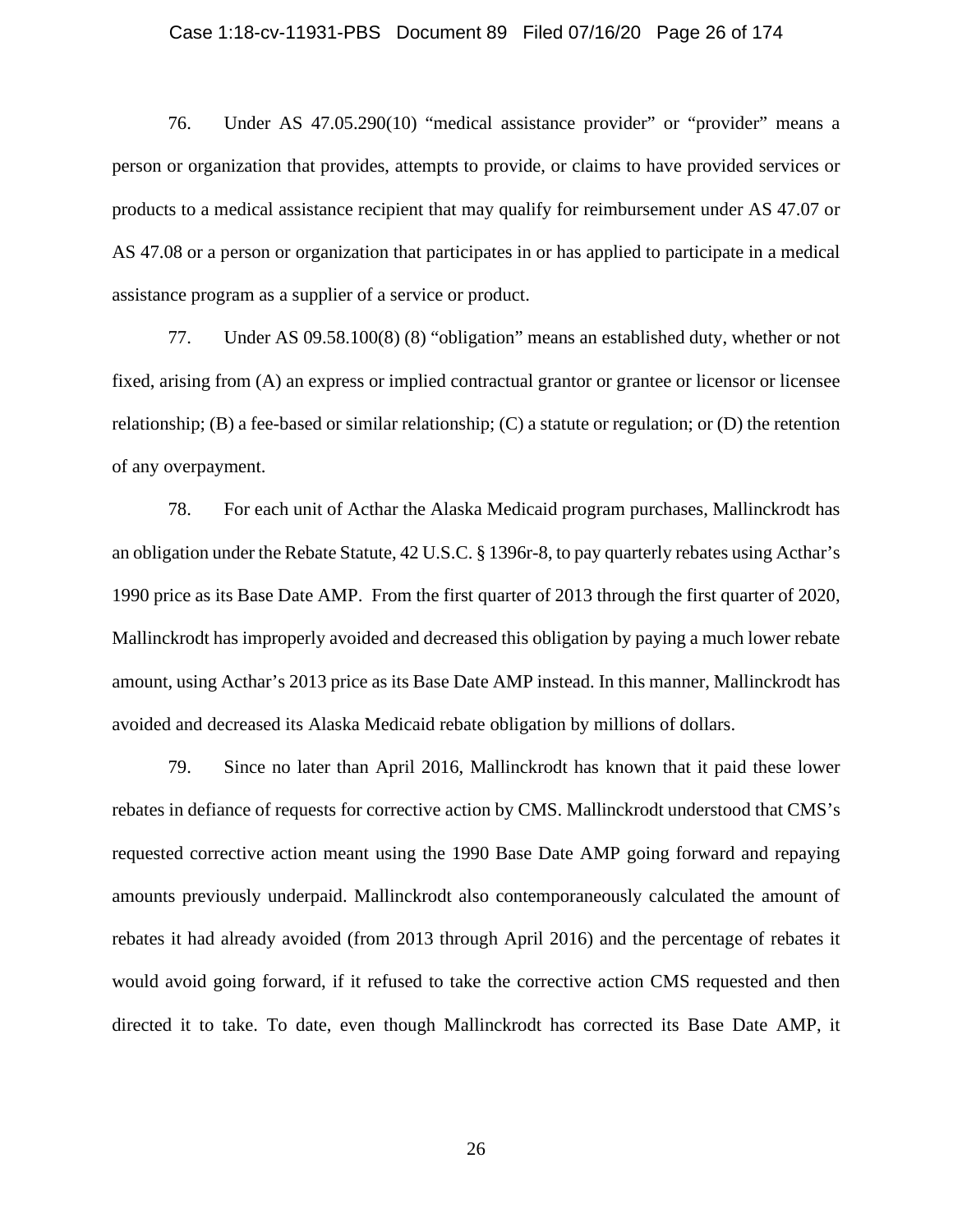### Case 1:18-cv-11931-PBS Document 89 Filed 07/16/20 Page 27 of 174

knowingly and improperly continues to avoid its rebate obligation to the Alaska Medicaid Program.

80. Mallinckrodt also refused to report the 1990 Base Date AMP for Acthar in the Medicaid DDR system for a seven-year period. Mallinckrodt knew that if it did so, the Alaska Medicaid program invoices it would receive each quarter would seek payment for much larger rebate amounts and would also seek reimbursement of all prior underpayments resulting from Mallinckrodt's use of a 2013 Base Date AMP for Acthar. Although Mallinckrodt has an independent obligation under the Rebate Statute to pay the proper rebate amount, Mallinckrodt's refusal to update the DDR system further facilitates its improper avoidance and decreasing of that obligation.

81. The Alaska Medicaid program is jointly funded by the United States and Alaska. As a result of Mallinckrodt's knowing and improper failure to pay the correct amount of Medicaid rebates for Acthar, the State Alaska have incurred significant financial losses.

82. By virtue of Mallinckrodt's conduct, the State of Alaska has suffered actual damages and is entitled to recover treble damages under the Alaska Medical Assistance False Claim and Reporting Act AS  $09.58.010(c)$  to be determined at trial, plus civil penalties of not less than \$5,500 and not more than \$11,000 for each violation.

# **CLAIMS OF THE STATE OF CALIFORNIA**

# **Count II – Reverse False Claims (California False Claims Act, Cal. Gov't Code § 12651(7))**

83. The State of California re-alleges and incorporates by reference all paragraphs of this complaint set out above as if fully set forth herein.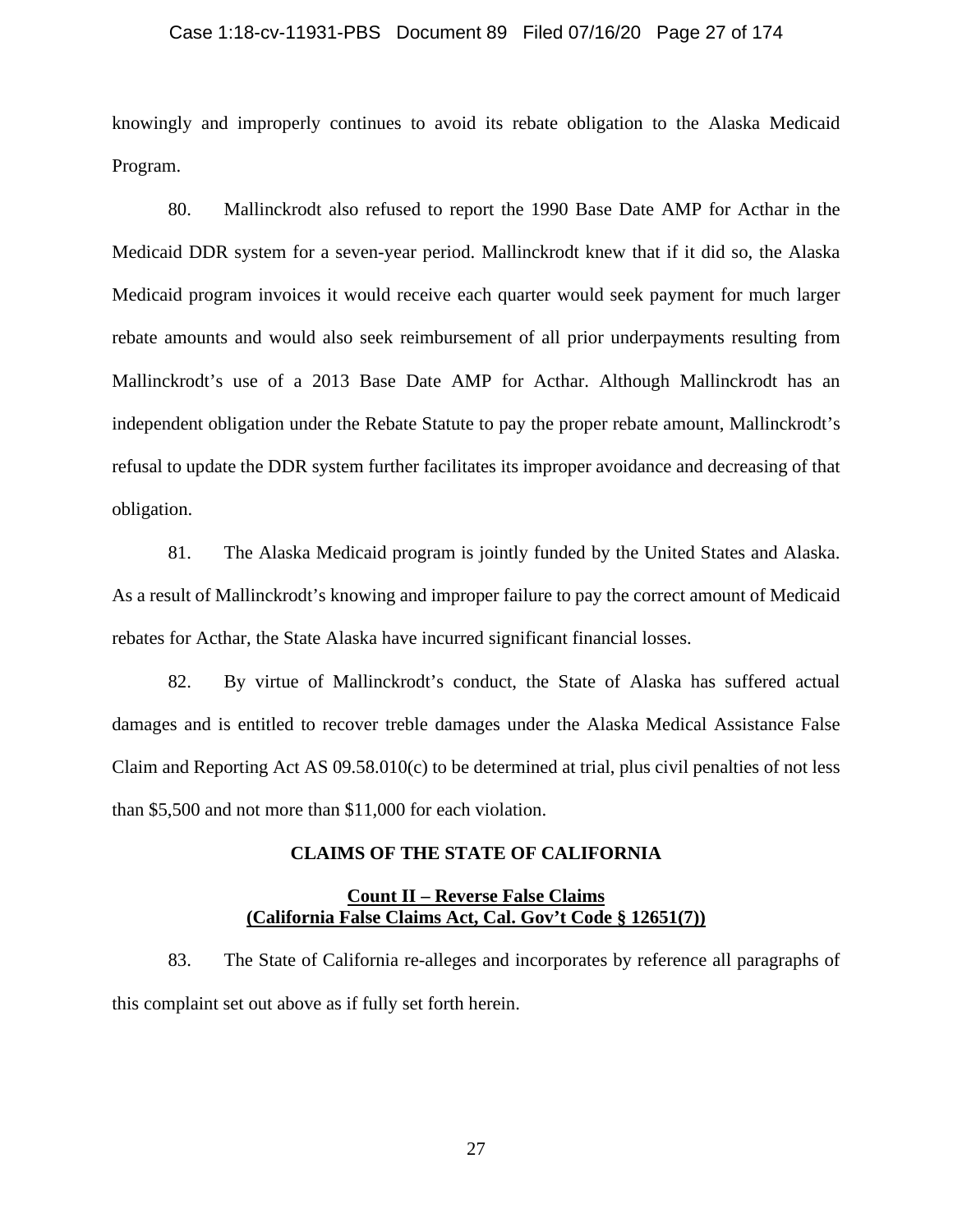#### Case 1:18-cv-11931-PBS Document 89 Filed 07/16/20 Page 28 of 174

84. In addition to the facts alleged above, California asserts the following examples of Acthar claims for provider reimbursement that the California Medicaid Program paid, and for which Mallinckrodt wrongfully underpaid rebates:

- a. On or about May 14, 2013, a claim for five units of Acthar Gel (400 unit/5 ml vial) was submitted to the California Medicaid Program on behalf of Medicaid beneficiary C.C. On or about May 28, 2013, the Program reimbursed C.C.'s Medicaid provider \$28,578.51 for the claim.
- b. On or about March 31, 2015, a claim for 10 units of Acthar Gel (400 unit/5 ml vial) was submitted to the California Medicaid Program on behalf of Medicaid beneficiary E.V. On or about April 13, 2015, the Program reimbursed E.V.'s Medicaid provider \$64,269.17 for the claim.
- c. On or about November 7, 2016, a claim for 20 units of Acthar Gel (400 unit/5 ml vial) was submitted to the California Medicaid Program on behalf of Medicaid beneficiary A.F. On or about November 21, 2016, the Program reimbursed A.F.'s Medicaid provider \$135,598.71 for the claim.
- d. On or about October 23, 2019, a claim for five units of Acthar Gel (400 unit/5 ml vial) was submitted to the California Medicaid Program on behalf of Medicaid beneficiary J.C. On or about November 4, 2019, the Program reimbursed J.C.'s Medicaid provider \$38,905.20 for the claim.

For each of these sample claims, and for all the claims for Acthar submitted for reimbursement to the California Medicaid Program beginning the first quarter of 2013 through the first quarter of 2020, Mallinckrodt owed the California Medicaid Program rebates calculated in a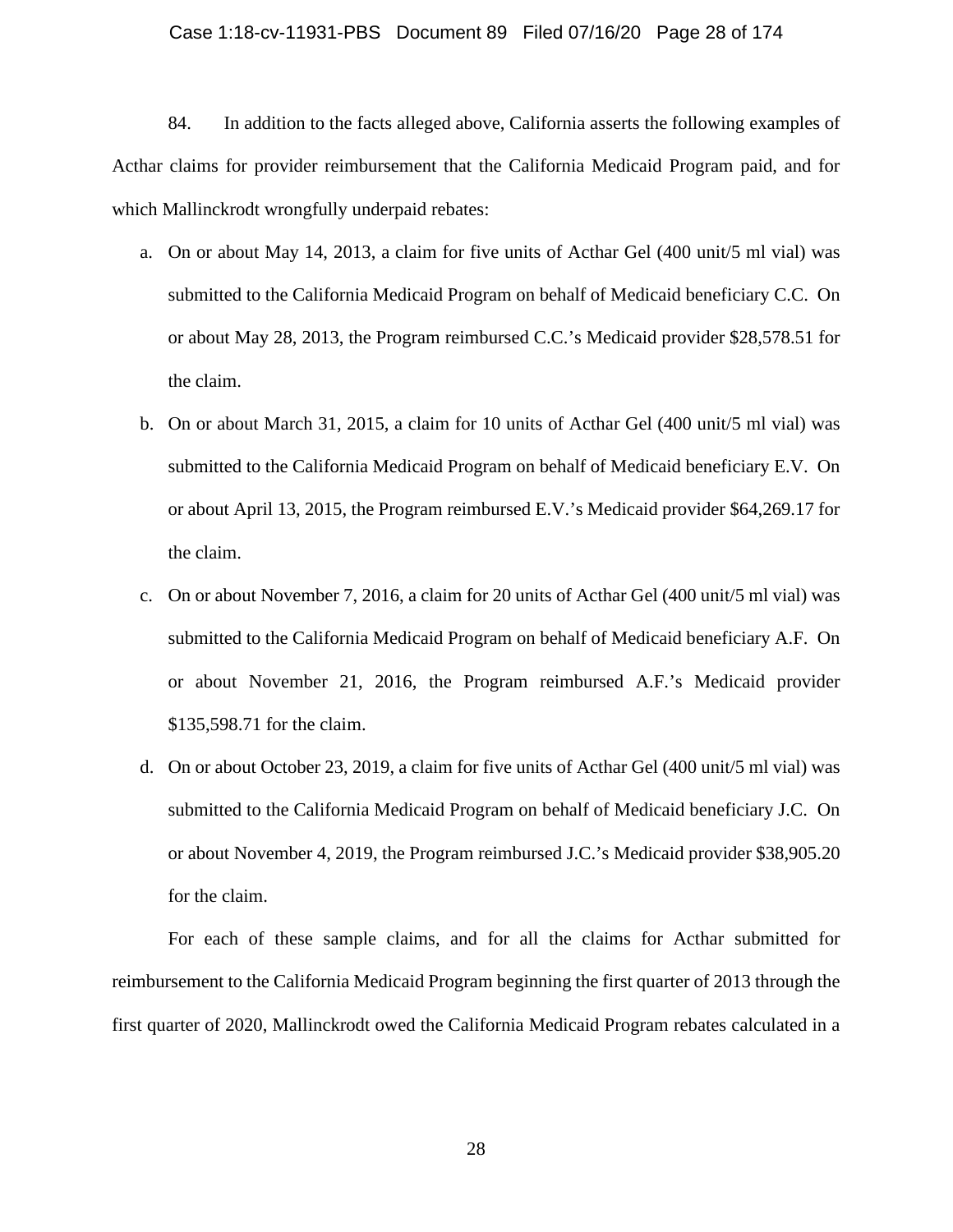## Case 1:18-cv-11931-PBS Document 89 Filed 07/16/20 Page 29 of 174

manner consistent with Mallinckrodt's obligations under the law and pursuant to the NDRA for Acthar as described herein.

85. For each unit of Acthar that a state Medicaid program purchases, Mallinckrodt has an obligation under the Rebate Statute, 42 U.S.C. § 1396r-8, to pay quarterly rebates using Acthar's 1990 price as its Base Date AMP. For every quarter beginning the first quarter of 2013 through the first quarter of 2020, Mallinckrodt improperly avoided and decreased this obligation by paying a much lower rebate amount, using Acthar's 2013 price as its Base Date AMP instead. In this manner, Mallinckrodt has avoided and decreased its total Medicaid rebate obligation to the State of California by tens of millions of dollars.

86. Since no later than April 2016, Mallinckrodt has known that it paid these lower rebates in defiance of requests for corrective action by CMS. Mallinckrodt understood that CMS's requested corrective action meant using the 1990 Base Date AMP going forward and repaying amounts previously underpaid. Mallinckrodt also contemporaneously calculated the amount of rebates it had already avoided (from 2013 through April 2016), and the percentage of rebates it would avoid going forward, if it refused to take the corrective action CMS warned it to take. To date, though Mallinckrodt has recently corrected its Base Date AMP, it knowingly and improperly continues to avoid its rebate obligation to the California Medicaid Program for the period beginning the first quarter of 2013 through the first quarter of 2020.

87. Mallinckrodt also refused to report the 1990 Base Date AMP for Acthar in the Medicaid DDR system for the period beginning the first quarter of 2013 through the first quarter of 2020. Mallinckrodt knew that, if it did so, the California Medicaid Program's invoices it would receive each quarter would seek payment for much larger current rebate amounts and for reimbursement of all prior underpayments resulting from Mallinckrodt's use of a 2013 Base Date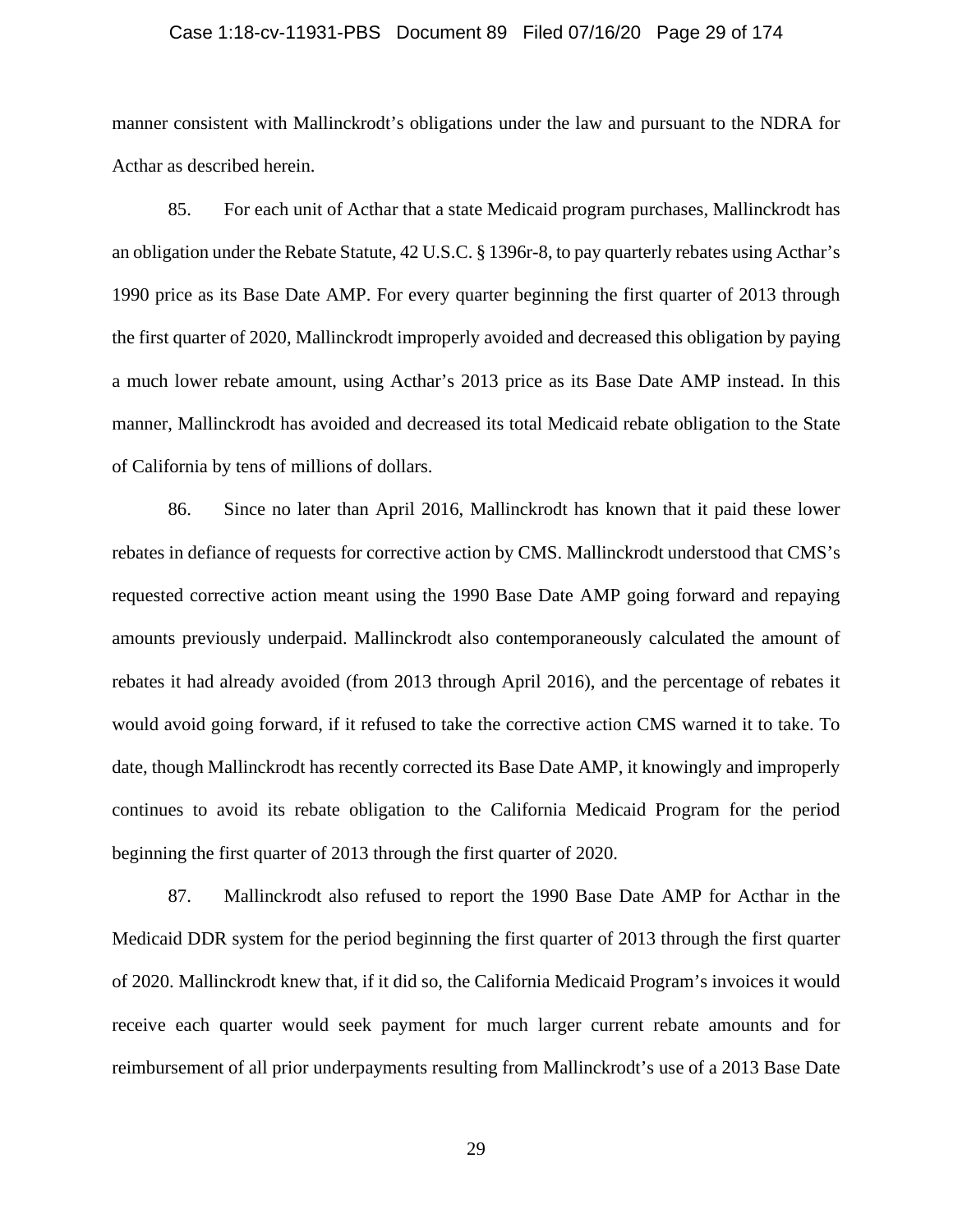### Case 1:18-cv-11931-PBS Document 89 Filed 07/16/20 Page 30 of 174

AMP for Acthar. Although Mallinckrodt had an independent obligation under the Rebate Statute to pay the proper rebate amount, Mallinckrodt's refusal to update the DDR system during the period beginning the first quarter of 2013 through the first quarter of 2020 further facilitated its improper avoidance and reduction of that obligation.

88. The California Medicaid Program is jointly funded by the United States and the State of California. As a result of Mallinckrodt's knowing and improper failure to pay the correct amount of Medicaid rebates for Acthar, the United States and the State of California have incurred significant financial losses.

89. By virtue of Mallinckrodt's conduct, the State of California has suffered actual damages and is entitled to recover treble damages plus a civil monetary penalty for each instance of unlawful conduct.

# **Count III – Conversion (California False Claims Act, Cal. Gov't Code § 12652(a)(4))**

90. The State of California re-alleges and incorporates by reference all paragraphs of this complaint set out above as if fully set forth herein.

91. Medicaid rebates collected by California offset the overall state and federal costs of California's Medicaid Program. By using a 2013 Base Date AMP instead of a 1990 Base Date AMP and thereby underpaying Medicaid rebates for Acthar, Mallinckrodt has retained possession, custody, or control of public property or money used or to be used by the State of California. In particular, Mallinckrodt has retained for itself tens of millions of dollars that it should have paid in rebates to the California Medicaid Program.

92. Since no later than April 2016, Mallinckrodt has knowingly possessed such money used, or to be used, by the State of California, and also knowingly delivered and caused to be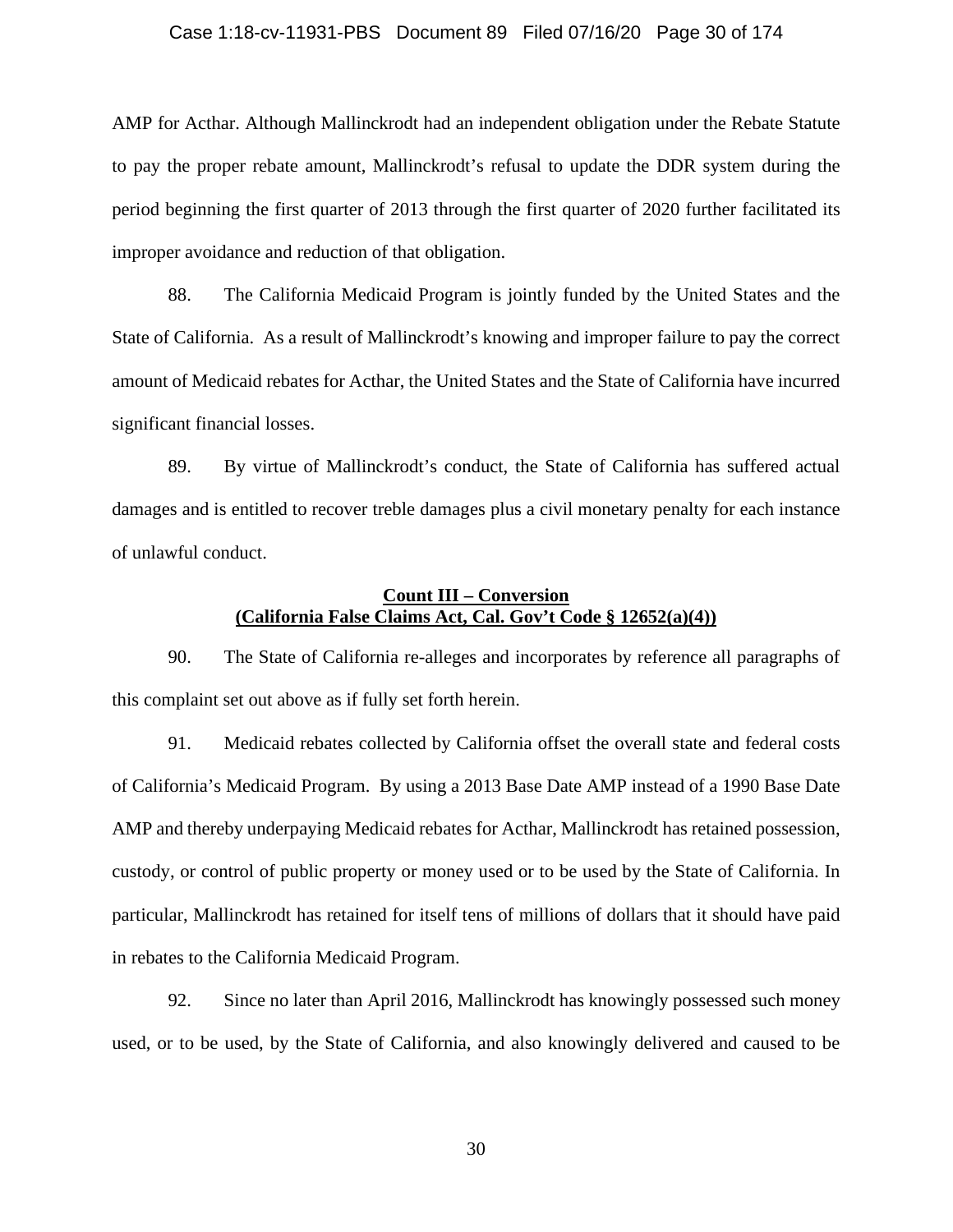### Case 1:18-cv-11931-PBS Document 89 Filed 07/16/20 Page 31 of 174

delivered less than all of this money or property, in the form of unpaid Medicaid rebate amounts from 2013 forward for Acthar, to the State of California.

93. Since no later than April 2016, Mallinckrodt has known that it delivered or caused to be delivered less than the full rebate amount due to the State of California for Acthar for rebate periods beginning the first quarter of 2013. Mallinckrodt understood that CMS's requested corrective action meant using Acthar's 1990 Base Date AMP going forward and repaying amounts previously underpaid. Mallinckrodt also contemporaneously calculated the amount of rebates it had already avoided (from 2013 through April 2016) and the percentage of rebates it would avoid going forward, if it refused to take the corrective action CMS warned it to take. To date, though Mallinckrodt has recently taken corrective action with respect to its Base Date AMP and AMP reporting obligations, it continues to deliver, or causes to be delivered, less than all of the Medicaid rebates it owes for Acthar for the period beginning the first quarter of 2013 through the first quarter of 2020.

94. Mallinckrodt also refused to report the 1990 Base Date AMP for Acthar in the Medicaid DDR system for the period beginning the first quarter of 2013 through the first quarter of 2020. Mallinckrodt knew during that period that if it reported the correct 1990 Base Date AMP for Acthar as required, the California Medicaid Program invoices it would receive each quarter would seek payment for much larger current rebate amounts and for reimbursement of all prior underpayments resulting from Mallinckrodt's use of a 2013 Base Date AMP for Acthar. Although Mallinckrodt has an independent obligation under the Rebate Statute to pay the proper rebate amounts, Mallinckrodt's wrongful refusal to update the DDR system caused the company to knowingly deliver less than the proper rebate amounts to Medicaid beginning the first quarter of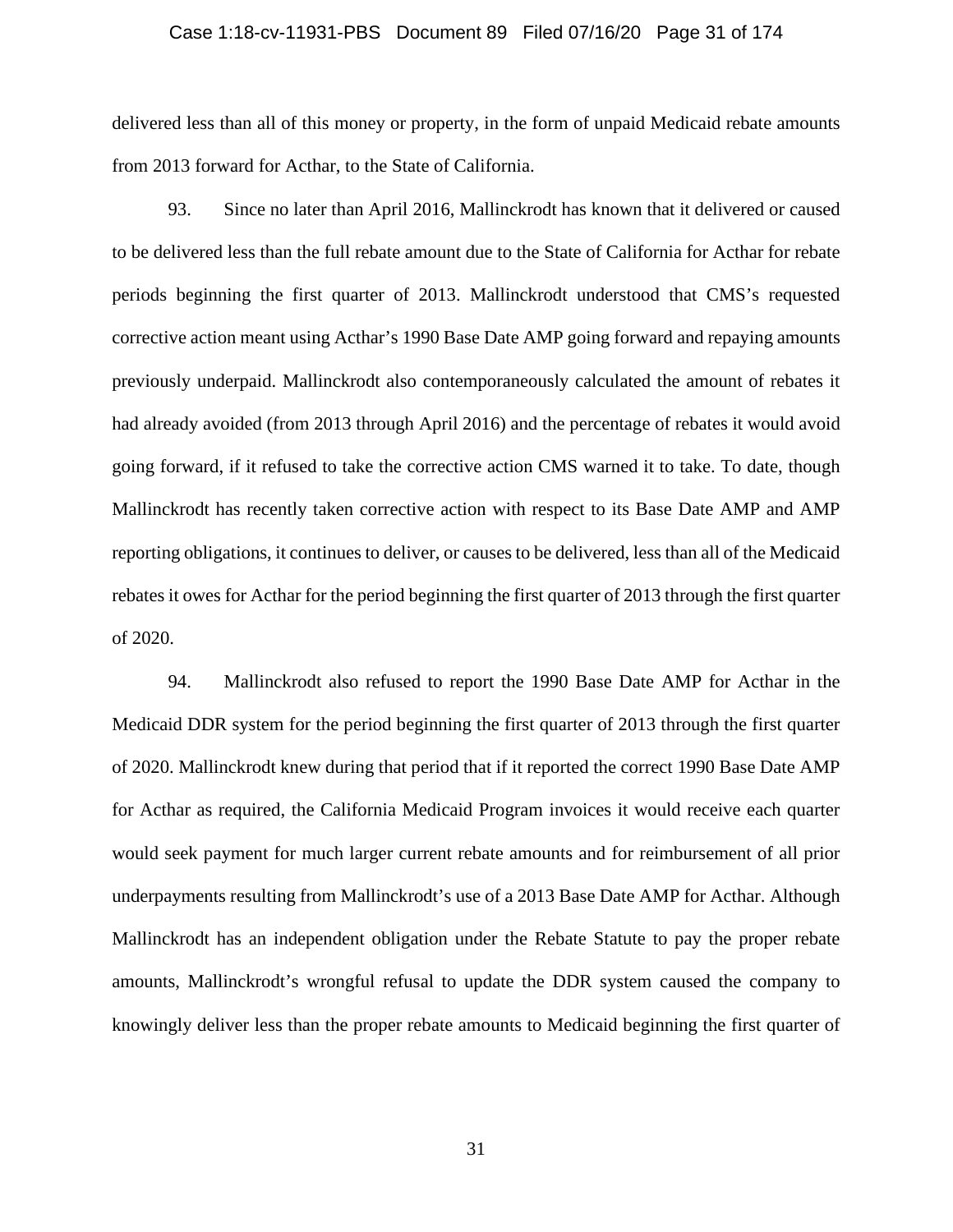### Case 1:18-cv-11931-PBS Document 89 Filed 07/16/20 Page 32 of 174

2013 through the first quarter of 2020, and has further caused Mallinckrodt to wrongfully retain those unpaid rebates to the present day.

95. The California Medicaid Program is jointly funded by the United States and the State of California. As a result of Mallinckrodt's knowing and improper failure to pay the correct amount of Medicaid rebates for Acthar, the United States and the State of California have incurred significant financial losses.

96. By virtue of Mallinckrodt's conduct, the State of California has suffered actual damages and is entitled to recover treble damages plus a civil monetary penalty for each instance of unlawful conduct.

# **Count IV – Breach of Contract (Third-Party Beneficiary)**

97. The State of California re-alleges and incorporates by reference all paragraphs of this complaint set out above as if fully set forth herein.

98. The Rebate Statute, 42 U.S.C. § 1396r-8, provides that for a drug manufacturer's drugs to be eligible for Medicaid reimbursement, the manufacturer must enter into a Rebate Agreement. 42 U.S.C. § 1396r-8(a)(1).

99. Since at least the first quarter of 2013, Mallinckrodt, either directly or through its predecessor in interest, has been party to an NDRA for Acthar with the United States. [See Exhibits 1-5.].

100. The State of California has at all relevant times been an intended third-party beneficiary of that agreement.

101. Under the terms of the NDRA, and in consideration for the privilege of having its drugs covered by Medicaid, Mallinckrodt, or its predecessor in interest, has at all relevant times been obligated to, among other things, accurately calculate and report all required pricing data on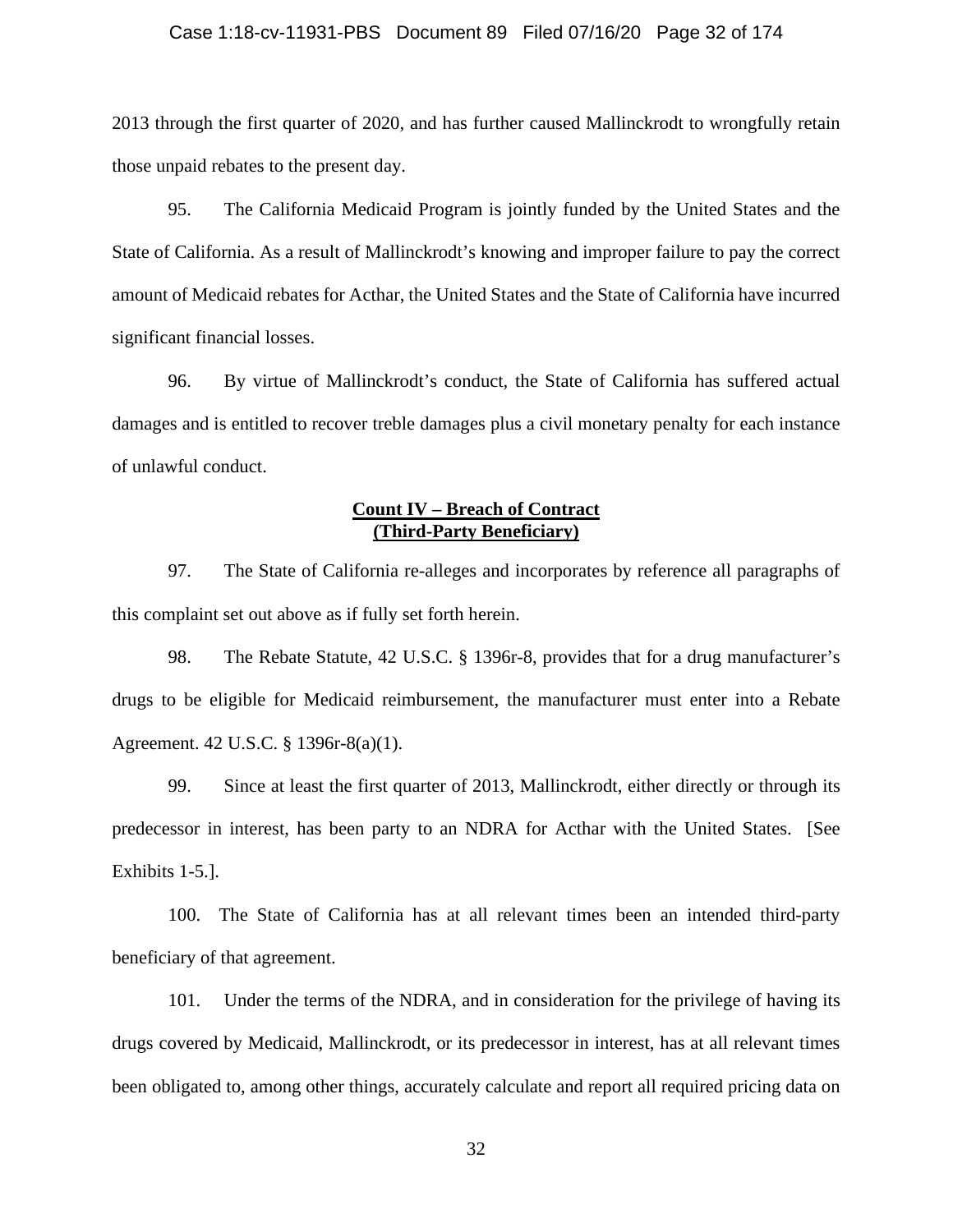### Case 1:18-cv-11931-PBS Document 89 Filed 07/16/20 Page 33 of 174

Acthar, which includes Acthar's Base Date AMP, and to pay rebates to the State of California, which are in part calculated on the basis of this pricing data.

102. For the period beginning the first quarter of 2013 through the first quarter of 2020, Mallinckrodt breached that agreement by failing to accurately calculate and report Acthar's Base Date AMP, and thereby failing to pay to the State of California the correct rebate amounts that Mallinckrodt owed to the state for Acthar during that period.

103. The California Medicaid Program is jointly funded by the United States and the State of California. As a result of Mallinckrodt's breach of the NDRA for Acthar, the State of California, as an intended third-party beneficiary to the NDRA, has incurred actual harm, which it is entitled to recover as legal damages; or, in the alternative, as restitution pursuant to the equitable common law doctrines of quasi-contract.

# **Count V – Unjust Enrichment/Restitution**

104. The State of California re-alleges and incorporates by reference all paragraphs of this complaint set out above as if fully set forth herein.

105. From the first quarter of 2013 through the first quarter of 2020, the California Medicaid program received substantially smaller Medicaid rebates than it would have received had Mallinckrodt truthfully reported its Base Date AMP for Acthar. If Mallinckrodt had not falsely reported its Base Date AMP as alleged, Mallinckrodt would have been required to pay substantially larger rebates to California during that period. By retaining monies that were actually owed to California under the Medicaid Rebate Program, Mallinckrodt retained money that was the property of California and to which it was not entitled.

106. By retaining the use and enjoyment of the monies that should have been paid to California pursuant to the Medicaid Rebate Program, Mallinckrodt has been unjustly enriched, and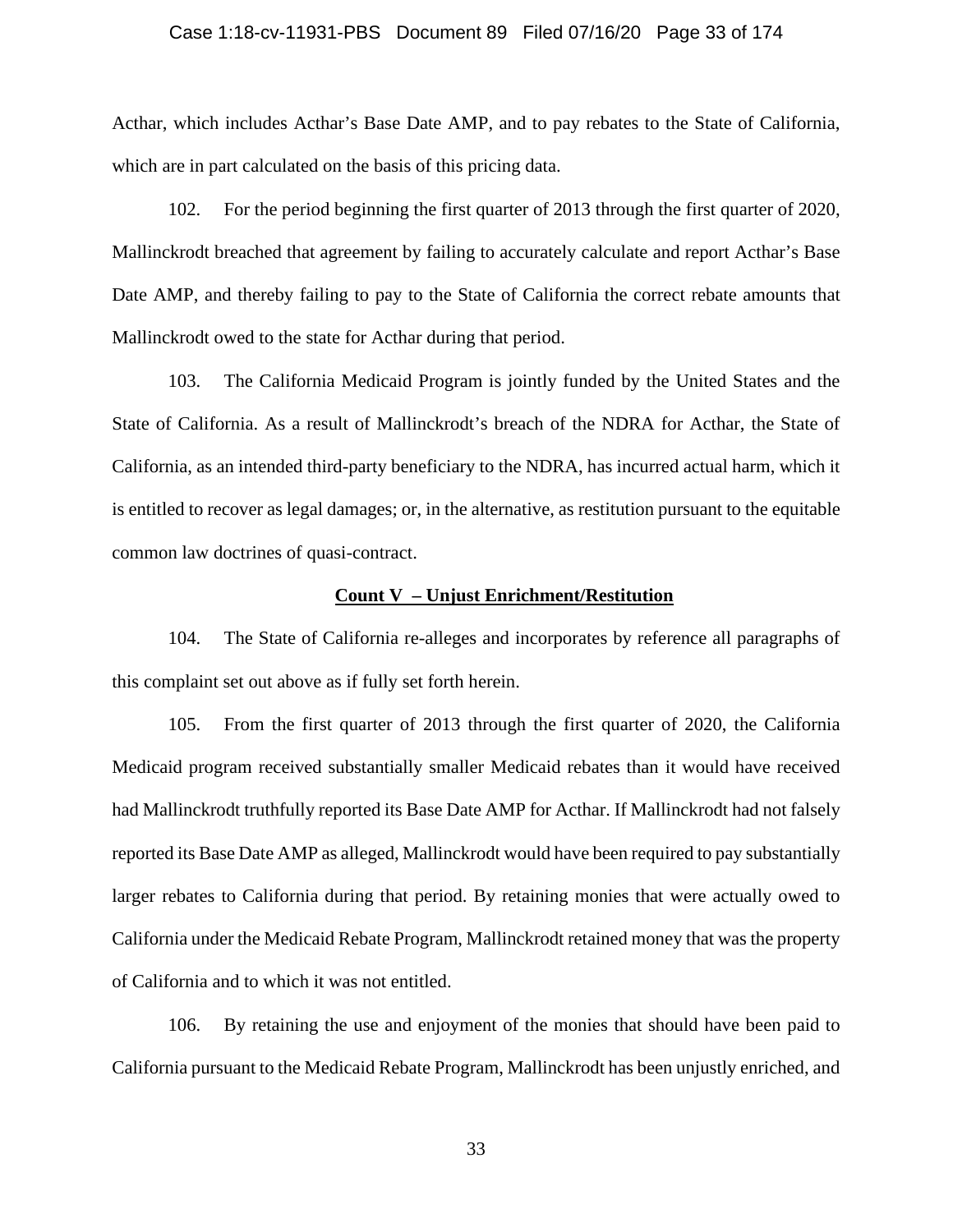# Case 1:18-cv-11931-PBS Document 89 Filed 07/16/20 Page 34 of 174

is liable to account for and pay such amounts or the proceeds therefrom, which are to be determined according to proof, to the State of California.

# **CLAIMS OF THE STATE OF COLORADO**

# **Count VI – False or Fraudulent Claim (Colorado Medicaid False Claims Act, C.R.S. § 25.5-4-305(1)(b))**

107. The State of Colorado realleges and incorporates by reference all paragraphs of this complaint set out above as if fully set forth herein.

108. From the first quarter of 2013 through the first quarter of 2020, Mallinckrodt knowingly made or caused to be made fraudulent statements material to a false or fraudulent claim to the United States and Colorado relating to its Base Date AMP for Acthar which caused Colorado to receive substantially lower rebate payments for Acthar than it would have been entitled to receive had Mallinckrodt submitted true and accurate statements of its Base Date AMP.

109. The Colorado Medicaid Program is jointly funded by the United States and the State of Colorado. As a result of Mallinckrodt's knowing and improper failure to pay the correct amount of Colorado Medicaid rebates for Acthar, the United States and the State of Colorado have incurred significant financial losses.

110. As a result of Mallinckrodt's conduct, Colorado suffered harm and is entitled to treble damages plus a civil penalty according to C.R.S. § 25.5-4-305 for each false claim.

# **Count VII – Refusal to Return Money (Colorado Medicaid False Claims Act, C.R.S. § 25.5-4-305(1)(c))**

111. The State of Colorado realleges and incorporates by reference all paragraphs of this complaint set out above as if fully set forth herein.

112. By using a 2013 Base Date AMP instead of a 1990 Base Date AMP and thereby underpaying Colorado Medicaid rebates for Acthar, Mallinckrodt has retained possession,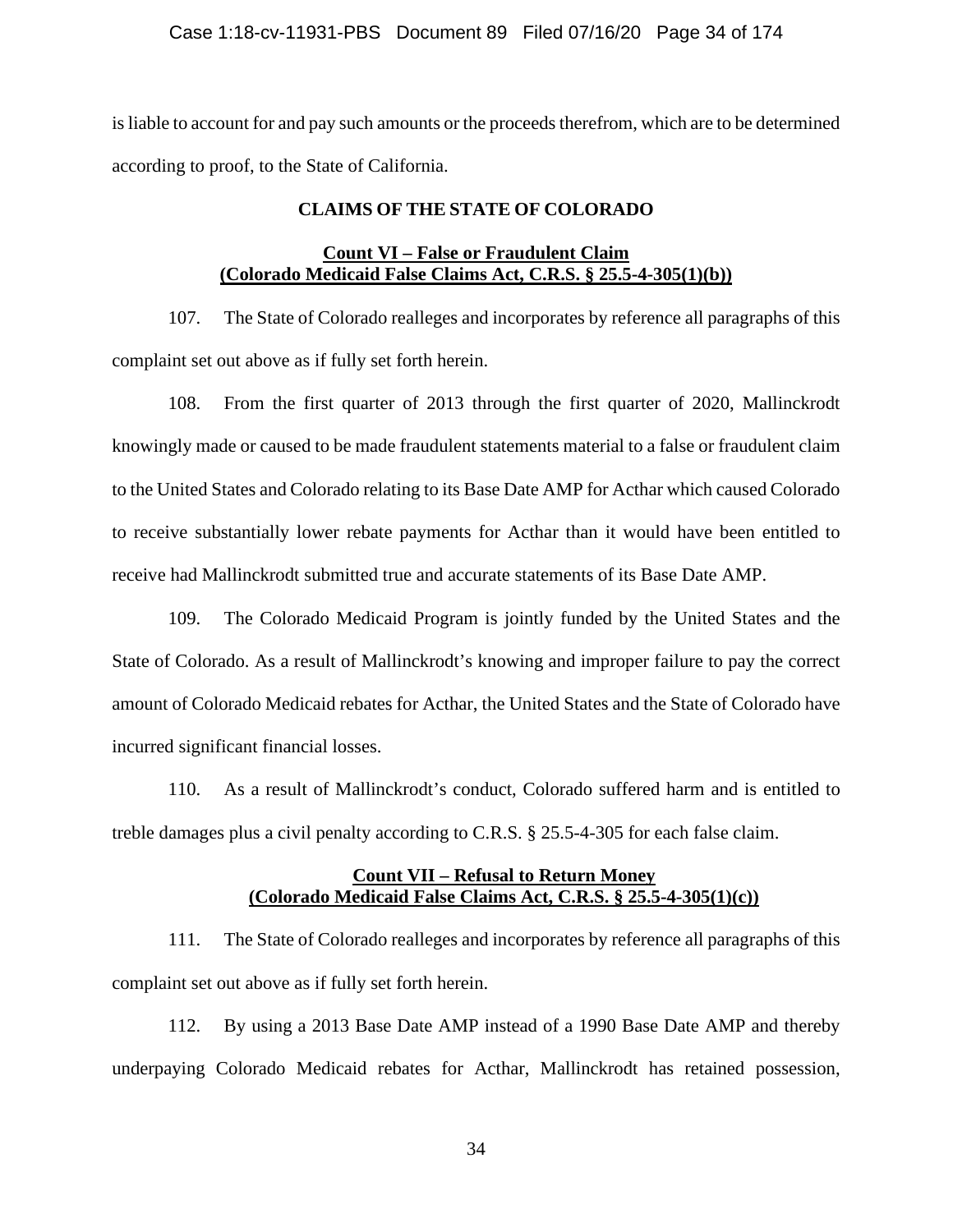#### Case 1:18-cv-11931-PBS Document 89 Filed 07/16/20 Page 35 of 174

custody, or control of property or money used, or to be used, by Colorado. In particular, Mallinckrodt has retained for itself millions of dollars that it should have paid in rebates to Colorado. Medicaid rebates collected by Colorado offset the overall costs of Colorado Medicaid program.

113. Since no later than April 2016, Mallinckrodt has knowingly possessed such money used, or to be used, by Colorado, and also knowingly delivered and caused to be delivered less than all of this money or property, in the form of unpaid Medicaid rebate amounts from 2013 forward for Acthar, to Colorado.

114. Since no later than April 2016, Mallinckrodt knew that it delivered and caused to be delivered less than the full rebate amount due for Acthar for the rebate periods from 2013 onward. Mallinckrodt understood that CMS's requested corrective action meant using Acthar's 1990 Base Date AMP going forward and repaying amounts previously underpaid. Mallinckrodt also contemporaneously calculated the amount of rebates it had already avoided (from 2013 through April 2016) and the percentage of rebates it would avoid going forward, if it refused to take the corrective action CMS warned it to take. To date, Mallinckrodt has taken no such corrective action and continues to deliver or cause to be delivered less than all of the Medicaid rebates it owes for Acthar.

115. From no later than April 2016 until the first quarter of 2020, Mallinckrodt also refused to report the 1990 Base Date AMP for Acthar in the Medicaid DDR system. Mallinckrodt knew that if it did so, Colorado Medicaid program invoices it received each quarter would have sought payment for much larger rebate amounts and would also have sought reimbursement of all prior underpayments resulting from Mallinckrodt's use of a 2013 Base Date AMP for Acthar. Although Mallinckrodt had an independent obligation under the Rebate Statute to pay the proper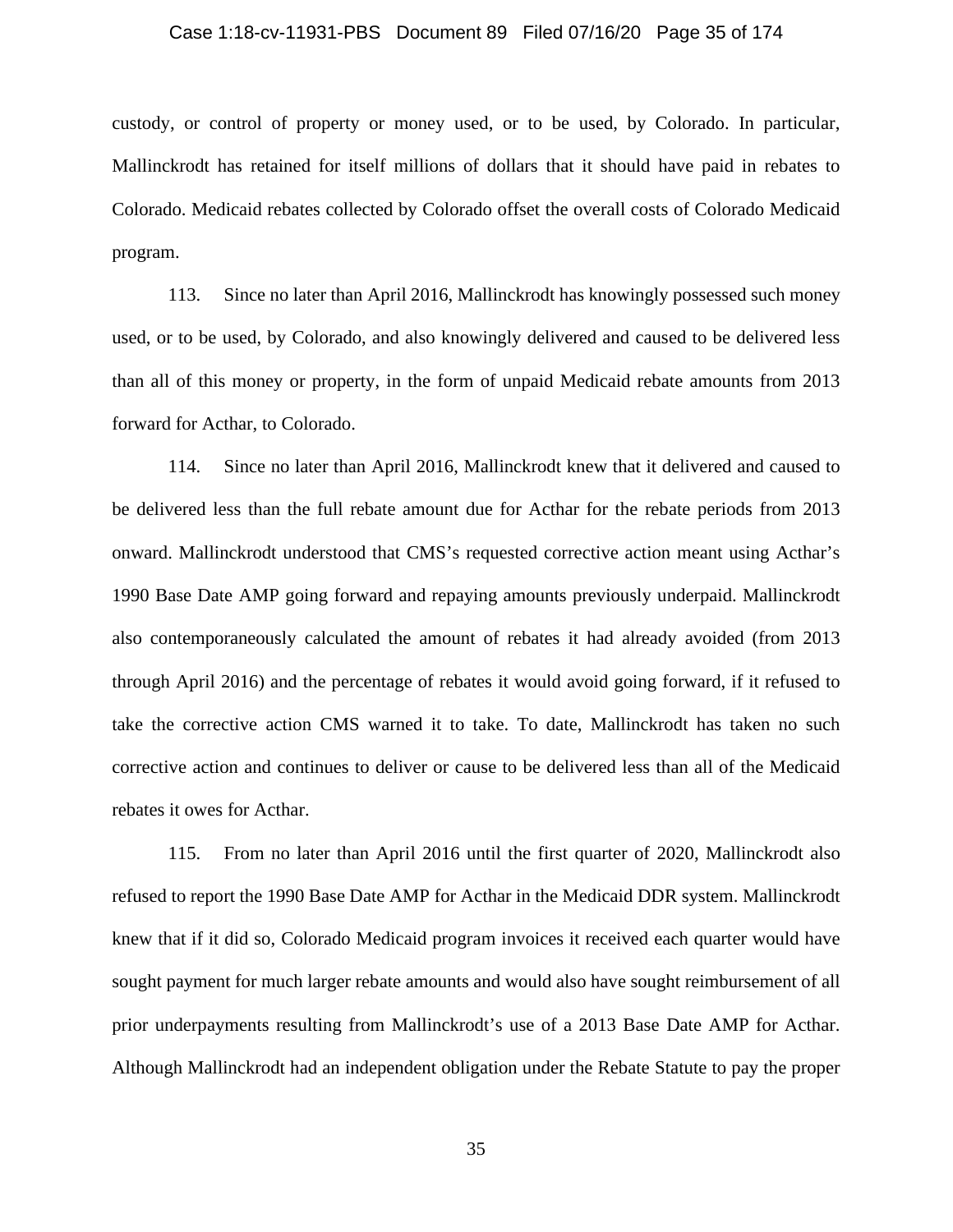## Case 1:18-cv-11931-PBS Document 89 Filed 07/16/20 Page 36 of 174

rebate amounts, Mallinckrodt's refusal to update the DDR system further caused the company to deliver less than the proper rebate amounts to Colorado Medicaid.

116. By virtue of Mallinckrodt's conduct, Colorado has suffered actual damages and is entitled to recover treble damages plus a civil penalty according to C.R.S. § 25.5-4-305(1)(c) for each false claim.

# **Count VIII – Reverse False Claims (Colorado Medicaid False Claims Act, C.R.S. § 25.5-4-305(1)(f))**

117. The State of Colorado realleges and incorporates by reference all paragraphs of this complaint set out above as if fully set forth herein.

118. For each unit of Acthar the Colorado Medicaid Program purchases, Mallinckrodt has an obligation under the Rebate Statute, 42 U.S.C. § 1396r-8, to pay quarterly rebates using Acthar's 1990 price as its Base Date AMP. For every quarter since 2013, through the first quarter of 2020, Mallinckrodt has improperly avoided and decreased this obligation by paying a much lower rebate amount, using Acthar's 2013 price as its Base Date AMP instead. In this manner, Mallinckrodt has avoided and decreased its Colorado Medicaid rebate obligation by tens of millions of dollars.

119. Since no later than 2013, through the first quarter of 2020, Mallinckrodt has knowingly and intentionally underpaid these lower rebates. Mallinckrodt calculated the amount of rebates it avoided (from 2013 through April 2016) and the percentage of rebates it would avoid going forward, if it refused to take the corrective action CMS requested and then directed it to take.

120. Through the first quarter of 2020, Mallinckrodt also refused to report the 1990 Base Date AMP for Acthar in the Medicaid DDR system. Mallinckrodt knew that if it did so, the Colorado Medicaid Program invoices it receives each quarter would have sought payment for much larger rebate amounts and would also have sought reimbursement of all prior underpayments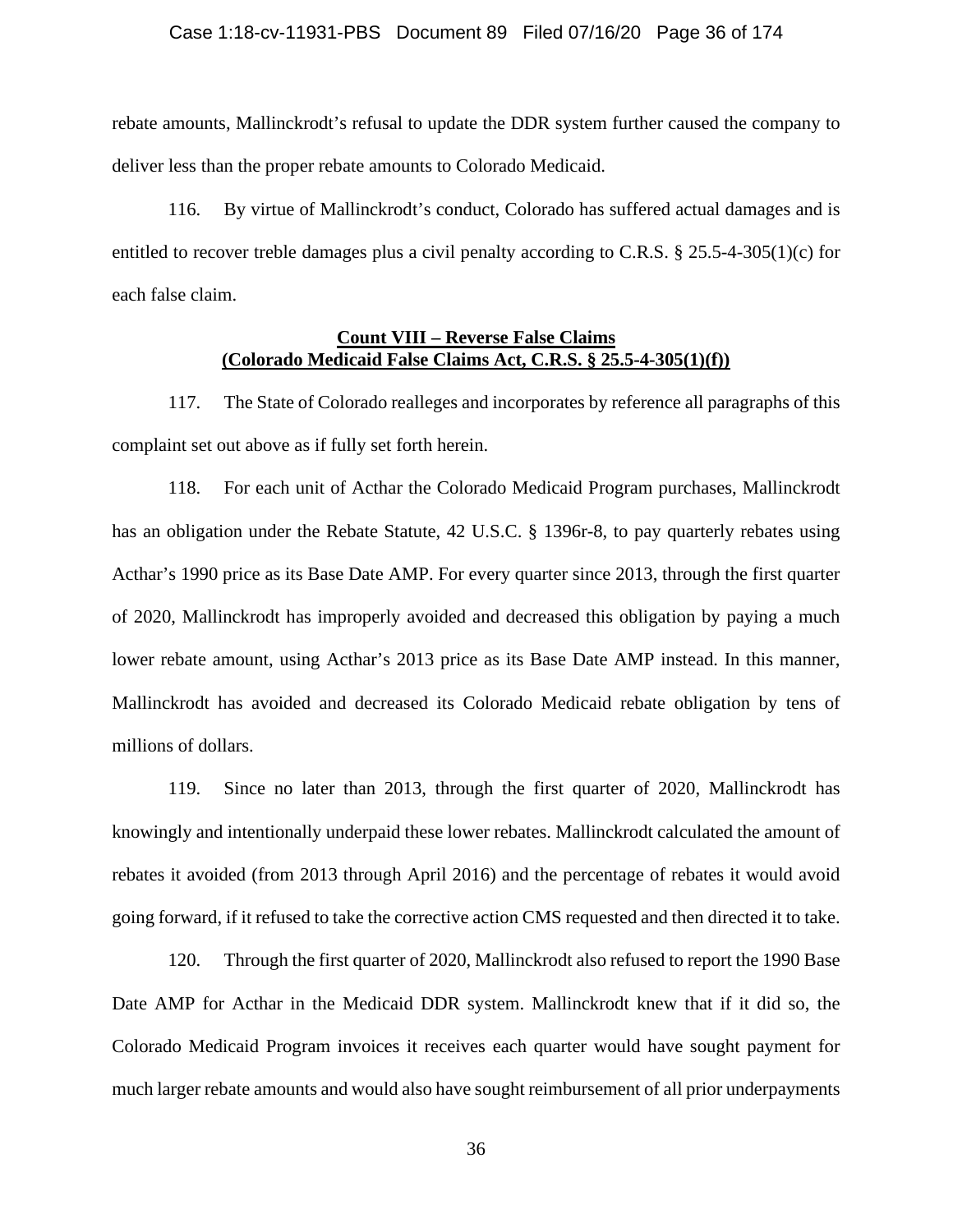### Case 1:18-cv-11931-PBS Document 89 Filed 07/16/20 Page 37 of 174

resulting from Mallinckrodt's use of a 2013 Base Date AMP for Acthar. Although Mallinckrodt has an independent obligation under the Rebate Statute to pay the proper rebate amount, Mallinckrodt's refusal to update the DDR system further facilitated its improper avoidance and decreasing of that obligation.

121. The Colorado Medicaid Program is jointly funded by the United States and the State of Colorado. As a result of Mallinckrodt's knowing and improper failure to pay the correct amount of Colorado Medicaid rebates for Acthar, the United States and the State of Colorado have incurred significant financial losses.

122. By virtue of Mallinckrodt's conduct, the State of Colorado has suffered actual damages and is therefore entitled to treble damages under the Colorado Medicaid False Claims Act, section : C.R.S. § 25.5-4-305(1)(f) to be determined at trial, plus a civil penalty according to C.R.S. § 25.5-4-305(1)(f) for each false claim.

### **Count IX – Breach of Contract**

123. The State of Colorado realleges and incorporates by reference all paragraphs of this complaint set out above as if fully set forth herein.

124. As discussed above, Mallinckrodt entered into a Rebate Agreement with the United States. The State of Colorado was an intended third-party beneficiary of that contract. Under the terms of the agreement, Mallinckrodt had a duty to, *inter alia*, accurately report its Base Date AMP for Acthar.

125. For the reasons discussed above, from the first quarter of 2013 and continuing through the first quarter of 2020, Mallinckrodt breached that agreement by failing to accurately report its Base Date AMP for Acthar.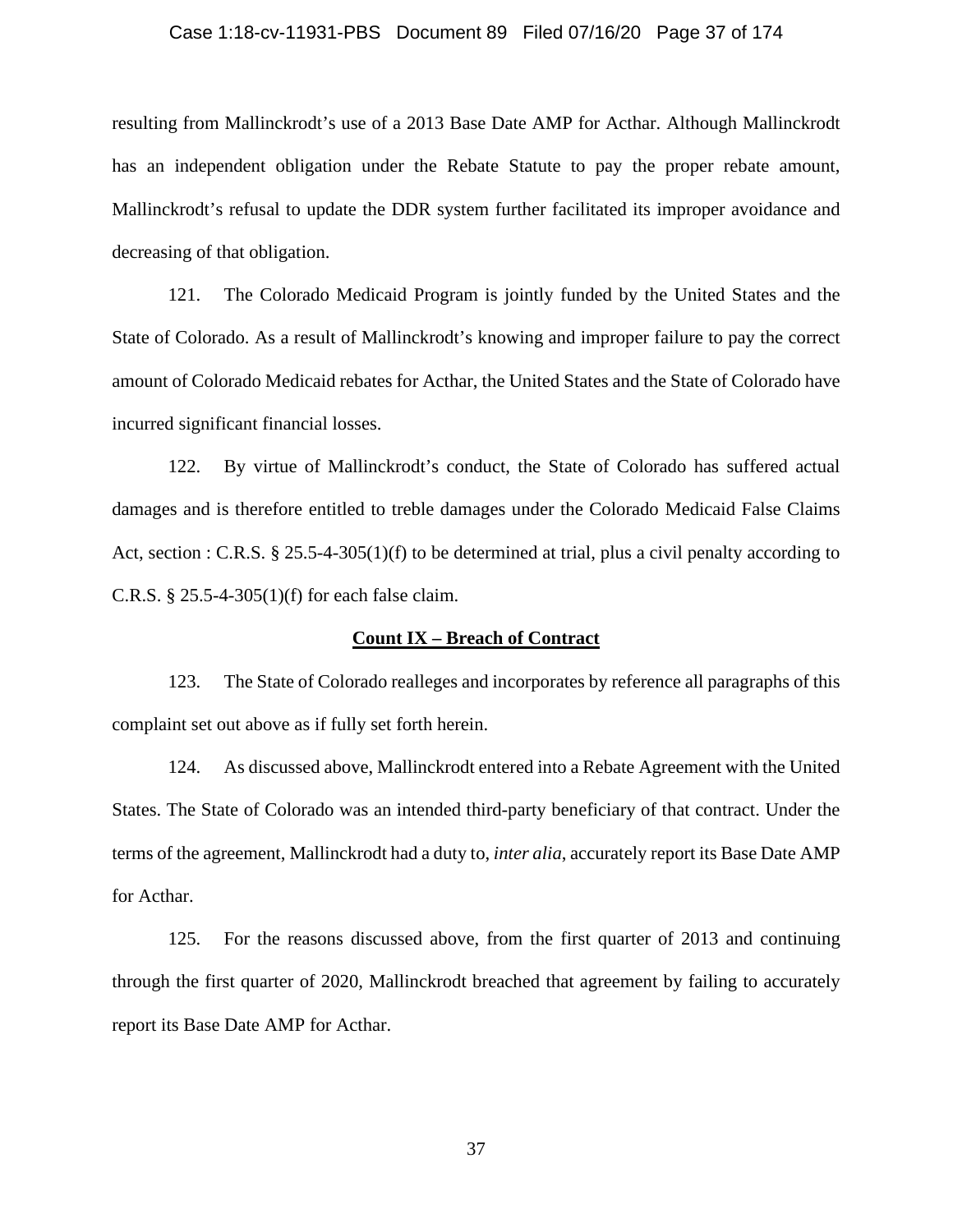### Case 1:18-cv-11931-PBS Document 89 Filed 07/16/20 Page 38 of 174

126. By virtue of this conduct, Colorado is entitled to damages and any other relief the Court deems appropriate.

## **Count X – Unjust Enrichment**

127. The State of Colorado re-alleges and incorporates by reference all paragraphs of this complaint set out above as if fully set forth herein.

128. The Colorado Medicaid program received substantially lower Medicaid rebates than it would have received had Mallinckrodt truthfully reported its Base Date AMP for Acthar. If Mallinckrodt had not falsely inflated its Base Date AMP, Mallinckrodt would have been required to pay substantially larger rebates to Colorado. By retaining monies that were actually owed to Colorado under the Medicaid Rebate Program, Mallinckrodt retained money that was the property of Colorado and to which it was not entitled.

129. By retaining the use and enjoyment of the monies that should have been paid to Colorado pursuant to the Medicaid Rebate Program, Mallinckrodt has been unjustly enriched, and is liable to account for and pay such amounts or the proceeds therefrom, which are to be determined at trial, to the State of Colorado.

# **Count XI– Civil Theft (C.R.S. § 18-4-405)**

130. The State of Colorado realleges and incorporates by reference all paragraphs of this complaint set out above as if fully set forth herein.

131. For each unit of Acthar the Colorado Medicaid Program purchases, Mallinckrodt has an obligation under the Rebate Statute, 42 U.S.C. § 1396r-8, to pay quarterly rebates using Acthar's 1990 price as its Base Date AMP. For every quarter since 2013, through the first quarter of 2020, Mallinckrodt has improperly avoided and decreased this obligation by paying a much lower rebate amount, using Acthar's 2013 price as its Base Date AMP instead. In this manner,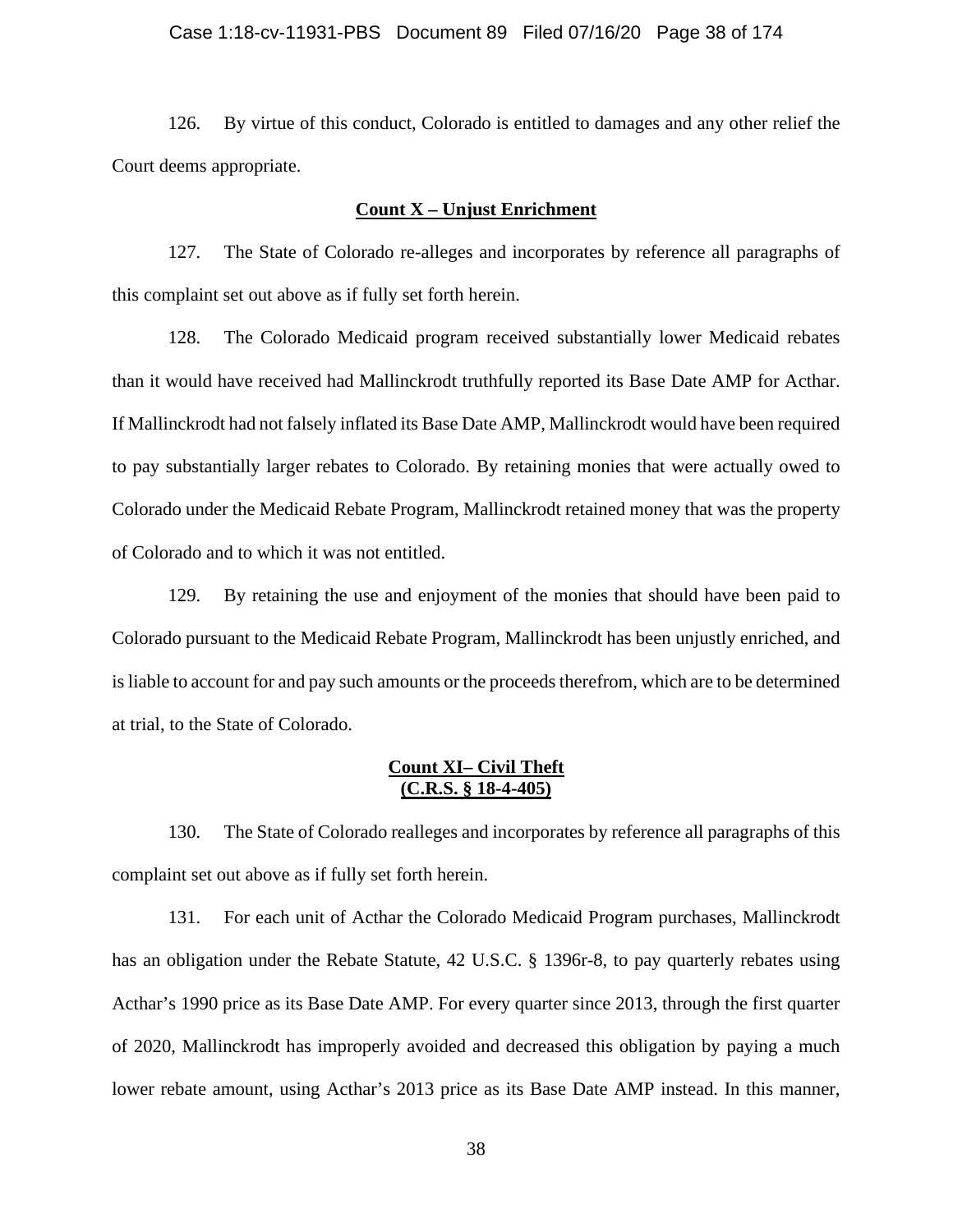## Case 1:18-cv-11931-PBS Document 89 Filed 07/16/20 Page 39 of 174

Mallinckrodt has avoided and decreased its Colorado Medicaid rebate obligation by tens of millions of dollars.

132. Since no later than 2013, through the first quarter of 2020, Mallinckrodt has knowingly and intentionally underpaid these lower rebates. Mallinckrodt calculated the amount of rebates it avoided (from 2013 through April 2016) and the percentage of rebates it would avoid going forward, if it refused to take the corrective action CMS requested and then directed it to take.

133. Through the first quarter of 2020, Mallinckrodt also refused to report the 1990 Base Date AMP for Acthar in the Medicaid DDR system. Mallinckrodt knew that if it did so, the Colorado Medicaid Program invoices it received each quarter would have sought payment for much larger rebate amounts and would also have sought reimbursement of all prior underpayments resulting from Mallinckrodt's use of a 2013 Base Date AMP for Acthar. Although Mallinckrodt has an independent obligation under the Rebate Statute to pay the proper rebate amount, Mallinckrodt's refusal to update the DDR system further facilitated its improper avoidance and decreasing of that obligation.

134. The Colorado Medicaid Program is jointly funded by the United States and the State of Colorado. As a result of Mallinckrodt's knowing and improper failure to pay the correct amount of Colorado Medicaid rebates for Acthar, the United States and the State of Colorado have incurred significant financial losses.

135. By virtue of Mallinckrodt's conduct, Mallinckrodt knowingly obtained and exercised control over Colorado Medicaid rebates for Acthar without authorization and with the intent to permanently deprive the Colorado Medicaid Program of the use or benefit of Colorado Medicaid rebates for Acthar. The State of Colorado has suffered actual damages and is therefore entitled to treble damages and other relief to be determined at trial.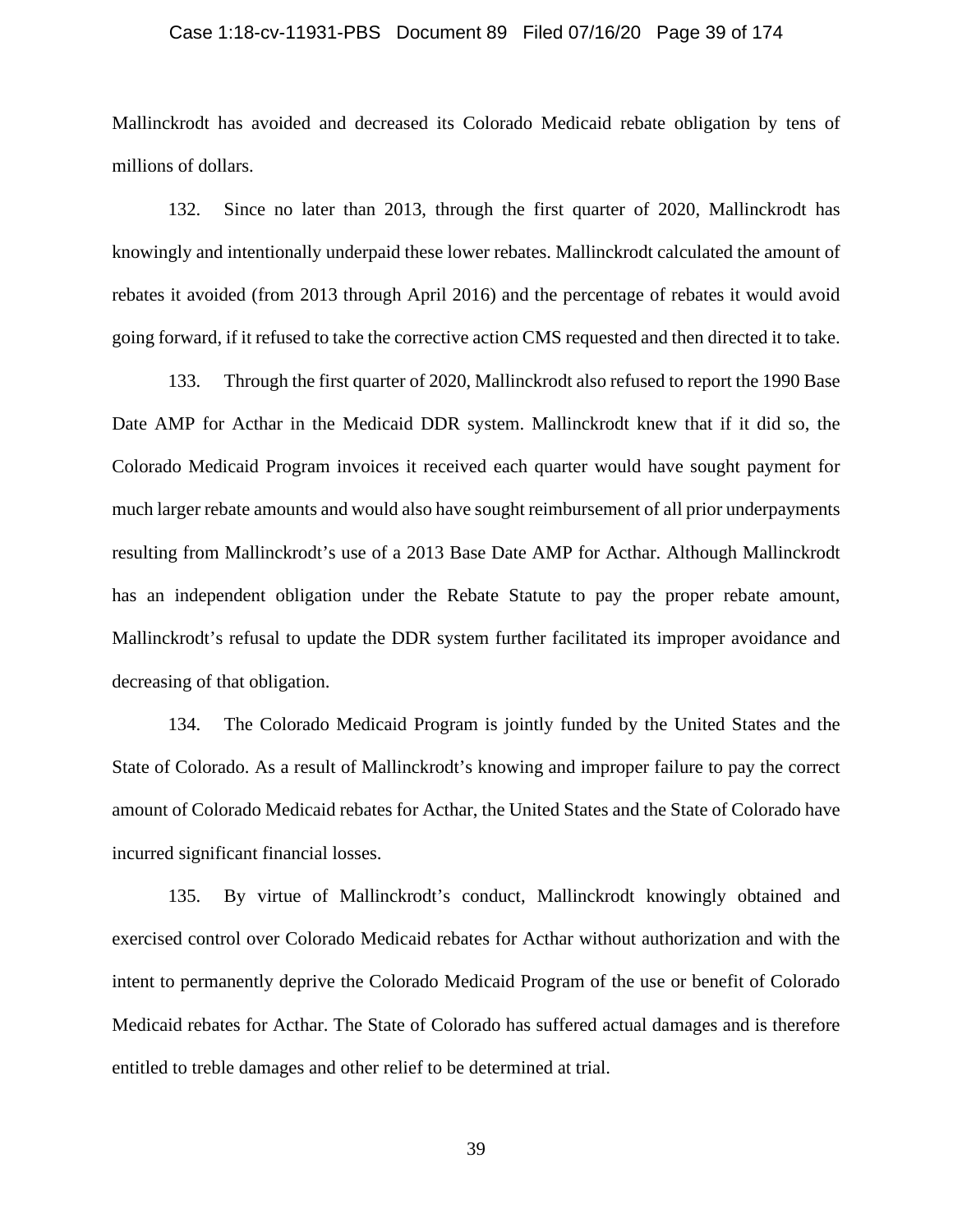# **CLAIMS OF THE STATE OF CONNECTICUT**

# **Count XII– Reverse False Claims (Connecticut state False Claims Act, Conn. Gen. Stat. §§4-275, 4-277)**

136. The State of Connecticut repeats and realleges the allegations contained in all of

the preceding paragraphs as if fully set forth herein.

137. The Connecticut state False Claims Act provides, in pertinent part, that no person

shall:

(1) Knowingly present, or cause to be presented, a false or fraudulent claim for payment or approval under a state-administered health or human services program; (2) Knowingly make, use or cause to be made or used, a false record or statement material to a false or fraudulent claim under a state-administered health or human services program;

(3) Conspire to commit a violation of this section;

(4) Having possession, custody or control of property or money used, or to be used, by the state relative to a state-administered health or human services program, knowingly deliver, or cause to be delivered, less property than the amount for which the person receives a certificate or receipt;

(5) Being authorized to make or deliver a document certifying receipt of property used, or to be used, by the state relative to a state-administered health or human services program and intending to defraud the state, make or deliver such document without completely knowing that the information on the document is true; … or (8) Knowingly conceal or knowingly and improperly avoid or decrease an obligation to pay or transmit money or property to the state under a stateadministered health or human services program.

Conn. Gen. Stat. §4-275(a).

138. Any person who violates Conn. Gen. Stat. §4-275(a) is liable to the State of

Connecticut for:

(1) A civil penalty of not less than five thousand five hundred dollars or more than eleven thousand dollars, or as adjusted from time to time by the federal Civil Penalties Inflation Adjustment Act of 1990, 28 USC 2461, (2) three times the amount of damages that the state sustains because of the act of that person, and (3) the costs of investigation and prosecution of such violation. Liability under this section shall be joint and several for any violation of this section committed by two or more persons.

Conn. Gen. Stat. §4-275(b).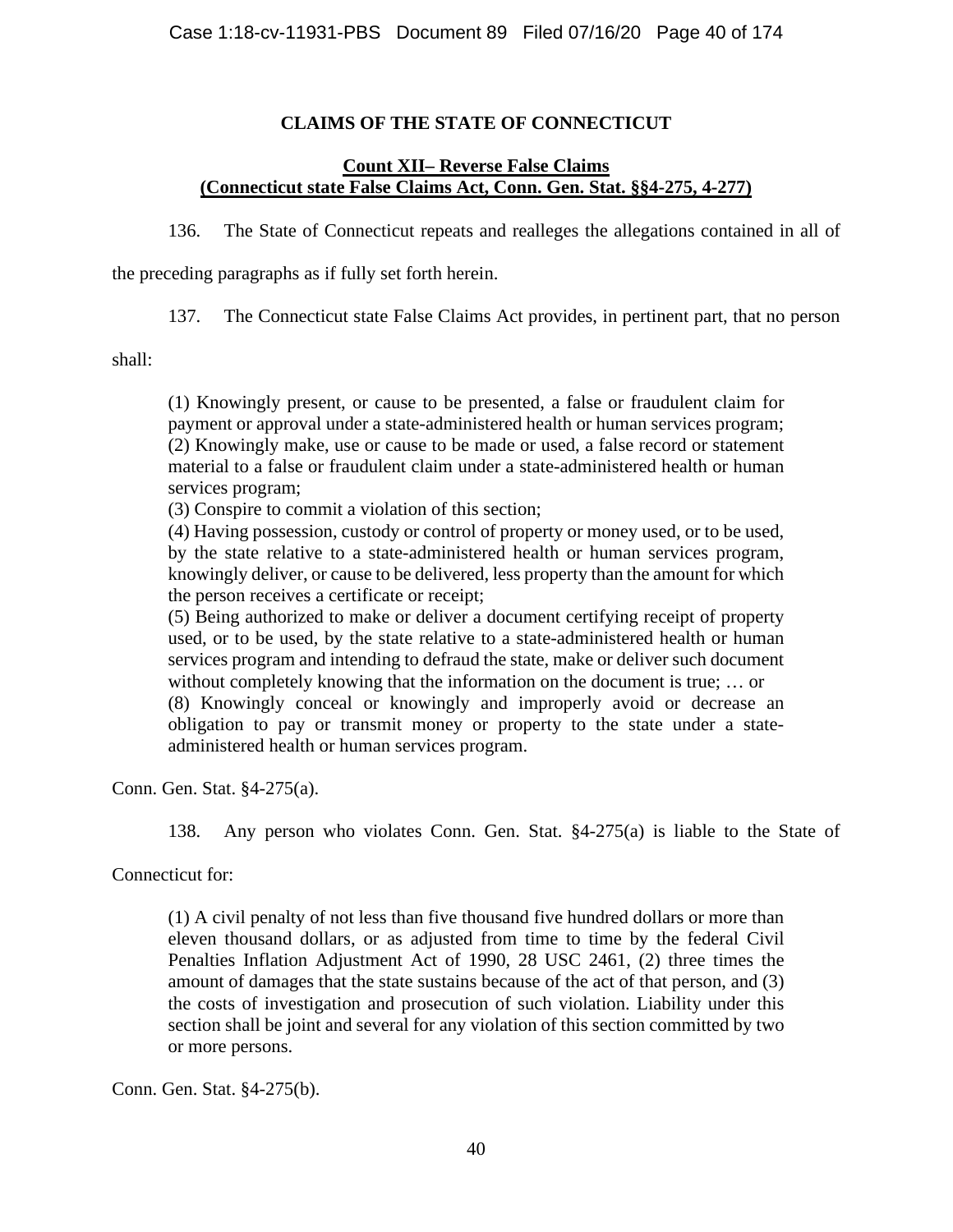## Case 1:18-cv-11931-PBS Document 89 Filed 07/16/20 Page 41 of 174

139. The provisions of Conn. Gen. Stat. §4-274(1) define the terms "knowing" and "knowingly" to mean: "that a person, with respect to information: (A) Has actual knowledge of the information; (B) acts in deliberate ignorance of the truth or falsity of the information; or (C) acts in reckless disregard of the truth or falsity of the information, without regard to whether the person intends to defraud."

140. For each unit of Acthar the Connecticut Medicaid program purchases, Mallinckrodt has an obligation under the Rebate Statute, 42 U.S.C. § 1396r-8, to pay quarterly rebates using Acthar's 1990 price as its Base Date AMP. For every quarter since 2013, through the first quarter of 2020, Mallinckrodt has improperly avoided and decreased this obligation by paying a much lower rebate amount, using Acthar's 2013 price as its Base Date AMP instead. In this manner, Mallinckrodt has avoided and decreased its Connecticut Medicaid rebate obligation by millions of dollars.

141. Since no later than April 2016, Mallinckrodt has known that it paid these lower rebates in defiance of requests for corrective action by CMS. Mallinckrodt understood that CMS's requested corrective action meant using the 1990 Base Date AMP going forward and repaying amounts previously underpaid. Mallinckrodt also contemporaneously calculated the amount of rebates it had already avoided (from 2013 through April 2016) and the percentage of rebates it would avoid going forward, if it refused to take the corrective action CMS requested and then directed it to take. From the first quarter of 2013 through the first quarter of 2020 Mallinckrodt has taken no such corrective action and knowingly and improperly continued to avoid and decrease its rebate obligation to Connecticut Medicaid.

142. Mallinckrodt also refused to report the 1990 Base Date AMP for Acthar in the Medicaid DDR system for a seven-year period. Mallinckrodt knows that if it did so, the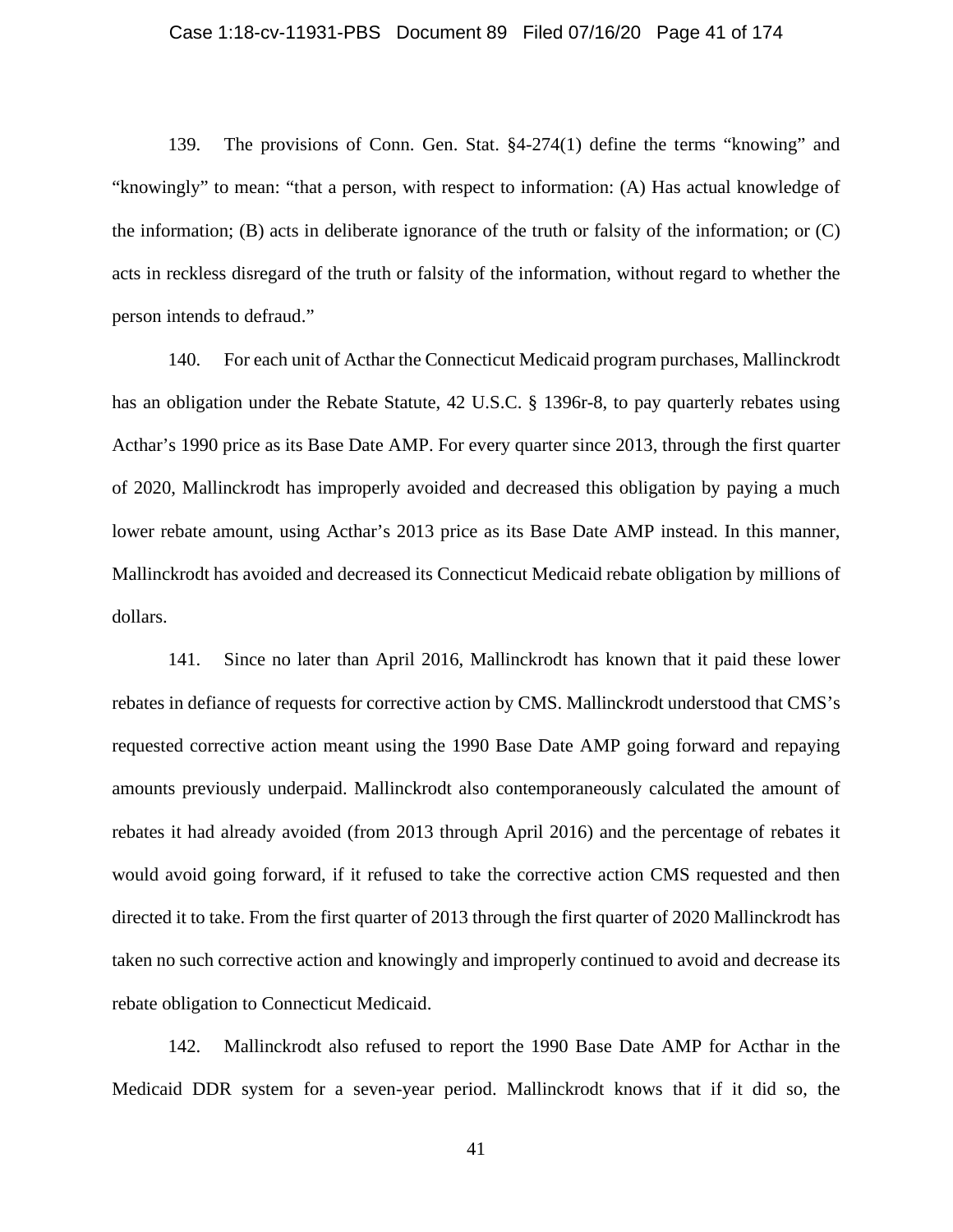### Case 1:18-cv-11931-PBS Document 89 Filed 07/16/20 Page 42 of 174

Connecticut Medicaid program invoices it receives each quarter would seek payment for much larger rebate amounts and would also seek reimbursement of all prior underpayments resulting from Mallinckrodt's use of a 2013 Base Date AMP for Acthar. Although Mallinckrodt has an independent obligation under the Rebate Statute to pay the proper rebate amount, Mallinckrodt's refusal to update the DDR system further facilitated its improper avoidance and decreasing of that obligation.

143. The Connecticut Medicaid program is jointly funded by the United States and the State of Connecticut. As a result of Mallinckrodt's knowing and improper failure to pay the correct amount of Medicaid rebates for Acthar, the United States and the State of Connecticut have incurred significant financial losses.

144. By virtue of Mallinckrodt's conduct, the State of Connecticut has suffered actual damages and is entitled to recover the following relief for each instance of unlawful conduct, pursuant to Conn. Gen. Stat. §4-275(a):

1. A civil penalty of not less than five thousand five hundred dollars or more than eleven thousand dollars, or as adjusted from time to time by the federal Civil Penalties Inflation Adjustment Act of 1990, 28 U.S.C. §2461, for each violation of Conn. Gen. Stat. §4-275(a);

2. Three times the amount of damages that the State of Connecticut sustained because of the acts of the Defendant; and

3. Costs of investigation and prosecution of this action.

# **Count XIII – Conversion (Connecticut state False Claims Act, Conn. Gen. Stat. §§4-275, 4-277)**

145. The State of Connecticut repeats and realleges the allegations contained in all of the preceding paragraphs as if fully set forth herein.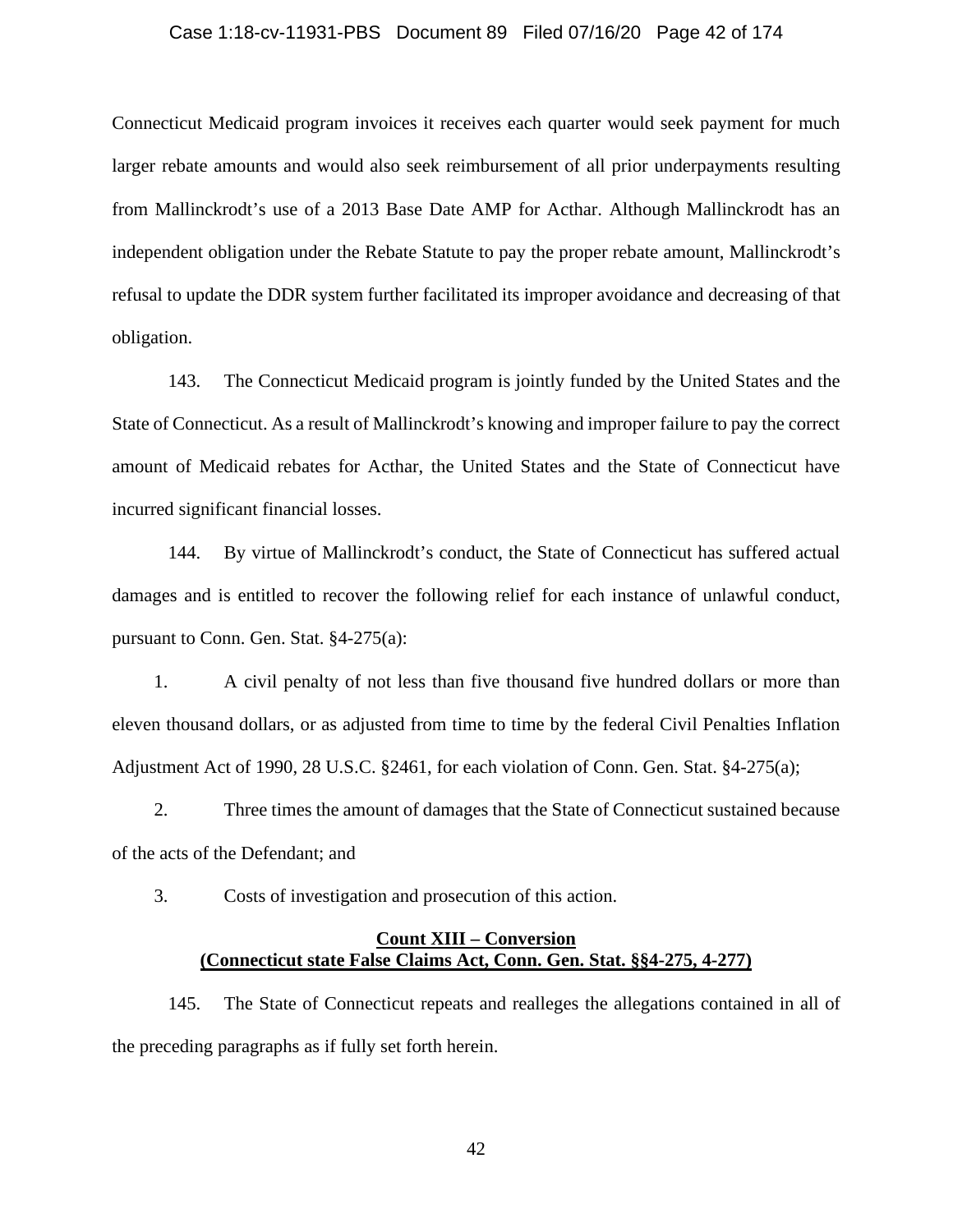146. The Connecticut state False Claims Act provides, in pertinent part, that no person

shall:

(1) Knowingly present, or cause to be presented, a false or fraudulent claim for payment or approval under a state-administered health or human services program; (2) Knowingly make, use or cause to be made or used, a false record or statement material to a false or fraudulent claim under a state-administered health or human services program;

(3) Conspire to commit a violation of this section;

(4) Having possession, custody or control of property or money used, or to be used, by the state relative to a state-administered health or human services program, knowingly deliver, or cause to be delivered, less property than the amount for which the person receives a certificate or receipt;

(5) Being authorized to make or deliver a document certifying receipt of property used, or to be used, by the state relative to a state-administered health or human services program and intending to defraud the state, make or deliver such document without completely knowing that the information on the document is true; … or (8) Knowingly conceal or knowingly and improperly avoid or decrease an obligation to pay or transmit money or property to the state under a stateadministered health or human services program.

Conn. Gen. Stat. §4-275(a).

147. Any person who violates Conn. Gen. Stat. §4-275(a) is liable to the State of

Connecticut for:

(1) A civil penalty of not less than five thousand five hundred dollars or more than eleven thousand dollars, or as adjusted from time to time by the federal Civil Penalties Inflation Adjustment Act of 1990, 28 USC 2461, (2) three times the amount of damages that the state sustains because of the act of that person, and (3) the costs of investigation and prosecution of such violation. Liability under this section shall be joint and several for any violation of this section committed by two or more persons.

Conn. Gen. Stat. §4-275(b).

148. The provisions of Conn. Gen. Stat. §4-274(1) define the terms "knowing" and "knowingly" to mean: "that a person, with respect to information: (A) Has actual knowledge of the information; (B) acts in deliberate ignorance of the truth or falsity of the information; or (C)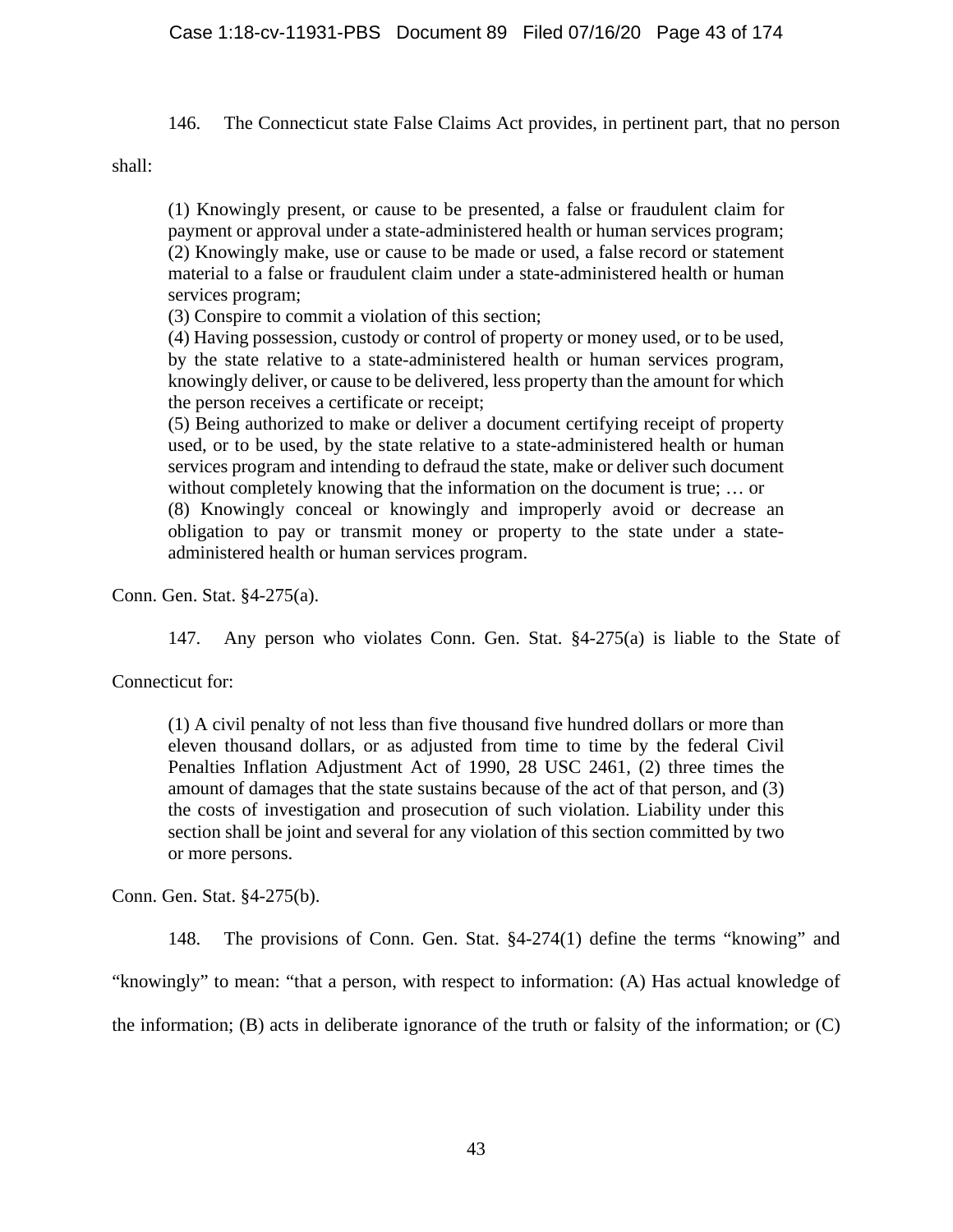### Case 1:18-cv-11931-PBS Document 89 Filed 07/16/20 Page 44 of 174

acts in reckless disregard of the truth or falsity of the information, without regard to whether the person intends to defraud."

149. By using a 2013 Base Date AMP instead of a 1990 Base Date AMP and thereby underpaying Connecticut Medicaid rebates for Acthar, Mallinckrodt has retained possession, custody, or control of property or money used, or to be used, by the State of Connecticut. In particular, Mallinckrodt has retained for itself millions of dollars that it should have paid in rebates to the State of Connecticut. Medicaid rebates collected by the State of Connecticut offset the overall costs of the State of Connecticut Medicaid program.

150. Since no later than April 2016, Mallinckrodt has knowingly possessed such money used, or to be used, by the State of Connecticut, and also knowingly delivered and caused to be delivered less than all of this money or property, in the form of unpaid Medicaid rebate amounts from 2013 through the first quarter of 2020 for Acthar, to the State of Connecticut.

151. Since no later than April 2016, Mallinckrodt has known that it delivered or caused to be delivered less than the full rebate amount due for Acthar for the rebate periods from 2013 through the first quarter of 2020. Mallinckrodt understood that CMS's requested corrective action meant using Acthar's 1990 Base Date AMP going forward and repaying amounts previously underpaid. Mallinckrodt also contemporaneously calculated the amount of rebates it had already avoided (from 2013 through April 2016) and the percentage of rebates it would avoid going forward, if it refused to take the corrective action CMS warned it to take. Mallinckrodt had taken no such corrective action from 2013 through the first quarter of 2020 and during that period continued to deliver or cause to be delivered less than all of the Medicaid rebates it owed for Acthar.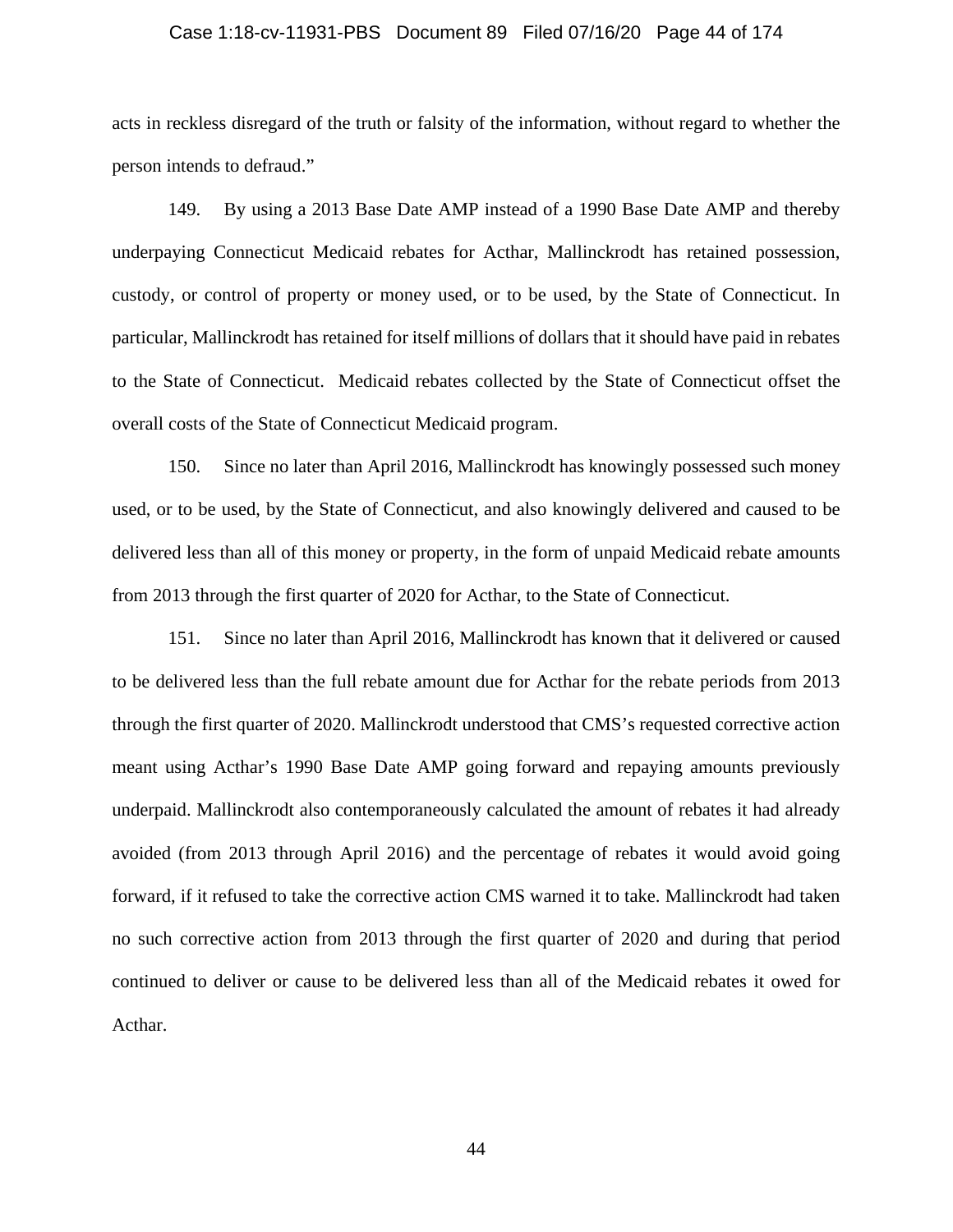### Case 1:18-cv-11931-PBS Document 89 Filed 07/16/20 Page 45 of 174

152. Mallinckrodt also refused to report the 1990 Base Date AMP for Acthar in the Medicaid DDR system for a seven-year period. Mallinckrodt knows that, if it did so, the Connecticut Medicaid program invoices it receives each quarter would also seek reimbursement of all prior underpayments resulting from Mallinckrodt's use of a 2013 Base Date AMP for Acthar. Although Mallinckrodt has an independent obligation under the Rebate Statute to pay the proper rebate amount, Mallinckrodt's refusal to update the DDR system further facilitated its improper avoidance and decreasing of that obligation.

153. The Connecticut Medicaid program is jointly funded by the United States and the State of Connecticut. As a result of Mallinckrodt's knowing and improper failure to pay the correct amount of Medicaid rebates for Acthar, the United States and the State of Connecticut have incurred significant financial losses.

154. By virtue of Mallinckrodt's conduct, the State of Connecticut has suffered actual damages and is entitled to recover the following relief for each instance of unlawful conduct, pursuant to Conn. Gen. Stat. §4-275(a):

1. A civil penalty of not less than five thousand five hundred dollars or more than eleven thousand dollars, or as adjusted from time to time by the federal Civil Penalties Inflation Adjustment Act of 1990, 28 U.S.C. §2461, for each violation of Conn. Gen. Stat. §4-275(a);

2. Three times the amount of damages that the State of Connecticut sustained because of the acts of the Defendant; and

3. Costs of investigation and prosecution of this action.

### **Count XIV – Unjust Enrichment**

155. The State of Connecticut re-alleges and incorporates by reference all paragraphs of this complaint set out above as if fully set forth herein.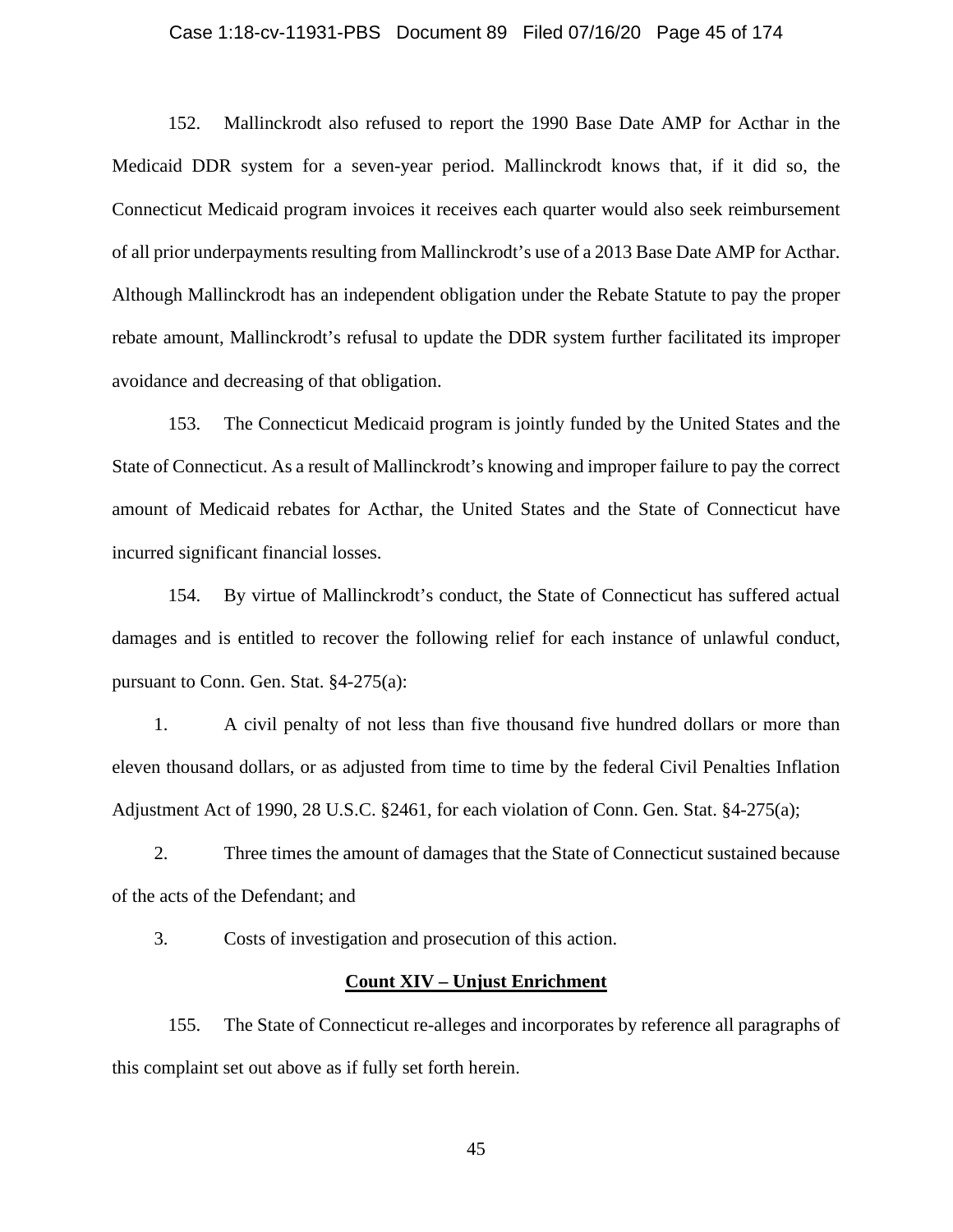### Case 1:18-cv-11931-PBS Document 89 Filed 07/16/20 Page 46 of 174

156. The State of Connecticut Medicaid program received substantially smaller Medicaid rebates than it would have received had Mallinckrodt truthfully reported its Base Date AMP for Acthar. If Mallinckrodt had not falsely inflated its Base Date AMP, Mallinckrodt would have been required to pay substantially larger rebates to the State of Connecticut. By retaining monies that were actually owed to the State of Connecticut under the Medicaid Rebate Program, Mallinckrodt retained money that is the property of the State of Connecticut to which it was not entitled.

157. Mallinckrodt has been unjustly enriched by retaining the use and enjoyment of the monies that should have been paid to the State of Connecticut, pursuant to the Medicaid Rebate Program, absent Mallinckrodt's false reporting of its Base Date AMP for Acthar.

158. As a result of Mallinckrodt's conduct, the State of Connecticut suffered harm and is entitled to recovery of actual damages plus prejudgment interest.

### **Count XV – Common Law Fraud**

159. The State of Connecticut repeats and realleges the allegations contained in all of the preceding paragraphs as if fully set forth herein.

160. From the first quarter of 2013 through the first quarter of 2020, Mallinckrodt made and/or caused to be made fraudulent statements to the United States and the State of Connecticut of its Base Date AMP for Acthar.

161. Mallinckrodt made and/or caused to be made these fraudulent material misrepresentations, failing to disclose material facts that it had a duty to disclose, with actual knowledge or belief of the false and fraudulent nature of those misrepresentations and/or with reckless disregard for their truth.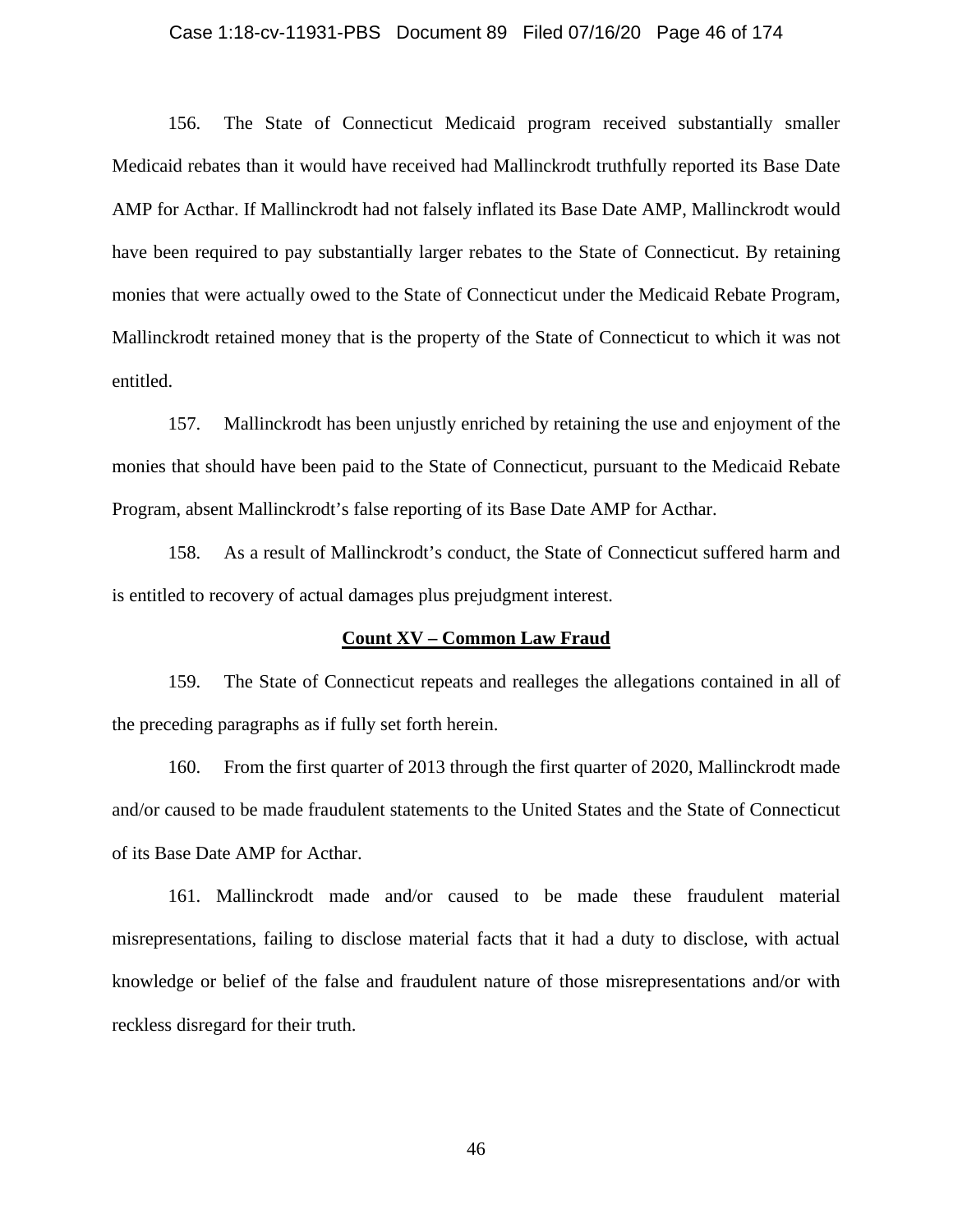## Case 1:18-cv-11931-PBS Document 89 Filed 07/16/20 Page 47 of 174

162. Mallinckrodt intended that the State of Connecticut rely upon these material misrepresentations.

163. The State of Connecticut did, in fact rely upon Mallinckrodt's fraudulent misrepresentations. As a result, from 2013 through the first quarter of 2020, the State of Connecticut received substantially lower rebate payments for Acthar than it would have otherwise been entitled to receive if Mallinckrodt had accurately reported its Base Date AMP for Acthar.

164. As a result of Mallinckrodt's conduct, the State of Connecticut suffered harm and is entitled to recovery of actual damages plus prejudgment interest.

### **Count XVI – Breach of Contract**

165. The State of Connecticut repeats and realleges the allegations contained in all of the preceding paragraphs as if fully set forth herein.

166. As discussed above, Mallinckrodt entered into a Rebate Agreement with the United States. The State of Connecticut was an intended third-party beneficiary of that contract. Under the terms of the agreement, Mallinckrodt had a duty to, *inter alia*, accurately report its Base Date AMP for Acthar.

167. For the reasons discussed above, from the first quarter of 2013 through the first quarter of 2020, Mallinckrodt breached that agreement by failing to accurately report its Base Date AMP for Acthar.

168. By virtue of this conduct, the State of Connecticut is thus entitled to damages and any other relief the Court deems appropriate.

### **Count XVII – Disgorgement**

169. The State of Connecticut repeats and realleges the allegations contained in all of the preceding paragraphs as if fully set forth herein.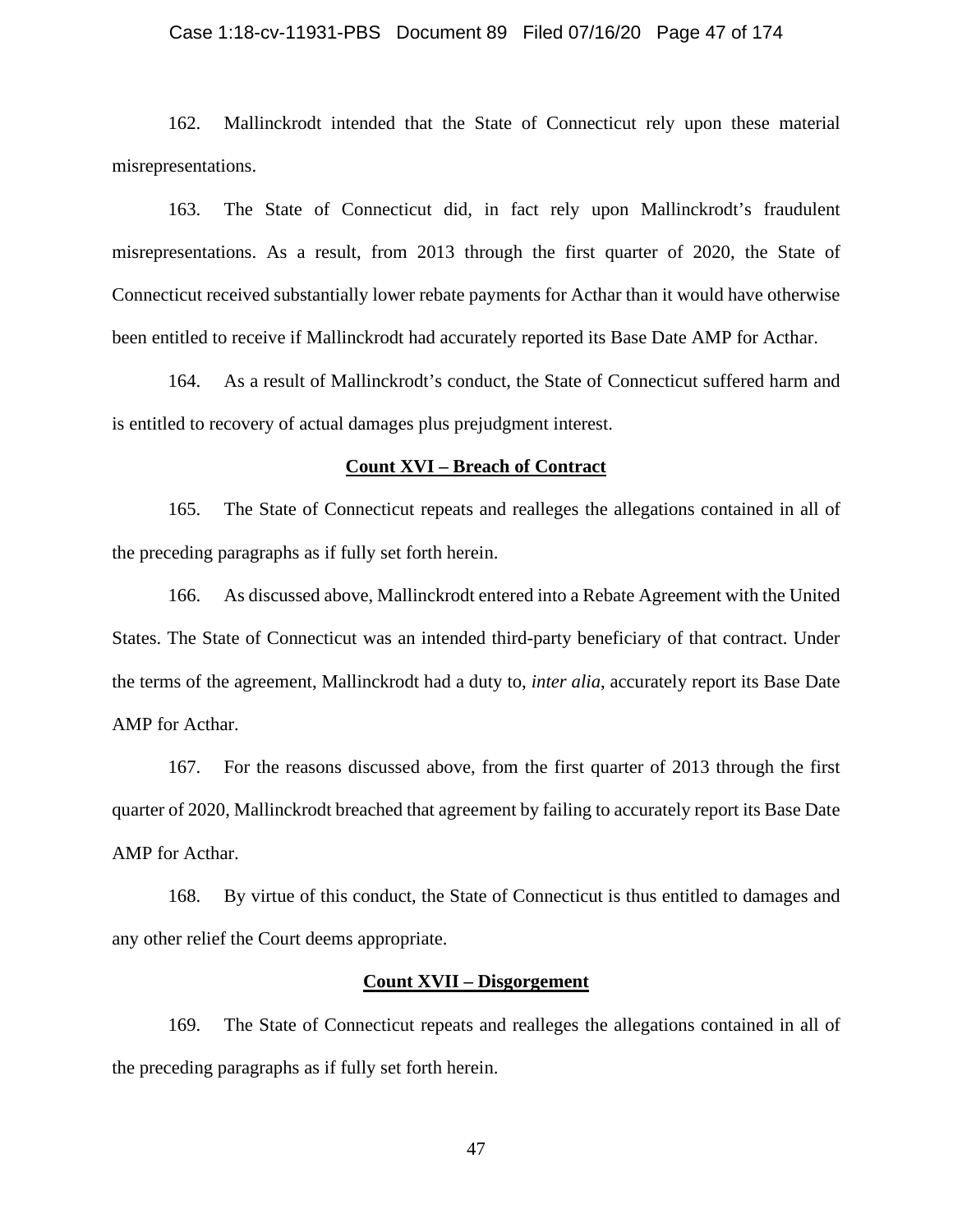170. Mallinckrodt failed to comply with its obligations under the Medicaid Rebate Statute and Rebate Agreement and retained money that should have been paid to the States, including the State of Connecticut.

171. This Court has the equitable power to order defendant Mallinckrodt to disgorge the entire amount of improperly-retained rebate payments that should have been paid to the States.

172. The State of Connecticut seeks disgorgement of all unpaid rebates based upon Mallinckrodt's failure to comply with its obligations under the Medicaid Rebate Statute and Rebate Agreement.

# **CLAIMS OF THE STATE OF DELAWARE**

# **Count XVIII – Reverse False Claims (Delaware False Claims and Reporting Act, 6** *Del. C.* **§ 1201(a)(7))**

173. The State of Delaware re-alleges and incorporates by reference all paragraphs of this complaint set out above as if fully set forth herein.

174. For each unit of Acthar the Delaware Medicaid program purchases, Mallinckrodt has an obligation under the Rebate Statute, 42 U.S.C. § 1396r-8, to pay quarterly rebates using Acthar's 1990 price as its Base Date AMP. For every quarter since 2013, Mallinckrodt has improperly avoided and decreased this obligation by paying a much lower rebate amount, using Acthar's 2013 price as its Base Date AMP instead. In this manner, Mallinckrodt has avoided and decreased its Delaware Medicaid rebate obligation by tens of millions of dollars.

175. Since no later than April 2016, Mallinckrodt has known that it paid these lower rebates in defiance of requests for corrective action by CMS. Mallinckrodt understood that CMS's requested corrective action meant using the 1990 Base Date AMP going forward and repaying amounts previously underpaid. Mallinckrodt also contemporaneously calculated the amount of rebates it had already avoided (from 2013 through April 2016) and the percentage of rebates it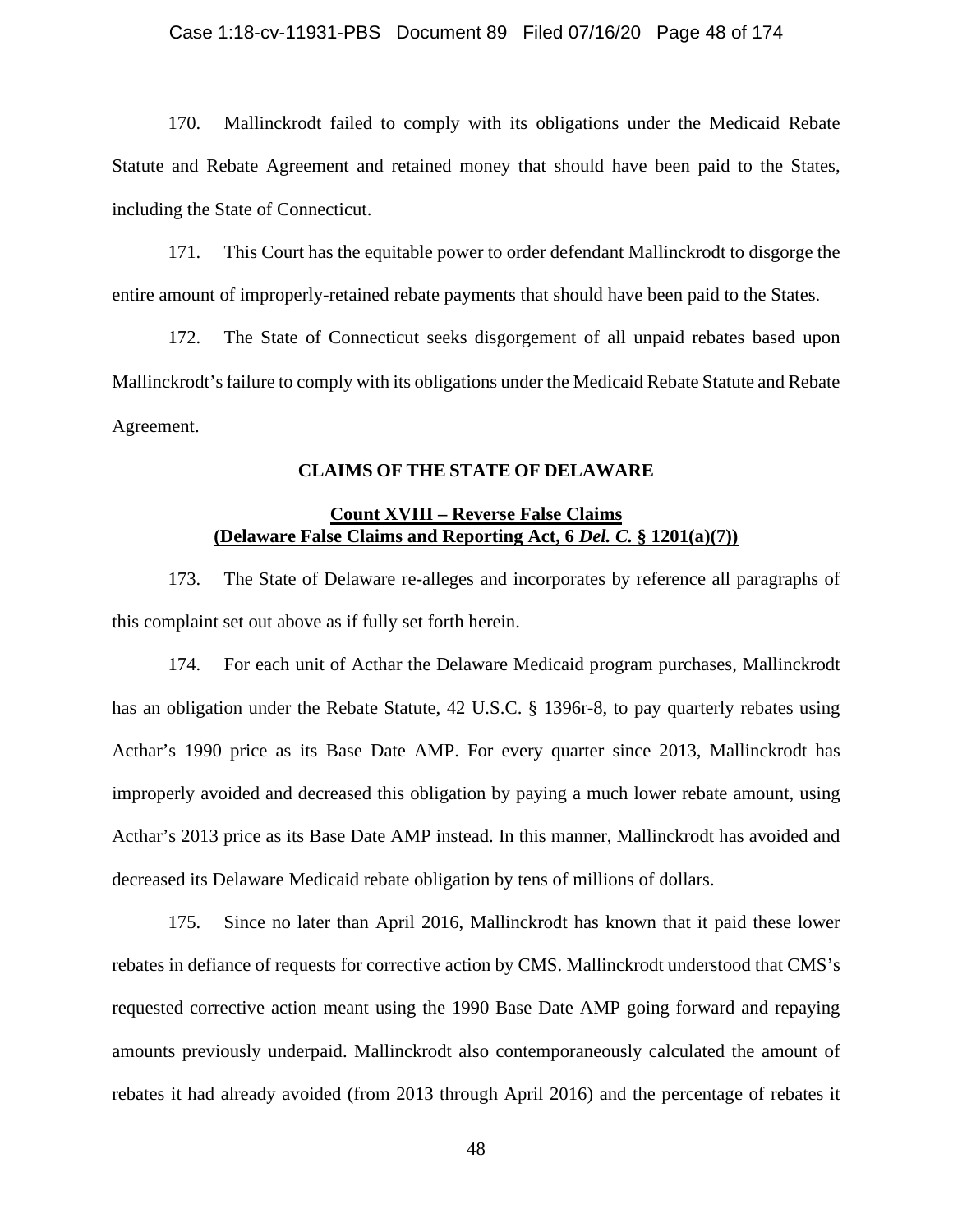## Case 1:18-cv-11931-PBS Document 89 Filed 07/16/20 Page 49 of 174

would avoid going forward, if it refused to take the corrective action CMS requested and then directed it to take. To date, Mallinckrodt has taken no such corrective action and knowingly and improperly continues to avoid and decrease its rebate obligation to Delaware Medicaid.

176. Mallinckrodt also refuses to report the 1990 Base Date AMP for Acthar in the Medicaid DDR system. Mallinckrodt knows that if it did so, the Delaware Medicaid program invoices it receives each quarter would seek payment for much larger rebate amounts and would also seek reimbursement of all prior underpayments resulting from Mallinckrodt's use of a 2013 Base Date AMP for Acthar. Although Mallinckrodt has an independent obligation under the Rebate Statute to pay the proper rebate amount, Mallinckrodt's refusal to update the DDR system further facilitates its improper avoidance and decreasing of that obligation.

177. The Delaware Medicaid program is jointly funded by the United States and the State of Delaware. Because of Mallinckrodt's knowing and improper failure to pay the correct amount of Delaware Medicaid rebates for Acthar, the United States and the State of Delaware have incurred significant financial losses.

178. By Mallinckrodt's conduct, the State of Delaware has suffered actual damages and is entitled to recover treble damages plus a civil monetary penalty for each instance of unlawful conduct.

# **Count XIX – Conversion (Delaware False Claims and Reporting Act, 6** *Del. C.* **§ 1201(a)(4))**

179. The State of Delaware re-alleges and incorporates by reference all paragraphs of this complaint set out above as if fully set forth herein.

180. By using a 2013 Base Date AMP instead of a 1990 Base Date AMP and thereby underpaying Delaware Medicaid rebates for Acthar, Mallinckrodt has retained possession, custody, or control of property or money used, or to be used, by the government. Mallinckrodt has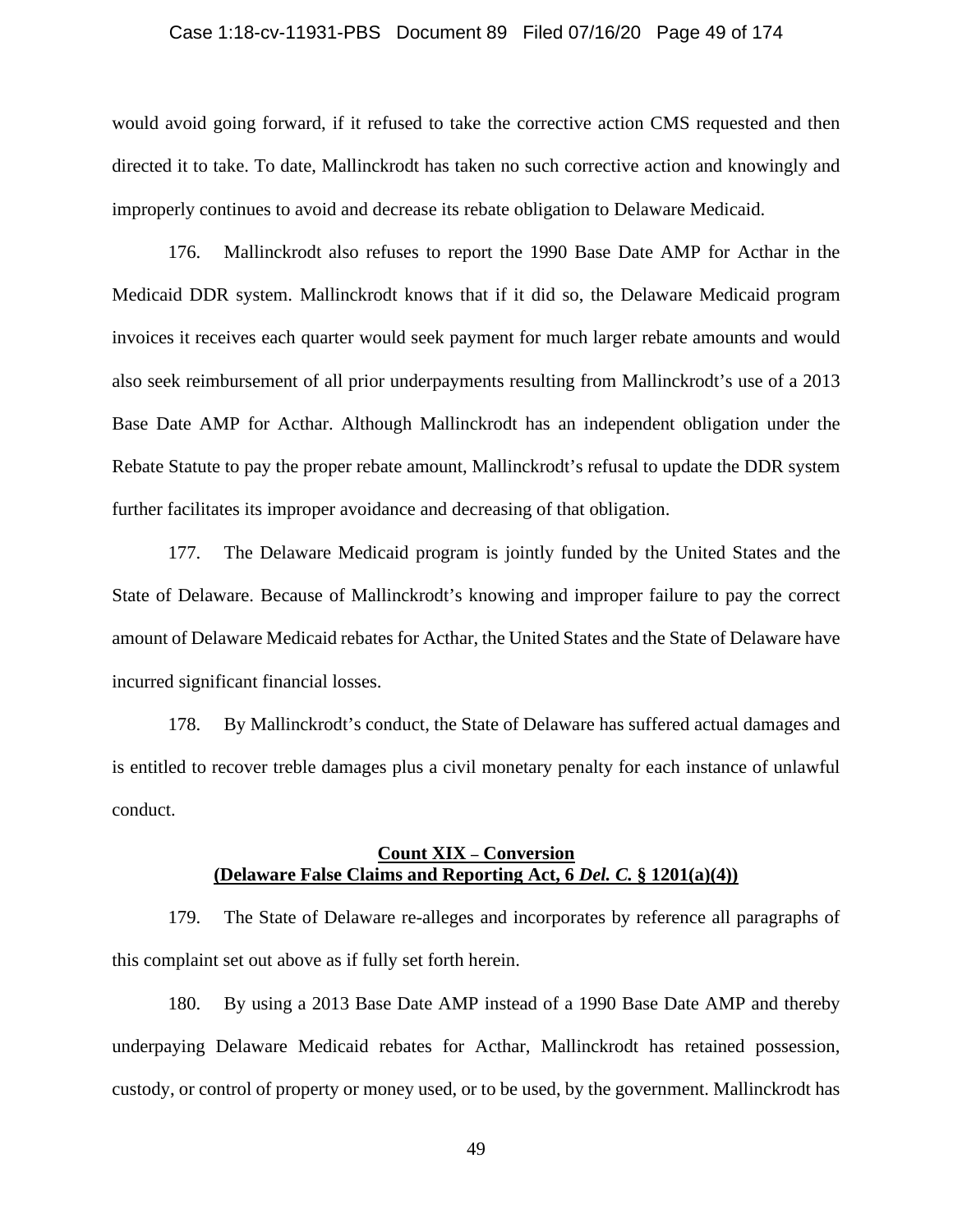### Case 1:18-cv-11931-PBS Document 89 Filed 07/16/20 Page 50 of 174

retained for itself tens of millions of dollars that it should have paid in rebates to the Delaware Medicaid Program. Medicaid rebates collected by Delaware offset the overall cost of the Delaware Medicaid program.

181. Since no later than April 2016, Mallinckrodt has knowingly possessed such money used, or to be used, by the State of Delaware, and Mallinckrodt knowingly delivered and caused to be delivered less than all of this money or property, in the form of unpaid Medicaid rebate amounts from 2013 forward for Acthar, to the State of Delaware.

182. Since no later than April 2016, Mallinckrodt knew that it delivered and caused to be delivered less than the full rebate amount due for Acthar for the rebate periods from 2013 onward. Mallinckrodt understood that CMS's requested corrective action meant using Acthar's 1990 Base Date AMP going forward and repaying amounts previously underpaid. Mallinckrodt also contemporaneously calculated the amount of rebates it had already avoided (from 2013 through April 2016) and the percentage of rebates it would avoid going forward, if it refused to take the corrective action CMS warned it to take. To date, Mallinckrodt has taken no such corrective action and continues to deliver or cause to be delivered less than all of the Medicaid rebates it owes for Acthar.

183. Mallinckrodt also refuses to report the 1990 Base Date AMP for Acthar in the Medicaid DDR system. Mallinckrodt knows that if it did so, the Delaware Medicaid program invoices it receives each quarter would seek payment for much larger rebate amounts and would also seek reimbursement of all prior underpayments resulting from Mallinckrodt's use of a 2013 Base Date AMP for Acthar. Although Mallinckrodt has an independent obligation under the Rebate Statute to pay the proper rebate amount, Mallinckrodt's refusal to update the DDR system further facilitates its improper avoidance and decreasing of that obligation.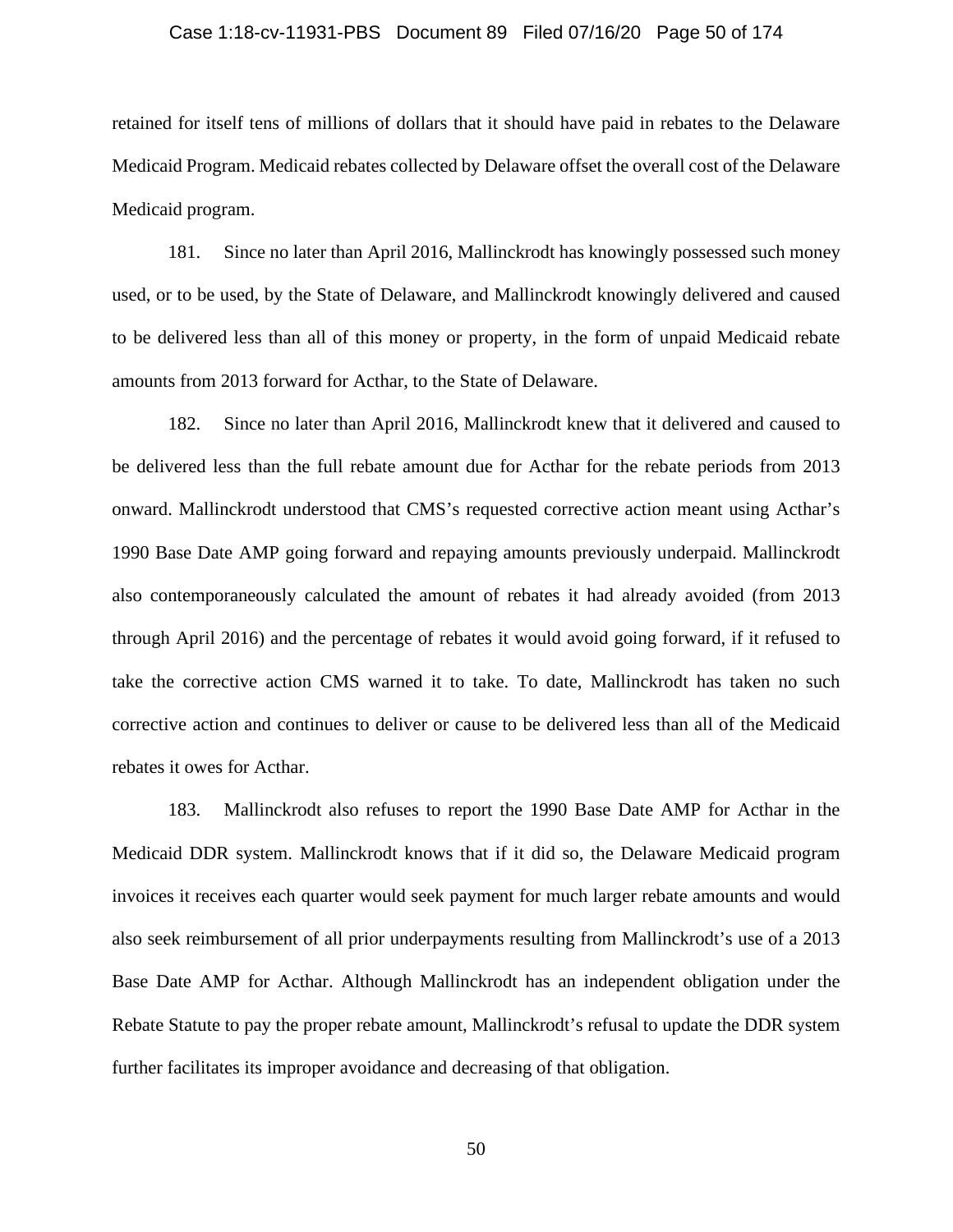## Case 1:18-cv-11931-PBS Document 89 Filed 07/16/20 Page 51 of 174

184. The Delaware Medicaid program is jointly funded by the United States and the State of Delaware. As a result of Mallinckrodt's knowing and improper failure to pay the correct amount of Medicaid rebates for Acthar, the United States and the State of Delaware have incurred significant financial losses.

185. By Mallinckrodt's conduct, the State of Delaware has suffered actual damages and is entitled to recover treble damages plus a civil monetary penalty for each instance of unlawful conduct.

# **CLAIMS OF THE DISTRICT OF COLUMBIA**

# **Count XX – False or Fraudulent Statements (False Claims Act, D.C. Code § 2-381.03(a)(2))**

186. The District repeats and realleges the allegations contained in all of the preceding paragraphs as if fully set forth herein.

187. From the first quarter of 2013 through the first quarter of 2020, Mallinckrodt knowingly made or caused to be made fraudulent statements material to a false or fraudulent claim to the United States and the District relating to its Base Date AMP for Acthar which caused the District to receive substantially lower rebate payments for Acthar than it would have been entitled to receive had Mallinckrodt submitted true and accurate statements of its Base Date AMP.

188. As a result of Mallinckrodt's conduct, the District suffered harm and is entitled to treble damages plus a civil penalty according to D.C. Code § 2-381.03 for each false claim.

# **Count XXI – Conversion (False Claims Act, D.C. Code § 2-381.03(a)(3))**

189. The District re-alleges and incorporates by reference all paragraphs of this complaint set out above as if fully set forth herein.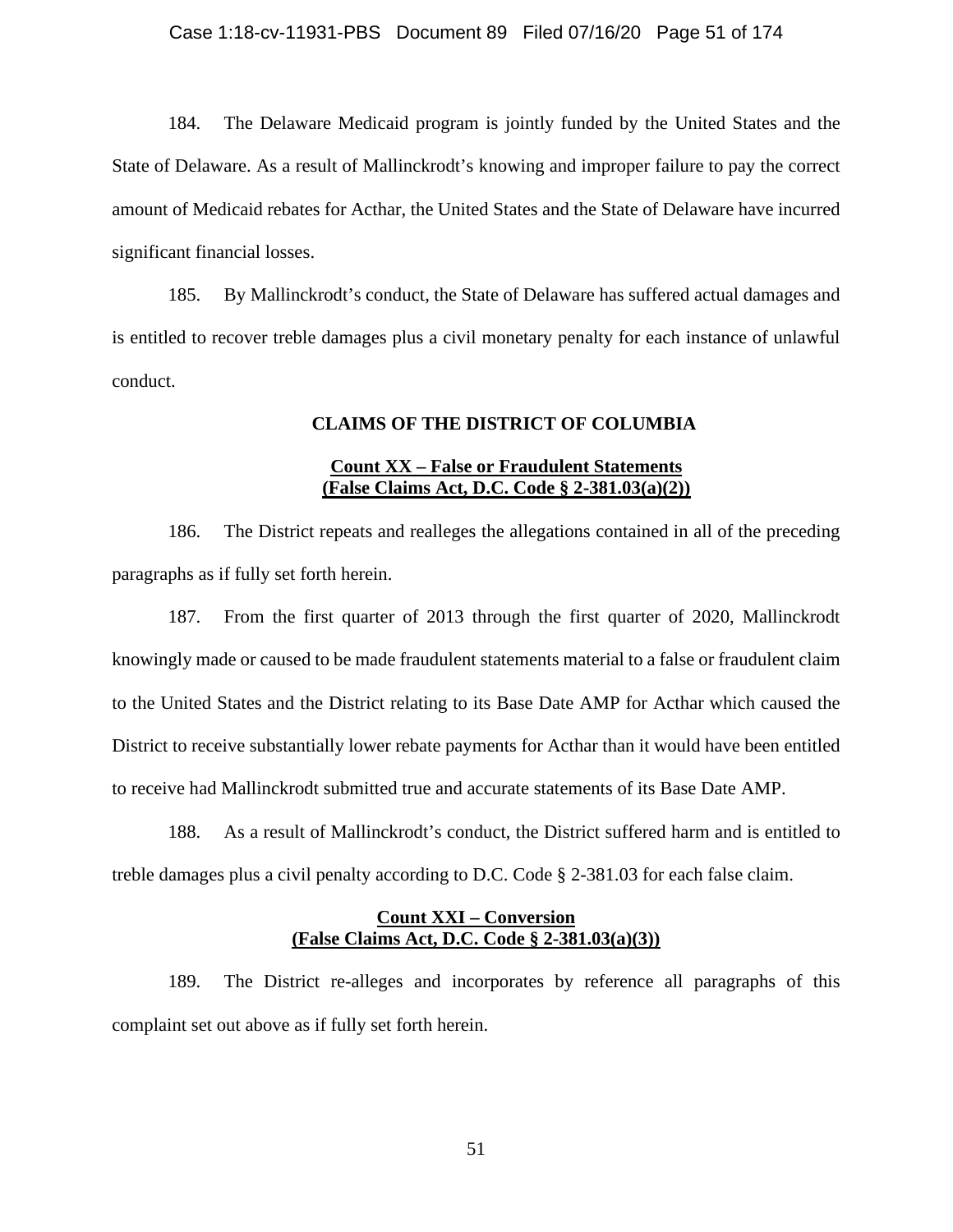### Case 1:18-cv-11931-PBS Document 89 Filed 07/16/20 Page 52 of 174

190. From the first quarter of 2013 and continuing through the present, by failing to reimburse the District Medicaid Program rebates for Acthar, Mallinckrodt has retained possession, custody, or control of property or money used, or to be used, by the District. In particular, Mallinckrodt has retained for itself millions of dollars that it should have paid in rebates to the District. Medicaid rebates collected by the District offset the overall costs of the District Medicaid program.

191. Since no later than April 2016, Mallinckrodt has knowingly possessed such money used, or to be used, by the District, and also knowingly delivered and caused to be delivered less than all of this money or property, in the form of unpaid Medicaid rebate amounts from 2013 forward for Acthar, to the District.

192. Since no later than April 2016, Mallinckrodt knew that it delivered and caused to be delivered less than the full rebate amount due for Acthar for the rebate periods from 2013 onward. Mallinckrodt understood that CMS's requested corrective action meant using Acthar's 1990 Base Date AMP going forward and repaying amounts previously underpaid. Mallinckrodt also contemporaneously calculated the amount of rebates it had already avoided (from 2013 through April 2016) and the percentage of rebates it would avoid going forward, if it refused to take the corrective action CMS warned it to take. To date, though Mallinckrodt has corrected its Base Date AMP, it knowingly and improperly continues to avoid its rebate obligation to the District Medicaid Program.

193. Mallinckrodt also refused to report the 1990 Base Date AMP for Acthar in the Medicaid DDR system for a seven-year period. Mallinckrodt knew that, if it did so, the District Medicaid program invoices it would receive each quarter would seek payment for much larger rebate amounts and would also seek reimbursement of all prior underpayments resulting from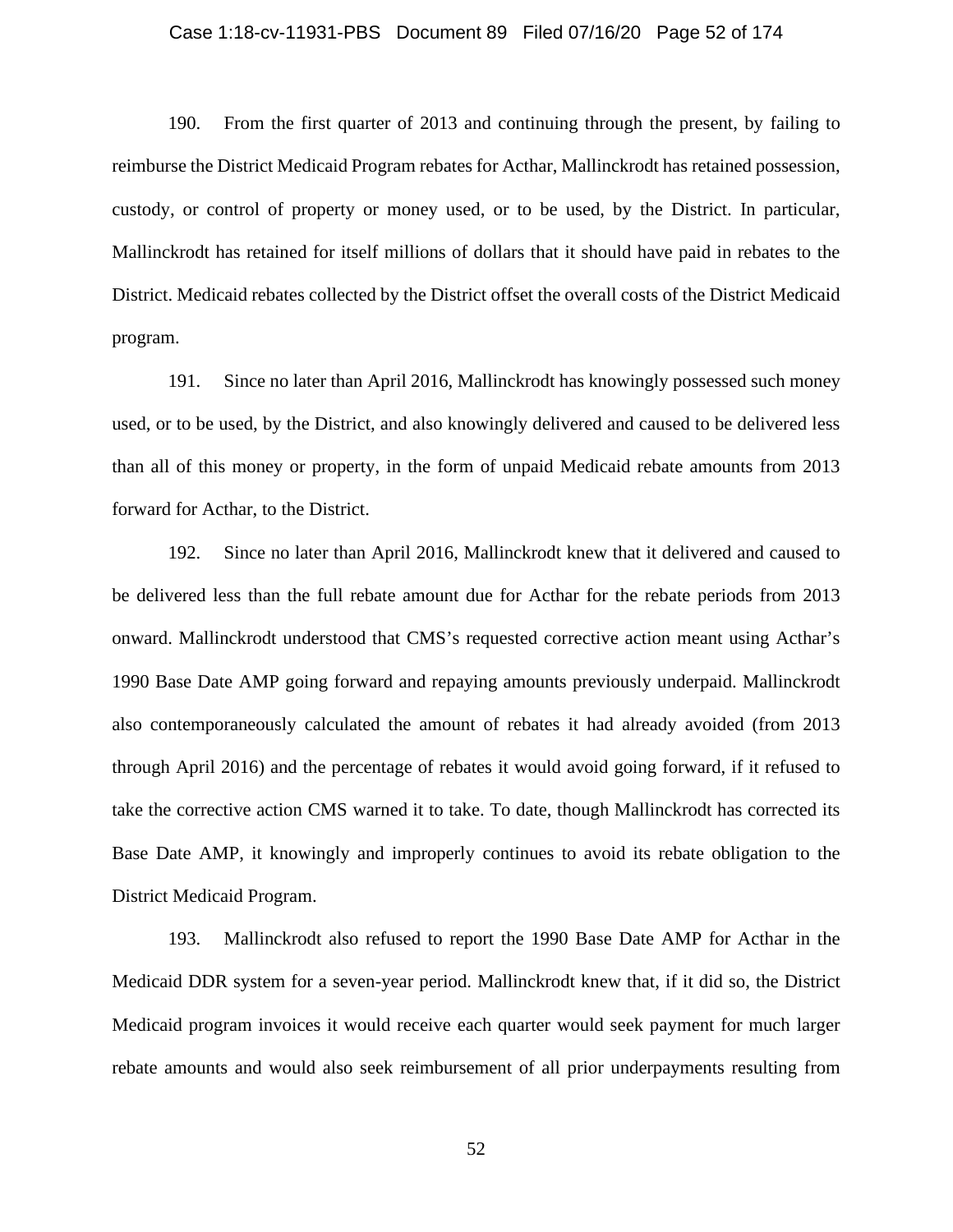Mallinckrodt's use of a 2013 Base Date AMP for Acthar. Although Mallinckrodt has an independent obligation under the Rebate Statute to pay the proper rebate amounts, Mallinckrodt's refusal to update the DDR system further causes the company to deliver less than the proper rebate amounts to the District Medicaid.

194. By virtue of Mallinckrodt's conduct, the District has suffered actual damages and is entitled to recover treble damages plus a civil penalty according to D.C. Code § 2-381.03 for each false claim.

# **Count XXII – Reverse False Claims (False Claims Act, D.C. Code § 2-381.03(a)(6))**

195. The District re-alleges and incorporates by reference all paragraphs of this complaint set out above as if fully set forth herein.

196. For each unit of Acthar the District Medicaid program purchases, Mallinckrodt has an obligation under the Rebate Statute, 42 U.S.C. § 1396r-8, to pay quarterly rebates using Acthar's 1990 price as its Base Date AMP. From the first quarter of 2013, through the first quarter of 2020, Mallinckrodt has knowingly and improperly avoided or decreased this obligation by paying a much lower rebate amount, using Acthar's 2013 price as its Base Date AMP instead. In this manner, Mallinckrodt has avoided or decreased its District Medicaid rebate obligation by millions of dollars.

197. Since no later than April 2016, Mallinckrodt paid these lower rebates in defiance of requests for corrective action by CMS. Mallinckrodt understood that CMS's requested corrective action meant using the 1990 Base Date AMP going forward and repaying amounts previously underpaid. Mallinckrodt also contemporaneously calculated the amount of rebates it had already avoided (from 2013 through April 2016) and the percentage of rebates it would avoid going forward, if it refused to take the corrective action CMS requested and then directed it to take.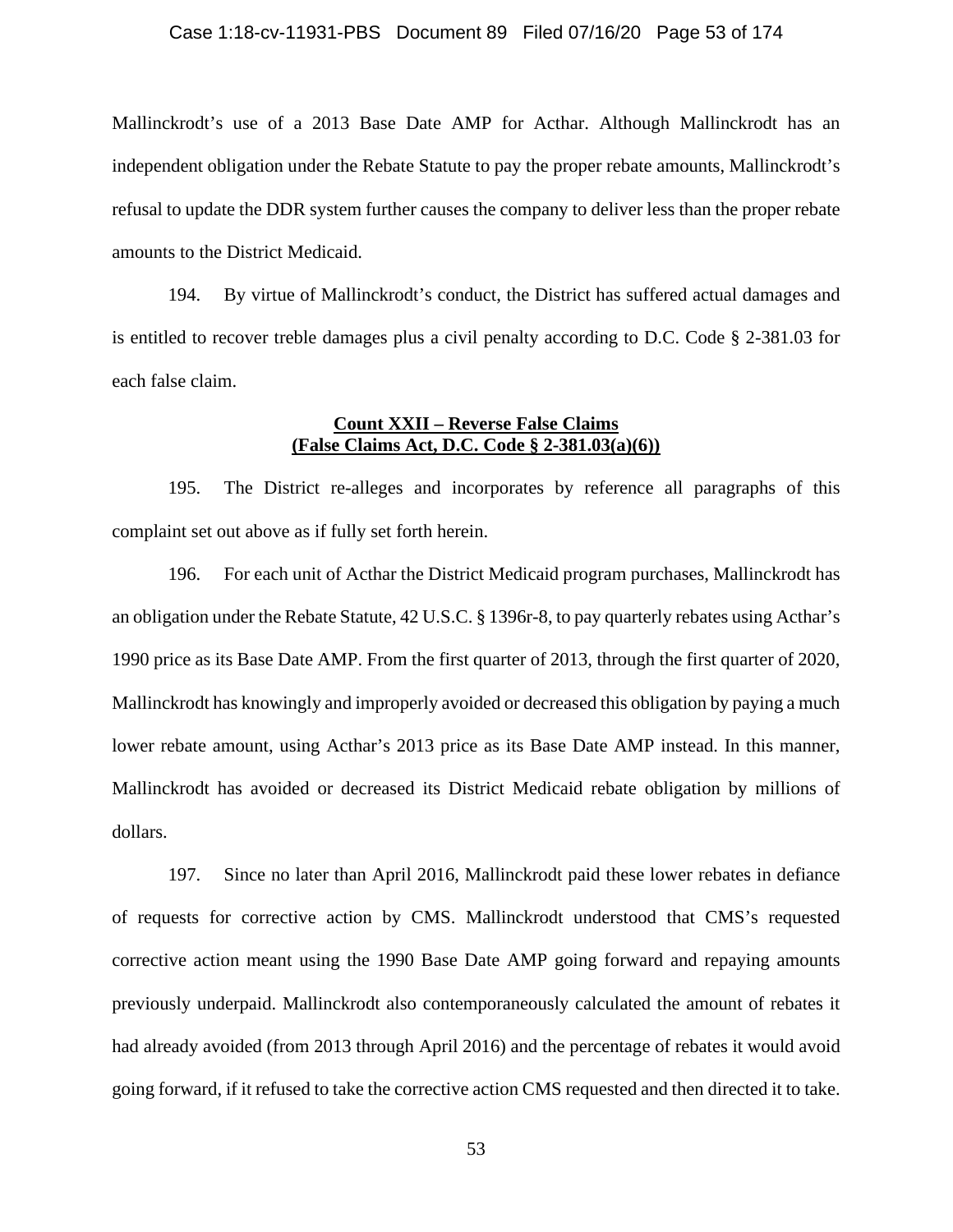### Case 1:18-cv-11931-PBS Document 89 Filed 07/16/20 Page 54 of 174

To date, though Mallinckrodt has corrected its Base Date AMP, it knowingly and improperly continues to avoid its rebate obligation to the District Medicaid Program.

198. Mallinckrodt also refused to report the 1990 Base Date AMP for Acthar in the Medicaid DDR system for a seven-year period. Mallinckrodt knew that if it did so, the District Medicaid program invoices it would receive each quarter would seek payment for much larger rebate amounts and would also seek reimbursement of all prior underpayments resulting from Mallinckrodt's use of a 2013 Base Date AMP for Acthar. Although Mallinckrodt has an independent obligation under the Rebate Statute to pay the proper rebate amount, Mallinckrodt's refusal to update the DDR system further facilitates its improper avoidance or decreasing of that obligation.

199. The District Medicaid program is jointly funded by the United States and the District. As a result of Mallinckrodt's knowing and improper failure to pay the correct amount of Medicaid rebates for Acthar, the District has incurred significant financial losses.

200. By virtue of Mallinckrodt's conduct, the District has suffered actual damages and is entitled to recover treble damages plus a civil penalty according to D.C. Code § 2-381.03 for each false claim.

### **Count XXIII – Unjust Enrichment**

201. The District of Columbia re-alleges and incorporates by reference all paragraphs of this complaint set out above as if fully set forth herein.

202. If Mallinckrodt had not used the incorrect Base Date AMP for Acthar from January 1, 2013 through the first quarter of 2020, Mallinckrodt would have been required to pay substantially larger rebates to the District. By retaining monies that were actually owed to the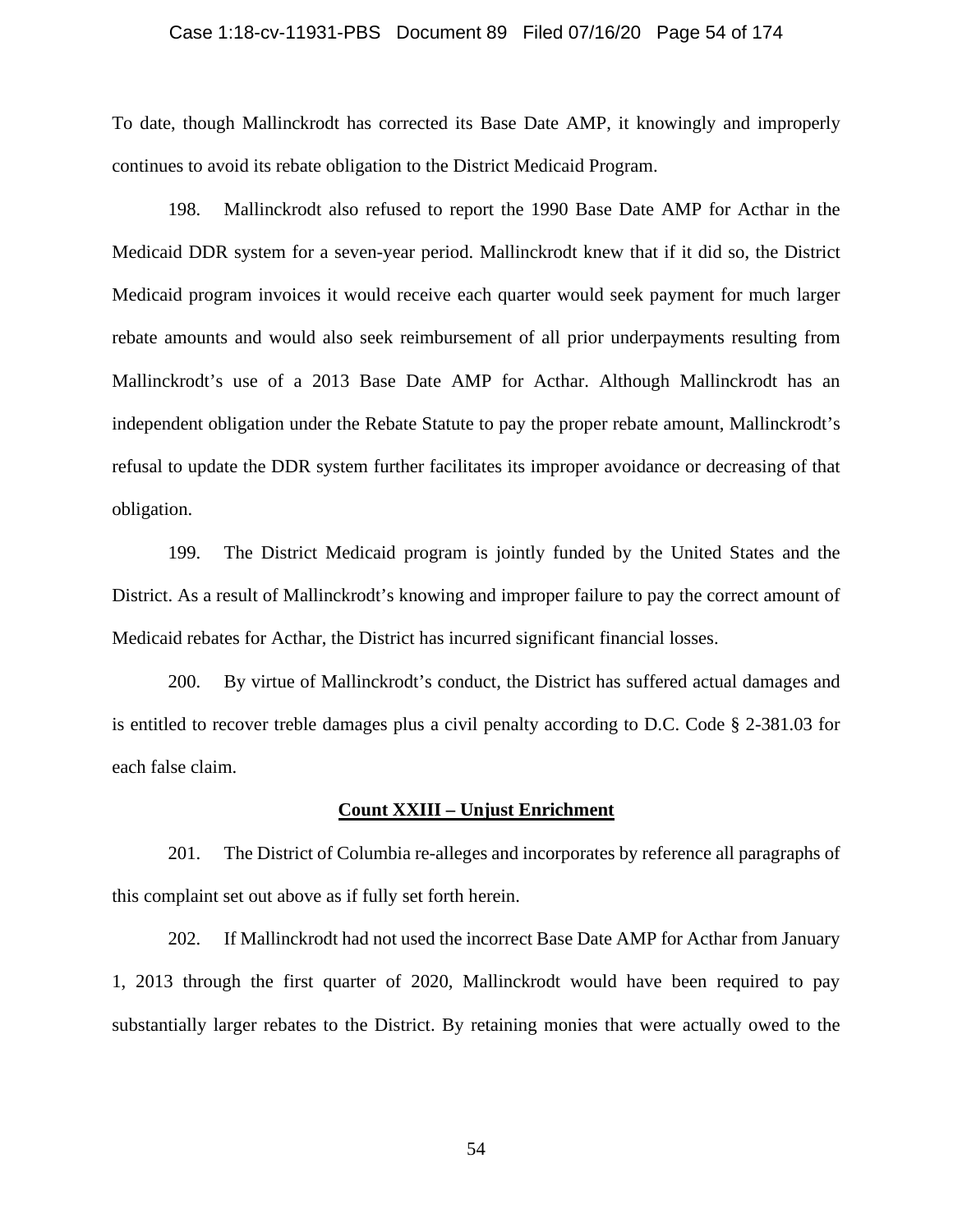District under the MDRP, Mallinckrodt retained money that was the property of the District Medicaid programs and to which it was not entitled.

203. Mallinckrodt has been unjustly enriched by retaining the use and enjoyment of the monies that it should have paid to the District pursuant to the MDRP had it used the correct Base Date AMP to calculate the amount of Medicaid rebates it owed for Acthar.

# **CLAIMS OF THE STATE OF FLORIDA**

# **Count XXIV – Reverse False Claims (Florida False Claims Act, Fla. Stat. §68.082(2)(g))**

204. The State of Florida re-alleges and incorporates by reference all paragraphs of this complaint set out above as if fully set forth herein.

205. For each unit of Acthar the Florida Medicaid program purchases, Mallinckrodt has an obligation under the Rebate Statute, 42 U.S.C. § 1396r-8, to pay quarterly rebates using Acthar's 1990 price as its Base Date AMP. For every quarter since 2013, Mallinckrodt has improperly avoided and decreased this obligation by paying a much lower rebate amount, using Acthar's 2013 price as its Base Date AMP instead. In this manner, Mallinckrodt has avoided and decreased its Florida Medicaid rebate obligation by tens of millions of dollars.

206. Since no later than April 2016, Mallinckrodt has known that it paid these lower rebates in defiance of requests for corrective action by CMS. Mallinckrodt understood that CMS's requested corrective action meant using the 1990 Base Date AMP going forward and repaying amounts previously underpaid. Mallinckrodt also contemporaneously calculated the amount of rebates it had already avoided (from 2013 through April 2016) and the percentage of rebates it would avoid going forward, if it refused to take the corrective action CMS requested and then directed it to take. Until recently, Mallinckrodt had taken no such corrective action. As such, Mallinckrodt knowingly and improperly avoided and decreased its rebate obligation to Florida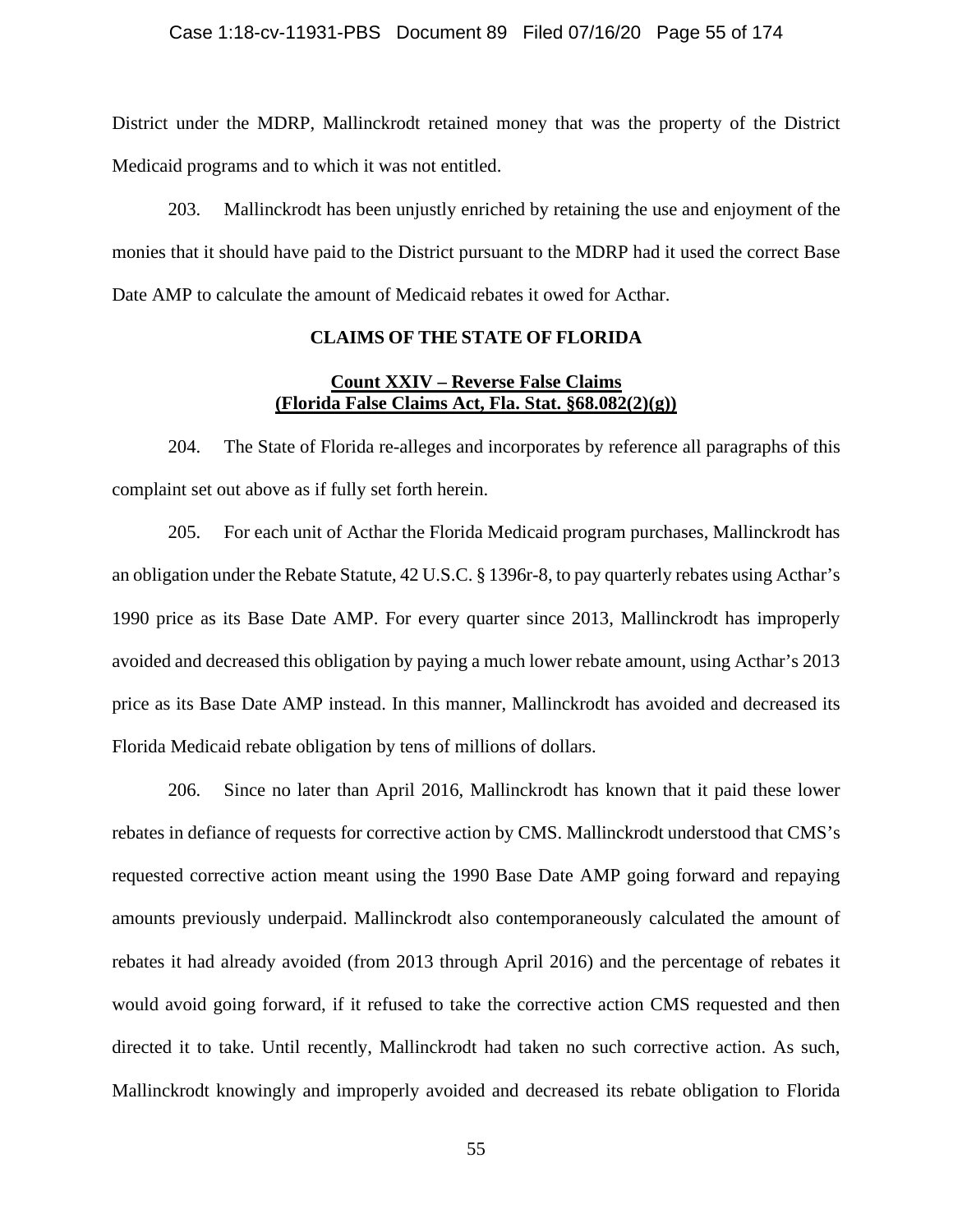### Case 1:18-cv-11931-PBS Document 89 Filed 07/16/20 Page 56 of 174

Medicaid and continues to withhold monies owed to the Florida Medicaid program due to its underpayments of Acthar rebates.

207. Since no later than January 2013, and continuing through the first quarter of 2020, Mallinckrodt refused to report the 1990 Base Date AMP for Acthar in the Medicaid DDR system. Mallinckrodt knew that if it did so, the Florida Medicaid program invoices it receives each quarter would seek payment for much larger rebate amounts and would also seek reimbursement of all prior underpayments resulting from Mallinckrodt's use of a 2013 Base Date AMP for Acthar. Although Mallinckrodt has an independent obligation under the Rebate Statute to pay the proper rebate amount, Mallinckrodt's refusal to update the DDR system further facilitated its improper avoidance and decreasing of that obligation.

208. The Florida Medicaid program is jointly funded by the United States and the State of Florida. As a result of Mallinckrodt's knowing and improper failure to pay the correct amount of Florida Medicaid rebates for Acthar, the United States and the State of Florida have incurred significant financial losses.

209. By virtue of Mallinckrodt's conduct, the State of Florida has suffered actual damages and is entitled to recover treble damages plus a civil monetary penalty for each instance of unlawful conduct.

# **Count XXV – Conversion (Florida False Claims Act, Fla. Stat. §68.082(2)(d))**

210. The State of Florida re-alleges and incorporates by reference all paragraphs of this complaint set out above as if fully set forth herein.

211. By using a 2013 Base Date AMP instead of a 1990 Base Date AMP and thereby underpaying Florida Medicaid rebates for Acthar, Mallinckrodt has retained possession, custody, or control of property or money used, or to be used, by the government. In particular, Mallinckrodt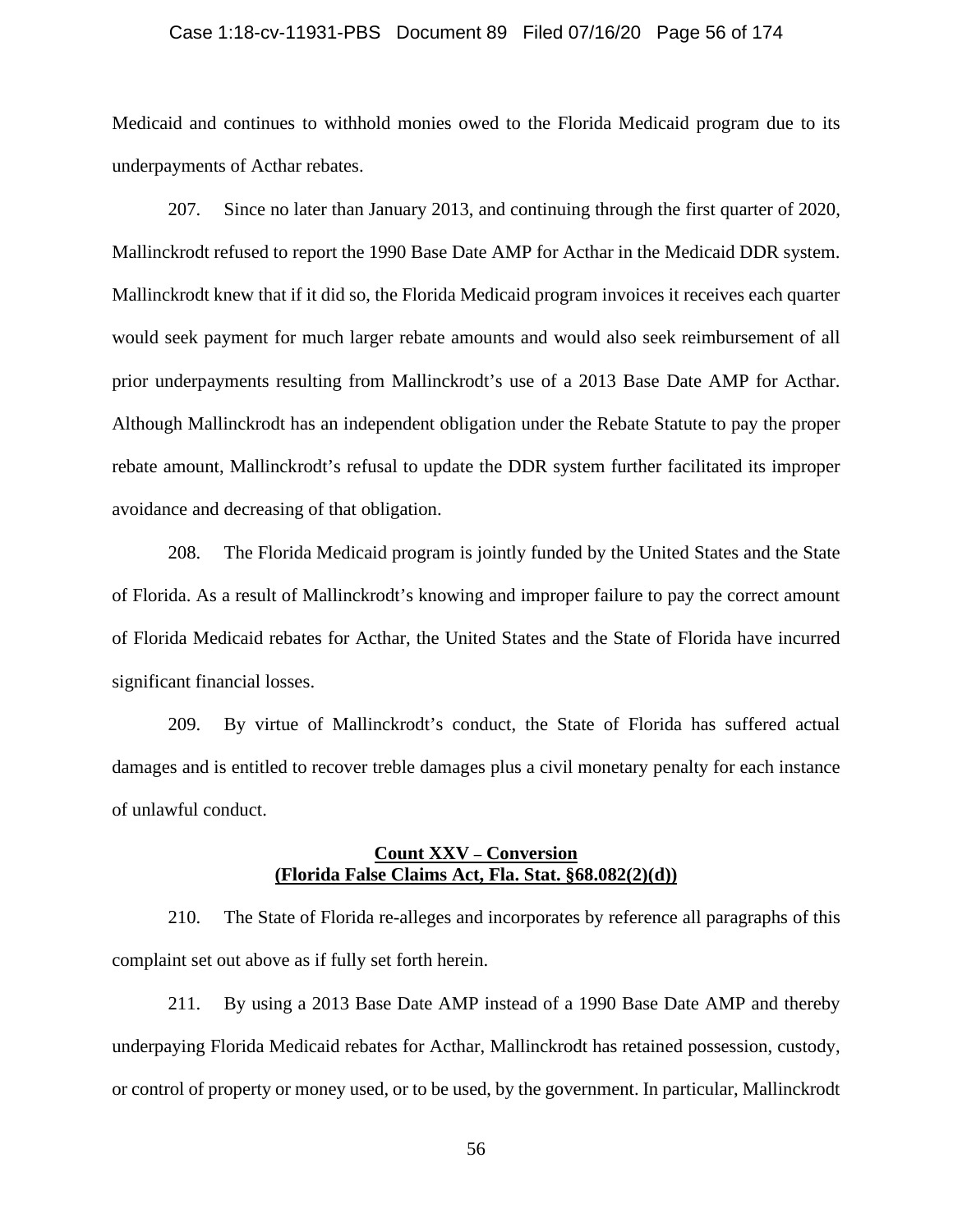### Case 1:18-cv-11931-PBS Document 89 Filed 07/16/20 Page 57 of 174

has retained for itself tens of millions of dollars that it should have paid in rebates to the Florida Medicaid Program. Medicaid rebates collected by Florida offset the overall cost of the Florida Medicaid program.

212. Since no later than April 2016, Mallinckrodt has knowingly possessed such money used, or to be used, by the State of Florida, and also knowingly delivered and caused to be delivered less than all of this money or property, in the form of unpaid Medicaid rebate amounts from 2013 forward for Acthar, to the State of Florida.

213. Since no later than April 2016, Mallinckrodt knew that it delivered and caused to be delivered less than the full rebate amount due for Acthar for the rebate periods from 2013 onward. Mallinckrodt understood that CMS's requested corrective action meant using Acthar's 1990 Base Date AMP going forward and repaying amounts previously underpaid. Mallinckrodt also contemporaneously calculated the amount of rebates it had already avoided (from 2013 through April 2016) and the percentage of rebates it would avoid going forward, if it refused to take the corrective action CMS warned it to take. Until recently, Mallinckrodt had taken no such corrective action. As such, Mallinckrodt delivered or caused to be delivered less than all of the Medicaid rebates it owes for Acthar.

214. Since no later than January 2013, and continuing through the first quarter of 2020, Mallinckrodt also refused to report the 1990 Base Date AMP for Acthar in the Medicaid DDR system. Mallinckrodt knew that if it did so, the Florida Medicaid program invoices it receives each quarter would seek payment for much larger rebate amounts and would also seek reimbursement of all prior underpayments resulting from Mallinckrodt's use of a 2013 Base Date AMP for Acthar. Although Mallinckrodt has an independent obligation under the Rebate Statute to pay the proper rebate amount, Mallinckrodt's refusal to update the DDR system further facilitated its delivery of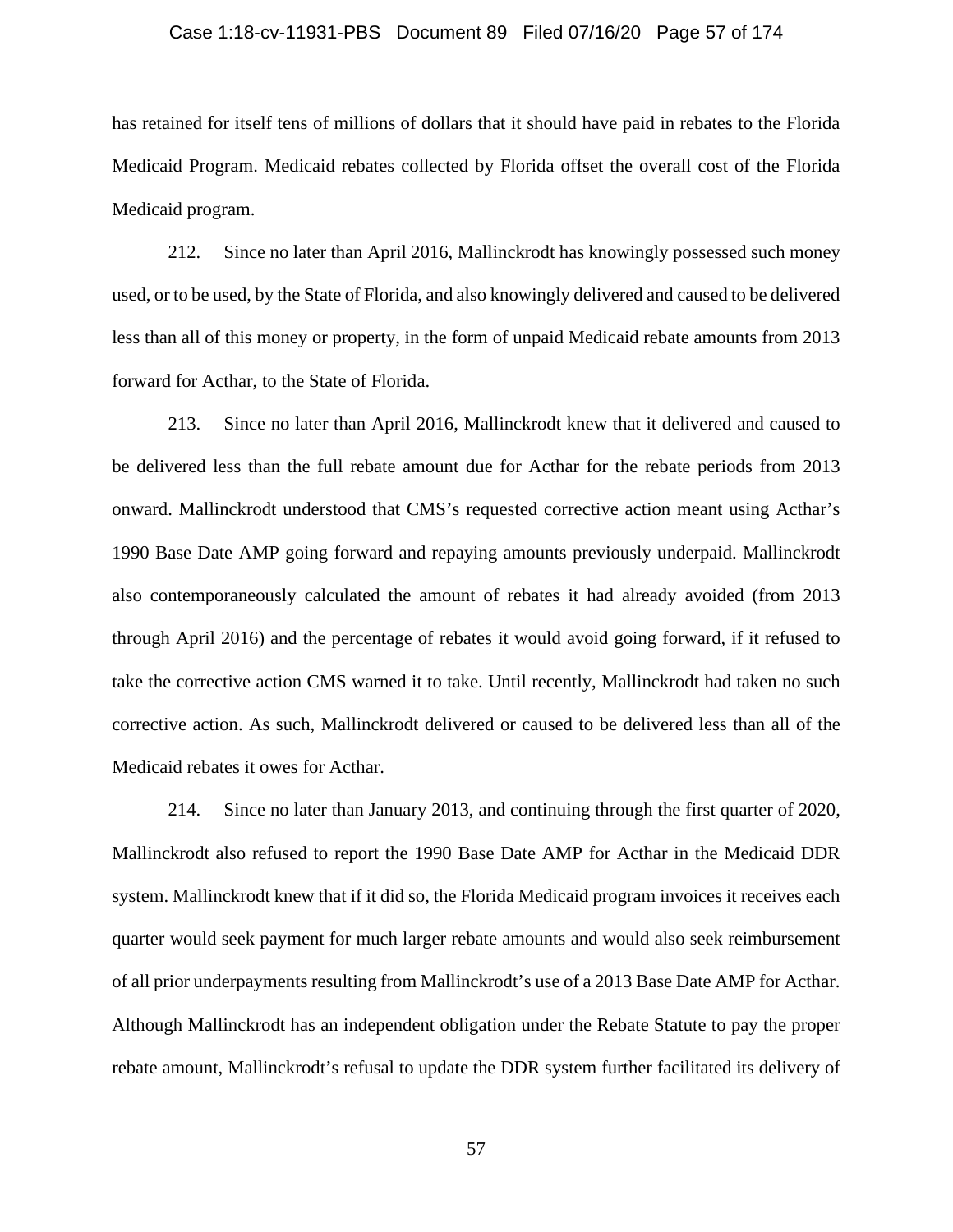less than all of the Medicaid rebates it owes for Acthar.

215. The Florida Medicaid program is jointly funded by the United States and the State of Florida. As a result of Mallinckrodt's knowing and improper failure to pay the correct amount of Medicaid rebates for Acthar, the United States and the State of Florida have incurred significant financial losses.

216. By virtue of Mallinckrodt's conduct, the State of Florida has suffered actual damages and is entitled to recover treble damages plus a civil monetary penalty for each instance of unlawful conduct.

# **CLAIMS OF THE STATE OF GEORGIA**

# **Count XXVI – Reverse False Claims (Georgia False Medicaid Claims Act, O.C.G.A. §49-4-168.1(a)(7))**

217. The State of Georgia re-alleges and incorporates by reference all paragraphs of this complaint set out above as if fully set forth herein.

218. For each unit of Acthar the Georgia Medicaid program purchases, Mallinckrodt has an obligation under the Rebate Statute, 42 U.S.C. § 1396r-8, to pay quarterly rebates using Acthar's 1990 price as its Base Date AMP. For every quarter since 2013, Mallinckrodt has improperly avoided and decreased this obligation by paying a much lower rebate amount, using Acthar's 2013 price as its Base Date AMP instead. In this manner, Mallinckrodt has avoided and decreased its obligation to pay rebates to the Georgia Medicaid Program by tens of millions of dollars.

219. Since no later than 2013, Mallinckrodt has known that it avoided and decreased its obligation to pay higher rebates to the Georgia Medicaid Program. Since no later than April 2016, Mallinckrodt has known that it paid these lower rebates in defiance of requests for corrective action by CMS. Mallinckrodt understood that CMS's requested corrective action meant using the 1990 Base Date AMP going forward and repaying amounts previously underpaid. Mallinckrodt also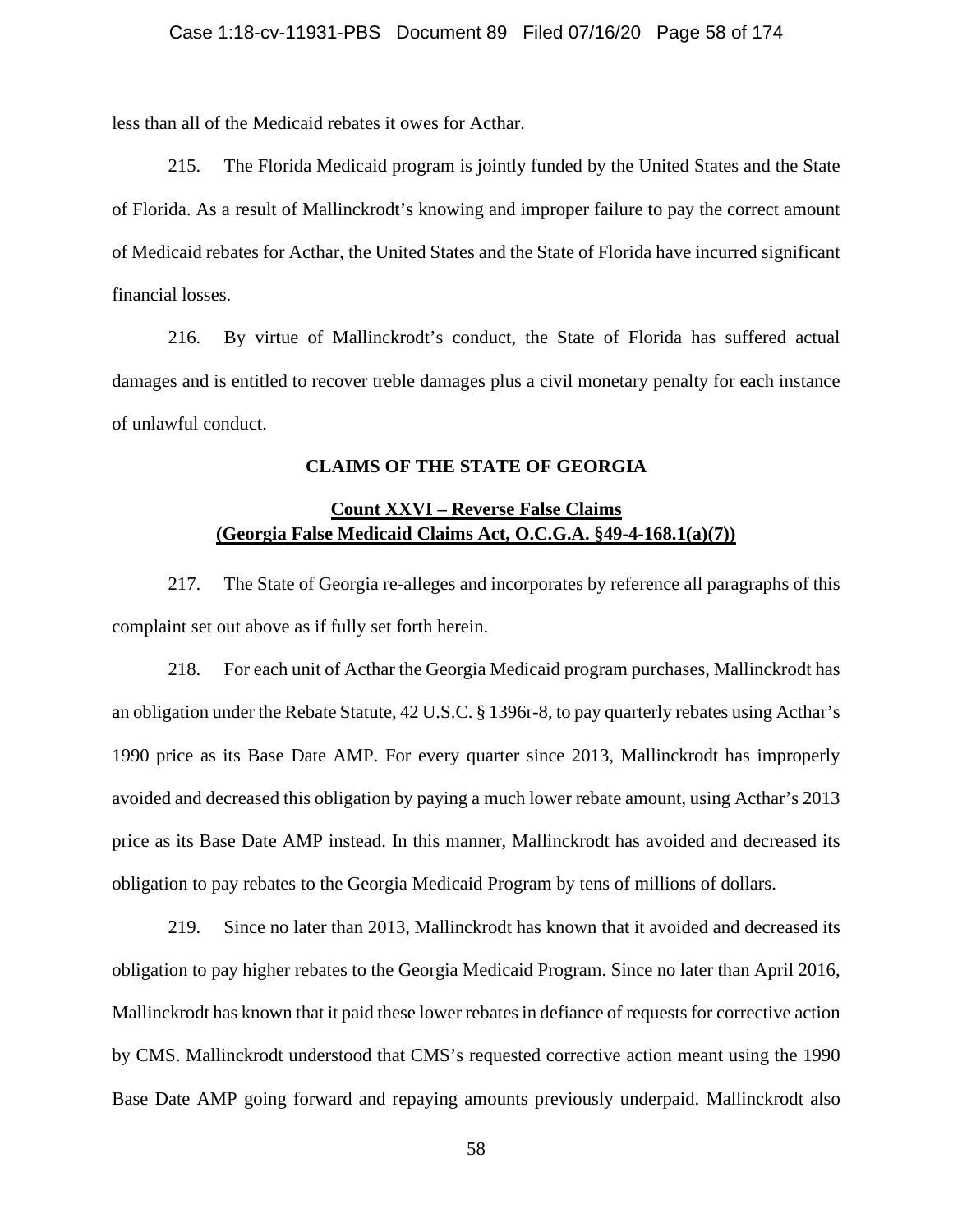### Case 1:18-cv-11931-PBS Document 89 Filed 07/16/20 Page 59 of 174

contemporaneously calculated the amount of rebates it had already avoided (from 2013 through April 2016) and the percentage of rebates it would avoid going forward, if it refused to take the corrective action CMS requested and then directed it to take. To date, Mallinckrodt has taken no such corrective action and knowingly and improperly continues to avoid and decrease its rebate obligation to Georgia Medicaid.

220. Since no later than 2013, and continuing through the first quarter of 2020, Mallinckrodt also refused to report the 1990 Base Date AMP for Acthar in the Medicaid DDR system. Mallinckrodt knew that if it did so, the Georgia Medicaid program invoices it receives each quarter would seek payment for much larger rebate amounts and would also seek reimbursement of all prior underpayments resulting from Mallinckrodt's use of a 2013 Base Date AMP for Acthar. Although Mallinckrodt has an independent obligation under the Rebate Statute to pay the proper rebate amount, Mallinckrodt's refusal to update the DDR system materially facilitated its improper avoidance and decreasing of that obligation.

221. The Georgia Medicaid program is jointly funded by the United States and the State of Georgia. As a result of Mallinckrodt's knowing and improper failure to pay the correct amount of Georgia Medicaid rebates for Acthar, the United States and the State of Georgia have incurred significant financial losses.

222. By virtue of Mallinckrodt's conduct, the State of Georgia has suffered actual damages and is entitled to recover treble damages plus a civil monetary penalty for each instance of unlawful conduct.

# **Count XXVII – Conversion (Georgia False Medicaid Claims Act, O.C.G.A. §49-4-168.1(a)(4))**

223. The State of Georgia re-alleges and incorporates by reference all paragraphs of this complaint set out above as if fully set forth herein.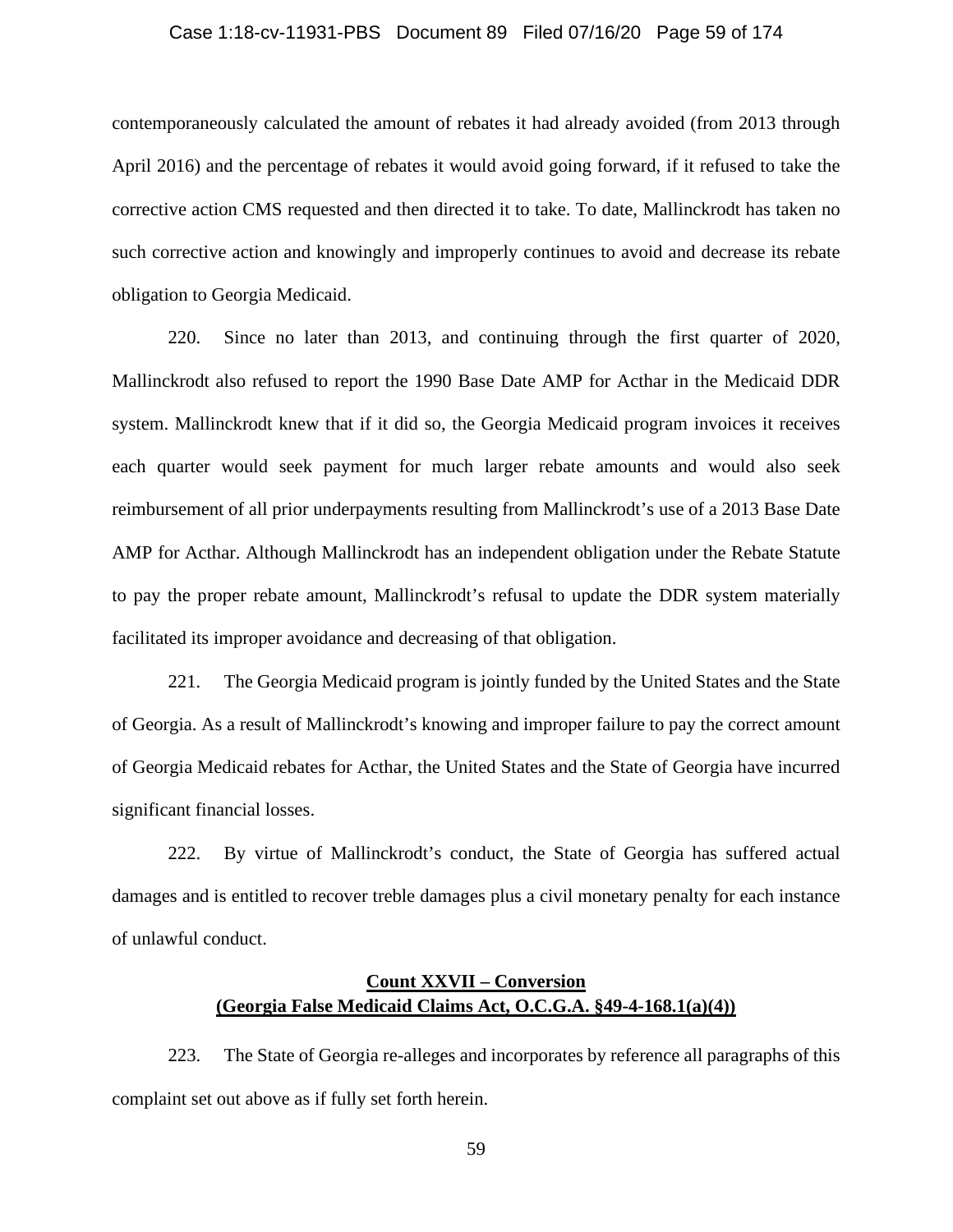### Case 1:18-cv-11931-PBS Document 89 Filed 07/16/20 Page 60 of 174

224. By using a 2013 Base Date AMP instead of a 1990 Base Date AMP and thereby underpaying Georgia Medicaid rebates for Acthar, Mallinckrodt has retained possession, custody, or control of property or money used, or to be used, by the Georgia Medicaid Program. In particular, Mallinckrodt has retained for itself tens of millions of dollars that it should have paid in rebates to the Georgia Medicaid Program. Medicaid rebates collected by Georgia offset the overall cost of the Georgia Medicaid program.

225. Since no later than 2013, Mallinckrodt has knowingly possessed such money used, or to be used, by the State of Georgia, and also knowingly delivered and caused to be delivered less than all of this money or property, in the form of unpaid Medicaid rebate amounts from 2013 forward for Acthar, to the State of Georgia.

226. Since no later than April 2016, Mallinckrodt knew that it delivered and caused to be delivered less than the full rebate amount due for Acthar for the rebate periods from 2013 onward. Mallinckrodt understood that CMS's requested corrective action meant using Acthar's 1990 Base Date AMP going forward and repaying amounts previously underpaid. Mallinckrodt also contemporaneously calculated the amount of rebates it had already avoided (from 2013 through April 2016) and the percentage of rebates it would avoid going forward, if it refused to take the corrective action CMS warned it to take. To date, Mallinckrodt has taken no such corrective action and continues to deliver or cause to be delivered less than all of the Medicaid rebates it owes for Acthar.

227. Since no later than 2013, and continuing through the first quarter of 2020, Mallinckrodt also refused to report the 1990 Base Date AMP for Acthar in the Medicaid DDR system. Mallinckrodt knew that if it did so, the Georgia Medicaid program invoices it receives each quarter would seek payment for much larger rebate amounts and would also seek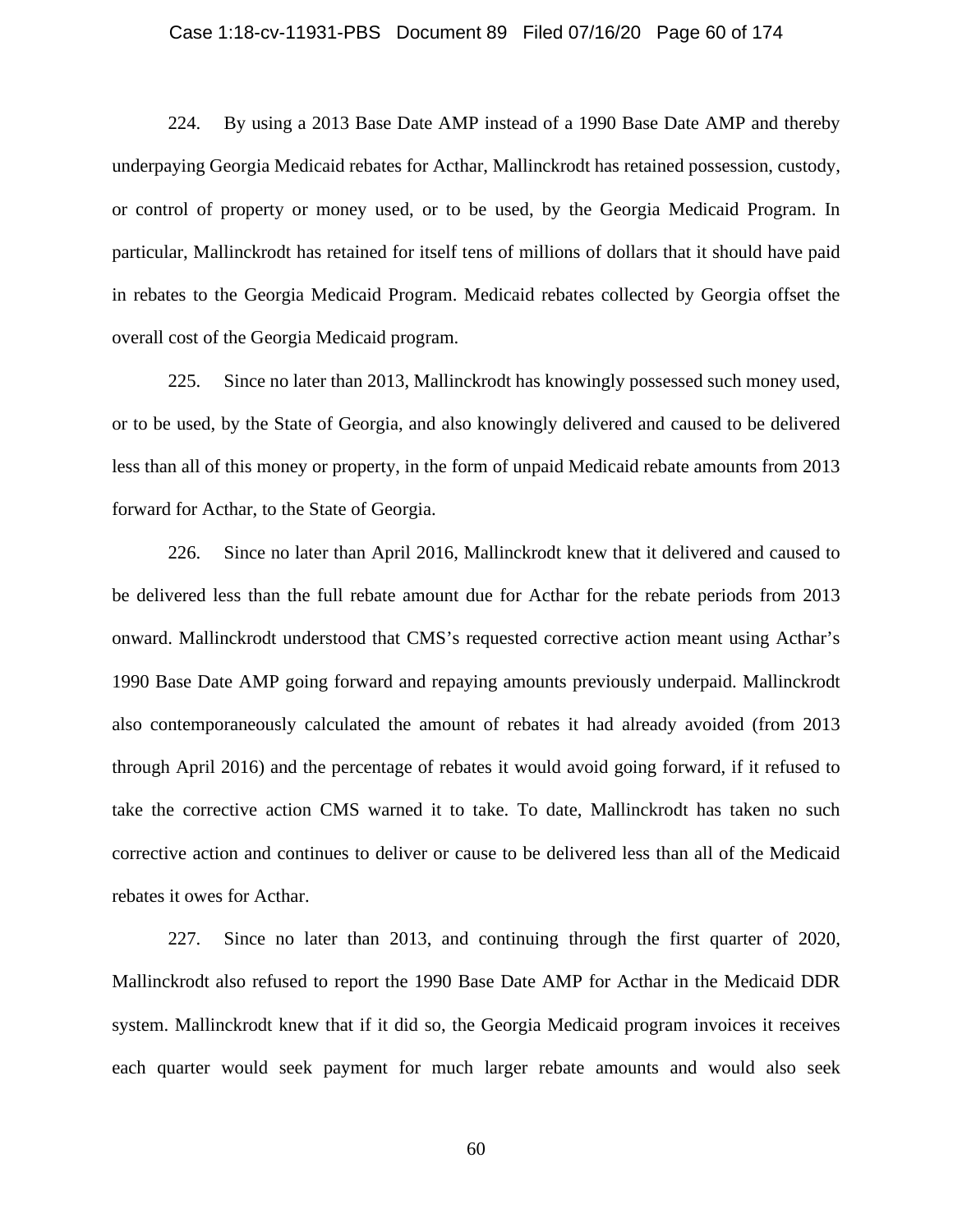## Case 1:18-cv-11931-PBS Document 89 Filed 07/16/20 Page 61 of 174

reimbursement of all prior underpayments resulting from Mallinckrodt's use of a 2013 Base Date AMP for Acthar. Although Mallinckrodt has an independent obligation under the Rebate Statute to pay the proper rebate amount, Mallinckrodt's refusal to update the DDR system further facilitated its improper avoidance and decreasing of that obligation.

228. The Georgia Medicaid program is jointly funded by the United States and the State of Georgia. As a result of Mallinckrodt's knowing and improper failure to pay the correct amount of Medicaid rebates for Acthar, the United States and the State of Georgia have incurred significant financial losses.

229. By virtue of Mallinckrodt's conduct, the State of Georgia has suffered actual damages and is entitled to recover treble damages plus a civil monetary penalty for each instance of unlawful conduct.

## **Count XXVIII – Unjust Enrichment**

230. The State of Georgia re-alleges and incorporates by reference all paragraphs of this complaint set out above as if fully set forth herein.

231. This is a claim for the recovery of monies by which Mallinckrodt has been unjustly enriched.

232. The Georgia Medicaid Program received substantially lower Medicaid rebates than it would have received had Mallinckrodt truthfully reported its Base Date AMP for Acthar. If Mallinckrodt had not falsely reported its Base Date AMP, Mallinckrodt would have been required to pay substantially larger rebates to Georgia. By falsely reporting its Base Date AMP, Mallinckrodt was able to retain profits for Acthar and avoid paying monies owed to Georgia.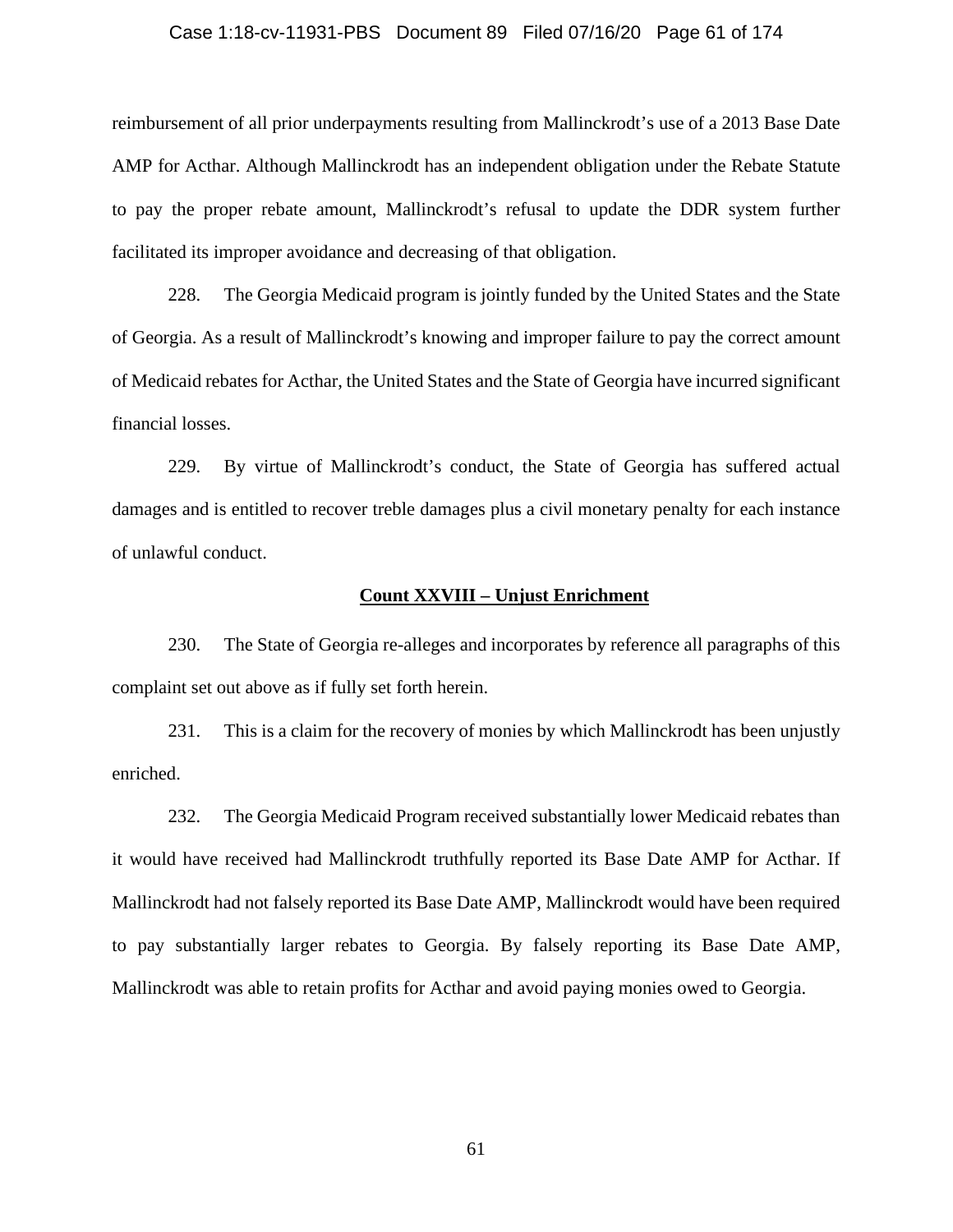### Case 1:18-cv-11931-PBS Document 89 Filed 07/16/20 Page 62 of 174

233. By retaining monies that were actually owed to Georgia under the Medicaid Rebate Program, Mallinckrodt retained money that was the property of Georgia and to which it was not entitled.

234. Mallinckrodt has been unjustly enriched, and is liable to account for and pay such amounts, or the proceeds therefrom, which are to be determined at trial, to the State of Georgia, plus costs, expenses, and the maximum amount of interest available under law.

## **Count XXIV – Fraud and Deceit**

235. The State of Georgia re-alleges and incorporates by reference all paragraphs of this complaint set out above as if fully set forth herein.

236. Per Georgia statute, "[f]raud, accompanied by damage to the party defrauded, always gives a right of action to the injured party." O.C.G.A. § 51-6-1.

237. From the first quarter of 2013 and continuing through the present, Mallinckrodt knowingly made and/or caused to be made fraudulent statements to the United States and the State of Georgia that the Base Date for Acthar was 2013. These statements were fraudulent because the correct Base Date AMP for Acthar is 1990.

238. Mallinckrodt made the fraudulent statements with the intent and purpose of deceiving the State of Georgia regarding the amount it owed in rebates to the Georgia Medicaid Program.

239. Georgia reasonably relied upon Mallinckrodt's fraudulent misrepresentations. As a proximate result, between 2013 through the present, Georgia received substantially lower rebate payments for Acthar than it would have been entitled to receive had Mallinckrodt submitted true and accurate statements of its Base Date AMP.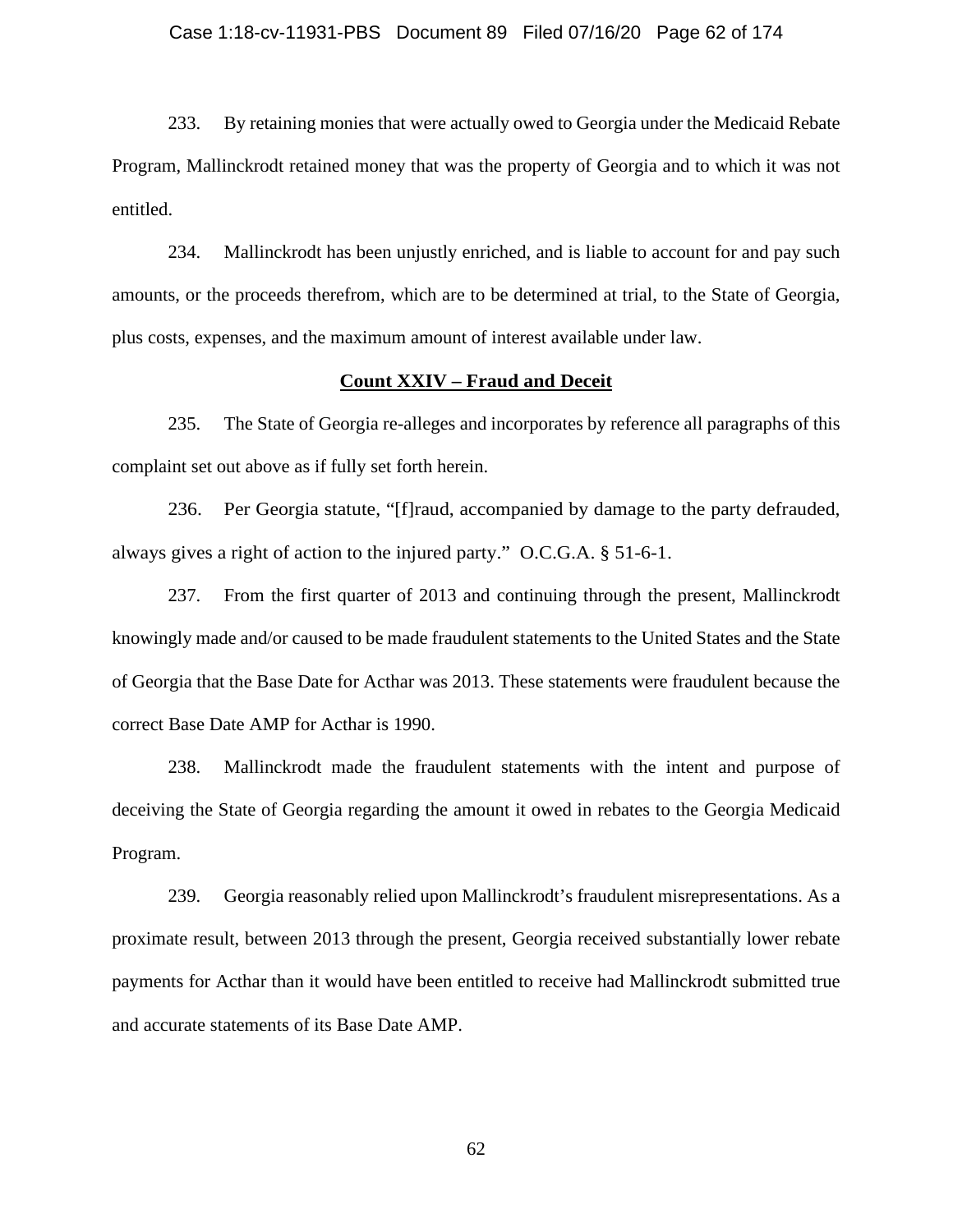## Case 1:18-cv-11931-PBS Document 89 Filed 07/16/20 Page 63 of 174

240. As a result of Mallinckrodt's conduct, the State of Georgia suffered harm and is entitled to recovery of actual damages plus prejudgment interest.

# **CLAIMS OF THE STATE OF ILLINOIS**

## **Count XXX – Unjust Enrichment**

241. The State of Illinois re-alleges and incorporates by reference all paragraphs of this complaint set out above as if fully set forth herein.

242. If Mallinckrodt had not used the incorrect Base Date AMP for Acthar from the first quarter of 2013 through the first quarter of 2020, Mallinckrodt would have been required to pay substantially larger rebates to Illinois. By retaining monies that were actually owed to Illinois under the MDRP, Mallinckrodt retained money that was the property of the Illinois Medicaid program and to which it was not entitled.

243. Mallinckrodt has been unjustly enriched by retaining the use and enjoyment of the monies that it should have paid to Illinois pursuant to the MDRP had it used the correct Base Date AMP to calculate the amount of Medicaid rebates it owed for Acthar.

# **Count XXXI – Reverse False Claims (Illinois False Claims Act, 740 ILCS 175/3(a)(1)(G))**

244. The State of Illinois re-alleges and incorporates by reference all paragraphs of this complaint set out above as if fully set forth herein.

245. For each unit of Acthar the Illinois Medicaid program purchases, Mallinckrodt has an obligation under the Rebate Statute, 42 U.S.C. § 1396r-8, to pay quarterly rebates using Acthar's 1990 price as its Base Date AMP. For every quarter including the first quarter of 2013 through the first quarter of 2020, Mallinckrodt has improperly avoided and decreased this obligation by paying a much lower rebate amount, using Acthar's 2013 price as its Base Date AMP instead. In this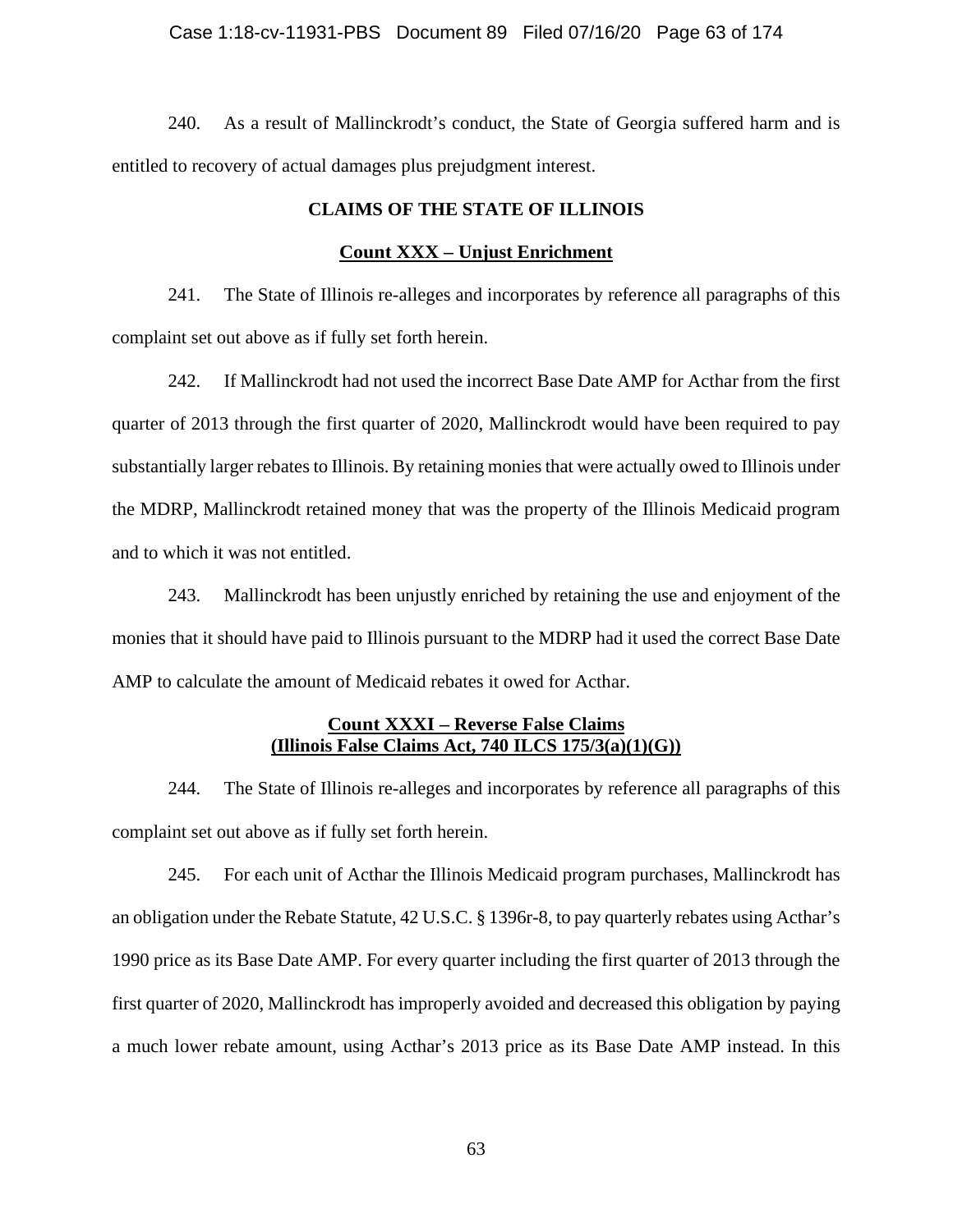### Case 1:18-cv-11931-PBS Document 89 Filed 07/16/20 Page 64 of 174

manner, Mallinckrodt has avoided and decreased its Illinois Medicaid rebate obligation by millions of dollars.

246. Since no later than April 2016, Mallinckrodt has known that it paid these lower rebates despite requests for corrective action by CMS. Mallinckrodt understood that CMS's requested corrective action meant using the 1990 Base Date AMP going forward and paying amounts previously underpaid. Mallinckrodt also contemporaneously calculated the amount of rebates it had avoided from 2013 through April 2016, and the percentage of rebates it would avoid going forward if it refused to take the corrective action CMS requested and knowingly chose to defy CMS. To date, though Mallinckrodt has corrected its Base Date AMP, it knowingly and improperly avoids and decreases its rebate obligation to the Illinois Medicaid program.

247. Mallinckrodt also refused to report the 1990 Base Date AMP for Acthar in the Medicaid DDR system for seven years. Mallinckrodt knew that if it did so, the Illinois Medicaid program invoices it would receive each quarter would seek payment for much larger rebate amounts and would also seek reimbursement of all prior underpayments resulting from Mallinckrodt's use of a 2013 Base Date AMP for Acthar. Although Mallinckrodt had an independent obligation under the Rebate Statute to pay the proper rebate amount, Mallinckrodt's refusal to update the DDR system further facilitated its improper avoidance and decreasing of that obligation.

248. The Illinois Medicaid program is jointly funded by the United States and State of Illinois. As a result of Mallinckrodt's knowing and improper failure to pay the correct amount of Medicaid rebates for Acthar, Illinois has incurred significant financial losses.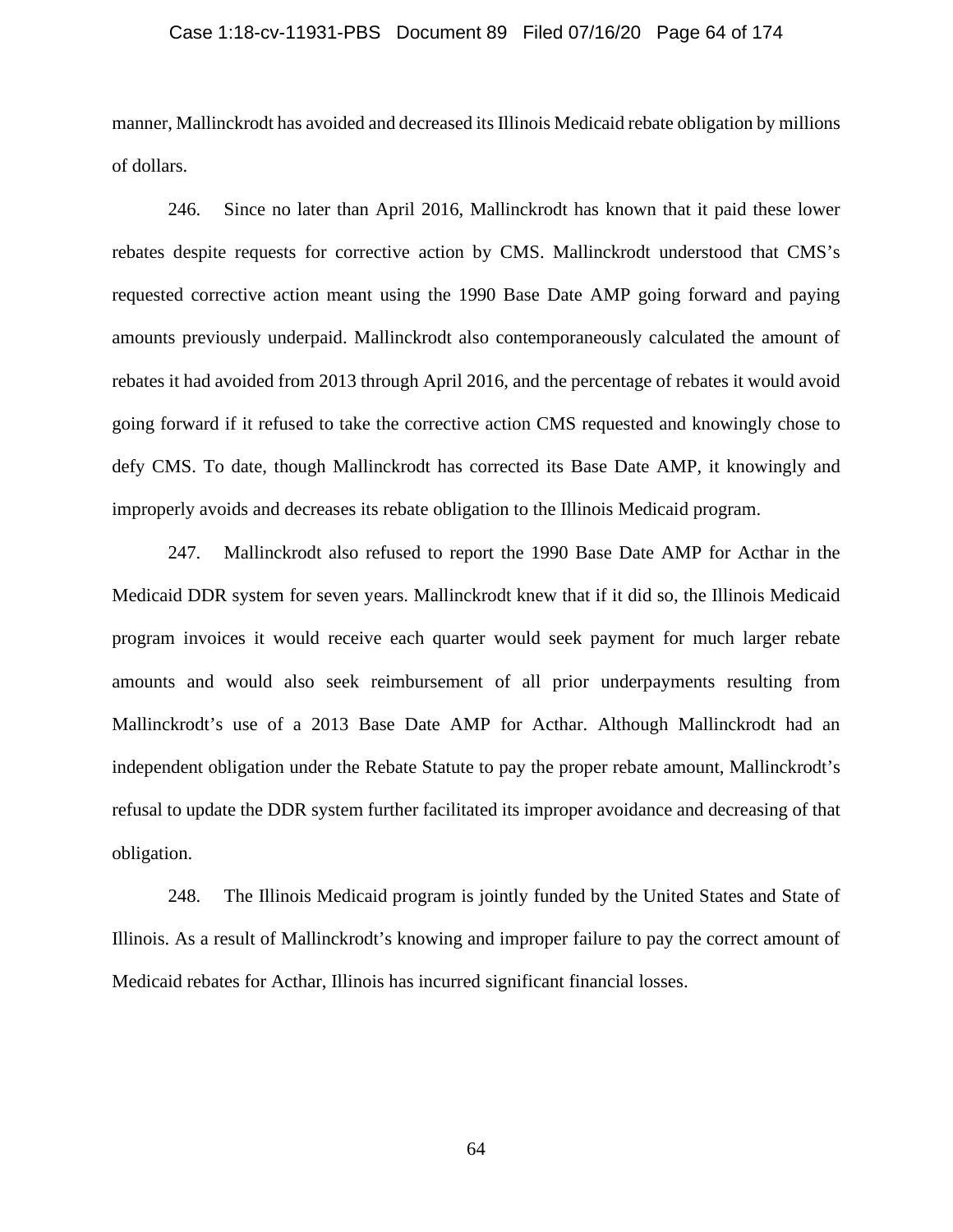### Case 1:18-cv-11931-PBS Document 89 Filed 07/16/20 Page 65 of 174

249. By virtue of Mallinckrodt's conduct, Illinois has suffered actual damages and is entitled to recover treble damages plus a civil monetary penalty for each instance of unlawful conduct.

# **Count XXXII – Conversion (Illinois False Claims Act, 740 ILCS 175/3(a)(1)(D))**

250. The State of Illinois re-alleges and incorporates by reference all paragraphs of this complaint set out above as if fully set forth herein.

251. By failing to reimburse the Illinois Medicaid Program for rebate amounts for Acthar that it underpaid, Mallinckrodt has retained possession, custody, or control of property or money used, or to be used, by the government. In particular, Mallinckrodt has retained for itself millions of dollars that it should have paid in rebates to the State of Illinois. Medicaid rebates collected by the State of Illinois offset the overall costs of the Illinois Medicaid program.

252. Since no later than April 2016, Mallinckrodt has knowingly possessed such money used, or to be used, by Illinois. Mallinckrodt has also knowingly delivered and caused to be delivered less than all of this money or property, in the form of unpaid Medicaid rebate amounts from the first quarter of 2013 through the first quarter of 2020 for Acthar, to Illinois.

253. Since no later than April 2016, Mallinckrodt knew that it delivered and caused to be delivered less than the full rebate amount due for Acthar for the rebate periods from the first quarter of 2013 through the first quarter of 2020. Mallinckrodt understood that CMS's requested corrective action meant using Acthar's 1990 Base Date AMP going forward and repaying amounts previously underpaid. Mallinckrodt also contemporaneously calculated the amount of rebates it had already avoided (from 2013 through April 2016) and the percentage of rebates it would avoid going forward, if it refused to take the corrective action CMS warned it to take. Though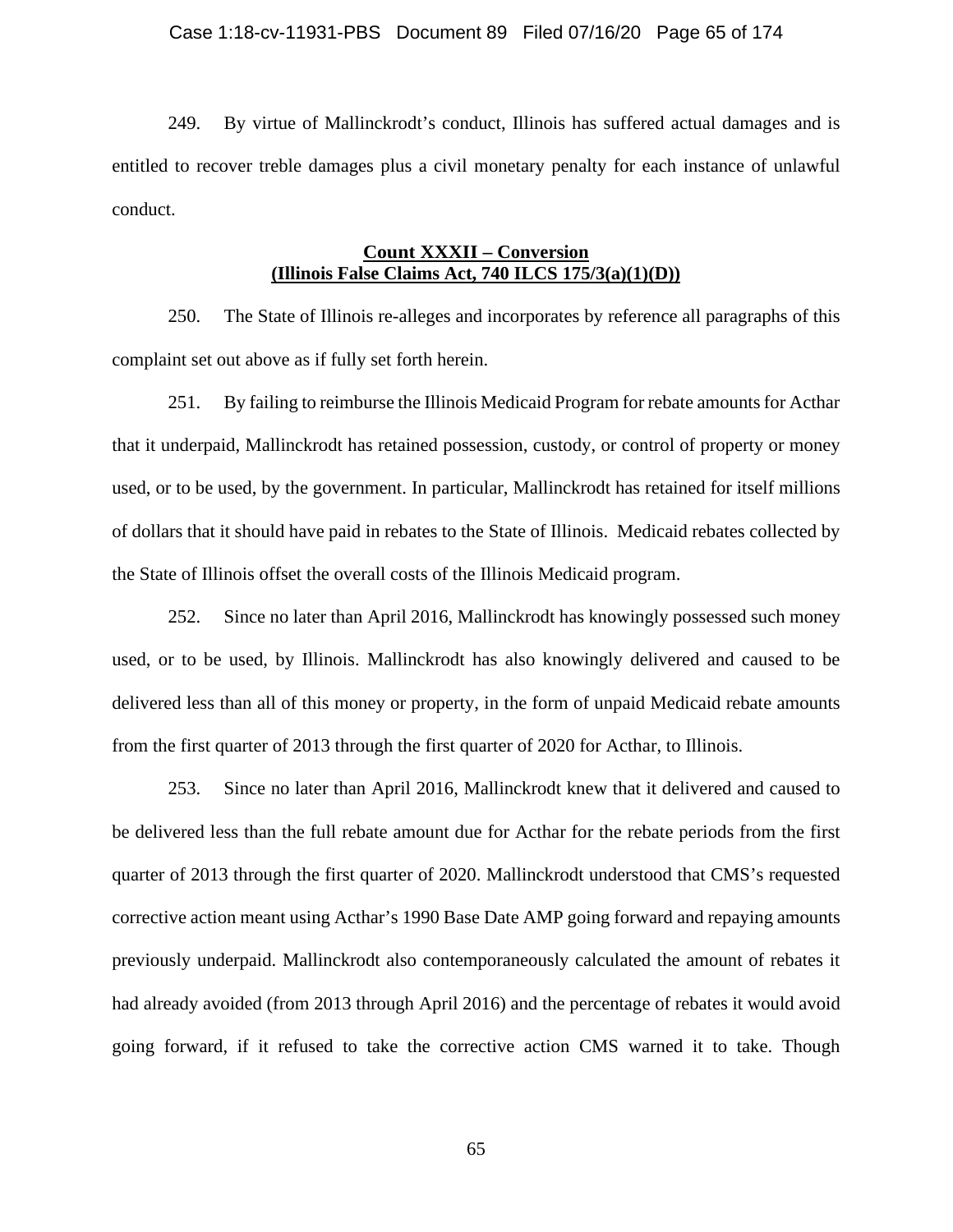### Case 1:18-cv-11931-PBS Document 89 Filed 07/16/20 Page 66 of 174

Mallinckrodt has recently corrected its Base Date AMP, it has still delivered or caused to be delivered less than all of the Medicaid rebates it owes for Acthar.

254. Mallinckrodt refused to report the 1990 Base Date AMP for Acthar in the Medicaid DDR system for seven years. Mallinckrodt knew that if it did so, the Illinois Medicaid program invoices it would receive each quarter would seek payment for much larger rebate amounts and would also seek reimbursement of all prior underpayments resulting from Mallinckrodt's use of a 2013 Base Date AMP for Acthar. Although Mallinckrodt has an independent obligation under the Rebate Statute to pay the proper rebate amounts, Mallinckrodt's seven-year-long refusal to update the DDR system further caused the company to deliver less than the proper rebate amounts to Illinois Medicaid.

255. By virtue of Mallinckrodt's conduct, Illinois has suffered actual damages and is entitled to recover treble damages plus a civil monetary penalty for each instance of unlawful conduct.

### **Count XXXIII – Common Law Fraud**

256. The State of Illinois repeats and re-alleges the allegations contained in all of the preceding paragraphs as if fully set forth herein.

257. From the first quarter of 2013 and continuing through the first quarter of 2020, Mallinckrodt made and/or caused to be made fraudulent statements to the United States and the State of Illinois regarding its Base Date AMP for Acthar.

258. Mallinckrodt made and/or caused to be made these fraudulent material misrepresentations, and failed to disclose material facts that it had a duty to disclose, with actual knowledge or belief of the false and fraudulent nature of those misrepresentations and/or with reckless disregard for their truth.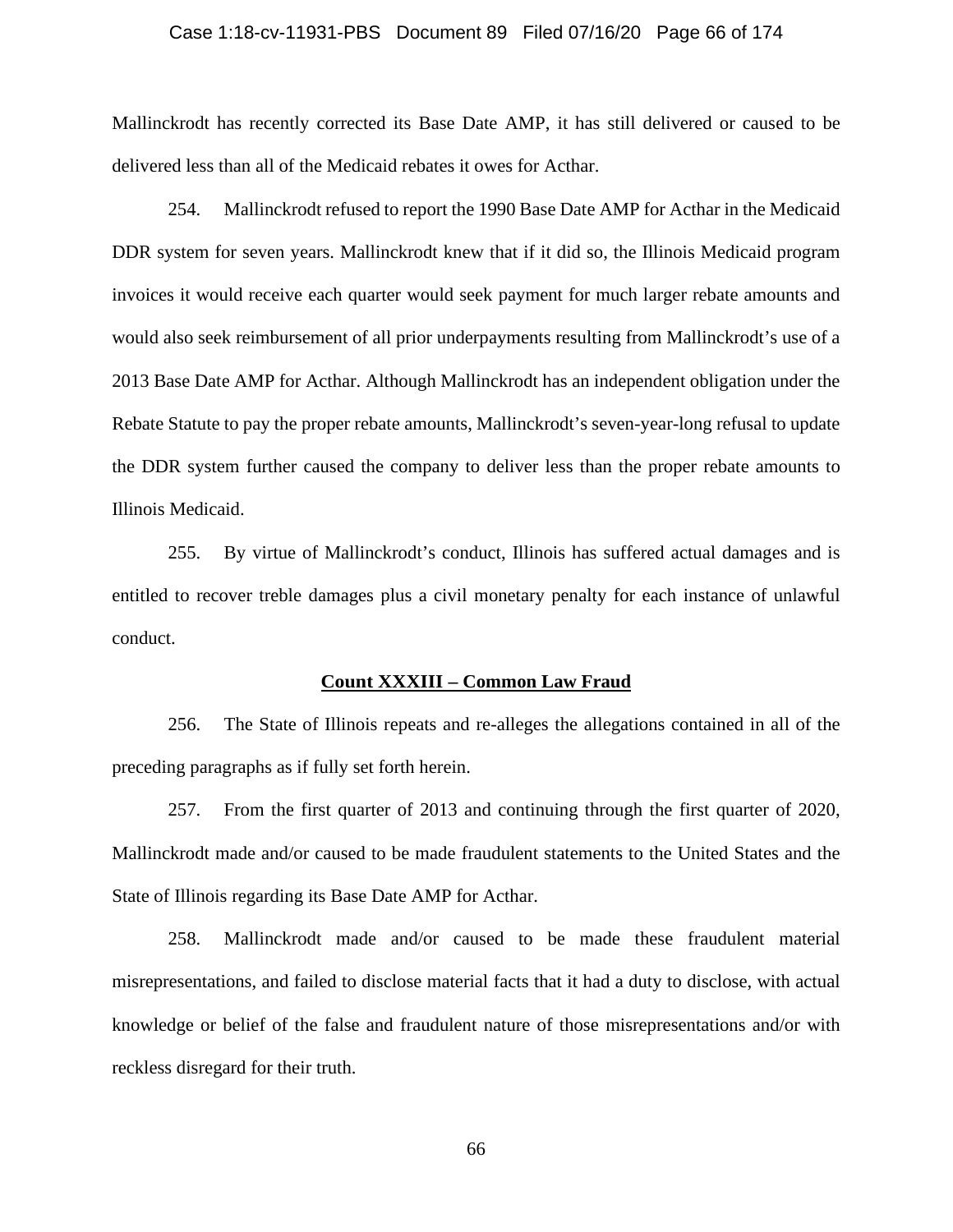### Case 1:18-cv-11931-PBS Document 89 Filed 07/16/20 Page 67 of 174

259. Mallinckrodt intended that Illinois act or refrain from acting in justifiable reliance on these misrepresentations.

260. Illinois did, in fact rely upon Mallinckrodt's fraudulent misrepresentations. As a result, in the calendar quarters from January 2013 through March 2020, the State of Illinois received substantially lower rebate payments for Acthar than it would have been entitled to receive had Mallinckrodt submitted true and accurate statements of its Base Date AMP.

261. As a result of Mallinckrodt's conduct, the State of Illinois suffered harm and is entitled to recovery of actual damages plus prejudgment interest.

### **Count XXXIV – Breach of Contract**

262. The State of Illinois repeats and re-alleges the allegations contained in all of the preceding paragraphs as if fully set forth herein.

263. As discussed above, Mallinckrodt entered into a Rebate Agreement with the United States. The State of Illinois was an intended third-party beneficiary of that contract. Under the terms of the agreement, Mallinckrodt had a duty to, *inter alia*, accurately report its Base Date AMP for Acthar.

264. For the reasons discussed above, from the first quarter of 2013 and continuing through the first quarter of 2020, Mallinckrodt breached that agreement by failing to accurately report its Base Date AMP for Acthar.

265. By virtue of this conduct, Illinois is thus entitled to damages and any other relief the Court deems appropriate.

# **Count XXXV – Disgorgement**

266. The State of Illinois repeats and re-alleges the allegations contained in all of the preceding paragraphs as if fully set forth herein.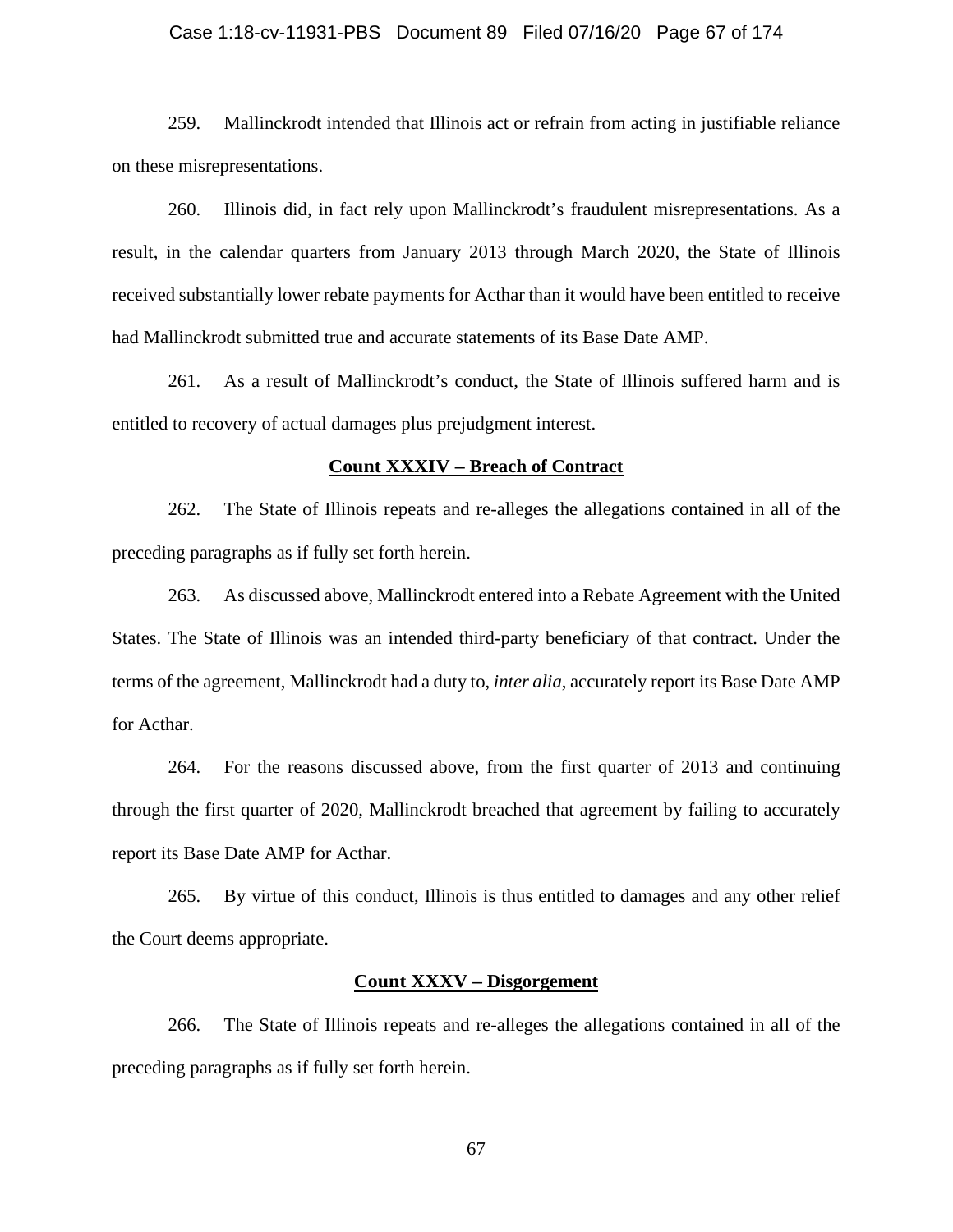267. Mallinckrodt failed to comply with its obligations under the Medicaid Rebate Statute and Rebate Agreement and retained money that should have been paid to the States, including the State of Illinois.

268. This Court has the equitable power to order defendant Mallinckrodt to disgorge the entire amount of improperly-retained rebate payments that should have been paid to the States.

269. The State of Illinois seeks disgorgement of all unpaid rebates based upon Mallinckrodt's failure to comply with its obligations under the Medicaid Rebate Statute and Rebate Agreement.

# **CLAIMS OF THE STATE OF INDIANA**

# **Count XXXVI – Reverse False Claims (Indiana False Claims and Whistleblower Protection Act, Ind. Code § 5–11–5.5–1,** *et seq***.)**

270. The State of Indiana re-alleges and incorporates by reference all paragraphs of this complaint set out above as if fully set forth herein.

271. The Indiana False Claims and Whistleblower Protection Act ("INFCA"), Ind. Code

§ 5–11–5.5–2(b), provides in pertinent part, that a person who knowingly or intentionally:

(6) makes or uses a false record or statement to avoid an obligation to pay or transmit property to the state;

is … liable to the state for a civil penalty of at least five thousand dollars (\$5,000) and for up to three (3) times the amount of damages sustained by the state. In addition, a person who violates this section is liable to the state for the costs of a civil action brought to recover a penalty or damages.

272. The INFCA defines the terms "knowing", "knowingly", or "known" to mean that

a person, regarding information relating to a claim, "(A) has actual knowledge of the information;

(B) acts in deliberate ignorance of the truth or falsity of the information; or (C) acts in reckless

disregard of the truth or falsity of the information." Ind. Code  $\S$  5–11–5.5–1(4).

273. For each unit of Acthar the Indiana Medicaid program purchased, Mallinckrodt was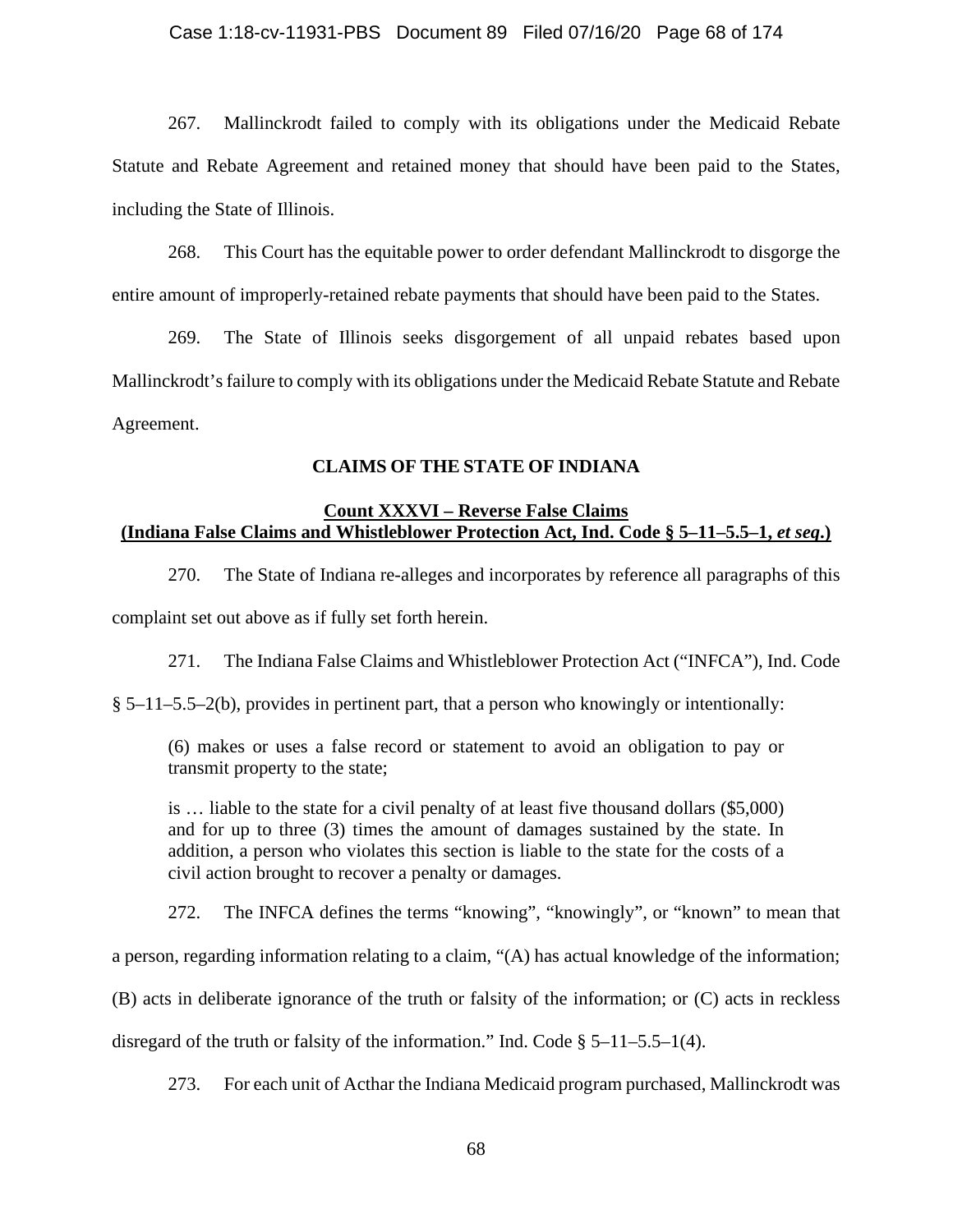## Case 1:18-cv-11931-PBS Document 89 Filed 07/16/20 Page 69 of 174

aware of its obligation under the Rebate Statute, 42 U.S.C. § 1396r-8, to pay quarterly rebates using Acthar's 1990 price as its Base Date AMP. Mallinckrodt also knew that its Base Date AMP submissions in the Medicaid DDR system would be used by the United States to calculate the unit rebate amount, which would affect the amount of the rebates that Mallinckrodt was obligated to pay to the States, including Indiana, for Acthar.

274. For every quarter, commencing with the quarter beginning on January 1, 2013 and continuing through the quarter ending on June 30, 2013, Mallinckrodt made false quarterly submissions to CMS using its 2013 price as its Base Date AMP with respect to Acthar.

275. For every quarter, commencing with the quarter beginning on January 1, 2013 and continuing through the quarter ending on June 30, 2013, Mallinckrodt used a 2013 Base Date AMP instead of a 1990 Base Date AMP, and thereby created and used false records or statements to improperly avoid an obligation to pay or transmit to the state millions of dollars in Indiana Medicaid rebate obligations.

276. Since no later than April 2016, Mallinckrodt has known that it paid these lower rebates in defiance of requests for corrective action by CMS. Mallinckrodt understood that CMS's requested corrective action meant using the 1990 Base Date AMP going forward and repaying amounts previously underpaid. Mallinckrodt also contemporaneously calculated the amount of rebates it had already avoided (from 2013 through April 2016) and the percentage of rebates it would avoid going forward, if it refused to take the corrective action CMS requested and then directed it to take. To date, Mallinckrodt has taken no such corrective action and knowingly and improperly continues to avoid and decrease its rebate obligation to Indiana Medicaid.

277. Mallinckrodt also refuses to report the 1990 Base Date AMP for Acthar in the Medicaid DDR system. Mallinckrodt knows that if it did so, the Indiana Medicaid program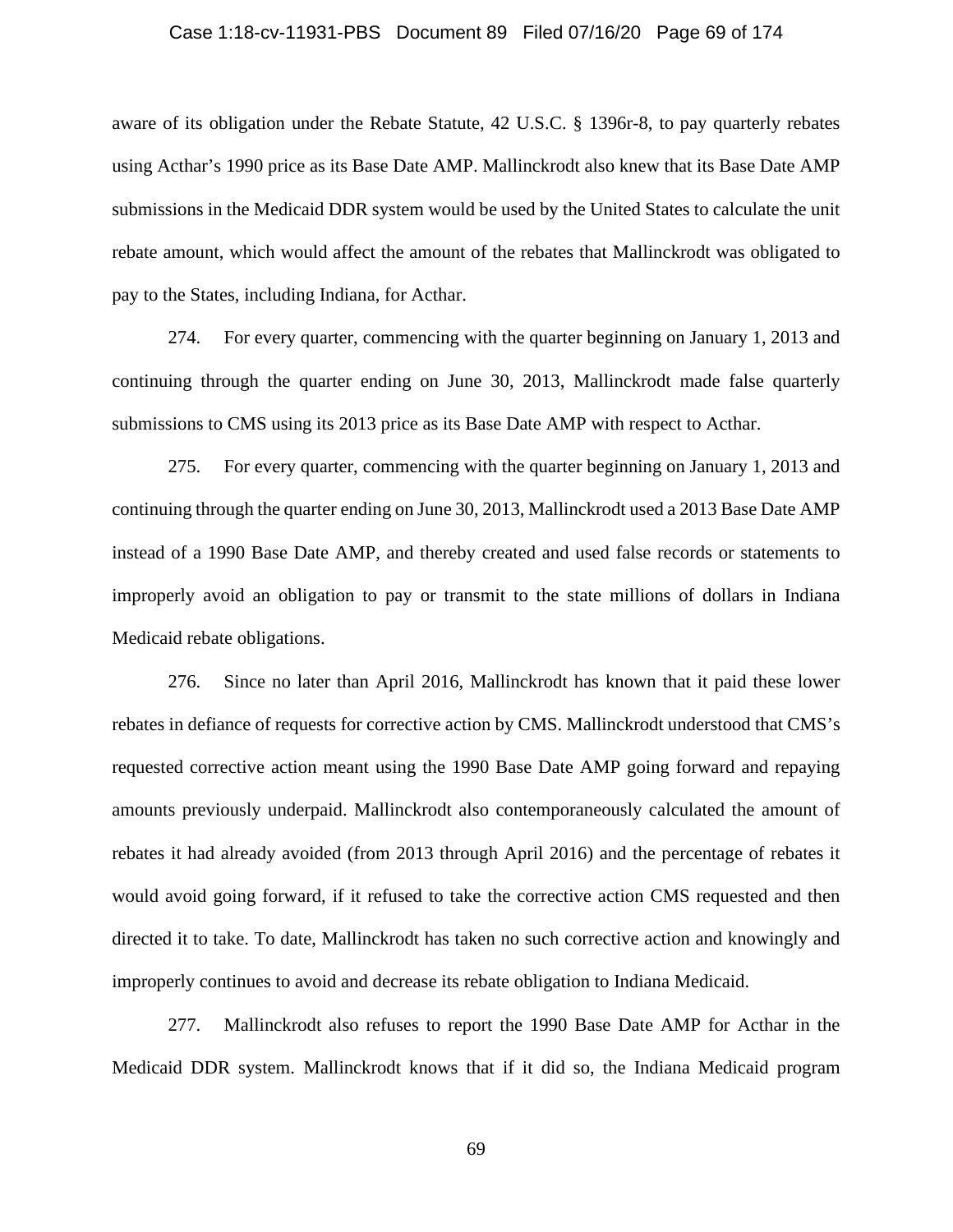# Case 1:18-cv-11931-PBS Document 89 Filed 07/16/20 Page 70 of 174

invoices it receives each quarter would seek payment for much larger rebate amounts and would also seek reimbursement of all prior underpayments resulting from Mallinckrodt's use of a 2013 Base Date AMP for Acthar. Although Mallinckrodt has an independent obligation under the Rebate Statute to pay the proper rebate amount, Mallinckrodt's refusal to update the DDR system further facilitates its improper avoidance and decreasing of that obligation.

278. The Indiana Medicaid program is jointly funded by the United States and the State of Indiana. As a result of Mallinckrodt's knowing and improper failure to pay the correct amount of Indiana Medicaid rebates for Acthar, the United States and the State of Indiana have incurred significant financial losses.

279. By virtue of Mallinckrodt's illegal conduct, the State of Indiana has suffered actual damages and is entitled to recover from Mallinckrodt treble damages plus a civil monetary penalty for each instance of unlawful conduct.

# **Count XXXVII – Reverse False Claims (Indiana Medicaid False Claims and Whistleblower Protection Act, Ind. Code § 5–11–5.7–1,** *et seq.***)**

280. The State of Indiana re-alleges and incorporates by reference all paragraphs of this complaint set out above as if fully set forth herein.

281. The Indiana Medicaid False Claims and Whistleblower Protection Act ("INMFCA"), Ind. Code  $\S$  5–11–5.7–2(a), provides in pertinent part, that a person who:

(3) has possession, custody, or control of property or money used, or to be used, by the state, and knowingly delivers, or causes to be delivered, less than all of the money or property ... (6) knowingly: (A) makes, uses, or causes to be made or used, a false record or statement concerning an obligation to pay or transmit money or property to the state; or (B) conceals or knowingly and improperly avoids or decreases an obligation to pay or transmit money or property to the state;

is … liable to the state for a civil penalty of at least five thousand five hundred dollars (\$5,500) and not more than eleven thousand dollars (\$11,000), as adjusted by the federal Civil Penalties Inflation Adjustment Act of 1990 (28 U.S.C. 2461 note, Public Law 101-410), and for up to three (3) times the amount of damages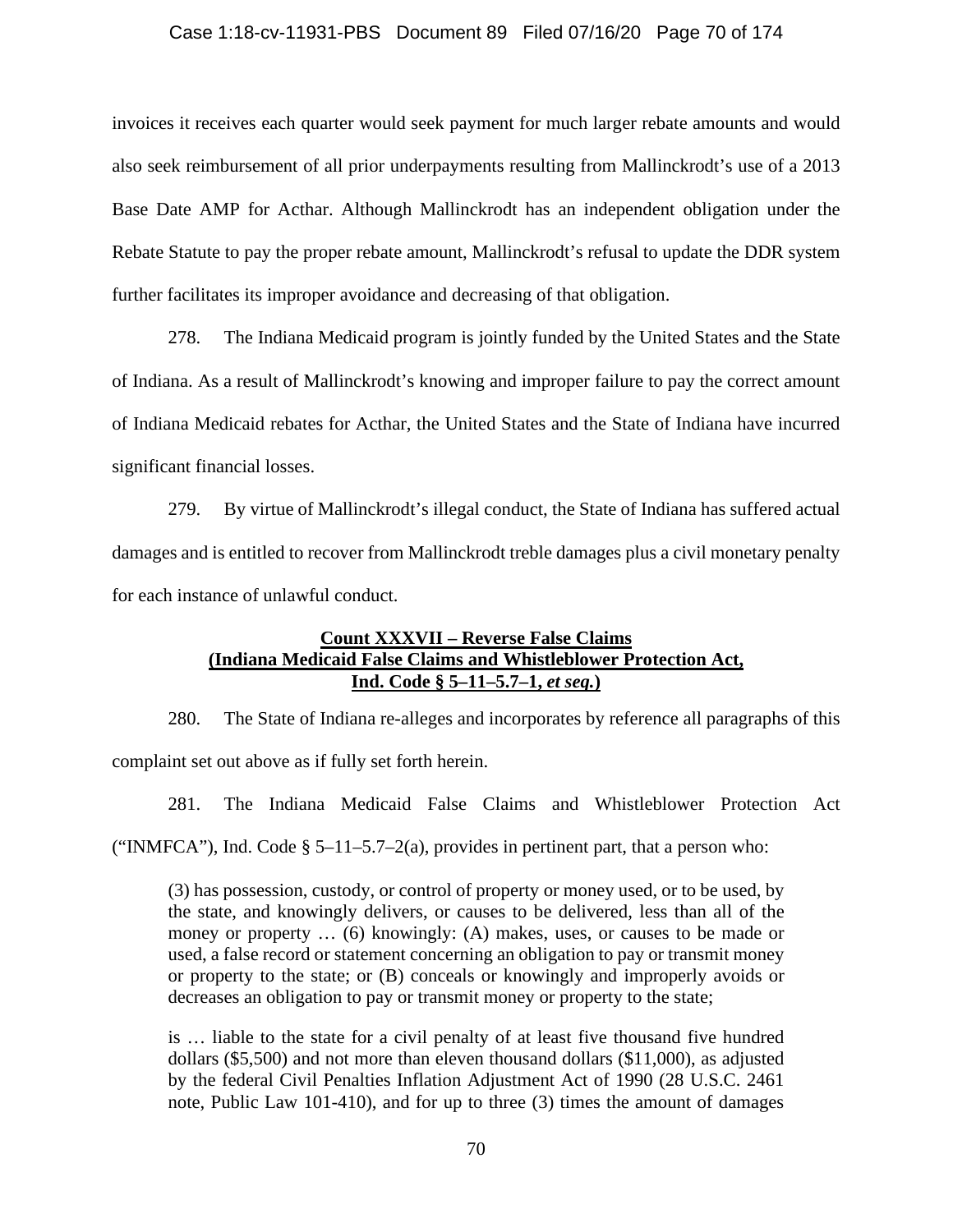# Case 1:18-cv-11931-PBS Document 89 Filed 07/16/20 Page 71 of 174

sustained by the state. In addition, a person who violates this section is liable to the state for the costs of a civil action brought to recover a penalty or damages.

282. The INMFCA defines the terms "knowing", "knowingly", or "known" to mean that a person, regarding information relating to a claim, "(A) has actual knowledge of the information; (B) acts in deliberate ignorance of the truth or falsity of the information; or (C) acts in reckless disregard of the truth or falsity of the information; and requires no proof of specific intent to defraud." Ind. Code § 5–11–5.7–1(b)(4).

283. The INMFCA defines the term "material" to mean having a natural tendency to influence, or be capable of influencing, the payment or receipt of money or property. Ind. Code §  $5-11-5.7-1(b)(5)$ .

284. The INMFCA defines the term "obligation" to mean "an established duty, whether or not the duty is fixed, arising from: (A) an express or implied contractual relationship; (B) a grantor-grantee relationship; (C) a licensor-licensee relationship; (D) a fee-based or similar relationship;  $(E)$  a statute;  $(F)$  a rule or regulation; or  $(G)$  the retention of an overpayment. Ind. Code  $§ 5-11-5.7-1(b)(6)$ .

285. For each unit of Acthar the Indiana Medicaid program purchased, Mallinckrodt was aware of its obligation under the Rebate Statute, 42 U.S.C. § 1396r-8, to pay quarterly rebates using Acthar's 1990 price as its Base Date AMP. For every quarter since the quarter beginning on July 1, 2014, Mallinckrodt has improperly avoided and decreased this obligation by paying a much lower rebate amount, using Acthar's 2013 price as its Base Date AMP instead. In this manner, Mallinckrodt has avoided and decreased its Indiana Medicaid rebate obligation by millions of dollars.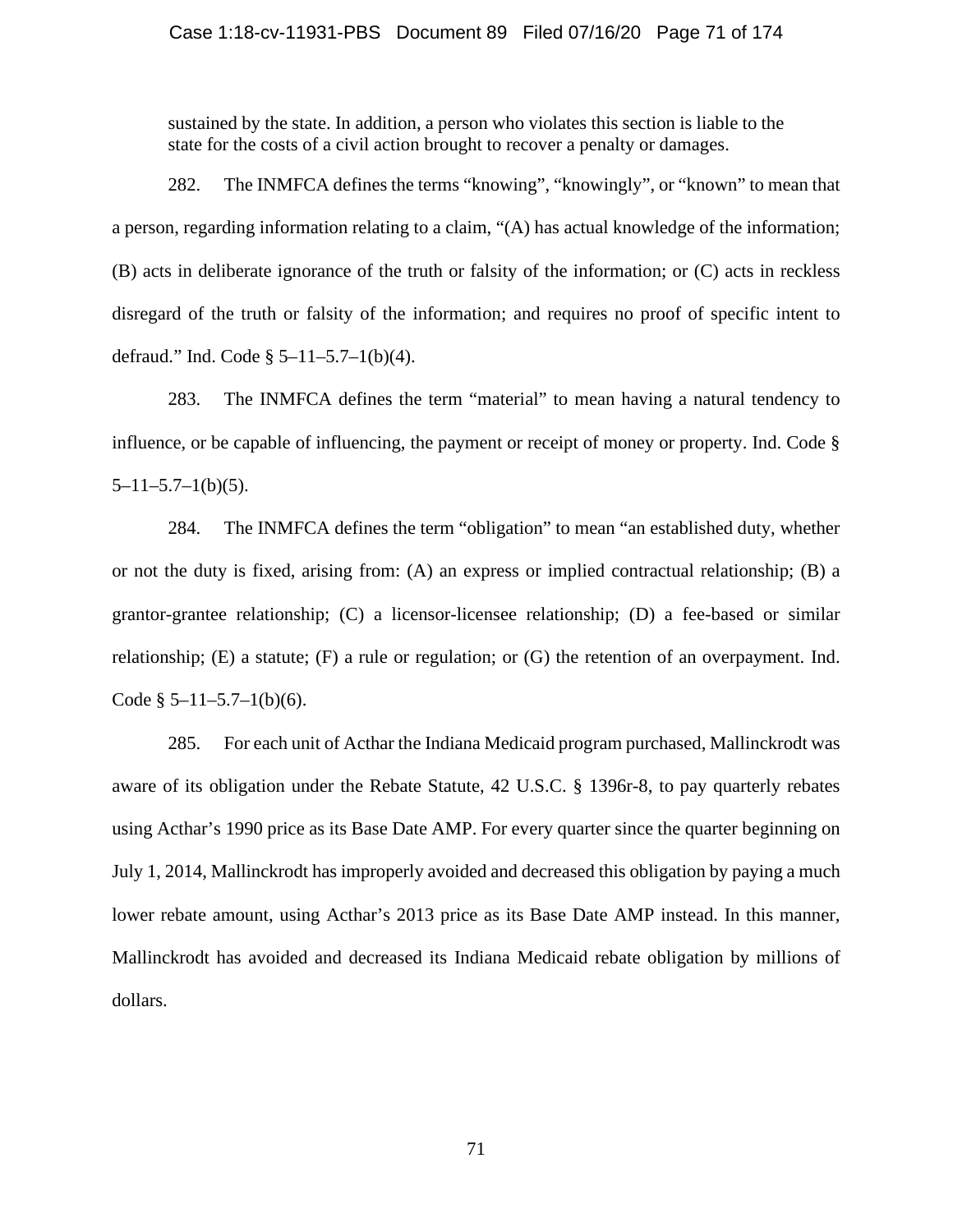### Case 1:18-cv-11931-PBS Document 89 Filed 07/16/20 Page 72 of 174

286. For every quarter, commencing with the quarter beginning on July 1, 2013 through the first quarter of 2020, Mallinckrodt provided false quarterly submissions to CMS using its 2013 price as its Base Date AMP with respect to Acthar.

287. For every quarter, commencing with the quarter beginning on July 1, 2013 and continuing through the present, by failing to reimburse the Indiana Medicaid Program for rebate amounts for Acthar that it has underpaid, Mallinckrodt has retained possession, custody, or control of property or money used, or to be used, by the government and knowingly delivered, or caused to be delivered, less than all of that money or property.

288. For every quarter, commencing with the quarter beginning on July 1, 2013 through the first quarter of 2020, Mallinckrodt knowingly made, used, or caused to be made or used, false records or statements regarding its Base Date AMP for Acthar that were material to its obligation to pay or transmit money or property to the Indiana Medicaid Program.

289. For every quarter, commencing with the quarter beginning on July 1, 2013 through the first quarter of 2020, Mallinckrodt knowingly concealed or knowingly and improperly decreased its obligation to pay or transmit money or property to the Indiana Medicaid Program. By using Acthar's 2013 price as its Base Date AMP, Mallinckrodt improperly decreased its rebate obligation by paying a much lower rebate amount.

290. Since no later than April 2016, Mallinckrodt has known that it paid these lower rebates in defiance of requests for corrective action by CMS. Mallinckrodt understood that CMS's requested corrective action meant using the 1990 Base Date AMP going forward and repaying amounts previously underpaid. Mallinckrodt also contemporaneously calculated the amount of rebates it had already avoided (from 2013 through April 2016) and the percentage of rebates it would avoid going forward, if it refused to take the corrective action CMS requested and then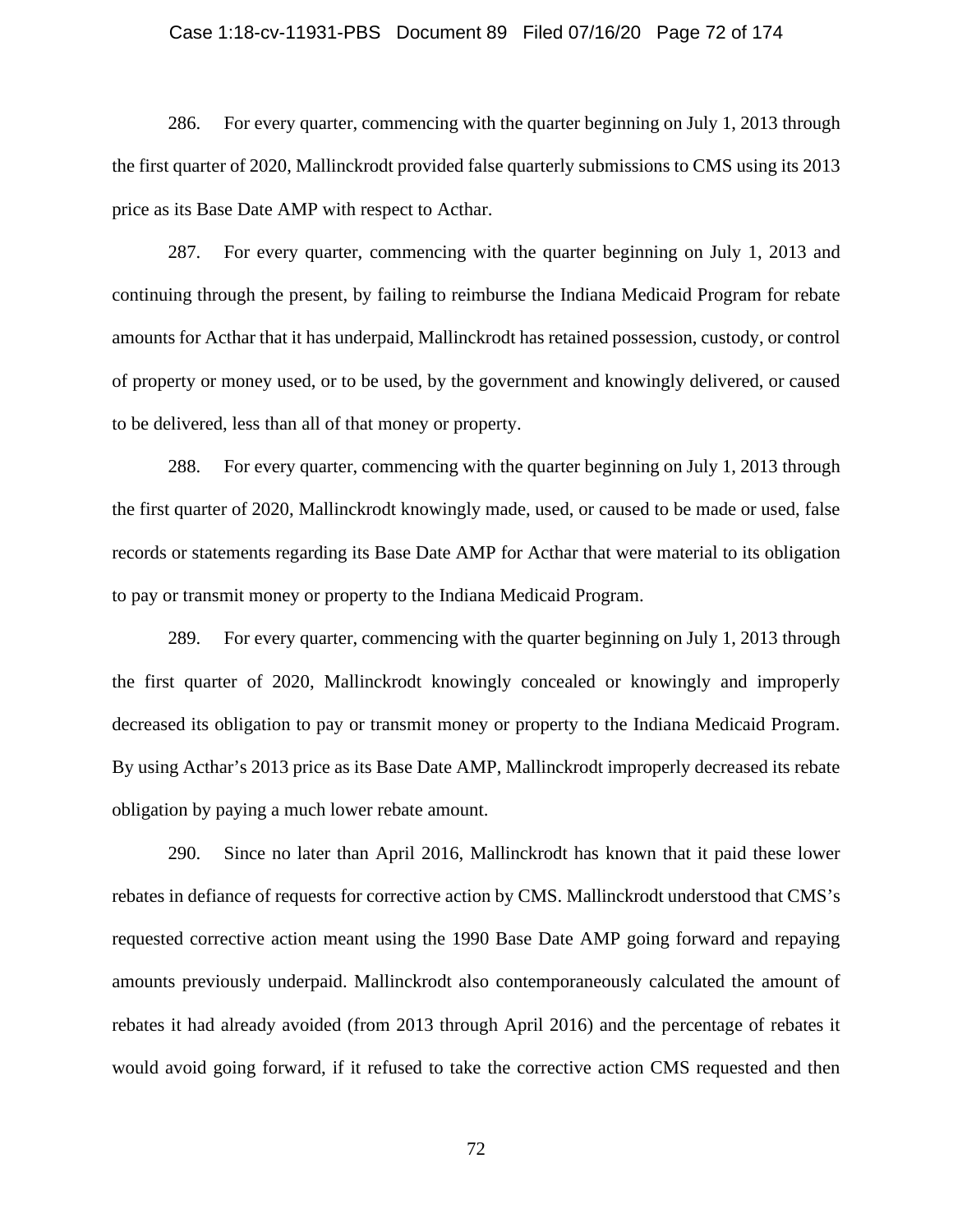#### Case 1:18-cv-11931-PBS Document 89 Filed 07/16/20 Page 73 of 174

directed it to take. To date, though Mallinckrodt has corrected its Base Date AMP, it knowingly and improperly continues to avoid its rebate obligation to the Indiana Medicaid Program.

291. Mallinckrodt also refused to report the 1990 Base Date AMP for Acthar in the Medicaid DDR system for a seven-year period. Mallinckrodt knew that if it did so, the Indiana Medicaid program invoices it would receive each quarter would seek payment for much larger rebate amounts and would also seek reimbursement of all prior underpayments resulting from Mallinckrodt's use of a 2013 Base Date AMP for Acthar. Although Mallinckrodt had an independent obligation under the Rebate Statute to pay the proper rebate amount, Mallinckrodt's refusal to update the DDR system further facilitated its improper avoidance and decreasing of that obligation.

292. The Indiana Medicaid program is jointly funded by the United States and the State of Indiana. As a result of Mallinckrodt's knowing and improper failure to pay the correct amount of Indiana Medicaid rebates for Acthar, the United States and the State of Indiana have incurred significant financial losses.

293. By virtue of Mallinckrodt's illegal conduct, the State of Indiana has suffered actual damages and is entitled to recover treble damages plus a civil monetary penalty for each instance of unlawful conduct.

## **Count XXVIII – Conversion (Indiana Crime Victims Relief Act, Ind. Code §34–24–3–1)**

294. The State of Indiana re-alleges and incorporates by reference all paragraphs of this complaint set out above as if fully set forth herein.

295. The Indiana Crime Victims Relief Act ("INCVRA"), Ind. Code § 34–24–3–1(a), provides in pertinent part, that "[i]f a person … suffers a pecuniary loss as a result of a violation of Ind. Code 35–43… the person may bring a civil action against the person who caused the loss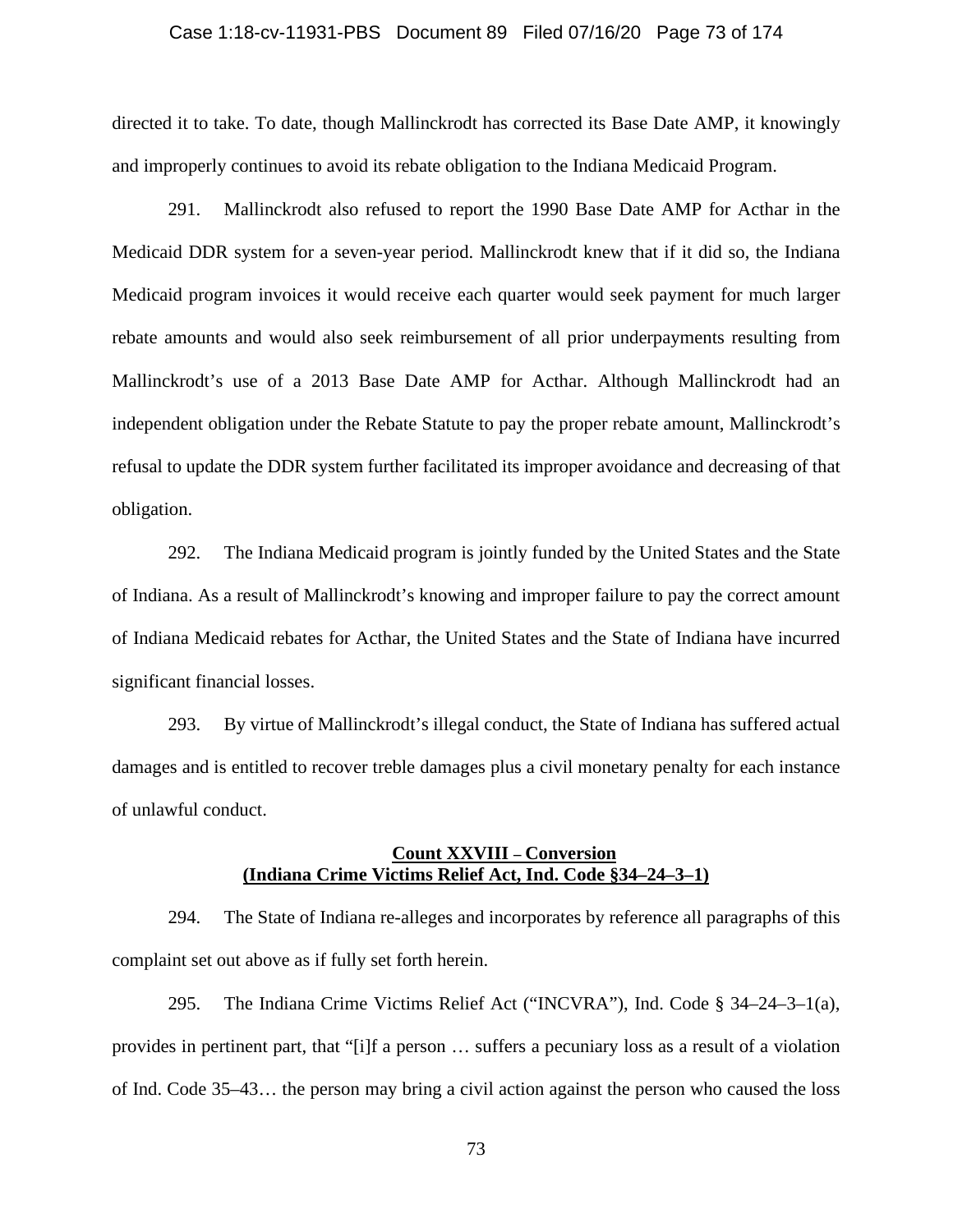for the following:

(1) An amount not to exceed three (3) times: (A) the actual damages of the person suffering the loss  $\dots$ ; (2) the costs of the action; (3) a reasonable attorney's fee; (4) actual travel expenses that are not otherwise reimbursed under subdivisions (1) through (3) and are incurred by the person suffering loss to: (A) have the person suffering loss or an employee or agent of that person file papers and attend court proceedings related to the recovery of a judgment under this chapter; or (B) provide witnesses to testify in court proceedings related to the recovery of a judgment under this chapter; (5) a reasonable amount to compensate the person suffering loss for time used to: (A) file papers and attend court proceedings related to the recovery of a judgment under this chapter; or (B) travel to and from activities described in clause (A); (6) actual direct and indirect expenses incurred by the person suffering loss to compensate employees and agents for time used to: (A) file papers and attend court proceedings related to the recovery of a judgment under this chapter; or (B) travel to and from activities described in clause (A); and (7) all other reasonable costs of collection.

296. "A person who knowingly or intentionally exerts unauthorized control over property of another person commits criminal conversion, a Class A misdemeanor." Ind. Code § 35–43–4–3.

297. "Under Indiana law, a person who has suffered a pecuniary loss as a result of a criminal conversion may bring a civil action to recover the loss. A claimant in a civil action must only show that the defendant committed the criminal act by a preponderance of the evidence." *Smeigh v. Johns Manville, Inc.*, 643 F.3d 554, 563 (7th Cir. 2011) (internal citations omitted). The State of Indiana, through its Attorney General, has authority to proceed as a plaintiff under the INCVRA. *Mizen v. State ex rel. Zoeller*, 72 N.E.3d 458, 470-71 (Ind. Ct. App. 2017).

298. By using a 2013 Base Date AMP instead of a 1990 Base Date AMP and thereby underpaying Indiana Medicaid rebates for Acthar, Mallinckrodt has retained possession, custody, or control of property or money used, or to be used, by the government. In particular, Mallinckrodt has retained for itself tens of millions of dollars that it should have paid in rebates to the Indiana Medicaid Program. Medicaid rebates collected by Indiana offset the overall cost of the Indiana Medicaid program.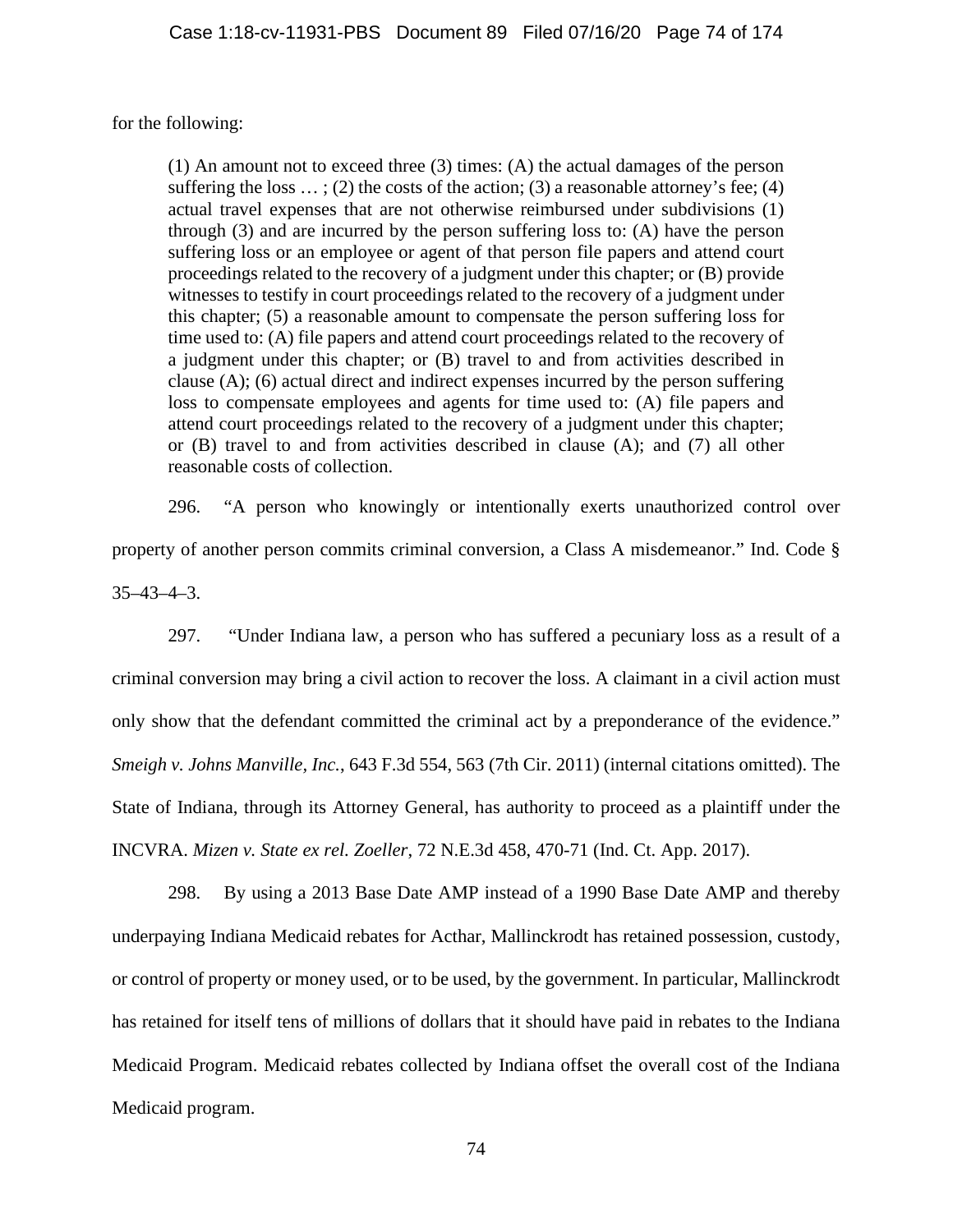## Case 1:18-cv-11931-PBS Document 89 Filed 07/16/20 Page 75 of 174

299. For each unit of Acthar the Indiana Medicaid program purchased, Mallinckrodt was aware of its obligation under the Rebate Statute, 42 U.S.C. § 1396r-8, to pay quarterly rebates using Acthar's 1990 price as its Base Date AMP.

300. For every quarter since the quarter beginning on January 1, 2013 through the first quarter of 2020, Mallinckrodt has knowingly or intentionally exerted unauthorized control over property of the State of Indiana by having avoided and decreased this obligation and paying a much lower rebate amount using Acthar's 2013 price as its Base Date AMP instead.

301. Since no later than April 2016, Mallinckrodt knew that it delivered and caused to be delivered less than the full rebate amount due for Acthar for the rebate periods from 2013 onward. Mallinckrodt understood that CMS's requested corrective action meant using Acthar's 1990 Base Date AMP going forward and repaying amounts previously underpaid. Mallinckrodt also contemporaneously calculated the amount of rebates it had already avoided (from 2013 through April 2016) and the percentage of rebates it would avoid going forward, if it refused to take the corrective action CMS warned it to take. To date, Mallinckrodt has taken no such corrective action and continues to knowingly or intentionally exert unauthorized control over property of the State of Indiana.

302. Mallinckrodt also refuses to report the 1990 Base Date AMP for Acthar in the Medicaid DDR system. Mallinckrodt knows that if it did so, the Indiana Medicaid program invoices it receives each quarter would seek payment for much larger rebate amounts and would also seek reimbursement of all prior underpayments resulting from Mallinckrodt's use of a 2013 Base Date AMP for Acthar. Although Mallinckrodt has an independent obligation under the Rebate Statute to pay the proper rebate amount, Mallinckrodt's refusal to update the DDR system further facilitates its knowing or intentional exertion of unauthorized control over property of the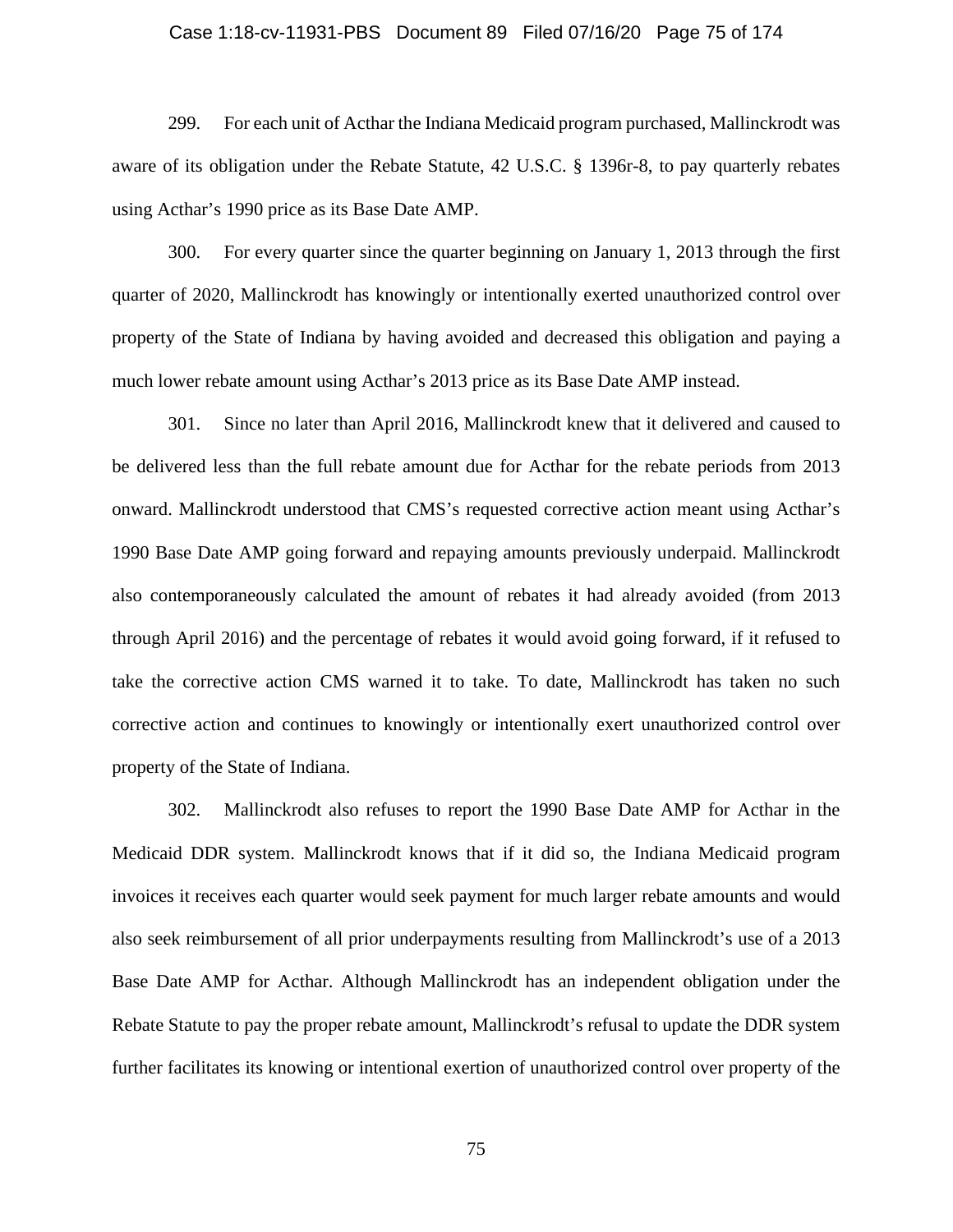State of Indiana.

303. The Indiana Medicaid program is jointly funded by the United States and the State of Indiana. As a result of Mallinckrodt's knowing and improper failure to pay the correct amount of Indiana Medicaid rebates for Acthar, the United States and the State of Indiana have incurred significant financial losses.

304. By virtue of Mallinckrodt's illegal conduct, the State of Indiana has suffered a pecuniary loss and is entitled to recover from Mallinckrodt treble damages, costs, reasonable attorney's fees, and other expenses pursuant to the INCVRA.

## **CLAIMS OF THE STATE OF LOUISIANA**

# **Count XXXIV – Reverse False Claims (Louisiana Medical Assistance Programs Integrity Law, LSA-R.S. 46:438.3(C))**

305. The State of Louisiana re-alleges and incorporates by reference all paragraphs of this complaint set out above as if fully set forth herein.

306. For each unit of Acthar the State of Louisiana Medicaid program purchases, Mallinckrodt has an obligation under the Rebate Statute, 42 U.S.C. § 1396r-8, to pay quarterly rebates using Acthar's 1990 price as its Base Date AMP. For every quarter since 2013, Mallinckrodt has improperly avoided and decreased this obligation by paying a much lower rebate amount, using Acthar's 2013 price as its Base Date AMP instead. In this manner, Mallinckrodt has avoided and decreased its Medicaid rebate obligation by millions of dollars.

307. Since no later than April 2016, Mallinckrodt has known that it paid these lower rebates in defiance of requests for corrective action by CMS. Mallinckrodt understood that CMS's requested corrective action meant using the 1990 Base Date AMP going forward and repaying amounts previously underpaid. Mallinckrodt also contemporaneously calculated the amount of rebates it had already avoided (from 2013 through April 2016) and the percentage of rebates it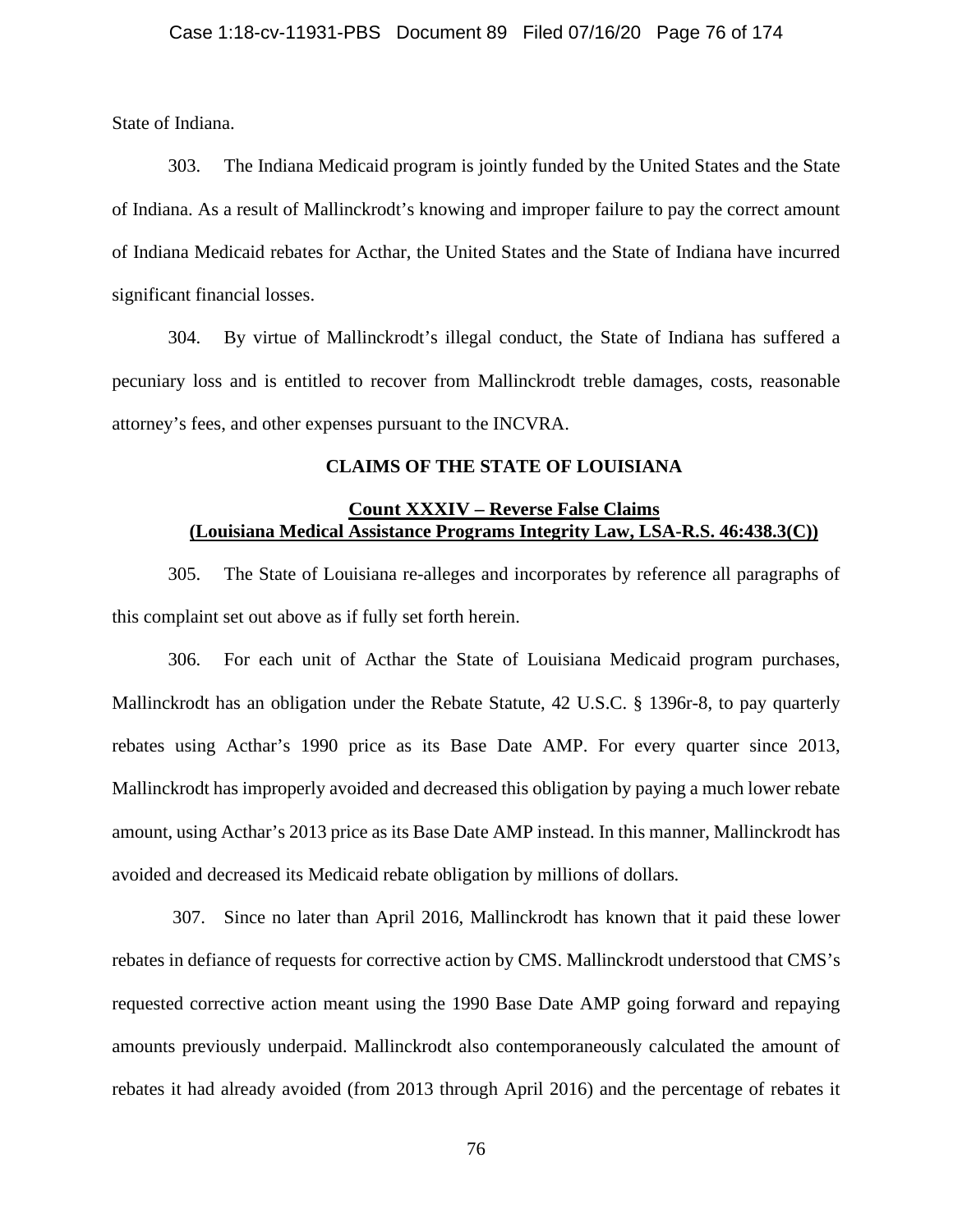## Case 1:18-cv-11931-PBS Document 89 Filed 07/16/20 Page 77 of 174

would avoid going forward, if it refused to take the corrective action CMS requested and then directed it to take. To date, Mallinckrodt has taken no such corrective action and knowingly and improperly continues to avoid and decrease its rebate obligation to Louisiana Medicaid.

308. Mallinckrodt also refuses to report the 1990 Base Date AMP for Acthar in the Medicaid DDR system. Mallinckrodt knows that if it did so, the Louisiana Medicaid program invoices it receives each quarter would seek payment for much larger rebate amounts and would also seek reimbursement of all prior underpayments resulting from Mallinckrodt's use of a 2013 Base Date AMP for Acthar. Although Mallinckrodt has an independent obligation under the Rebate Statute to pay the proper rebate amount, Mallinckrodt's refusal to update the DDR system further facilitates its improper avoidance and decreasing of that obligation.

309. The State of Louisiana's Medicaid program is jointly funded by the United States and Louisiana. As a result of Mallinckrodt's knowing and improper failure to pay the correct amount of Medicaid rebates for Acthar, Louisiana has incurred significant financial losses.

310. By virtue of Mallinckrodt's conduct, Louisiana has suffered actual damages and is entitled to recover treble damages plus a civil monetary penalty for each instance of unlawful conduct.

## **Count XL – Attempt to Defraud (Louisiana Medical Assistance Programs Integrity Law, LSA-R.S. 46:438.3(D))**

311. The State of Louisiana re-alleges and incorporates by reference all paragraphs of this complaint set out above as if fully set forth herein.

312. By using a 2013 Base Date AMP instead of a 1990 Base Date AMP and thereby underpaying Louisiana Medicaid rebates for Acthar, Mallinckrodt has attempted to defraud the Louisiana Medical Assistance Program through misrepresentation by failing to fully or truthfully disclose the 1990 Base Date AMP for Acthar and by reporting an incorrect Base Date Amp.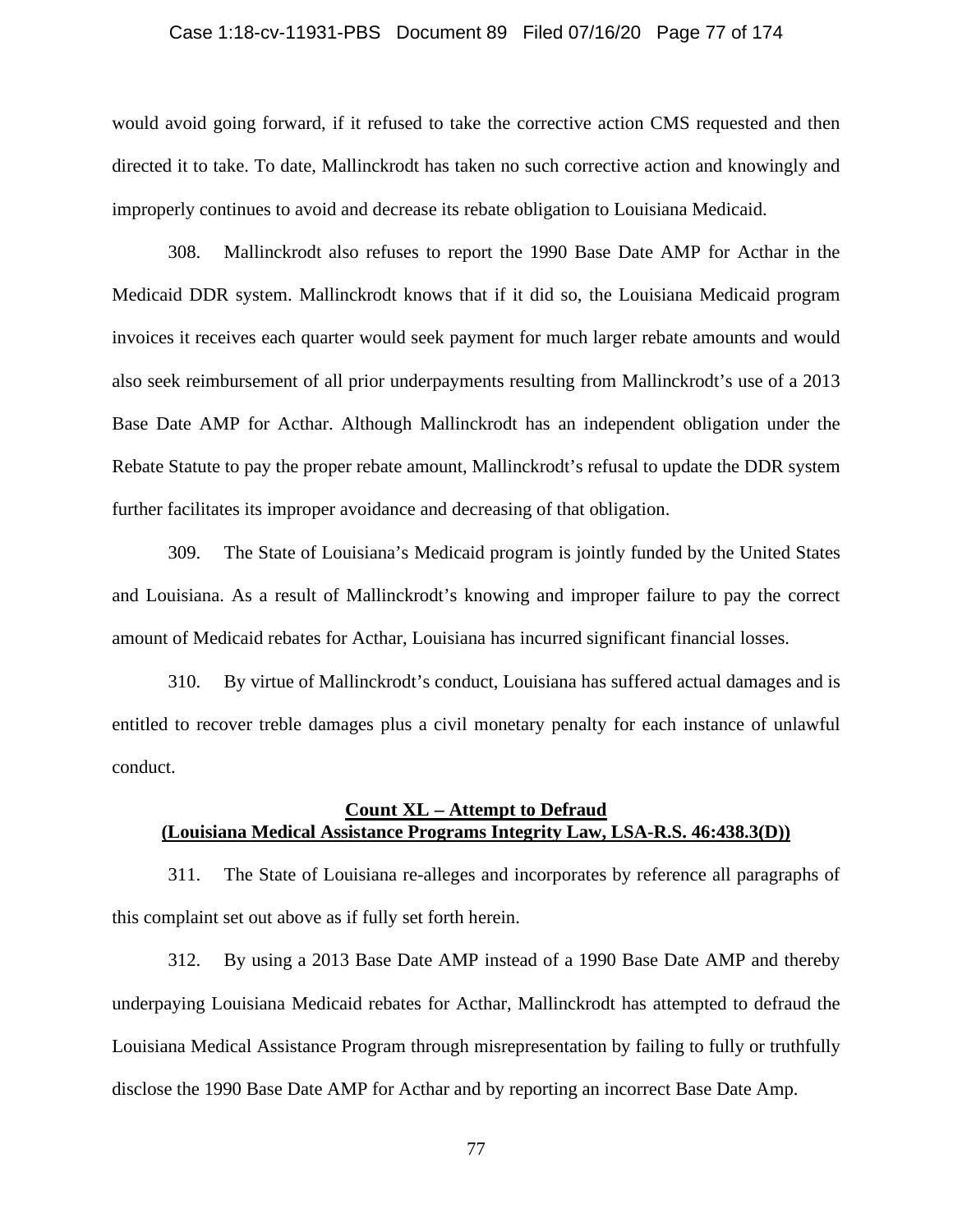#### Case 1:18-cv-11931-PBS Document 89 Filed 07/16/20 Page 78 of 174

313. Since no later than April 2016, Mallinckrodt has attempted to defraud Louisiana through misrepresentation by knowingly misrepresenting its Base Date AMP for Acthar in a scheme to underpay Medicaid rebate amounts from 2013 forward for Acthar to Louisiana.

314. Since no later than April 2016, Mallinckrodt knew that it was misrepresenting the Base Date Amp due for Acthar for the rebate periods from 2013 onward. Mallinckrodt understood that CMS's requested corrective action meant using Acthar's 1990 Base Date AMP going forward and repaying amounts previously underpaid. Mallinckrodt also contemporaneously calculated the amount of rebates it had already avoided (from 2013 through April 2016) and the percentage of rebates it would avoid going forward, if it refused to take the corrective action CMS warned it to take. To date, Mallinckrodt has taken no such corrective action and continues to misrepresent its actual Base Date Amp in an effort to deliver less than all of the Medicaid rebates it owes for Acthar.

315. Mallinckrodt also refuses to report the 1990 Base Date AMP for Acthar in the Medicaid DDR system. Mallinckrodt knows that, if it did so, the Louisiana Medicaid program invoices it receives each quarter would seek payment for much larger rebate amounts and would also seek reimbursement of all prior underpayments resulting from Mallinckrodt's use of a 2013 Base Date AMP for Acthar. Although Mallinckrodt has an independent obligation under the Rebate Statute to pay the proper rebate amounts, Mallinckrodt's refusal to update the DDR system further causes the company to deliver less than the proper rebate amounts to Louisiana Medicaid.

316. By virtue of Mallinckrodt's conduct, Louisiana has suffered actual damages and is entitled to recover treble damages plus a civil monetary penalty for each instance of unlawful conduct.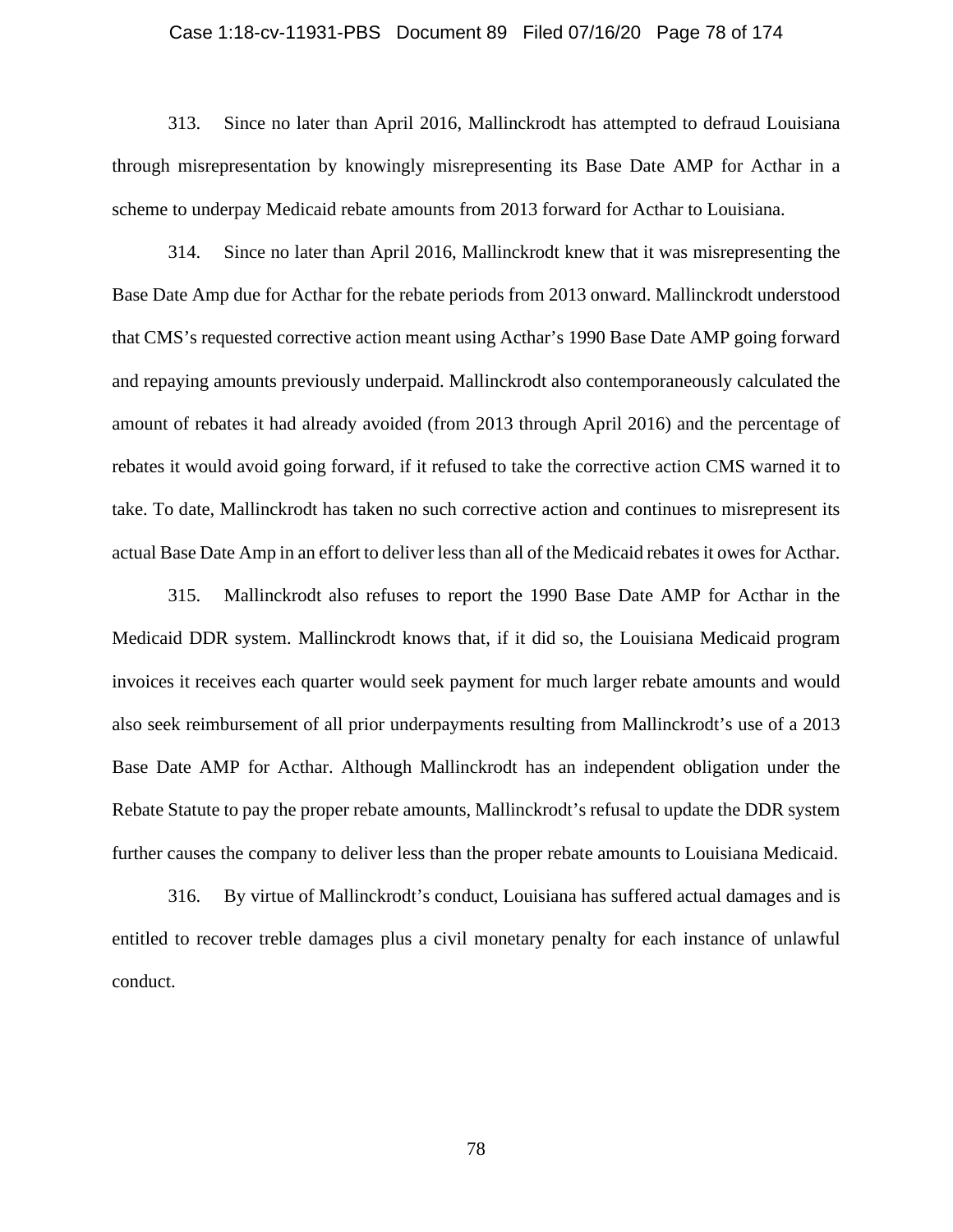### **Count XLI – Fraud**

317. The State of Louisiana repeats and realleges the allegations contained in all of the preceding paragraphs as if fully set forth herein.

318. From the first quarter of 2013 and continuing through the present, Mallinckrodt made and/or caused to be made misrepresentations to the United States and the State of Louisiana of its Base Date AMP for Acthar.

319. Mallinckrodt made and/or caused to be made these fraudulent material misrepresentations, failing to disclose material facts that it had a duty to disclose, with an intent to deceive the United States and the State of Louisiana.

320. Mallinckrodt intended that the United States and Louisiana act or refrain from acting in justifiable reliance on these misrepresentations.

321. Louisiana did, in fact rely upon Mallinckrodt's fraudulent misrepresentations. As a result, between 2013 through present, Louisiana received substantially lower rebate payments for Acthar than it would have been entitled to receive had Mallinckrodt submitted true and accurate statements of its Base Date AMP.

322. As a result of Mallinckrodt's conduct, the State of Louisiana suffered harm and is entitled to recovery of actual damages plus prejudgment interest.

### **Count XLII – Breach of Contract**

323. The State of Louisiana repeats and realleges the allegations contained in all of the preceding paragraphs as if fully set forth herein.

324. As discussed above, Mallinckrodt entered into a Rebate Agreement with the United States. The State of Louisiana was an intended third party beneficiary of that contract. Under the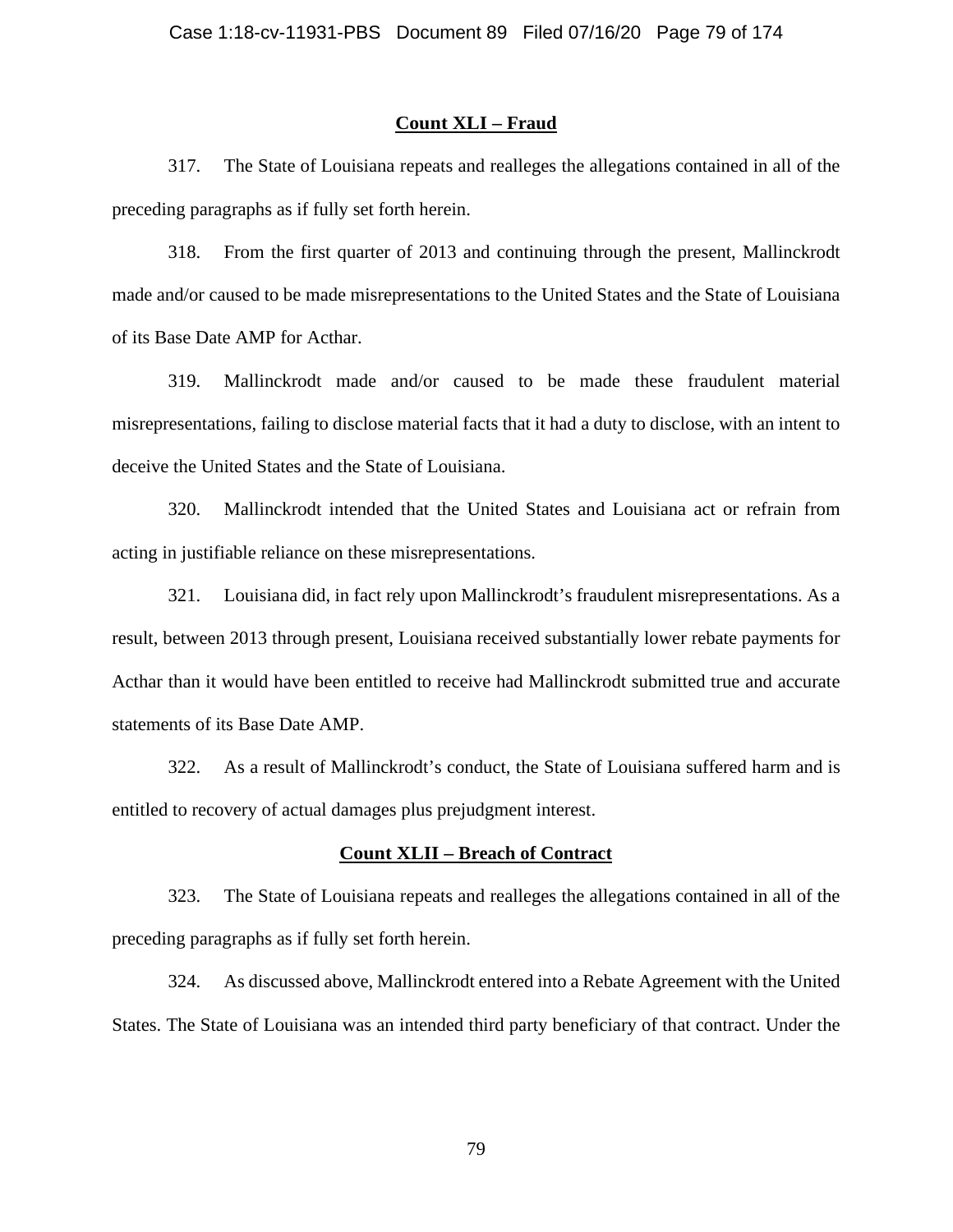## Case 1:18-cv-11931-PBS Document 89 Filed 07/16/20 Page 80 of 174

terms of the agreement, Mallinckrodt had a duty to, *inter alia*, accurately report its Base Date AMP for Acthar.

325. For the reasons discussed above, from the first quarter of 2013 and continuing through the present, Mallinckrodt breached that agreement by failing to accurately report its Base Date AMP for Acthar.

326. By virtue of this conduct, Louisiana is thus entitled to damages and any other relief the Court deems appropriate.

# **Count XLIII – Enrichment Without Cause (La.C.C. 2298)**

327. The State of Louisiana re-alleges and incorporates by reference all paragraphs of this complaint set out above as if fully set forth herein.

328. Louisiana Civil Code Article 2298 provides that a person who has been enriched without cause at the expense of another is bound to compensate that person.

329. If Mallinckrodt had not used the incorrect Base Date AMP for Acthar since January 1, 2013, Mallinckrodt would have been required to pay substantially larger rebates to Louisiana. By retaining monies that were actually owed to Louisiana under the MDRP, Mallinckrodt retained money that was the property of the Louisiana Medicaid programs and to which it was not entitled.

330. Mallinckrodt has been unjustly enriched by retaining the use and enjoyment of the monies that it should have paid to Louisiana pursuant to the MDRP had it used the correct Base Date AMP to calculate the amount of Medicaid rebates it owed for Acthar.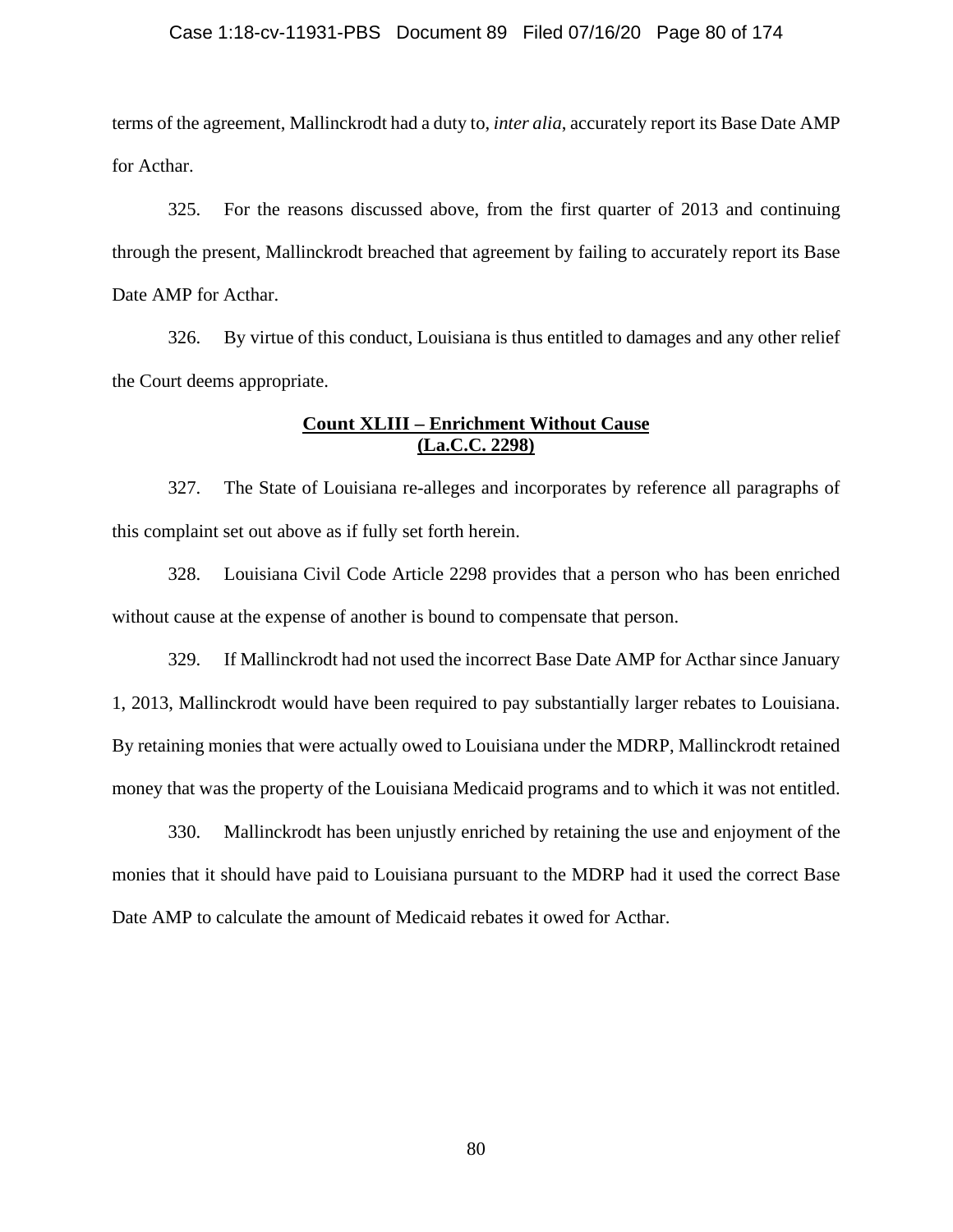# **CLAIMS OF THE STATE OF MARYLAND**

# **Count XLIV – Violation of the Maryland False Health Claims Act (Reverse False Claim) (MD Code, Health - General, § 2-601,** *et seq.***)**

331. Maryland re-alleges and incorporates by reference all paragraphs of this complaint set out above as if fully set forth herein.

332. Maryland's False Health Claims Act ("MFHCA") provides, in relevant part, that a person may not:

**§ 2-602(a)(7):** Knowingly make, use, or cause to be made or used, a false record or statement material to an obligation to pay or transmit money or other property to the State;

**§ 2-602(a)(8):** Knowingly conceal, or knowingly and improperly avoid or decrease, an obligation to pay or transmit money or other property to the State[.]

Violations of the MFHCA result in liability to the State for both (i) a civil penalty of not

more than \$10,000 for each violation; and (ii) an additional amount of not more than three times

the amount of the State's resulting damages. MD Code, Health - General, § 2-602(b)(1).

333. For purposes of the MFHCA, the terms "knowing" and "knowingly" mean that a person, with respect to information: (i) has actual knowledge of the information; (ii) acts in deliberate ignorance of the truth or falsity of the information; or (iii) acts in reckless disregard of the truth or falsity of the information. No proof of specific intent to defraud is required. MD Code,

Health - General,  $\S$  2-601(f)(1).

334. The MFHCA defines the term "obligation" to mean:

an established duty, whether or not fixed, arising from an express or implied contractual, grantor-grantee, or licensor-licensee relationship, from a fee-based or similar relationship, from statute or regulation, or from the retention of any overpayment. MD Code, Health - General, § 2-601(h).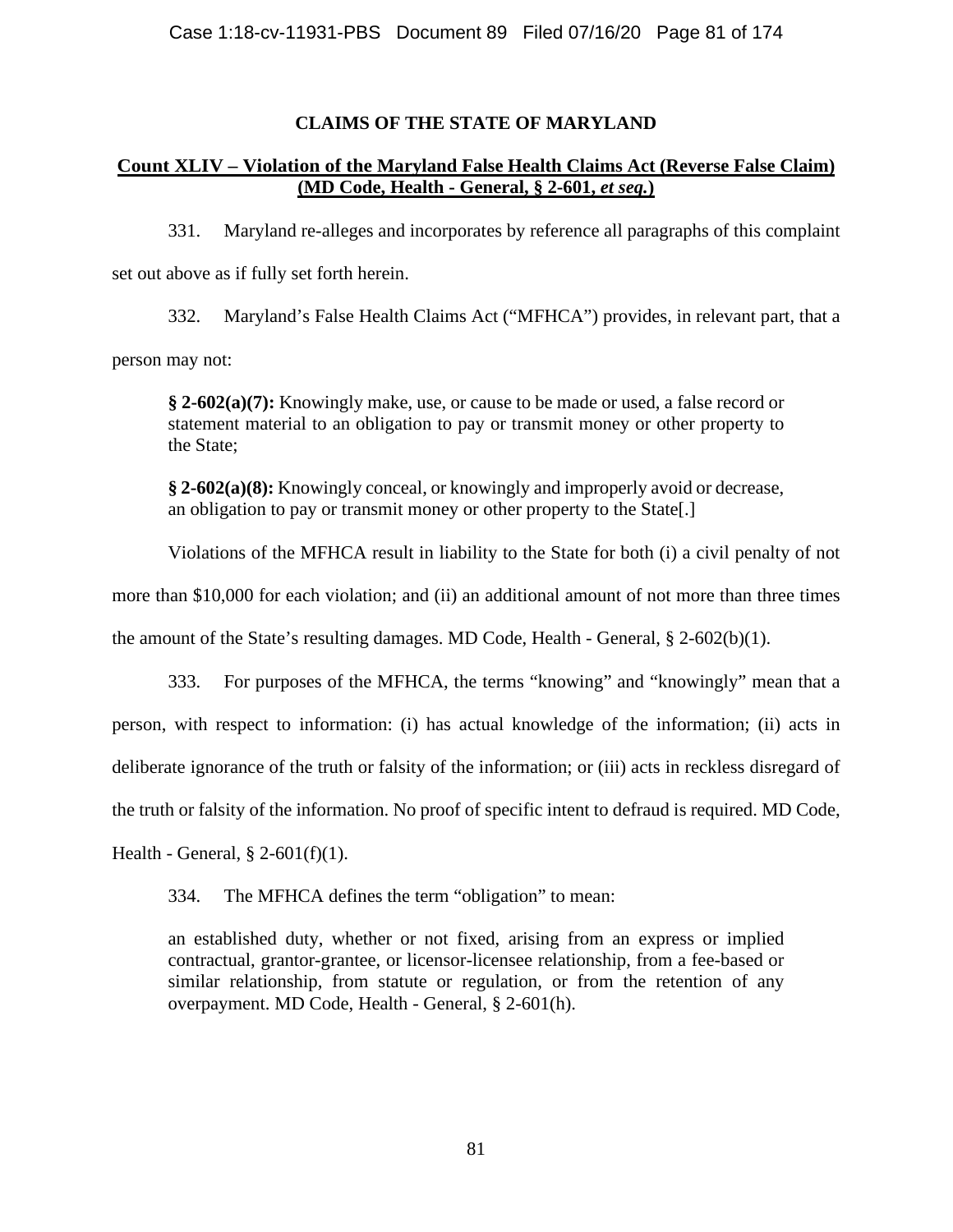#### Case 1:18-cv-11931-PBS Document 89 Filed 07/16/20 Page 82 of 174

335. For purposes of the MFHCA, the term "material" means "having a natural tendency to influence or be capable of influencing the payment or receipt of money or other property." MD Code, Health - General,  $\S$  2-601(g).

336. For each unit of Acthar the Maryland Medicaid program purchases, Mallinckrodt has an obligation under the Rebate Statute, 42 U.S.C. § 1396r-8, to pay quarterly rebates using Acthar's 1990 price as its Base Date AMP. From the first quarter of 2013 until the end of the first quarter of 2020, Mallinckrodt improperly avoided and decreased this obligation by paying a much lower rebate amount, using Acthar's 2013 price as its Base Date AMP instead. In this manner, Mallinckrodt avoided and decreased its Maryland Medicaid rebate obligation by millions of dollars.

337. Since no later than April 2016, Mallinckrodt has known that it paid these lower rebates in defiance of requests for corrective action by CMS. Mallinckrodt understood that CMS's requested corrective action meant using the 1990 Base Date AMP going forward and repaying amounts previously underpaid. Mallinckrodt contemporaneously calculated the amount of rebates it had already avoided (from 2013 through April 2016) and the percentage of rebates it would avoid going forward, if it refused to take the corrective action CMS requested, and then directed, it to take. Mallinckrodt continued in its refusal through the end of the first quarter of 2020.

338. Mallinckrodt also refused to report the 1990 Base Date AMP for Acthar in the Medicaid DDR system for a seven-year period. Mallinckrodt knew that if it did so, the Maryland Medicaid program invoices it would receive each quarter would seek payment for much larger rebate amounts and would also seek reimbursement of all prior underpayments resulting from Mallinckrodt's use of a 2013 Base Date AMP for Acthar. Although Mallinckrodt had an independent obligation under the Rebate Statute to pay the proper rebate amount, Mallinckrodt's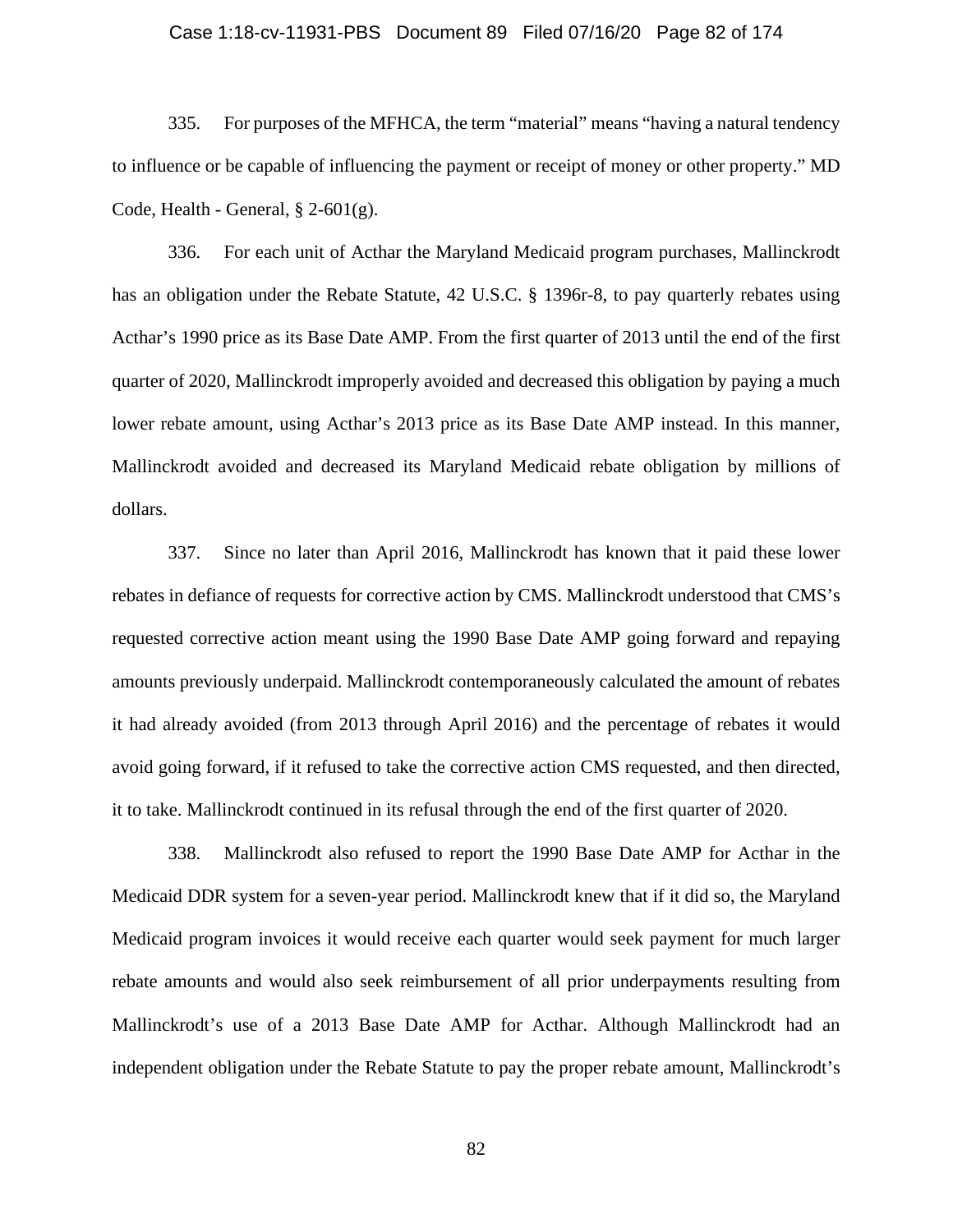refusal to update the DDR system further facilitated its improper avoidance and reduction of that obligation.

339. The Maryland Medicaid program is jointly funded by the United States and Maryland. As a result of Mallinckrodt's knowing and improper failure to pay the correct amount of Medicaid rebates for Acthar, Maryland has incurred significant financial losses.

340. By virtue of Mallinckrodt's conduct, Maryland has suffered actual damages and is entitled to recover treble damages plus a civil monetary penalty for each instance of unlawful conduct.

# **Count XLV – Violation of the Maryland False Health Claims Act (Conversion) (MD Code, Health - General, § 2-602(a)(4))**

341. Maryland re-alleges and incorporates by reference all paragraphs of this complaint set out above as if fully set forth herein.

342. The MFHCA provides in relevant part that a person may not:

**§ 2-602(a)(4):** Have possession, custody, or control of money or other property used by or on behalf of the State under a State health plan or a State health program and knowingly deliver or cause to be delivered to the State less than all of that money or other property;

343. By using a 2013 Base Date AMP instead of a 1990 Base Date AMP and thereby underpaying Maryland Medicaid rebates for Acthar, Mallinckrodt has retained possession, custody, or control of property or money used, or to be used, by the government. In particular, Mallinckrodt has retained for itself millions of dollars that it should have paid in rebates to Maryland. Medicaid rebates collected by Maryland offset the overall costs of the Maryland Medicaid program.

344. Since no later than April 2016, Mallinckrodt has knowingly possessed money used by, or to be used by, Maryland and also knowingly delivered and caused to be delivered less than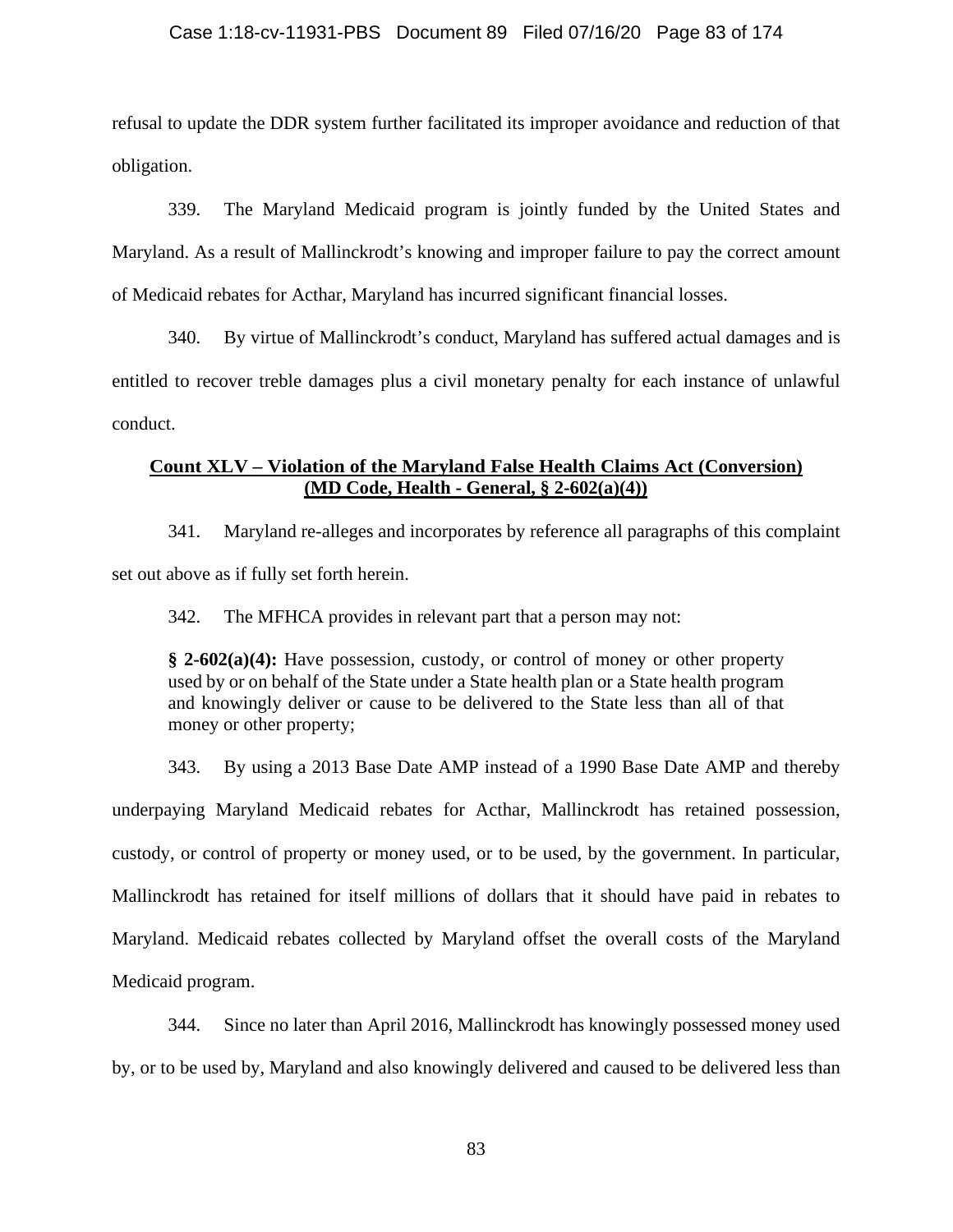#### Case 1:18-cv-11931-PBS Document 89 Filed 07/16/20 Page 84 of 174

all of this money to Maryland, in the form of unpaid Medicaid rebate amounts for Acthar from 2013 through the first quarter of 2020.

345. Since no later than April 2016, Mallinckrodt knew that it delivered and caused to be delivered less than the full rebate amount due for Acthar for the rebate periods from 2013 until the end of the first quarter of 2020. Mallinckrodt understood that CMS's requested corrective action meant using Acthar's 1990 Base Date AMP going forward and repaying amounts previously underpaid. Mallinckrodt contemporaneously calculated the amount of rebates it had already avoided (from 2013 through April 2016) and the percentage of rebates it would avoid going forward, by refusing to take the corrective action CMS warned it to take. Mallinckrodt then continued in its refusal until the end of the first quarter of 2020.

346. Mallinckrodt also refused to report the 1990 Base Date AMP for Acthar in the Medicaid DDR system for a seven-year period. Mallinckrodt knew that, if it did so, the Maryland Medicaid program invoices it would receive each quarter would seek payment for much larger rebate amounts and would also seek reimbursement of all prior underpayments resulting from Mallinckrodt's use of a 2013 Base Date AMP for Acthar. Although Mallinckrodt had an independent obligation under the Rebate Statute to pay the proper rebate amounts, Mallinckrodt's refusal to update the DDR system caused the company to deliver less than the proper rebate amounts to Maryland Medicaid.

347. By virtue of Mallinckrodt's conduct, Maryland has suffered actual damages and is entitled to recover treble damages plus a civil monetary penalty for each instance of unlawful conduct.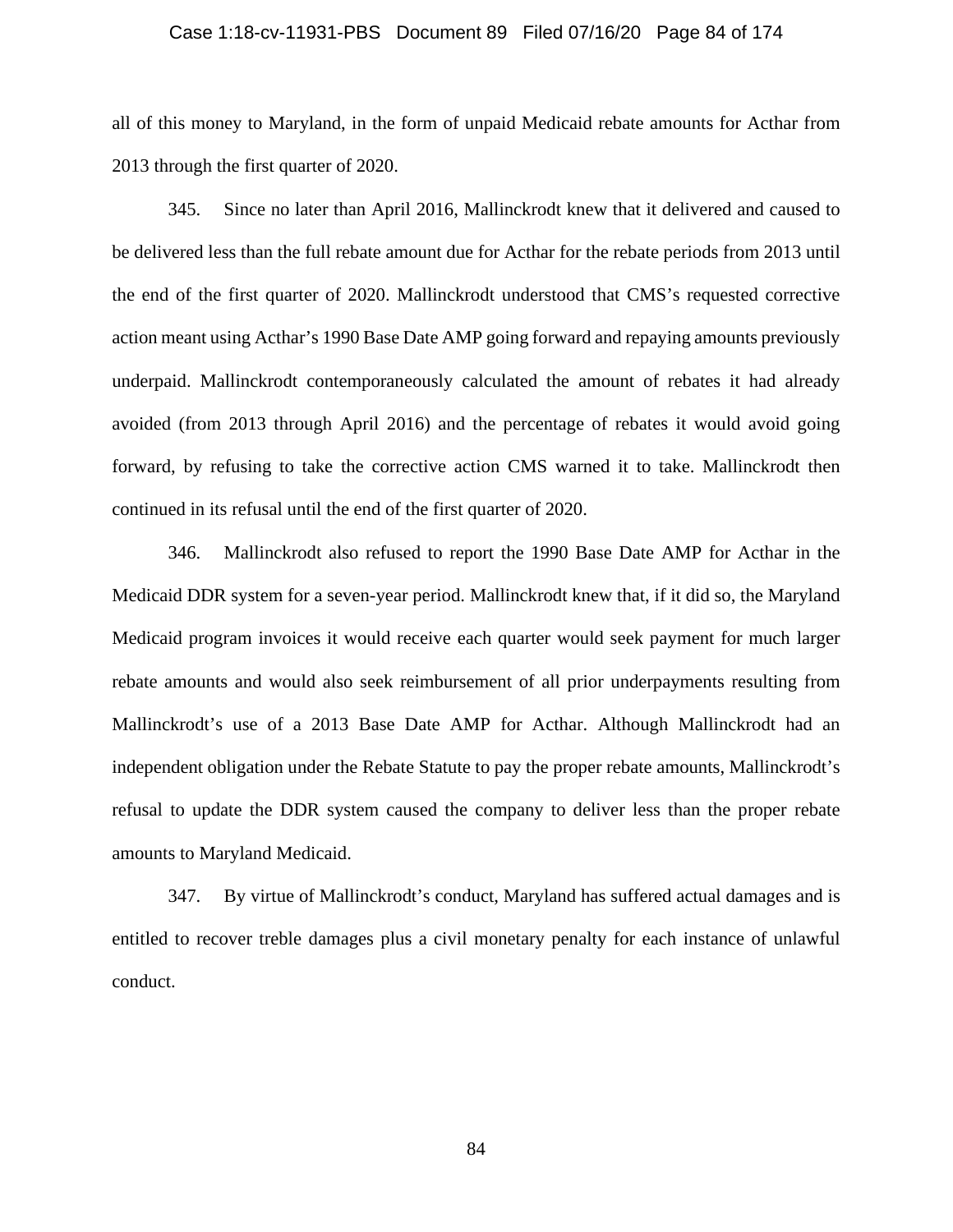## **Count XLVI – Common Law Fraud**

348. Maryland repeats and realleges the allegations contained in all of the preceding paragraphs as if fully set forth herein.

349. From the first quarter of 2013 through the first quarter of 2020, Mallinckrodt made and/or caused to be made fraudulent statements to the United States and Maryland of its Base Date AMP for Acthar.

350. Mallinckrodt made and/or caused to be made these fraudulent material misrepresentations, failing to disclose material facts that it had a duty to disclose, with actual knowledge or belief of the false and fraudulent nature of those misrepresentations and/or with reckless disregard for their truth.

351. Mallinckrodt intended that Maryland act or refrain from acting in justifiable reliance on these misrepresentations.

352. Maryland did, in fact rely upon Mallinckrodt's fraudulent misrepresentations. As a result, between 2013 through the first quarter of 2020, Maryland received substantially lower rebate payments for Acthar than it would have been entitled to receive had Mallinckrodt submitted true and accurate statements of its Base Date AMP.

353. As a result of Mallinckrodt's conduct, Maryland suffered harm and is entitled to recovery of actual damages plus prejudgment interest.

### **Count XLVII – Breach of Contract**

354. Maryland repeats and realleges the allegations contained in all of the preceding paragraphs as if fully set forth herein.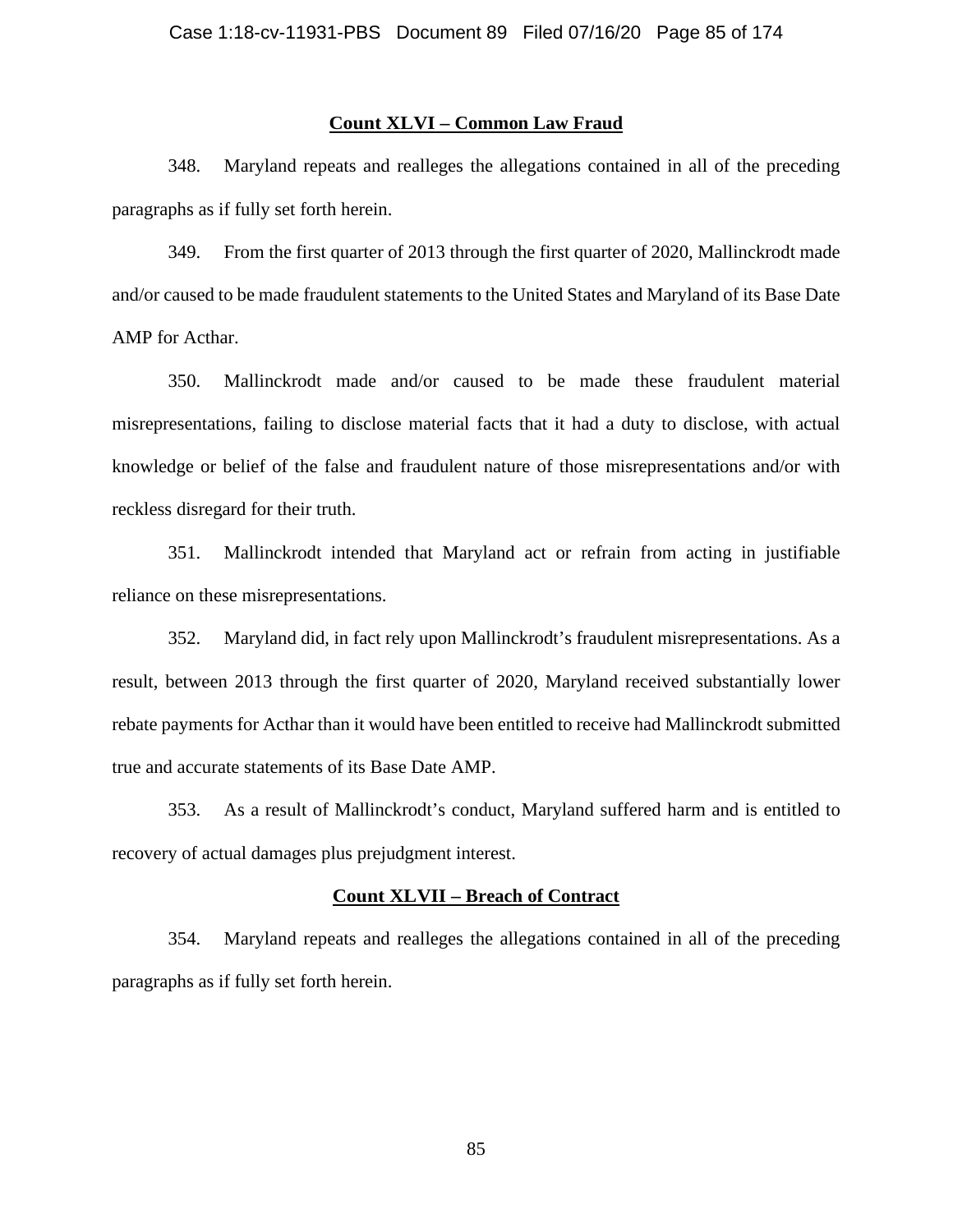#### Case 1:18-cv-11931-PBS Document 89 Filed 07/16/20 Page 86 of 174

355. As discussed above, Mallinckrodt entered into a Rebate Agreement with the United States. Maryland was an intended third-party beneficiary of that contract. Under the terms of the agreement, Mallinckrodt had a duty to, *inter alia*, accurately report its Base Date AMP for Acthar.

366. For the reasons discussed above, from the first quarter of 2013 through the first quarter of 2020, Mallinckrodt breached that agreement by failing to accurately report its Base Date AMP for Acthar.

367. By virtue of this conduct, Maryland is thus entitled to damages and any other relief the Court deems appropriate.

### **Count XLVIII – Unjust Enrichment**

368. The State of Maryland ("Maryland") re-alleges and incorporates by reference all paragraphs of this complaint set out above as if fully set forth herein.

369. Had Mallinckrodt used the correct Base Date AMP for Acthar, Mallinckrodt would have been required to pay substantially larger rebates to Maryland. By retaining monies that were actually owed to Maryland under the MDRP, Mallinckrodt retained money that was the property of the Maryland Medicaid programs and to which it was not entitled.

370. Mallinckrodt has been unjustly enriched by retaining the use and enjoyment of the monies that it should have paid to Maryland pursuant to the MDRP had it used the correct Base Date AMP to calculate the amount of Medicaid rebates it owed for Acthar.

### **CLAIMS OF THE COMMONWEALTH OF MASSACHUSETTS**

## **Count XLIX – False or Fraudulent Claim (Massachusetts False Claims Act, Mass. Gen. Laws ch. 12, § 5A,** *et seq.***)**

371. The Commonwealth of Massachusetts realleges and incorporates by reference all paragraphs of this complaint set out above as if fully set forth herein.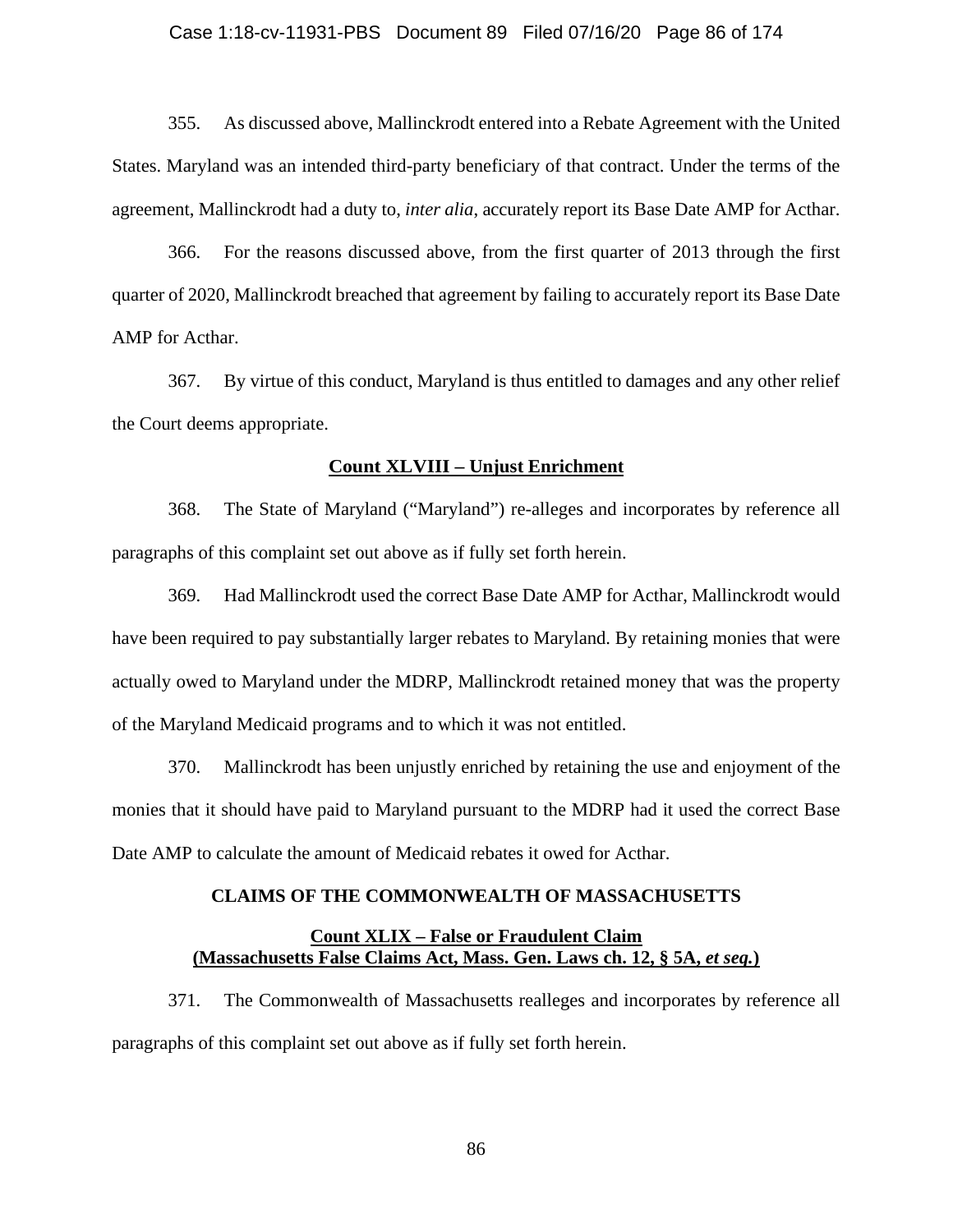## Case 1:18-cv-11931-PBS Document 89 Filed 07/16/20 Page 87 of 174

372. Mallinckrodt was aware of its obligation under the Medicaid Drug Rebate Program, 42 U.S.C. § 1396r-8, to make or use truthful records or statements regarding its Base Date AMP for Acthar.

373. From the first quarter of 2013 through the first quarter of 2020, Mallinckrodt knowingly made or caused to be made false records or statements material to a false or fraudulent claim to the United States and Massachusetts relating to its Base Date AMP for Acthar which caused Massachusetts to receive substantially lower rebate payments for Acthar than it would have been entitled to receive had Mallinckrodt submitted true and accurate statements of its Base Date AMP.

374. The Massachusetts Medicaid program is jointly funded by the United States and the Commonwealth of Massachusetts. As a result of Mallinckrodt's knowing and improper failure to pay the correct amount of Massachusetts Medicaid rebates for Acthar, the United States and the Commonwealth of Massachusetts have incurred significant financial losses.

375. By virtue of Mallinckrodt's conduct, the Commonwealth of Massachusetts has suffered actual damages and is entitled to recover treble damages plus a civil monetary penalty for each instance of unlawful conduct.

## **Count L – Reverse False Claims (Massachusetts False Claims Act, Mass. Gen. Laws ch. 12, § 5A,** *et seq.***)**

376. The Commonwealth of Massachusetts realleges and incorporates by reference all paragraphs of this complaint set out above as if fully set forth herein.

377. Mallinckrodt was aware of its obligation under the Medicaid Drug Rebate Program, 42 U.S.C. § 1396r-8, to make or use truthful records or statements regarding its Base Date AMP for Acthar.

378. From the first quarter of 2013 through the first quarter of 2020, Mallinckrodt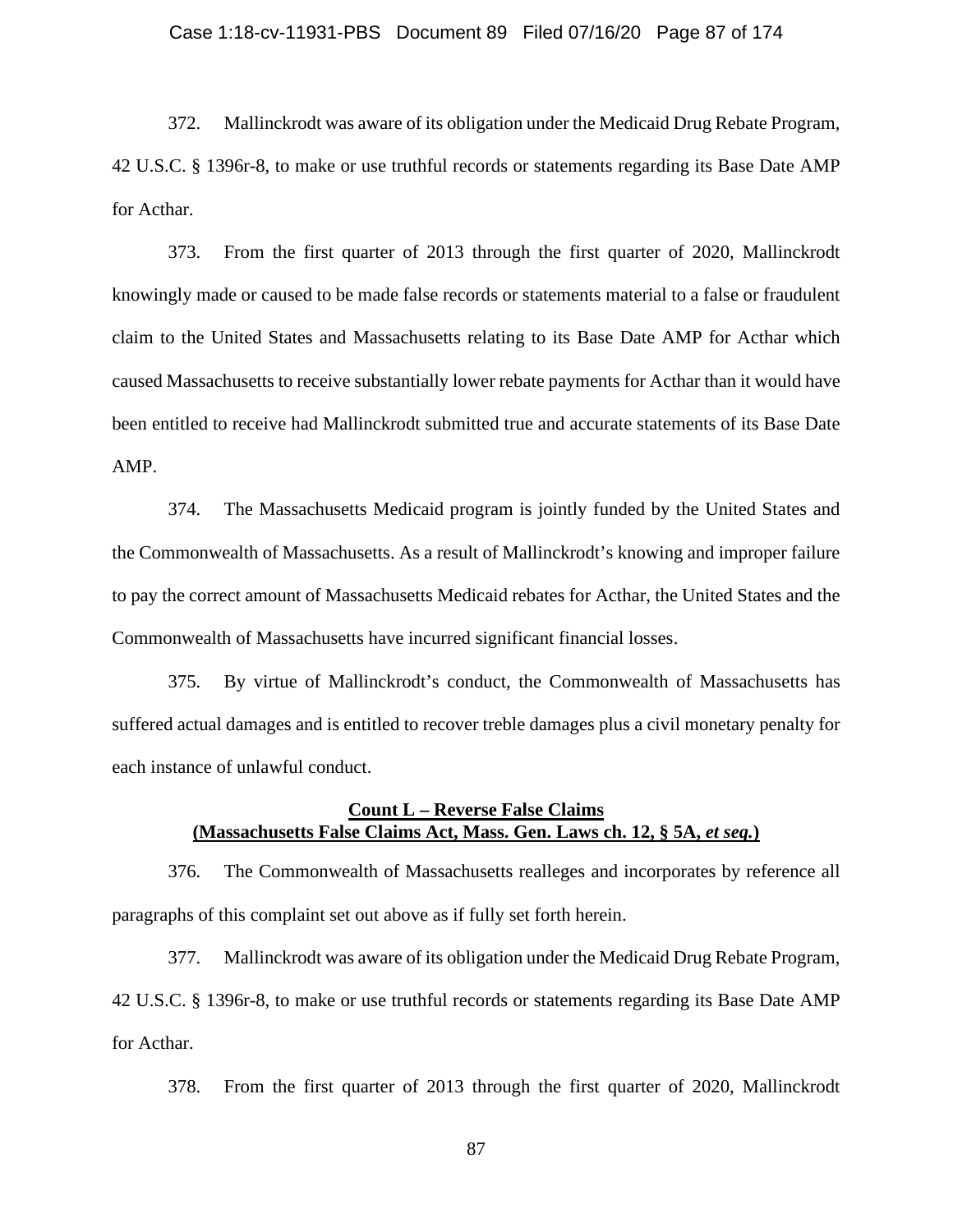#### Case 1:18-cv-11931-PBS Document 89 Filed 07/16/20 Page 88 of 174

knowingly made, used, or caused to be made or used, false records or statements to conceal, avoid, or decrease an obligation to pay or transmit money or property to the Commonwealth of Massachusetts or a political subdivision thereof.

379. For each unit of Acthar the Massachusetts Medicaid program purchases, Mallinckrodt has an obligation under the Rebate Statute, 42 U.S.C. § 1396r-8, to pay quarterly rebates using Acthar's 1990 price as its Base Date AMP. From the first quarter of 2013 through the first quarter of 2020, Mallinckrodt improperly avoided and decreased this obligation by paying a much lower rebate amount, using Acthar's 2013 price as its Base Date AMP instead. In this manner, Mallinckrodt has avoided and decreased its Massachusetts Medicaid rebate obligation by millions of dollars.

380. Since no later than April 2016, Mallinckrodt has known that it paid these lower rebates in defiance of requests for corrective action by CMS. Mallinckrodt understood that CMS's requested corrective action meant using the 1990 Base Date AMP going forward and repaying amounts previously underpaid. Mallinckrodt also contemporaneously calculated the amount of rebates it had already avoided (from 2013 through April 2016) and the percentage of rebates it would avoid going forward, if it refused to take the corrective action CMS requested and then directed it to take. To date, though Mallinckrodt has corrected its Base Date AMP, it knowingly and improperly continues to avoid its rebate obligation to the Massachusetts Medicaid program.

381. Mallinckrodt also refused to report the 1990 Base Date AMP for Acthar in the Medicaid DDR system for a seven-year period. Mallinckrodt knew that if it did so, the Massachusetts Medicaid program invoices it would receive each quarter would seek payment for much larger rebate amounts and would also seek reimbursement of all prior underpayments resulting from Mallinckrodt's use of a 2013 Base Date AMP for Acthar. Although Mallinckrodt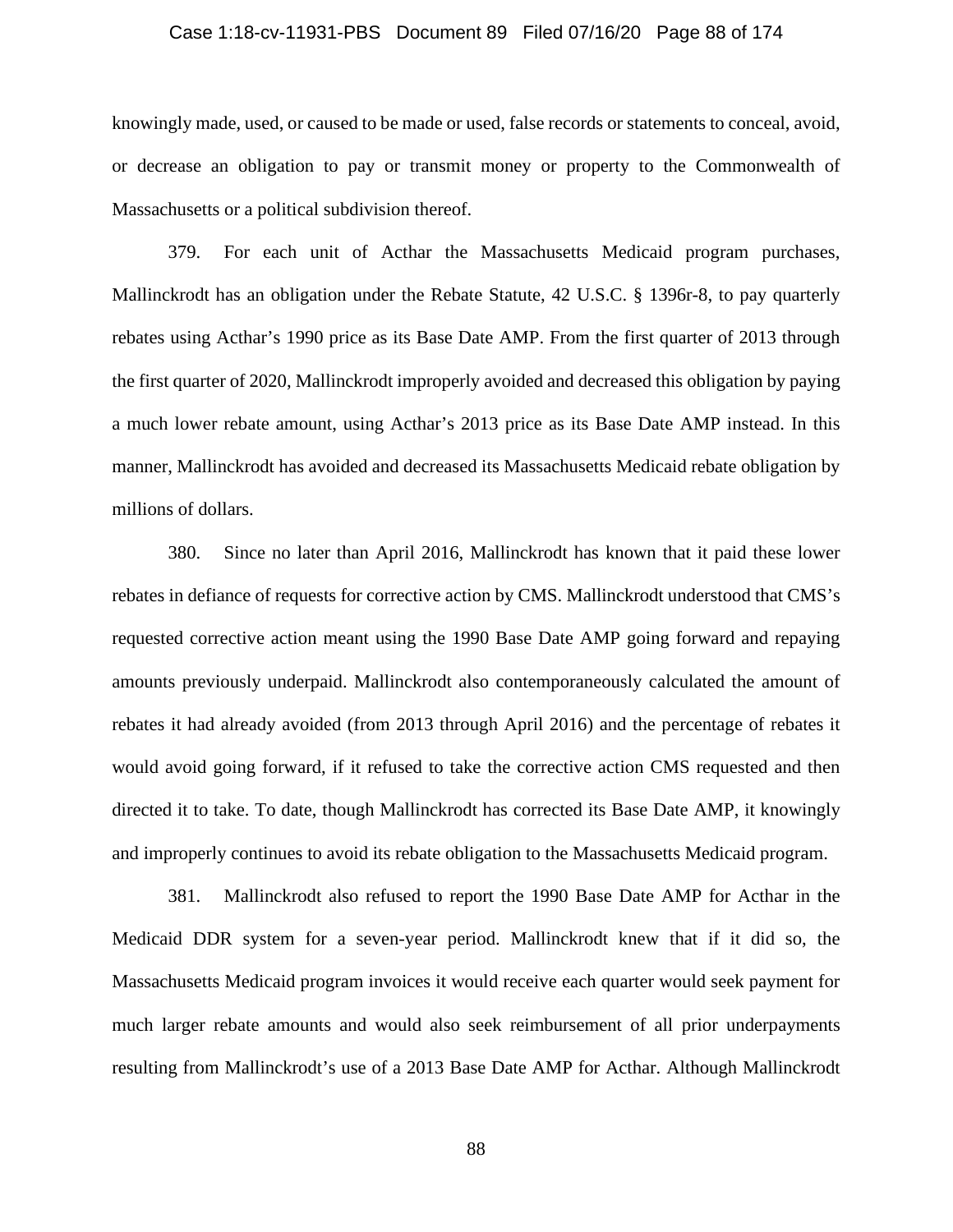#### Case 1:18-cv-11931-PBS Document 89 Filed 07/16/20 Page 89 of 174

had an independent obligation under the Rebate Statute to pay the proper rebate amount, Mallinckrodt's refusal to update the DDR system further facilitated its improper avoidance and decreasing of that obligation.

382. Mallinckrodt knowingly made, or used or caused to be made or used, false records or statements regarding its Base Date AMP for Acthar in order to conceal, avoid, or decrease an obligation to pay or transmit money or property to the Massachusetts Medicaid program.

383. The Massachusetts Medicaid program is jointly funded by the United States and the Commonwealth of Massachusetts. As a result of Mallinckrodt's knowing and improper failure to pay the correct amount of Massachusetts Medicaid rebates for Acthar, the United States and the Commonwealth of Massachusetts has incurred significant financial losses.

384. By virtue of Mallinckrodt's conduct, the Commonwealth of Massachusetts has suffered actual damages and is entitled to recover treble damages plus a civil monetary penalty for each instance of unlawful conduct.

## **Count LI – False or Fraudulent Claim (Massachusetts Medicaid False Claims Act, Mass. Gen. Laws ch. 118E, §§ 40, 44)**

385. The Commonwealth of Massachusetts realleges and incorporates by reference all paragraphs of this complaint set out above as if fully set forth herein.

386. From the first quarter of 2013 through the first quarter of 2020, Mallinckrodt knowingly and willfully made or caused to be made false statements or representations to the United States and Massachusetts material to determining its rights to benefits or payments for Acthar. These statements or representations related to its Base Date AMP for Acthar which caused Massachusetts to receive substantially lower rebate payments for Acthar than it would have been entitled to receive had Mallinckrodt submitted true and accurate statements of its Base Date AMP.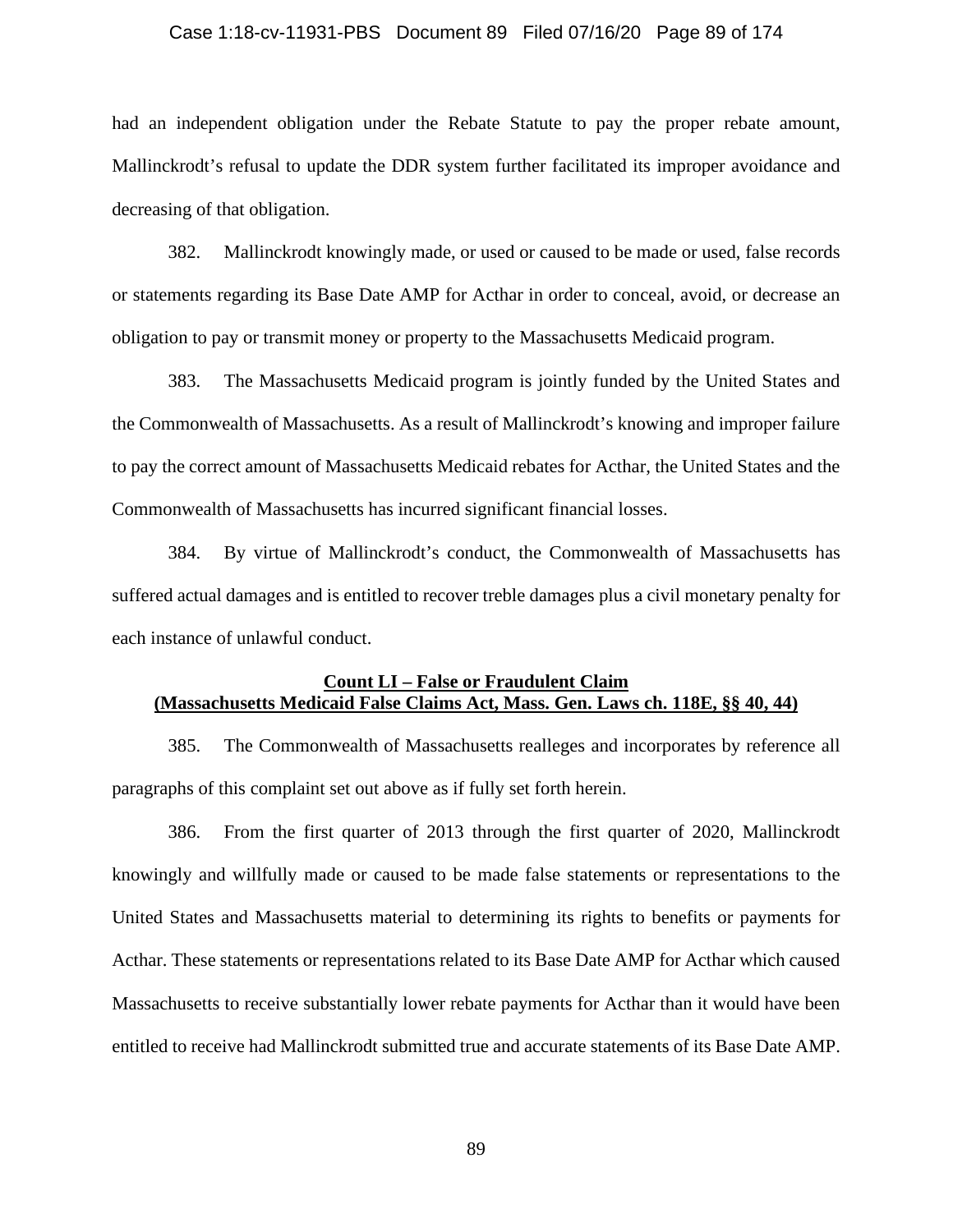## Case 1:18-cv-11931-PBS Document 89 Filed 07/16/20 Page 90 of 174

387. The Massachusetts Medicaid program is jointly funded by the United States and the Commonwealth of Massachusetts. As a result of Mallinckrodt's knowing and improper failure to pay the correct amount of Massachusetts Medicaid rebates for Acthar, the United States and the Commonwealth of Massachusetts have incurred significant financial losses.

389. By virtue of Mallinckrodt's conduct, the Commonwealth of Massachusetts has suffered actual damages and is entitled to recover treble damages, including the costs of investigation and litigation in accordance with Mass. Gen. Laws, ch. 118E, § 44.

## **Count LII – Reverse False Claims (Massachusetts Medicaid False Claims Act, Mass. Gen. Laws ch. 118E, §§ 40, 44)**

390. The Commonwealth of Massachusetts realleges and incorporates by reference all paragraphs of this complaint set out above as if fully set forth herein.

391. From the first quarter of 2013 through the first quarter of 2020, Mallinckrodt knowingly and willfully made, used, or caused to be made or used, false records or statements to conceal, avoid, or decrease an obligation to pay or transmit money or property to the Commonwealth of Massachusetts or a political subdivision thereof.

392. For each unit of Acthar the Massachusetts Medicaid program purchases, Mallinckrodt has an obligation under the Rebate Statute, 42 U.S.C. § 1396r-8, to pay quarterly rebates using Acthar's 1990 price as its Base Date AMP. From the first quarter of 2013 through the first quarter of 2020, Mallinckrodt improperly avoided and decreased this obligation by paying a much lower rebate amount, using Acthar's 2013 price as its Base Date AMP instead. In this manner, Mallinckrodt has avoided and decreased its Massachusetts Medicaid rebate obligation by millions of dollars.

393. Since no later than April 2016, Mallinckrodt has known that it paid these lower rebates in defiance of requests for corrective action by CMS. Mallinckrodt understood that CMS's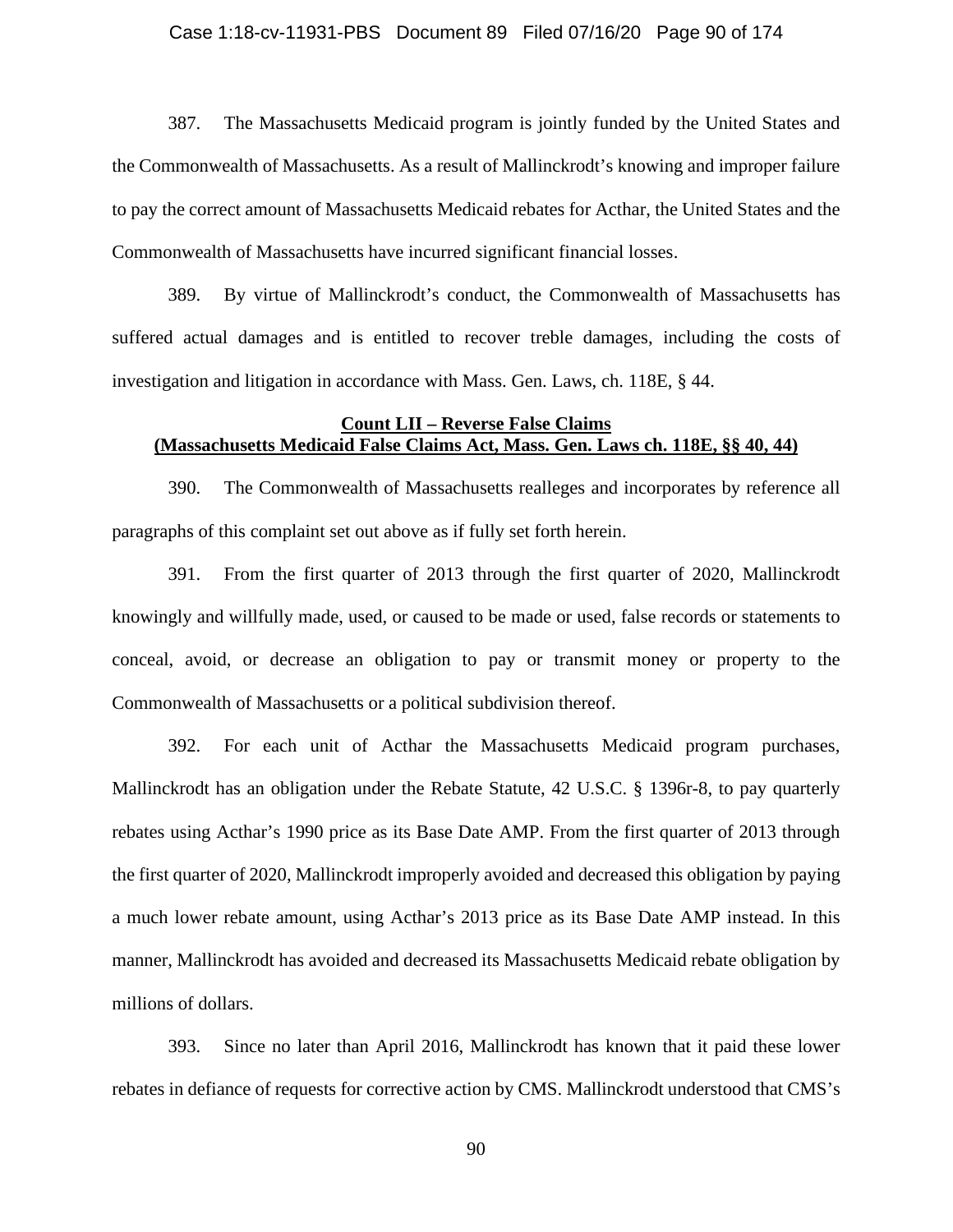#### Case 1:18-cv-11931-PBS Document 89 Filed 07/16/20 Page 91 of 174

requested corrective action meant using the 1990 Base Date AMP going forward and repaying amounts previously underpaid. Mallinckrodt also contemporaneously calculated the amount of rebates it had already avoided (from 2013 through April 2016) and the percentage of rebates it would avoid going forward, if it refused to take the corrective action CMS requested and then directed it to take. To date, though Mallinckrodt has corrected its Base Date AMP, it knowingly and improperly continues to avoid its rebate obligation to the Massachusetts Medicaid program.

394. Mallinckrodt also refused to report the 1990 Base Date AMP for Acthar in the Medicaid DDR system for a seven-year period. Mallinckrodt knew that if it did so, the Massachusetts Medicaid program invoices it would receive each quarter would seek payment for much larger rebate amounts and would also seek reimbursement of all prior underpayments resulting from Mallinckrodt's use of a 2013 Base Date AMP for Acthar. Although Mallinckrodt had an independent obligation under the Rebate Statute to pay the proper rebate amount, Mallinckrodt's refusal to update the DDR system further facilitated its improper avoidance and decreasing of that obligation.

395. Mallinckrodt knowingly made, or used or caused to be made or used, false records or statements regarding its Base Date AMP for Acthar in order to conceal, avoid, or decrease an obligation to pay or transmit money or property to the Massachusetts Medicaid program. Having knowledge since no later than April 2016 that it was acting in defiance of requests for corrective action by CMS, Mallinckrodt's failure to disclose such information to the Massachusetts Medicaid program so that it could continue to grossly underpay its rebate obligation to the Massachusetts Medicaid program was in violation of Mass. Gen. Laws ch. 118E, § 40 (3). Though Mallinckrodt has corrected its Base Date AMP, it knowingly and improperly continues to avoid its rebate obligation to the Massachusetts Medicaid program.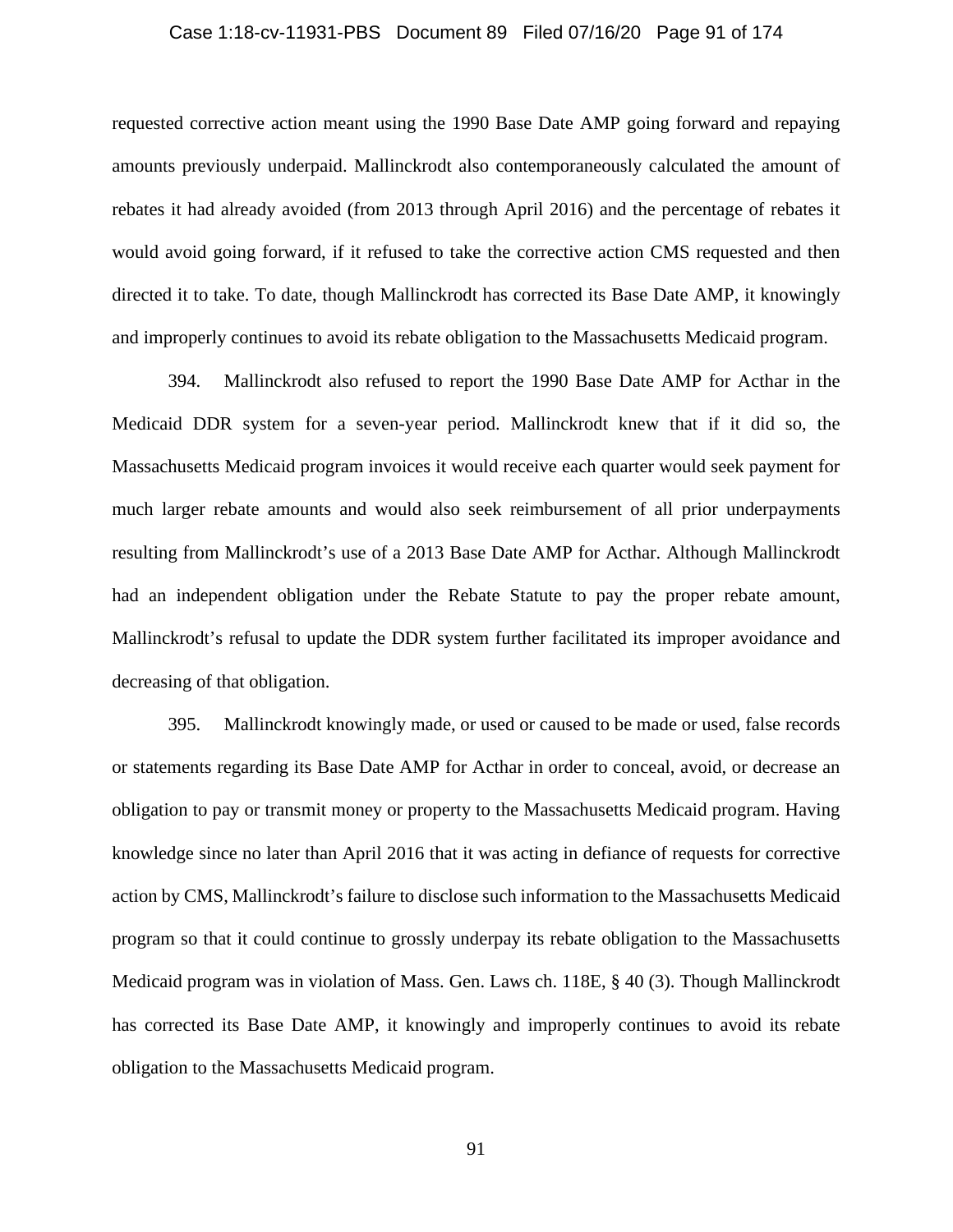#### Case 1:18-cv-11931-PBS Document 89 Filed 07/16/20 Page 92 of 174

396. The Massachusetts Medicaid program is jointly funded by the United States and the Commonwealth of Massachusetts. As a result of Mallinckrodt's knowing and improper failure to pay the correct amount of Massachusetts Medicaid rebates for Acthar, the United States and the Commonwealth of Massachusetts has incurred significant financial losses.

397. By virtue of Mallinckrodt's conduct, the Commonwealth of Massachusetts has suffered actual damages and is entitled to recover treble damages, including the costs of investigation and litigation in accordance with Mass. Gen. Laws, ch. 118E, § 44.

### **Count LIII – Common Law Fraud**

398. The Commonwealth of Massachusetts realleges and incorporates by reference all paragraphs of this complaint set out above as if fully set forth herein.

399. From the first quarter of 2013 through the first quarter of 2020, Mallinckrodt made and/or caused to be made fraudulent statements to the Commonwealth of Massachusetts and the United States of its Base Date AMP for Acthar.

400. Mallinckrodt made and/or caused to be made these fraudulent material misrepresentations, failing to disclose material facts that it had a duty to disclose, with actual knowledge or belief of the false and fraudulent nature of those misrepresentations and/or with reckless disregard for their truth.

401. Mallinckrodt intended that the Commonwealth of Massachusetts rely upon these material misrepresentations.

402. The Commonwealth of Massachusetts did, in fact rely upon Mallinckrodt's fraudulent misrepresentations. As a result, from the first quarter of 2013 through the first quarter of 2020, the Commonwealth of Massachusetts received substantially smaller rebate payments than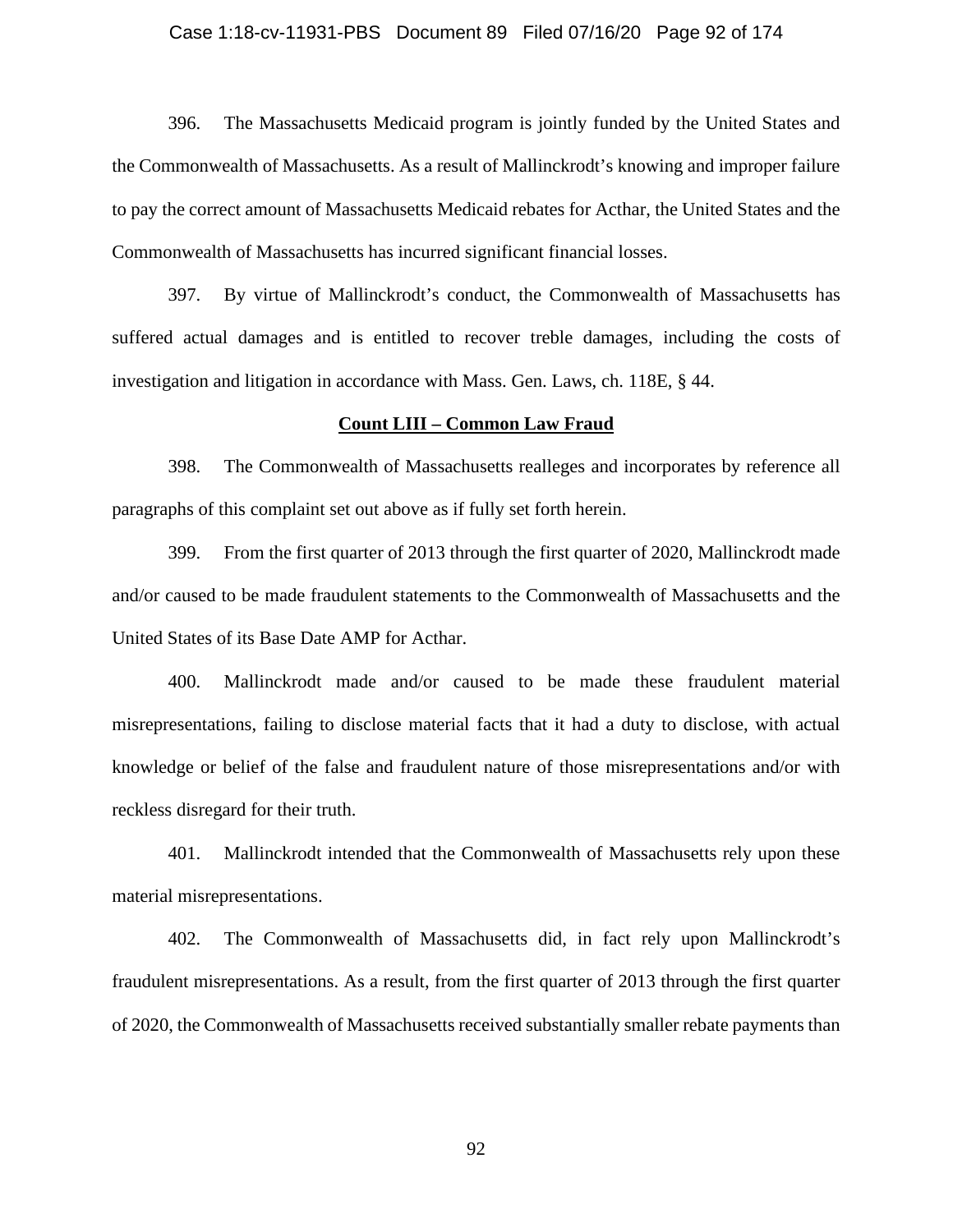### Case 1:18-cv-11931-PBS Document 89 Filed 07/16/20 Page 93 of 174

it would have otherwise been entitled to receive if Mallinckrodt had accurately reported its Base Date AMP for Acthar.

403. As a result of Mallinckrodt's conduct, the Commonwealth of Massachusetts suffered harm and is entitled to recovery of actual damages plus prejudgment interest.

## **Count LIV – Breach of Contract**

404. The Commonwealth of Massachusetts realleges and incorporates by reference all paragraphs of this complaint set out above as if fully set forth herein.

405. As discussed above, Mallinckrodt entered into a rebate contract with the United States. The Commonwealth of Massachusetts was an intended third-party beneficiary of that contract. Under the terms of the agreement, Mallinckrodt had a duty to, *inter alia*, accurately report its Base Date AMP for Acthar.

406. From the first quarter of 2013 through the first quarter of 2020, Mallinckrodt breached that contract by failing to accurately report its Base Date AMP for Acthar.

407. By virtue of this conduct, the Commonwealth of Massachusetts is thus entitled to damages and any other relief the Court deems appropriate.

### **Count LV – Unjust Enrichment**

408. The Commonwealth of Massachusetts realleges and incorporates by reference all paragraphs of this complaint set out above as if fully set forth herein.

409. The Commonwealth of Massachusetts Medicaid program received substantially smaller Medicaid rebates than it would have received had Mallinckrodt truthfully reported its Base Date AMP for Acthar. If Mallinckrodt had not falsely inflated its Base Date AMP, Mallinckrodt would have been required to pay substantially larger rebates to the Commonwealth of Massachusetts. By retaining monies that were actually owed to the Commonwealth of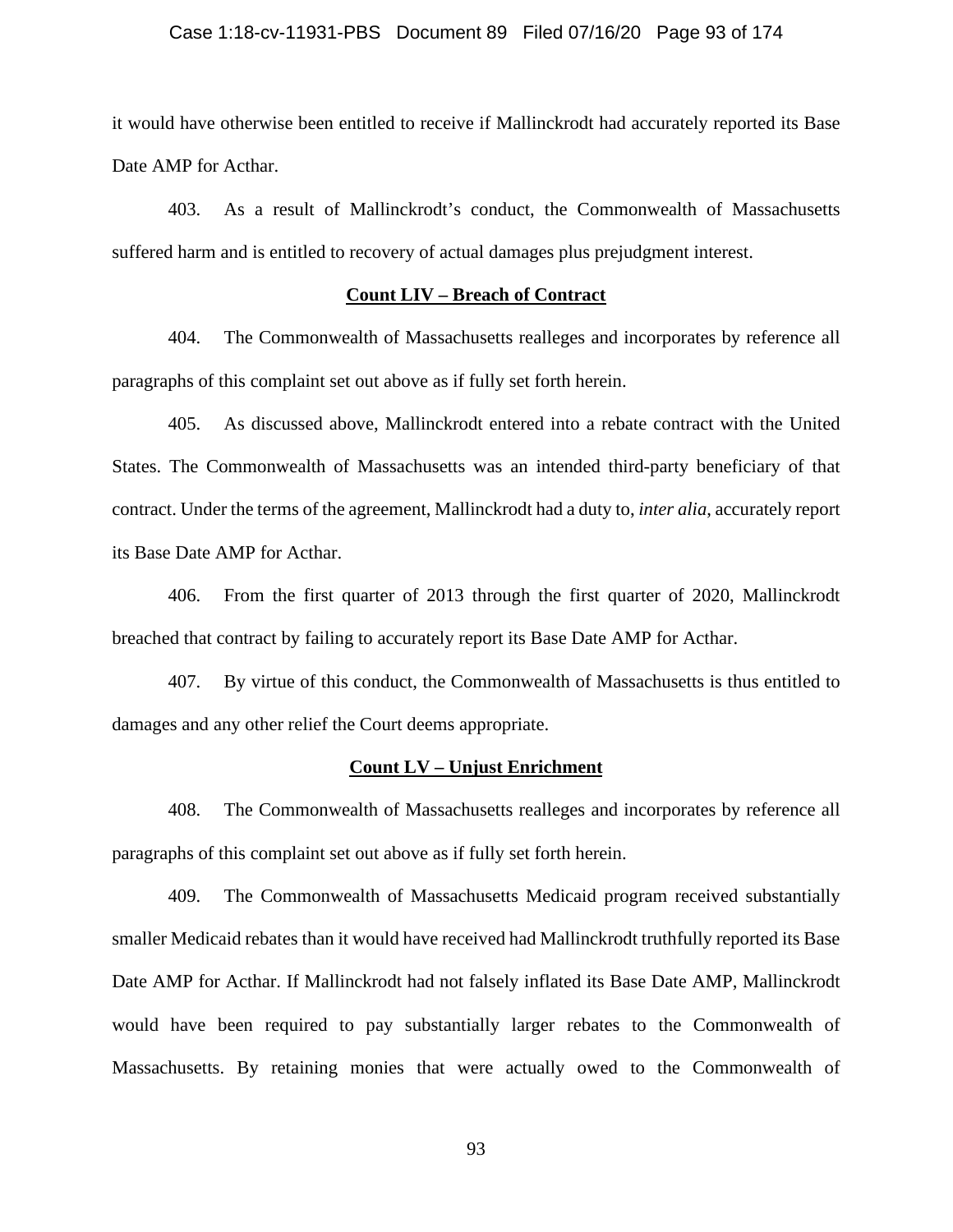## Case 1:18-cv-11931-PBS Document 89 Filed 07/16/20 Page 94 of 174

Massachusetts under the Medicaid Drug Rebate Program, Mallinckrodt retained money that is the property of the Commonwealth of Massachusetts to which it was not entitled.

410. Mallinckrodt has been unjustly enriched by retaining the use and enjoyment of the monies that should have been paid to the Commonwealth of Massachusetts, pursuant to the Medicaid Drug Rebate Program, absent Mallinckrodt's false reporting of its Base Date AMP for Acthar.

411. As a result of Mallinckrodt's conduct, the Commonwealth of Massachusetts suffered harm and is entitled to recovery of actual damages plus prejudgment interest.

## **CLAIMS OF THE STATE OF MICHIGAN**

412. The State of Michigan re-alleges and incorporates by reference all paragraphs of this complaint set out above as if fully set forth herein. In addition to the facts alleged above, Michigan also asserts the following examples of the Acthar claims and rebate underpayments that it received: On or about May 19, 2014, a claim for Acthar was submitted to the Michigan Medicaid Program for beneficiary B.E. The Program paid more than \$96,000 for this claim. The Program also paid more than \$96,000 for a claim for beneficiary C.R. and \$160,000 for a claim for beneficiary A.D. on May 27, 2014 and June 23, 2014, respectively. The Program anticipated receiving a substantial rebate for the more than 300 units billed to Michigan Medicaid during the second quarter of 2014. Instead of paying the rebate it owed, Mallinckrodt knowingly underpaid its obligation by a significant amount.

## **Count LVI – Reverse False Claims (Michigan Medicaid False Claim Act, MCL 400.607(3))**

413. The State of Michigan re-alleges and incorporates by reference all paragraphs of this complaint set out above as if fully set forth herein.

414. For each unit of Acthar the Michigan Medicaid Program purchased, Mallinckrodt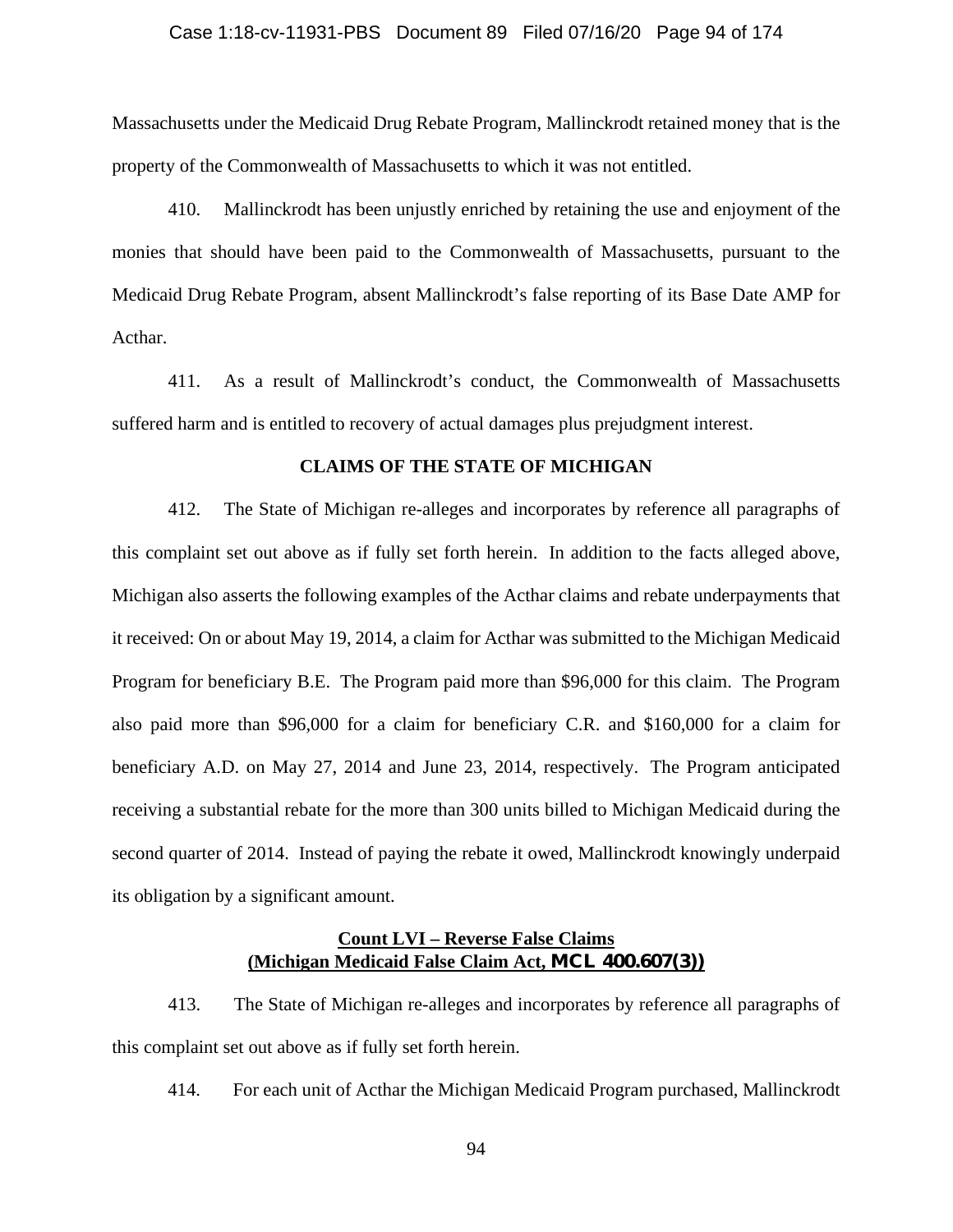#### Case 1:18-cv-11931-PBS Document 89 Filed 07/16/20 Page 95 of 174

had an obligation under the Rebate Statute, 42 U.S.C. § 1396r-8, to pay quarterly rebates using Acthar's 1990 price as its Base Date AMP. For every quarter since 2013, Mallinckrodt has knowingly made, used, and caused to be made and used false records and statements that it submitted to various governmental agencies falsely purporting that it owed substantially less rebate monies to the states, including Michigan, than it actually owed. These false records and statements were used to avoid and conceal from the government Mallinckrodt's true rebate liability. These false records and statements were also used to falsely decrease their rebate obligation to Michigan. As a result, Mallinckrodt has failed to pay the Michigan Medicaid Program millions of dollars in Acthar rebates.

 415. Since no later than 2013, Mallinckrodt has known and intentionally underpaid these rebates.

416. The Michigan Medicaid Program is jointly funded by the United States and the State of Michigan. As a result of Mallinckrodt's knowing and improper failure to pay the correct amount of Michigan Medicaid rebates for Acthar, the United States and the State of Michigan have incurred significant financial losses.

417. By virtue of Mallinckrodt's conduct, the State of Michigan has suffered actual damages and is therefore entitled to treble damages under the Michigan Medicaid False Claim Act, MCL 400.612(1) to be determined at trial, plus attorneys' fees, costs and a penalty of not less than \$5,000 and not more than \$10,000 for each violation.

### **Count LVII – Unjust Enrichment**

418. The State of Michigan re-alleges and incorporates by reference all paragraphs of this complaint set out above as if fully set forth herein.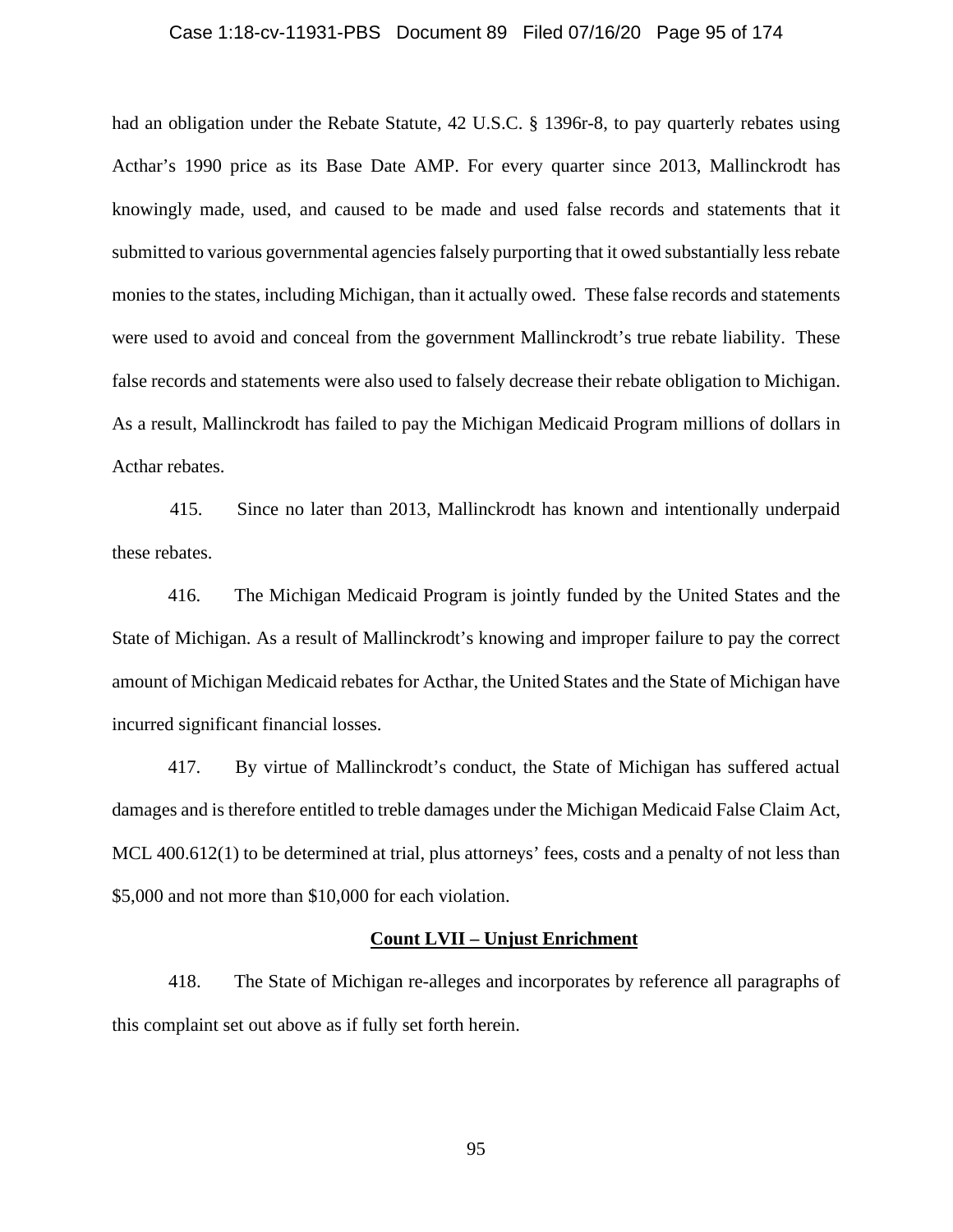### Case 1:18-cv-11931-PBS Document 89 Filed 07/16/20 Page 96 of 174

419. The Michigan Medicaid Program received substantially lower Medicaid rebates than it would have received had Mallinckrodt truthfully reported its Base Date AMP for Acthar. If Mallinckrodt had not falsely reported its Base Date AMP, Mallinckrodt would have been required to pay substantially larger rebates to Michigan. By falsely reporting its Base Date AMP, Mallinckrodt was able to retain profits for Acthar and avoid paying monies owed to Michigan.

420. By retaining monies that were actually owed to Michigan under the Medicaid Rebate Program, Mallinckrodt retained money that was the property of Michigan and to which it was not entitled.

421. By retaining the use and enjoyment of the monies that should have been paid to Michigan pursuant to the Medicaid Rebate Program, Mallinckrodt has been unjustly enriched, and is liable to account for and pay such amounts or the proceeds there from, which are to be determined at trial, to the State of Michigan.

## **CLAIMS OF THE STATE OF NEVADA**

## **Count LVIII – Violation of the Nevada False Claims Act (NRS 357.010,** *et seq.***)**

422. The State of Nevada re-alleges and incorporates by reference all paragraphs of this complaint set out above as if fully set forth herein.

423. The Nevada False Claims Act, NRS 357.040(1), imposes liability on any person

who, with or without specific intent to defraud:

(b) Knowingly makes or uses, or causes to be made or used, a false record or statement that is material to a false or fraudulent claim; (c) Has possession, custody or control of public property or money used or to be used by the State or a political subdivision and knowingly delivers or causes to be delivered to the State or a political subdivision less money or property than the amount of which the person has possession, custody or control … (f) Knowingly makes or uses, or causes to be made or used, a false record or statement that is material to an obligation to pay or transmit money or property to the State or political subdivision; (g) Knowingly conceals or knowingly and improperly avoids or decreases an obligation to pay or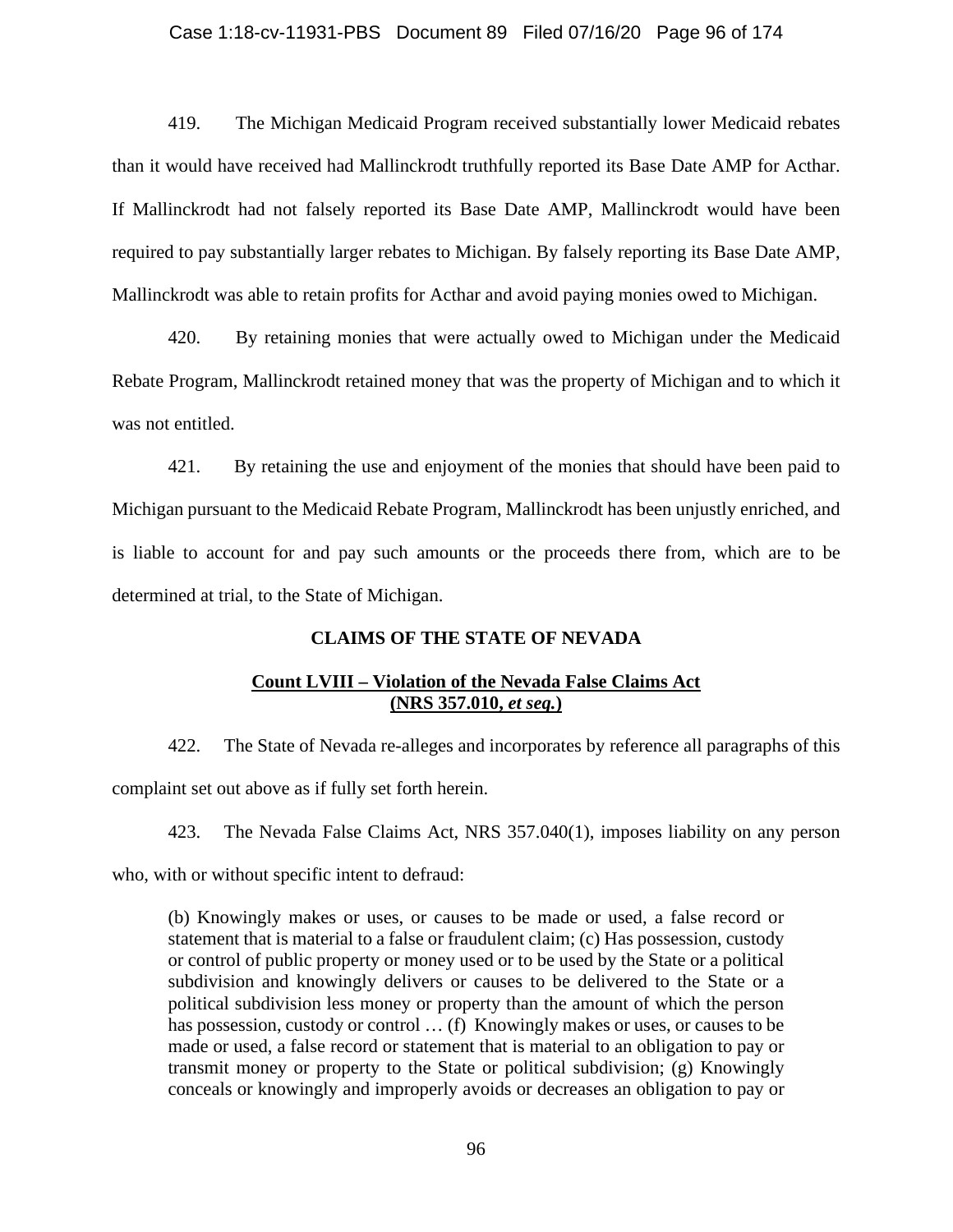## Case 1:18-cv-11931-PBS Document 89 Filed 07/16/20 Page 97 of 174

transmit money or property to the State or political subdivision ….

424. For each unit of Acthar the Nevada Medicaid Program has purchased since 2013, Mallinckrodt was aware of its obligation under the Rebate Statute, 42 U.S.C. § 1396r-8, to pay quarterly rebates using Acthar's 1990 price as its Base Date AMP. Mallinckrodt also knew that by using Acthar's 2013 price as its Base Date AMP instead, it had improperly avoided and decreased the rebate amount paid to Nevada through the first quarter of 2020.

425. Since no later than April 2016, Mallinckrodt has known that it paid these lower rebates in defiance of requests for corrective action by CMS. Mallinckrodt understood that CMS's requested corrective action meant using the 1990 Base Date AMP going forward and repaying amounts previously underpaid. Mallinckrodt also contemporaneously calculated the amount of rebates it had already avoided (from 2013 through April 2016) and the percentage of rebates it would avoid going forward by refusing to take the corrective action CMS first requested and then directed it to take. To date, Mallinckrodt has taken no such corrective action and knowingly and improperly continues to avoid and decrease its rebate obligation to Nevada Medicaid and/or retain funds which should properly be returned to the State of Nevada.

426. To further facilitate its improper avoidance of its obligations under the Rebate Statute, Mallinckrodt refused to report the 1990 Base Date AMP for Acthar in the Medicaid DDR until forced to do so in June of 2020, knowing that when it did so, the Nevada Medicaid program would seek payment for the rebate amount based on the larger price difference and would also seek reimbursement for all prior underpayments resulting from Mallinckrodt's use of the 2013 Base Date AMP for Acthar.

427. Since Nevada Medicaid is jointly funded by the State of Nevada and the United States, Mallinckrodt's knowing failure to pay the correct amount of Medicaid rebates for Acthar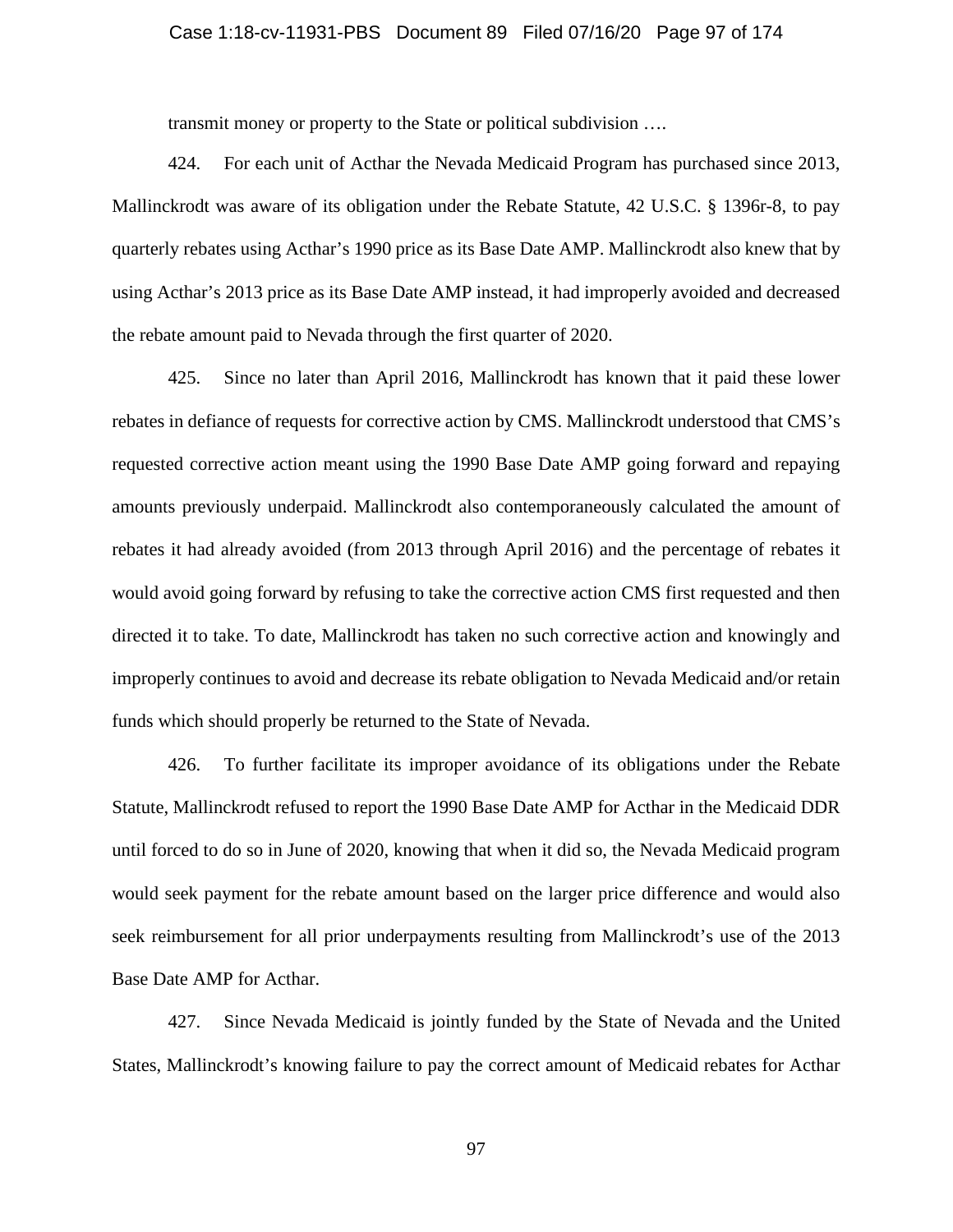## Case 1:18-cv-11931-PBS Document 89 Filed 07/16/20 Page 98 of 174

and/or improper retention of money identified as unpaid rebates for Acthar directly resulted in significant financial loss to the State of Nevada.

428. By virtue of Mallinckrodt's conduct, the State of Nevada has suffered actual damages and is entitled to recover treble damages plus a civil monetary penalty for each instance of unlawful conduct.

## **Count LIX – Breach of Contract**

429. The State of Nevada re-alleges and incorporates by reference all paragraphs of this complaint set out above as if fully set forth herein.

430. As discussed above, Mallinckrodt entered into a Rebate Agreement with the United States. The State of Nevada was an intended third-party beneficiary of that contract. Under the terms of the agreement, Mallinckrodt has a duty to, *inter alia*, accurately report its Base Date AMP for Acthar.

431. From the first quarter of 2013 and continuing through the first quarter of 2020, Mallinckrodt breached that agreement by failing to report the true and correct Base Date AMP for Acthar as required by the Rebate Agreement and instead using the 2013 Base Date AMP.

432. By virtue of this conduct, the State of Nevada is thus entitled to damages and any other relief the Court deems appropriate.

## **Count LX – Unjust Enrichment**

433. The State of Nevada re-alleges and incorporates by reference all paragraphs of this complaint set out above as if fully set forth herein.

434. If Mallinckrodt had not misrepresented the Base Date AMP for Acthar since 2013, Mallinckrodt would have been required to pay significantly larger rebates to the State of Nevada. By falsely reporting its Base Date AMP through the first quarter of 2020, Mallinckrodt was able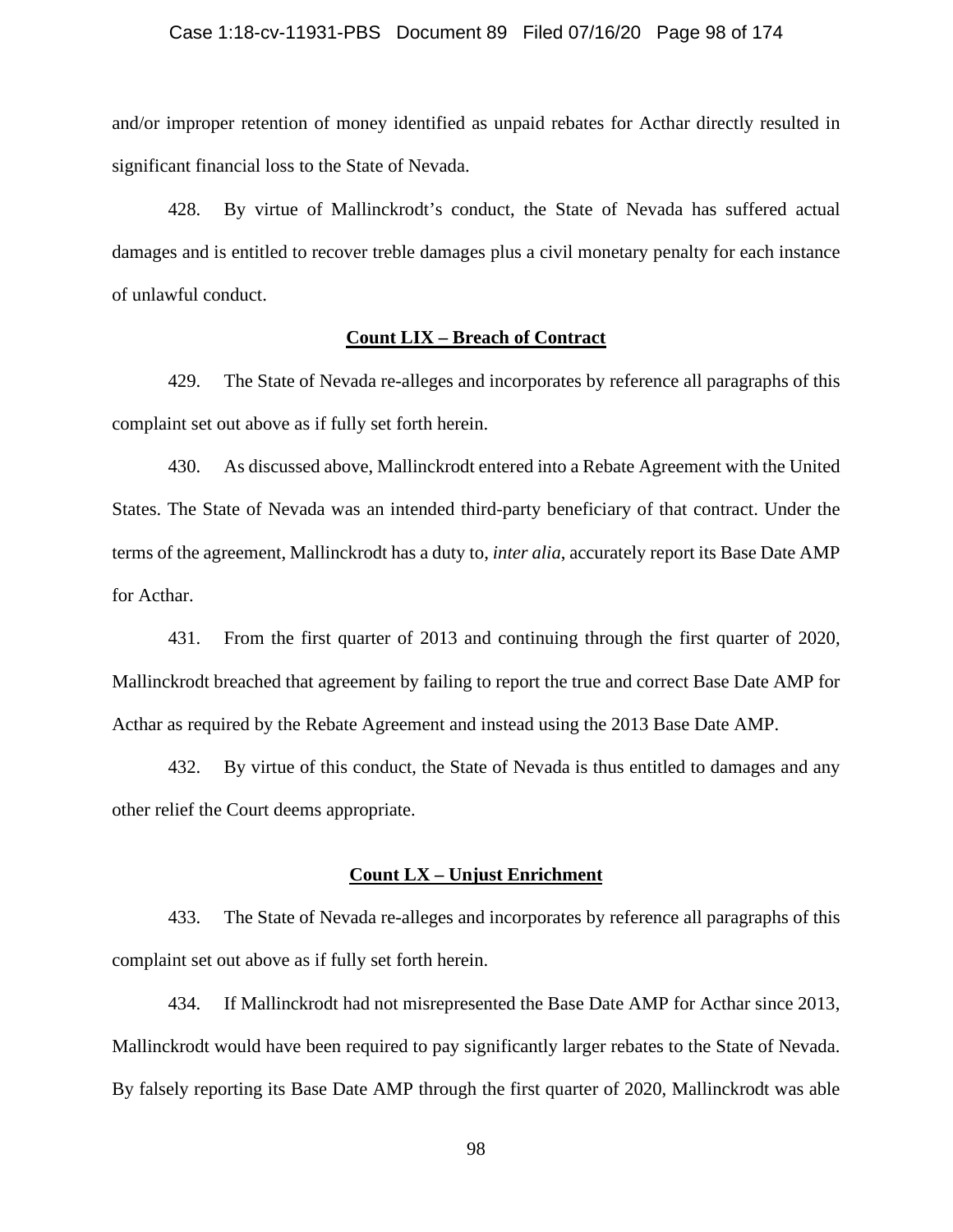to retain profits for Acthar and avoid paying monies owed to Nevada.

435. By retaining monies that were actually owed to the State of Nevada under the Medicaid Rebate Program, Mallinckrodt retained that which was the property of Nevada and to which it was not entitled.

436. Mallinckrodt has been unjustly enriched by retaining the use and enjoyment of the monies that should have been paid to Nevada pursuant to the Medicaid Rebate Program and is liable to account for and pay such amounts or the proceeds there from, which are to be determined at trial, to the State of Nevada.

# **CLAIMS OF THE STATE OF NEW JERSEY**

## **Count LXI – Reverse False Claims (New Jersey False Claims Act, N.J.S.A. 2A:32C-1,** *et seq.***)**

437. The State of New Jersey repeats and re-alleges the allegations contained in all of the preceding paragraphs as if fully set forth herein.

438. The New Jersey False Claims Act ("NJFCA"), N.J.S.A. 2A:32C-1, provides in

relevant part:

A person commits an unlawful act, if the person:

- (a) Knowingly presents or causes to be presented to an employee, officer or agent of the State, or to any contractor, grantor, or other recipient of State funds, a false or fraudulent claim for payment or approval;
- (b) Knowingly makes, uses or causes to be made or used a false record or statement to get a false or fraudulent claim paid or approved by the State;
- (c) Conspires to defraud the State by getting a false or fraudulent claim allowed or paid by the State; …
- (g) Knowingly makes, uses, or causes to be made or used a false record or statement to conceal, avoid, or decrease an obligation to pay or transmit money or property to the State.
- 439. Within the meaning of the New Jersey Statutes Annotated, "knowingly" means,

with respect to information, that a person: (1) has actual knowledge of the information; (2) acts in

deliberate ignorance of the truth or falsity of the information; or (3) acts in reckless disregard of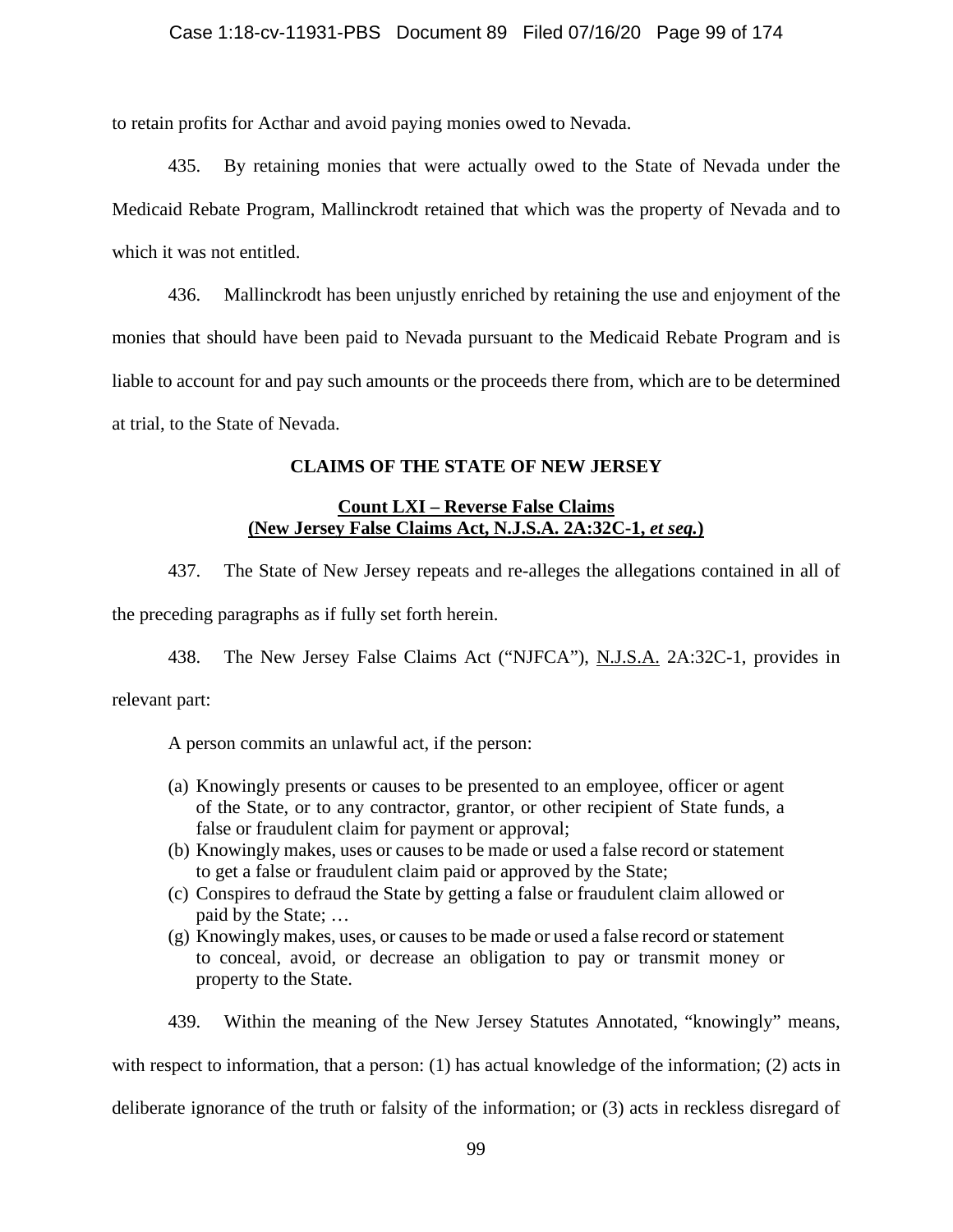the truth or falsity of the information. N.J.S.A. 2A:32C-2. Further, "no proof of specific intent to defraud is required." Id. at 2A:32C-2.

440. Under N.J.S.A. 2A:32C-3, a person shall be jointly or severally liable to the State for a civil penalty of not less than and not more than the civil penalty allowed under the federal False Claims Act (31 U.S.C. § 3729 *et seq.*). This amount may be adjusted in accordance with the inflation adjustment procedures prescribed in the Federal Civil Penalties Inflation Adjustment Act of 1990, Pub.L.101-410, for each false or fraudulent claim, plus three times the amount of damages which the State sustains, if the person:

- (a) Knowingly presents or causes to be presented to an employee, officer or agent of the State, or to any contractor, grantor, or other recipient of State funds, a false or fraudulent claim for payment or approval;
- (b) Knowingly makes, uses or causes to be made or used a false record or statement to get a false or fraudulent claim paid or approved by the State;
- (c) Conspires to defraud the State by getting a false or fraudulent claim allowed or paid by the State; …
- (g) Knowingly makes, uses, or causes to be made or used a false record or statement to conceal, avoid, or decrease an obligation to pay or transmit money or property to the State.

441. For each unit of Acthar that the New Jersey Medicaid Program purchased, Mallinckrodt knew of its obligation under the MDRP, 42 U.S.C. § 1396r-8, to pay quarterly rebates using Acthar's 1990 price as its Base Date AMP. Mallinckrodt also knew that all participating states would rely on the rate reflected in its Base Date AMP submissions in the Medicaid DDR system because the United States used that figure to calculate the unit rebate amount. Consequently, Mallinckrodt deliberately and effectively decreased its Acthar rebate payment obligations to the State of New Jersey.

442. For every quarter since 2013 and continuing through the first quarter of 2020, Mallinckrodt knowingly provided false quarterly submissions to CMS by using Acthar's 2013 price, rather than its 1990 price for its Base Date AMP. Mallinckrodt knowingly presented a false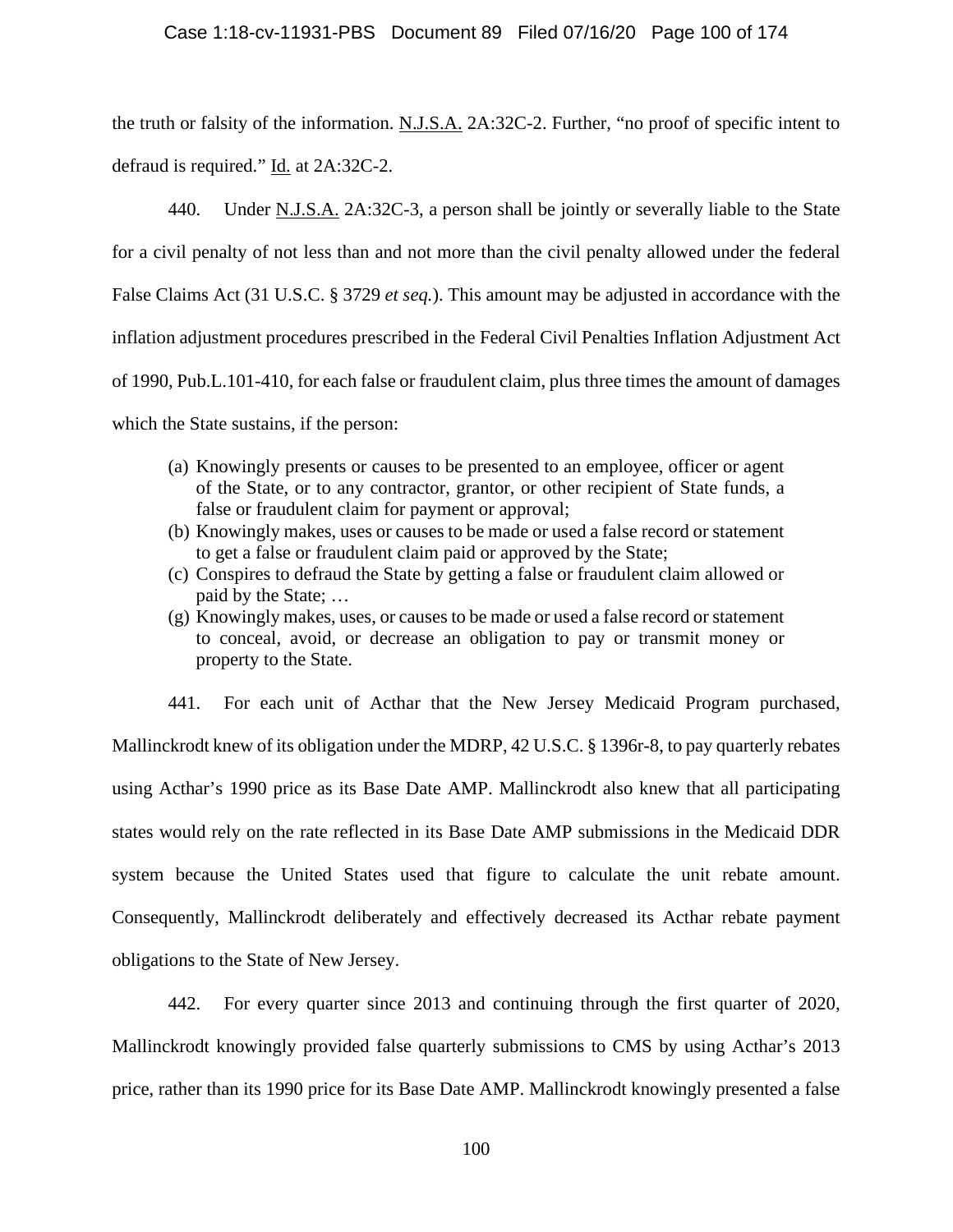## Case 1:18-cv-11931-PBS Document 89 Filed 07/16/20 Page 101 of 174

or fraudulent record by misrepresenting Acthar's Base Date in support of its false or fraudulent claim for payment of reduced Acthar rebates, which resulted in a gross underpayment of its rebate obligations to the State of New Jersey.

443. For every quarter since 2013 and continuing through the first quarter of 2020, Mallinckrodt knowingly used the incorrect Base Date AMP to conceal, avoid, or decrease its obligation to pay or transmit the correct rebate payment for Acthar to the State of New Jersey.

444. For every quarter since 2013 and continuing through the first quarter of 2020, Mallinckrodt knowingly made, used, or caused to be made or used, false records or statements regarding its Base Date AMP for Acthar that are material to its obligation to pay or transmit money or property to the State of New Jersey Medicaid Program.

445. Since no later than April 2016, Mallinckrodt knew that it paid these lower rebates in defiance of requests for corrective action by CMS. Mallinckrodt understood that CMS's requested corrective action meant using the 1990 Base Date AMP going forward and repaying amounts previously underpaid. Mallinckrodt also contemporaneously calculated the amount of rebates it had already avoided (from 2013 through April 2016) and the percentage of rebates it would avoid going forward, if it refused to take the corrective action CMS requested and then directed it to take.

446. Mallinckrodt did not correct the 1990 Base Date AMP for Acthar in the Medicaid DDR system until the beginning of the second quarter of 2020. Mallinckrodt knew that once it made this change, the invoices the New Jersey Medicaid program received each quarter for Acthar would reflect a much higher rebate amount and require reimbursement of all prior underpayments resulting from Mallinckrodt's improper use of the 2013 Base Date AMP. Despite Mallinckrodt's independent obligation under the Rebate Statute to pay the proper rebate amount, the company's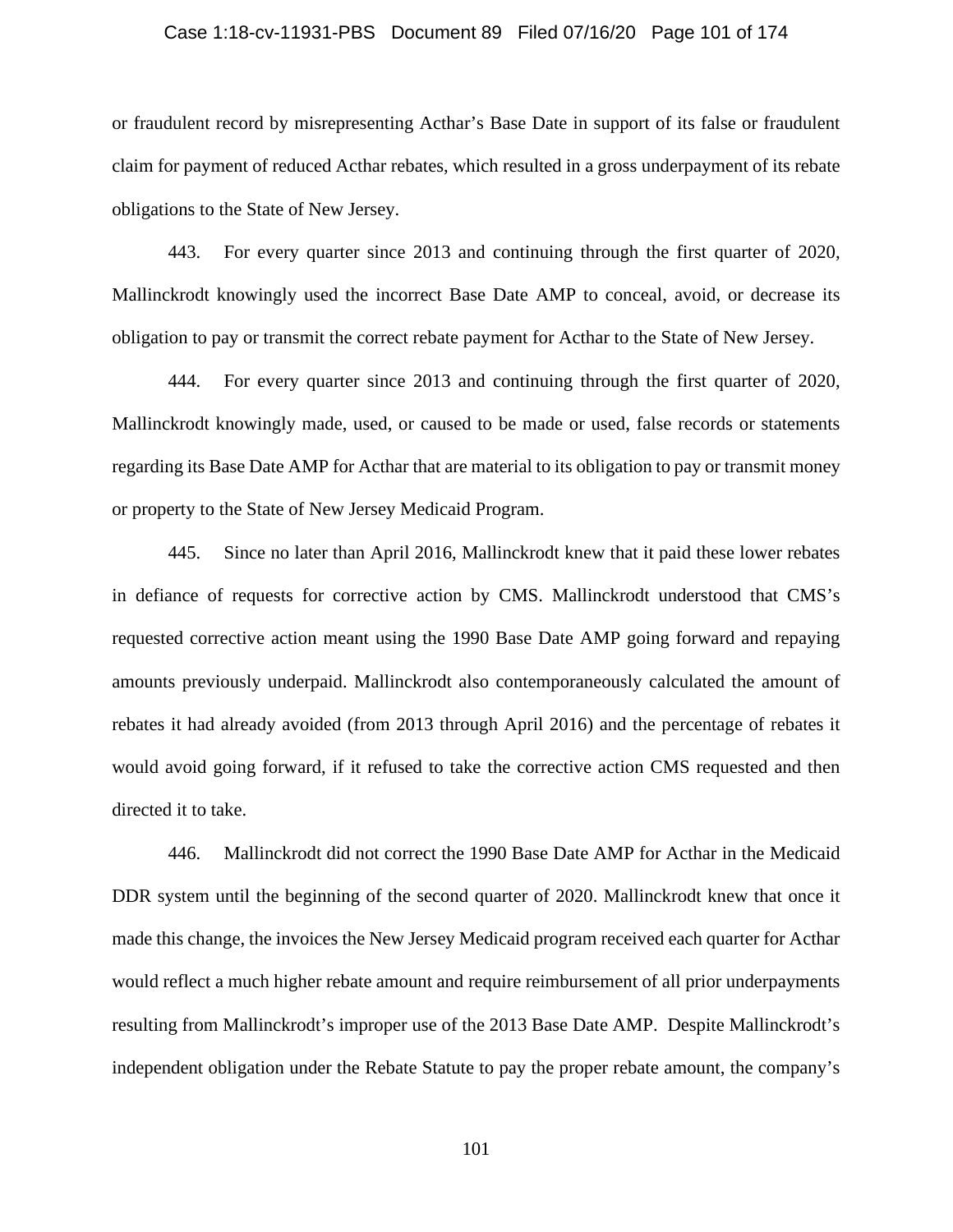#### Case 1:18-cv-11931-PBS Document 89 Filed 07/16/20 Page 102 of 174

delay in updating the DDR system facilitated its improper avoidance and decreasing of that obligation.

447. The United States and New Jersey jointly fund the Medicaid program. Therefore, by virtue of Mallinckrodt's unlawful false or fraudulent conduct, New Jersey has suffered actual damages. Under the NJFCA, the State of New Jersey is therefore entitled to recover treble damages, plus a civil monetary penalty for each violation.

## **Count LXII – Common Law Fraud**

448. The allegations in all of the preceding paragraphs are realleged as if fully set forth herein.

449. For every quarter since 2013 and continuing through the first quarter of 2020, Mallinckrodt knowingly made and or caused to be made, a false material misrepresentation regarding the Base Rate AMP and or its rebate obligations to the State of New Jersey and to the United States.

450. Through these knowingly false and material representations, Mallinckrodt intended to induce the State of New Jersey to act or refrain from acting.

451. For every quarter since 2013 and continuing through the first quarter of 2020, the State of New Jersey did in fact justifiably rely on Mallinckrodt's representations and omissions and suffered injury due to that reliance. The State of New Jersey received significantly lower rebate payments from Mallinckrodt than it was entitled to receive and would have received, but for Mallinckrodt's failure to submit true and accurate statements of Acthar's Base Date AMP.

452. By virtue of these actions or failures to act, Mallinckrodt remains liable to the State of New Jersey for damages and any other relief the Court deems appropriate.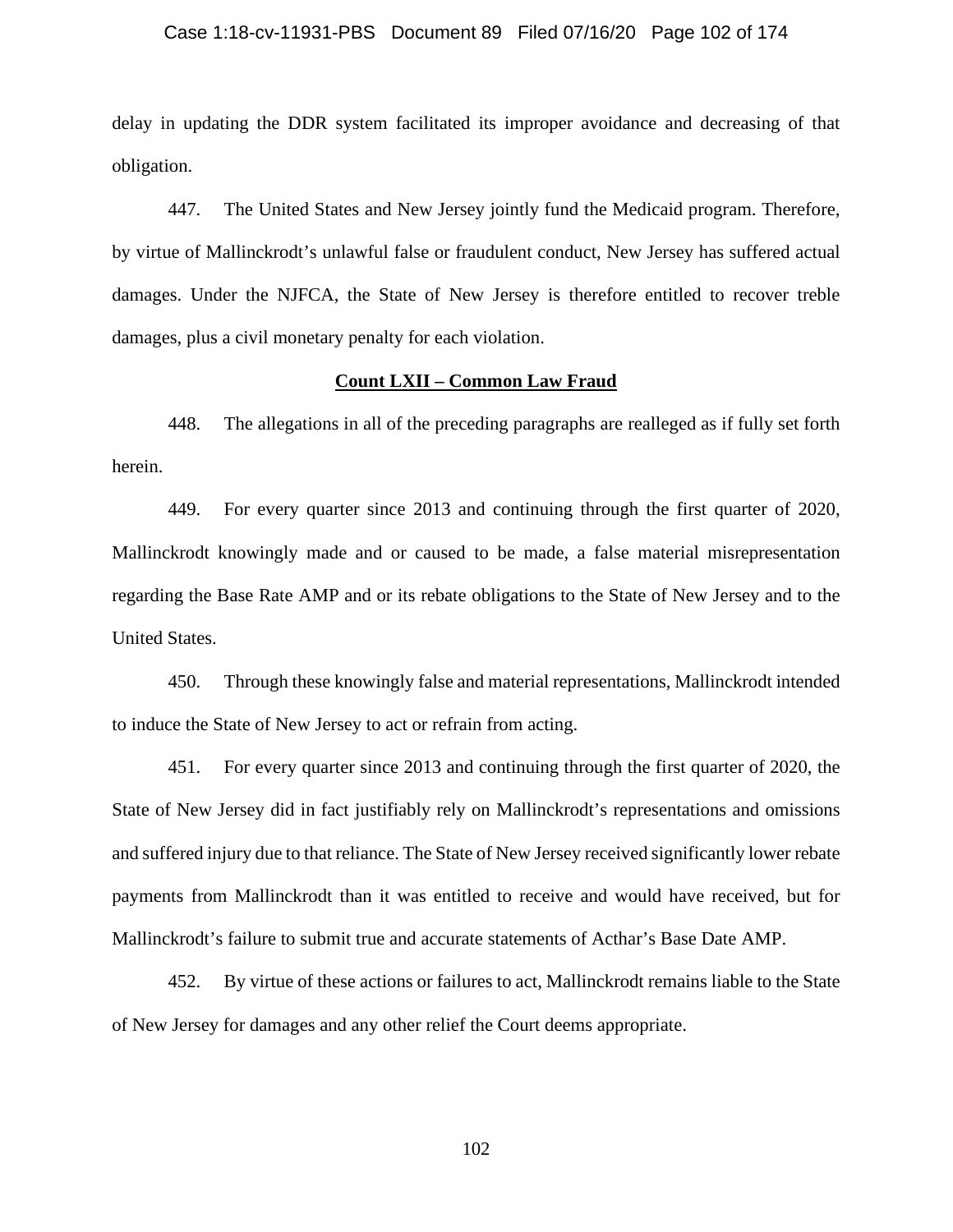## **Count LXIII – Breach of Contract**

453. The allegations in all of the preceding paragraphs are realleged as if fully set forth herein.

454. As discussed in the Legal Framework, The Medicaid Drug Rebate Program section of this complaint, Mallinckrodt entered into a rebate contract with the United States.

455. The State of New Jersey was an intended third-party beneficiary of that contract.

456. Under the terms of the agreement, Mallinckrodt maintained a duty to, *inter alia*, accurately report Acthar's Base Date AMP.

457. For every quarter since 2013 and continuing through the first quarter of 2020, Mallinckrodt breached that contract by failing to report accurately Acthar's Base Date AMP.

458. By virtue of this conduct, Mallinckrodt is liable to the State of New Jersey for damages and any other relief this court deems appropriate.

### **Count LXIV – Unjust Enrichment**

459. The allegations in all of the preceding paragraphs are realleged as if fully set forth herein.

460. For every quarter since 2013 and continuing through the first quarter of 2020, Mallinckrodt knowingly inflated Acthar's Base Date AMP submitted on quarterly statements to CMS.

461. If Mallinckrodt had not falsely inflated Acthar's Base Date AMP, Mallinckrodt would have been responsible for substantially higher rebate payments to the State of New Jersey.

462. By retaining funds actually owed to the State of New Jersey under the MDRP, Mallinckrodt retained money, property which belonged to the State of New Jersey, and to which Mallinckrodt was not entitled.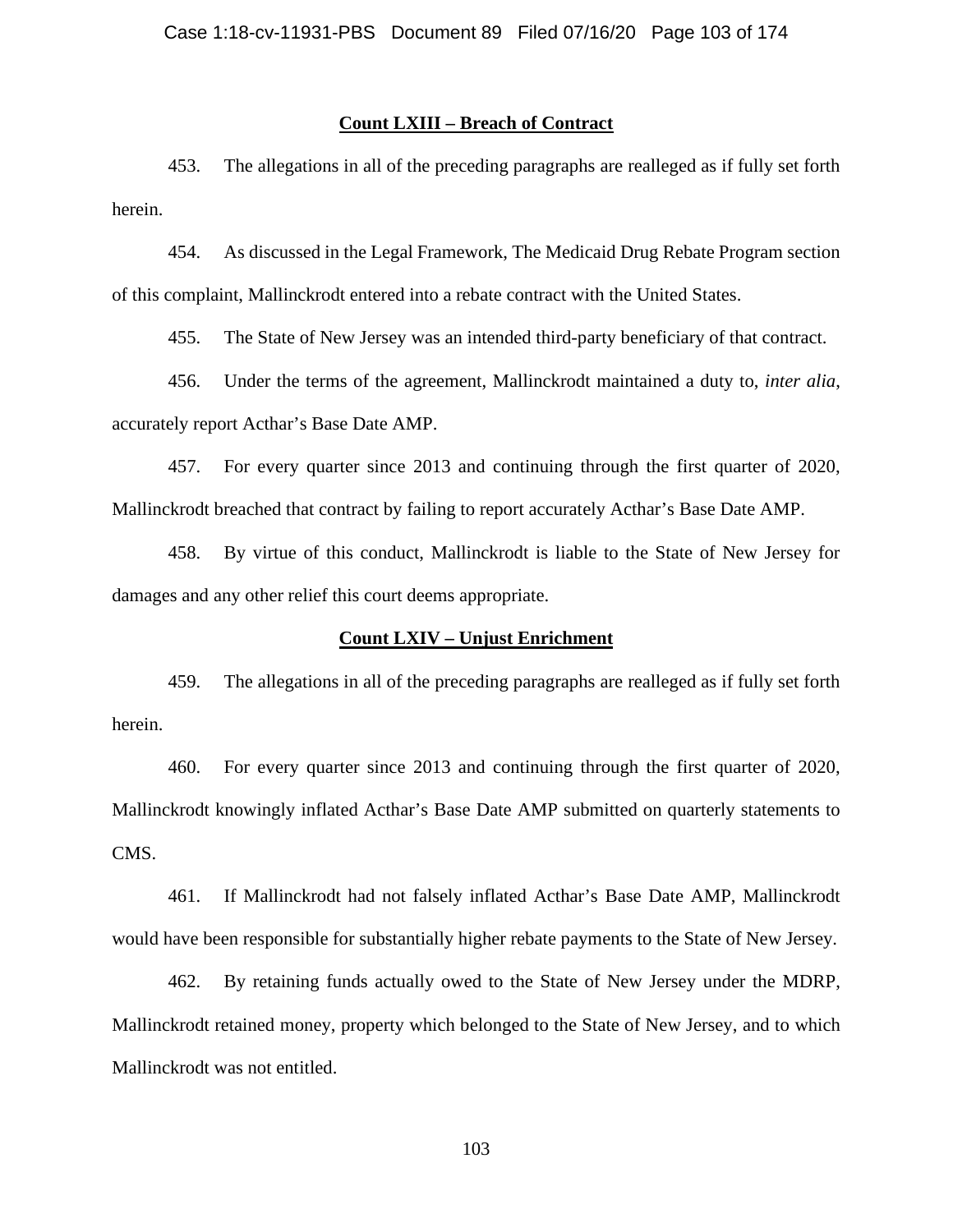463. Mallinckrodt unjustly enriched itself by retaining the use and enjoyment of the funds owed to the State of New Jersey pursuant to the Medicaid Drug Rebatement Act. Consequently, Mallinckrodt must account for and pay such amounts or the proceeds therefrom, which sum will be determined at trial, to the State of New Jersey.

## **CLAIMS OF THE STATE OF NEW MEXICO**

## **Count LXV (New Mexico Medicaid False Claims Act, N.M. Stat. Ann. §§ 27-14-1 to -15)**

464. The State of New Mexico re-alleges and incorporates by reference all paragraphs of this complaint set out above as if fully set forth herein.

465. This is a claim for treble damages and penalties under the New Mexico Medicaid False Claims Act.

466. Through the acts described above, Mallinckrodt knowingly, intentionally, and willfully made or used a false record or statement material to a false or fraudulent claim as follows under A-E below.

467. Through the acts described above and below, Mallinckrodt conspired to (a) present, or caused to be presented, false or fraudulent claims and (b) make or used a false record or statement material to a false or fraudulent claim as follows under  $A - E$  below.

A. For each unit of Acthar the New Mexico Medicaid program purchases, Mallinckrodt has an obligation under the Rebate Statute, 42 U.S.C. § 1396r-8, to pay quarterly rebates using Acthar's 1990 price as its Base Date AMP. For every quarter since 2013 but no later than through the first quarter of 2020, Mallinckrodt has improperly avoided and decreased this obligation by paying a much lower rebate amount, using Acthar's 2013 price as its Base Date AMP instead. In this manner, Mallinckrodt has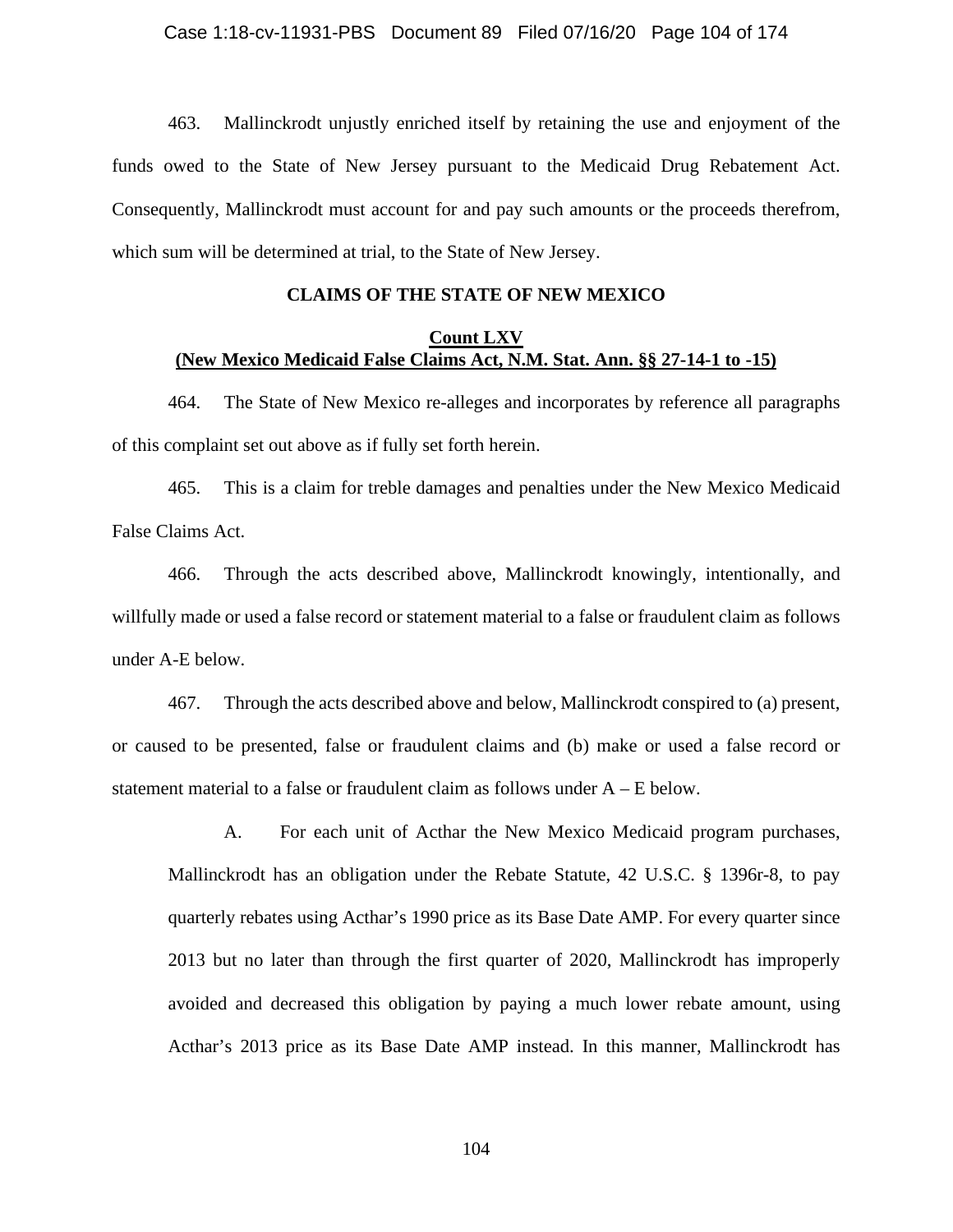#### Case 1:18-cv-11931-PBS Document 89 Filed 07/16/20 Page 105 of 174

avoided and decreased its New Mexico Medicaid rebate obligation by hundreds of thousands of dollars.

B. Since no later than April 2016, Mallinckrodt has known that it paid these lower rebates in defiance of requests for corrective action by CMS. Mallinckrodt understood that CMS's requested corrective action meant using the 1990 Base Date AMP going forward and repaying amounts previously underpaid. Mallinckrodt also contemporaneously calculated the amount of rebates it had already avoided (from 2013 through April 2016) and the percentage of rebates it would avoid going forward, if it refused to take the corrective action CMS requested and then directed it to take. To date, Mallinckrodt has taken no such corrective action and knowingly and improperly continues to avoid and decrease its rebate obligation to New Mexico Medicaid.

C. By using a 2013 Base Date AMP instead of a 1990 Base Date AMP and thereby underpaying New Mexico Medicaid rebates for Acthar, Mallinckrodt has retained possession, custody, or control of property or money used, or to be used, by the government. In particular, Mallinckrodt has retained for itself tens of millions of dollars that it should have paid in rebates to the New Mexico Medicaid Program. Medicaid rebates collected by New Mexico offset the overall cost of the New Mexico Medicaid program.

D. Since no later than April 2016, Mallinckrodt has knowingly possessed such money used, or to be used, by the State of New Mexico, and also knowingly delivered and caused to be delivered less than all of this money or property, in the form of unpaid Medicaid rebate amounts from 2013 forward for Acthar, to the State of New Mexico.

E. Since no later than April 2016, Mallinckrodt knew that it delivered and caused to be delivered less than the full rebate amount due for Acthar for the rebate periods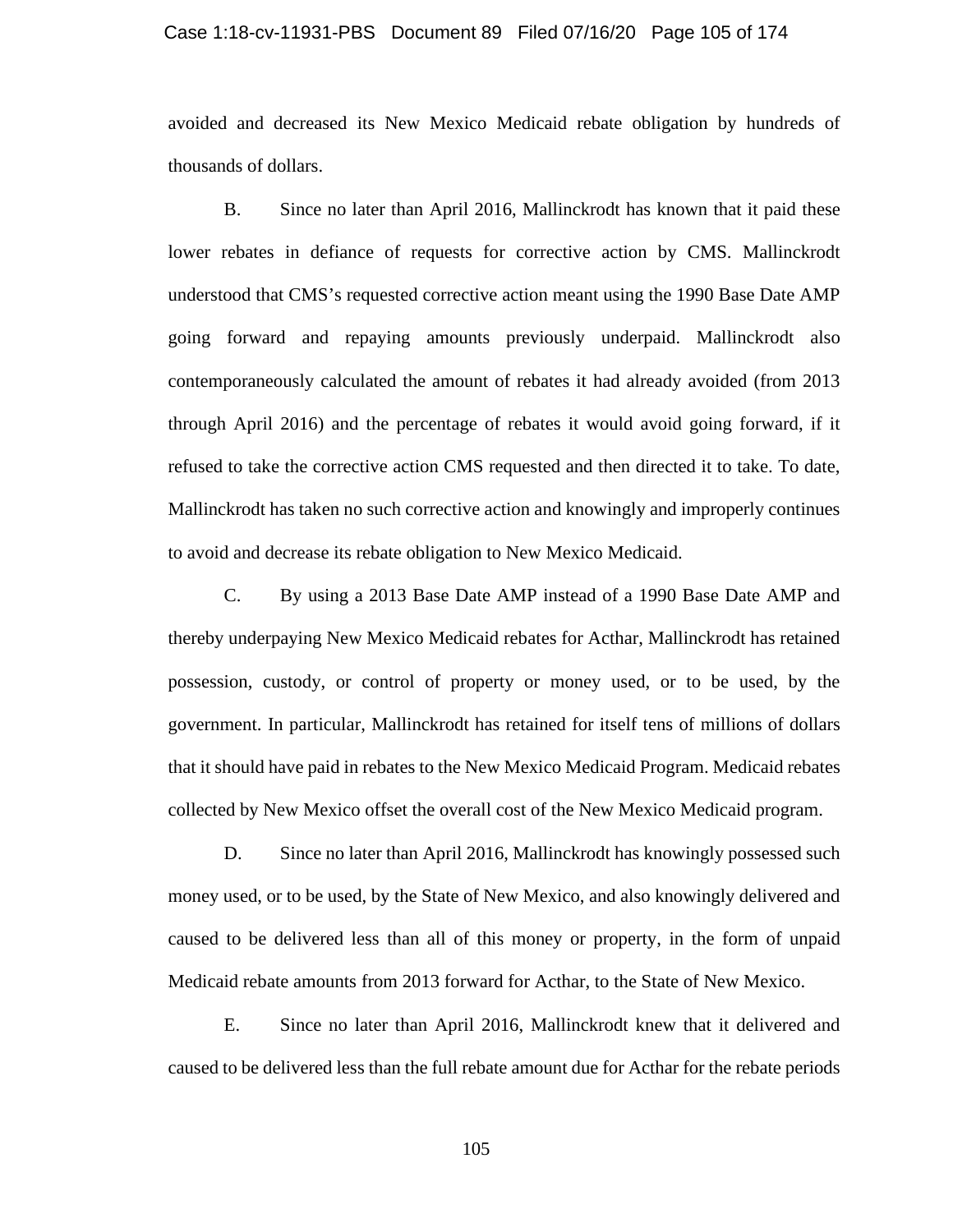from 2013 onward. Mallinckrodt understood that CMS's requested corrective action meant using Acthar's 1990 Base Date AMP going forward and repaying amounts previously underpaid. Mallinckrodt also contemporaneously calculated the amount of rebates it had already avoided (from 2013 through April 2016) and the percentage of rebates it would avoid going forward, if it refused to take the corrective action CMS warned it to take. To date, Mallinckrodt has taken no such corrective action and continues to deliver or cause to be delivered less than all of the Medicaid rebates it owes for Acthar.

468. The New Mexico Medicaid program is jointly funded by the United States and the State of New Mexico. As a result of Mallinckrodt's knowing and improper failure to pay the correct amount of Medicaid rebates for Acthar, the United States and the State of New Mexico have incurred significant financial losses.

469. By virtue of Mallinckrodt's conduct, the State of New Mexico has suffered actual damages and is entitled to recover treble damages plus a civil monetary penalty for each instance of unlawful conduct.

# **Count LXVI (New Mexico Fraud Against Taxpayers Act, N.M. Stat. Ann. §§ 44-9-1 to -14)**

470. The State of New Mexico re-alleges and incorporates by reference all paragraphs of this complaint set out above as if fully set forth herein.

471. This is a claim for treble damages and penalties under the New Mexico Fraud Against Taxpayers Act.

472. Through the acts described above, Mallinckrodt knowingly, intentionally, and willfully violated the New Mexico Fraud Against Taxpayers Act.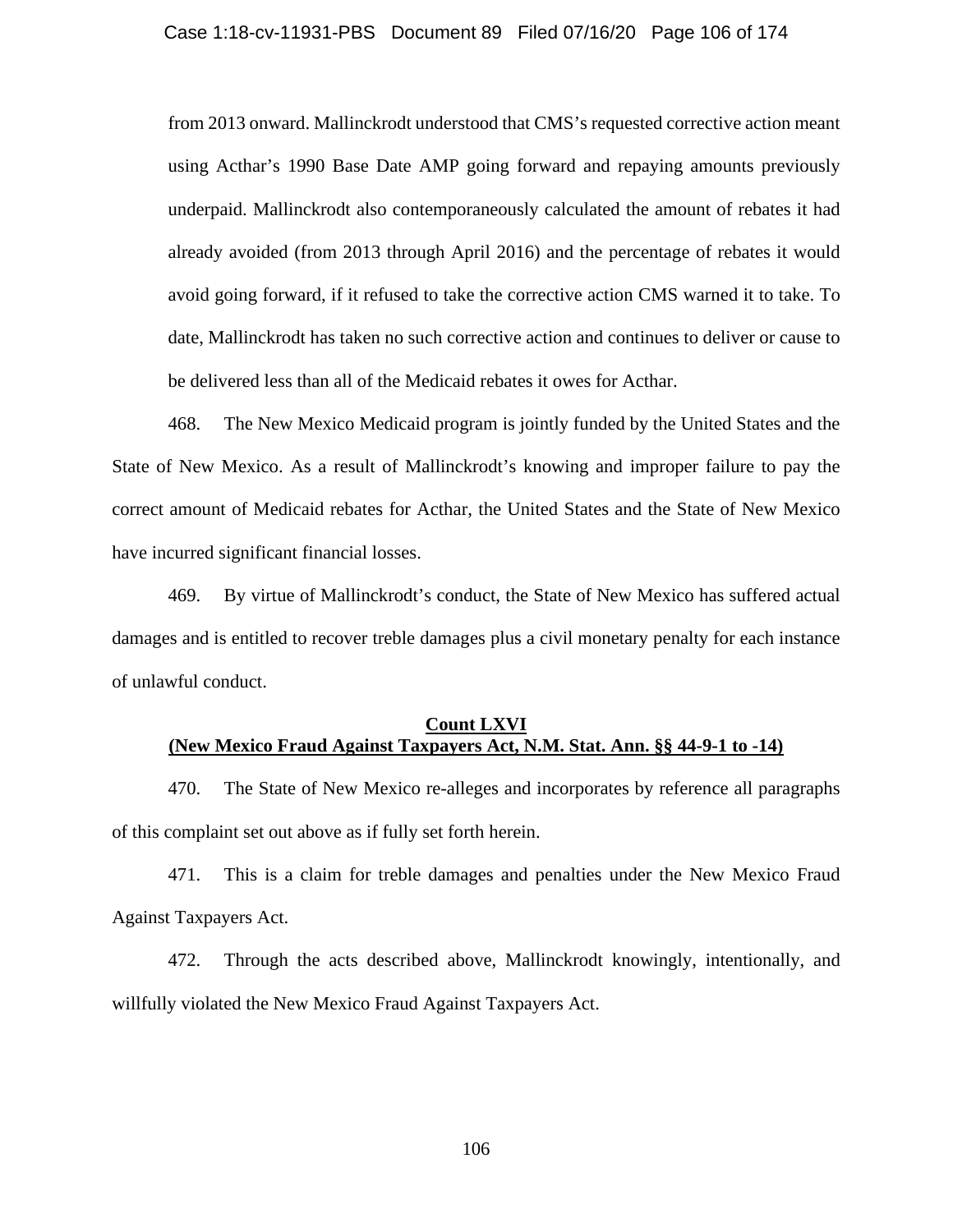473. By virtue of Mallinckrodt's conduct, the State of New Mexico has suffered actual damages and is entitled to recover treble damages plus a civil monetary penalty for each instance of unlawful conduct.

# **CLAIMS OF THE STATE OF NEW YORK**

# **Count LXVII – Violation of the New York False Claims Act (State Fin. Law § 189,** *et seq.***)**

474. The State of New York repeats and realleges the allegations contained in all of the

preceding paragraphs as if fully set forth herein.

475. The New York False Claims Act ("NYFCA"), State Fin. Law § 189(1), provides,

in pertinent part, that any person who:

(d) has possession, custody, or control of property or money used, or to be used, by the state or a local government and knowingly delivers, or causes to be delivered, less than all of that money or property . . . (g) knowingly makes, uses, or causes to be made or used, a false record or statement material to an obligation to pay or transmit money or property to the state or a local government; or (h) knowingly conceals or knowingly and improperly avoids or decreases an obligation to pay or transmit money or property to the state or a local government, or conspires to do the same

shall be liable: (i) to the state for a civil penalty of not less than six thousand dollars and not more than twelve thousand dollars, adjusted to be equal to the civil penalty allowed under the federal False Claims Act, 31 U.S.C. sec 3729, et seq., as amended, as adjusted for inflation by the Federal Civil Penalties Inflation Adjustment Act of 1990 … plus three times the amount of all damages, including consequential damages, which the state … sustains because of the act of that person.

476. The NYFCA defines the terms "knowing" and "knowingly" to mean that a person,

with respect to information relating to a claim, "(i) has actual knowledge of the information; (ii)

acts in deliberate ignorance of the truth or falsity of the information; or (iii) acts in reckless

disregard of the truth or falsity of the information." State Fin. Law § 188(3).

477. For each unit of Acthar the New York Medicaid Program purchased, Mallinckrodt

was aware of its obligation under the MDRP, 42 U.S.C. § 1396r-8, to pay quarterly rebates using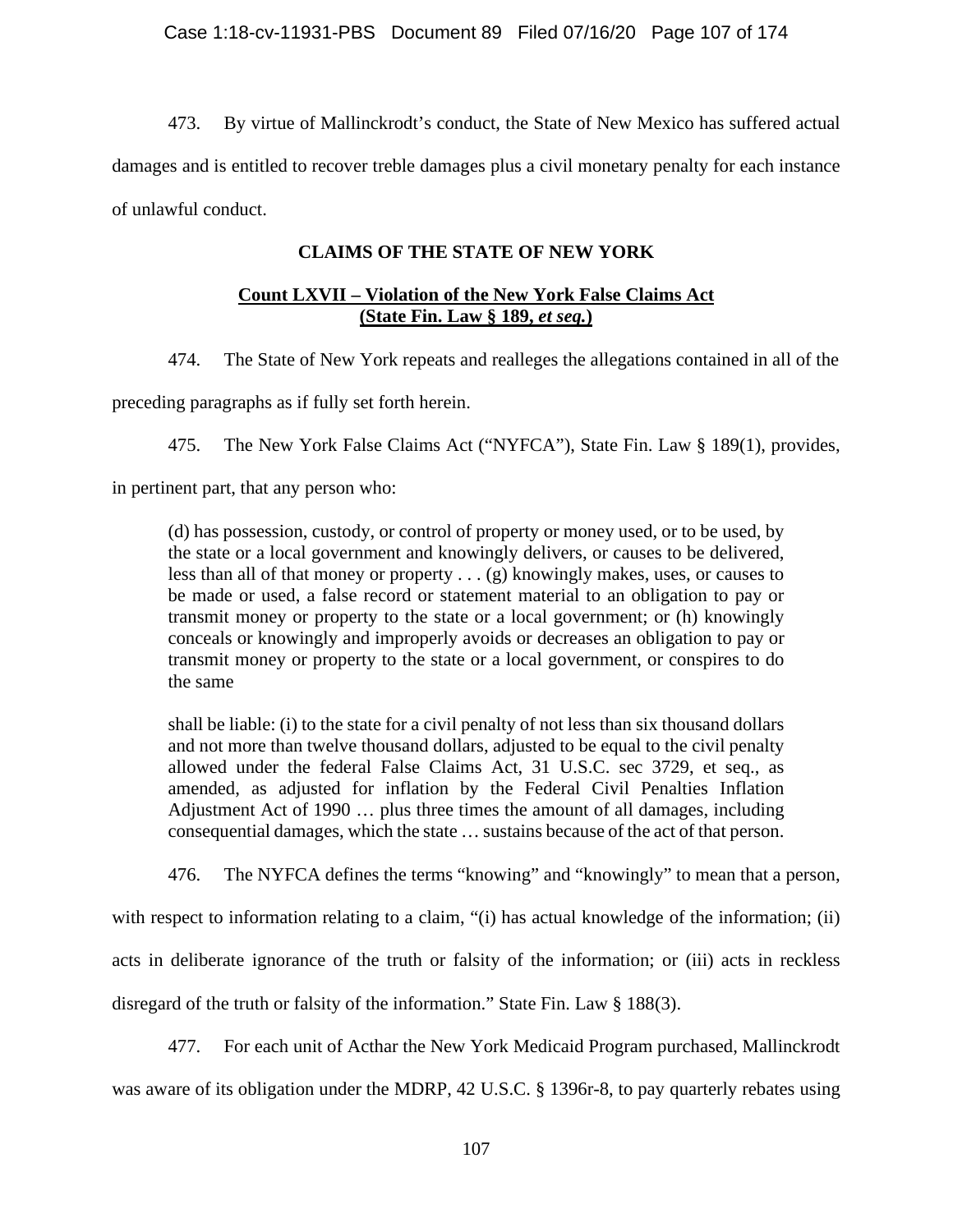## Case 1:18-cv-11931-PBS Document 89 Filed 07/16/20 Page 108 of 174

Acthar's 1990 price as its Base Date AMP. Mallinckrodt also knew that its Base Date AMP submissions in the Medicaid DDR system would be used by the United States to calculate the unit rebate amount, which would affect the amount of the rebates that Mallinckrodt was obligated to pay to the States, including New York, for Acthar.

478. From the first quarter of 2013 through the first quarter of 2020, Mallinckrodt provided false quarterly submissions to CMS using its 2013 price as its Base Date AMP with respect to Acthar.

479. From the first quarter of 2013 and continuing through the present, by failing to reimburse the New York Medicaid Program for rebate amounts for Acthar that it has underpaid, Mallinckrodt has retained possession, custody, or control of property or money used, or to be used, by the government and knowingly delivered, or caused to be delivered, less than all of that money or property.

480. From the first quarter of 2013 through the first quarter of 2020, Mallinckrodt knowingly made, used, or caused to be made or used, false records or statements regarding its Base Date AMP for Acthar that were material to its obligation to pay or transmit money or property to the New York Medicaid Program.

481. From the first quarter of 2013 through the first quarter of 2020, Mallinckrodt knowingly concealed or knowingly and improperly decreased its obligation to pay or transmit money or property to the New York Medicaid Program. By using Acthar's 2013 price as its Base Date AMP, Mallinckrodt improperly decreased its rebate obligation by paying a much lower rebate amount.

482. Since no later than April 2016, Mallinckrodt has known that it paid these lower rebates in defiance of requests for corrective action by CMS. Mallinckrodt understood that CMS's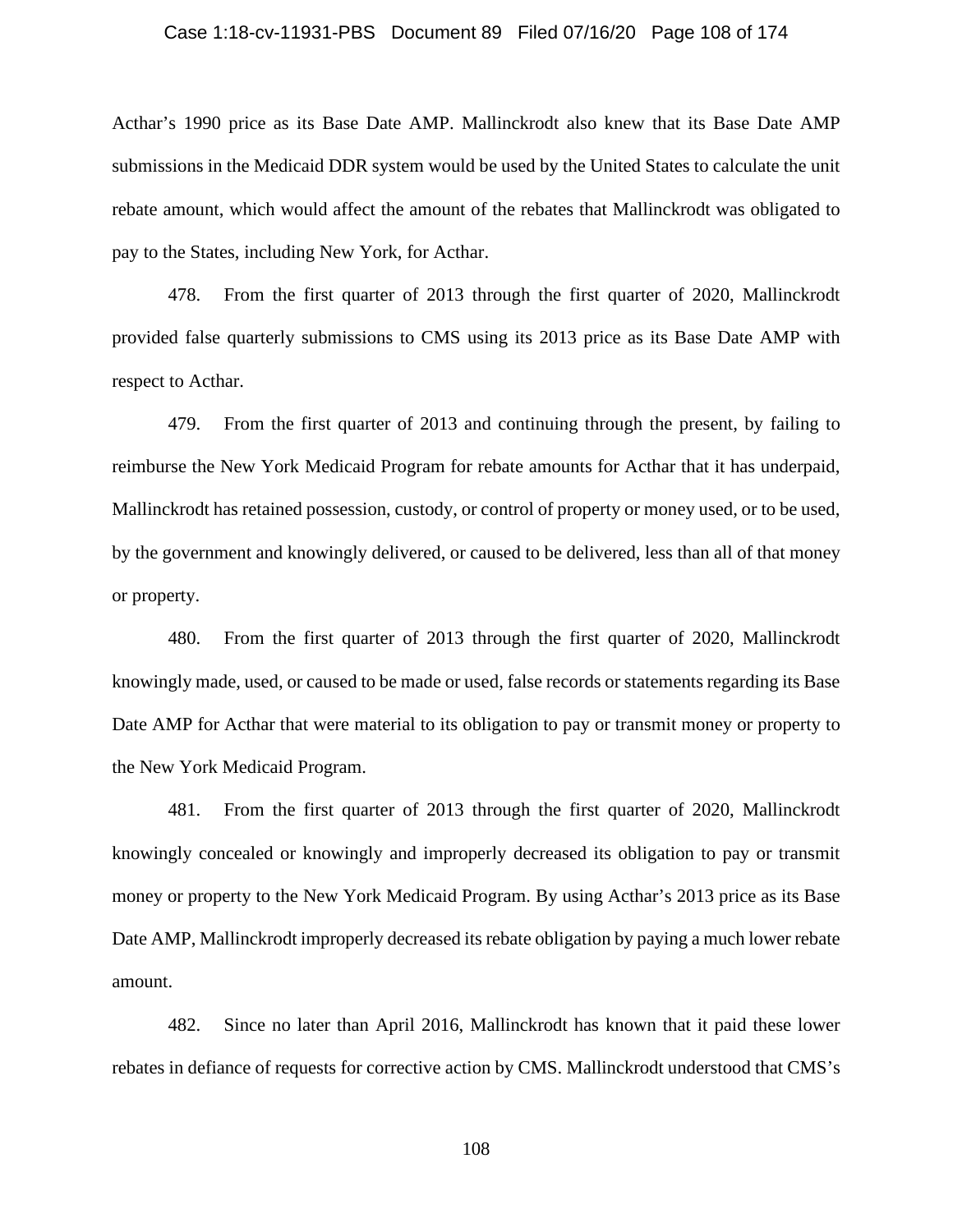### Case 1:18-cv-11931-PBS Document 89 Filed 07/16/20 Page 109 of 174

requested corrective action meant using the 1990 Base Date AMP going forward and repaying amounts previously underpaid. Mallinckrodt also contemporaneously calculated the amount of rebates it had already avoided (from 2013 through April 2016) and the percentage of rebates it would avoid going forward, if it refused to take the corrective action CMS requested and then directed it to take. To date, though Mallinckrodt has corrected its Base Date AMP, it knowingly and improperly continues to avoid its rebate obligation to the New York Medicaid Program.

483. Mallinckrodt also refused to report the 1990 Base Date AMP for Acthar in the Medicaid DDR system for a seven-year period. Mallinckrodt knew that if it did so, the New York Medicaid program invoices it would receive each quarter would seek payment for much larger rebate amounts and would also seek reimbursement of all prior underpayments resulting from Mallinckrodt's use of a 2013 Base Date AMP for Acthar. Although Mallinckrodt had an independent obligation under the Rebate Statute to pay the proper rebate amount, Mallinckrodt's refusal to update the DDR system further facilitated its improper avoidance and decreasing of that obligation.

484. Since this program is jointly funded by New York and the United States, Mallinckrodt's conduct directly resulted in significant financial loss to the State of New York and the United States.

485. By virtue of the false or fraudulent claims, and/or false records or statements, Mallinckrodt made or caused to be made, the State of New York suffered damages and therefore is entitled to recover from Mallinckrodt treble damages under the NYFCA, in an amount to be proved at trial, plus a civil penalty for each violation.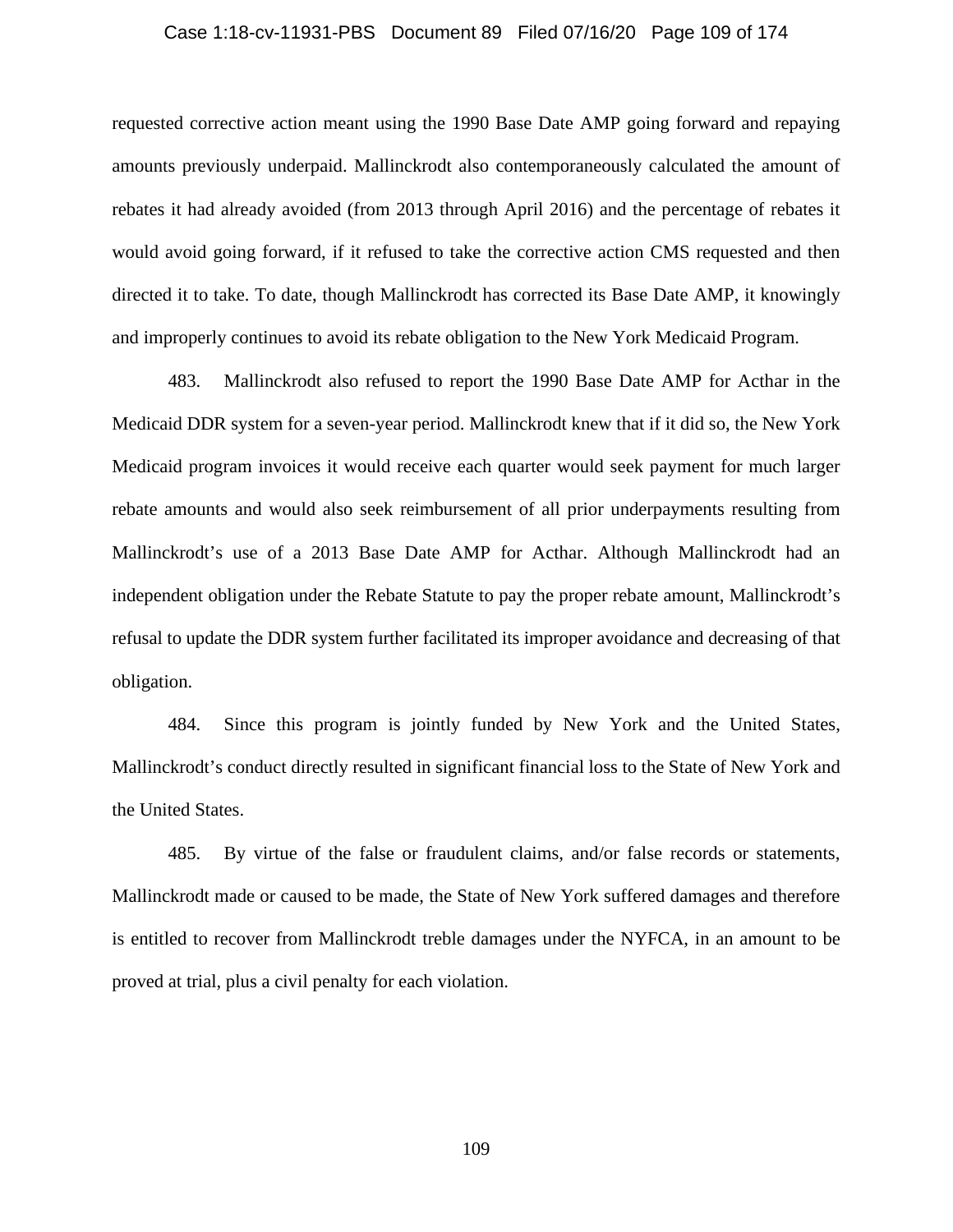# **Count LXVIII – Violation of New York Social Services Law (N.Y. Soc. Serv. Law § 145-b)**

486. The State of New York repeats and realleges the allegations contained in all of the preceding paragraphs as if fully set forth herein.

487. N.Y. Soc. Serv. Law § 145-b provides, in pertinent part, that:

It shall be unlawful for any person, firm or corporation knowingly by means of a false statement or representation, or by deliberate concealment of any material fact, or other fraudulent scheme or device, on behalf of himself or others, to attempt to obtain or to obtain payment from public funds for services or supplies furnished or purportedly furnished pursuant to this chapter.

488. As set forth above, from the first quarter of 2013 through the first quarter of 2020,

Mallinckrodt knowingly, or acting in deliberate ignorance or in reckless disregard for the truth, made or used false statements or misrepresentations regarding its Base Date AMP for Acthar in order to conceal, avoid, or decrease its obligation to pay or transmit money or property to the New York Medicaid Program. In so doing, Mallinckrodt improperly obtained or attempted to obtain payment from the Medicaid Program.

489. By reason of the foregoing, Mallinckrodt is liable, pursuant to N.Y. Soc. Serv. Law § 145-b, to the State of New York for treble damages, penalties, and costs.

# **Count LXIX – Repeated and Persistent Fraud (New York Executive Law, N.Y. Exec. Law § 63(12))**

490. The State of New York repeats and realleges the allegations contained in all of the preceding paragraphs as if fully set forth herein.

491. N.Y. Executive Law § 63(12) makes "repeated fraudulent . . . acts or . . . persistent fraud . . . in the carrying on, conducting or transaction of business" actionable by the Attorney General of the State of New York.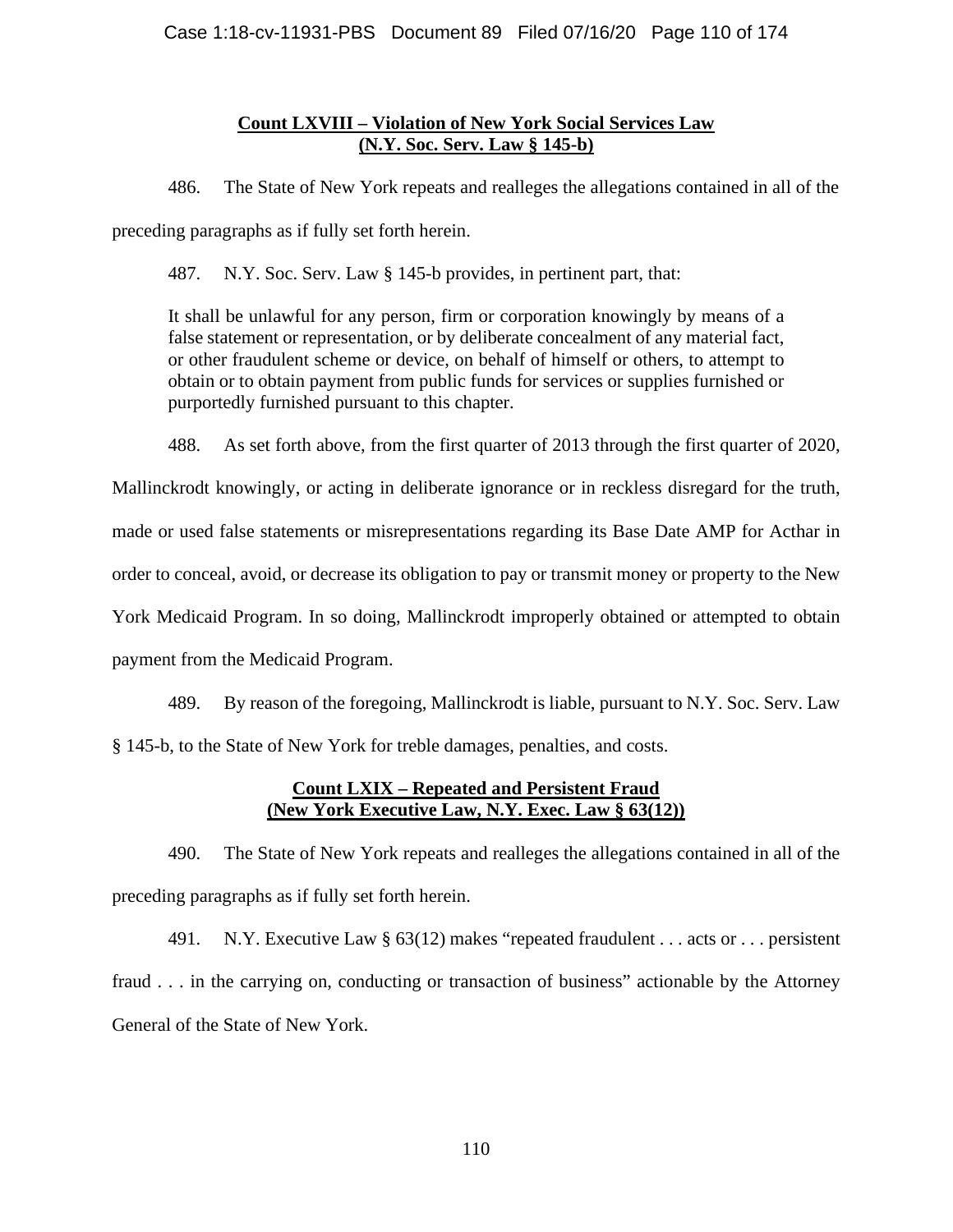### Case 1:18-cv-11931-PBS Document 89 Filed 07/16/20 Page 111 of 174

492. By engaging in the acts and practices described above, Mallinckrodt has engaged in repeated fraudulent acts or persistent fraud in violation of N.Y. Executive Law  $\S$  63(12).

493. By reason of the foregoing, Mallinckrodt is liable to the State of New York for damages in an amount to be determined at trial.

# **Count LXX – Repeated and Persistent Illegal Conduct (New York Executive Law, N.Y. Exec. Law § 63(12))**

494. The State of New York repeats and realleges the allegations contained in all of the preceding paragraphs as if fully set forth herein.

495. N.Y. Executive Law § 63(12) makes "repeated . . . illegal acts or . . . persistent . . . illegality in the carrying on, conducting or transaction of business" actionable by the Attorney General of the State of New York.

496. Mallinckrodt's violations of the New York False Claims Act, State Fin. Law § 189(1), and N.Y. Social Services Law § 145-b constitute repeated and persistent illegal conduct in violation of N.Y. Executive Law § 63(12).

497. By engaging in the acts and practices described above, Mallinckrodt has engaged in repeated illegal acts or persistent illegal conduct in violation of N.Y. Executive Law § 63(12).

498. By reason of the foregoing, Mallinckrodt is liable to the State of New York for damages, in an amount to be determined at trial.

## **Count LXXI – Violation of New York Executive Law (N.Y. Exec. Law § 63-c)**

499. The State of New York repeats and realleges the allegations contained in all of the preceding paragraphs as if fully set forth herein.

500. The acts and practices of Mallinckrodt complained of herein constitute a misappropriation of public property, in violation N.Y. Exec. Law § 63-c.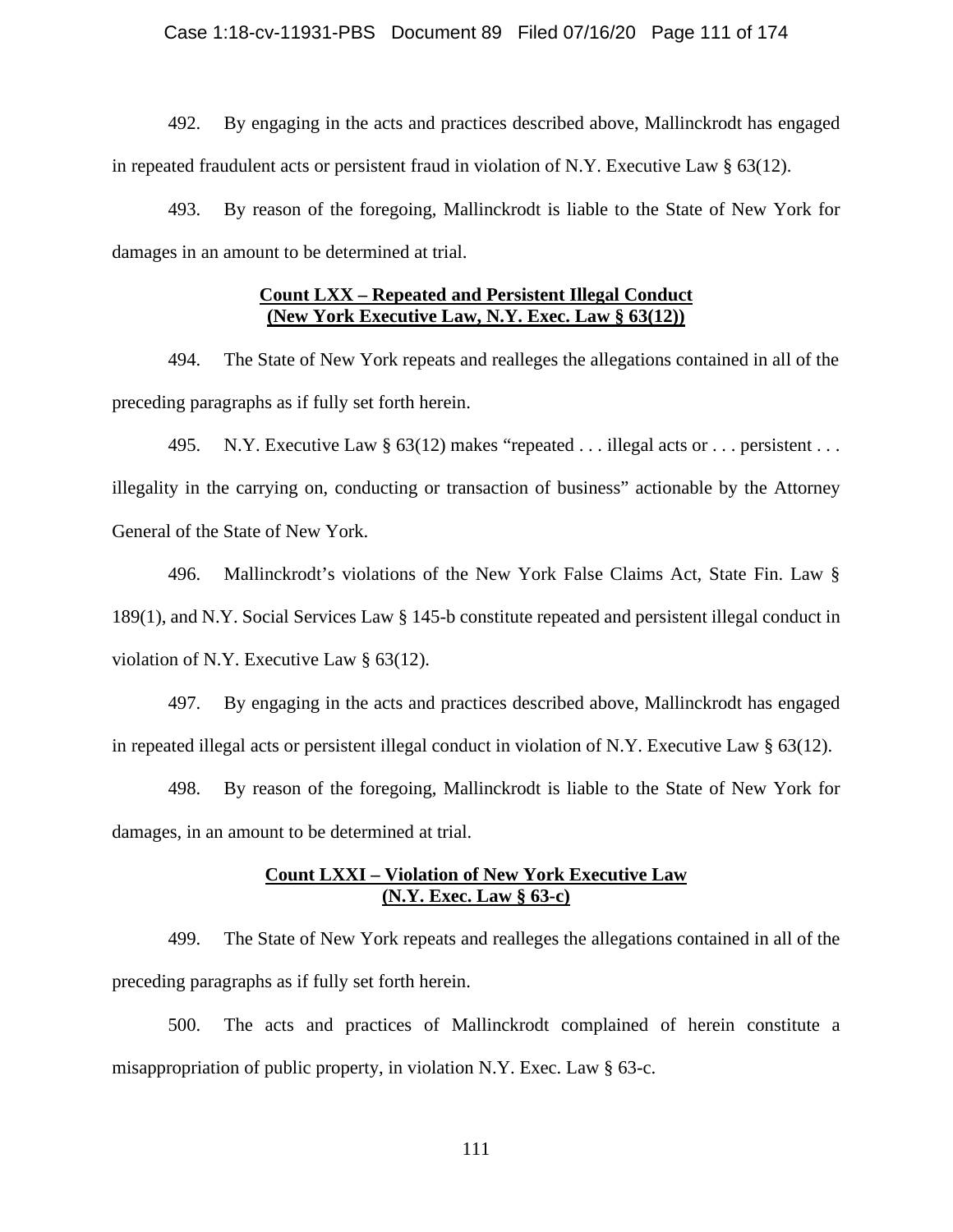501. By reason of the foregoing, the State of New York is entitled to restitution from Mallinckrodt in an amount yet to be determined, but at least in the amount of the illegally retained and obtained Medicaid funds, plus the maximum amount of interest available under law.

### **Count LXXII – Common Law Fraud**

502. The State of New York repeats and realleges the allegations contained in all of the preceding paragraphs as if fully set forth herein.

503. From the first quarter of 2013 through the first quarter of 2020, Mallinckrodt made and/or caused to be made fraudulent statements to the United States and the State of New York of its Base Date AMP for Acthar.

504. Mallinckrodt made and/or caused to be made these fraudulent material misrepresentations, failing to disclose material facts that it had a duty to disclose, with actual knowledge or belief of the false and fraudulent nature of those misrepresentations and/or with reckless disregard for their truth.

505. Mallinckrodt intended that New York act or refrain from acting in justifiable reliance on these misrepresentations.

506. New York did, in fact rely upon Mallinckrodt's fraudulent misrepresentations. As a result, between 2013 through the first quarter of 2020, New York received substantially lower rebate payments for Acthar than it would have been entitled to receive had Mallinckrodt submitted true and accurate statements of its Base Date AMP.

507. As a result of Mallinckrodt's conduct, the State of New York suffered harm and is entitled to recovery of actual damages plus prejudgment interest.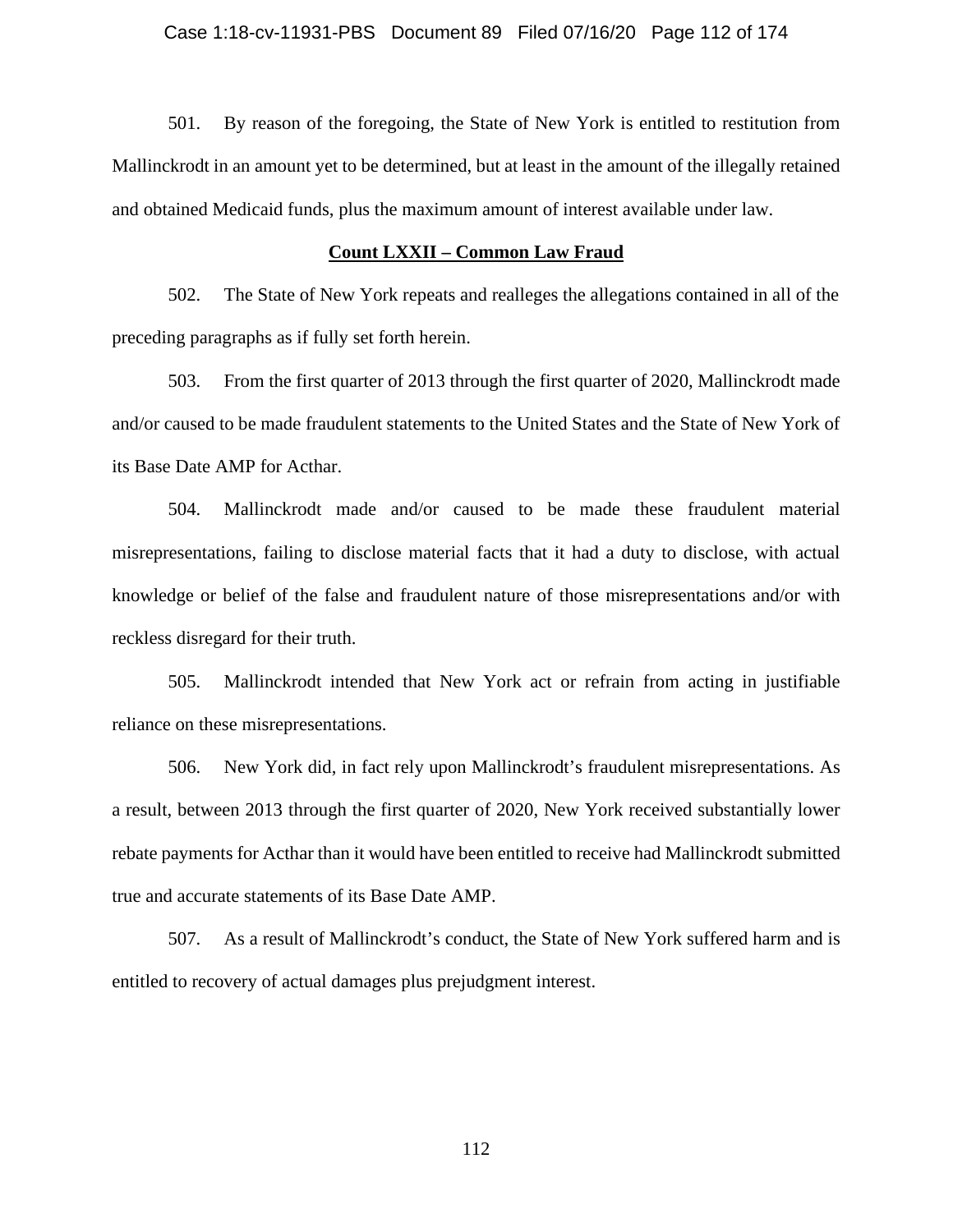# **Count LXXIII – Breach of Contract**

508. The State of New York repeats and realleges the allegations contained in all of the preceding paragraphs as if fully set forth herein.

509. As discussed above, Mallinckrodt entered into a Rebate Agreement with the United States. The State of New York was an intended third-party beneficiary of that contract. Under the terms of the agreement, Mallinckrodt had a duty to, *inter alia*, accurately report its Base Date AMP for Acthar.

510. For the reasons discussed above, from the first quarter of 2013 through the first quarter of 2020, Mallinckrodt breached that agreement by failing to accurately report its Base Date AMP for Acthar.

511. By virtue of this conduct, New York is thus entitled to damages and any other relief the Court deems appropriate.

## **Count LXXIV – Unjust Enrichment**

512. The State of New York repeats and realleges the allegations contained in all of the preceding paragraphs as if fully set forth herein.

513. The New York Medicaid program received substantially lower Medicaid rebates than it would have received had Mallinckrodt truthfully reported its Base Date AMP for Acthar. If Mallinckrodt had not falsely inflated its Base Date AMP, Mallinckrodt would have been required to pay substantially larger rebates to New York. By retaining monies that were actually owed to New York under the Medicaid Rebate Program, Mallinckrodt retained money that was the property of New York and to which it was not entitled.

514. By retaining the use and enjoyment of the monies that should have been paid to New York pursuant to the Medicaid Rebate Program, Mallinckrodt has been unjustly enriched,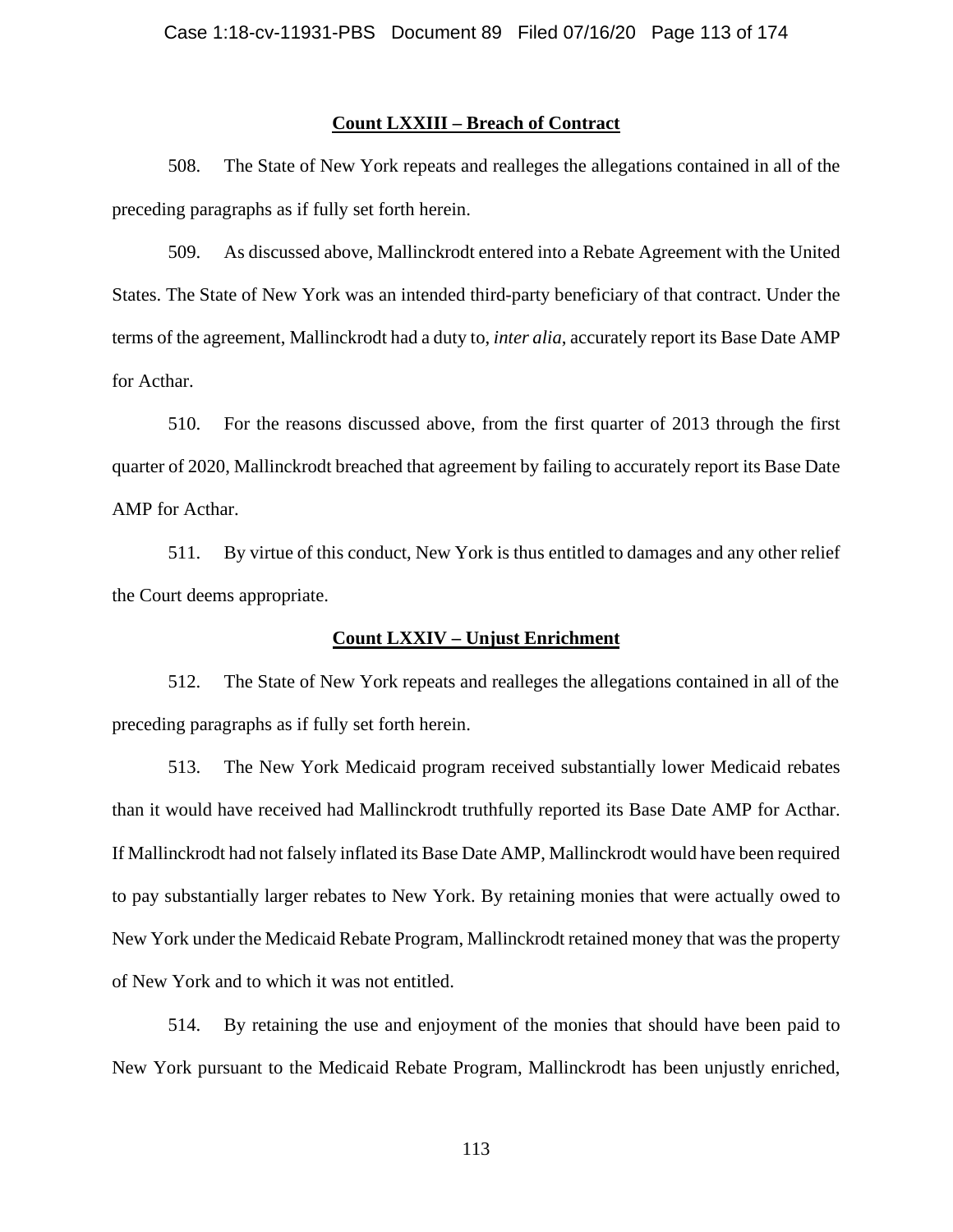### Case 1:18-cv-11931-PBS Document 89 Filed 07/16/20 Page 114 of 174

and is liable to account for and pay such amounts or the proceeds therefrom, which are to be determined at trial, to the State of New York.

### **Count LXXV – Disgorgement**

515. The State of New York repeats and realleges the allegations contained in all of the preceding paragraphs as if fully set forth herein.

516. Mallinckrodt failed to comply with its obligations under the Medicaid Rebate Statute and Rebate Agreement and retained money that should have been paid to the States, including the State of New York.

517. This Court has the equitable power to order defendant Mallinckrodt to disgorge the entire amount of improperly-retained rebate payments that should have been paid to the States.

518. New York seeks disgorgement of all unpaid rebates based upon Mallinckrodt's failure to comply with its obligations under the Medicaid Rebate Statute and Rebate Agreement.

## **CLAIMS OF THE STATE OF NORTH CAROLINA**

# **Count LXXVI – Reverse False Claims (North Carolina False Claims Act, Article 51, N.C.G.S. §1-607(a)(7))**

519. North Carolina re-alleges and incorporates by reference all paragraphs of this complaint set out above as if fully set forth herein.

520. For each unit of Acthar the North Carolina Medicaid program purchased, Mallinckrodt was aware of its obligation under the Rebate Statute, 42 U.S.C. § 1396r-8, to pay quarterly rebates using Acthar's 1990 price as its Base Date AMP. For every quarter of 2013 through the first quarter of 2020, Mallinckrodt knowingly concealed, and knowingly and improperly avoided or decreased this obligation to pay or transmit money or property to the State of North Carolina by paying a much lower rebate amount, using Acthar's 2013 price as its Base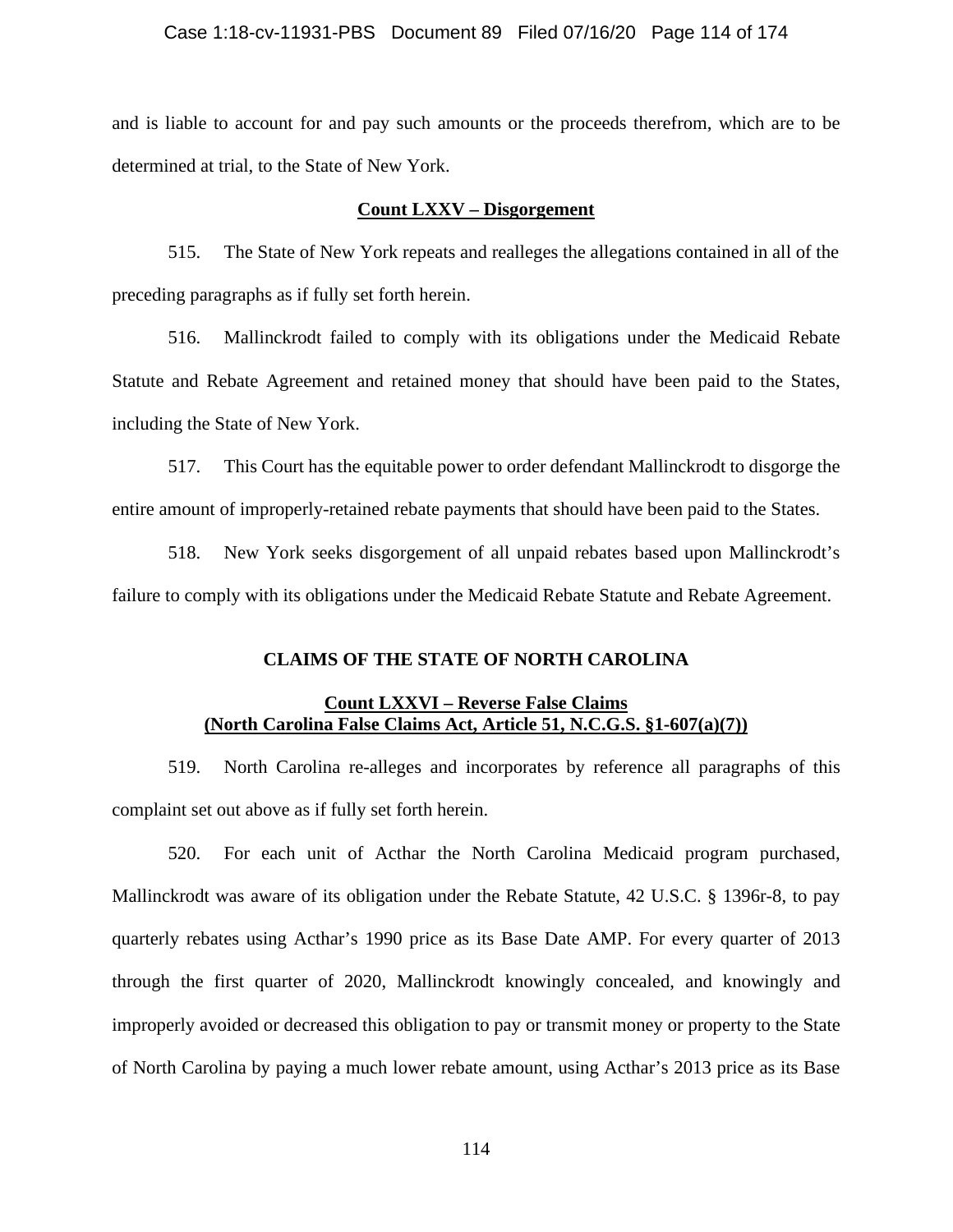#### Case 1:18-cv-11931-PBS Document 89 Filed 07/16/20 Page 115 of 174

Date AMP instead. In this manner, Mallinckrodt knowingly concealed and knowingly and improperly avoided or decreased an obligation to pay or transmit money or property to the State of North Carolina by decreasing its North Carolina Medicaid rebate obligation by millions of dollars.

522. Since no later than April 2016, Mallinckrodt has known that it paid these lower rebates in defiance of requests for corrective action by CMS. Mallinckrodt understood that CMS's requested corrective action meant using the 1990 Base Date AMP going forward and repaying amounts previously underpaid. Mallinckrodt also contemporaneously calculated the amount of rebates it had already avoided (from 2013 through April 2016) and the percentage of rebates it would avoid going forward, if it refused to take the corrective action CMS requested and then directed it to take. To date, though Mallinckrodt has corrected its Base Date AMP, it knowingly and improperly continues to avoid its rebate obligation to North Carolina Medicaid.

523. Mallinckrodt also refused to report the 1990 Base Date AMP for Acthar in the Medicaid DDR system for a seven-year period. Mallinckrodt knew that if it did so, the North Carolina Medicaid program invoices it would receive each quarter would seek payment for much larger rebate amounts and would also seek reimbursement of all prior underpayments resulting from Mallinckrodt's use of a 2013 Base Date AMP for Acthar. Although Mallinckrodt had an independent obligation under the Rebate Statute to pay the proper rebate amount, Mallinckrodt's refusal to update the DDR system further facilitated its improper avoidance and decreasing of that obligation.

524. The North Carolina Medicaid program is jointly funded by the United States and North Carolina. As a result of Mallinckrodt's knowing and improper failure to pay the correct amount of Medicaid rebates for Acthar, North Carolina has incurred significant financial losses.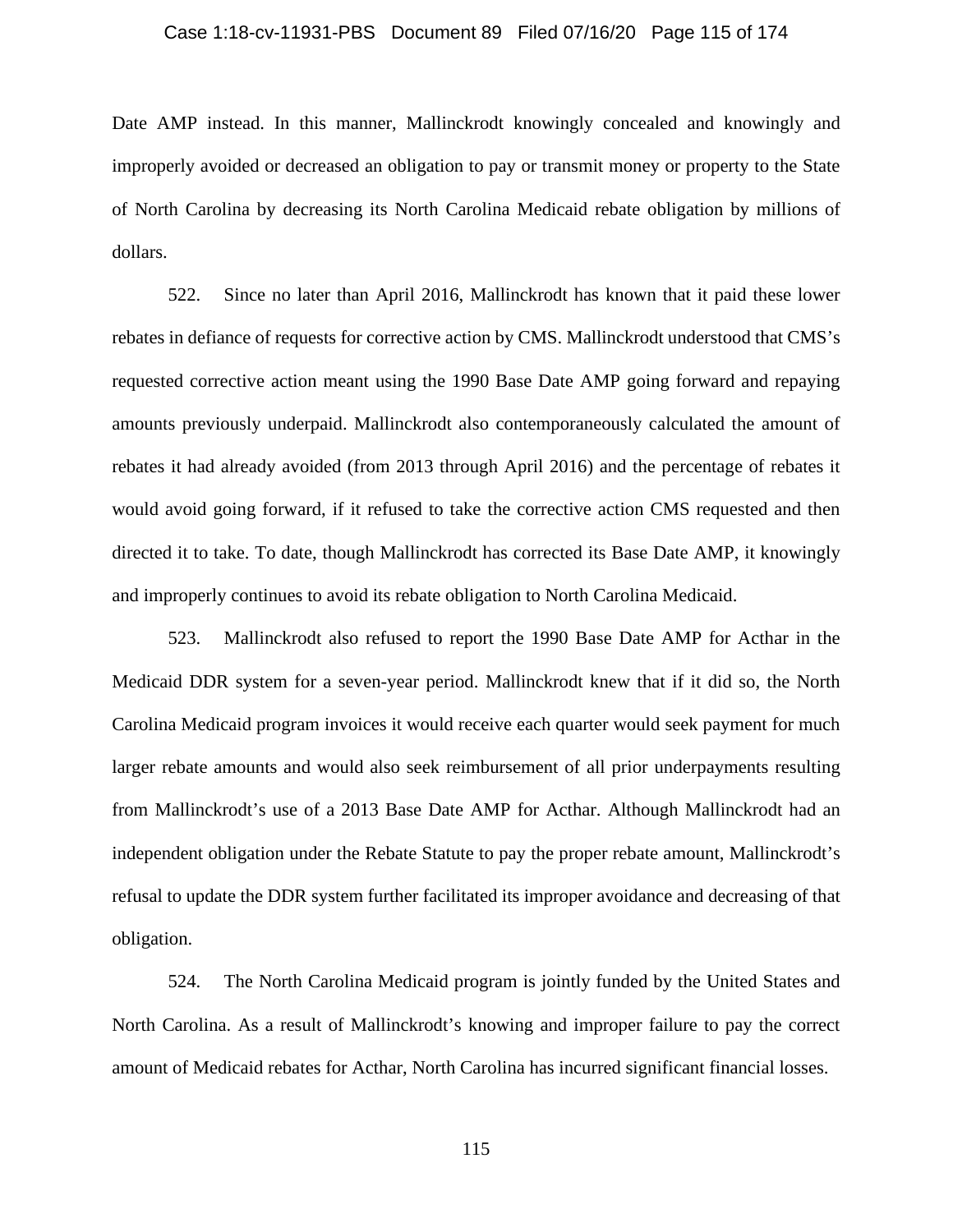525. By virtue of Mallinckrodt's conduct, North Carolina has suffered actual damages and is entitled to recover treble damages plus a civil monetary penalty for each instance of unlawful conduct.

# **Count LXXVII – Conversion (North Carolina False Claims Act, Article 51, N.C.G.S. §1-607(a)(4))**

526. North Carolina re-alleges and incorporates by reference all paragraphs of this complaint set out above as if fully set forth herein.

527. By using a 2013 Base Date AMP instead of a 1990 Base Date AMP and thereby underpaying North Carolina Medicaid rebates for Acthar for the first quarter of 2013 through the first quarter of 2020, Mallinckrodt has retained possession, custody, or control of property or money used, or to be used, by the government. In particular, Mallinckrodt has retained for itself millions of dollars that it should have paid in rebates to North Carolina. Medicaid rebates collected by North Carolina offset the overall costs of the North Carolina Medicaid program.

528. Since no later than April 2016, Mallinckrodt has knowingly possessed such money used, or to be used, by North Carolina, and also knowingly delivered and caused to be delivered less than all of this money or property, in the form of unpaid Medicaid rebate amounts from the first quarter of 2013 through the first quarter of 2020 for Acthar, to North Carolina.

529. Since no later than April 2016, Mallinckrodt knew that it delivered and caused to be delivered less than the full rebate amount due for Acthar for the rebate periods from the first quarter of 2013 through the first quarter of 2020. Mallinckrodt understood that CMS's requested corrective action meant using Acthar's 1990 Base Date AMP going forward and repaying amounts previously underpaid. Mallinckrodt also contemporaneously calculated the amount of rebates it had already avoided (from 2013 through April 2016) and the percentage of rebates it would avoid going forward, if it refused to take the corrective action CMS warned it to take. To date, though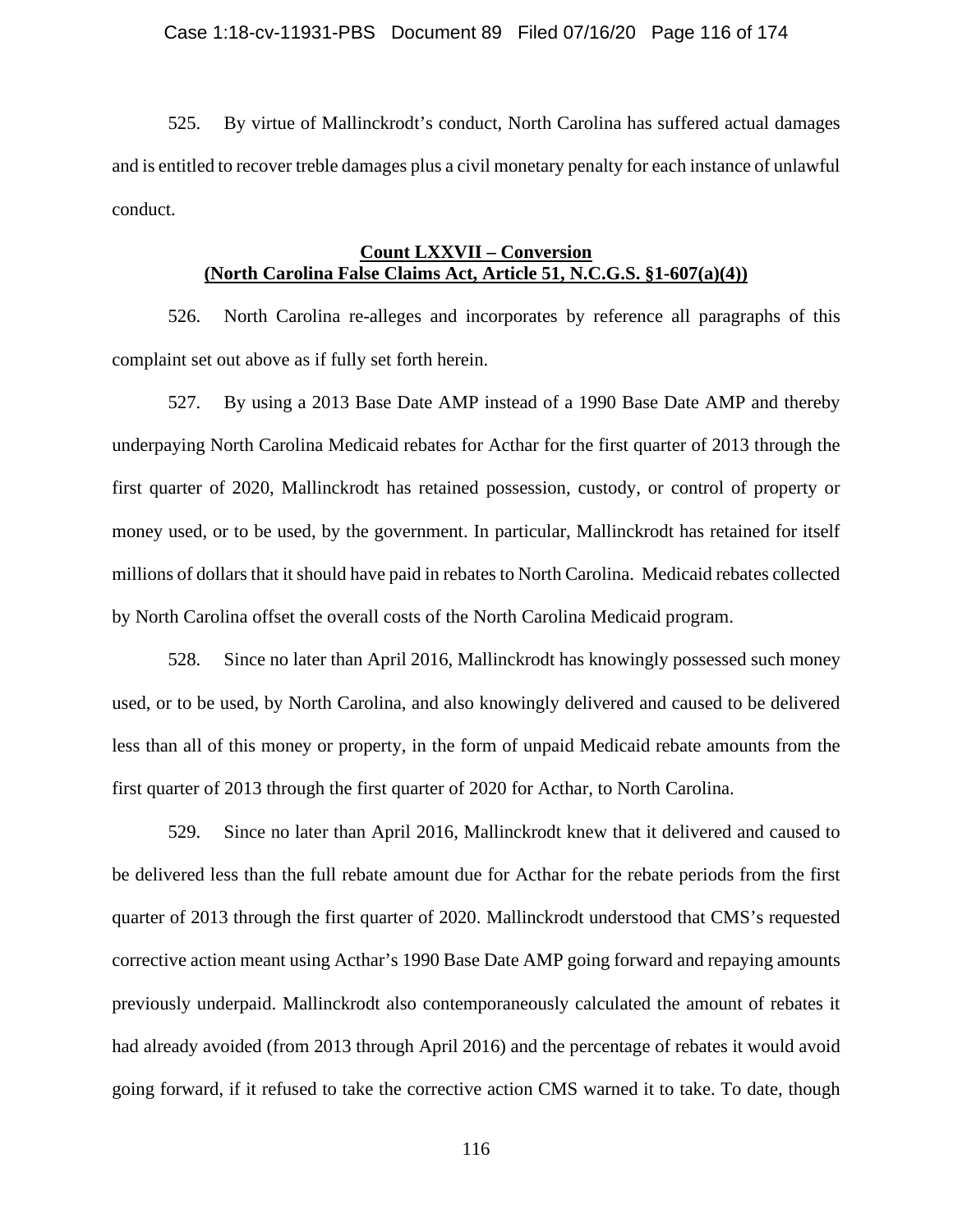#### Case 1:18-cv-11931-PBS Document 89 Filed 07/16/20 Page 117 of 174

Mallinckrodt has corrected its Base Date AMP, it continues to deliver or cause to be delivered less than all of the Medicaid rebates it owes for Acthar.

530. Mallinckrodt also refused to report the 1990 Base Date AMP for Acthar in the Medicaid DDR system for a seven-year period. Mallinckrodt knew that, if it did so, the North Carolina Medicaid program invoices it would receive each quarter would seek payment for much larger rebate amounts and would also seek reimbursement of all prior underpayments resulting from Mallinckrodt's use of a 2013 Base Date AMP for Acthar. Although Mallinckrodt has an independent obligation under the Rebate Statute to pay the proper rebate amounts, Mallinckrodt's refusal to update the DDR system further caused the company to deliver less than the proper rebate amounts to North Carolina Medicaid.

531. By virtue of Mallinckrodt's conduct, North Carolina has suffered actual damages and is entitled to recover treble damages plus a civil monetary penalty for each instance of unlawful conduct.

#### **Count LXXVIII – Unjust Enrichment**

532. North Carolina re-alleges and incorporates by reference all paragraphs of this complaint set out above as if fully set forth herein.

533. If Mallinckrodt had not used the incorrect Base Date AMP for Acthar for the first quarter of 2013 through the first quarter of 2020, Mallinckrodt would have been required to pay substantially larger rebates to North Carolina. By retaining monies that were actually owed to North Carolina under the MDRP, Mallinckrodt retained money that was the property of the North Carolina Medicaid programs and to which it was not entitled.

534. Mallinckrodt received unjust enrichment when it:

a. Received a measurable benefit conferred on it by North Carolina;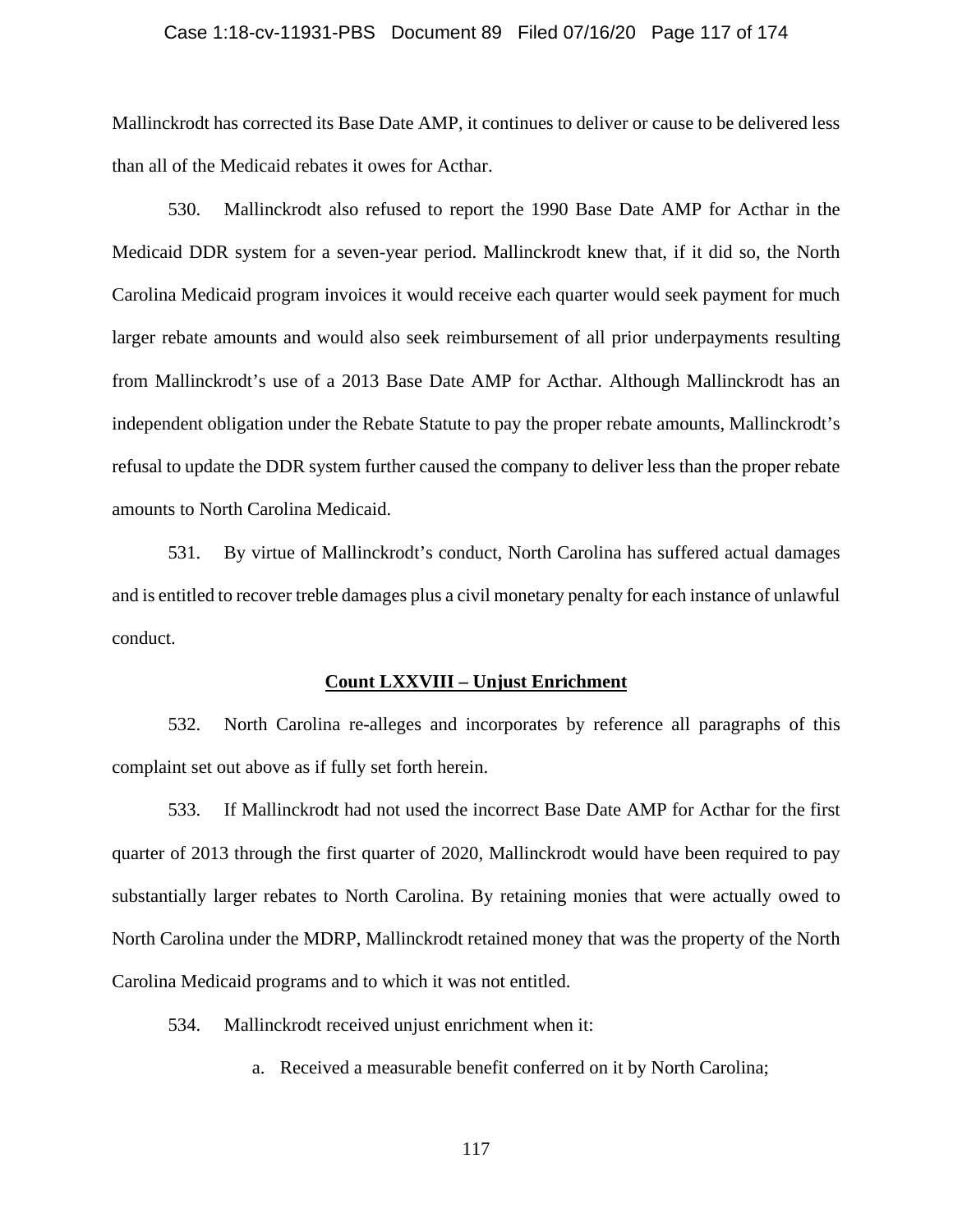- b. Consciously accepted the benefit conferred; and
- c. The benefit was not conferred officiously or gratuitously.

535. As a direct and proximate result of Mallinckrodt's actions, and as a direct and proximate result of retaining monies that were actually owed to North Carolina under the MDRP, Mallinckrodt realized the value of said monies for itself, and retained the benefit of the same for itself. By receiving and retaining monies that actually belonged to North Carolina, and/or otherwise receiving and retaining the benefit of North Carolina's monies, Mallinckrodt received and retained money that is the property of North Carolina to which Defendant was not entitled. Mallinckrodt has been unjustly enriched by retaining the use and enjoyment of the monies that it should have paid to North Carolina pursuant to the MDRP had it used the correct Base Date AMP from the first quarter of 2013 through the first quarter of 2020 to calculate the amount of Medicaid rebates it owed for Acthar. North Carolina is entitled to the return of these monies.

#### **Count LXXIX – Disgorgement**

536. North Carolina repeats and realleges the allegations contained in all of the preceding paragraphs as if fully set forth herein.

537. Mallinckrodt failed to comply with its obligations under the Medicaid Rebate Statute and Rebate Agreement and retained money that should have been paid to the States, including North Carolina.

538. This Court has the equitable power to order defendant Mallinckrodt to disgorge the entire amount of improperly-retained rebate payments that should have been paid to the States.

539. North Carolina seeks disgorgement of all unpaid rebates based upon Mallinckrodt's failure to comply with its obligations under the Medicaid Rebate Statute and Rebate Agreement.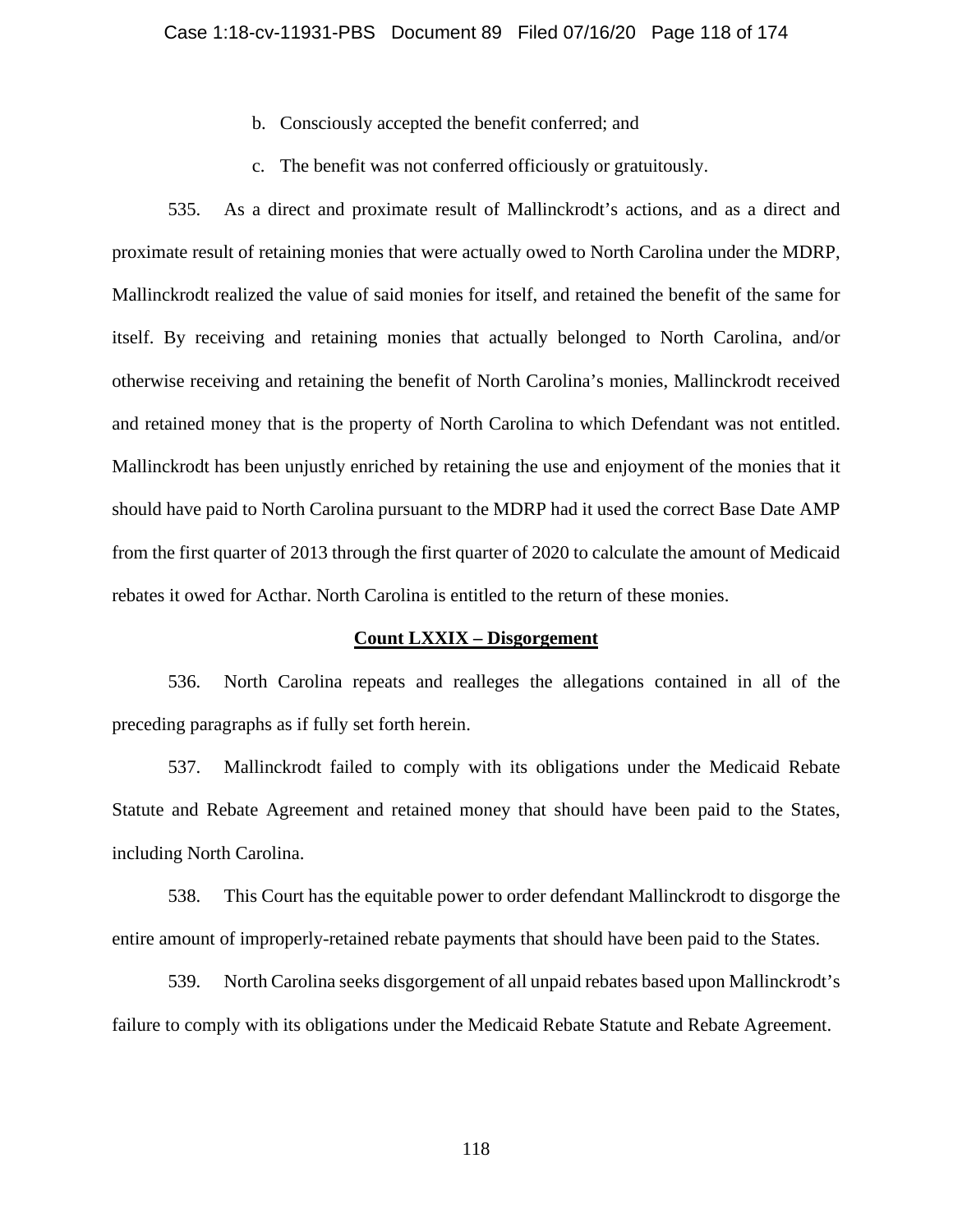# **Count LXXX – Common Law Fraud**

540. North Carolina repeats and realleges the allegations contained in all of the preceding paragraphs as if fully set forth herein.

541. The false statements made by Mallinckrodt from the first quarter of 2013 through the first quarter of 2020, as further described in the paragraphs above, were misrepresentations and/or concealments it had a duty to disclose of past or existing material facts.

542. These misrepresentations and/or concealments were reasonably calculated to deceive North Carolina, including its Medicaid Program.

543. Mallinckrodt made these misrepresentations and/or concealments with knowledge of their falsity and/or with reckless disregard for their truth.

544. Mallinckrodt made these misrepresentations and/or concealments intending that North Carolina would reasonably rely on their accuracy.

545. North Carolina reasonably and justifiably relied upon the Mallinckrodt's misrepresentations and/or concealments.

546. Mallinckrodt gained increased revenue, and retained money that should have been paid to the States, including North Carolina, based on its misrepresentations and/or concealments.

547. Through the acts described above, Defendant has perpetuated a fraud and deceit upon North Carolina and, as a result, has directly and proximately caused damages to North Carolina.

### **CLAIMS OF THE STATE OF OKLAHOMA**

# **Count LXXXI – Reverse False Claims (Oklahoma Medicaid False Claims Act, Okla. Stat. tit. 63 § 5053.1(B)(7))**

548. The State of Oklahoma re-alleges and incorporates by reference all paragraphs of this complaint set out above as if fully set forth herein.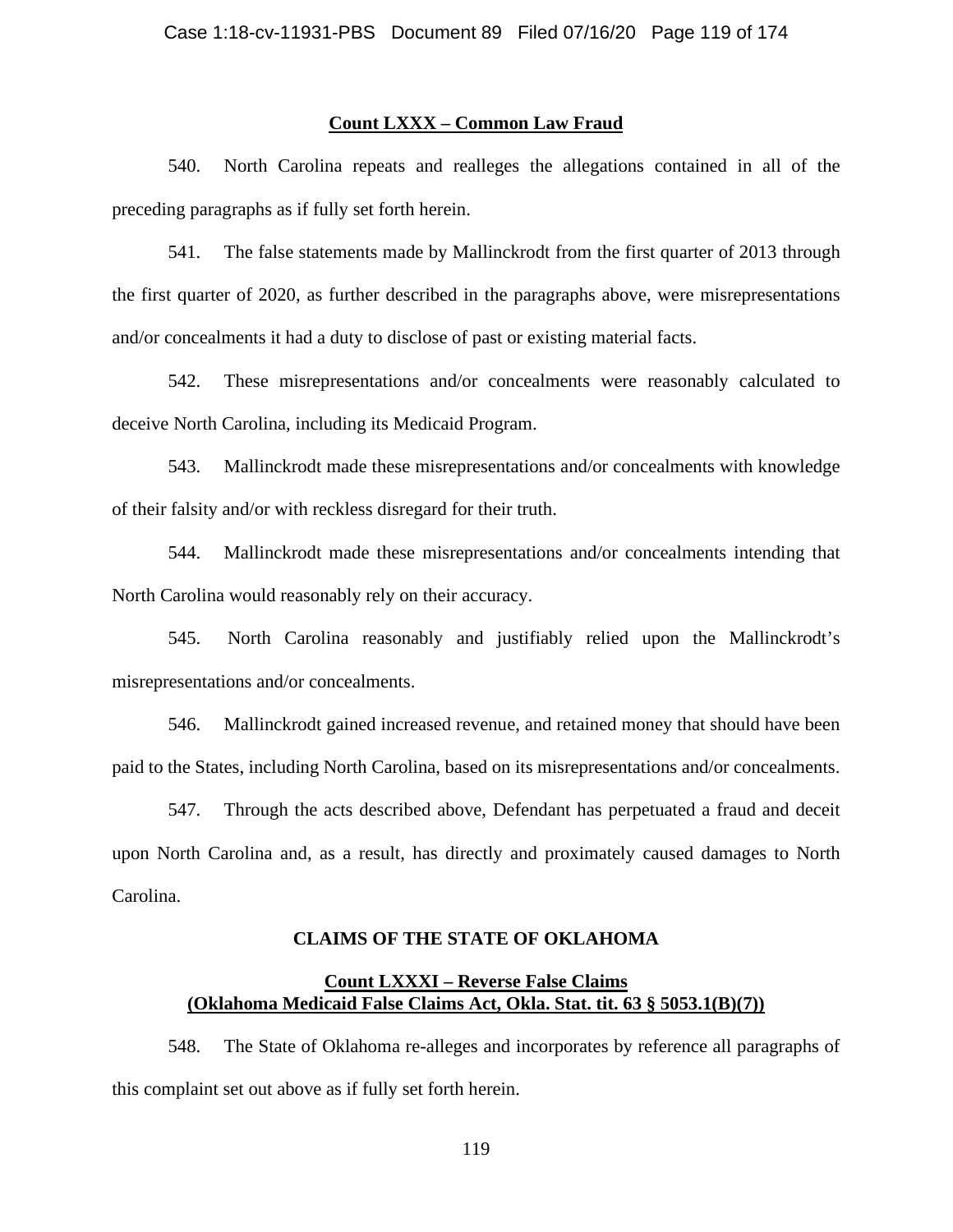#### Case 1:18-cv-11931-PBS Document 89 Filed 07/16/20 Page 120 of 174

549. For each unit of Acthar the Oklahoma Medicaid Program purchases, Mallinckrodt has an obligation under the Rebate Statute, 42 U.S.C. § 1396r-8, to pay quarterly rebates using Acthar's 1990 price as its Base Date AMP. From the first quarter of 2013 through the first quarter of 2020, Mallinckrodt has improperly avoided and decreased this obligation by paying a much lower rebate amount, using Acthar's 2013 price as its Base Date AMP instead. In this manner, Mallinckrodt has avoided and decreased its Oklahoma Medicaid rebate obligation by millions of dollars in violation of the Oklahoma Medicaid False Claims Act, Okla. Stat. tit. 63 § 5053.1(B)(7).

550. Since no later than April 2016, Mallinckrodt has known that it paid these lower rebates in defiance of requests for corrective action by CMS. Mallinckrodt understood that CMS's requested corrective action meant using the 1990 Base Date AMP going forward and repaying amounts previously underpaid. Mallinckrodt also contemporaneously calculated the amount of rebates it had already avoided (from 2013 through April 2016) and the percentage of rebates it would avoid going forward, if it refused to take the corrective action CMS requested and then directed it to take. To date, though Mallinckrodt has corrected its Base Date AMP, it knowingly and improperly continues to avoid its rebate obligation to the Oklahoma Medicaid Program.

551. Mallinckrodt also refused to report the 1990 Base Date AMP for Acthar in the Medicaid DDR system for a seven-year period. Mallinckrodt knew that if it did so, the Oklahoma Medicaid Program invoices it would receive each quarter would seek payment for much larger rebate amounts and would also seek reimbursement of all prior underpayments resulting from Mallinckrodt's use of a 2013 Base Date AMP for Acthar. Although Mallinckrodt had an independent obligation under the Rebate Statute to pay the proper rebate amount, Mallinckrodt's refusal to update the DDR system further facilitated its improper avoidance and decreasing of that obligation.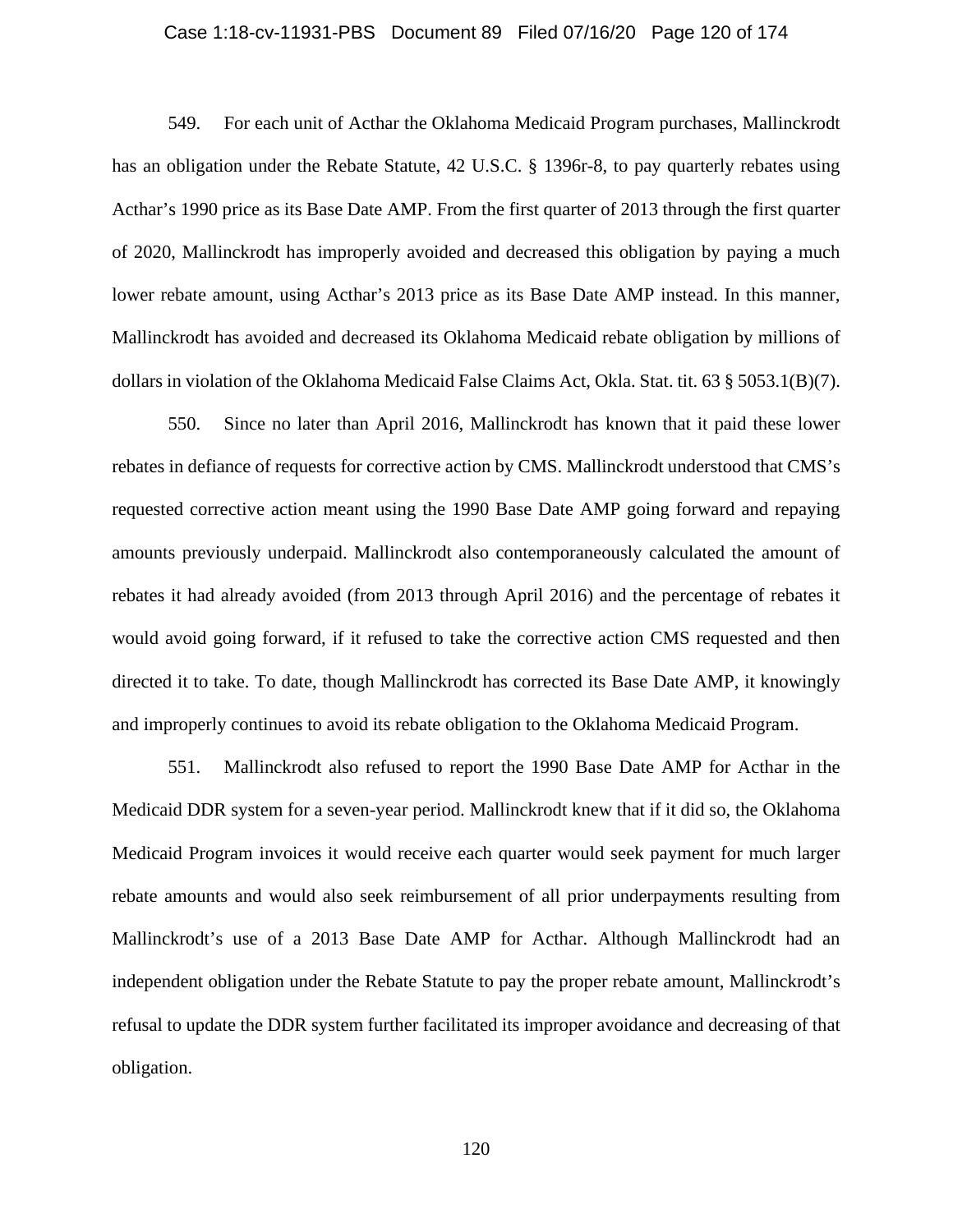552. The Oklahoma Medicaid Program is jointly funded by the United States and the State of Oklahoma. As a result of Mallinckrodt's knowing and improper failure to pay the correct amount of Medicaid rebates for Acthar, the State of Oklahoma has incurred significant financial losses.

553. By virtue of Mallinckrodt's conduct, the State of Oklahoma has suffered actual damages and is entitled to recover treble damages plus a civil monetary penalty for each instance of unlawful conduct.

# **Count LXXXII – Conversion (Oklahoma Medicaid False Claims Act, Okla. Stat. tit. 63 § 5053.1(B)(4))**

554. The State of Oklahoma re-alleges and incorporates by reference all paragraphs of this complaint set out above as if fully set forth herein.

555. By using a 2013 Base Date AMP instead of a 1990 Base Date AMP and thereby underpaying Oklahoma Medicaid rebates for Acthar, Mallinckrodt has retained possession, custody, or control of property or money used, or to be used, by the government in violation of Okla. Stat. tit. 63 § 5053.1(B)(4). In particular, Mallinckrodt has retained for itself millions of dollars that it should have paid in rebates to the State of Oklahoma. Medicaid rebates collected by the State of Oklahoma offset the overall costs of the Oklahoma Medicaid Program.

556. Since no later than April 2016, Mallinckrodt has knowingly possessed such money used, or to be used, by the State of Oklahoma, and also knowingly delivered and caused to be delivered less than all of this money or property, in the form of unpaid Medicaid rebate amounts from 2013 forward for Acthar, to the State of Oklahoma.

557. Since no later than April 2016, Mallinckrodt knew that it delivered and caused to be delivered less than the full rebate amount due for Acthar for the rebate periods from 2013 through the first quarter of 2020. Mallinckrodt understood that CMS's requested corrective action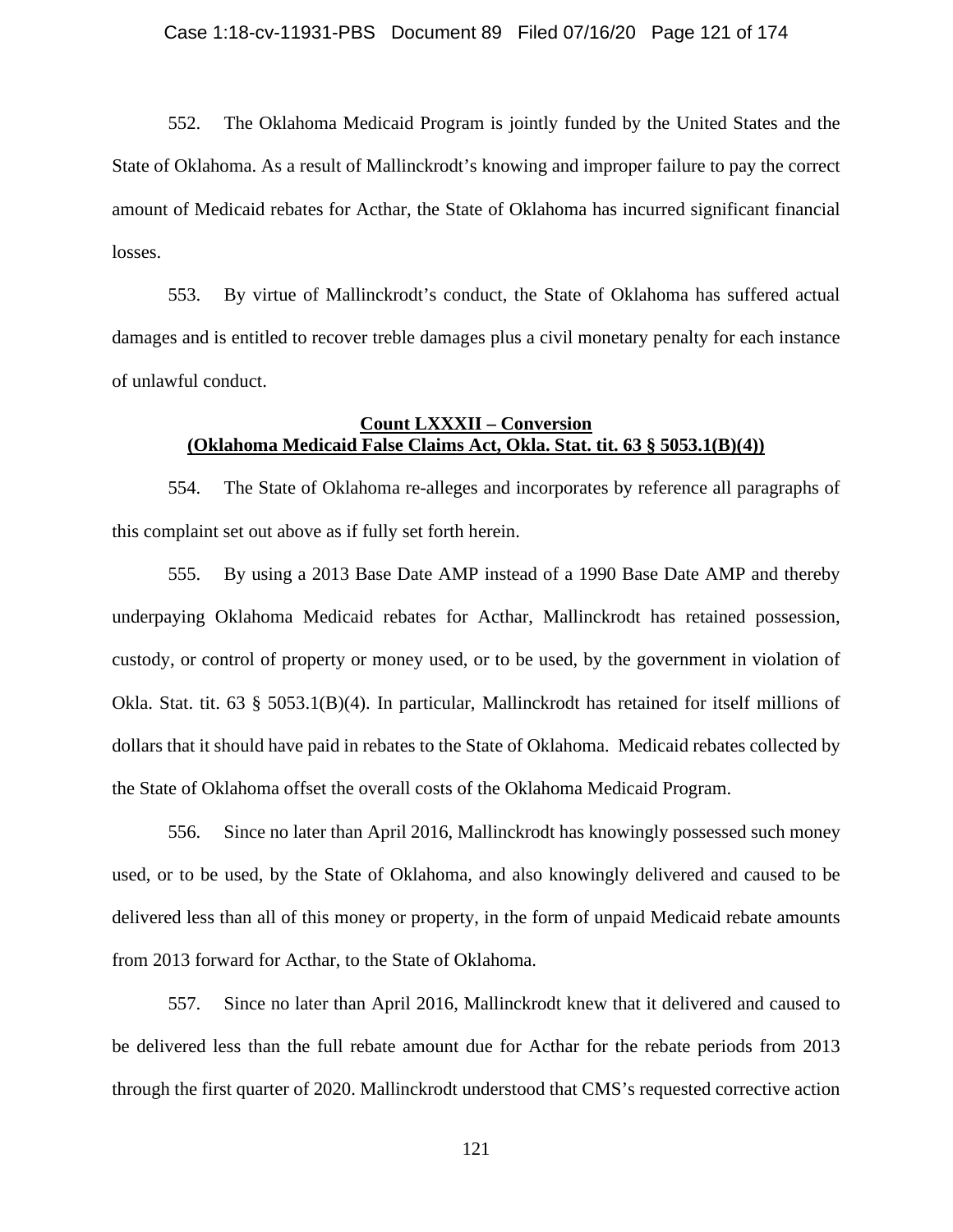#### Case 1:18-cv-11931-PBS Document 89 Filed 07/16/20 Page 122 of 174

meant using Acthar's 1990 Base Date AMP going forward and repaying amounts previously underpaid. Mallinckrodt also contemporaneously calculated the amount of rebates it had already avoided (from 2013 through April 2016) and the percentage of rebates it would avoid going forward, if it refused to take the corrective action CMS warned it to take. To date, though Mallinckrodt has corrected its Base Date AMP, it continues to avoid its rebate obligation to the Oklahoma Medicaid Program.

558. Mallinckrodt also refused to report the 1990 Base Date AMP for Acthar in the Medicaid DDR system for a seven-year period. Mallinckrodt knew that, if it did so, the Oklahoma Medicaid Program invoices it would receive each quarter would seek payment for much larger rebate amounts and would also seek reimbursement of all prior underpayments resulting from Mallinckrodt's use of a 2013 Base Date AMP for Acthar. Although Mallinckrodt had an independent obligation under the Rebate Statute to pay the proper rebate amounts, Mallinckrodt's refusal to update the DDR system further caused the company to deliver less than the proper rebate amounts to the Oklahoma Medicaid Program.

559. By virtue of Mallinckrodt's conduct, the State of Oklahoma has suffered actual damages and is entitled to recover treble damages plus a civil monetary penalty for each instance of unlawful conduct.

# **Count LXXXIII – Violation of the Oklahoma Medicaid Program Integrity Act (Okla. Stat. tit. 56 §§ 1005-1007)**

560. The State of Oklahoma repeats and re-alleges each allegation in each of the preceding paragraphs as if fully set forth herein.

561. By virtue of the above acts, Mallinckrodt willfully and knowingly made or caused to be made false or fraudulent claims, by omission or commission, to the State of Oklahoma and/or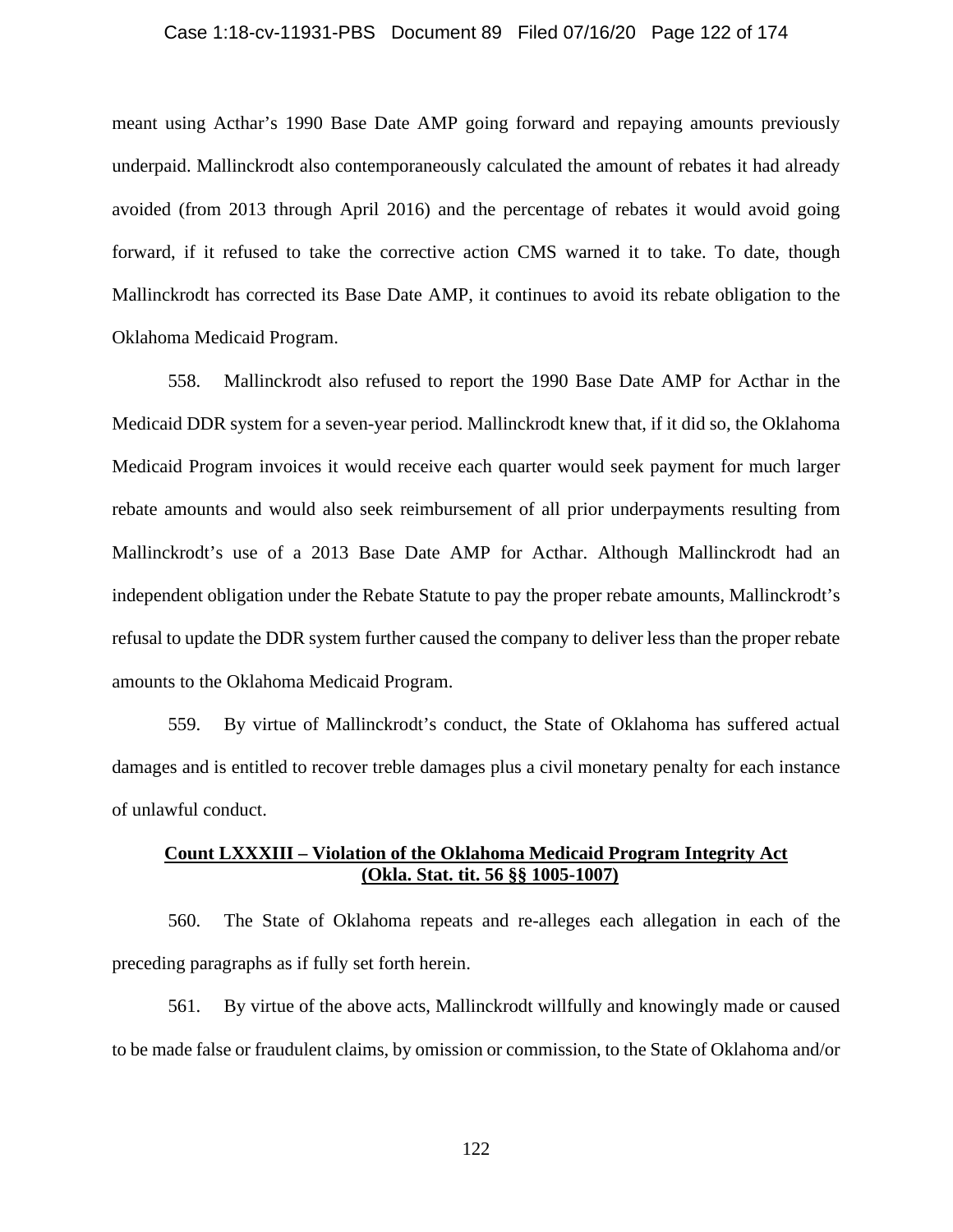### Case 1:18-cv-11931-PBS Document 89 Filed 07/16/20 Page 123 of 174

the Oklahoma Medicaid Program for payment or approval in violation of the Oklahoma Medicaid Program Integrity Act, Okla. Stat. tit. 56 §§1005(A)(1).

562. As a result of Mallinckrodt's refusal to report the correct base date, Mallinckrodt willfully and knowingly made or caused to be made statements or omissions that were material to false or fraudulent claims to the State of Oklahoma. The false records or statements, by omission or commission, were Mallinckrodt's Base Date AMP for Acthar in the Medicaid DDR system. Mallinckrodt knew that, if it did so, the Oklahoma Medicaid Program invoices it would receive each quarter would seek payment for much larger rebate amounts and would also seek reimbursement of all prior underpayments resulting from Mallinckrodt's use of a 2013 Base Date AMP for Acthar. Although Mallinckrodt has an independent obligation under the Rebate Statute to pay the proper rebate amounts, Mallinckrodt's refusal to update the DDR system further caused the company to deliver less than the proper rebate amounts to the Oklahoma Medicaid Program.

563. By virtue of Mallinckrodt's conduct the State of Oklahoma is entitled to damages, restitution, civil monetary fines and penalties, investigative costs, litigation costs, attorney fees, and interest, and any other damages, penalties, or fines, as provided for in Okla. Stat. tit. 56 § 1007.

## **Count LXXXIV – Common Law Fraud**

564. The State of Oklahoma repeats and realleges the allegations contained in all of the preceding paragraphs as if fully set forth herein.

565. From the first quarter of 2013 and continuing through the first quarter of 2020, Mallinckrodt made and/or caused to be made fraudulent statements to the United States and the State of Oklahoma of its Base Date AMP for Acthar.

566. Mallinckrodt made and/or caused to be made these fraudulent material misrepresentations, failing to disclose material facts that it had a duty to disclose, with actual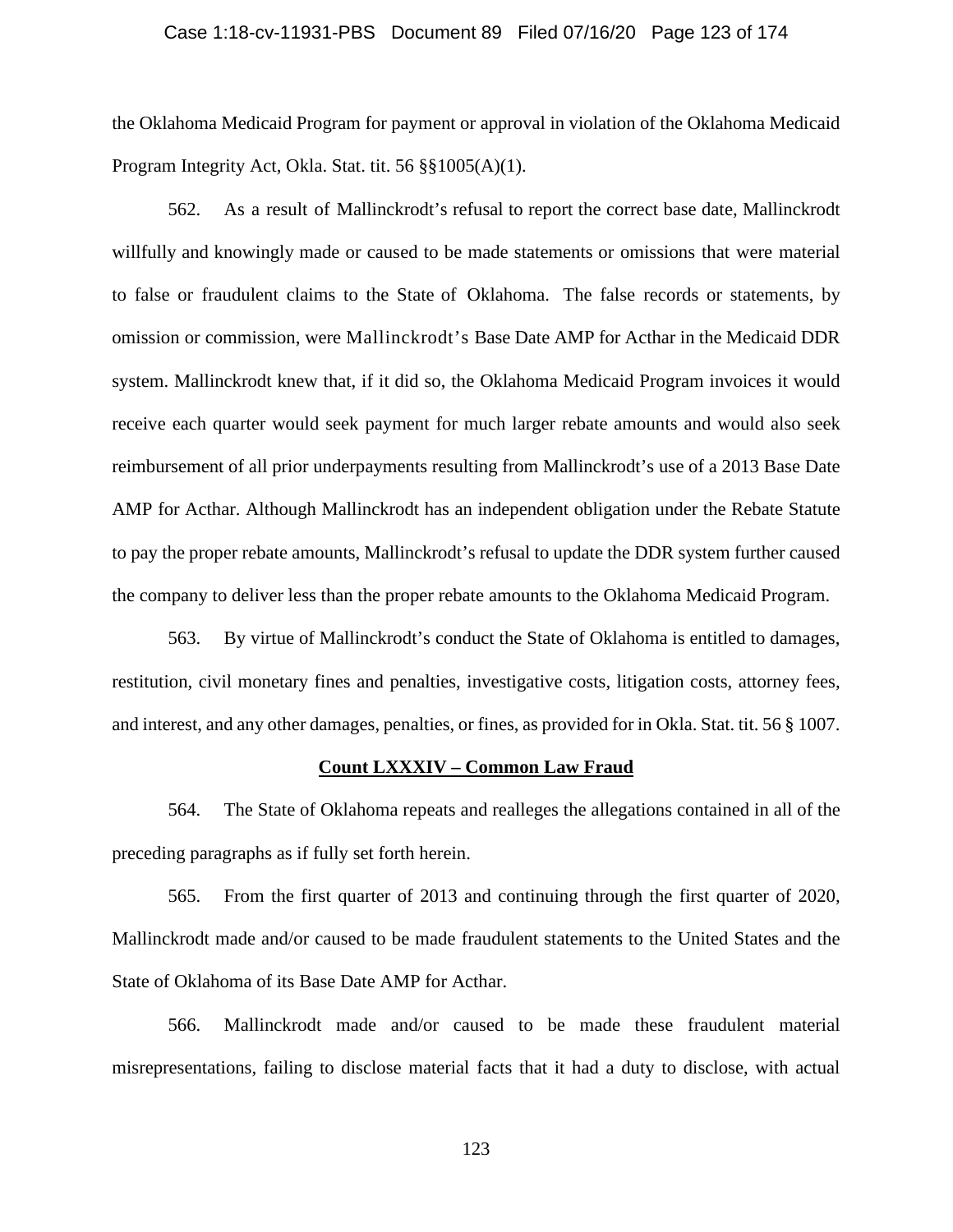#### Case 1:18-cv-11931-PBS Document 89 Filed 07/16/20 Page 124 of 174

knowledge or belief of the false and fraudulent nature of those misrepresentations and/or with reckless disregard for their truth.

567. Mallinckrodt intended that the State of Oklahoma act or refrain from acting in justifiable reliance on these misrepresentations.

568. The State of Oklahoma did, in fact rely upon Mallinckrodt's fraudulent misrepresentations. As a result, between 2013 through present, the State of Oklahoma received substantially lower rebate payments for Acthar than it would have been entitled to receive had Mallinckrodt submitted true and accurate statements of its Base Date AMP.

569. By virtue of this conduct, Mallinckrodt is liable to the State of Oklahoma for actual damages plus prejudgment interest, punitive damages pursuant to Okla. Stat. tit. 23, § 9.1, and any other relief the Court deems appropriate.

# **Count LXXXV – Breach of Contract**

570. The State of Oklahoma repeats and realleges the allegations contained in all of the preceding paragraphs as if fully set forth herein.

571. As discussed above, Mallinckrodt entered into a Rebate Agreement with the United States. The State of Oklahoma was an intended third-party beneficiary of that contract. Under the terms of the agreement, Mallinckrodt had a duty to, *inter alia*, accurately report its Base Date AMP for Acthar.

572. For the reasons discussed above, from the first quarter of 2013 and continuing through the first quarter of 2020, Mallinckrodt materially failed in its performance and breached that agreement by failing to accurately report its Base Date AMP for Acthar.

573. By virtue of this conduct, the State of Oklahoma is thus entitled to damages and any other relief the Court deems appropriate.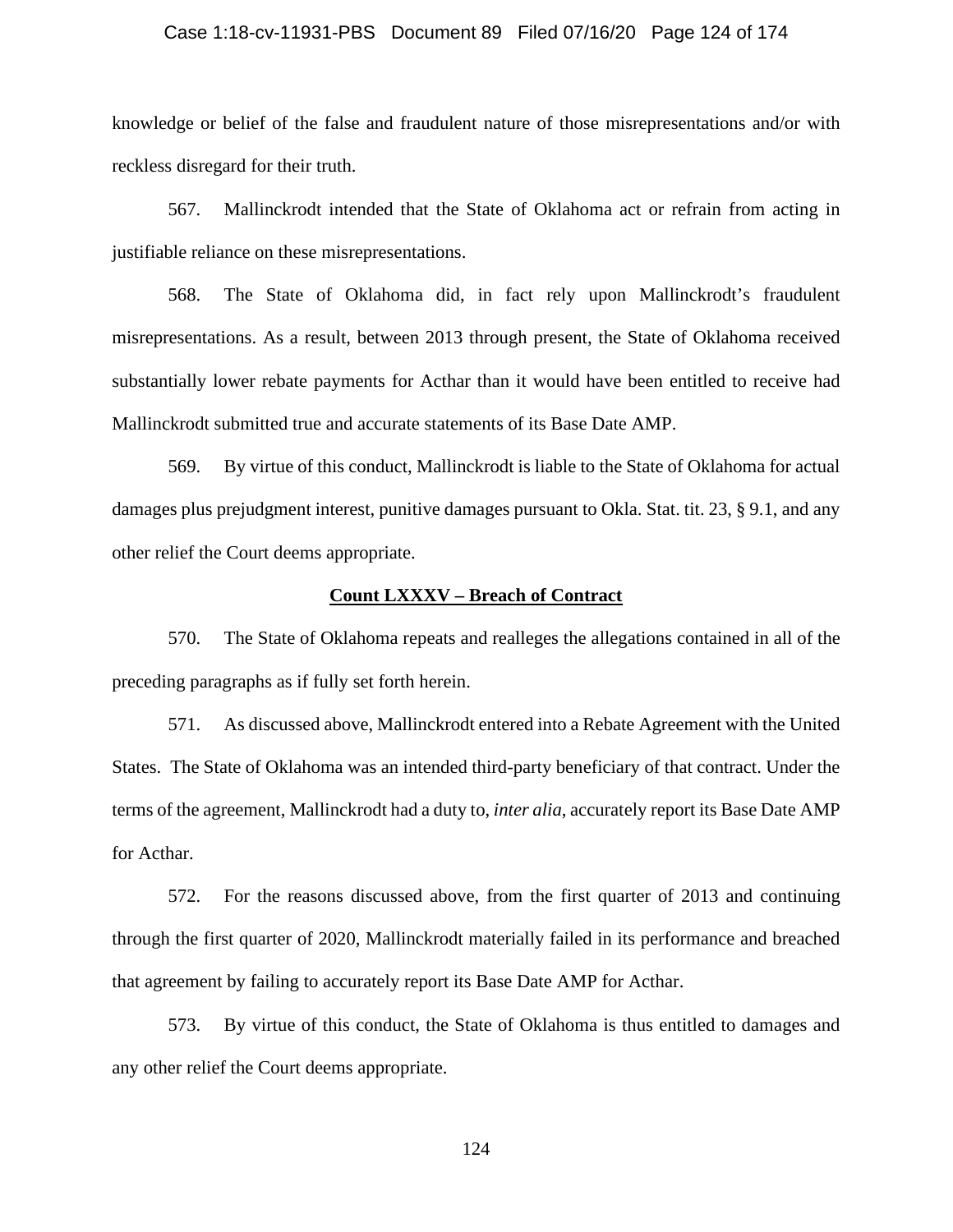# **Count LXXXVI – Unjust Enrichment**

574. The State of Oklahoma repeats and re-alleges and incorporates by reference all paragraphs of this complaint set out above as if fully set forth herein.

575. If Mallinckrodt had not used the incorrect Base Date AMP for Acthar since January 1, 2013, Mallinckrodt would have been required to pay substantially larger rebates to the State of Oklahoma. By retaining monies that were actually owed to the State of Oklahoma under the MDRP, Mallinckrodt retained money that was the property of the Oklahoma Medicaid Program and to which it was not entitled.

576. Mallinckrodt has been unjustly enriched by retaining the use and enjoyment of the monies that it should have paid to the State of Oklahoma pursuant to the MDRP had it used the correct Base Date AMP to calculate the amount of Medicaid rebates it owed for Acthar.

577. By directly or indirectly retaining funds from the State of Oklahoma which Mallinckrodt was not entitled, and to the State of Oklahoma's detriment, Mallinckrodt has been unjustly enriched and is liable to account for and pay such amounts, or the proceeds therefrom, in restitution or disgorgement, all unpaid rebates based upon Mallinckrodt's failure to comply with its obligations under the Medicaid Rebate Statute and Rebate Agreement to the State of Oklahoma, plus costs, expenses, and the maximum amount of interest available under law.

## **CLAIMS OF THE COMMONWEALTH OF PUERTO RICO**

## **Count LXXXVII – Reverse False Claims (P.R. Laws Ann. Tit 32, § 2934(1)(d))**

572. The Commonwealth of Puerto Rico re-alleges and incorporates by reference all paragraphs of this complaint set out above as if fully set forth herein.

573. For each unit of Acthar the Puerto Rico Medicaid program purchases, Mallinckrodt has an obligation under the Rebate Statute, 42 U.S.C. § 1396r-8, to pay quarterly rebates using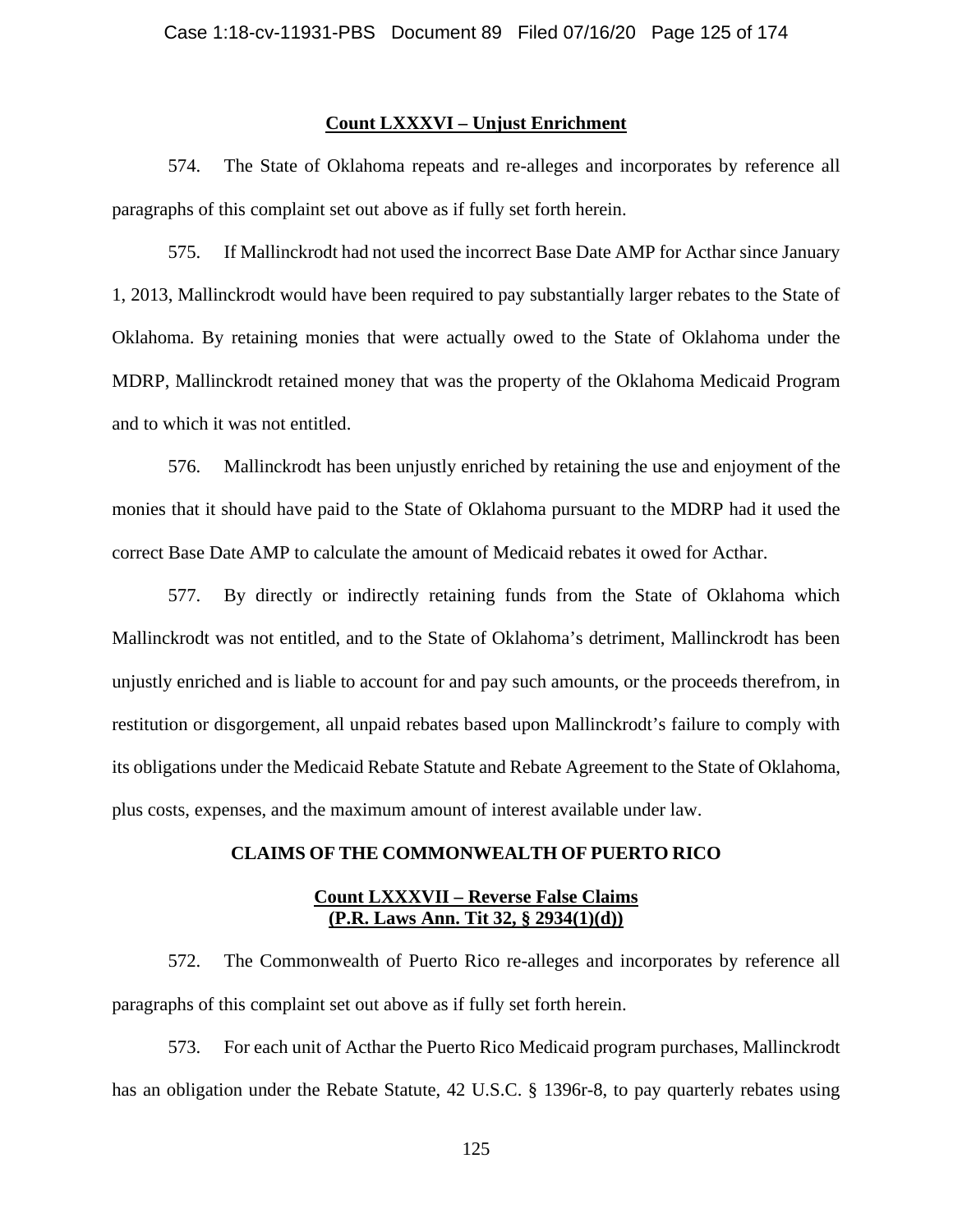### Case 1:18-cv-11931-PBS Document 89 Filed 07/16/20 Page 126 of 174

Acthar's 1990 price as its Base Date AMP. From the first quarter of 2013 through the first quarter of 2020, Mallinckrodt has improperly avoided and decreased this obligation by paying a much lower rebate amount, using Acthar's 2013 price as its Base Date AMP instead. In this manner, Mallinckrodt has avoided and decreased its Puerto Rico Medicaid rebate obligation by millions of dollars.

574. Since no later than April 2016, Mallinckrodt has known that it paid these lower rebates in defiance of requests for corrective action by CMS. Mallinckrodt understood that CMS's requested corrective action meant using the 1990 Base Date AMP going forward and repaying amounts previously underpaid. Mallinckrodt also contemporaneously calculated the amount of rebates it had already avoided (from 2013 through April 2016) and the percentage of rebates it would avoid going forward, if it refused to take the corrective action CMS requested and then directed it to take. To date, though Mallinckrodt has corrected its Base Date AMP, it knowingly and improperly continues to avoid its rebate obligation to the Puerto Rico Medicaid Program.

575. Mallinckrodt also refused to report the 1990 Base Date AMP for Acthar in the Medicaid DDR system for a seven-year period. Mallinckrodt knew that if it did so, the Puerto Rico Medicaid program invoices it would receive each quarter would seek payment for much larger rebate amounts and would also seek reimbursement of all prior underpayments resulting from Mallinckrodt's use of a 2013 Base Date AMP for Acthar. Although Mallinckrodt had an independent obligation under the Rebate Statute to pay the proper rebate amount, Mallinckrodt's refusal to update the DDR system further facilitated its improper avoidance and decreasing of that obligation.

576. The Puerto Rico Medicaid program is jointly funded by the United States and the Commonwealth of Puerto Rico. As a result of Mallinckrodt's knowing and improper failure to pay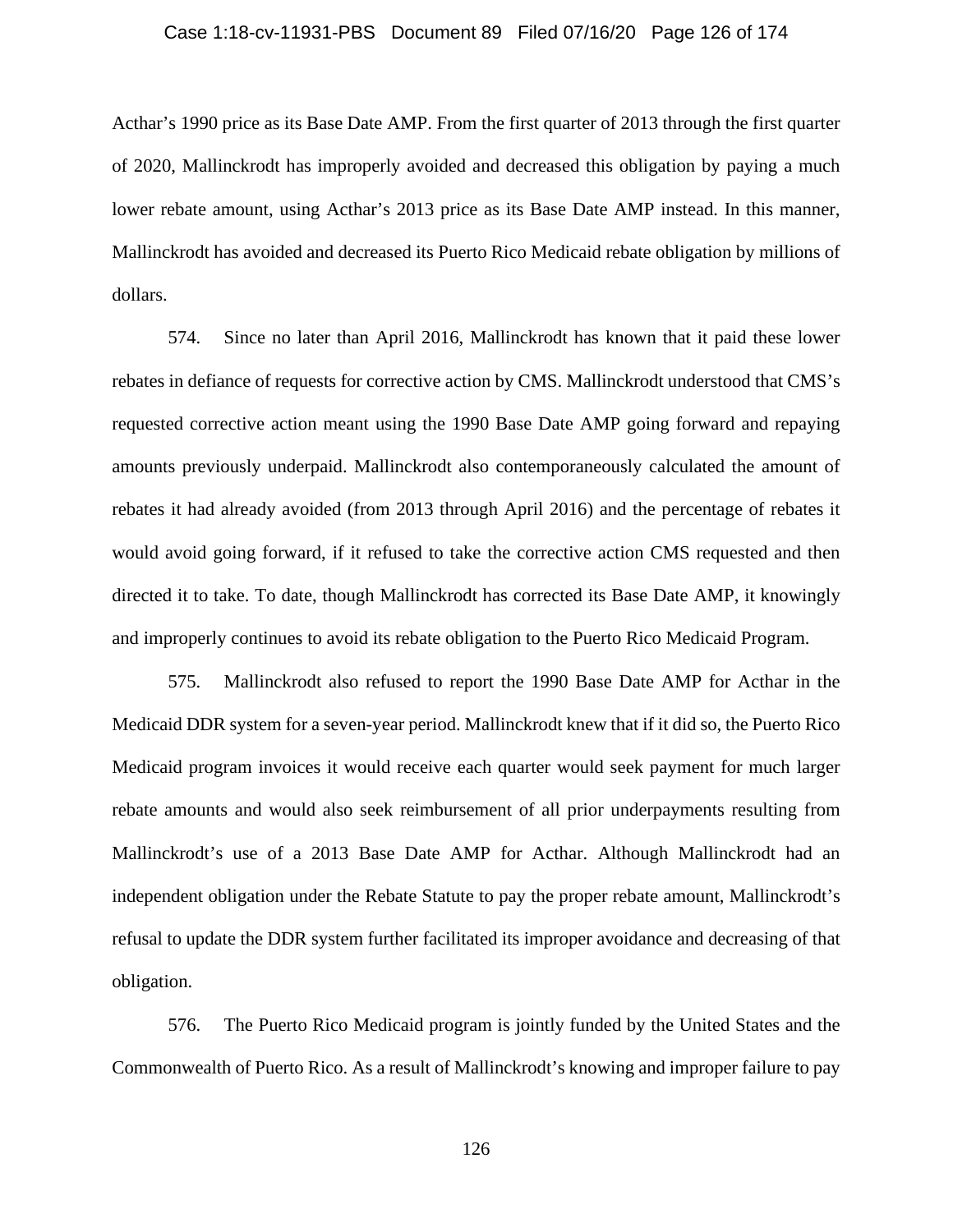### Case 1:18-cv-11931-PBS Document 89 Filed 07/16/20 Page 127 of 174

the correct amount of Puerto Rico Medicaid rebates for Acthar, the United States and the Commonwealth of Puerto Rico has incurred significant financial losses.

577. By virtue of Mallinckrodt's conduct, the Commonwealth of Puerto Rico has suffered actual damages and is entitled to recover treble damages plus a civil monetary penalty of not less than \$11,181 but not more than \$22,363 for each instance of unlawful conduct from the date the dispositions contained in Chapter IV of the "False Claims to Government of Puerto Rico Programs, Contracts, and Services Act" came into effect on January 23<sup>rd</sup>, 2019. (Public Law No. 154 of July 23rd, 2018).

#### **Count LXXXVIII – Unjust Enrichment**

578. The Commonwealth of Puerto Rico re-alleges and incorporates by reference all paragraphs of this complaint set out above as if fully set forth herein.

579. The Puerto Rico Medicaid Program received substantially lower Medicaid rebates than it would have received had Mallinckrodt truthfully reported its Base Date AMP for Acthar. If Mallinckrodt had not falsely reported its Base Date AMP, Mallinckrodt would have been required to pay substantially larger rebates to the Commonwealth of Puerto Rico. By falsely reporting its Base Date Amp, Mallinckrodt was able to retain profits for Acthar and avoid paying monies owed to the Commonwealth of Puerto Rico.

580. By retaining monies that were actually owed to the Commonwealth of Puerto Rico under the Medicaid Rebate Program, Mallinckrodt retained money that was the property of the Commonwealth of Puerto Rico and to which it was not entitled.

581. By retaining the use and enjoyment of the monies that should have been paid to the Commonwealth of Puerto Rico pursuant to the Medicaid Rebate Program, Mallinckrodt has been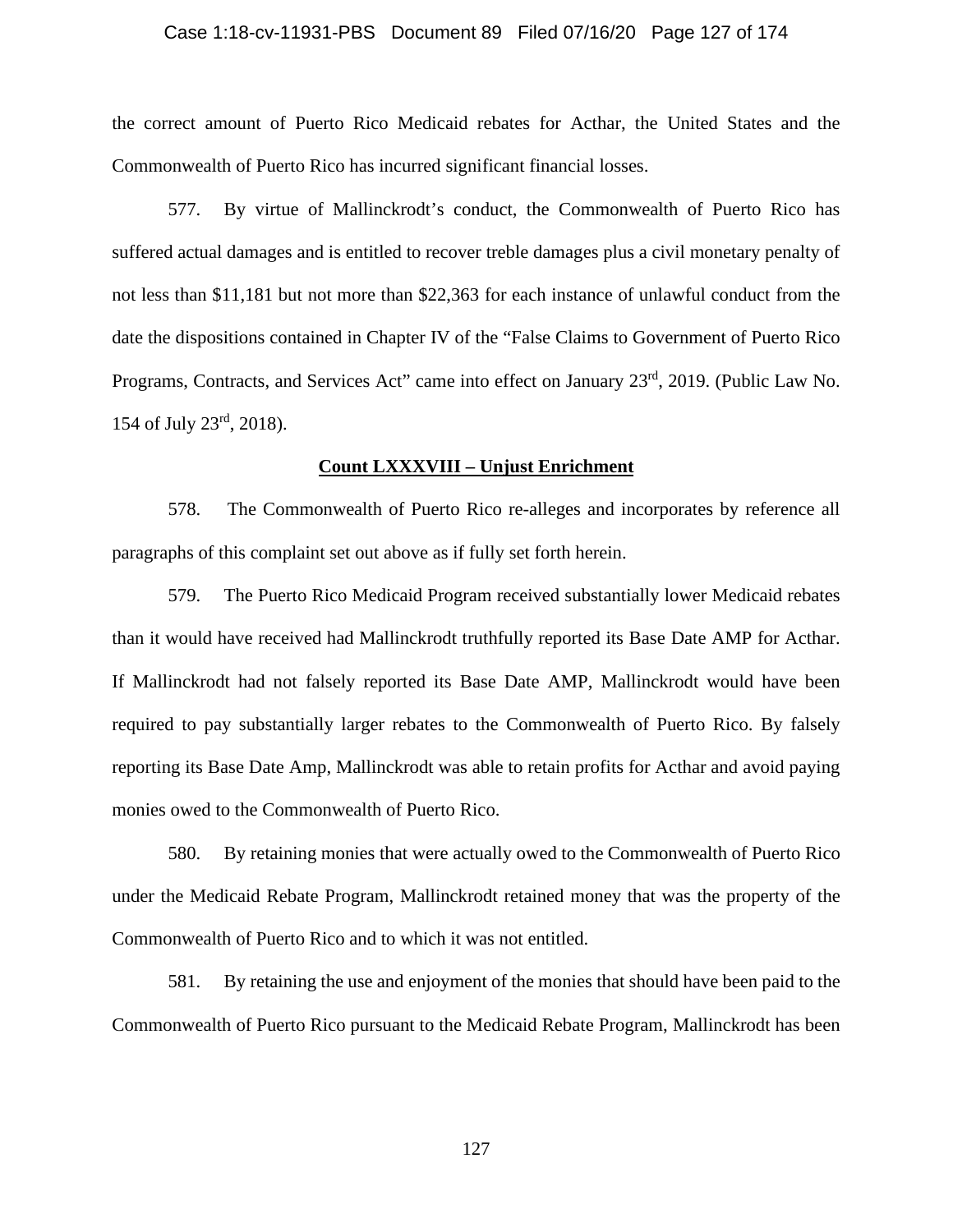### Case 1:18-cv-11931-PBS Document 89 Filed 07/16/20 Page 128 of 174

unjustly enriched, and is liable to account for and pay such amounts or the proceeds there from, which are to be determined at trial, to the Commonwealth of Puerto Rico.

## **Count LXXXIX – Breach of Contract**

582. The Commonwealth of Puerto Rico re-alleges and incorporates by reference all paragraphs of this complaint set out above as if fully set forth herein.

583. As discussed above, Mallinckrodt entered into a Rebate Agreement with the United States. The Commonwealth of Puerto Rico was an intended third-party beneficiary of that contract. Under the terms of the agreement, Mallinckrodt had a duty to, *inter alia*, accurately report its Base Date AMP for Acthar.

584. For the reasons discussed above, from the first quarter of 2013 through the first quarter of 2020, Mallinckrodt breached that agreement by failing to accurately report its Base Date AMP for Acthar.

585. By virtue of this conduct, the Commonwealth of Puerto Rico is thus entitled to damages and any other relief the Court deems appropriate.

### **CLAIMS OF THE STATE OF RHODE ISLAND**

### **Count XC – Common Law Fraud**

586. The State of Rhode Island repeats and realleges the allegations contained in all of the preceding paragraphs as if fully set forth herein.

587. From the first quarter of 2013 and continuing through the present, Mallinckrodt made and/or caused to be made fraudulent statements to the United States and the State of Rhode Island of its Base Date AMP for Acthar.

588. Mallinckrodt made and/or caused to be made these fraudulent material misrepresentations, failing to disclose material facts that it had a duty to disclose, with actual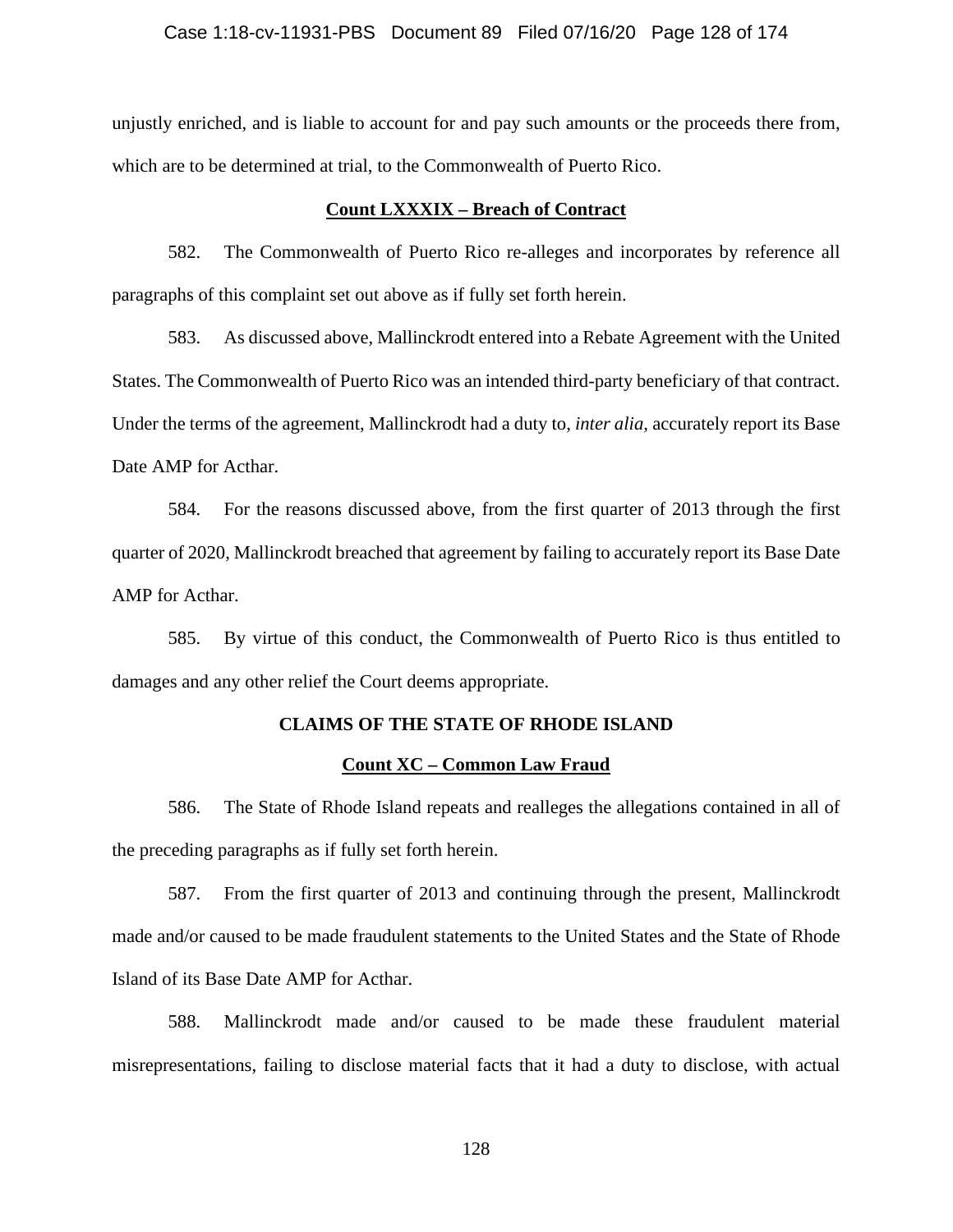#### Case 1:18-cv-11931-PBS Document 89 Filed 07/16/20 Page 129 of 174

knowledge or belief of the false and fraudulent nature of those misrepresentations and/or with reckless disregard for their truth.

589. Mallinckrodt intended that The State of Rhode Island act or refrain from acting in justifiable reliance on these misrepresentations.

590. The State of Rhode Island did, in fact rely upon Mallinckrodt's fraudulent misrepresentations. As a result, between 2013 through present, Rhode Island received substantially lower rebate payments for Acthar than it would have been entitled to receive had Mallinckrodt submitted true and accurate statements of its Base Date AMP.

591. As a result of Mallinckrodt's conduct, the State of Rhode Island suffered harm and is entitled to recovery of actual damages plus prejudgment interest.

## **Count XCI – Breach of Contract**

592. The State of Rhode Island repeats and realleges the allegations contained in all of the preceding paragraphs as if fully set forth herein.

593. As discussed above, Mallinckrodt entered into a Rebate Agreement with the United States. The State of Rhode Island was an intended third-party beneficiary of that contract. Under the terms of the agreement, Mallinckrodt had a duty to, *inter alia*, accurately report its Base Date AMP for Acthar.

594. For the reasons discussed above, from the first quarter of 2013 and continuing through the present, Mallinckrodt breached that agreement by failing to accurately report its Base Date AMP for Acthar.

595. By virtue of this conduct, the State of Rhode Island is thus entitled to damages and any other relief the Court deems appropriate.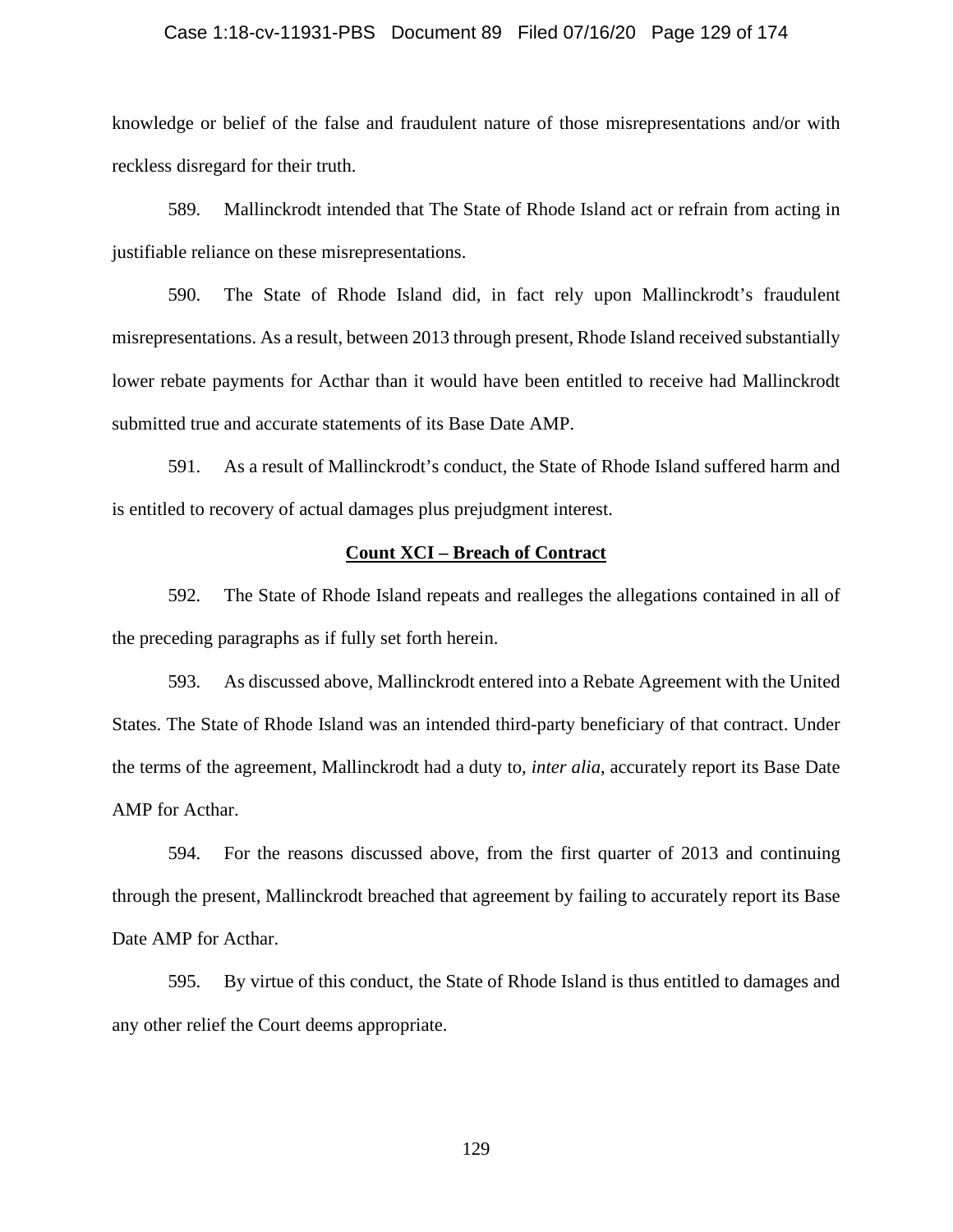## **Count XCII – Unjust Enrichment**

596. The State of Rhode Island re-alleges and incorporates by reference all paragraphs of this complaint set out above as if fully set forth herein.

597. If Mallinckrodt had not used the incorrect Base Date AMP for Acthar since January 1, 2013, Mallinckrodt would have been required to pay substantially larger rebates to the State of Rhode Island. By retaining monies that were actually owed to the State of Rhode Island under the MDRP, Mallinckrodt retained money that was the property of the State of Rhode Island Medicaid programs and to which it was not entitled.

598. Mallinckrodt has been unjustly enriched by retaining the use and enjoyment of the monies that it should have paid to the State of Rhode Island pursuant to the MDRP had it used the correct Base Date AMP to calculate the amount of Medicaid rebates it owed for Acthar.

# **Count XCIII – Violation of Rhode Island False Claims Act (R.I. Gen. Laws §§ 9-1.1-1,** *et seq.***)**

599. Relator incorporates by reference the preceding paragraphs as though fully set forth herein.

600. This is a civil action brought by Relator, in the name of the State of Rhode Island, against Mallinckrodt pursuant to the State of Rhode Island False Claims Act, R.I. Gen. Laws § 9-  $1.1-4(b)$ .

601. The Rhode Island FCA, R.I. Gen. Laws § 9-1.1-3(a), creates liability for any person who, *inter alia*:

(1) Knowingly presents, or causes to be presented a false or fraudulent claim for payment or approval;

(2) Knowingly makes, uses, or causes to be made or used, a false record or statement material to a false or fraudulent claim; or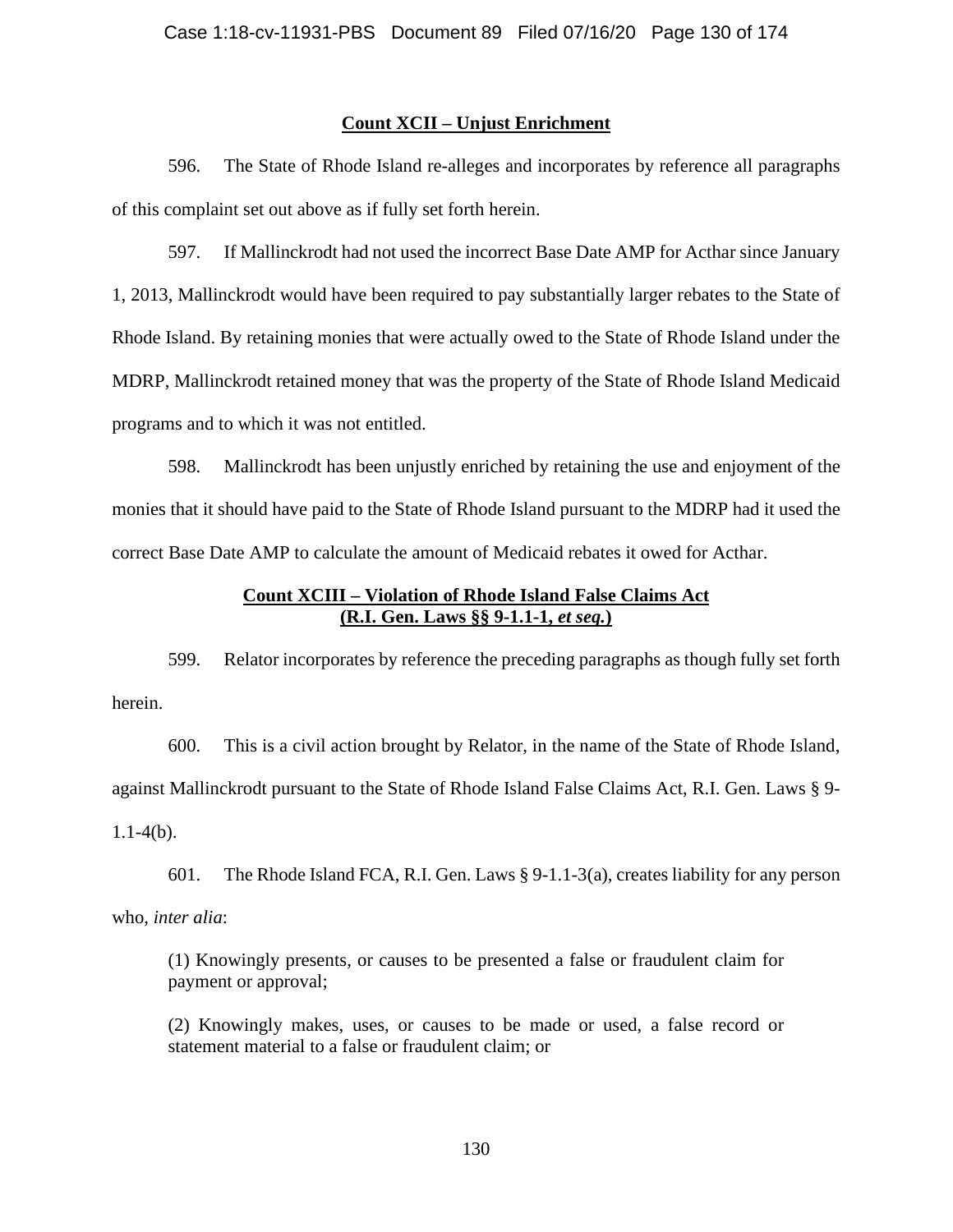(7) Knowingly makes, uses, or causes to be made or used, a false record or statement material to an obligation to pay or transmit money or property to the state, or knowingly conceals or knowingly and improperly avoids or decreases an obligation to pay or transmit money or property to the state.

602. Mallinckrodt has violated each of these provisions of the Rhode Island FCA.

603. Pursuant to the Rhode Island FCA, Mallinckrodt is thus liable to the State for statutorily defined damages sustained because of the acts of Mallinckrodt and civil penalties. R.I. Gen. Laws § 9-1.1-3(a).

# **CLAIMS OF THE STATE OF TENNESSEE**

# **Count XCIV – Reverse False Claims (Tennessee Medicaid False Claims Act, Tenn. Code Ann. § 71-5-182(a)(1)(D))**

604. The State of Tennessee ("Tennessee") re-alleges and incorporates by reference all paragraphs of this complaint set out above as if fully set forth herein.

605. For each unit of Acthar the Tennessee Medicaid program purchases, Mallinckrodt has an obligation under the Rebate Statute, 42 U.S.C. § 1396r-8, to pay quarterly rebates using Acthar's 1990 price as its Base Date AMP. For every quarter from the first quarter of 2013 through the first quarter of 2020, Mallinckrodt improperly avoided and decreased this obligation by paying a much lower rebate amount, using Acthar's 2013 price as its Base Date AMP instead. In this manner, Mallinckrodt has avoided and decreased its Tennessee Medicaid rebate obligation by tens of millions of dollars.

606. Since no later than April 2016, Mallinckrodt has known that it paid these lower rebates in defiance of requests for corrective action by CMS. Mallinckrodt understood that CMS's requested corrective action meant using the 1990 Base Date AMP going forward and repaying amounts previously underpaid. Mallinckrodt also contemporaneously calculated the amount of rebates it had already avoided (from 2013 through April 2016) and the percentage of rebates it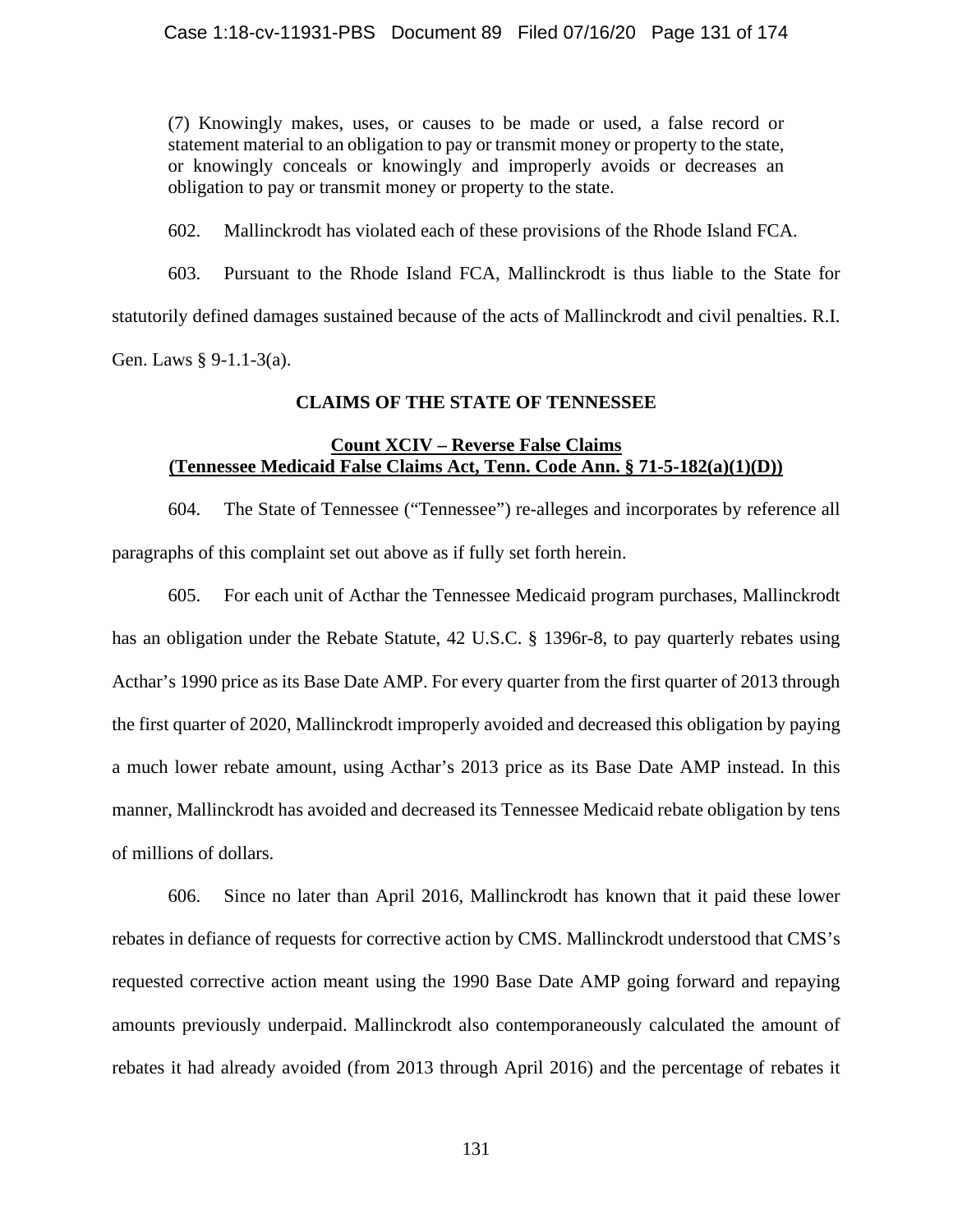#### Case 1:18-cv-11931-PBS Document 89 Filed 07/16/20 Page 132 of 174

would avoid going forward, if it refused to take the corrective action CMS requested and then directed it to take. To date, though Mallinckrodt has corrected its Base Date AMP, it knowingly and improperly continues to avoid its rebate obligation to Tennessee Medicaid.

607. Mallinckrodt also refused to report the 1990 Base Date AMP for Acthar in the Medicaid DDR system for a seven-year period. Mallinckrodt knew that if it did so, the Tennessee Medicaid program invoices it would receive each quarter would seek payment for much larger rebate amounts and would also seek reimbursement of all prior underpayments resulting from Mallinckrodt's use of a 2013 Base Date AMP for Acthar. Although Mallinckrodt had an independent obligation under the Rebate Statute to pay the proper rebate amount, Mallinckrodt's refusal to update the DDR system further facilitated its improper avoidance and decreasing of that obligation.

608. The Tennessee Medicaid program is jointly funded by the United States and Tennessee. As a result of Mallinckrodt's misleading and concealing statements used to decrease its obligation to reimburse TennCare for Acthar purchases, the State of Tennessee has incurred significant financial losses in violation of the Tennessee Medicaid False Claims Act, Tenn. Code Ann.  $\S$  71-5-182(a)(1)(D).

609. By virtue of Mallinckrodt's conduct, Tennessee has suffered actual damages and is entitled to recover to treble damages plus a civil monetary penalty of \$5,000 to \$25,000 per violation. Tenn. Code Ann. § 71-5-182(a)(1)(D).

#### **Count XCV – Common Law Fraud**

610. Tennessee repeats and realleges the allegations contained in all of the preceding paragraphs as if fully set forth herein.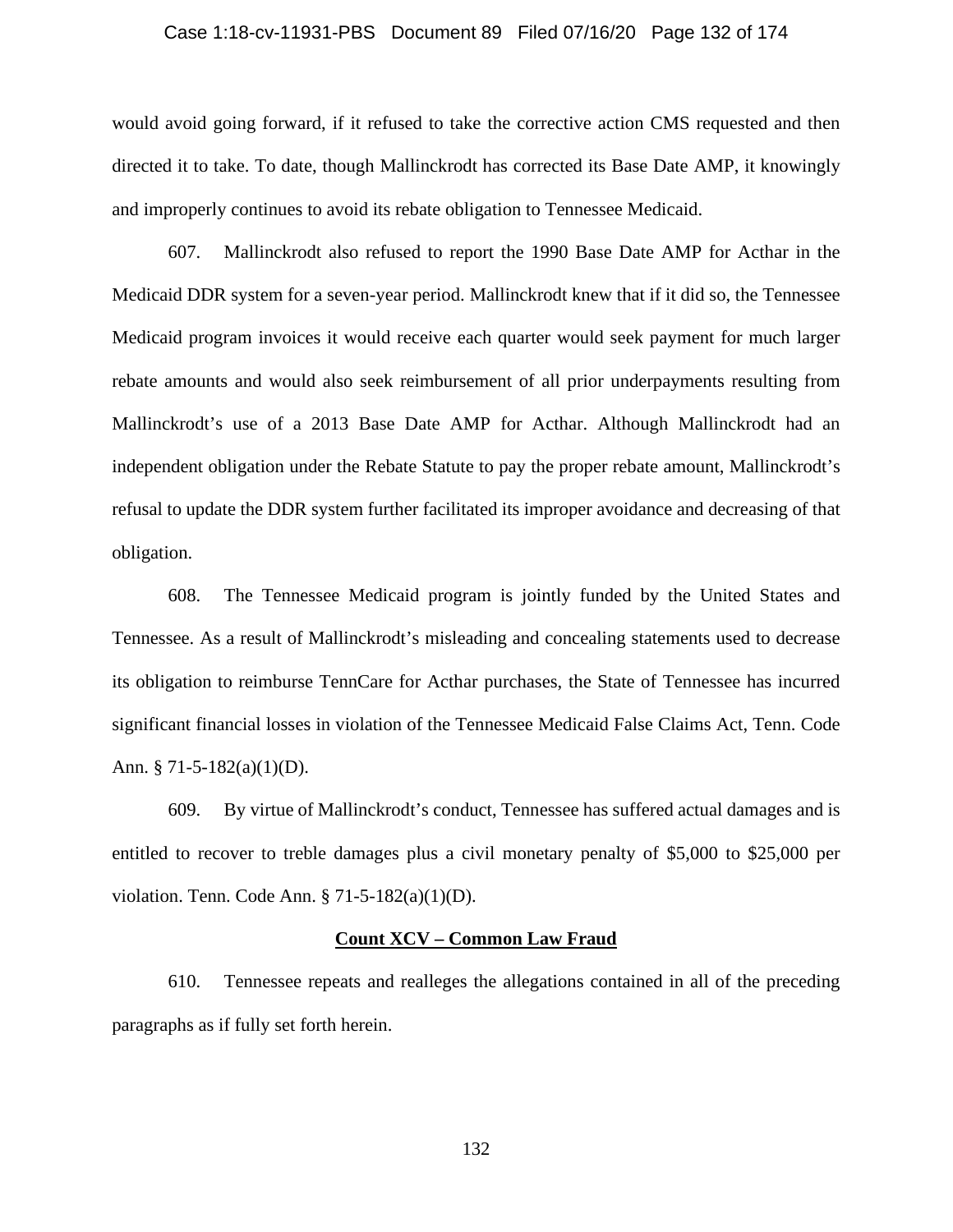### Case 1:18-cv-11931-PBS Document 89 Filed 07/16/20 Page 133 of 174

611. From the first quarter of 2013 and continuing until the first quarter of 2020, Mallinckrodt made and/or caused to be made fraudulent statements to the United States and Tennessee of its Base Date AMP for Acthar.

612. Mallinckrodt made and/or caused to be made these fraudulent material misrepresentations, failing to disclose material facts that it had a duty to disclose, with actual knowledge or belief of the false and fraudulent nature of those misrepresentations and/or with reckless disregard for their truth.

613. Mallinckrodt intended that Tennessee act or refrain from acting in justifiable reliance on these misrepresentations.

614. Tennessee did, in fact rely upon Mallinckrodt's fraudulent misrepresentations. As a result, Tennessee received substantially lower rebate payments for Acthar than it would have been entitled to receive had Mallinckrodt submitted true and accurate statements of its Base Date AMP.

615. As a result of Mallinckrodt's conduct, Tennessee suffered harm and is entitled to recovery of actual damages plus prejudgment interest.

#### **Count XCVI – Breach of Contract**

616. Tennessee repeats and realleges the allegations contained in all of the preceding paragraphs as if fully set forth herein.

617. As discussed above, Mallinckrodt entered into a Rebate Agreement with the United States. Tennessee was an intended third-party beneficiary of that contract. Under the terms of the agreement, Mallinckrodt had a duty to, *inter alia*, accurately report its Base Date AMP for Acthar.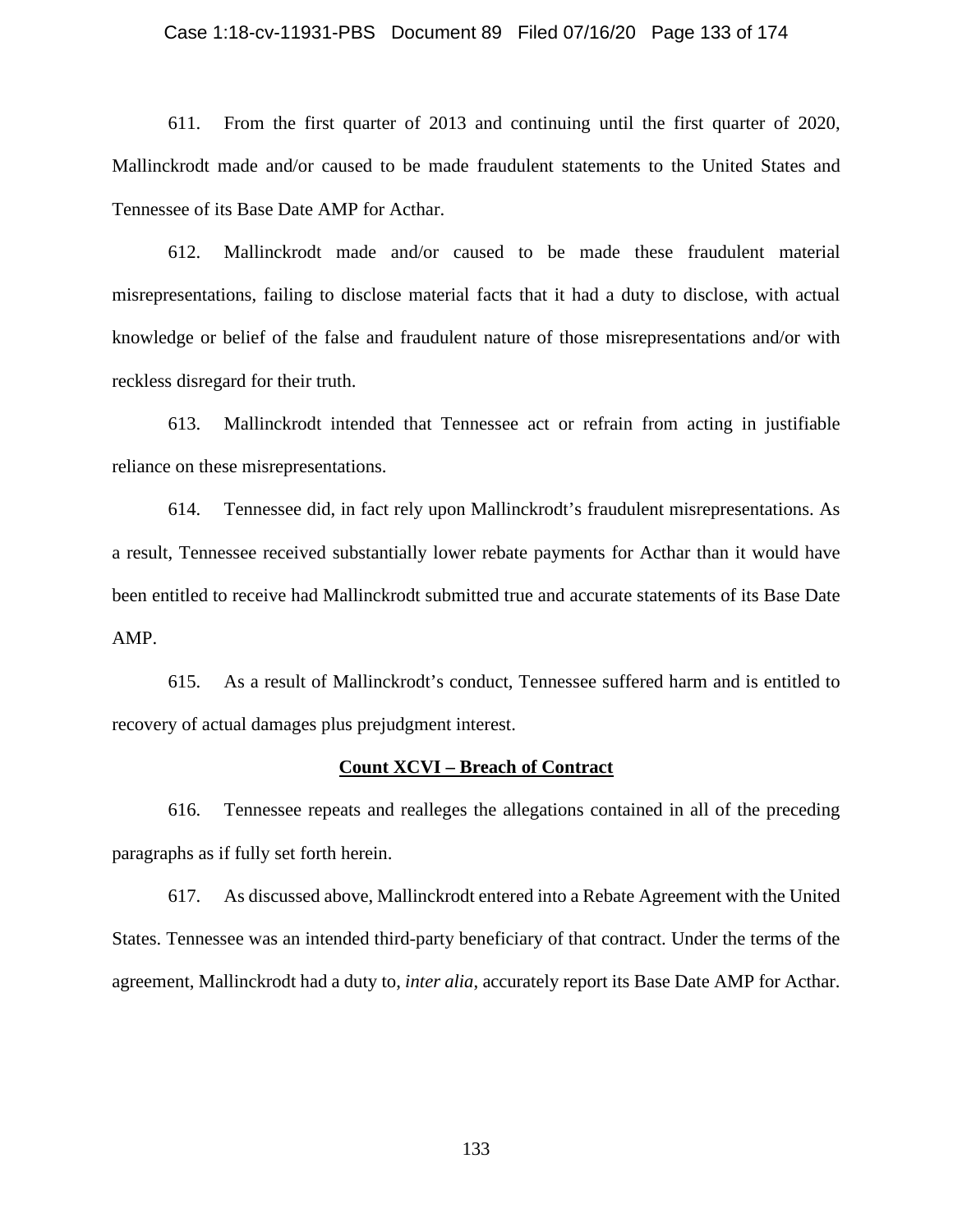618. For the reasons discussed above, from the first quarter of 2013 through the first quarter of 2020, Mallinckrodt breached that agreement by failing to accurately report its Base Date AMP for Acthar.

619. By virtue of this conduct, Tennessee is thus entitled to damages and any other relief the Court deems appropriate.

### **Count XCVII – Unjust Enrichment**

620. Tennessee repeats and realleges the allegations contained in all of the preceding paragraphs as if fully set forth herein.

621. If Mallinckrodt had not used the incorrect Base Date AMP for Acthar, Mallinckrodt would have been required to pay substantially larger rebates to Tennessee. By retaining monies that were actually owed to Tennessee under the MDRP, Mallinckrodt retained money that was the property of the Tennessee Medicaid programs and to which it was not entitled.

622. Mallinckrodt has been unjustly enriched by retaining the use and enjoyment of the monies that it should have paid to Tennessee pursuant to the MDRP had it used use the correct Base Date AMP to calculate the amount of Medicaid rebates it owed for Acthar.

# **Count XCVIII – Disgorgement**

623. Tennessee repeats and realleges the allegations contained in all of the preceding paragraphs as if fully set forth herein.

624. Mallinckrodt failed to comply with its obligations under the Medicaid Rebate Statute and Rebate Agreement and retained money that should have been paid to the States, including the Tennessee.

625. This Court has the equitable power to order defendant Mallinckrodt to disgorge the entire amount of improperly-retained rebate payments that should have been paid to the States.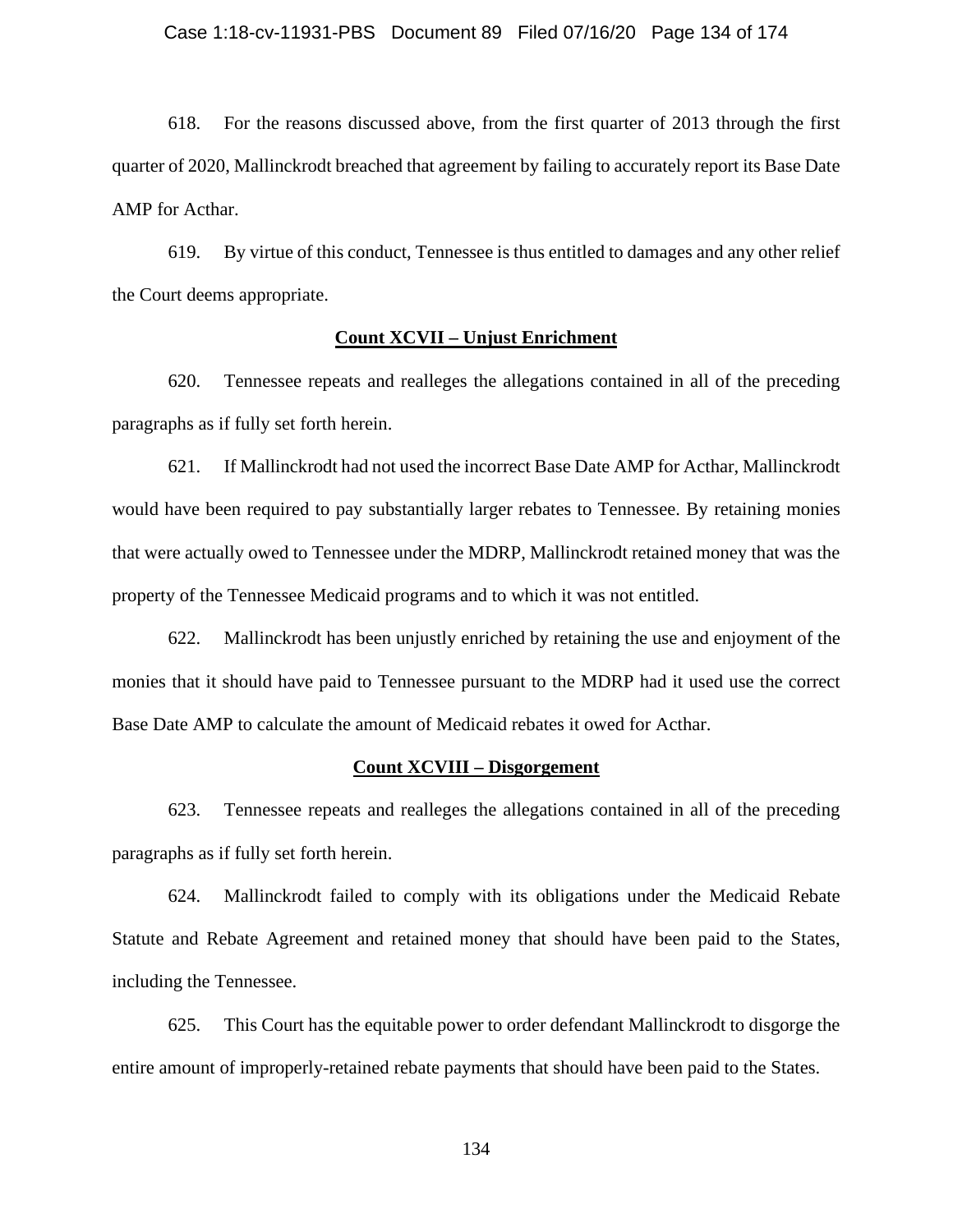### Case 1:18-cv-11931-PBS Document 89 Filed 07/16/20 Page 135 of 174

626. Tennessee seeks disgorgement of all unpaid rebates based upon Mallinckrodt's failure to comply with its obligations under the Medicaid Rebate Statute and Rebate Agreement.

### **CLAIMS OF THE STATE OF TEXAS**

627. The State of Texas ("Texas") repeats and realleges the allegations from every preceding paragraph as if fully set forth herein. Texas also alleges the following:

628. The Texas Vendor Drug Program ("VDP") of the Texas Health and Human Services Commission administers the pharmaceutical drug benefit for the Texas Medicaid program. Texas Medicaid pays reimbursement claims to pharmacy providers only for drugs that are listed on the Texas Medicaid formulary known as the Texas Drug Code Index ("TDCI"). 1 Tex. Admin. Code § 354.1831 (2019). To enroll a drug on the TDCI, a manufacturer must have a valid rebate agreement with CMS. *Id*. § 354.1921(a). The manufacturer must then file and have VDP approve a certified application (the "Texas Application") for each drug it wants enrolled on the TDCI. *Id*. § 354.1921(b).

629. Questcor submitted a Texas Application for Acthar with NDC 63004-7731-01 to VDP on July 13, 2002. Exhibit 29 at 4-6. Questcor attached a copy of the FDA's approval letter for NDA 8372 with that application. *Id*. at 7. VDP approved the application on July 22, 2002. *Id*. at 4 (noting the approval date in handwriting on the upper right corner of the page).

630. When Questcor started reporting a new NDC for Acthar to CMS' DDR system in January 2013, pharmacies in Texas complained to Texas Medicaid that they were not being reimbursed by VDP for Acthar. Exhibit 30 at 2-3, Jerry Rodriguez email to Marily Cuthill at Questcor regarding Acthar NDC Change (Feb. 4, 2013). VDP requested information about Acthar's new NDC and pricing from Questcor in order to enroll the drug on the TDCI and make it eligible for reimbursement by Texas Medicaid. *Id*. Questcor provided that information on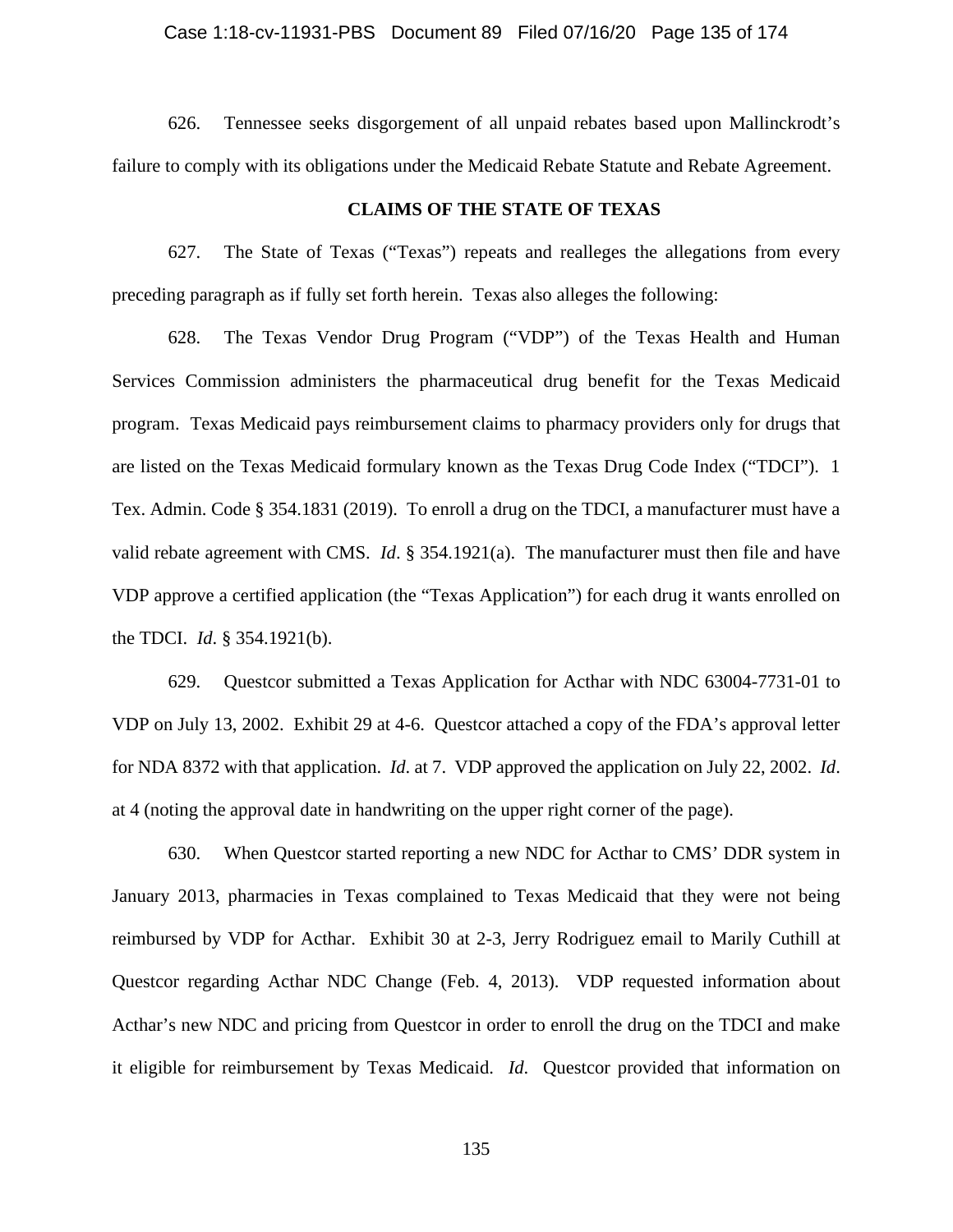### Case 1:18-cv-11931-PBS Document 89 Filed 07/16/20 Page 136 of 174

February 6, 2013, when it submitted another Texas Application for Acthar, this time under the new NDC 63004-8710-1. Exhibit 31 at 2-6.

631. In its communications with VDP, Questcor acknowledged that Acthar was approved under NDA 008372 and that the IS indication was approved under sNDA 22432. Specifically, in response to question eight on the Texas Application that asked whether the drug was "now marketed under an approved NDA or ANDA," Questcor indicated that the drug was approved under both NDA "3,872 [sic] and 22,432" and attached both the FDA's "Original 1952 approval letter" for NDA 8372 and the "[FDA] Action letter from 2010 for IS approval" under sNDA 22432. Exhibit 31 at 5, 7-11, 40.

632. By submitting the Texas Application to VDP, Questcor certified that the information on the application was "correct" and that the product was not in violation of Federal or state law. *Id*. at 6.

## **The Texas Medicaid Fraud Prevention Act**

633. To target fraud against the Texas Medicaid program and protect its integrity, the Texas Medicaid Fraud Prevention Act ("TMFPA") grants the Attorney General of Texas with authority to investigate and pursue actions against persons who commit certain unlawful acts prohibited by the statute. Tex. Hum. Res. Code Ann. ch. 36 (West 2015). The TMFPA permits Texas to recover civil remedies and civil penalties for fraud associated with unlawful acts and imposes administrative sanctions such as suspension from Texas Medicaid. *Id*. §§ 36.052, 36.005(b).

634. While the TMFPA and FCA share similar objectives, the TMFPA differs from the FCA in two important ways: (1) the TMFPA defines "unlawful acts" that are actionable and (2) the TMFPA permits the state to recover civil remedies and civil penalties rather than "damages."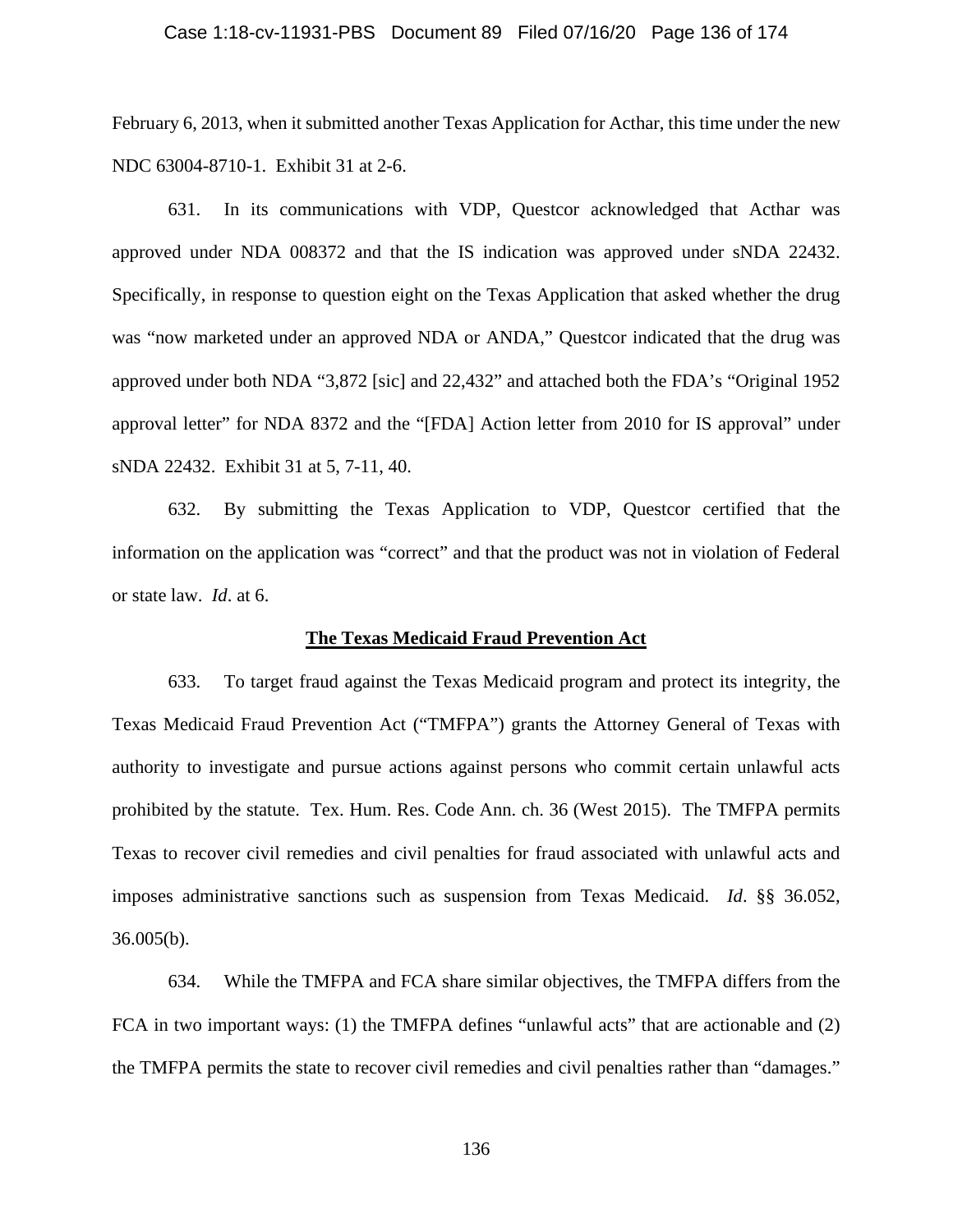*See In re Xerox*, 555 S.W.3d 518, 526-535 (Tex. 2018) (discussing the relevant provision under the heading "The Remedies in section 36.052 Are Not Damages").

635. A person is liable under the TMFPA if the person commits certain unlawful acts, many of which are not conditioned on the person's submission of a claim for payment to Texas Medicaid. Rather, a person commits an unlawful act when the person:

- knowingly makes, or causes or induces the making of a false statement of material fact about information required by state or federal law regarding the Medicaid program, or
- knowingly makes, uses, or causes the making or use of a false record or statement material to an obligation to pay or transmit money to Texas under the Medicaid program, or knowingly conceals or knowingly and improperly avoids or decreases an obligation to pay or transmit money to Texas under the Medicaid program.

Tex. Hum. Res. Code Ann. § 36.002(4)(B), (12).

636. A person acts "knowingly" with respect to information if the person (i) has actual knowledge of the information; (ii) acts with conscious indifference to the truth or falsity of the information, or (iii) acts in reckless disregard of the truth or falsity of the information. *Id.* at §  $36.0011(a)(1)-(3)$ . The TMFPA does not require Texas to prove that Mallinckrodt acted with specific intent to commit an unlawful act in order to prove that Mallinckrodt acted knowingly. *Id*. at  $§$  36.0011(b).

637. An "obligation" is "a duty that arises from statute or regulation. *Id.* at § 36.001(7  $a)(C)$ .

638. A fact or information is "material" if it has "a natural tendency to influence or [is] capable of influencing." *Id.* at § 36.001(5-a). Unlike the FCA, a fact or information does not have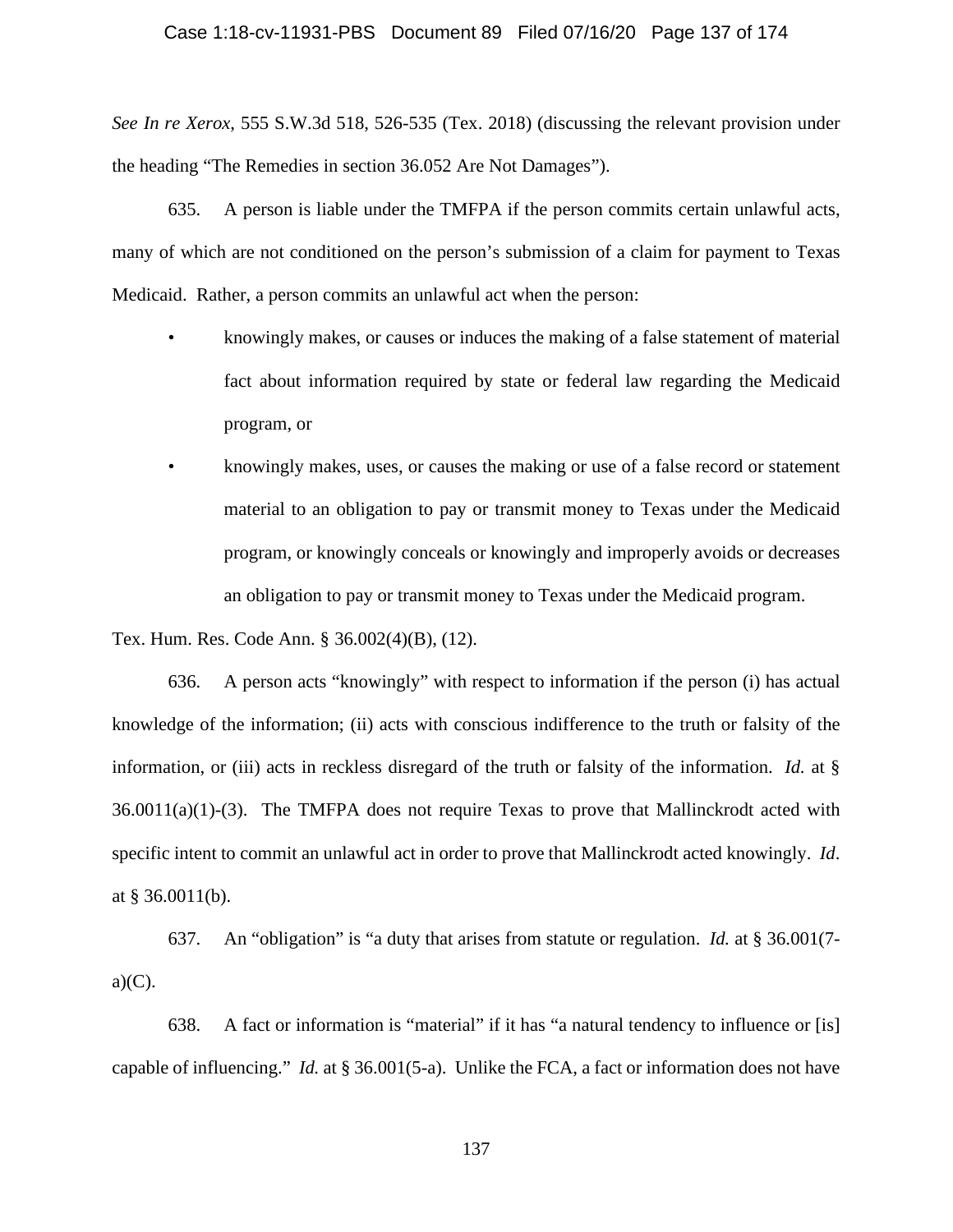### Case 1:18-cv-11931-PBS Document 89 Filed 07/16/20 Page 138 of 174

to be tied to "the payment or receipt of money or property" in order to be material under the TMFPA. *Compare* Tex. Hum. Res. Code Ann. § 36.001(5-a), *with* 31 U.S.C. § 3729(b)(4).

639. Unlike the FCA, the TMFPA allows Texas to recover civil remedies and penalties, not "damages." *See Xerox*, 555 S.W.3d at 526-535 (reasoning that the remedies under section 36.052 are not damages because they are "fixed without regard to any loss to the Medicaid program and without a direct benefit to the liable party"). The remedies include the amount of any payment or the value of any monetary or in-kind benefit provided under the Medicaid program, directly or indirectly, as a result of the unlawful act, including any payment made to a third party; two times the amount of the payment or the value of the benefit described above; interest on the amount of the payment or the value of the benefit described above; and a civil penalty. Tex. Hum. Res. Code Ann. § 36.052(a).

# **Count XCIX – Making and Inducing False Statements About Information Required by Law (Tex. Hum. Res. Code § 36.002(4)(B))**

640. Texas realleges and incorporates by reference every preceding paragraph of this complaint set out above as if fully set forth herein.

641. From the first quarter of 2013 through the first quarter of 2020, Mallinckrodt committed unlawful acts when it knowingly made, or caused or induced the making of a false statement of material fact about information required by state or federal law regarding the Medicaid program. *See* Tex. Hum. Res. Code § 36.002(4)(B).

642. Specifically, from the first quarter of 2013 through the first quarter of 2020, Mallinckrodt knowingly reported a 2013 Base Date AMP for Acthar (information the Rebate Statute required Mallinckrodt to report) to the Medicaid DDR instead of the 1990 Base Date AMP. Throughout that time, Mallinckrodt knew that (1) CMS used the Base Date AMP for Acthar in the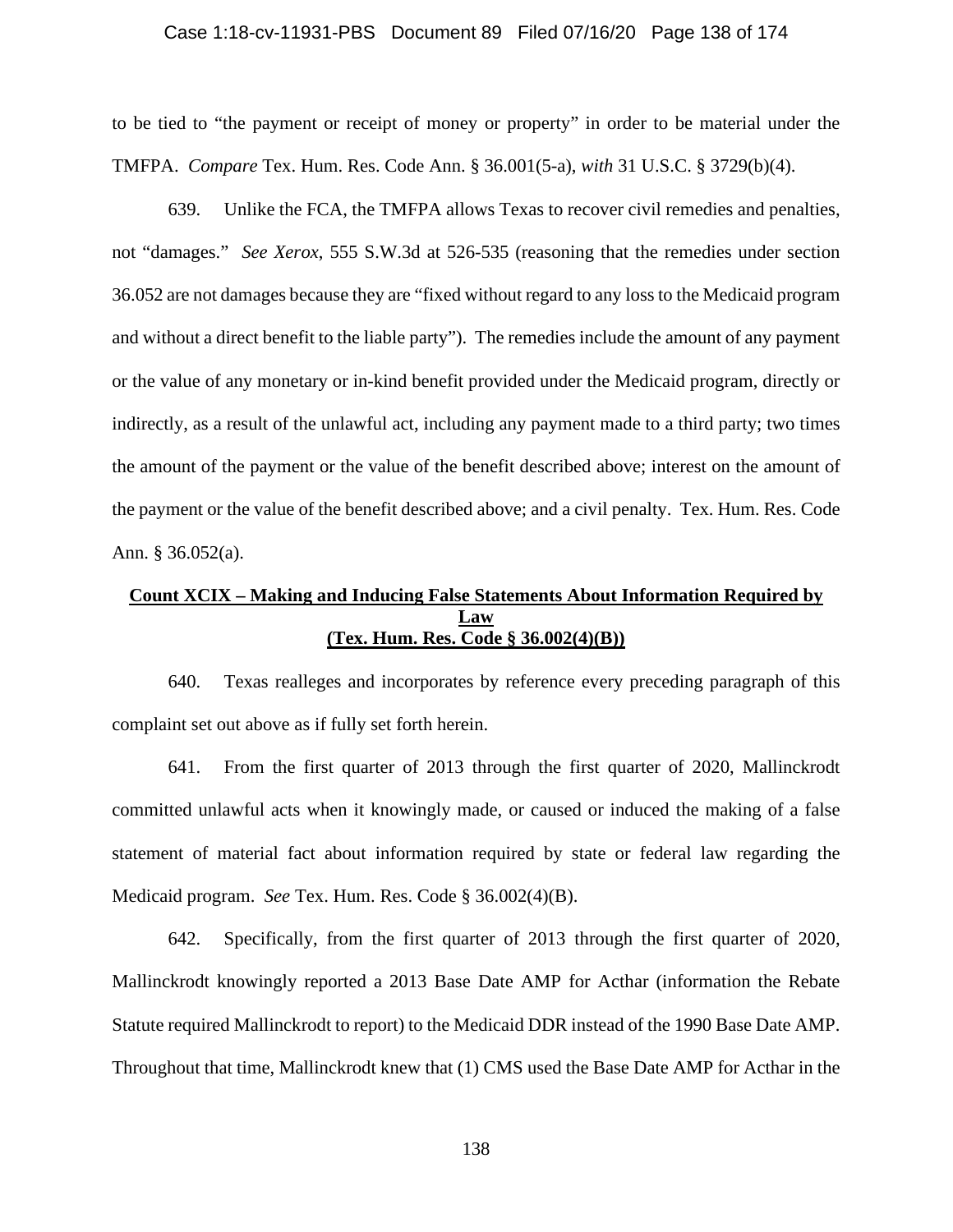### Case 1:18-cv-11931-PBS Document 89 Filed 07/16/20 Page 139 of 174

Medicaid DDR to calculate a URA; (2) CMS sent the URA to Texas Medicaid so that Texas Medicaid could calculate and submit Medicaid Rebate invoices to Mallinckrodt; and thus (3) Mallinckrodt could report the 2013 Base Date AMP for Acthar rather than the 1990 Base Date AMP to decrease the Medicaid Rebate payments it owed Texas Medicaid.

643. Also, although Mallinckrodt knew that it was not entitled to use a 2013 Base Date AMP for Acthar, Mallinckrodt nonetheless knowingly misled VDP when it certified on its January 2013 Texas Application for Acthar that "the product was not in violation of Federal or state law." Exhibit 31 at 6. Texas law required Mallinckrodt to submit the Texas Application so that Acthar would be enrolled on the TDCI and made eligible for reimbursement by Texas Medicaid. 1 Tex. Admin. Code § 354.1921(b).

644. Despite CMS' repeated requests for Mallinckrodt to use the 1990 Base Date AMP –which Mallinckrodt's own regulatory department agreed was Acthar's proper Base Date AMP and the D.C. District Court's March 2020 ruling that affirmed CMS' determination, Mallinckrodt continues to report the 2013 Base Date AMP for Acthar to the Medicaid DDR.

645. Thus, in January 2013, Mallinckrodt knowingly made false statements on the Texas Application to VDP about Acthar's product status; and from the first quarter of 2013 through the first quarter of 2020, Mallinckrodt knowingly made false statements about Acthar's Base Date AMP to the Medicaid DDR and knowingly caused CMS to send Texas Medicaid a URA based on that false Base Date AMP.

646. Since the United States and Texas jointly fund the Texas Medicaid program, both the United States and Texas have incurred significant financial losses as a result of Mallinckrodt's knowing and improper effort to avoid and decrease the amount of Medicaid rebates it paid for Acthar.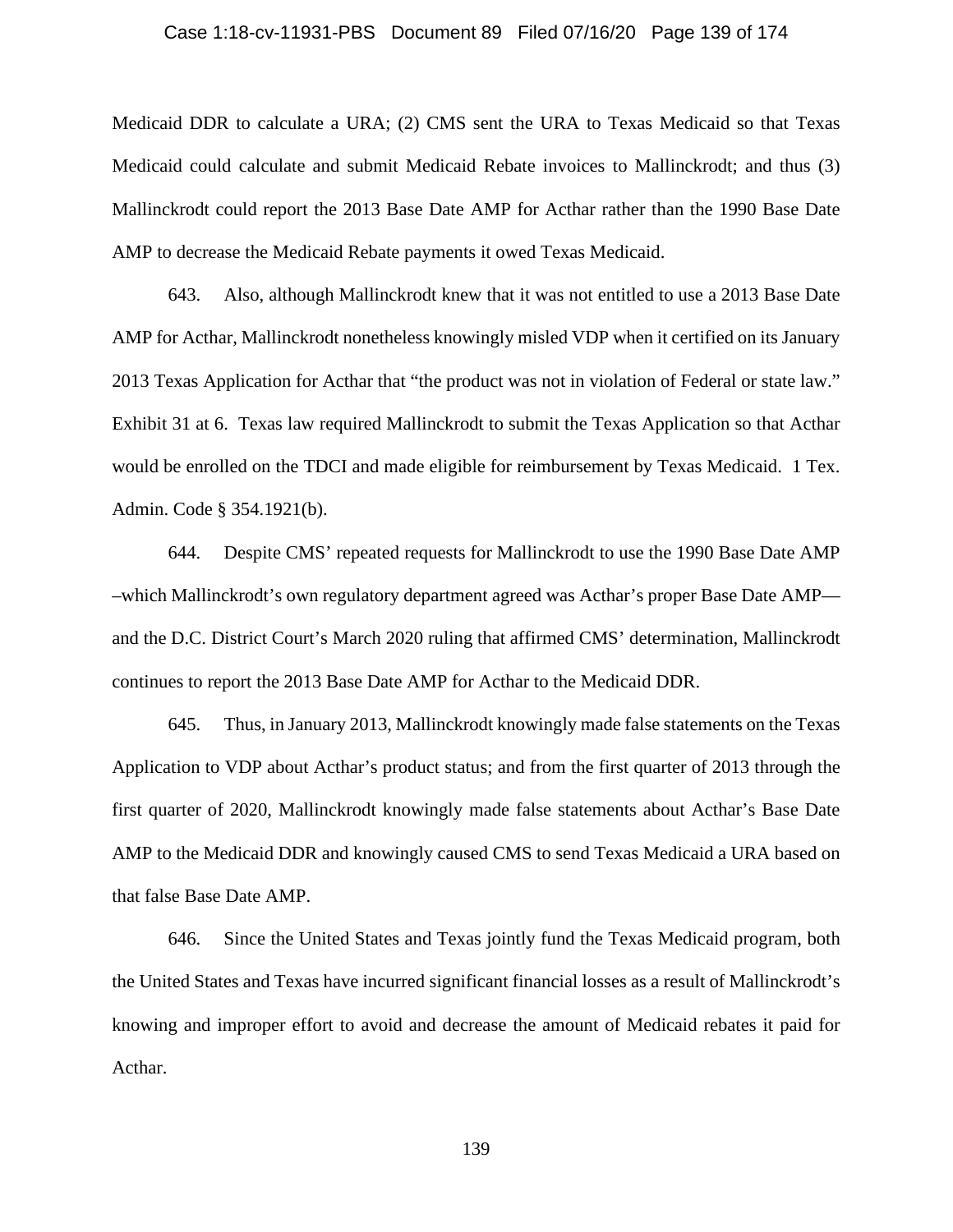# **Count C – False Statements to Decrease an Obligation to Pay (Tex. Hum. Res. Code § 36.002(12))**

647. Texas realleges and incorporates by reference every preceding paragraph of this complaint set out above as if fully set forth herein.

648. From the first quarter of 2013 through the first quarter of 2020, Mallinckrodt committed unlawful acts when it knowingly made, used, or caused the making or use of a false record or statement material to an obligation to pay or transmit money to Texas under the Medicaid program, or knowingly concealed or knowingly and improperly avoided or decreased an obligation to pay or transmit money to Texas under the Medicaid program. *See* Tex. Hum. Res. Code § 36.002(12).

649. Specifically, from the first quarter of 2013 through the first quarter of 2020, Mallinckrodt knowingly concealed the 1990 Base Date AMP for Acthar when it reported Acthar's Base Date AMP—information material to CMS and Texas Medicaid's calculation of Medicaid rebates Mallinckrodt owed Texas Medicaid. Instead, Mallinckrodt knowingly reported a 2013 Base Date AMP for Acthar to the Medicaid DDR. Throughout that time, Mallinckrodt knew that (1) CMS used the Base Date AMP for Acthar in the Medicaid DDR to calculate a URA; (2) CMS sent the URA to Texas Medicaid so that Texas Medicaid could submit Medicaid Rebate invoices to Mallinckrodt; and thus (3) Mallinckrodt could report the 2013 Base Date AMP for Acthar rather than the 1990 Base Date AMP to decrease the Medicaid Rebate payments it owed Texas Medicaid.

650. Despite CMS' repeated requests for Mallinckrodt to use the 1990 Base Date AMP –which Mallinckrodt's own regulatory department agreed was Acthar's proper Base Date AMP and the D.C. District Court's March 2020 ruling that affirmed CMS' determination, Mallinckrodt continues to report the 2013 Base Date AMP for Acthar to the Medicaid DDR.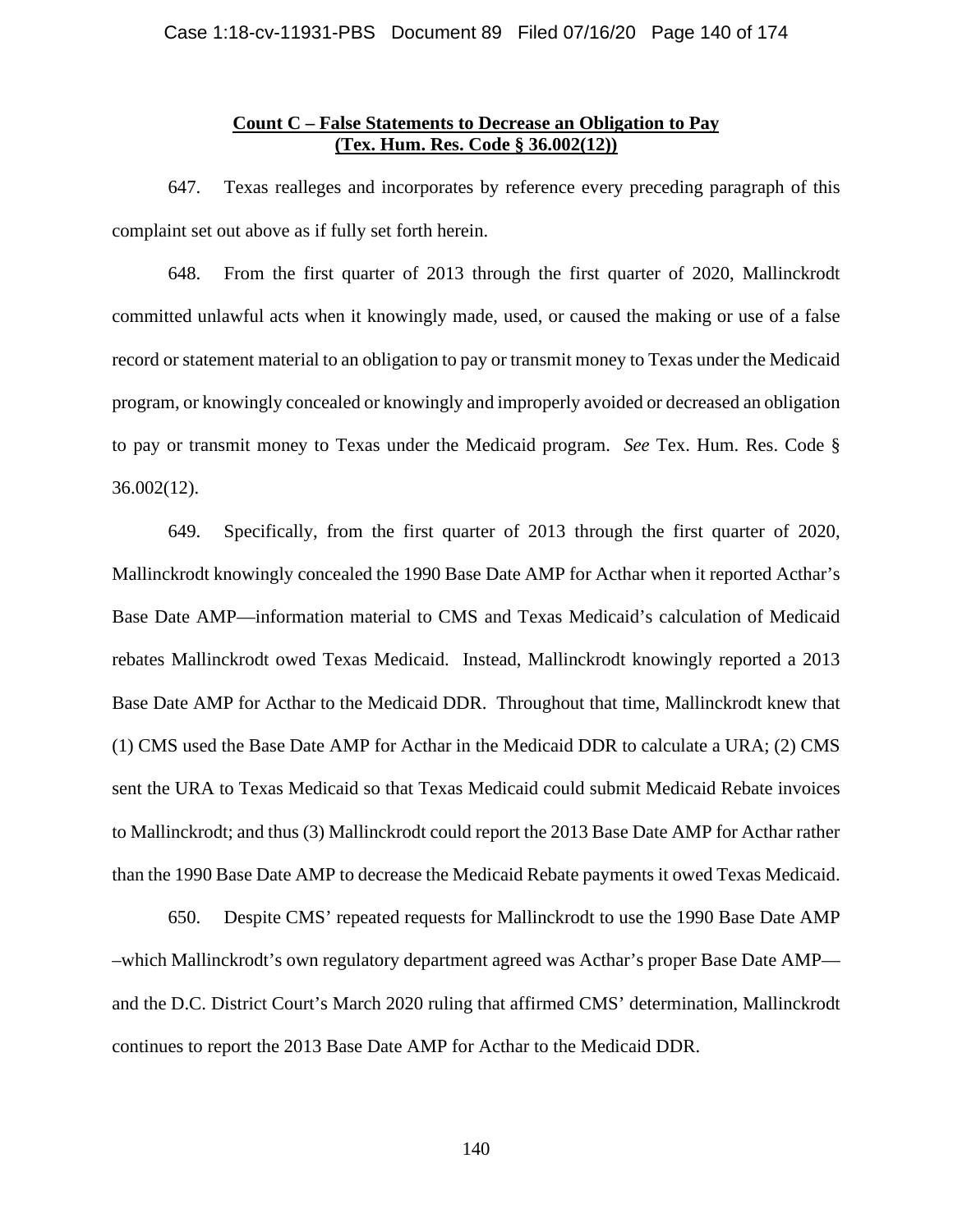### Case 1:18-cv-11931-PBS Document 89 Filed 07/16/20 Page 141 of 174

651. Thus, from the first quarter of 2013 through the first quarter of 2020, Mallinckrodt knowingly reported a false Base Date AMP for Acthar to the Medicaid DDR and knowingly concealed Acthar's actual Base Date AMP from CMS in order to decrease its Medicaid rebate payments to Texas Medicaid.

652. Since the United States and Texas jointly fund the Texas Medicaid program, both the United States and Texas have incurred significant financial losses as a result of Mallinckrodt's knowing and improper effort to avoid and decrease the amount of Medicaid rebates it paid for Acthar.

#### **Civil Remedies Under the TMFPA for Counts XCIX-C**

653. Under the TMFPA, a person who commits an unlawful act is liable to the State of Texas for: (1) the amount of any payment provided under the Medicaid program, directly or indirectly, as a result of the unlawful act, including payments to third parties, (2) interest on the amount of the payment, (3) two times the amount of the payment, (4) a civil penalty for each unlawful act, and (5) the fees, expenses, and costs the Attorney General reasonably incurred in investigating and obtaining civil remedies in this matter. Tex. Hum. Res. Code Ann. §§ 36.052, 36.007, 36.110(c).

654. Texas will seek an amount as civil penalties that will be justified and appropriate under the facts and the law.

655. A defendant who commits an unlawful act may not supply or sell a product under the Texas Medicaid program for ten years. *Id.* at § 36.005(b).

656. Texas invokes in the broadest sense all relief possible under the TMFPA whether specified in this pleading or not.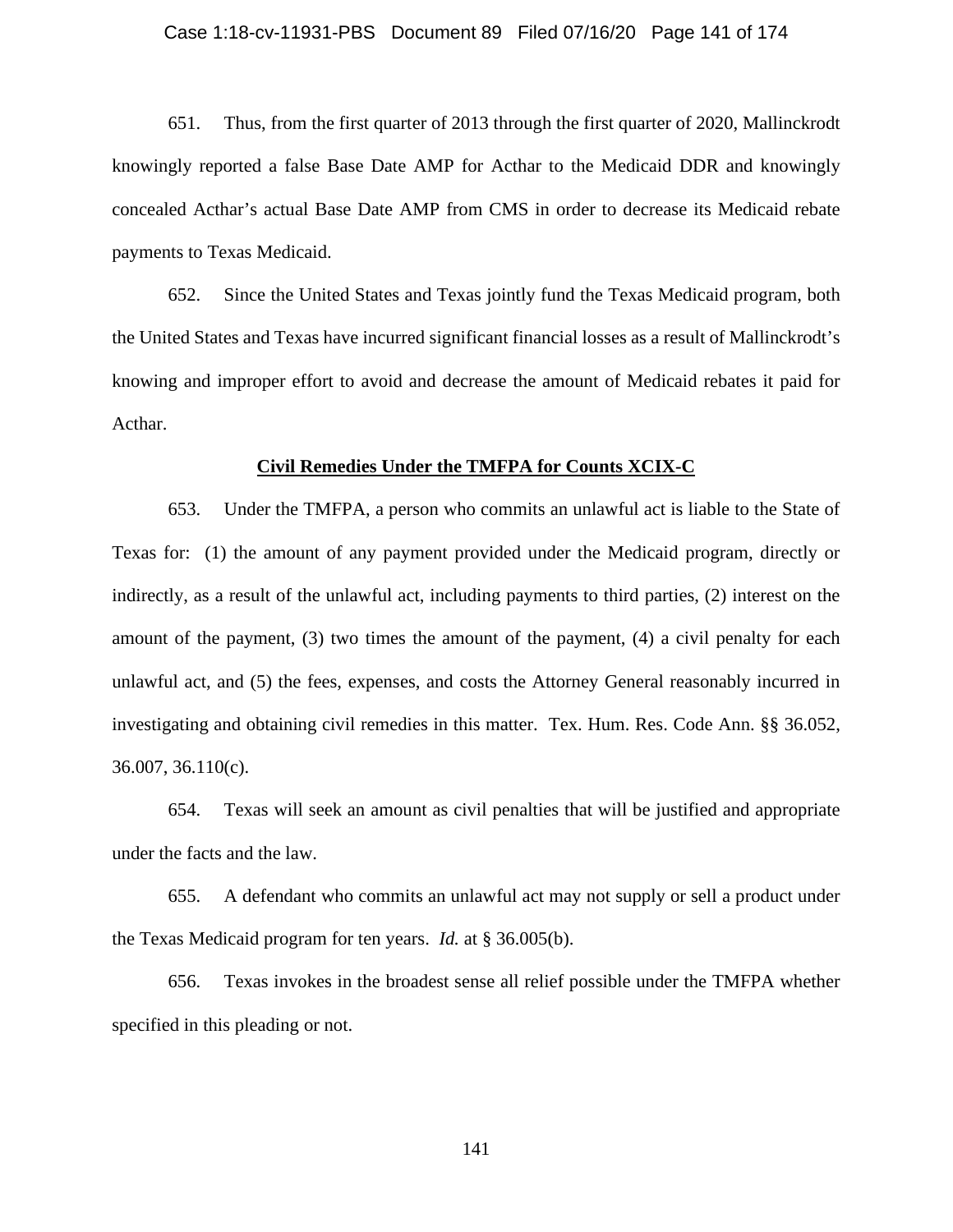For these reasons, Texas respectfully requests this Court to enter judgment for Texas and against Mallinckrodt for Counts  $XCIX - C$  of this complaint and impose the following civil remedies and civil penalties:

- 1. Texas requests that judgment be entered upon trial of this case in favor of the States and the Relator against Mallinckrodt to the maximum extent allowed by law.
- 2. Texas asks that it recover from Mallinckrodt under the TMFPA:
	- a. the value of any payments or any monetary or in-kind benefits provided under the Texas Medicaid program, directly or indirectly, as a result of Mallinckrodt's unlawful acts;
	- b. interest on the value in 2.a.;
	- c. civil penalties in an amount not less than \$5,500.00 or more than \$11,000.00 or the maximum amount imposed as provided by 31 U.S.C. section 3729(a), if that amount exceeds \$11,000, for each unlawful act Mallinckrodt committed;
	- d. two times the value in 2.a.; and
	- e. attorneys' fees, expenses, and costs.
	- *Id.* at §§ 36.052, 36.007.
- 3. Once the Court enters judgment for any civil remedies or civil penalties, Texas requests that a lien attach to all of Mallinckrodt's property and assets until the judgment is satisfied.
- 4. Texas also asks for other relief at law or in equity which it may show it is entitled to.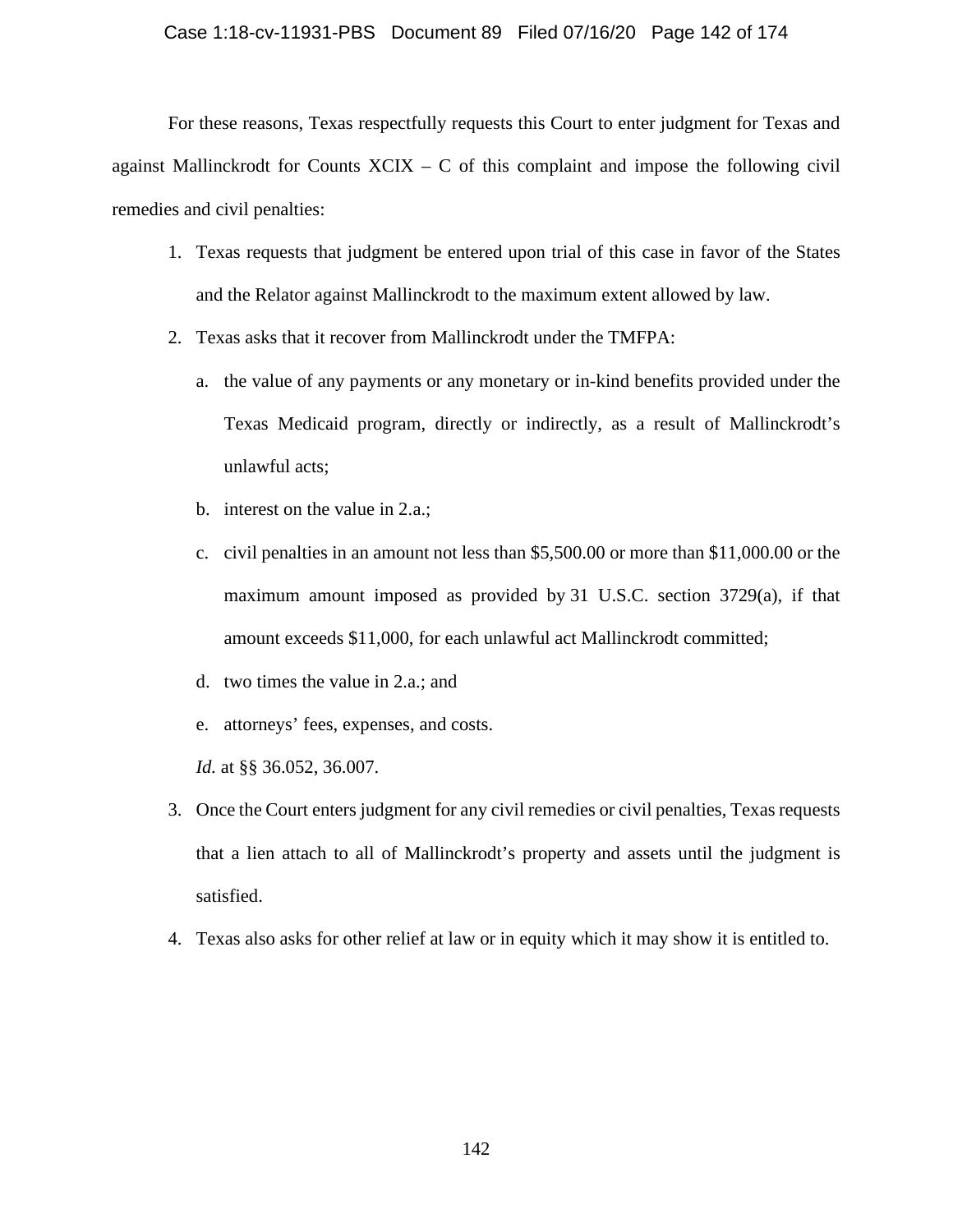# **CLAIMS OF THE STATE OF VERMONT**

# **Count CI – Violation of the Vermont False Claims Act (32 V.S.A. § 630,** *et seq.***)**

657. The State of Vermont repeats and realleges the allegations contained in all of the preceding paragraphs as if fully set forth herein.

658. The Vermont False Claims Act, 32 V.S.A. § 631(a), provides, in pertinent part, that

no person shall:

(5) having possession, custody, or control of property or money used, or to be used, by the State, knowingly deliver, or cause to be delivered to the State or its agent, less than all of that property or money for which the person receives a certificate or receipt . . . (9) knowingly make, use or cause to be made or used, a false record or statement material to an obligation to pay or transmit money or property to the State; (10) knowingly conceal or knowingly and improperly avoid or decrease an obligation to pay or transmit money or property to the State[.]

Pursuant to 32 V.S.A. § 631(b), any person who violates a provision of subsection (a) of

this section shall be liable to the State for:

(1) a civil penalty of not less than \$5,500.00 and not more than \$11,000.00 for each act constituting a violation of subsection (a) of this section, as adjusted by the Federal Civil Penalties Inflation Adjustment Act of 1990 (28 U.S.C. § 2461); (2) three times the amount of damages that the State sustains because of the act of that person; and (3) the costs of the investigation and prosecution of such violation.

659. The Vermont False Claims Act defines the terms "knowing" and "knowingly" to

mean that a person, with respect to information: "(i) has actual knowledge of the information; (ii) acts in deliberate ignorance of the truth or falsity of the information; or (iii) acts in reckless disregard of the truth or falsity of the information; and (B) requires no proof of specific intent to defraud." 32 V.S.A. § 630(2).

660. For each unit of Acthar the Vermont Medicaid Program purchased, Mallinckrodt was aware of its obligation under the MDRP, 42 U.S.C. § 1396r-8, to pay quarterly rebates using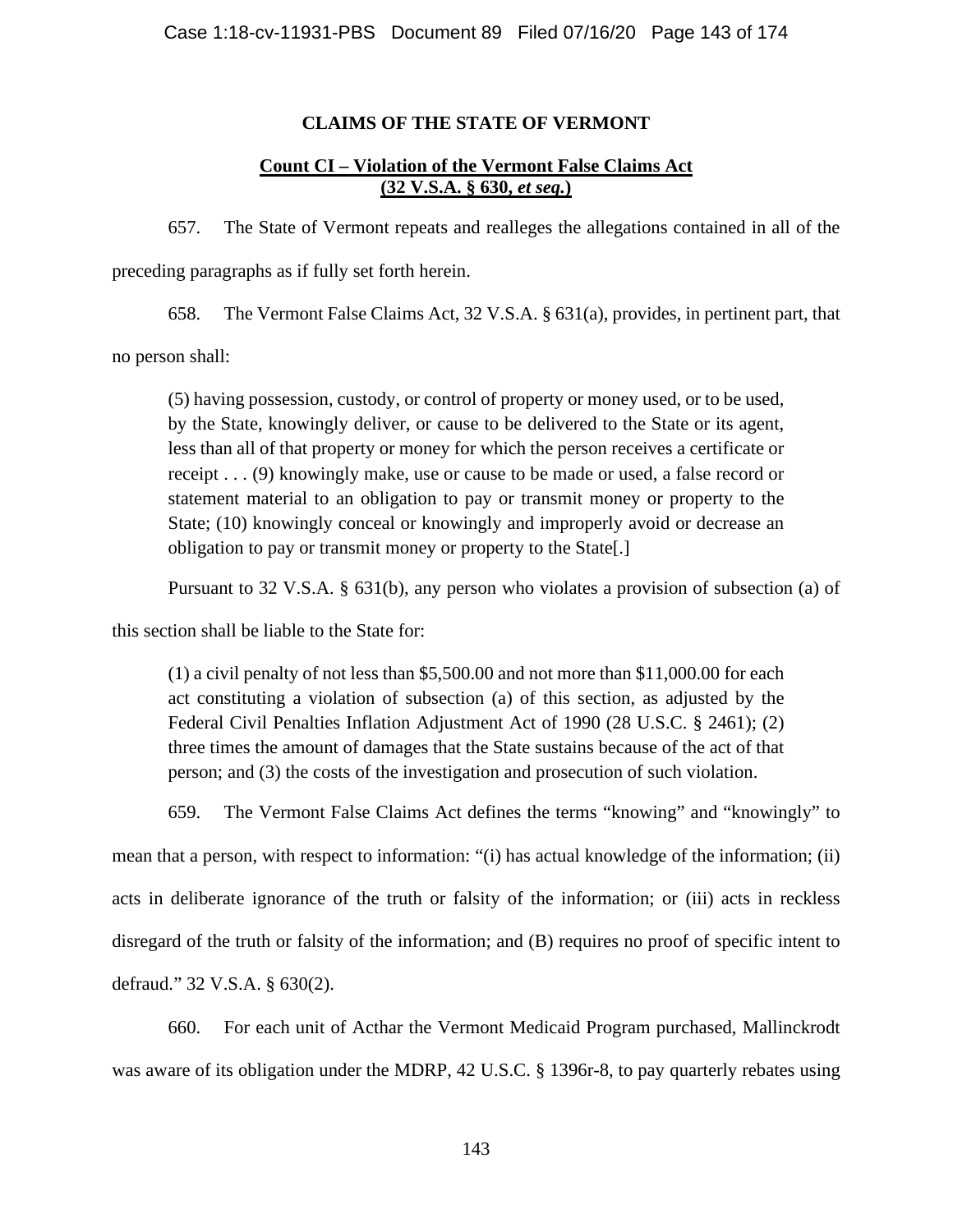### Case 1:18-cv-11931-PBS Document 89 Filed 07/16/20 Page 144 of 174

Acthar's 1990 price as its Base Date AMP. Mallinckrodt also knew that its Base Date AMP submissions in the Medicaid DDR system would be used by the United States to calculate the unit rebate amount, which would affect the amount of the rebates that Mallinckrodt was obligated to pay to the States, including Vermont, for Acthar.

661. From the first quarter of 2013 and through the first quarter of 2020, Mallinckrodt provided false quarterly submissions to CMS using its 2013 price as its Base Date AMP with respect to Acthar.

662. From the first quarter of 2013 and continuing through the present, by failing to reimburse the Vermont Medicaid Program for rebate amounts for Acthar that it has underpaid, Mallinckrodt has retained possession, custody, or control of property or money used, or to be used, by the government and knowingly delivered, or caused to be delivered, less than all of that money or property.

663. From the first quarter of 2013 and through the first quarter of 2020, Mallinckrodt knowingly made, used, or caused to be made or used, false records or statements regarding its Base Date AMP for Acthar that were material to its obligation to pay or transmit money or property to the Vermont Medicaid Program.

664. From the first quarter of 2013 and through the first quarter of 2020, Mallinckrodt knowingly concealed or knowingly and improperly decreased its obligation to pay or transmit money or property to the Vermont Medicaid Program. By using Acthar's 2013 price as its Base Date AMP, Mallinckrodt improperly decreased its rebate obligation by paying a much lower rebate amount.

665. Since no later than April 2016, Mallinckrodt has known that it paid these lower rebates in defiance of requests for corrective action by CMS. Mallinckrodt understood that CMS's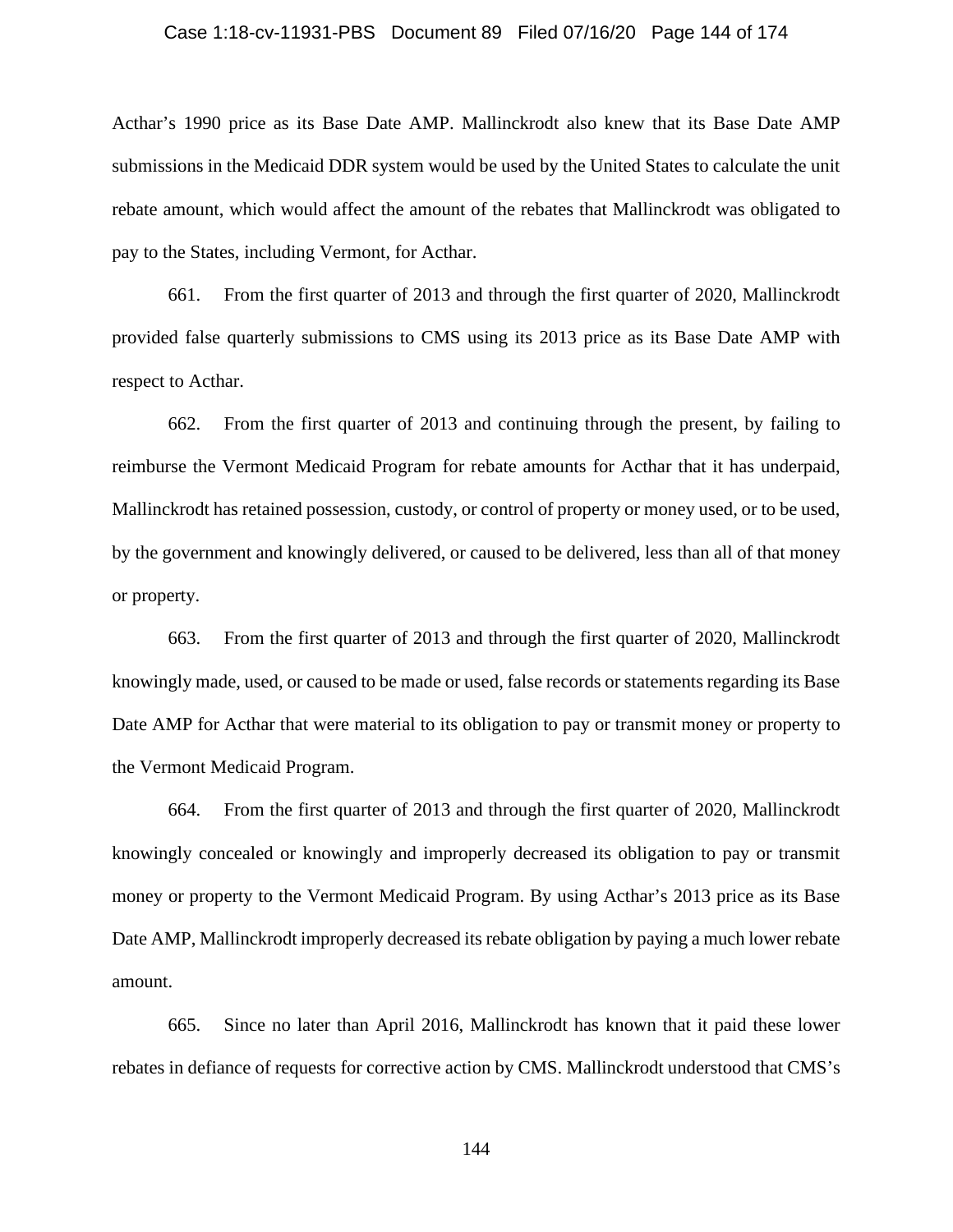### Case 1:18-cv-11931-PBS Document 89 Filed 07/16/20 Page 145 of 174

requested corrective action meant using the 1990 Base Date AMP going forward and repaying amounts previously underpaid. Mallinckrodt also contemporaneously calculated the amount of rebates it had already avoided (from 2013 through April 2016) and the percentage of rebates it would avoid going forward, if it refused to take the corrective action CMS requested and then directed it to take. To date, though Mallinckrodt has corrected its Base Date AMP, it knowingly and improperly continues to avoid its rebate obligation to the Vermont Medicaid Program.

666. Mallinckrodt also refused to report the 1990 Base Date AMP for Acthar in the Medicaid DDR system for a seven-year period. Mallinckrodt knew that if it did so, the Vermont Medicaid program invoices it would receive each quarter would seek payment for much larger rebate amounts and would also seek reimbursement of all prior underpayments resulting from Mallinckrodt's use of a 2013 Base Date AMP for Acthar. Although Mallinckrodt had an independent obligation under the Rebate Statute to pay the proper rebate amount, Mallinckrodt's refusal to update the DDR system further facilitated its improper avoidance and decreasing of that obligation.

667. Since this program is jointly funded by Vermont and the United States, Mallinckrodt's conduct directly resulted in significant financial loss to the State of Vermont and the United States.

668. By virtue of the false or fraudulent claims, and/or false records or statements, Mallinckrodt made or caused to be made, the State of Vermont suffered damages and therefore is entitled to recover from Mallinckrodt treble damages under the Vermont False Claims Act, in an amount to be proved at trial, plus a civil penalty for each violation and the costs of the investigation and prosecution.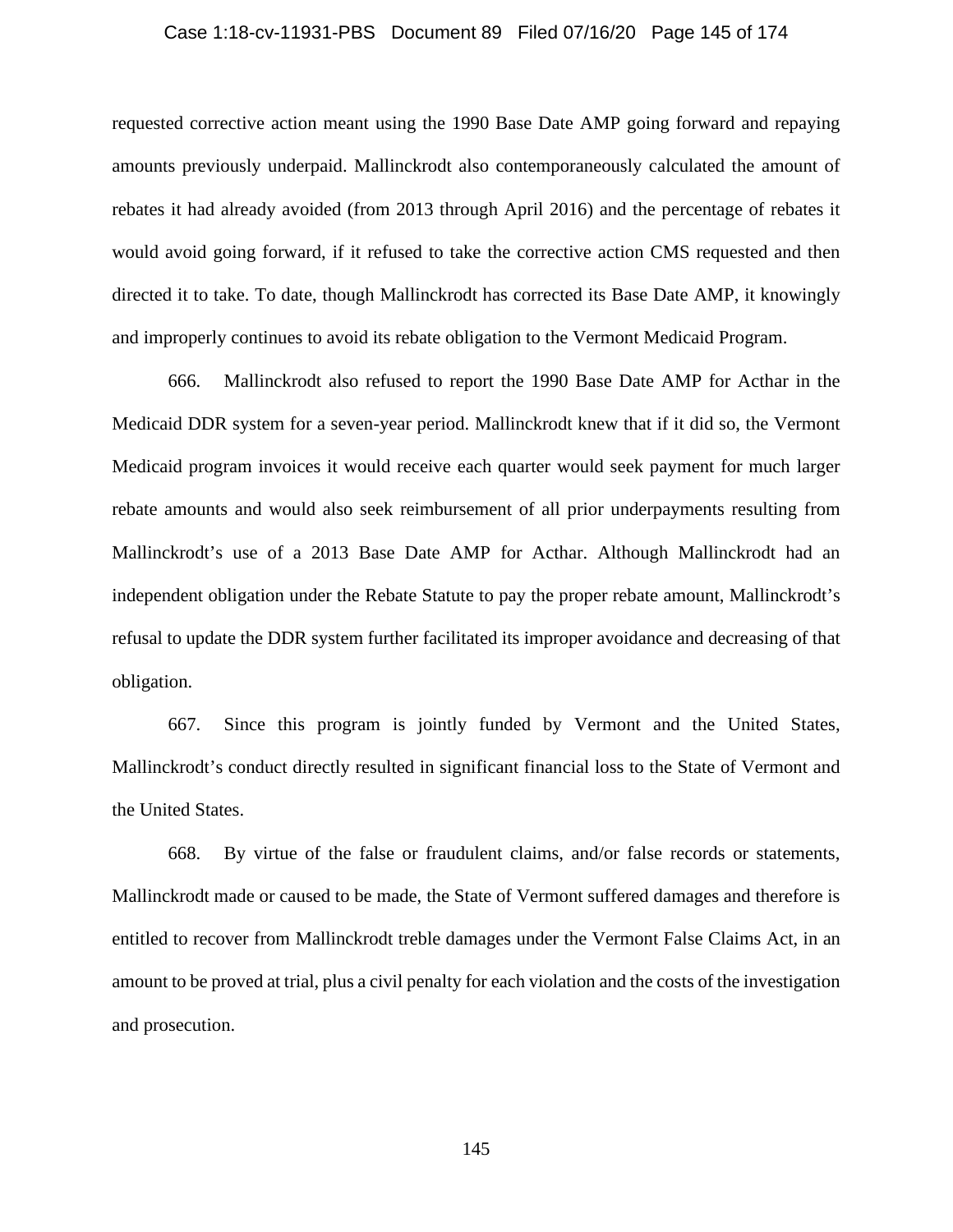### **Count CII – Breach of Contract**

669. The State of Vermont repeats and realleges the allegations contained in all of the preceding paragraphs as if fully set forth herein.

670. As discussed above, Mallinckrodt entered into a Rebate Agreement with the United States. The State of Vermont was an intended third-party beneficiary of that contract. Under the terms of the agreement, Mallinckrodt had a duty to, *inter alia*, accurately report its Base Date AMP for Acthar.

671. For the reasons discussed above, from the first quarter of 2013 through the first quarter of 2020, Mallinckrodt breached that agreement by failing to accurately report its Base Date AMP for Acthar.

672. By virtue of this conduct, Vermont is thus entitled to damages and any other relief the Court deems appropriate.

### **Count CIII – Unjust Enrichment**

673. The State of Vermont repeats and realleges the allegations contained in all of the preceding paragraphs as if fully set forth herein.

674. The Vermont Medicaid Program received substantially lower Medicaid rebates than it would have received had Mallinckrodt truthfully reported its Base Date AMP for Acthar. If Mallinckrodt had not falsely reported its Base Date AMP, Mallinckrodt would have been required to pay substantially larger rebates to Vermont. By falsely reporting its Base Date AMP, Mallinckrodt was able to retain profits for Acthar and avoid paying monies owed to Vermont.

675. By retaining monies that were actually owed to Vermont under the Medicaid Rebate Program, Mallinckrodt retained money that was the property of Vermont and to which it was not entitled.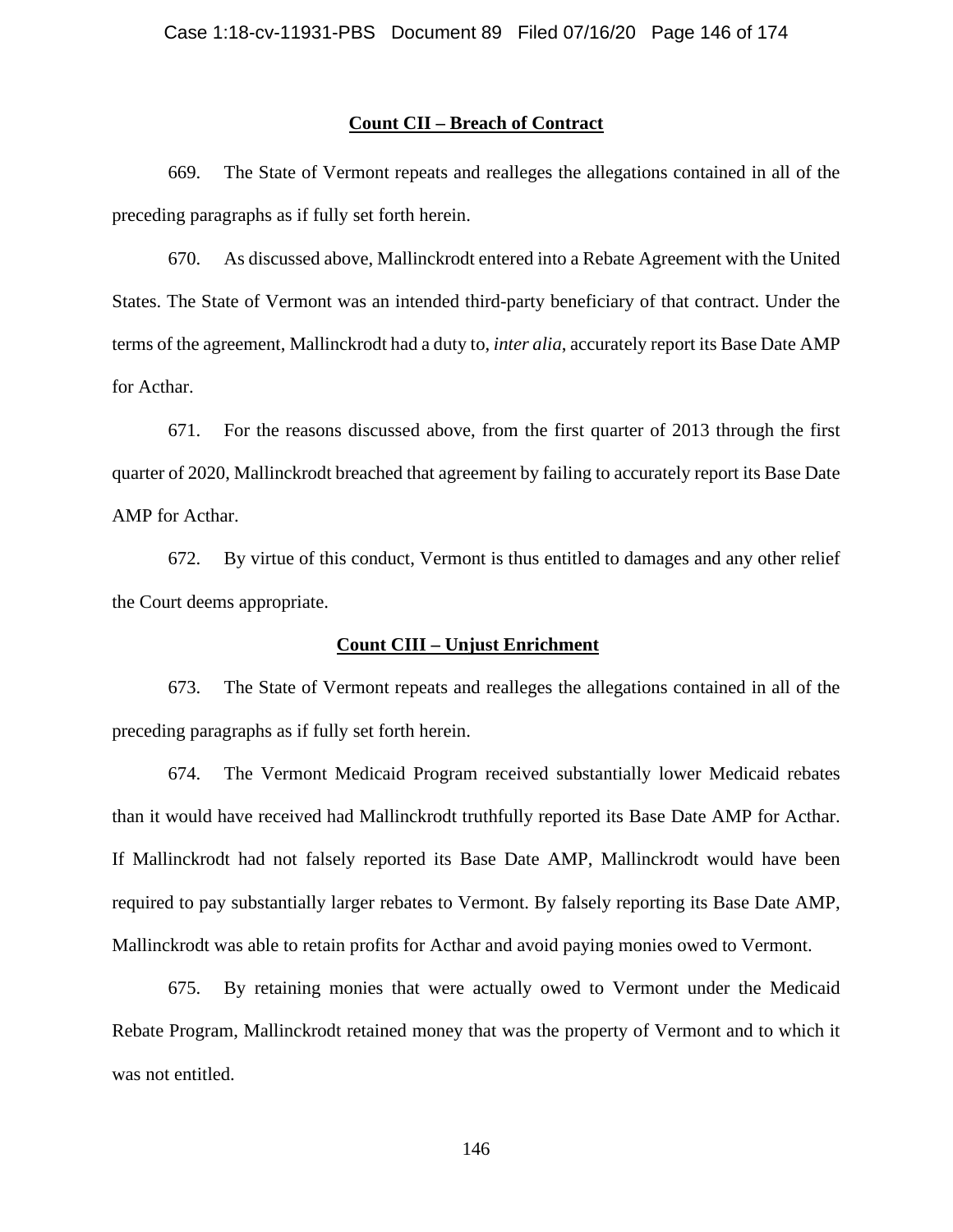676. By retaining the use and enjoyment of the monies that should have been paid to Vermont pursuant to the Medicaid Rebate Program, Mallinckrodt has been unjustly enriched, and is liable to account for and pay such amounts or the proceeds there from, which are to be determined at trial, to the State of Vermont.

### **Count CIV – Disgorgement**

677. The State of Vermont repeats and realleges the allegations contained in all of the preceding paragraphs as if fully set forth herein.

678. Mallinckrodt failed to comply with its obligations under the Medicaid Rebate Statute and Rebate Agreement and retained money that should have been paid to the States, including the State of Vermont.

679. This Court has the equitable power to order defendant Mallinckrodt to disgorge the entire amount of improperly-retained rebate payments that should have been paid to the States.

680. Vermont seeks disgorgement of all unpaid rebates based upon Mallinckrodt's failure to comply with its obligations under the Medicaid Rebate Statute and Rebate Agreement.

### **CLAIMS OF THE COMMONWEALTH OF VIRGINIA**

# **Count CV – Reverse False Claims (Virginia Fraud Against Taxpayers Act, Va. Code Ann. § 8.01-216.3(A)(7) (2018))**

681. The Virginia Attorney General brings this action in the name of the Commonwealth of Virginia for damages resulting from false claims submitted to the Virginia Department of Medical Assistance Services<sup>9</sup> ("DMAS"), the agency that administers the Virginia Medicaid

<sup>9</sup> For the purposes of this Complaint, the term "DMAS" includes, and is interchangeable with, the Virginia Medicaid Program and any contractors or managed care organizations engaged by, or working on behalf of, DMAS or the Virginia Medicaid Program.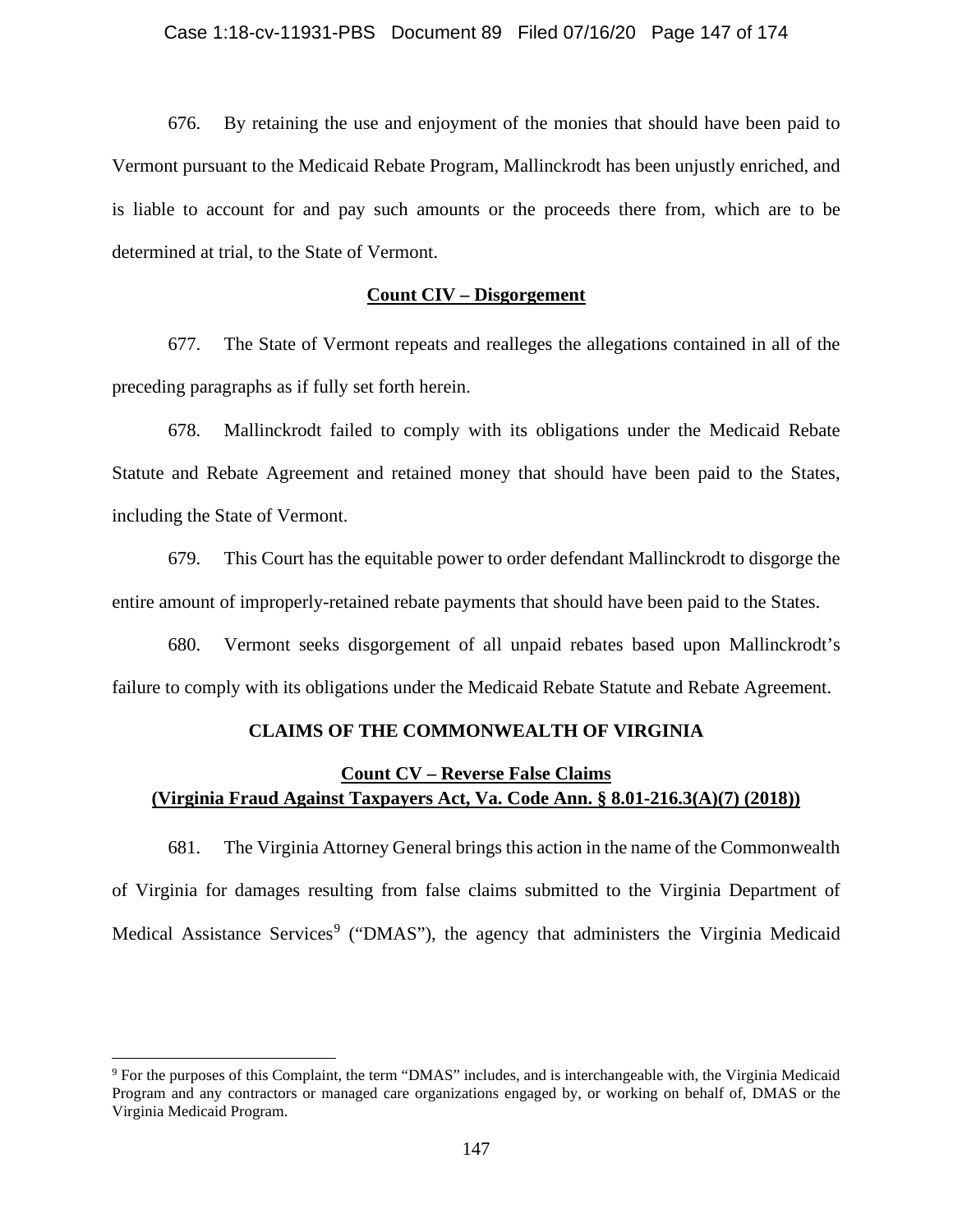Program. The Commonwealth of Virginia re-alleges and incorporates by reference all paragraphs of this complaint set out above as if fully set forth herein.

682. The Virginia Fraud Against Taxpayers Act ("VFATA"), Va. Code Ann. § 8.01- 216.3(A), provides, in pertinent part, that any person who:

knowingly makes, uses, or causes to be made or used, a false record or statement material to an obligation to pay or transmit money or property to the Commonwealth or knowingly conceals or knowingly and improperly avoids or decreases an obligation to pay or transmit money or property to the Commonwealth; shall be liable to the Commonwealth for a civil penalty of not less than \$10,957 and not more than \$21,916, except that these lower and upper limits on liability shall automatically be adjusted to equal the amounts allowed under the Federal False Claims Act, 31 U.S.C. § 3729 *et seq.*, as amended (28 U.S.C. § 2461 Note, P.L. 101-410), plus three times the amount of damages sustained by the Commonwealth.

VA. CODE ANN. § 8.01-216.3(A) (2018). <sup>10</sup>

683. The VFATA defines the terms "knowing" and "knowingly" to mean that "a person, with respect to information, (i) has actual knowledge of the information; (ii) acts in deliberate ignorance of the truth or falsity of the information; or (iii) acts in reckless disregard of the truth or falsity of the information and require no proof of specific intent to defraud." VA. CODE ANN. § 8.01-216.3(C) (2018).

684. For each unit of Acthar purchased for a Virginia Medicaid Program recipient, Mallinckrodt has an obligation under the Rebate Statute, 42U.S.C. § 1369r-8, to pay quarterly rebates using Acthar's 1990 price as its Base Date AMP. Mallinckrodt has improperly avoided and decreased this obligation for every quarter since 2013 by paying a much lower rebate amount, using Acthar's 2013 price as its Base Date AMP instead. In this manner, Mallinckrodt has

 $10$  The amount of the civil penalty changes over time. For example, the 2011 version of the Code provides for a "civil" penalty of not less than \$5,500 and not more than \$11,000." VA. CODE ANN. § 8.01-216.3(A) (2011).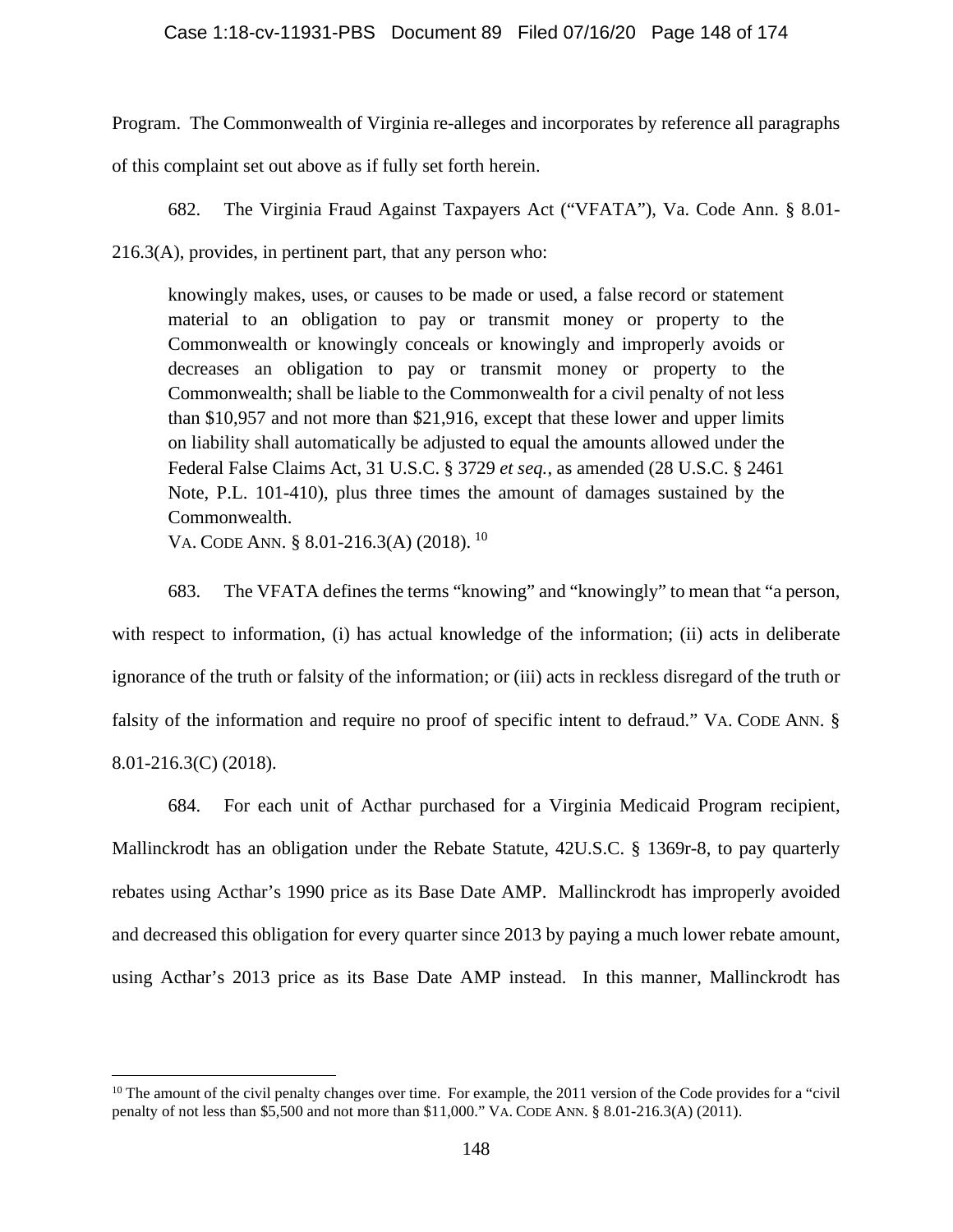### Case 1:18-cv-11931-PBS Document 89 Filed 07/16/20 Page 149 of 174

knowingly avoided and decreased its total Virginia Medicaid rebate obligation by millions of dollars.

685. Since at least April 2016, Mallinckrodt has known that it paid these lower rebates in defiance of CMS's requests for corrective action. Mallinckrodt understood that CMS's requested corrective action meant using the 1990 Base Date AMP going forward and repaying amounts previously underpaid. Mallinckrodt also contemporaneously calculated the amount of rebates it had already avoided (from 2013 through April 2016) and the percentage of rebates it would avoid going forward, if it refused to take the corrective action CMS requested and then directed it to take. Mallinckrodt continued to knowingly and improperly avoid and decrease its rebate obligation to the Commonwealth of Virginia from 2013 through the first quarter of 2020, when it corrected the Base Date AMP.

686. Mallinckrodt also refused to report the 1990 Base Date AMP for Acthar in the Medicaid DDR system for a seven-year period. Mallinckrodt knew that if it did so, the Virginia Medicaid Program invoices it would receive each quarter would seek payment for much larger rebate amounts and would also seek reimbursement for all prior underpayments resulting from Mallinckrodt's use of a 2013 Base Date AMP for Acthar. Although Mallinckrodt had an independent obligation under the Rebate Statute to pay the proper rebate amount, Mallinckrodt's refusal to update the DDR system further facilitated its improper avoidance and decreasing of that obligation.

687. The Virginia Medicaid Program is jointly funded by the United States and the Commonwealth of Virginia. As a result of Mallinckrodt's knowing and improper failure to pay the correct amount of Virginia Medicaid rebates for Acthar, the United States and the Commonwealth of Virginia have incurred significant financial loss.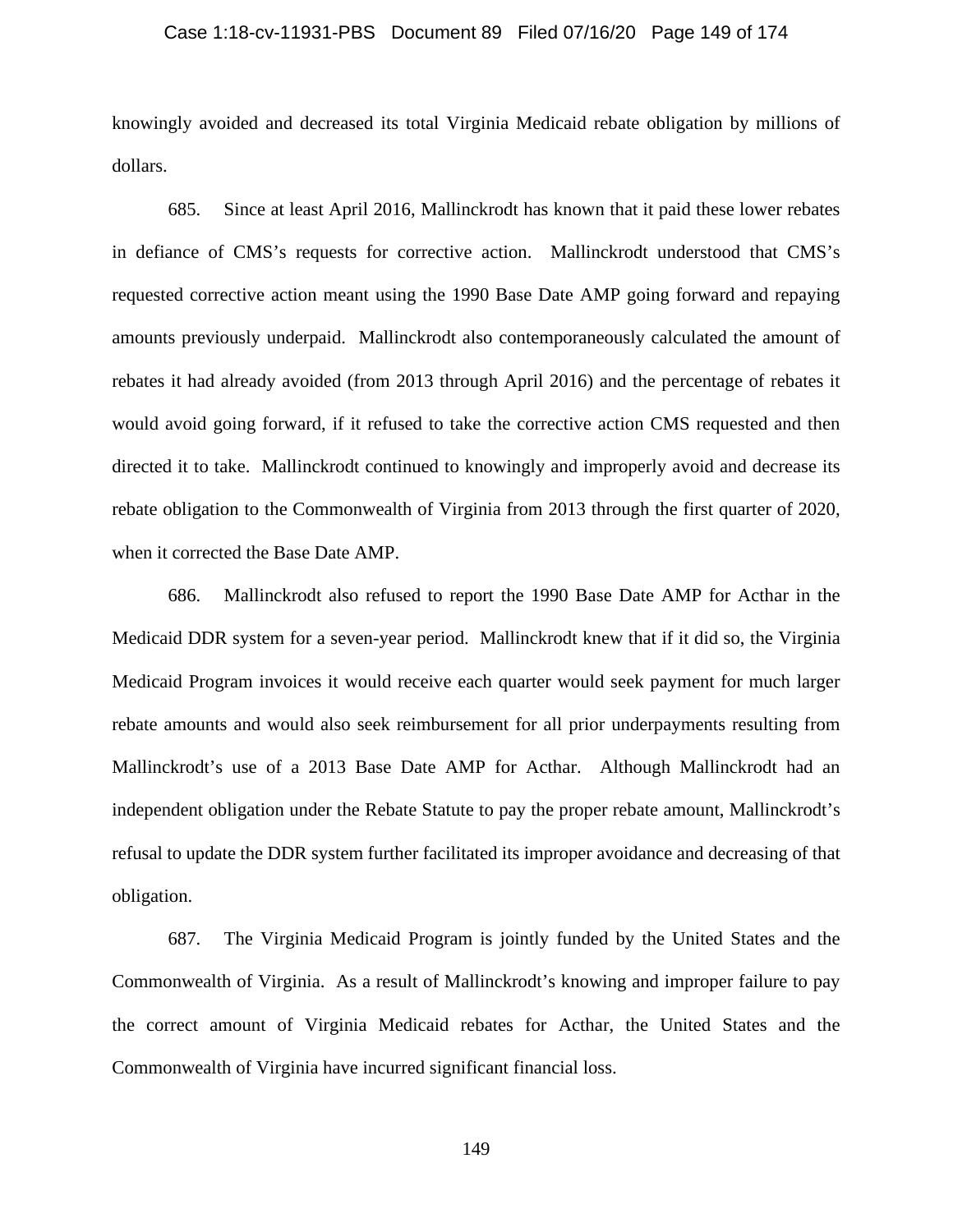688. By virtue of Mallinckrodt's conduct, the Commonwealth of Virginia has suffered actual damages and is therefore entitled to recover treble damages plus a civil monetary penalty for each instance of unlawful conduct under the VFATA.

689. In addition to other remedies available under this section, the Court may award the Commonwealth of Virginia reasonable attorney fees and costs of a civil action brought to recover any such penalties or damages. VA. CODE ANN. § 8.01-216.3(A) (2018).

# **Count CVI – Conversion (Virginia Fraud Against Taxpayers Act, Va. Code Ann. § 8.01-216.3(A)(4) (2018))**

690. The Virginia Attorney General brings this action in the name of the Commonwealth of Virginia for damages resulting from false claims submitted to DMAS. The Commonwealth of Virginia re-alleges and incorporates by reference all paragraphs of this complaint set about above as if fully set forth herein.

691. The VFATA provides that any person who:

Has possession, custody, or control of property or money used, or to be used, by the Commonwealth and knowingly delivers, or causes to be delivered, less than all such money or property… shall be liable to the Commonwealth for a civil penalty…,plus three times the amount of damages sustained by the Commonwealth.

VA. CODE ANN. § 8.01-216.3(A) (2018).

692. By using a 2013 Base Date AMP instead of the correct 1990 Base Date AMP and thereby underpaying Virginia Medicaid rebates for Acthar, Mallinckrodt has retained possession, custody, and/or control of property or money used, or to be used, by the Commonwealth of Virginia. In particular, Mallinckrodt has retained for itself millions of dollars that it should have paid in rebates to the Commonwealth of Virginia. Medicaid rebates collected by the Commonwealth of Virginia offset the overall cost of the Virginia Medicaid Program.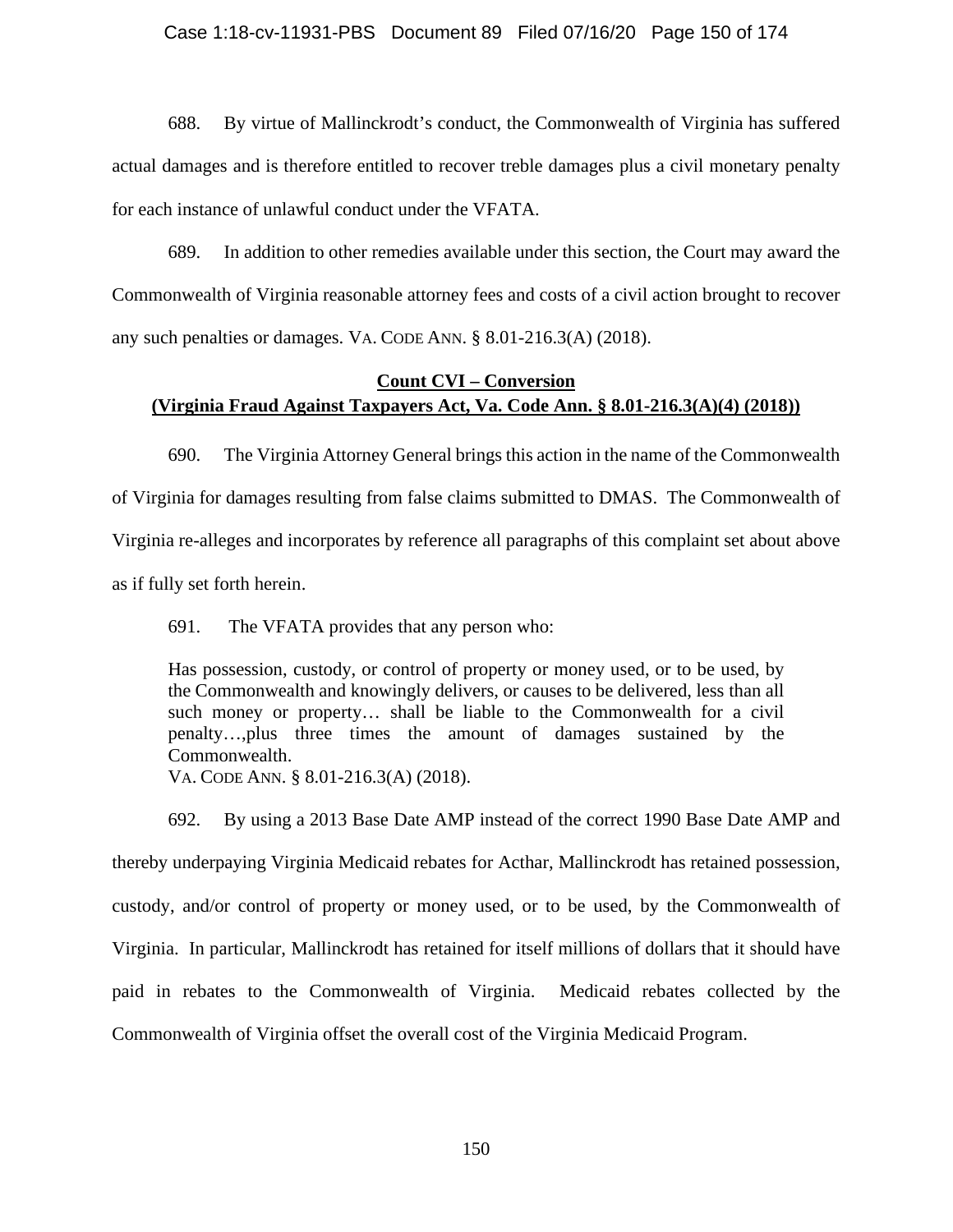### Case 1:18-cv-11931-PBS Document 89 Filed 07/16/20 Page 151 of 174

693. Since at least April 2016, Mallinckrodt has knowingly possessed such money used, or to be used, by the Commonwealth of Virginia, and also knowingly delivered and caused to be delivered less than all of this money or property, in the form of unpaid Virginia Medicaid Program rebate amounts from 2013 through the first quarter of 2020 for Acthar, to the Commonwealth of Virginia.

694. Since at least April 2016, Mallinckrodt knew that it delivered and caused to be delivered less than the full Virginia Medicaid Program rebate amount due for Acthar for the rebate periods from 2013 through the first quarter of 2020. Mallinckrodt understood that CMS's requested corrective action meant using Acthar's 1990 Base Date AMP going forward and repaying amounts previously underpaid. Mallinckrodt also contemporaneously calculated the amount of rebates it had already avoided (from 2013 through April 2016) and the percentage of rebates it would avoid going forward, if it refused to take the corrective action CMS warned it to take. Mallinckrodt knowingly continued to deliver or caused to be delivered less than all of the Virginia Medicaid Program rebates it owed to the Commonwealth of Virginia for Acthar from 2013 through the first quarter of 2020, when it corrected the Base Date AMP.

695. Mallinckrodt also refused to report the 1990 Base Date AMP for Acthar in the Medicaid DDR system for a seven-year period. Mallinckrodt knew that, if it did so, the Virginia Medicaid Program invoices it would receive each quarter would seek payment for much larger rebate amounts and would also seek reimbursement of all prior underpayments resulting from Mallinckrodt's use of a 2013 Base Date AMP for Acthar. Although Mallinckrodt had an independent obligation under the Rebate Statute to pay the proper rebate amounts, Mallinckrodt's refusal to update the DDR system further facilitated its improper avoidance and decreasing of that obligation.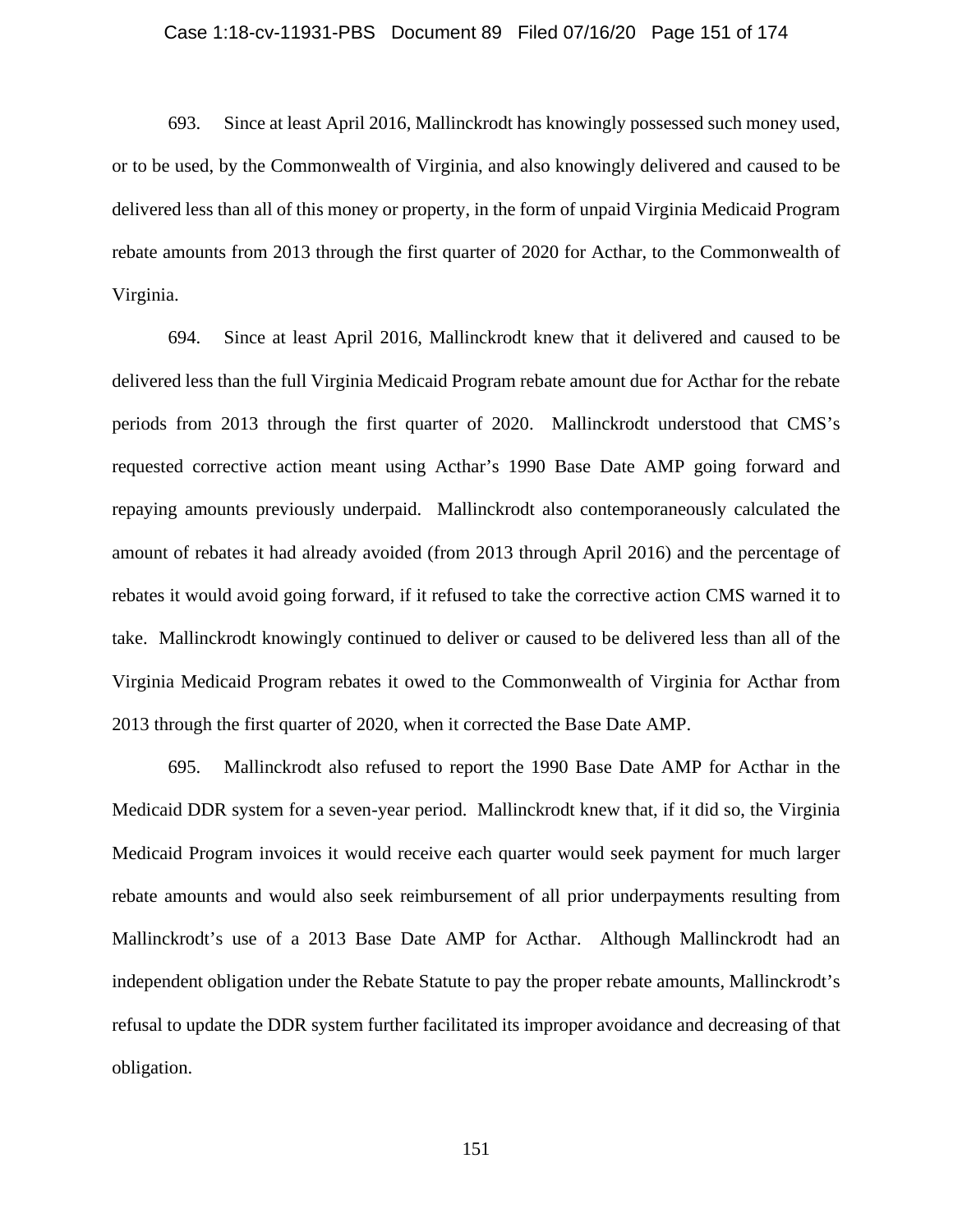### Case 1:18-cv-11931-PBS Document 89 Filed 07/16/20 Page 152 of 174

696. The Virginia Medicaid Program is jointly funded by the United States and the Commonwealth of Virginia. As a result of Mallinckrodt's knowing and improper failure to pay the correct amount of Virginia Medicaid rebates for Acthar, the United States and the Commonwealth of Virginia have incurred significant financial loss.

697. By virtue of Mallinckrodt's conduct, the Commonwealth of Virginia has suffered actual damages and is entitled to recover treble damages plus a civil monetary penalty for each instance of unlawful conduct.

698. In addition to other remedies available under this section, the Court may award the Commonwealth of Virginia reasonable attorney fees and costs of a civil action brought to recover any such penalties or damages. VA. CODE ANN. § 8.01-216.3(A) (2018).

### **Count CVII – Unjust Enrichment**

699. The Virginia Attorney General brings this action in the name of the Commonwealth of Virginia for damages resulting from false claims submitted to DMAS. The Commonwealth of Virginia re-alleges and incorporates by reference all paragraphs of this complaint set out above as if fully set forth herein.

700. Since January 1, 2013, Mallinckrodt would have been required to pay substantially larger rebates to the Commonwealth of Virginia if it had utilized the correct Base Date AMP for Acthar. Instead, by using the incorrect Base Date AMP from 2013 through the end of the first quarter of 2020, Mallinckrodt retained monies that were actually owed to the Commonwealth of Virginia under the MDRP. As such, Mallinckrodt retained money that was the property of the Commonwealth of Virginia and to which it was not entitled.

701. Mallinckrodt has been unjustly enriched by retaining the use and enjoyment of monies that it should have paid to the Commonwealth of Virginia pursuant to the MDRP had it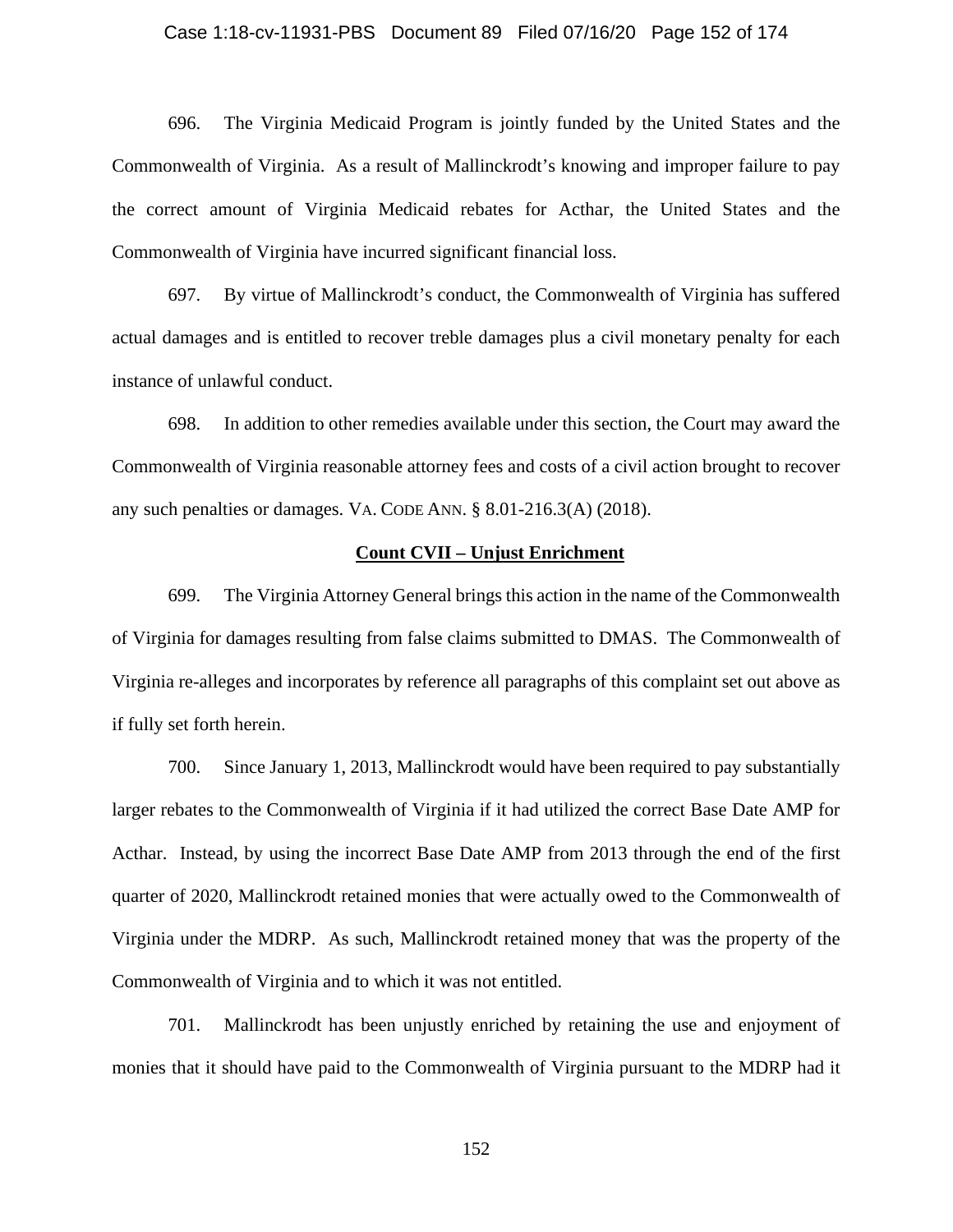#### Case 1:18-cv-11931-PBS Document 89 Filed 07/16/20 Page 153 of 174

used the correct Base Date AMP to calculate the amount of Medicaid rebates it owed the Commonwealth of Virginia for Acthar.

702. By virtue of Mallinckrodt's conduct, the Commonwealth of Virginia has suffered actual damages.

703. This Court has the equitable power to order Mallinckrodt to disgorge the entire amount of improperly retained rebate payments that should have been paid to the Commonwealth of Virginia.

704. The Commonwealth of Virginia seeks disgorgement of all unpaid rebates based upon Mallinckrodt's failure to comply with its obligations under the Medicaid Rebate Statute and Rebate Agreement.

### **Count CVIII – Common Law Fraud**

705. The Virginia Attorney General brings this action in the name of the Commonwealth of Virginia for damages resulting from false claims submitted to DMAS. The Commonwealth of Virginia repeats and re-alleges the allegations contained in all of the proceeding paragraphs as if fully set forth herein.

706. Since the first quarter of 2013 and continuing through the first quarter of 2020, Mallinckrodt made and/or caused to be made fraudulent statements about Acthar's Base Date AMP to the United States and the Commonwealth of Virginia.

707. Mallinckrodt made and/or caused to be made these fraudulent material misrepresentations, failing to disclose material facts that it had a duty to disclose, with actual knowledge or belief of the false and fraudulent nature of those misrepresentations and/or with reckless disregard for their truth.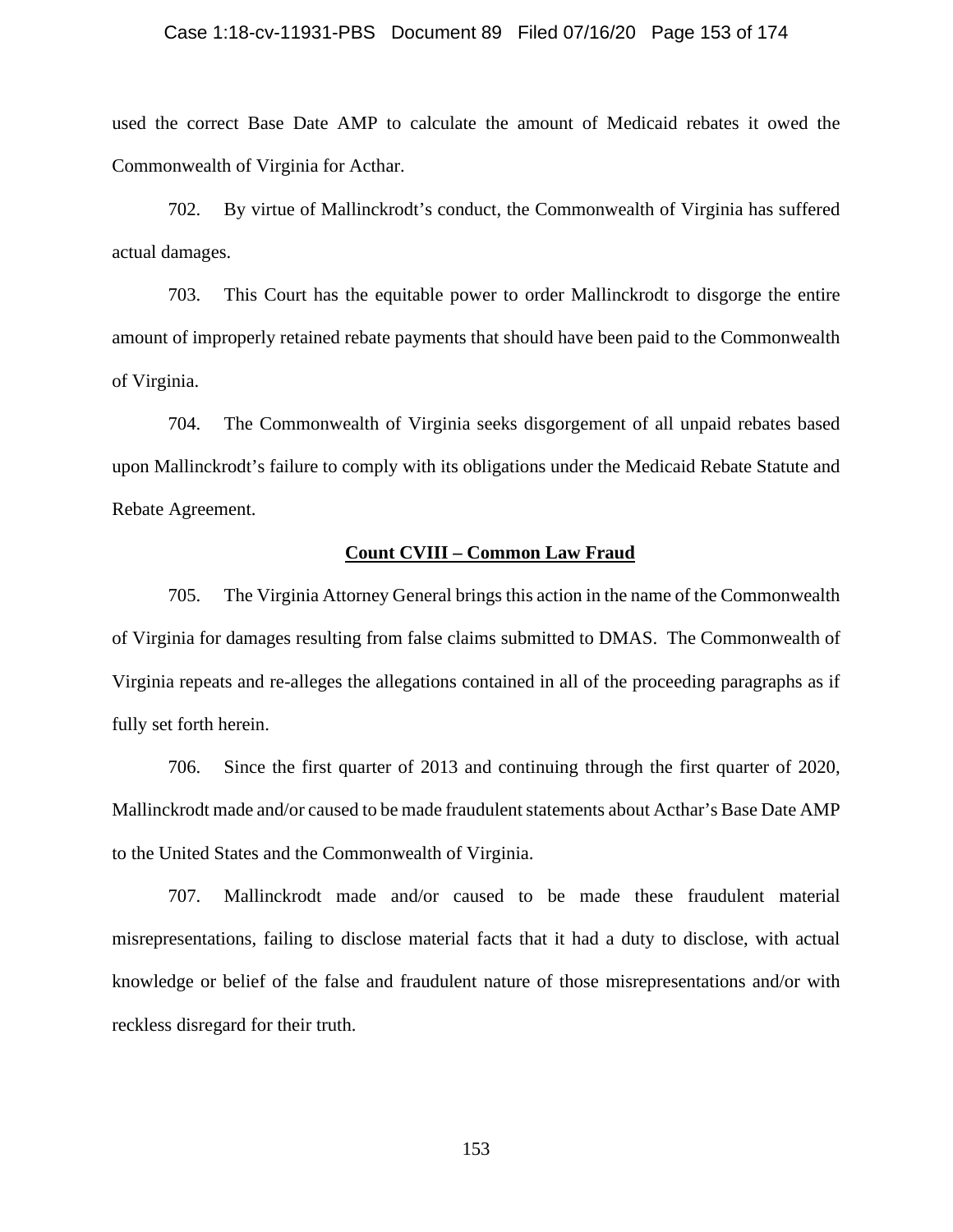### Case 1:18-cv-11931-PBS Document 89 Filed 07/16/20 Page 154 of 174

708. Mallinckrodt intended that Commonwealth of Virginia act or refrain from acting in justifiable reliance on these misrepresentations.

709. The Commonwealth of Virginia did, in fact, rely upon Mallinckrodt's fraudulent misrepresentations. As a result, between 2013 and the first quarter of 2020, the Commonwealth of Virginia received substantially lower rebate payments for Acthar than it would have been entitled to receive had Mallinckrodt submitted true and accurate statements regarding its Base Date AMP.

710. As a result of Mallinckrodt's conduct, the Commonwealth of Virginia suffered harm and is entitled to recovery of actual damages plus prejudgment interest.

#### **CLAIMS OF THE STATE OF WASHINGTON**

### **Count CIX – Reverse False Claims (Washington Medicaid Fraud False Claims Act, Rev. Code Wash. § 74.66.020(1)(g))**

The State of Washington re-alleges and incorporates by reference all paragraphs of this complaint set out above as if fully set forth herein.

711. For each unit of Acthar the Washington State Medicaid program purchases, Mallinckrodt has an obligation under the Rebate Statute, 42 U.S.C. § 1396r-8, to pay quarterly rebates using Acthar's 1990 price as its Base Date AMP. For every quarter since 2013 through the first quarter 2020, Mallinckrodt has improperly avoided and decreased this obligation by paying a much lower rebate amount, using Acthar's 2013 price as its Base Date AMP instead. In this manner, Mallinckrodt has avoided and decreased its Washington State Medicaid rebate obligation by millions of dollars.

712. Since no later than April 2016, Mallinckrodt has known that it paid these lower rebates in defiance of requests for corrective action by CMS. Mallinckrodt understood that CMS's requested corrective action meant using the 1990 Base Date AMP going forward and repaying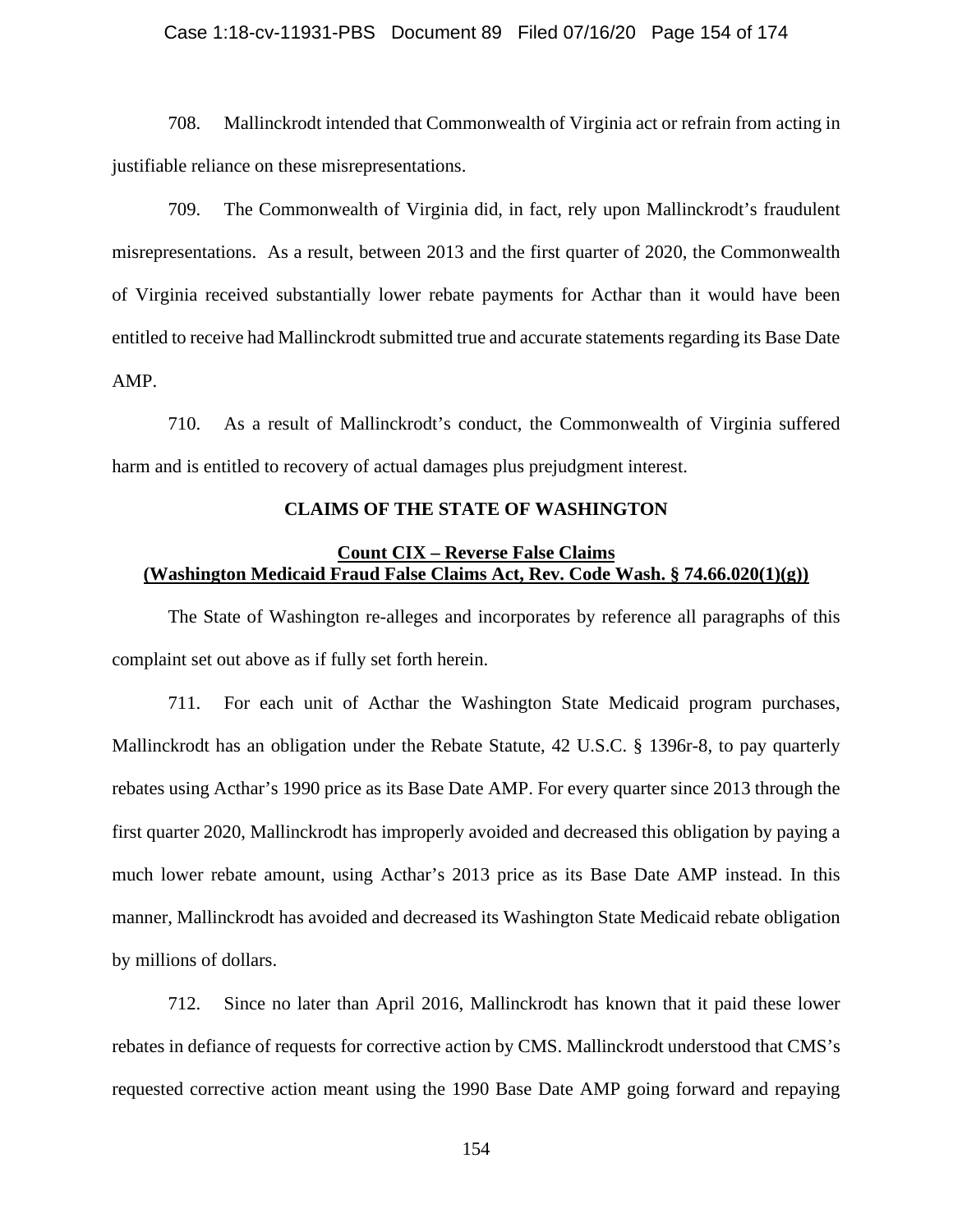### Case 1:18-cv-11931-PBS Document 89 Filed 07/16/20 Page 155 of 174

amounts previously underpaid. Mallinckrodt also contemporaneously calculated the amount of rebates it had already avoided (from 2013 through April 2016) and the percentage of rebates it would avoid going forward, if it refused to take the corrective action CMS requested and then directed it to take. While Mallinckrodt has recently took corrective action, it still knowingly and improperly avoided and decreased its rebate obligation to Washington State Medicaid for the period 2013 through first quarter 2020.

713. Mallinckrodt also previously refused to report the 1990 Base Date AMP for Acthar in the Medicaid DDR system. Mallinckrodt knows that if it had done so, the Washington State Medicaid program invoices it received each quarter would seek payment for much larger rebate amounts and would also seek reimbursement of all prior underpayments resulting from Mallinckrodt's use of a 2013 Base Date AMP for Acthar. Although Mallinckrodt has an independent obligation under the Rebate Statute to pay the proper rebate amount, Mallinckrodt's refusal to update the DDR system until recently further facilitated its improper avoidance and decreasing of that obligation.

714. The Washington State Medicaid program is jointly funded by the United States and the State of Washington. As a result of Mallinckrodt's knowing and improper failure to pay the correct amount of Washington Medicaid rebates for Acthar, the United States and the State of Washington have incurred significant financial losses.

715. By virtue of Mallinckrodt's conduct, the State of Washington has suffered actual damages and is entitled to recover treble damages plus a civil monetary penalty for each instance of unlawful conduct.

# **Count CX – Conversion (Washington Medicaid Fraud False Claims Act, Rev. Code Wash. § 74.66.020(1)(d))**

716. The State of Washington re-alleges and incorporates by reference all paragraphs of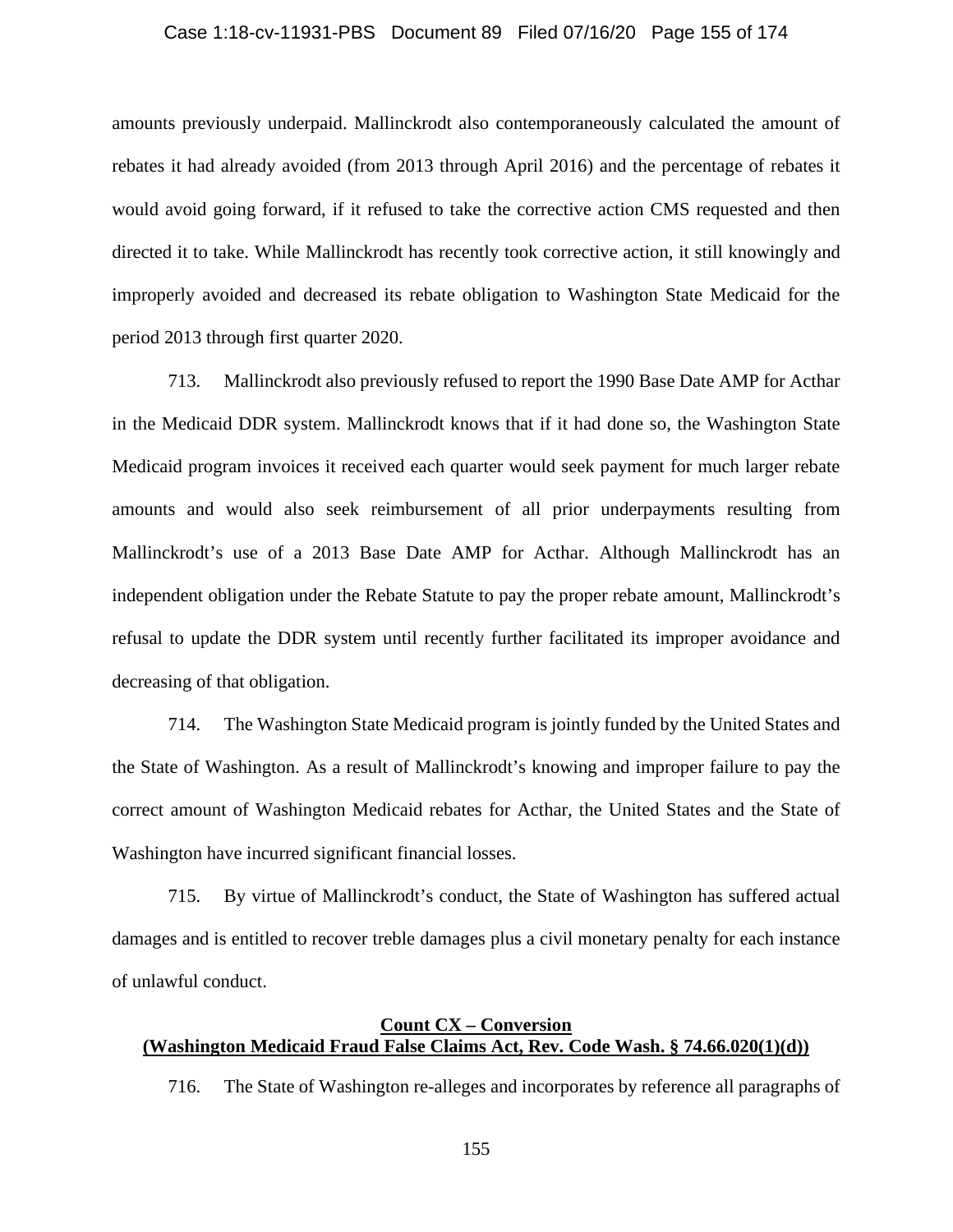#### Case 1:18-cv-11931-PBS Document 89 Filed 07/16/20 Page 156 of 174

this complaint set out above as if fully set forth herein.

717. By using a 2013 Base Date AMP instead of a 1990 Base Date AMP and thereby underpaying Washington Medicaid rebates for Acthar, Mallinckrodt has retained possession, custody, or control of property or money used, or to be used, by the government. In particular, Mallinckrodt has retained for itself tens of millions of dollars that it should have paid in rebates to the Washington State Medicaid Program. Medicaid rebates collected by Washington offset the overall cost of the Washington Medicaid program.

718. Since no later than April 2016, Mallinckrodt has knowingly possessed such money used, or to be used, by the State of Washington, and also knowingly delivered and caused to be delivered less than all of this money or property, in the form of unpaid Medicaid rebate amounts from 2013 through the first quarter 2020 for Acthar, to the State of Washington.

719. Since no later than April 2016, Mallinckrodt knew that it delivered and caused to be delivered less than the full rebate amount due for Acthar for the rebate periods from 2013 through the first quarter 2020. Mallinckrodt understood that CMS's requested corrective action meant using Acthar's 1990 Base Date AMP going forward and repaying amounts previously underpaid. Mallinckrodt also contemporaneously calculated the amount of rebates it had already avoided (from 2013 through April 2016) and the percentage of rebates it would avoid going forward, if it refused to take the corrective action CMS warned it to take. While Mallinckrodt recently took corrective action, it still knowingly and improperly avoided and decreased its rebate obligation to Washington State Medicaid for the period 2013 through first quarter 2020.

720. Mallinckrodt also refused to report the 1990 Base Date AMP for Acthar in the Medicaid DDR system. Mallinckrodt knows that if it had done so, the Washington Medicaid program invoices it receives each quarter would seek payment for much larger rebate amounts and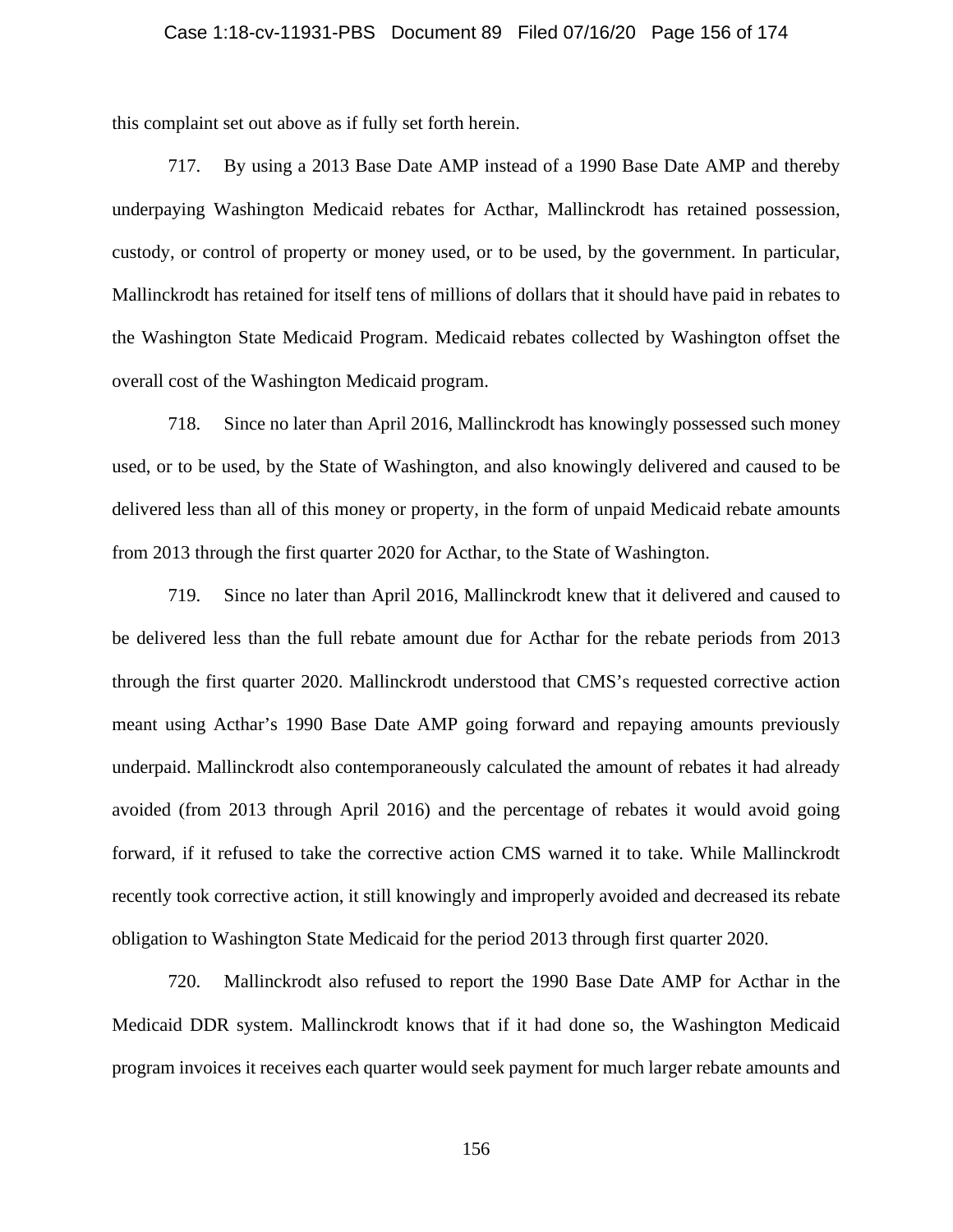#### Case 1:18-cv-11931-PBS Document 89 Filed 07/16/20 Page 157 of 174

would also seek reimbursement of all prior underpayments resulting from Mallinckrodt's use of a 2013 Base Date AMP for Acthar. Although Mallinckrodt has an independent obligation under the Rebate Statute to pay the proper rebate amount, Mallinckrodt's prior refusal to update the DDR system further facilitates its improper avoidance and decreasing of that obligation.

721. The Washington State Medicaid program is jointly funded by the United States and the State of Washington. As a result of Mallinckrodt's knowing and improper failure to pay the correct amount of Medicaid rebates for Acthar, the United States and the State of Washington have incurred significant financial losses.

722. By virtue of Mallinckrodt's conduct, the State of Washington has suffered actual damages and is entitled to recover treble damages plus a civil monetary penalty for each instance of unlawful conduct.

#### **Count CXI – Unjust Enrichment**

723. The State of Washington repeats and realleges the allegations contained in all of the preceding paragraphs as if fully set forth herein.

724. The Washington State Medicaid program received substantially lower Medicaid rebates than it would have received had Mallinckrodt truthfully reported its Base Date AMP for Acthar. If Mallinckrodt had not falsely inflated its Base Date AMP, Mallinckrodt would have been required to pay substantially larger rebates to Washington State. By retaining monies that were actually owed to Washington under the Medicaid Rebate Program, Mallinckrodt retained money that was the property of the State of Washington and to which it was not entitled.

725. By retaining the use and enjoyment of the monies that should have been paid to the State of Washington pursuant to the Medicaid Rebate Program, Mallinckrodt has been unjustly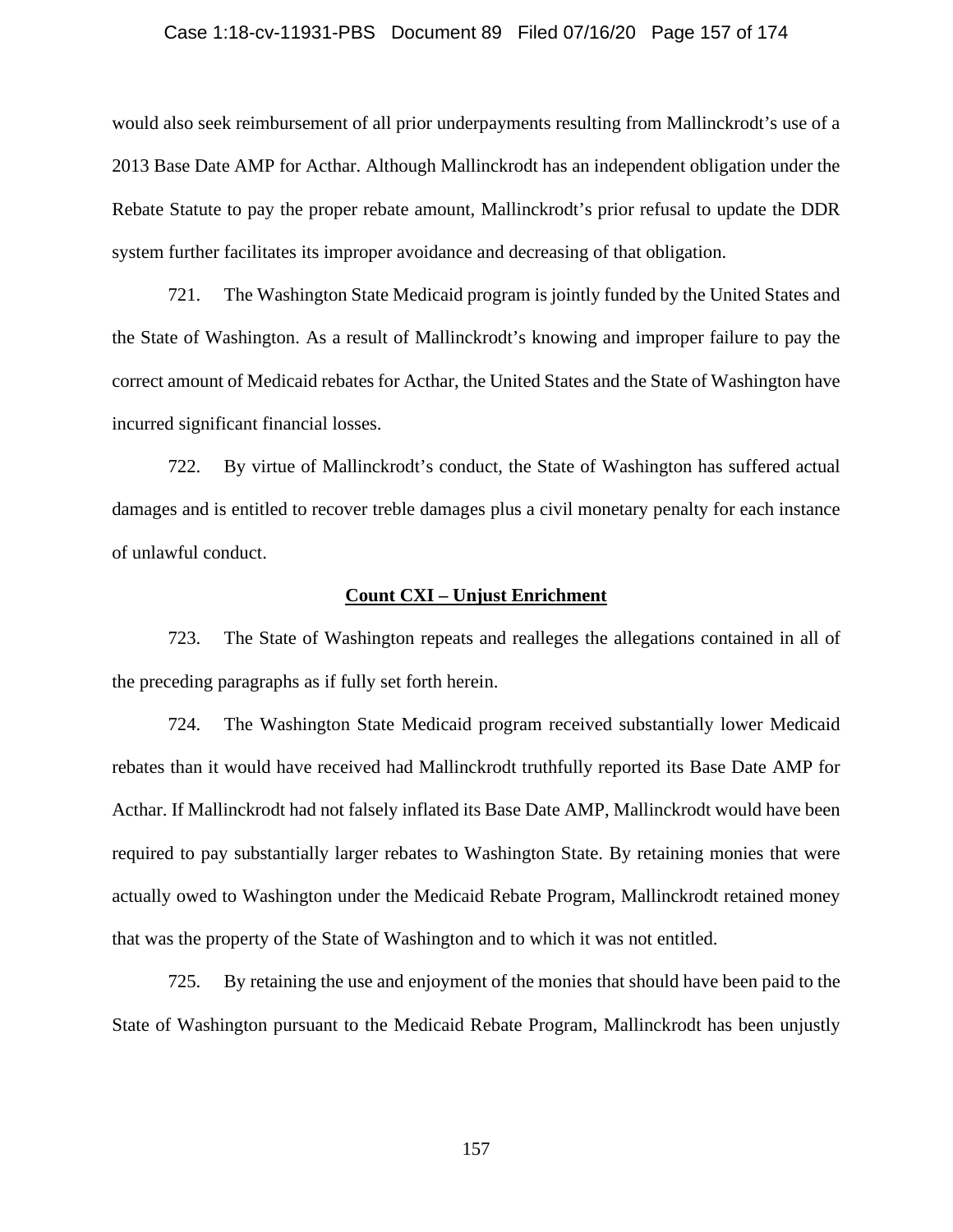enriched, and is liable to account for and pay such amounts or the proceeds there from, which are to be determined at trial.

### **CLAIMS OF THE STATE OF WISCONSIN**

### **Count CXII – Reverse False Claims (Wisconsin False Claims for Medical Assistance Act, Wis. Stat. § 20.931(2)(g))**

726. The State of Wisconsin re-alleges and incorporates by reference all paragraphs of this complaint set out above as if fully set forth herein.

727. For each unit of Acthar the Wisconsin Medicaid Program purchases, Mallinckrodt has an obligation under the Rebate Statute, 42 U.S.C. § 1396r-8, to pay quarterly rebates using Acthar's 1990 price as its Base Date AMP. For every quarter since 2013, Mallinckrodt has improperly avoided and decreased this obligation by paying a much lower rebate amount, using Acthar's 2013 price as its Base Date AMP instead. In this manner, Mallinckrodt has avoided and decreased its Wisconsin Medicaid rebate obligation by tens of millions of dollars.

728. Since no later than 2013, Mallinckrodt has known and intentionally underpaid these lower rebates. Mallinckrodt calculated the amount of rebates it avoided (from 2013 through April 2016) and the percentage of rebates it would avoid going forward, if it refused to take the corrective action CMS requested and then directed it to take. To date, though Mallinckrodt has corrected its Base Date AMP, it knowingly and improperly continues to avoid and decrease its rebate obligation to Wisconsin Medicaid.

729. Since no later than 2013, and continuing through the first quarter of 2020, Mallinckrodt also refused to report the 1990 Base Date AMP for Acthar in the Medicaid DDR system. Mallinckrodt knew that if it did so, the Wisconsin Medicaid Program invoices it receives each quarter would seek payment for much larger rebate amounts and would also seek reimbursement of all prior underpayments resulting from Mallinckrodt's use of a 2013 Base Date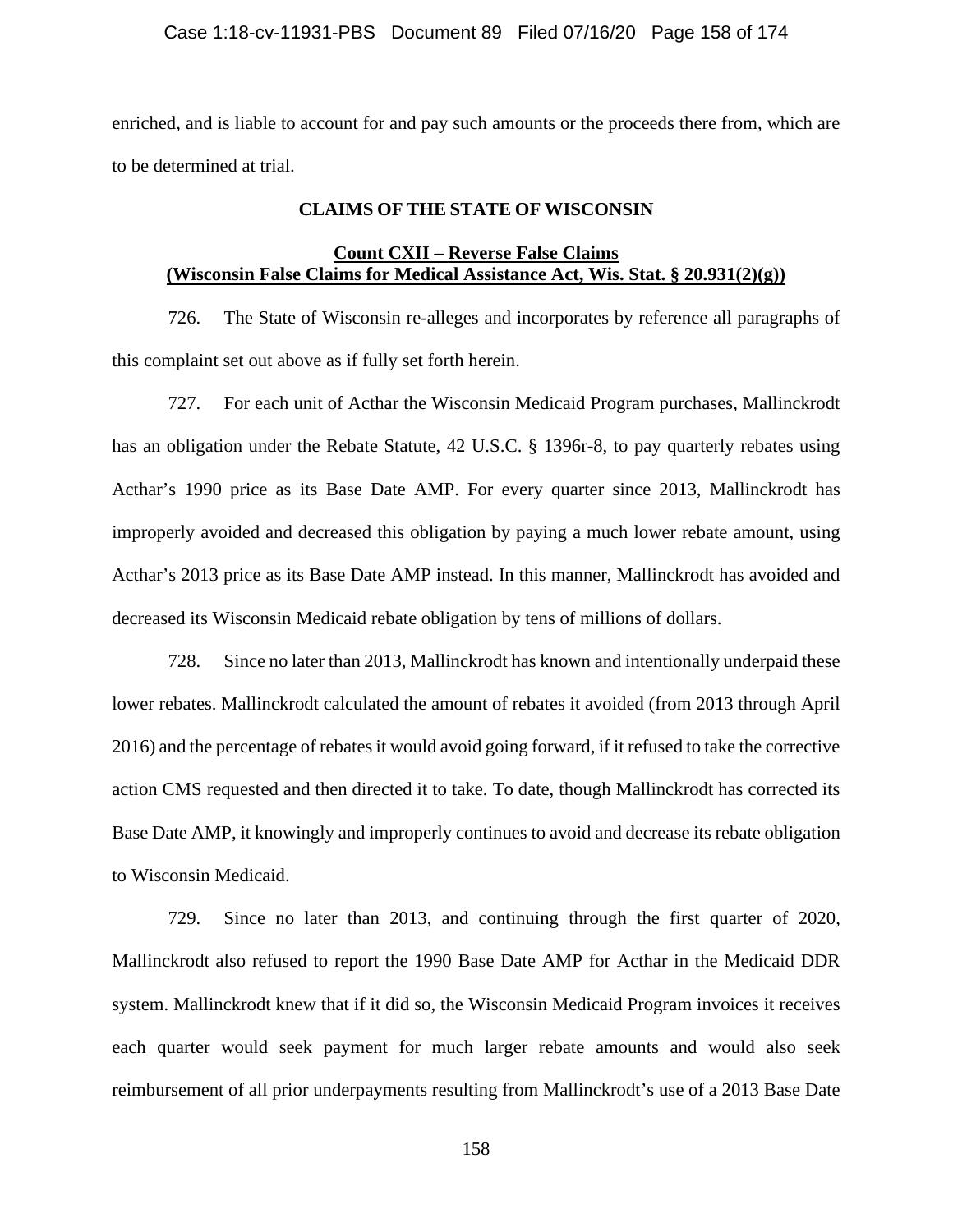### Case 1:18-cv-11931-PBS Document 89 Filed 07/16/20 Page 159 of 174

AMP for Acthar. Although Mallinckrodt has an independent obligation under the Rebate Statute to pay the proper rebate amount, Mallinckrodt's refusal to update the DDR system further facilitated its improper avoidance and decreasing of that obligation.

730. The Wisconsin Medicaid Program is jointly funded by the United States and the State of Wisconsin. As a result of Mallinckrodt's knowing and improper failure to pay the correct amount of Wisconsin Medicaid rebates for Acthar, the United States and the State of Wisconsin have incurred significant financial losses.

731. By virtue of Mallinckrodt's conduct, the State of Wisconsin has suffered actual damages and is therefore entitled to treble damages under the Wisconsin False Claims for Medical Assistance Act, Wis. Stat. § 20.931(2)(g) (repealed July 2015) to be determined at trial, plus forfeitures of not less than \$5,000 and not more than \$10,000 for each violation.

### **Count CXIII – Reverse False Claims (Wisconsin Medical Assistance Act, Wis. Stat. § 49.49(4m)(a)(3))**

732. The State of Wisconsin re-alleges and incorporates by reference all paragraphs of this complaint set out above as if fully set forth herein.

733. For each unit of Acthar the Wisconsin Medicaid Program purchases, Mallinckrodt has an obligation under the Rebate Statute, 42 U.S.C. § 1396r-8, to pay quarterly rebates using Acthar's 1990 price as its Base Date AMP. For every quarter since 2013, Mallinckrodt has improperly avoided and decreased this obligation by paying a much lower rebate amount, using Acthar's 2013 price as its Base Date AMP instead. In this manner, Mallinckrodt has avoided and decreased its Wisconsin Medicaid rebate obligation by tens of millions of dollars.

734. Since no later than April 2016, Mallinckrodt has known that it paid these lower rebates in defiance of requests for corrective action by CMS. Mallinckrodt understood that CMS's requested corrective action meant using the 1990 Base Date AMP going forward and repaying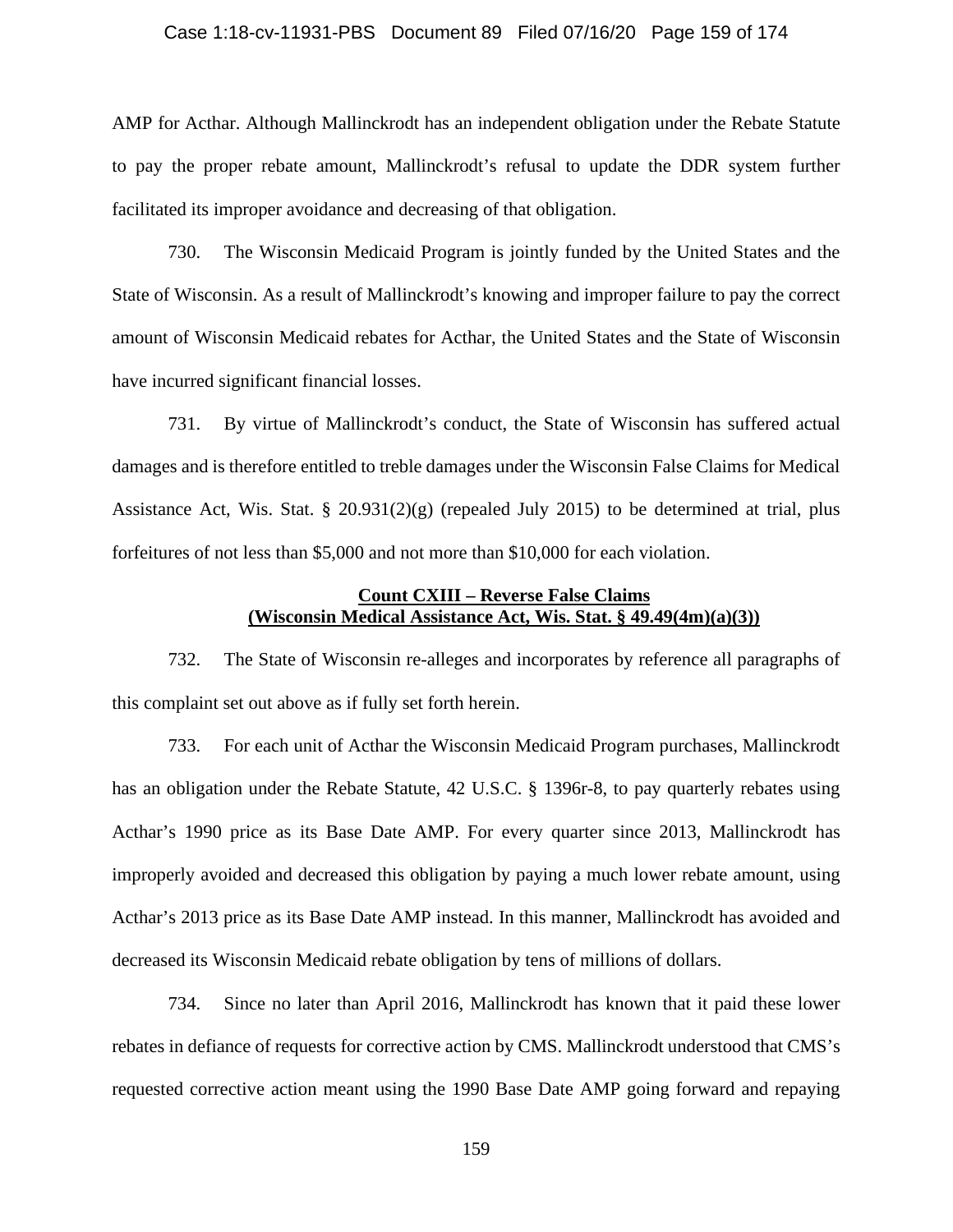### Case 1:18-cv-11931-PBS Document 89 Filed 07/16/20 Page 160 of 174

amounts previously underpaid. Mallinckrodt also contemporaneously calculated the amount of rebates it had already avoided (from 2013 through April 2016) and the percentage of rebates it would avoid going forward, if it refused to take the corrective action CMS requested and then directed it to take. To date, though Mallinckrodt has corrected its Base Date AMP, it knowingly and improperly continues to avoid and decrease its rebate obligation to Wisconsin Medicaid.

735. Since no later than 2013, and continuing through the first quarter of 2020, Mallinckrodt also refused to report the 1990 Base Date AMP for Acthar in the Medicaid DDR system. Mallinckrodt knew that if it did so, the Wisconsin Medicaid Program invoices it receives each quarter would seek payment for much larger rebate amounts and would also seek reimbursement of all prior underpayments resulting from Mallinckrodt's use of a 2013 Base Date AMP for Acthar. Although Mallinckrodt has an independent obligation under the Rebate Statute to pay the proper rebate amount, Mallinckrodt's refusal to update the DDR system further facilitated its improper avoidance and decreasing of that obligation.

736. The Wisconsin Medicaid Program is jointly funded by the United States and the State of Wisconsin. As a result of Mallinckrodt's knowing and improper failure to pay the correct amount of Wisconsin Medicaid rebates for Acthar, the United States and the State of Wisconsin have incurred significant financial losses.

737. By virtue of Mallinckrodt's conduct, the State of Wisconsin has suffered actual damages and is therefore entitled to treble damages under the Wisconsin False Claims for Medical Assistance Act, to be determined at trial, plus forfeitures of not less than \$100 and not more than \$15,000 for each violation.

738. In addition to other remedies available under this section, the Court may award the State of Wisconsin the reasonable and necessary costs of investigation, an amount reasonably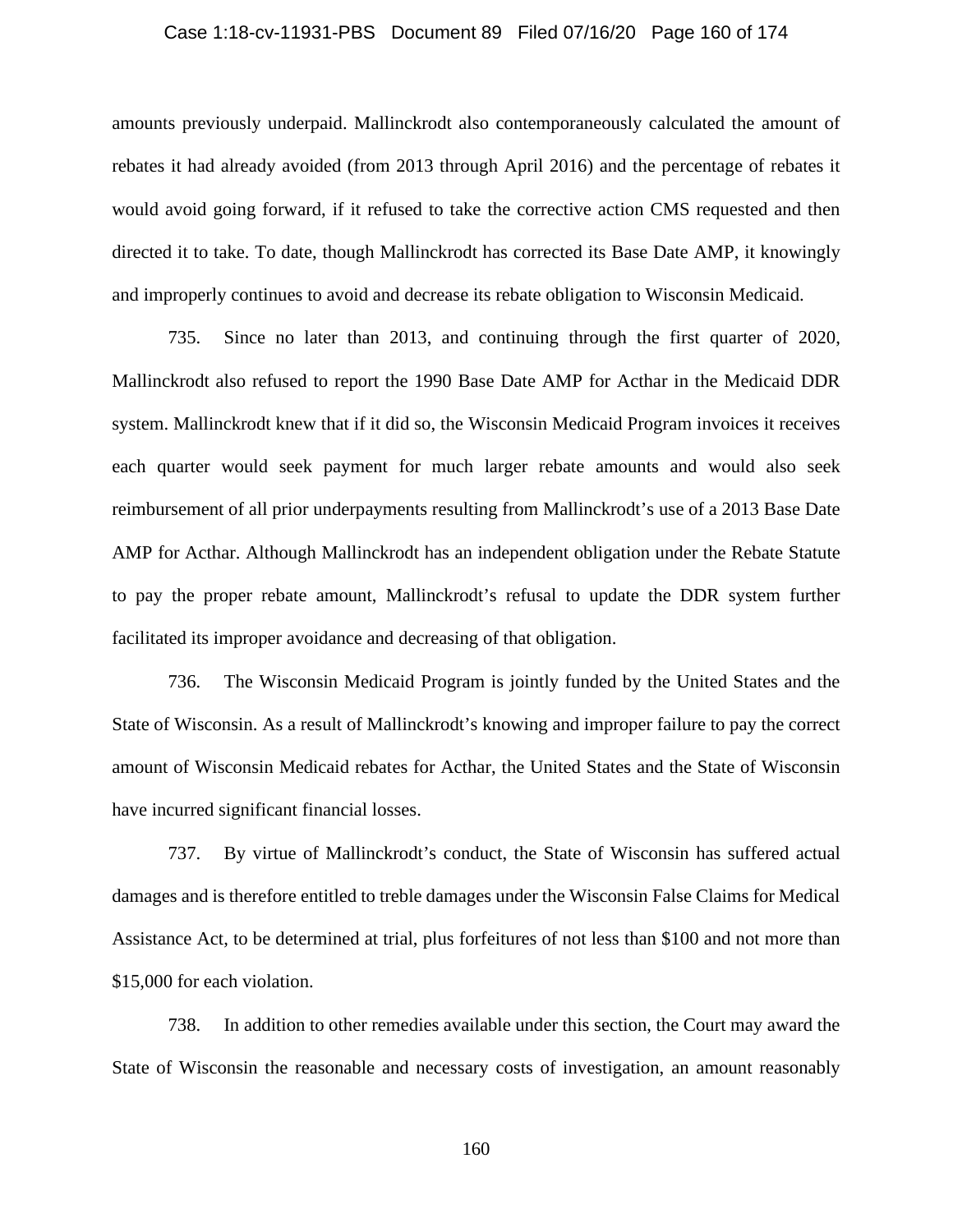### Case 1:18-cv-11931-PBS Document 89 Filed 07/16/20 Page 161 of 174

necessary to remedy the harmful effects of the violation and the reasonable and necessary expenses of prosecution, including attorney fees.

#### **Count CXIV – Common Law Fraud**

739. The State of Wisconsin re-alleges and incorporates by reference all paragraphs of this complaint set out above as if fully set forth herein.

740. From the first quarter of 2013 and continuing through the first quarter of 2020, Mallinckrodt made and/or caused to be made fraudulent statements to the United States and the State of Wisconsin that the Base Date AMP for Acthar was 2013. These statements were fraudulent because the correct Base Date AMP for Acthar is 1990.

741. Mallinckrodt made and/or caused to be made these fraudulent material misrepresentations, failing to disclose material facts that it had a duty to disclose, with actual knowledge or belief of the false and fraudulent nature of those misrepresentations and/or with reckless disregard for their truth.

742. Mallinckrodt intended that Wisconsin act or refrain from acting in justifiable reliance on these misrepresentations.

743. Wisconsin did, in fact, rely upon Mallinckrodt's fraudulent misrepresentations. As a result, between 2013 through present, Wisconsin received substantially lower rebate payments for Acthar than it would have been entitled to receive had Mallinckrodt submitted true and accurate statements of its Base Date AMP.

744. As a result of Mallinckrodt's conduct, the State of Wisconsin suffered harm and is entitled to recovery of actual damages plus prejudgment interest.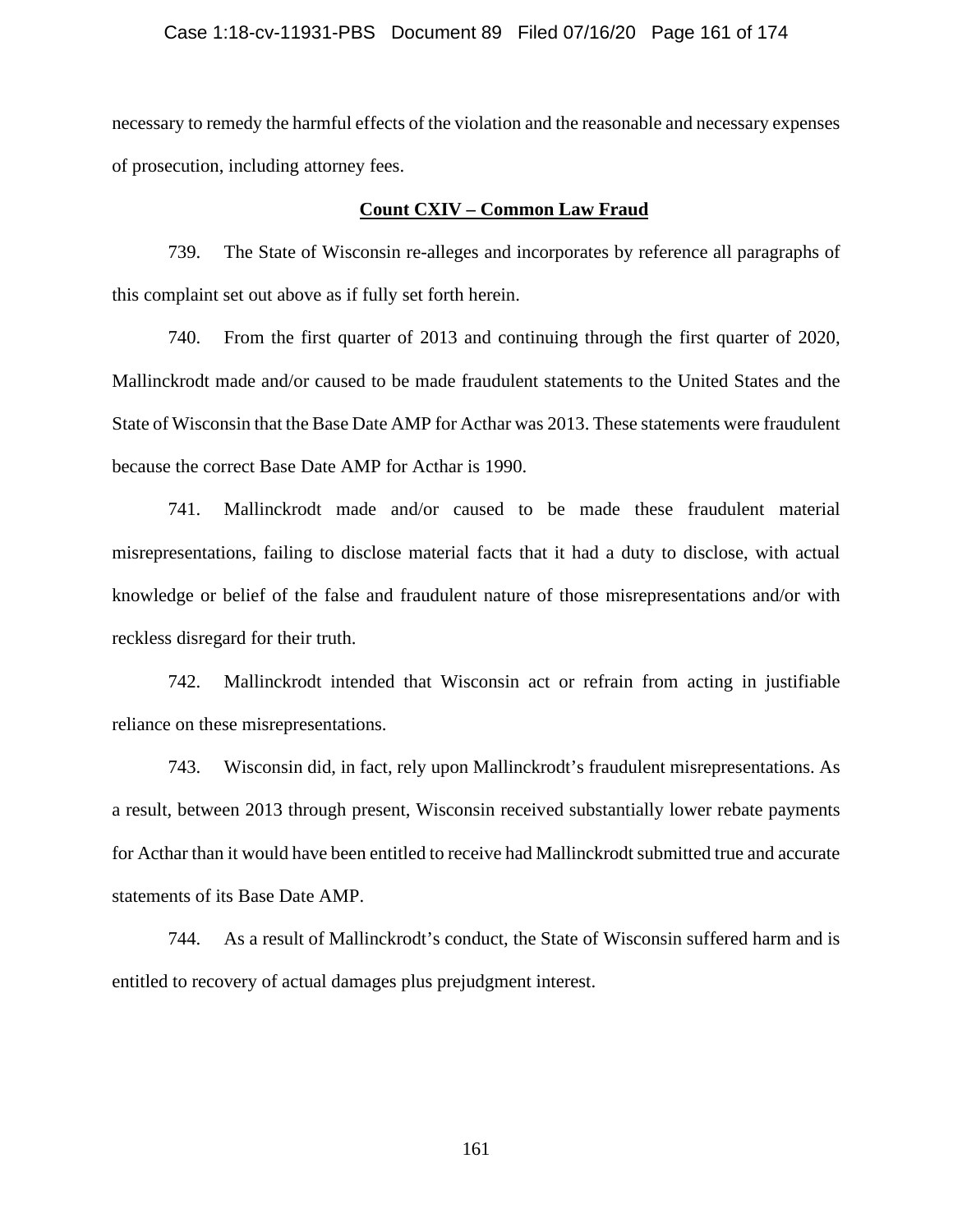#### **Count CXV – Breach of Contract**

745. The State of Wisconsin re-alleges and incorporates by reference all paragraphs of this complaint set out above as if fully set forth herein.

746. As discussed above, Mallinckrodt entered into a Rebate Agreement with the United States. The State of Wisconsin was an intended third-party beneficiary of that contract. Under the terms of the agreement, Mallinckrodt had a duty to, *inter alia*, accurately report its Base Date AMP for Acthar.

747. For the reasons discussed above, from the first quarter of 2013 and continuing through the first quarter of 2020, Mallinckrodt breached that agreement by failing to accurately report its Base Date AMP for Acthar.

748. By virtue of this conduct, Wisconsin is thus entitled to damages and any other relief the Court deems appropriate.

### **Count CXVI – Unjust Enrichment**

749. The State of Wisconsin re-alleges and incorporates by reference all paragraphs of this complaint set out above as if fully set forth herein.

750. The Wisconsin Medicaid Program received substantially lower Medicaid rebates than it would have received had Mallinckrodt truthfully reported its Base Date AMP for Acthar. If Mallinckrodt had not falsely reported its Base Date AMP, Mallinckrodt would have been required to pay substantially larger rebates to Wisconsin. By falsely reporting its Base Date AMP, Mallinckrodt was able to retain profits for Acthar and avoid paying monies owed to Wisconsin.

751. By retaining monies that were actually owed to Wisconsin under the Medicaid Rebate Program, Mallinckrodt retained money that was the property of Wisconsin and to which it was not entitled.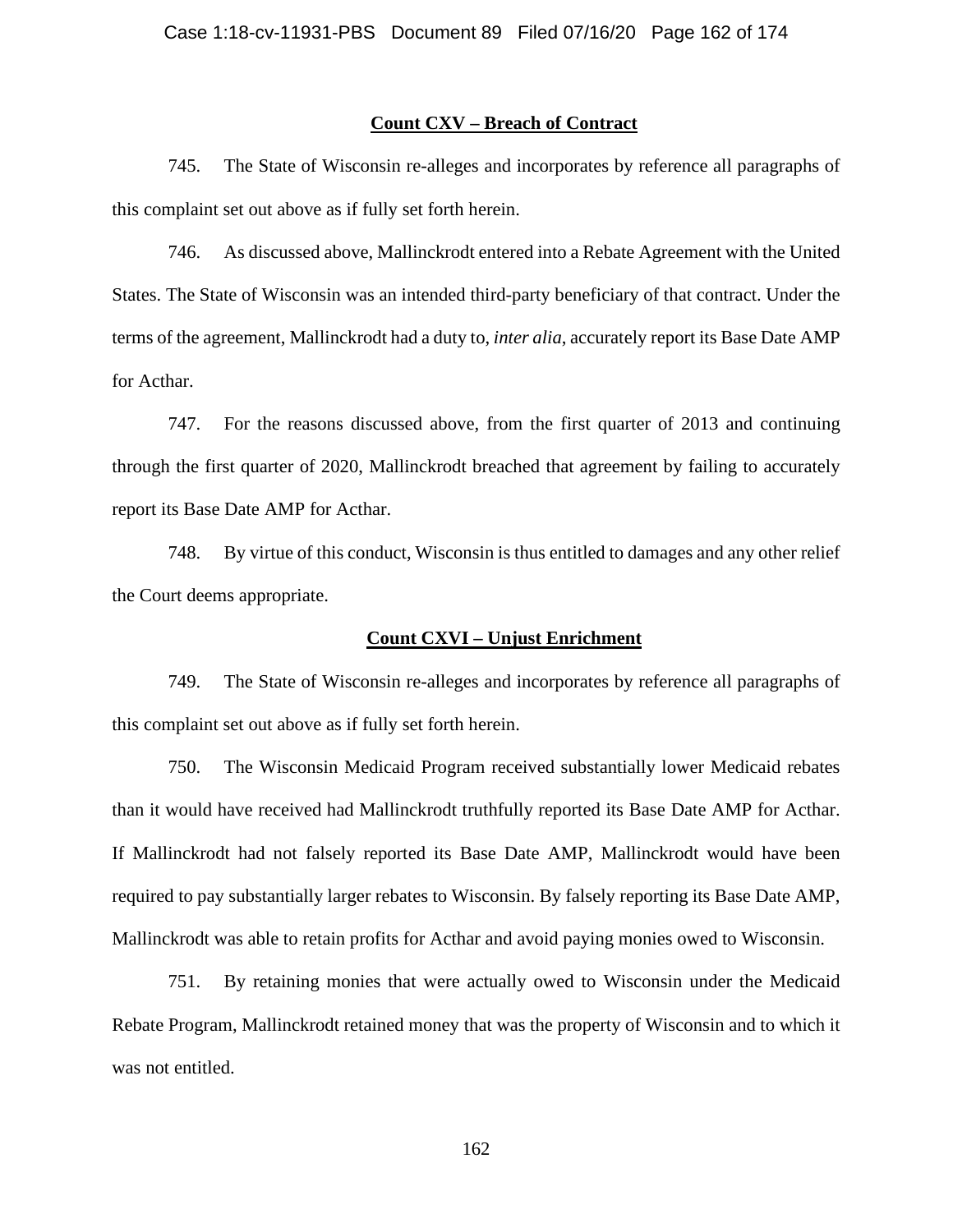752. By retaining the use and enjoyment of the monies that should have been paid to Wisconsin pursuant to the Medicaid Rebate Program, Mallinckrodt has been unjustly enriched, and is liable to account for and pay such amounts or the proceeds therefrom, which are to be determined at trial, to the State of Wisconsin.

# **PRAYER FOR RELIEF**

**WHEREFORE,** Plaintiffs demand that judgment be entered in favor of the Plaintiff States against defendant Mallinckrodt on each count of this Complaint and to impose damages and penalties as described above and to the full extent allowed by law and in equity and award all costs and fees as applicable under state law.

# **DEMAND FOR JURY TRIAL**

The Plaintiff States respectfully demand trial by jury in this case.

DATED:

Respectfully submitted,

# **STATE OF ALASKA**

KEVIN G. CLARKSON ATTORNEY GENERAL

/s/ Arne F. Soldwedel Arne F. Soldwedel (admitted *pro hac vice*) Assistant Attorney General Alaska Bar No. 0911078 Alaska Department of Law Office of Special Prosecutions Medicaid Fraud Control Unit 310 K Street, Ste. 308 Anchorage, Alaska 99501 Tel: (907) 269-6279 Fax: (907) 269-6202 arne.soldwedel@alaska.gov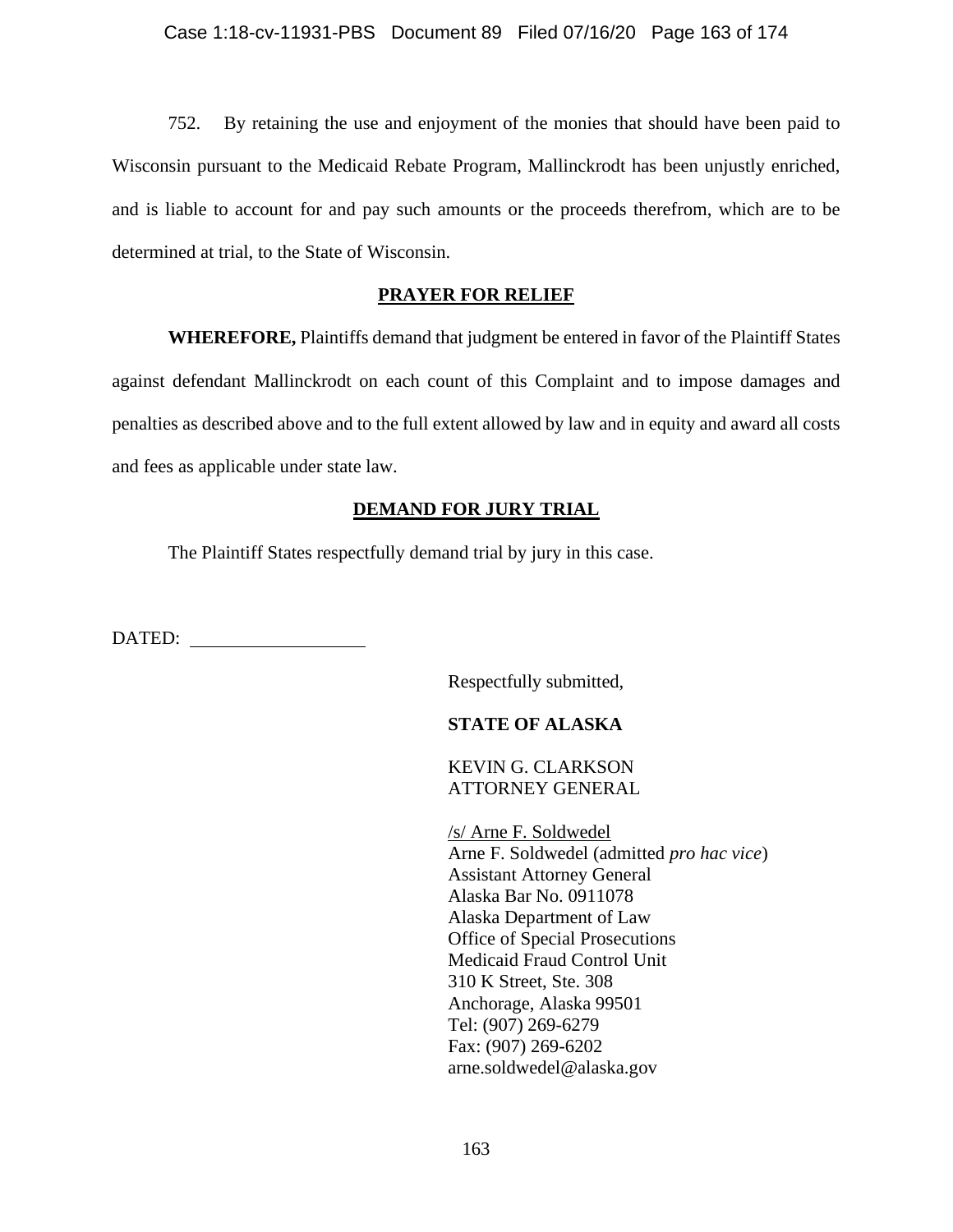# **STATE OF CALIFORNIA**

XAVIER BECERRA Attorney General of California

/s/ Nicholas N. Paul NICHOLAS N. PAUL (admitted *pro hac vice*) Supervising Deputy Attorney General California Attorney General's Office Bureau of Medi-Cal Fraud and Elder Abuse 1615 Murray Canyon Rd, Suite 700 San Diego, CA 92108 Tel.: (619) 358-1014 Nicholas.Paul@doj.ca.gov

/s/ Randal L. Glaser RANDAL L. GLASER (admitted *pro hac vice*) Deputy Attorney General California Attorney General's Office Bureau of Medi-Cal Fraud and Elder Abuse 1615 Murray Canyon Rd, Suite 700 San Diego, CA 92108 Tel.: (619) 358-1007 Randy.Glaser@doj.ca.gov

Attorneys for the Plaintiff State of California, *by and through Attorney General Xavier Becerra* 

### **STATE OF COLORADO**

PHILIP J. WEISER, Attorney General

/s/ George A. Codding George A. Codding (*pro hac vice* pending) Senior Assistant Attorney General Colorado Reg. No. 18750

/s/ Glen Matthews Glen Matthews (*pro hac vice* pending) Assistant Attorney General Colorado Reg. No. 49915 Medicaid Fraud Control Unit 1300 Broadway, 9<sup>th</sup> Floor Denver, CO 80203 Tel.: (720) 508-6696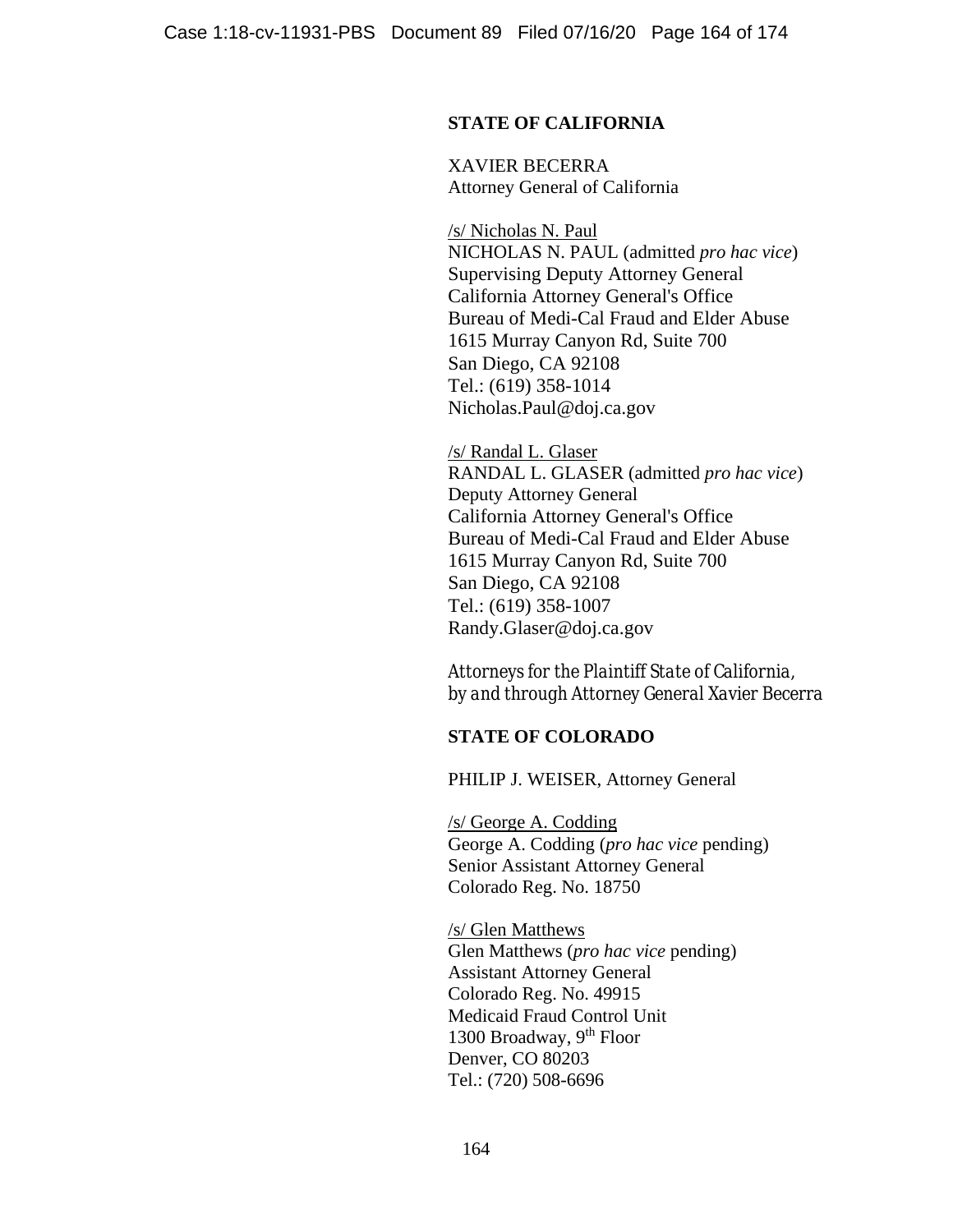Email: george.codding@coag.gov; glen.matthews@coag.gov

# **STATE OF CONNECTICUT**

WILLIAM TONG ATTORNEY GENERAL OF CONNECTICUT

/s/ Robert B. Teitelman Robert B. Teitelman Assistant Attorney General *(CT Juris # 085053;* admitted *pro hac vice)*  165 Capitol Avenue Hartford, CT 06106-1774 Tel: (860)808-5040/ Fax: (860)808-5391 e-mail: robert.teitelman@ct.gov

# **STATE OF DELAWARE**

KATHLEEN JENNINGS Attorney General of the State of Delaware

/s/ Edward K. Black Edward K. Black (admitted *pro hac vice*) Deputy Attorney General Delaware Bar No. 5302 Medicaid Fraud Control Unit Office of the Attorney General 820 N. King Street, Fifth Floor Wilmington, Delaware 19801 (302) 577-4209 (302) 577-3090 (Fax) edward.black@delaware.gov

# **DISTRICT OF COLUMBIA**

/s/ Catherine A. Jackson Catherine A. Jackson (DC #1005415)( *pro hac vice* pending)

/s/ Linda Monroe Linda Monroe (DC #492674)(*pro hac vice* pending) Assistant Attorneys General Office of the Attorney General for the District of Columbia 441 4th St., N.W., Suite 630-S Washington, DC 20001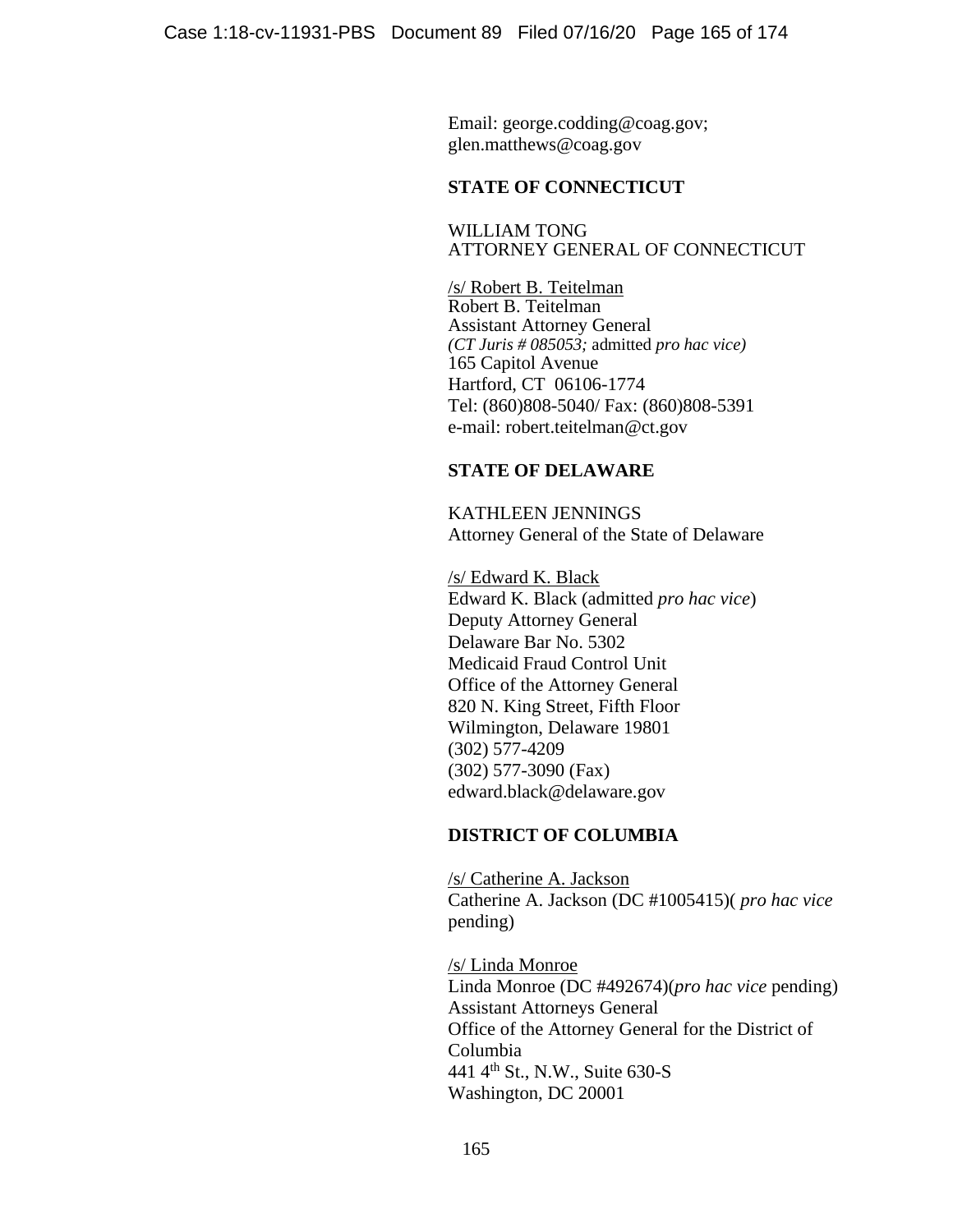(o): (202) 442-9864 (o): (202) 442-9886 (f): (202) 730-0627 catherine.jackson@dc.gov linda.monroe@dc.gov

# **STATE OF FLORIDA**

ASHLEY MOODY ATTORNEY GENERAL

/s/ Cedell Ian Garland Cedell Ian Garland (admitted *pro hac vice*) Deputy Director – Civil Enforcement Florida Bar No. 0058640

/s/ Matthew F. Vitale Matthew F. Vitale (admitted *pro hac vice*) Florida Bar No. 0098163 Office of the Attorney General Medicaid Fraud Control Unit Civil Enforcement Bureau PL-01, The Capitol Tallahassee, FL 32399 Telephone: (850) 414-3904 Email: cedell.garland@myfloridalegal.com

# **STATE OF GEORGIA**

CHRISTOPHER M. CARR ATTORNEY GENERAL

/s/ Sara E. Vann SARA E. VANN (admitted *pro hac vice*) Assistant Attorney General Georgia Bar No. 141787 200 Piedmont Ave., S.E. West Tower, 19th Floor Atlanta, GA 30334 Phone: (404) 656-4998 Facsimile: (404) 657-7441 Email: svann@law.ga.gov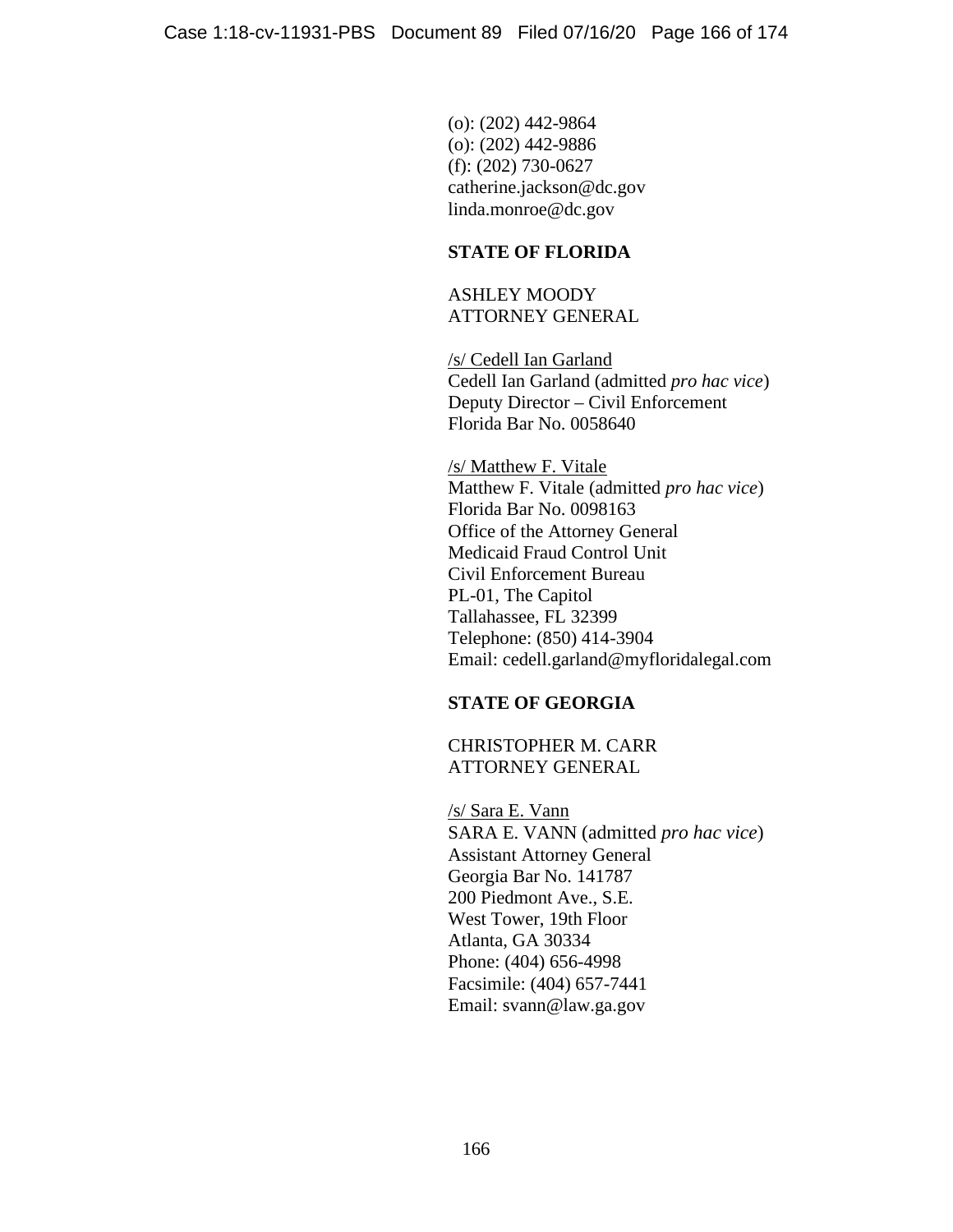# **STATE OF ILLINOIS**

KWAME RAOUL ATTORNEY GENERAL OF ILLINOIS

/s/ Elisa C. Hamilton Elisa C. Hamilton (admitted *pro hac vice*) Assistant Attorney General IL Bar No. 6308728 100 W. Randolph St.,  $13<sup>th</sup>$  Floor Chicago, IL 60601 Tel: (312)814-2514/ Fax: (312)814-5366 e-mail: ehamilton@atg.state.il.us

### **STATE OF INDIANA**

/s/ Lawrence J. Carcare II LAWRENCE J. CARCARE II (Indiana Attorney No. 18557-49) (admitted *pro hac vice*) Deputy Attorney General Office of the Indiana Attorney General Medicaid Fraud Control Unit 8720 Castle Creek Parkway East Drive, Suite 250 Indianapolis, IN 46250 Tel: (317) 915-5319 Fax: (317) 232-7979 Email: Lawrence.Carcare@atg.in.gov

### **STATE OF LOUISIANA**

Jeff Landry Attorney General

/s/ Nicholas J. Diez Nicholas J. Diez La. Bar 31701 (admitted *pro hac vice*)

/s/ Matthew P. Stafford, Jr. Matthew P. Stafford, Jr. La. Bar 32706 (admitted *pro hac vice*) Assistant Attorneys General 1885 N. Third St. Baton Rouge, LA 70802 Tel: (225) 326-6210 Fax: (225) 326-6295 Email: Diezn@ag.louisiana.gov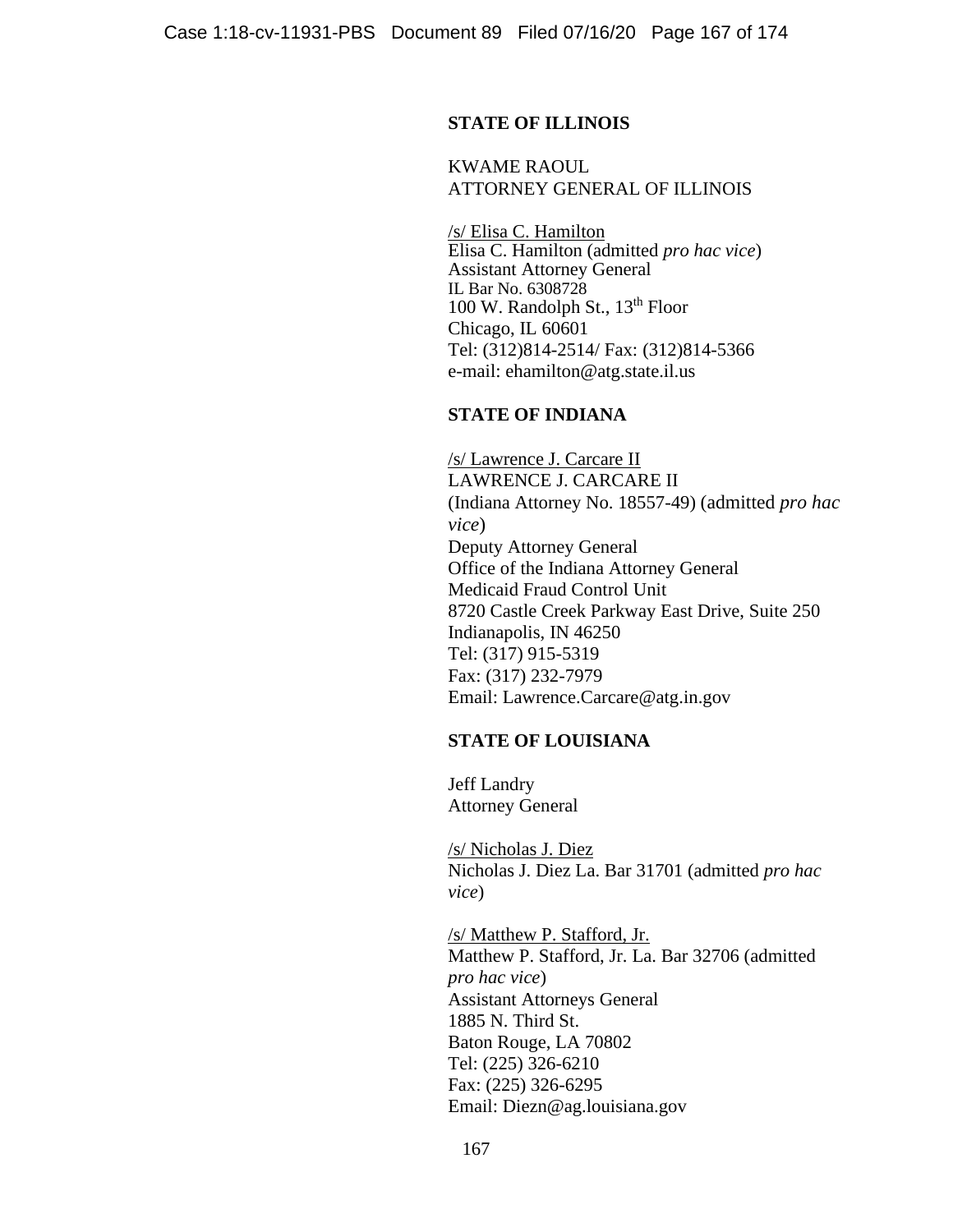Staffordm@ag.louisiana.gov

# **STATE OF MARYLAND**

BRIAN E. FROSH Attorney General

/s/ W. Zak Shirley W. Zak Shirley (Admitted *Pro Hac Vice*) Senior Civil Assistant Attorney General Office of the Attorney General Medicaid Fraud Control Unit 200 St. Paul Street, 18th Floor Baltimore, MD 21202 (410) 576-6864 zshirley@oag.state.md.us

### **COMMONWEALTH OF MASSACHUSETTS**

MAURA HEALEY ATTORNEY GENERAL

/s/ Ian R. Marinoff IAN R. MARINOFF (BBO No. 654794) Assistant Attorney General Medicaid Fraud Division One Ashburton Place, 18th Floor Boston, MA 02108 (617) 727-2200 ian.marinoff@state.ma.us

# **STATE OF MICHIGAN**

DANA NESSEL Michigan Attorney General

/s/ Stacy M. Race STACY M. RACE (P83281) (admitted *pro hac vice*) Assistant Attorney General Health Care Fraud Division P.O. Box 30218 Lansing, MI 48909 (517) 241-6500 races@michigan.gov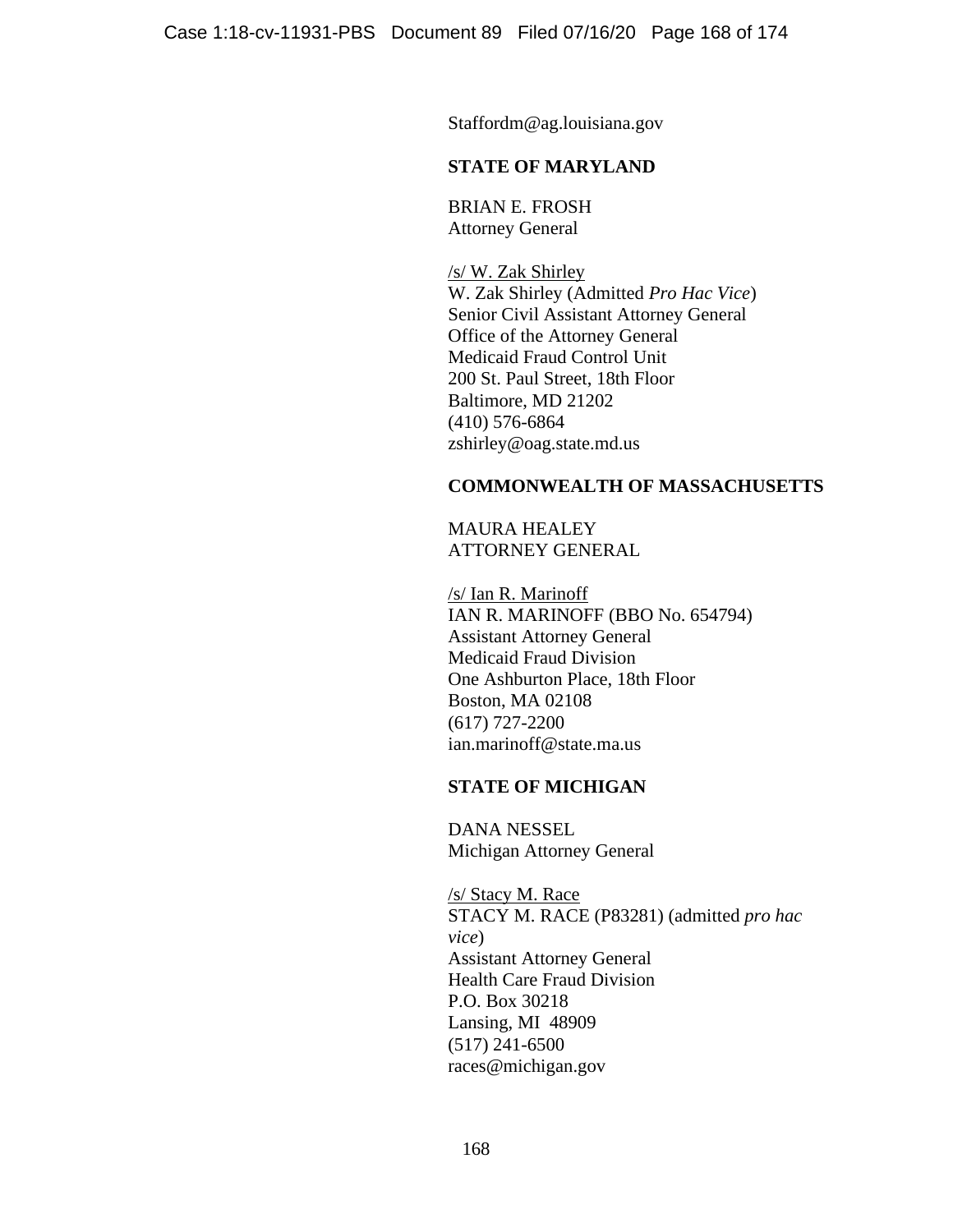### **STATE OF NEVADA**

AARON FORD ATTORNEY GENERAL

 /s/ Amy K. Steelman Amy K. Steelman (NV Bar No. 12927) (admitted *pro hac vice*) Senior Deputy Attorney General Medicaid Fraud Control Unit 100 North Carson Street Carson City, NV 89701-4747 Tel: (775) 684-1100 Fax: (775) 684-1192 Email: asteelman@ag.nv.gov

# **STATE OF NEW JERSEY**

### GURBIR S. GREWAL ATTORNEY GENERAL OF NEW JERSEY

/s/ Michael A. Klein Michael A. Klein Supervising Deputy Attorney General *(NJ Attorney ID # 019332001; pro hac vice pending)*  P.O. Box 094 25 Market Street (for overnight packages only) Trenton, New Jersey 08625-0094 *Phone: (609) 376-3293 Fax: (609) 984-2799 Email: kleinm@njdcj.org*

# **STATE OF NEW MEXICO**

HECTOR BALDERAS New Mexico Attorney General

/s/ Constance Tatham Constance Tatham (*pro hac vice* pending) Division Director Medicaid Fraud Control Unit Office of the Attorney General P.O. Box 1508 Santa Fe, NM 87504-1508 ctatham@nmag.gov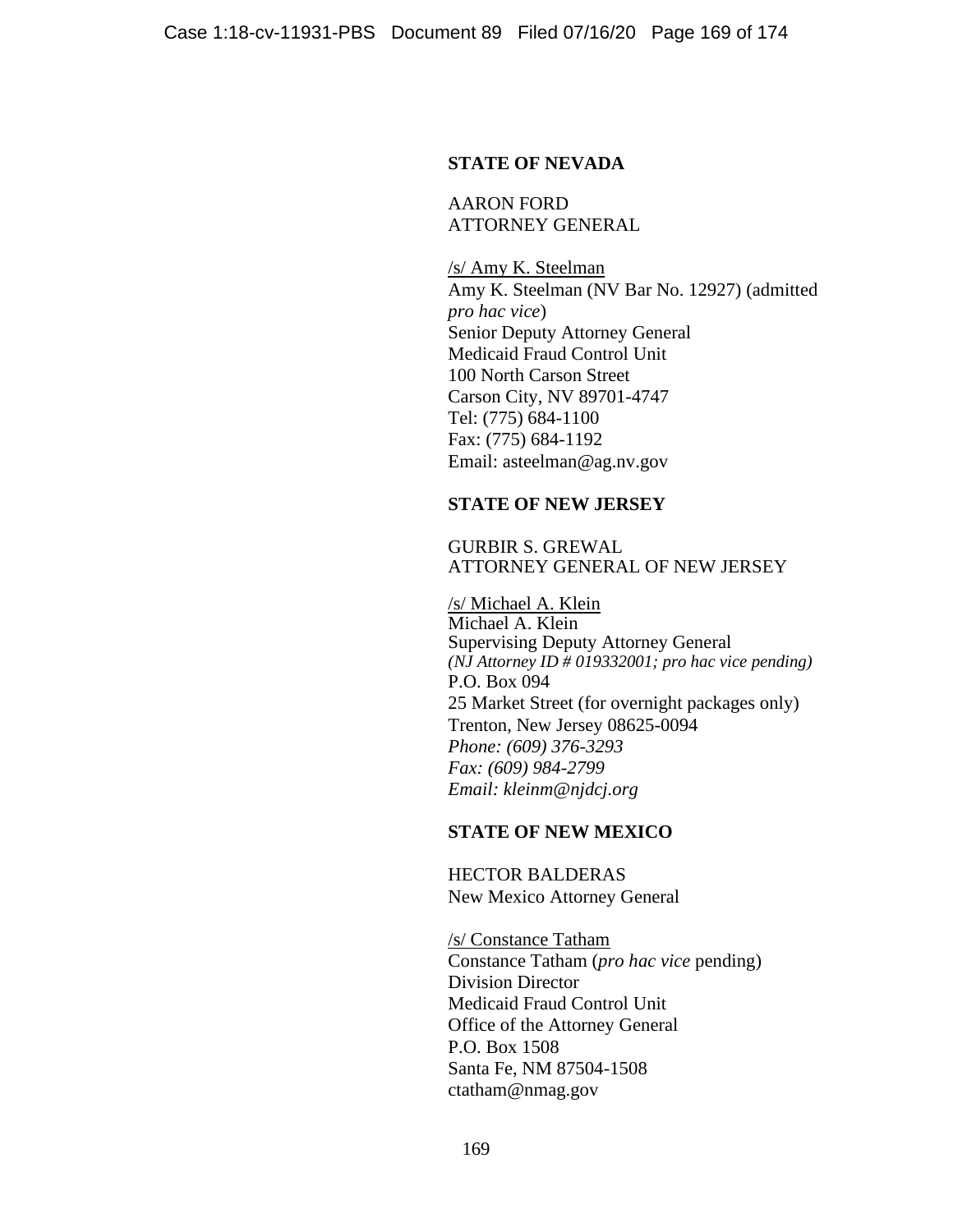### **STATE OF NEW YORK**

By its attorney,

LETITIA JAMES Attorney General

/s/ Tsz Ting Tam Tsz Ting Tam (admitted *pro hac vice*) Special Assistant Attorney General Medicaid Fraud Control Unit 28 Liberty Street, 13<sup>th</sup> Floor New York, New York 10005 Telephone: (212) 417-4077 TingTing.Tam@ag.ny.gov

## **STATE OF NORTH CAROLINA**

JOSHUA H. STEIN North Carolina Attorney General

 /s/ Michael M. Berger Michael M. Berger (admitted *pro hac vice*) Special Deputy Attorney General NC State Bar No. 40300

/s/ Madeline G. Lea Madeline G. Lea (admitted *pro hac vice*) Assistant Attorney General NC State Bar No. 48215 North Carolina Department of Justice Medicaid Investigations Division 5505 Creedmoor Rd, Suite 300 Raleigh, NC 27612 Tel: (919) 881-2375 Tel: (919) 881-4747 Email: mberger@ncdoj.gov Email: mlea@ncdoj.gov

# **STATE OF OKLAHOMA**

Mike Hunter Oklahoma Attorney General

/s/ Christopher P. Robinson Christopher P. Robinson (admitted *pro hac vice*) Assistant Attorney General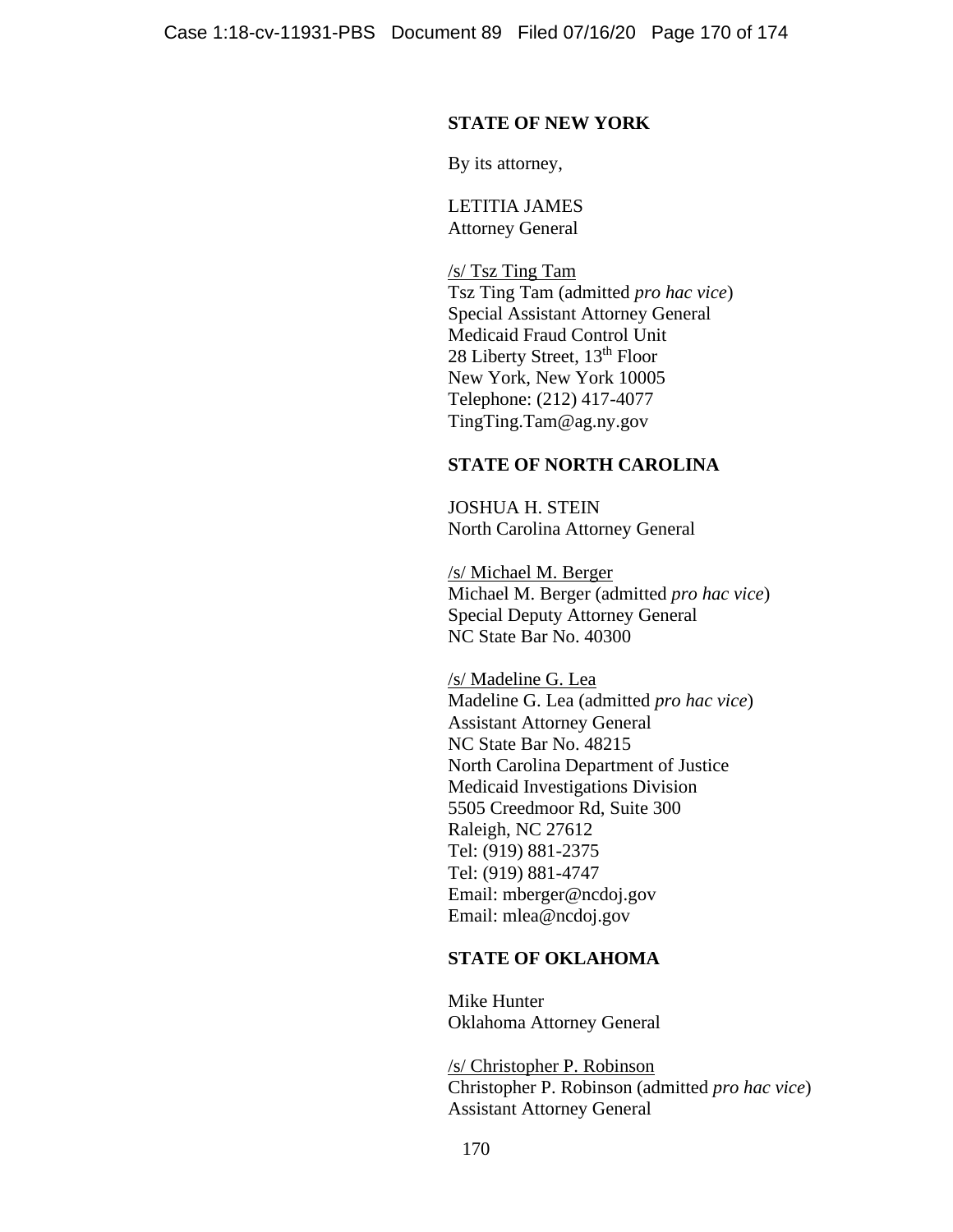Oklahoma Office of Attorney General 313 N.E. 21st Street Oklahoma City, OK 73105 405-522-2968 (phone) 405-521-4875 (fax) OBA #31204 Christopher.Robinson@oag.ok.gov

# **COMMONWEALTH OF PUERTO RICO**

/s/ Luis Freire-Borges Luis Freire-Borges (admitted *pro hac vice*) Attorney Medicaid Fraud Control Unit Puerto Rico Bar #17287 Puerto Rico Department of Justice PO BOX 9020192 San Juan, PR 00902 lfreire@justicia.pr.gov

# **STATE OF RHODE ISLAND**

PETER F. NERONHA Attorney General

/s/ Genevieve M. Allaire Johnson, #5778 Genevieve M. Allaire Johnson (admitted *pro hac vice*) Special Assistant Attorney General 150 South Main Street Providence, RI 02903 (401) 274-4400

# **STATE OF TENNESSEE**

# HERBERT H. SLATERY III ATTORNEY GENERAL AND REPORTER

/s/ Nate Casey Nate Casey (admitted *pro hac vice*) Assistant Attorney General Tennessee Bar No. 031060 Office of the Tennessee Attorney General Medicaid Fraud and Integrity Division PO Box 20207 Nashville, TN 37202 (615) 741-2935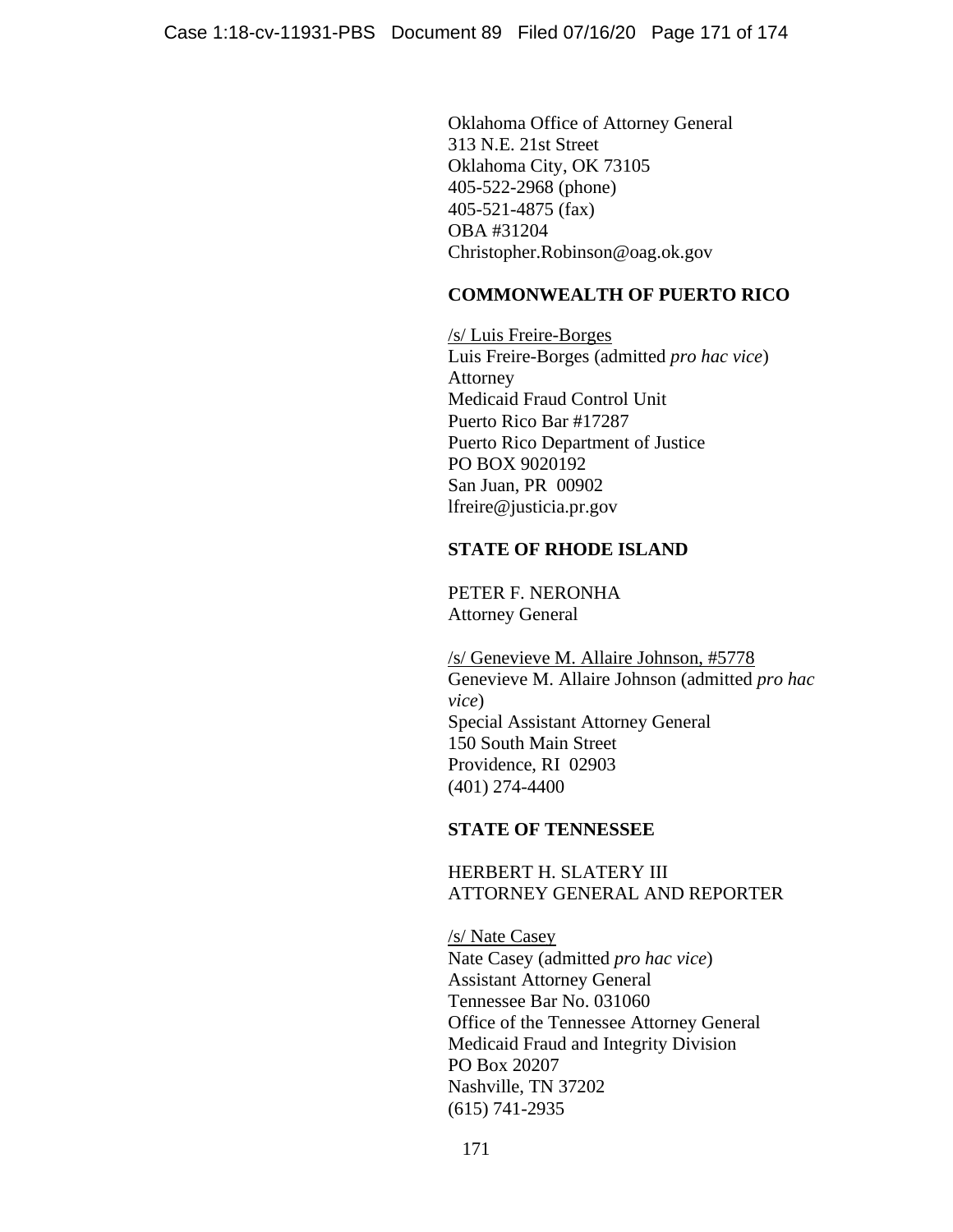Nate.Casey@ag.tn.gov

## **STATE OF TEXAS**

KEN PAXTON Attorney General of Texas JEFFREY C. MATEER First Assistant Attorney General RYAN L. BANGERT Deputy First Assistant Attorney General DARREN MCCARTY Deputy Attorney General for Civil Litigation RAYMOND C. WINTER Chief, Civil Medicaid Fraud Division

/s/ Matthew Miller MATTHEW MILLER\* State Bar No. 24051959 (512) 936-1420 direct dial

/s/ Damon T. Ong DAMON T. ONG\* State Bar No. 24065846 (512) 936-6615 direct dial

/s/ Cynthia Lu CYNTHIA LU\* State Bar No. 24067897 (512) 936-0261 direct dial

Assistant Attorneys General P.O. Box 12548 Austin, Texas 78711-2548 (512) 499-0712 fax

Attorneys for the State of Texas \*Admitted *Pro Hac Vice*

### **STATE OF VERMONT**

THOMAS J. DONOVAN, JR. ATTORNEY GENERAL

/s/ Elizabeth L. Anderson Elizabeth L. Anderson (admitted *pro hac vice*) Assistant Attorney General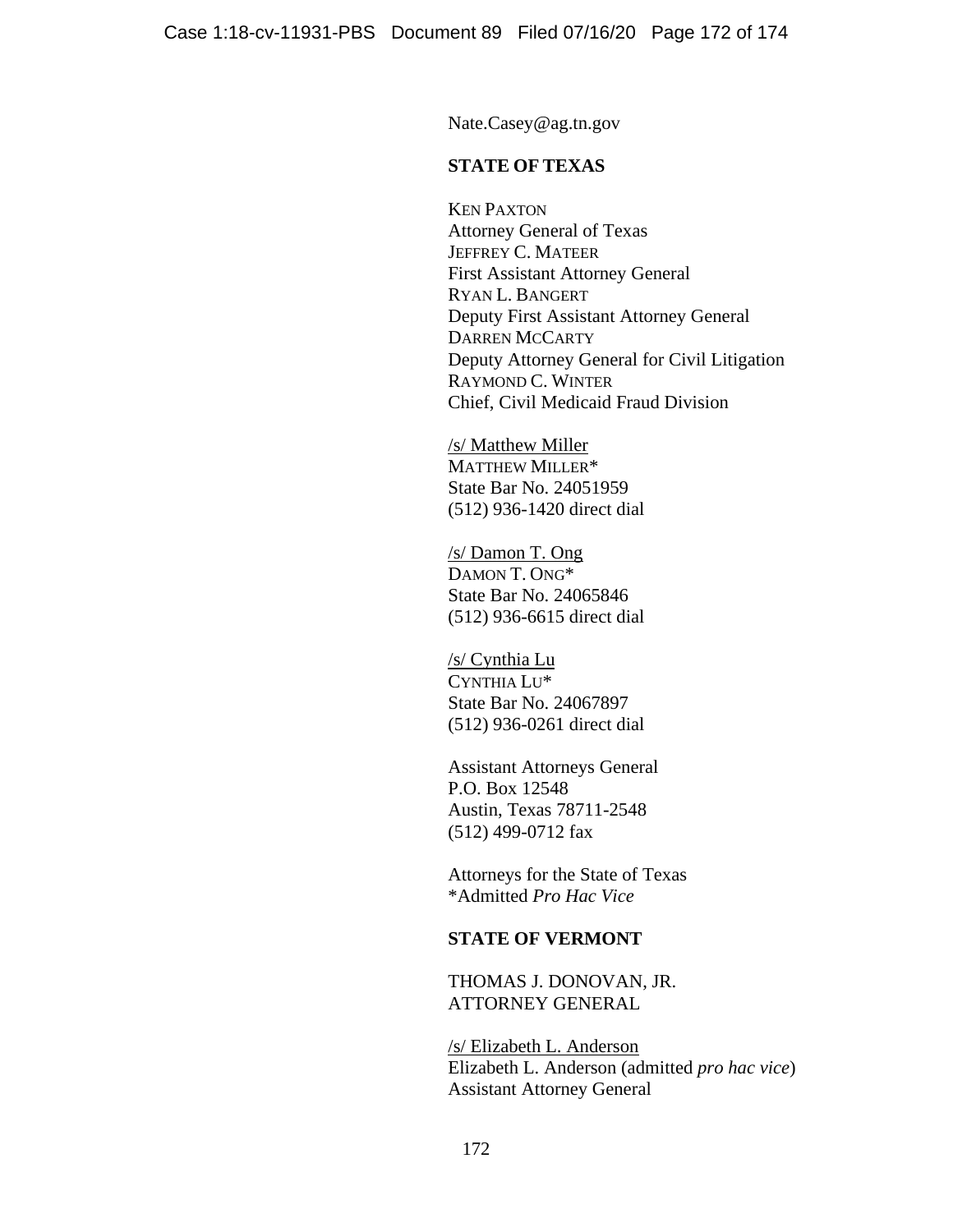Office of the Attorney General 109 State Street Montpelier, Vermont 05609-1001 802-828-5511 Elizabeth.Anderson@vermont.gov

# **COMMONWEALTH OF VIRGINIA**

/s/ Megan A. Winfield MEGAN A. WINFIELD (VSB #75005) (admitted *pro hac vice*)

/s/ Tracey D. S. Sanders TRACEY D. S. SANDERS (VSB #39604) (admitted *pro hac vice*) Assistant Attorneys General Virginia Office of the Attorney General Medicaid Fraud Control Unit, Civil Litigation 202 North 9<sup>th</sup> Street Richmond, VA 23219 Tel: (804) 786-7760 Tel: (804) 225-2502 Fax: (804) 786-0807 Email: mwinfield@oag.state.va.us Email: td.s.sanders@oag.state.va.us

# **STATE OF WASHINGTON**

ROBERT W. FERGUSON Attorney General

/s/ Carrie L. Bashaw *(pro hac vice)* CARRIE L. BASHAW, WSBA 20253 (admitted *pro hac vice*) Senior Counsel Carrie.Bashaw@atg.wa.gov

/s/ Matthew T. Kuehn *(pro hac vice)*  Matthew T. Kuehn, WSBA #30419 (admitted *pro hac vice*) Assistant Attorney General Matthew.Kuehn@atg.wa.gov

Medicaid Fraud Control Division PO Box 40114 Olympia, WA 98502